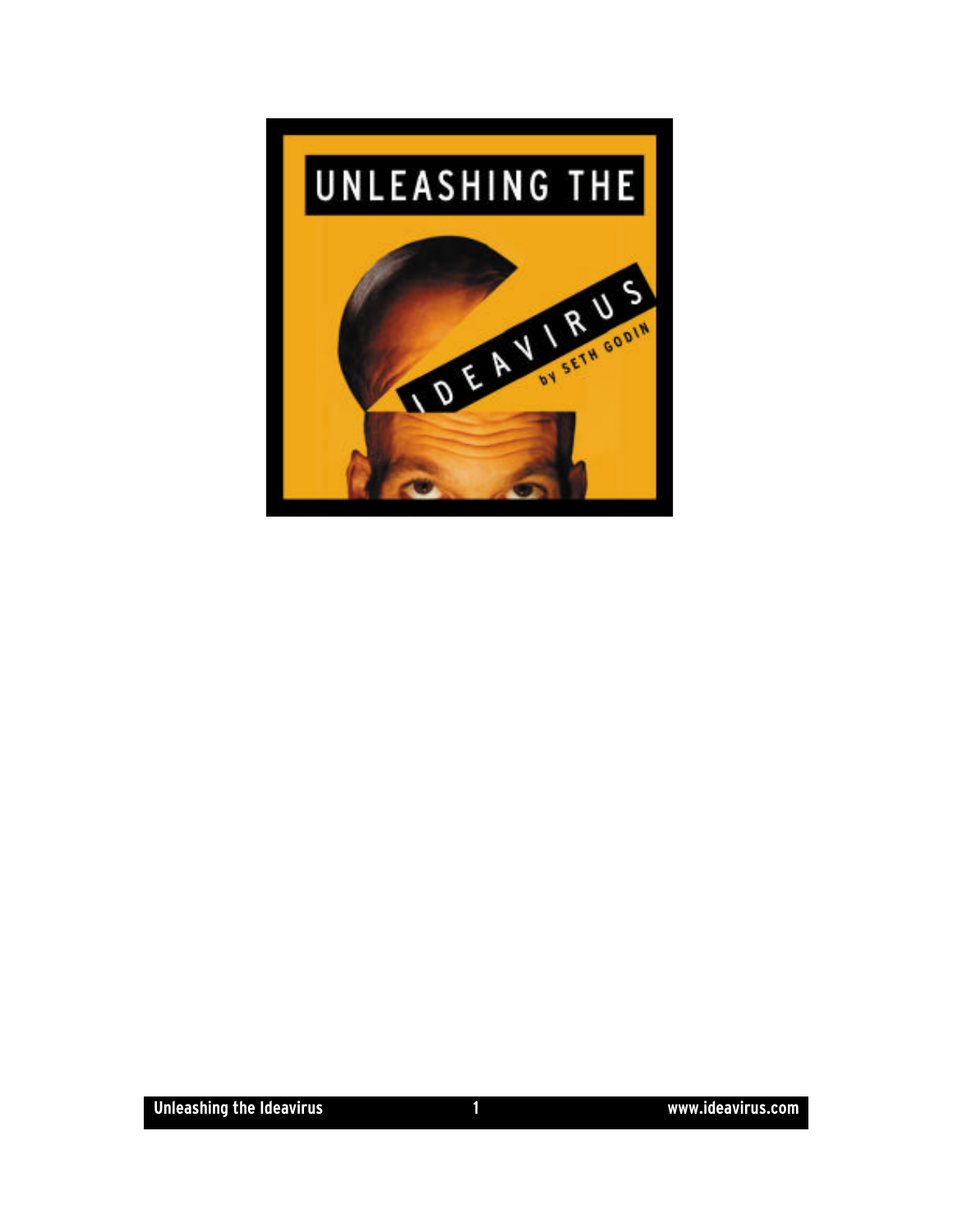# Unleashing the Ideavirus

By Seth Godin

Foreword by Malcolm Gladwell

©2000 by Do You Zoom, Inc.

You have permission to post this, email this, print this and pass it along for free to anyone you like, as long as you make no changes or edits to its contents or digital format. In fact, I'd love it if you'd make lots and lots of copies. The right to bind this and sell it as a book, however, is strictly reserved. While we're at it, I'd like to keep the movie rights too. Unless you can get Paul Newman to play me.

Ideavirus™ is a trademark of Do You Zoom, Inc. So is ideavirus.com™.

Designed by Red Maxwell

You can find this entire manifesto, along with slides and notes and other good stuff, at www.ideavirus.com .

[This version of the manifesto is current until September 17, 2000. After that da](http://www.ideavirus.com)te, please go to www.ideavirus.com and get an updated version. You can buy this in book form on September 1, 2000.

This book is dedicated to Alan Webber and Jerry Colonna. Of course.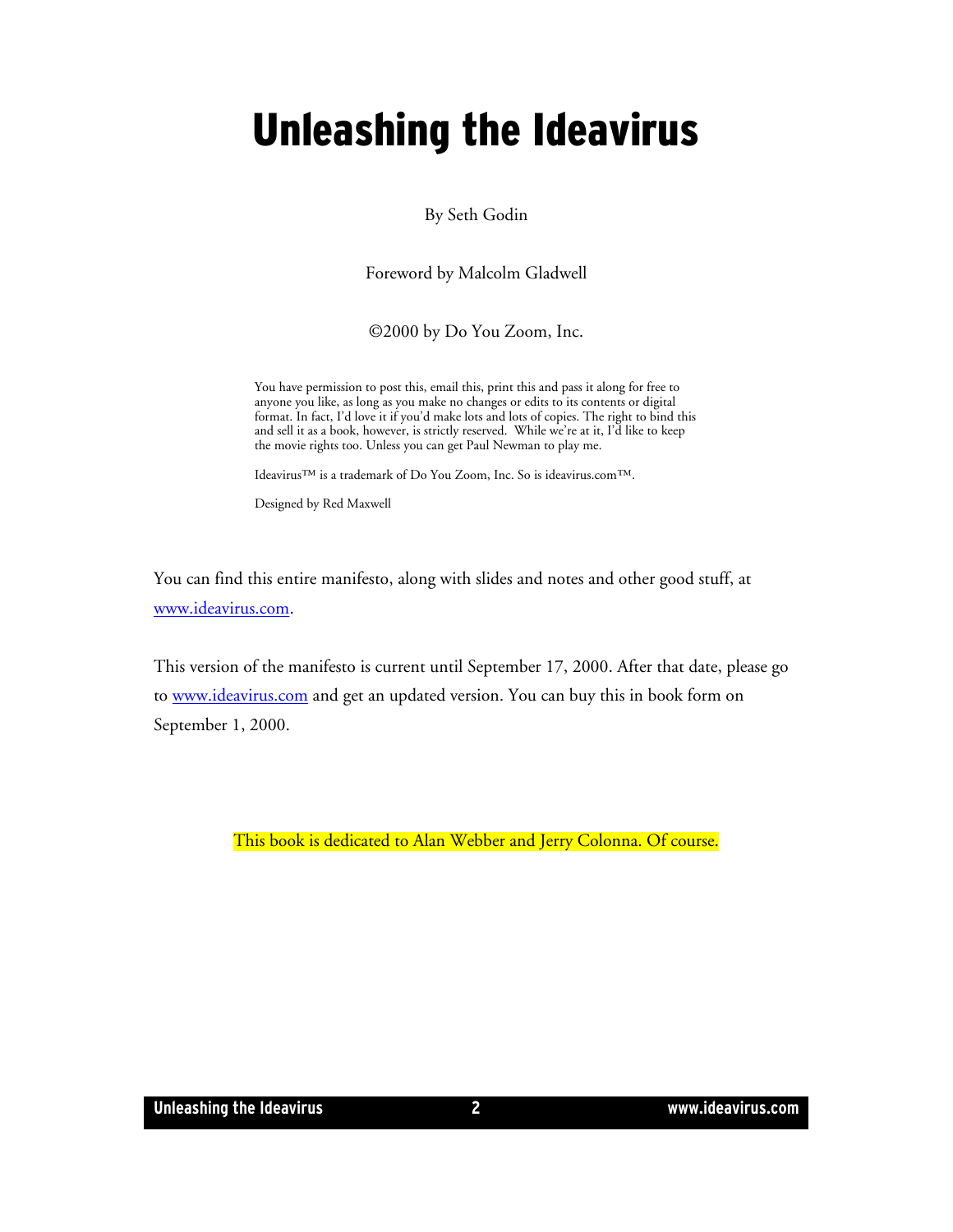# **STEAL THIS IDEA!**

Here's what you can do to spread the word about *Unleashing the Ideavirus:*

1. Send this file to a friend (it's sort of big, so ask first).

- 2. Send them a link t[o www.ideavirus.com s](http://www.ideavirus.com)o they can download it themselves.
- 3. Visi[t www.fastcompany.com/ideavirus to](http://www.fastcompany.com/ideavirus) read the *Fast Company* article.

4. Buy a copy of the hardcover book at

[www.amazon.com/exec/obidos/ASIN/0970309902/permissionmarket .](http://www.amazon.com/exec/obidos/ASIN/0970309902/permissionmarket)

5. Print out as many copies as you like.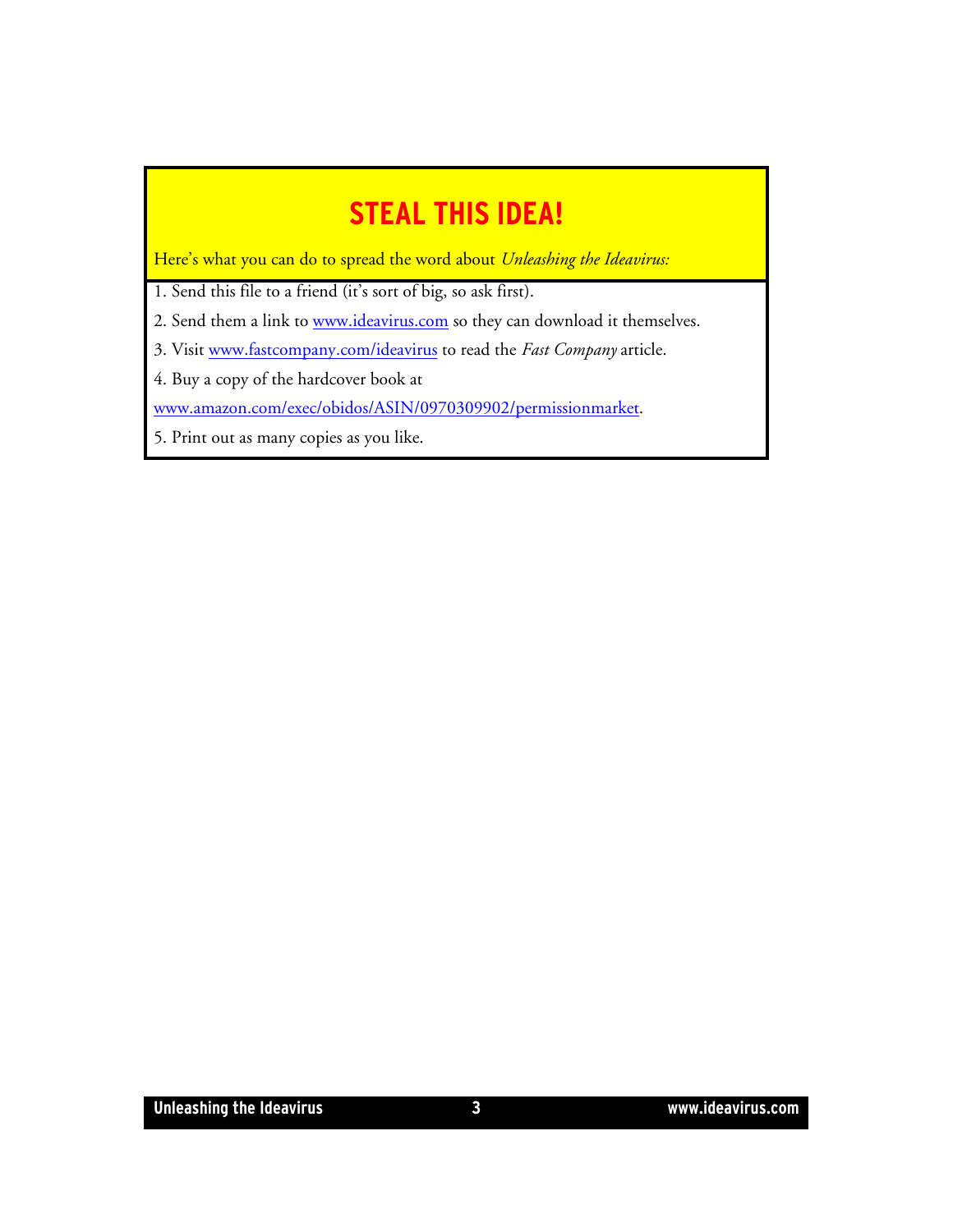Look for the acknowledgments at the end. This is, after all, a new digital format, and you want to get right to it!

# **The #1 question people ask me after reading Permission Marketing:**

# **"So, how do we get attention to ask for permission in the first place?"**

**This manifesto is the answer to that question.**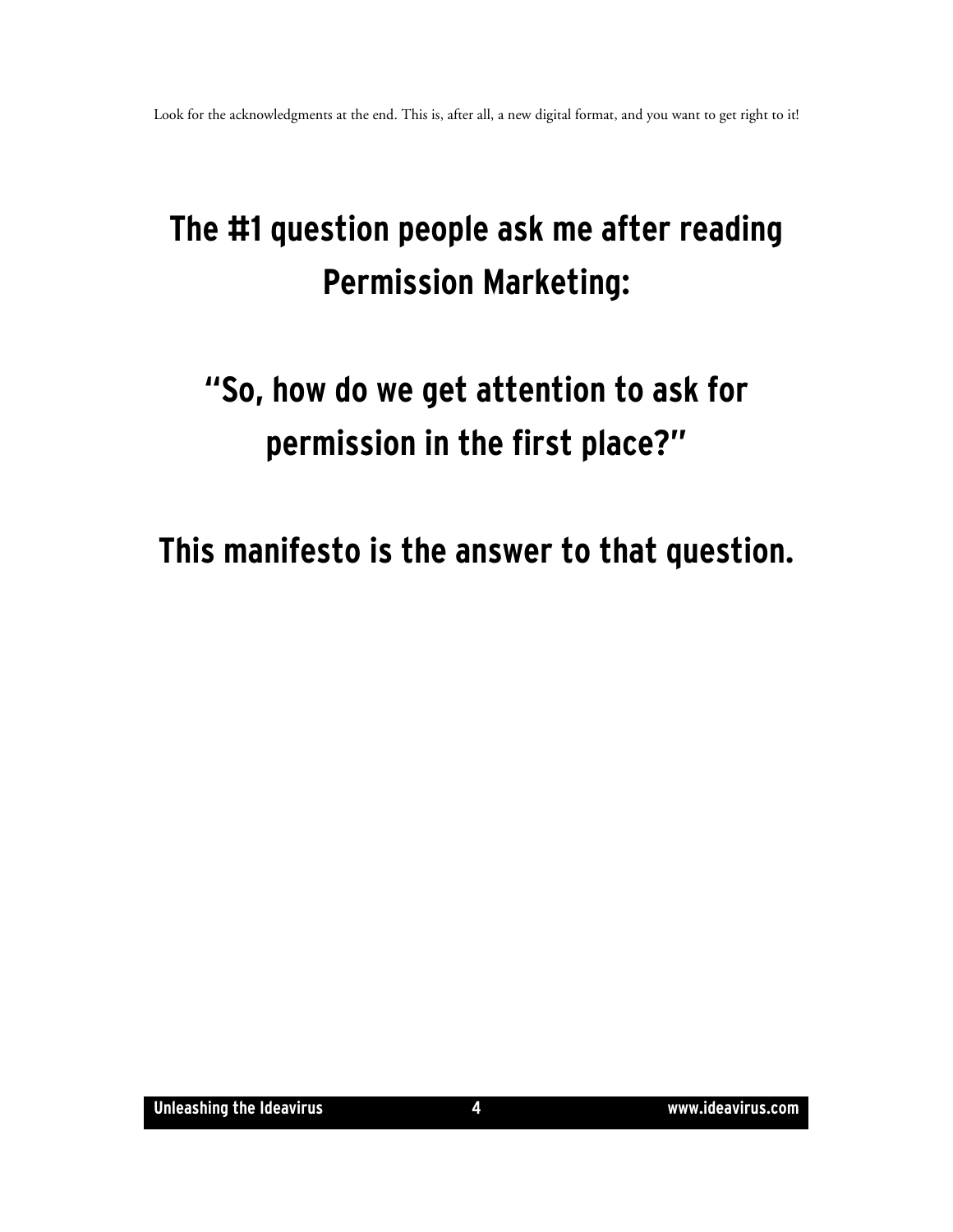#### Foreword

The notion that an idea can become contagious, in precisely the same way that a virus does, is at once common-sensical and deeply counter-intuitive. It is common-sensical because all of us have seen it happen: all of us have had a hit song lodged in our heads, or run out to buy a book, or become infected with a particular idea without really knowing why. It is counterintuitive, though, because it doesn't fit with the marketer's traditional vision of the world. Advertisers spent the better part of the 20th century trying to control and measure and manipulate the spread of information—to count the number of eyes and ears that they could reach with a single message. But this notion says that the most successful ideas are those that spread and grow because of the customer's relationship to other customers—not the marketer's to the customer.

For years, this contradiction lay unresolved at the heart of American marketing. No longer. Seth Godin has set out to apply our intuitive understanding of the contagious power of information—of what he so aptly calls the ideavirus—to the art of successful communication. "Unleashing the Ideavirus" is a book of powerful and practical advice for businesses.

But more than that, it is a subversive book. It says that the marketer is not—and ought not to be—at the center of successful marketing. *The customer should be*. Are you ready for that?

Malcolm Gladwell Author *The Tipping Point* www.gladwell.com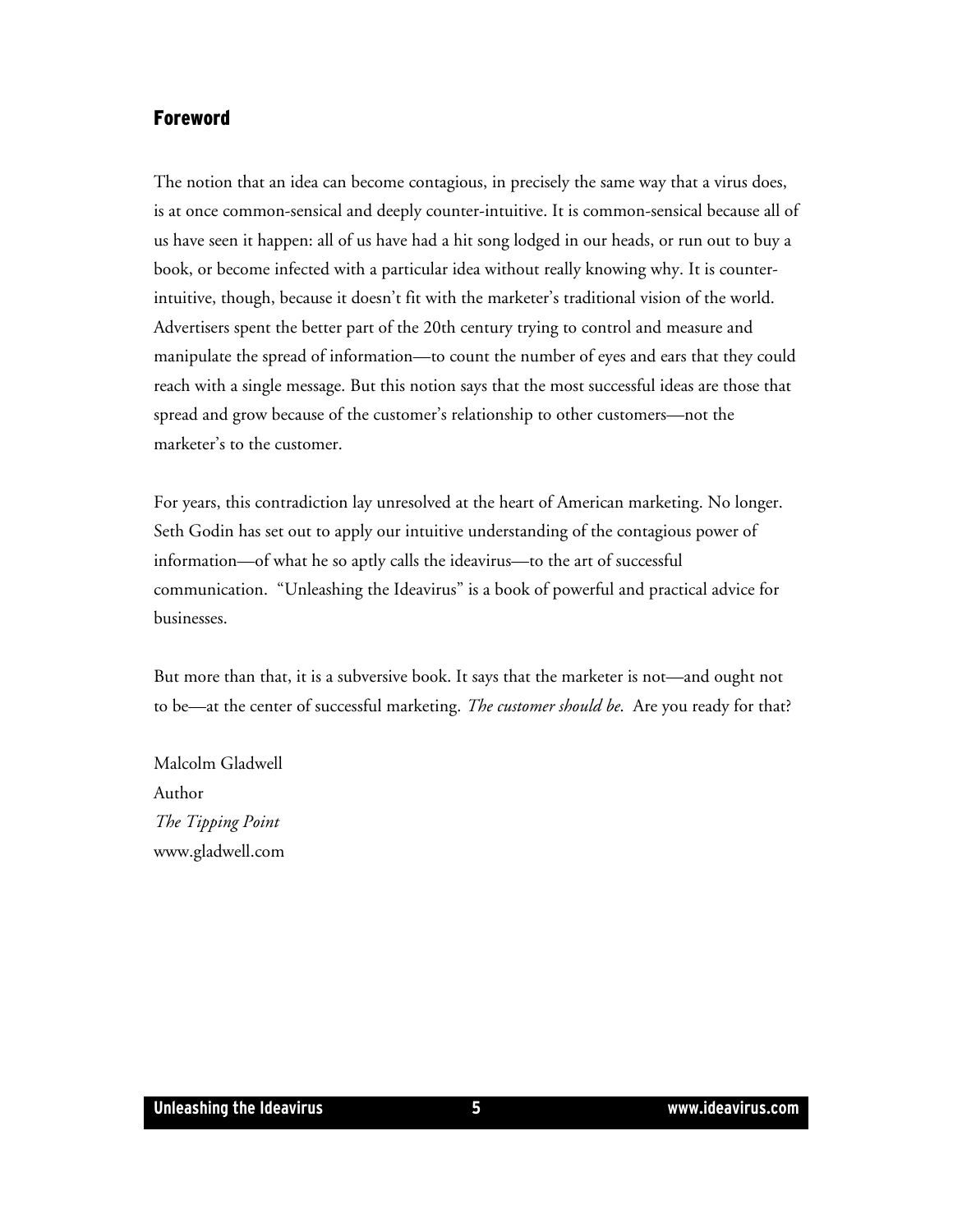#### Introduction

If you don't have time to read the whole book, here's what it says:

Marketing by interrupting people isn't cost-effective anymore. You can't afford to seek out people and send them unwanted marketing messages, in large groups, and hope that some will send you money.

Instead, the future belongs to marketers who establish a foundation and process where interested people can market to *each other*. Ignite consumer networks and then get out of the way and let them talk.

If you're looking for mindblowing new ideas, you won't find them in this, or any other marketing book. Guerrilla marketing, 1:1 marketing, permission marketing—these ideas are not really new, but they are thoughtful constructs that let you figure out how to do marketing better. The fact is, if we built factories as badly as we create advertising campaigns, the country would be in a shambles. This book will help you better understand the timehonored marketing tradition of the ideavirus, and help you launch your own.

#### *Questions the book answers:*

- 1. Why is it foolish to launch a new business with millions of dollars in TV ads?
- 2. Are the market leaders in every industry more vulnerable to sudden successes by the competition than ever before?
- 3. Should book publishers issue the paperback edition of a book before the hardcover?
- 4. What's the single most important asset a company can create—and what is the simple thing that can kill it?
- 5. Every ad needs to do one of two things to succeed…yet most ads do neither. What's the right strategy?
- 6. Does the Net create a dynamic that fundamentally changes the way everything is marketed?
- 7. How can every business…big and small…use ideavirus marketing to succeed?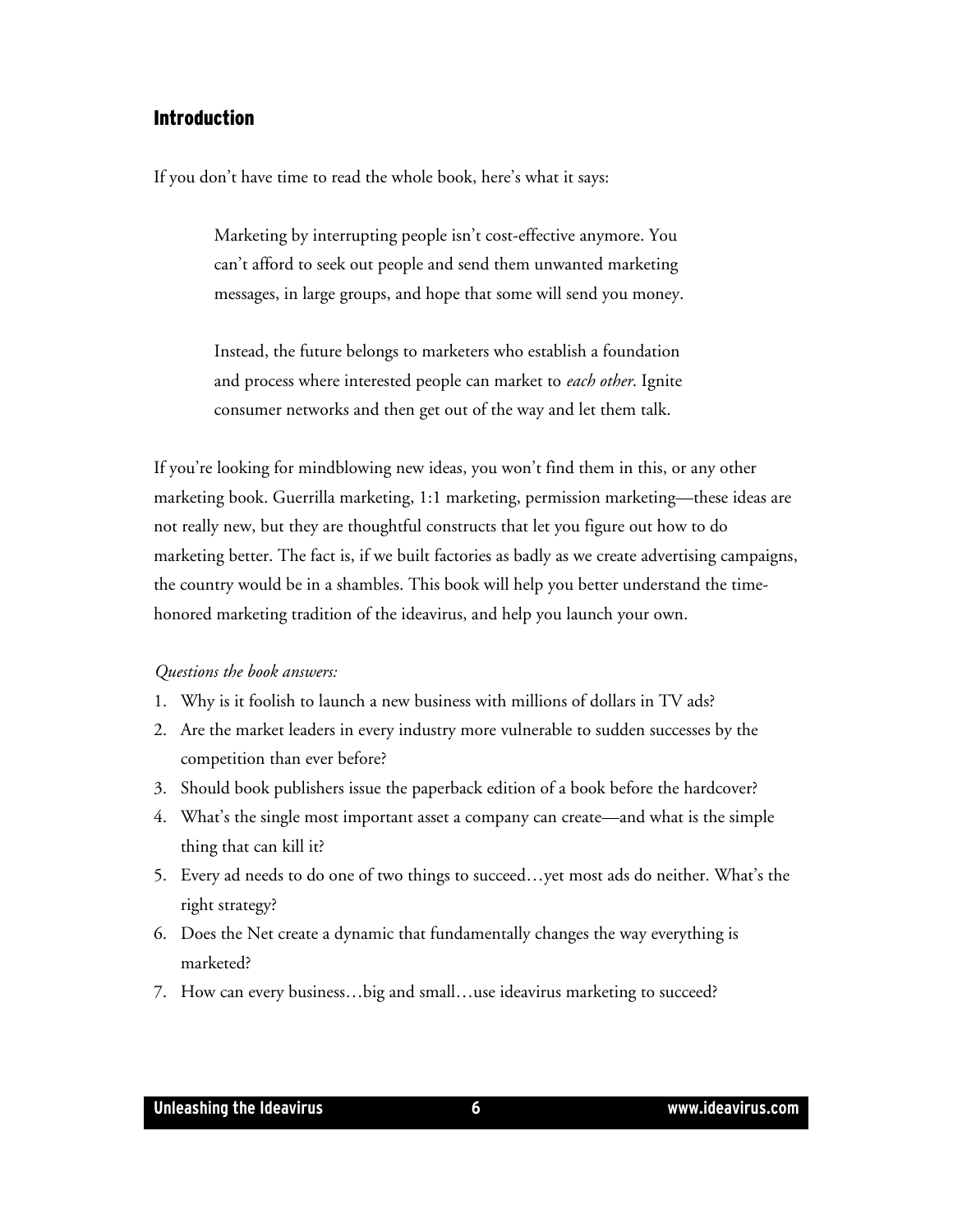|  | People Are More Connected Than They Ever Were Before. We Have Dramatically More Friends Of Friends                                                                                                   |  |  |
|--|------------------------------------------------------------------------------------------------------------------------------------------------------------------------------------------------------|--|--|
|  | There's A Tremendous Hunger To Understand The New And To Remain On The Cutting Edge 34                                                                                                               |  |  |
|  | While Early Adopters (The Nerds Who Always Want To Know About The Cool New Thing In Their Field)<br>Have Always Existed, Now We've Got More Nerds Than Ever Before. If You're Reading This, You're A |  |  |
|  | Ideas Are More Than Just Essays And Books. Everything From New Technology To New Ways Of Creating<br>To New Products Are Winning Because Of Intelligent Ideavirus Management By Their Creators 36    |  |  |
|  |                                                                                                                                                                                                      |  |  |
|  |                                                                                                                                                                                                      |  |  |
|  | While It May Appear Accidental, It's Possible To Dramatically Increase The Chances Your Ideavirus Will                                                                                               |  |  |
|  |                                                                                                                                                                                                      |  |  |
|  |                                                                                                                                                                                                      |  |  |
|  |                                                                                                                                                                                                      |  |  |
|  |                                                                                                                                                                                                      |  |  |
|  |                                                                                                                                                                                                      |  |  |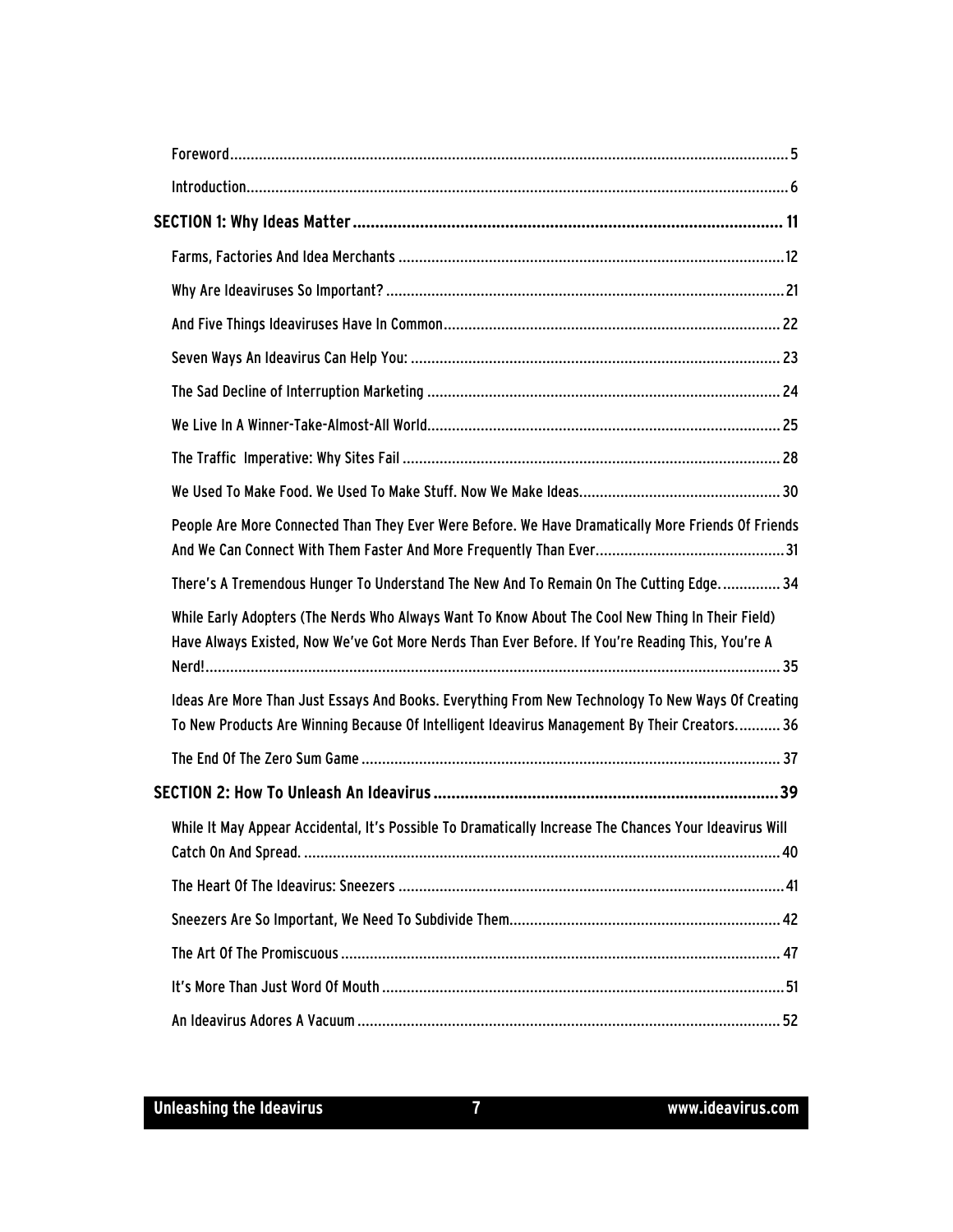| Once It Does Spread, An Ideavirus Follows A Lifecycle. Ignore The Lifecycle And The Ideavirus Dies Out. |  |
|---------------------------------------------------------------------------------------------------------|--|
|                                                                                                         |  |
| Viral Marketing Is An Ideavirus, But Not All Ideaviruses Are Viral Marketing 55                         |  |
|                                                                                                         |  |
| There Are Three Key Levers That Determine How Your Ideavirus Will Spread: 60                            |  |
|                                                                                                         |  |
|                                                                                                         |  |
|                                                                                                         |  |
|                                                                                                         |  |
|                                                                                                         |  |
| Advanced Riffs On The Eight Variables You Can Tweak In Building Your Virus 85                           |  |
|                                                                                                         |  |
|                                                                                                         |  |
|                                                                                                         |  |
|                                                                                                         |  |
|                                                                                                         |  |
|                                                                                                         |  |
|                                                                                                         |  |
|                                                                                                         |  |
|                                                                                                         |  |
|                                                                                                         |  |
|                                                                                                         |  |
|                                                                                                         |  |
|                                                                                                         |  |
|                                                                                                         |  |
|                                                                                                         |  |
|                                                                                                         |  |
|                                                                                                         |  |
|                                                                                                         |  |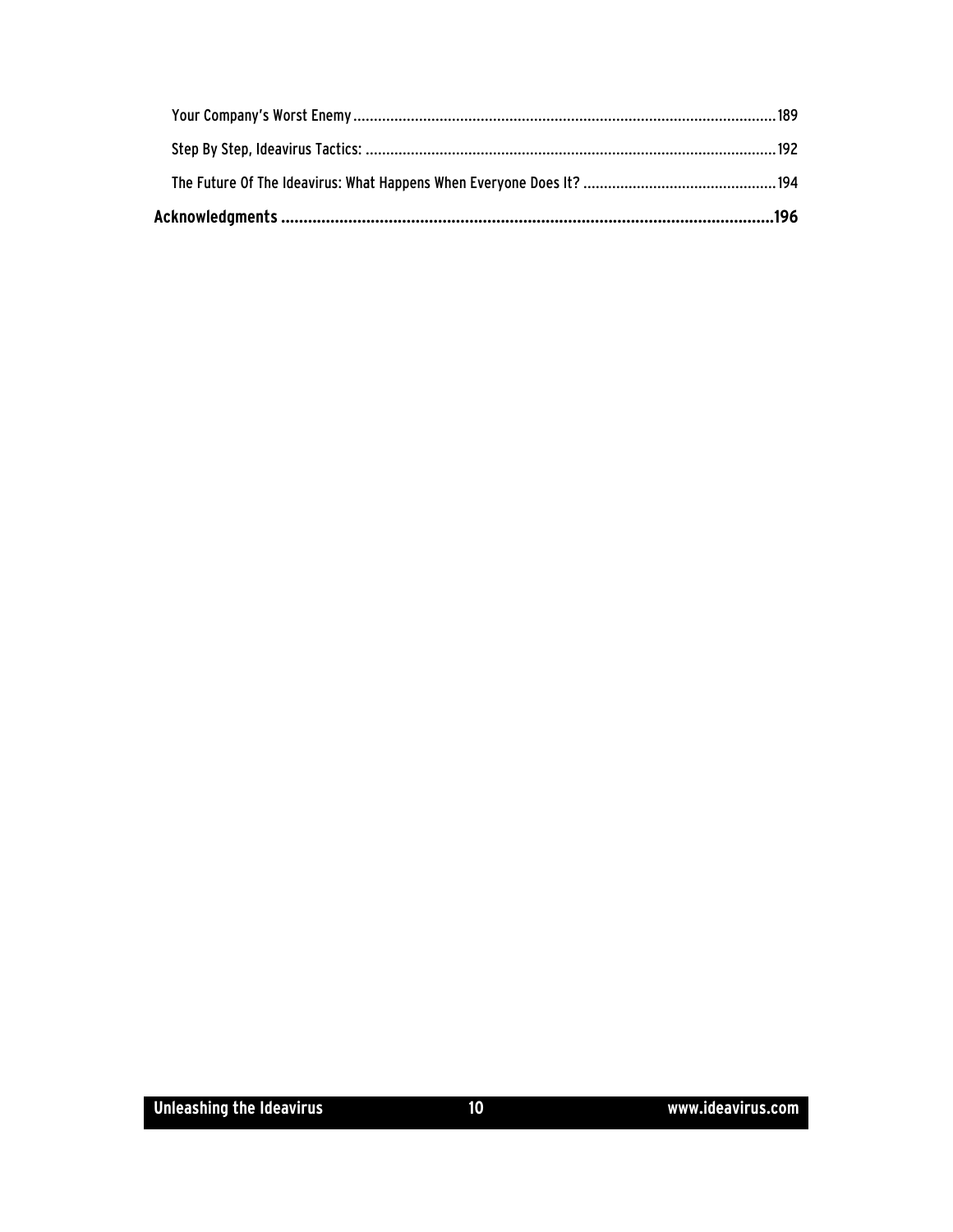## SECTION 1: Why Ideas Matter

# **STEAL THIS IDEA!**

Here's what you can do to spread the word about *Unleashing the Ideavirus:*

1. Send this file to a friend (it's sort of big, so ask first).

2. Send them a link t[o www.ideavirus.com so](http://www.ideavirus.com) they can download it themselves.

3. Visi[t www.fastcompany.com/ideavirus t](http://www.fastcompany.com/ideavirus)o read the *Fast Company* article.

4. Buy a copy of the hardcover book at

[www.amazon.com/exec/obidos/ASIN/0970309902/permissionmarket .](http://www.amazon.com/exec/obidos/ASIN/0970309902/permissionmarket)

5. Print out as many copies as you like.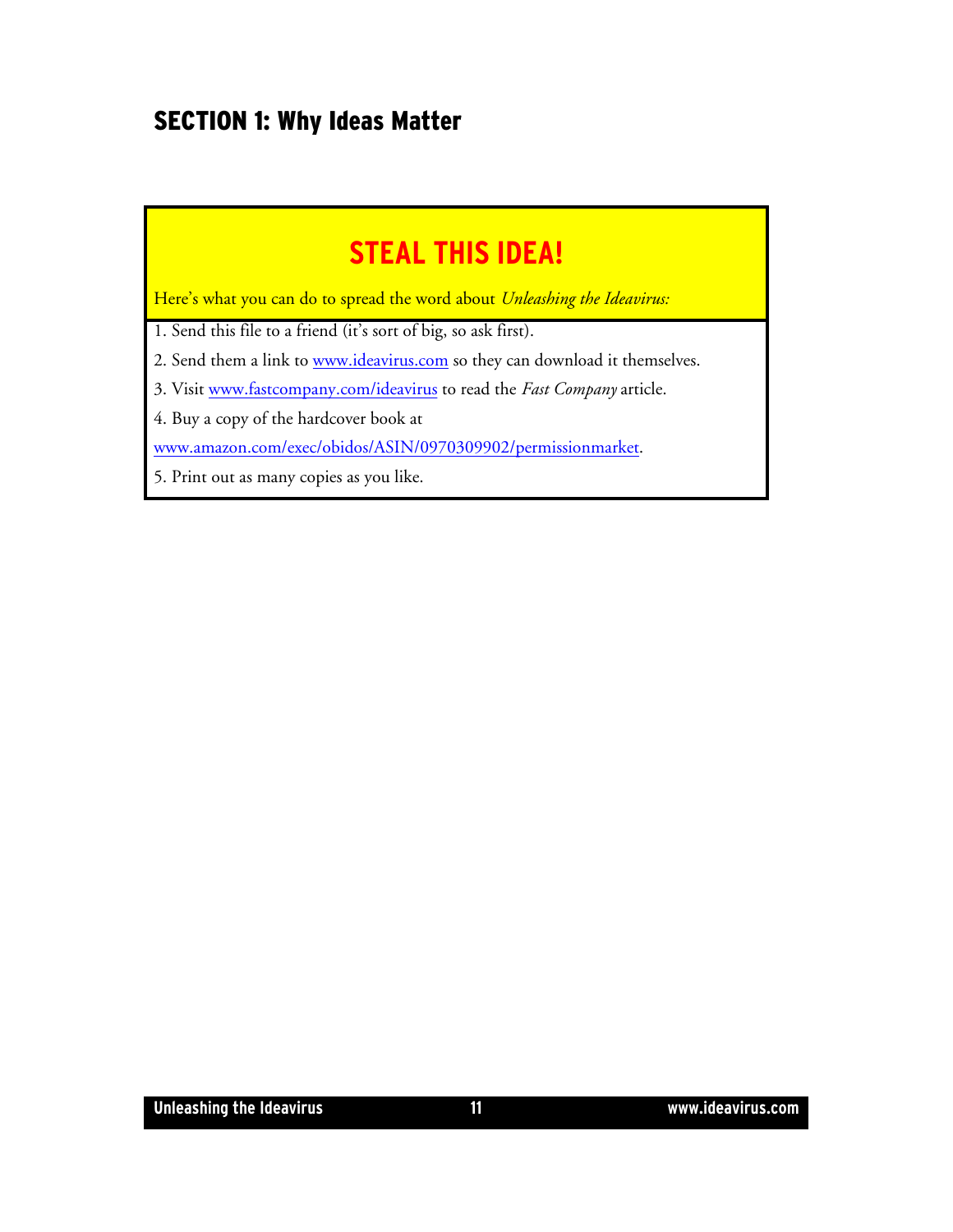#### Farms, Factories And Idea Merchants

Imagine for a second that you're at your business school reunion, trading lies and bragging about how successful you are and are about to become. Frank the jock talks about the dotcom company he just started. Suzie the ex-banker is now focusing her energy on rebuilding Eastern Europe. And then the group looks at you. With a wry look of amusement, you answer:

"Well, the future—the really big money—is in owning a farm. A small one, maybe 100 acres. I intend to invest in a tractor of course, and expect that in just a few years my husband and I can cash out and buy ourselves a nice little brownstone in the city."

Ludicrous, no? While owning a farm may bring tremendous lifestyle benefits, it hasn't been a ticket to wealth for, say, 200 years.

What about owning a factory then? Perhaps the road to riches in the new economy would be to buy yourself a hot-stamping press and start turning out steel widgets. Get the UAW to organize your small, dedicated staff of craftsmen and you're on your way to robber-baron status.

Most of us can agree that the big money went out of owning a factory about thirty years ago. When you've got high fixed costs and you're competing against other folks who also know how to produce both quantity and quality, unseemly profits fly right out the window.

Fact is, the first 100 years of our country's history were about who could build the biggest, most efficient farm. And the second century focused on the race to build factories. Welcome to the third century, folks. The third century is about ideas.

Alas, nobody has a clue how to build a farm for ideas, or even a factory for ideas. We recognize that ideas are driving the economy, ideas are making people rich and most important, ideas are changing the world. Even though we're clueless about how to best organize the production of ideas, one thing is clear: if you can get people to accept and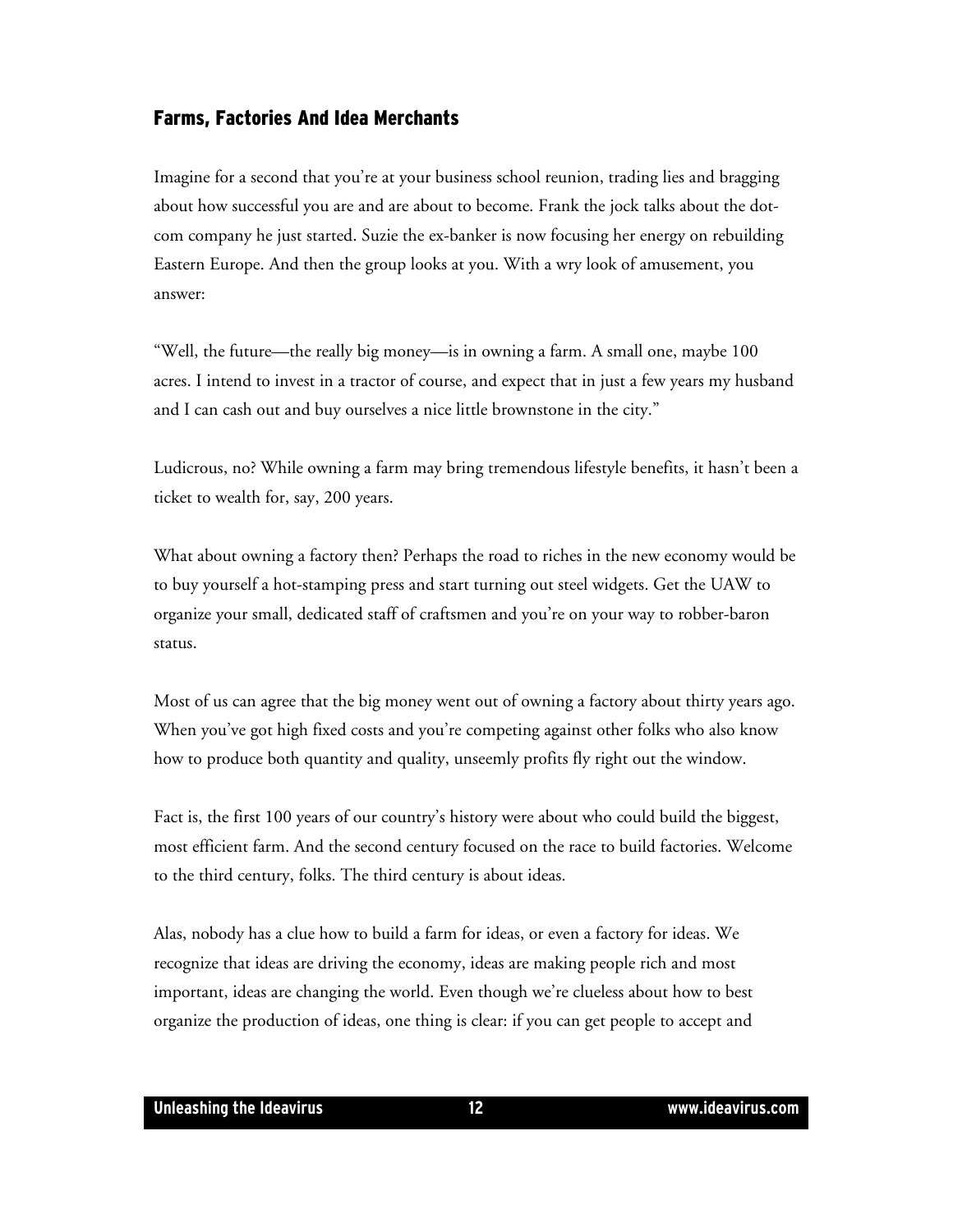embrace and adore and cherish your ideas, you win. You win financially, you gain power and you change the world in which we live.

So how do you win? What do you need to do to change the status quo of whatever industry you're in, or, if you're lucky, to change the world?

If you're a farmer, you want nothing more than a high price for your soybeans. If you're a manufacturer of consumer goods, you want a display at the cash register at Wal-Mart. But what if you're an idea merchant?

The holy grail for anyone who trafficks in ideas is this: *to unleash an ideavirus.*

An idea that just sits there is worthless. But an idea that moves and grows and infects everyone it touches… that's an ideavirus.

In the old days, there was a limit on how many people you could feed with the corn from your farm or the widgets from your factory. But ideas not only replicate easily and well, they get more powerful and more valuable as you deliver them to more people.

How does an ideavirus manifest itself? Where does it live? What does it look like? It's useful to think of ideas of every sort as being similar. I call them manifestos. An idea manifesto is a powerful, logical "essay" that assembles a bunch of existing ideas and creates a new one. Sometimes a manifesto is a written essay. But it can be an image, a song, a cool product or process… the medium doesn't matter. The message does. By lumping all sorts of ideas—regardless of format—into the same category (manifestos) it's much easier to think of them as versions of the same thing. As long as you can use your manifesto to change the way people think, talk or act… you can create value.

Definition: MEDIUM In order to move, an idea has to be encapsulated in a medium. It could be a picture, a phrase, a written article, a movie, even a mathematical formula (e=mc<sup>2</sup>). The Medium used for transmitting the ideavirus determines how smooth it is as well as the velocity of its growth. A medium is not a manifesto—every idea is a manifesto, trying to make its point, and the medium is the substance that the idea lives in.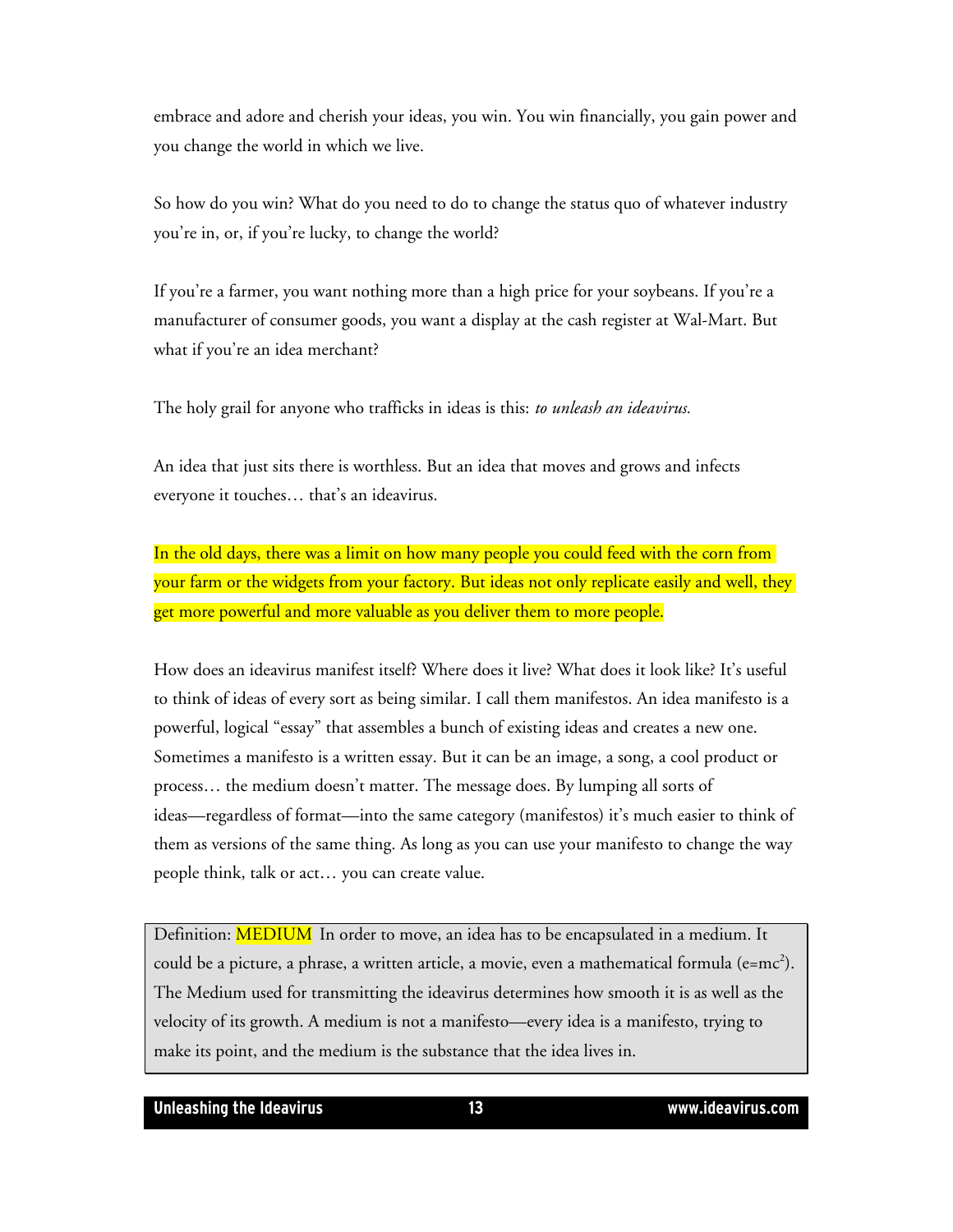Not only is this an essay about ideas and ideaviruses…it's also a manifesto striving to become an ideavirus! If this manifesto changes your mind about marketing and ideas, maybe you'll share it with a friend. Or two. Or with your entire company. If that happens, this idea will become an ideavirus, and spread and gain in value.

We live in a world where consumers actively resist marketing. So it's imperative to stop marketing *at* people. The idea is to create an environment where consumers will market to each other.

Is an ideavirus a form of marketing? Sure it is. And today, marketing is all there is. You don't win with better shipping or manufacturing or accounts payable. You win with better marketing, because marketing is about spreading ideas, and ideas are all you've got left to compete with.

#### The future belongs to the people who unleash ideaviruses.

What's an ideavirus? It's a big idea that runs amok across the target audience. It's a fashionable idea that propagates through a section of the population, teaching and changing and influencing everyone it touches. And in our rapidly/instantly changing world, the art and science of building, launching and profiting from ideaviruses is the next frontier.

Have you ever heard of Hotmail? Ever used it? If so, it's not because Hotmail ran a lot of TV ads (they didn't). It's because the manifesto of free email got to you. It turned into an ideavirus. Someone you know and trust infected you with it. What about a Polaroid camera… was your first exposure (no pun intended!) in a TV ad, or did you discover it when a friend showed you how cool the idea of an instant photograph was?

Sometimes it seems like everyone is watching the same TV show as you, or reading the same book, or talking about the same movie or website. How does that happen? It usually occurs because the idea spreads on its own, through an accidental ideavirus, not because the company behind the product spent a ton of money advertising it or a lot of time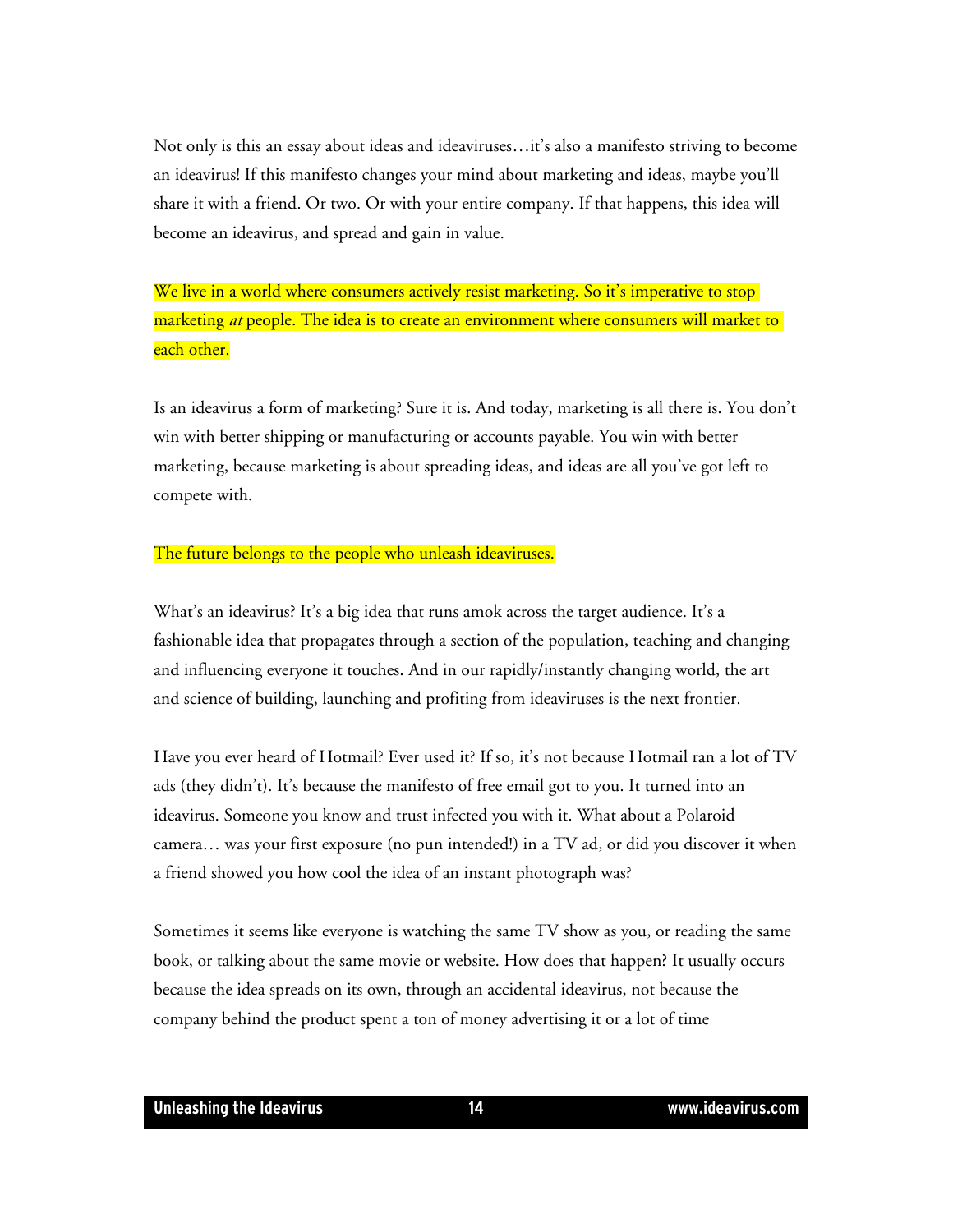orchestrating a virus. And how the idea spreads, and how to make it spread faster—that's the idea behind unleashing an ideavirus.

Word of mouth is not new—it's just different now. There were always ideaviruses—gossip or ideas or politics that spread like wildfire from person to person. Without running an ad or buying a billboard, Galileo managed to upset all of Pisa with his ideas. Today, though, ideaviruses are more important and more powerful than ever. Ideaviruses are easier to launch and more effective. Ideaviruses are critical because they're fast, and speed wins and speed kills—brands and products just don't have the time to develop the old way. Ideaviruses give us increasing returns—word of mouth dies out, but ideaviruses get bigger. And finally, ideaviruses are the currency of the future. While ideaviruses aren't new, they're important because we're obsessed with the new, and an ideavirus is always about the new.

Remember the slogan, "Only her hairdresser knows for sure?" That was classic brand marketing, and it flew in the face of word of mouth. It was an ad for a product that was supposed to be a secret—a secret between you, your hairdresser and Clairol.

A few years later, Herbal Essence took a totally different tack… they tried to encourage you to tell your friends. But while word of mouth works great among the people who use a product and their immediate friends—if I love your story or hate your service, I'll tell a few friends—it dies out fast. There's no chance a friend of a friend is going to tell you about my horrible experience on United Airlines or how much I loved flying on Southwest. Word of mouth fades out after a few exchanges.

But now, aided by the Net and abetted by the incredible clutter in our universe, ideaviruses are spreading like wildfire. We're all obsessed with ideas because ideas, not products, are the engine of our new economy.

I wore Converse sneakers growing up… so did you. But the shareholders of Converse never profited from the *idea* of the shoe—they profited from the manufacture of a decent sneaker. If two sneakers were for sale, you bought the cheaper one.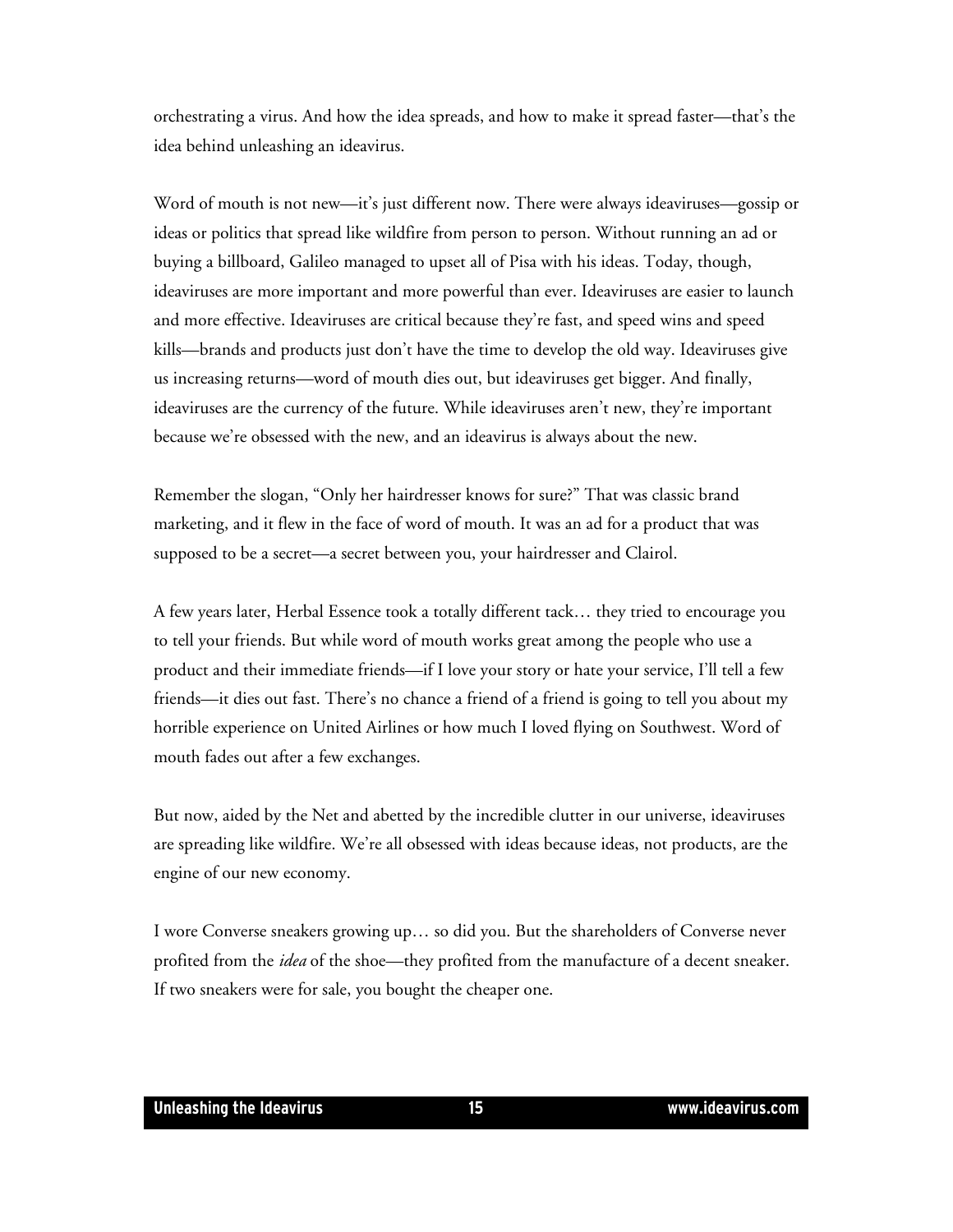It took Converse generations to build a brand and years to amortize a factory and they were quite happy to extract a modest profit from every pair of sneakers sold, because Converse knew their factory would be around tomorrow and the day after that. So sneakers, like everything else, were priced by how much they cost, and sold one pair at a time by earnest shoe salesmen who cared about things like how well the shoes fit.

Converse could take their time. They were in this for the long haul. Those days are long gone. Twenty years later, it's the *idea* of Air Jordan sneakers, not the shoe, that permits Nike to sell them for more than \$100. It's the sizzle, not the fit. The *idea* makes Nike outsized profits. And Nike knows that idea won't last long, so they better hurry—they need another ideavirus, fast.

In the old days, we used to sneer at this and call it a fad. Today, everything from presidential politics to music to dentistry is driven by fads—and success belongs to marketers who embrace this fact.



*Source: Forrester Research*

It took 40 years for radio to have ten million users. By then, an industry had grown that could profit from the mass audience. It took 15 years for TV to have ten million users. It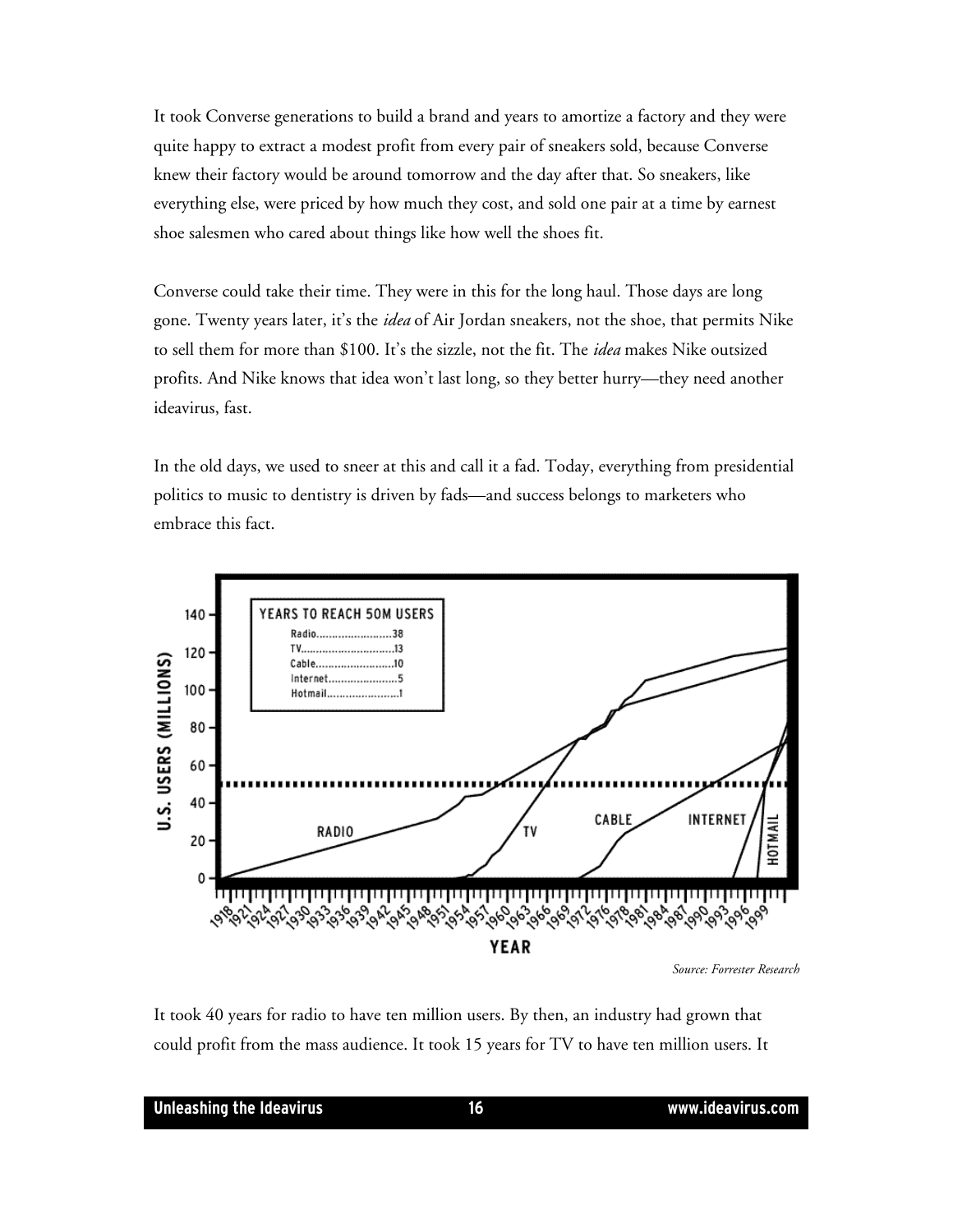only took 3 years for Netscape to get to 10 million, and it took Hotmail and Napster less than a year. By aggregating mass audiences to themselves (and not having to share them with an entire industry), companies like Netscape and Hotmail are able to realize huge profits, seemingly overnight. And they do it by spreading ideaviruses.

Ideas can now be carried in the ether. Because the medium for carrying ideas is fast and cheap, ideas move faster and cheaper! Whether it's the image of the new VW Beetle (how long did it take for the idea of that car to find a place in your brain?) or the words of a new Stephen King novel (more than 600,000 people read it in the first week it was available online), the time it takes for an idea to circulate is approaching zero.

Why should we care? Why does it matter that ideas can instantly cross international boundaries, change discussions about politics, crime and justice or even get us to buy something? Because the currency of our future is ideas, and the ideavirus mechanism is the way those ideas propagate. And the science and art of creating ideaviruses and using them for profit is new and powerful. You don't have to wait for an ideavirus to happen organically or accidentally. You can plan for it and optimize for it and make it happen.

Sure, some ideaviruses are organic. They happen and spread through no overt action or intent on the part of the person who creates them (the Macarena wasn't an organized plot… it just happened). Others, though, are the intentional acts of smart entrepreneurs and politicians who know that launching and nurturing an ideavirus can help them accomplish their goals.

In the old days, the way we sold a product was through interruption marketing. We'd run ads, interrupt people with unanticipated, impersonal, irrelevant ads and hope that they'd buy something. And sometimes, it worked.

The advantage of this branding strategy is that the marketer is in complete and total control. The disadvantage is that it's hard and expensive. Every time a catalog clothier (Land's End, Eddie Bauer, you name it) wants to sign up a new customer, they need to buy a few hundred stamps, send out some carefully designed catalogs and hope that one person sends them money.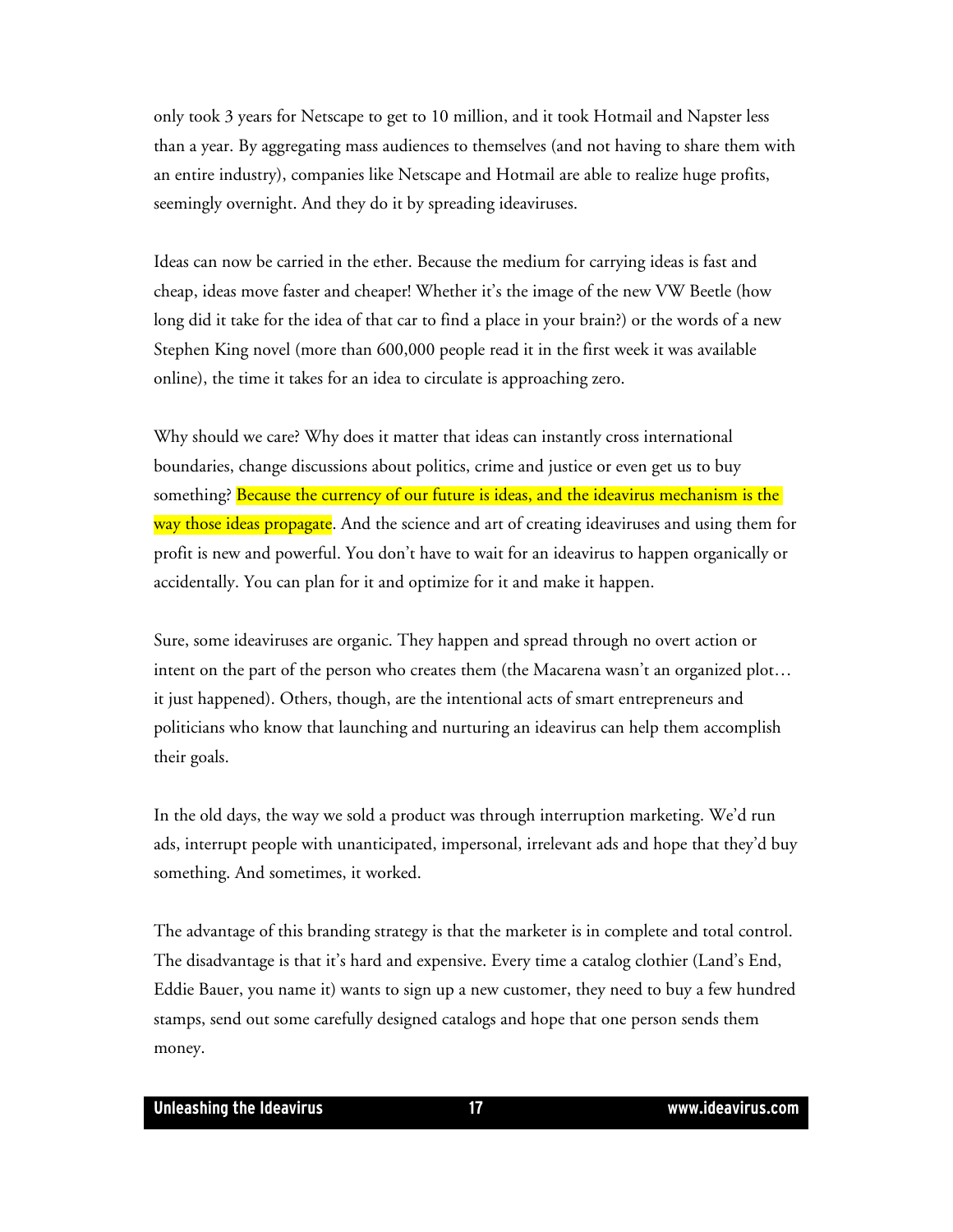What marketers are searching for is a way to circumvent the tyranny of cost-per-thousand interruptions. They need something that ignites, a way to tap into the invisible currents that run between and among consumers, and they need to help those currents move in better, faster, more profitable ways. Instead of always talking *to* consumers, they have to help consumers talk to each other.

A beautifully executed commercial on the Super Bowl is an extraordinarily risky bet. Building a flashy and snazzy website is almost certain to lead to failure. Hiring a celebrity spokesperson might work on occasion, but more often than not, it won't break through the clutter. Whenever advertisers build their business around the strategy of talking directly *to* the customer, they become slaves to the math of interruption marketing.



*In traditional interruption marketing, the marketer talks directly to as many consumers as possible, with no intermediary other than the media company. The goal of the consumer is to avoid hearing from the advertiser. The goal of the marketer is to spend money buying ads that interrupt people who don't want to be talked to!*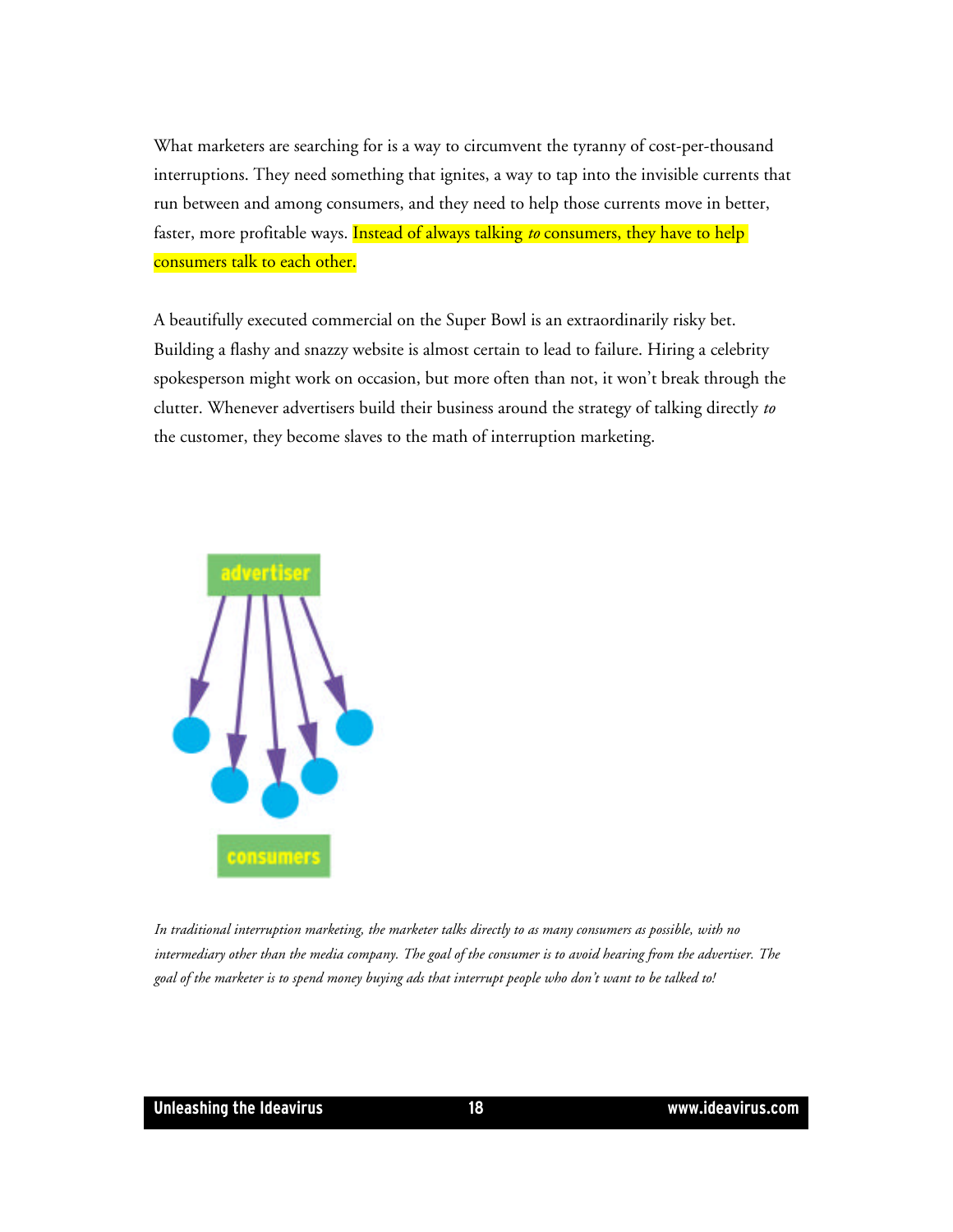

*In creating an ideavirus, the advertiser creates an environment in which the idea can replicate and spread. It's the virus that does the work, not the marketer.*

Fortunately, there are already proven techniques you can use to identify, launch and profit from ideas that can be turned into viruses. There's a right and a wrong way to create them, and more important, the care and feeding of your ideavirus can dramatically affect its potency.

One of the key elements in launching an ideavirus is *concentrating* the message. If just 1% or even 15% of a group is excited about your idea, it's not enough. You only win when you totally dominate and amaze the group you've targeted. That's why focusing obsessively on a geographic or demographic or psychographic group is a common trait among successful idea merchants.

Why are new companies launching on the Net so obsessed with traffic and visitors? Why is a company like GeoCities sold for more than \$2 billion, when it has close to zero revenue and interesting, but by no means unique, software?

Because infecting large populations with the ideavirus is the first step to building a profitable business model. The key steps for Internet companies looking to build a virus are: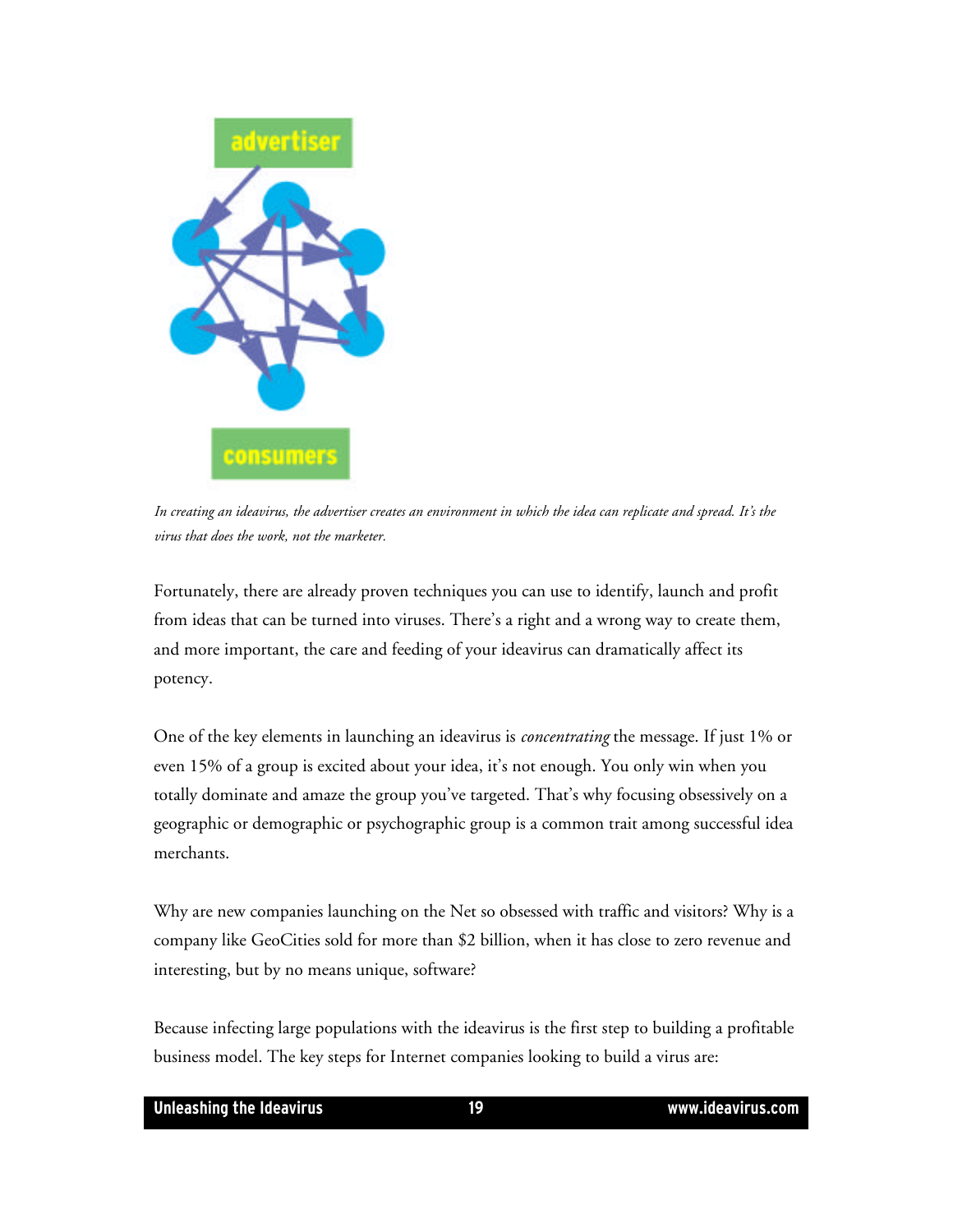- 1. Create a noteworthy online experience that's either totally new or makes the user's life much better. Or make an offline experience better/faster/cheaper so that switching is worth the hassle.
- 2. Have the idea behind your online experience go viral, bringing you a large chunk of the group you're targeting WITHOUT having to spend a fortune advertising the new service.
- 3. Fill the vacuum in the marketplace with YOUR version of the idea, so that competitors now have a very difficult time of unteaching your virus and starting their own.
- 4. Achieve "lock in" by creating larger and larger costs to switching from your service to someone else's.
- 5. Get permission from users to maintain an ongoing dialogue so you can turn the original attention into a beneficial experience for users and an ongoing profit stream for you.
- 6. Continue creating noteworthy online experiences to further spread new viruses, starting with your core audience of raving fans.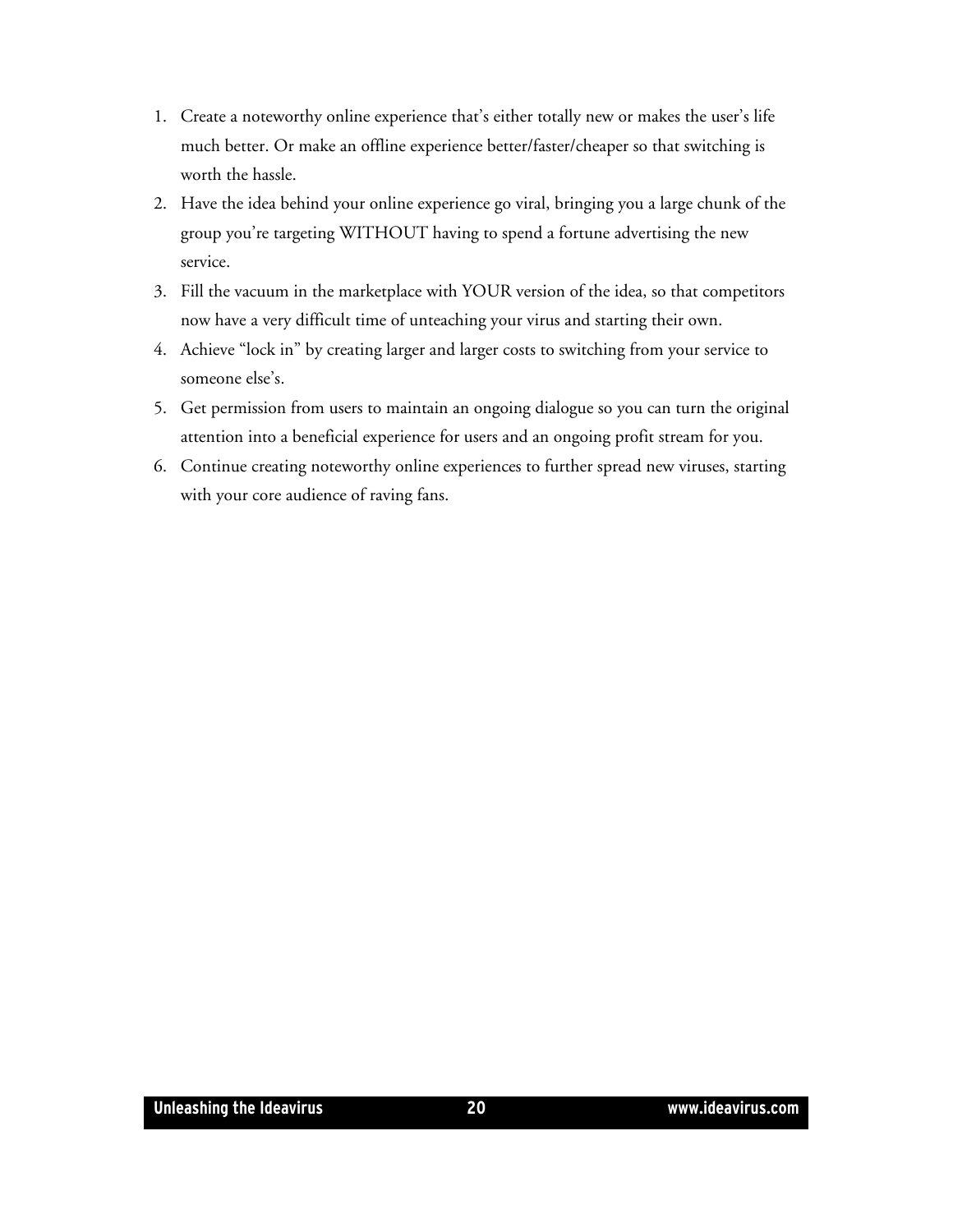#### Why Are Ideaviruses So Important?

- 1. We live in a winner-take-almost-all world. (Zipf's law.)
- 2. We used to focus on making food. We used to make stuff. Now we make ideas.
- 3. People are more connected than ever. Not only are we more aware that our friends have friends but we can connect with them faster and more frequently.
- 4. There's a tremendous hunger to understand the new and to remain on the cutting edge.
- *5.* While early adopters (the nerds who always want to know about the cool new thing in their field) have always existed, now we've got more nerds than ever. *If you're reading this, you're a nerd!*
- 6. The profit from creating and owning an ideavirus is huge.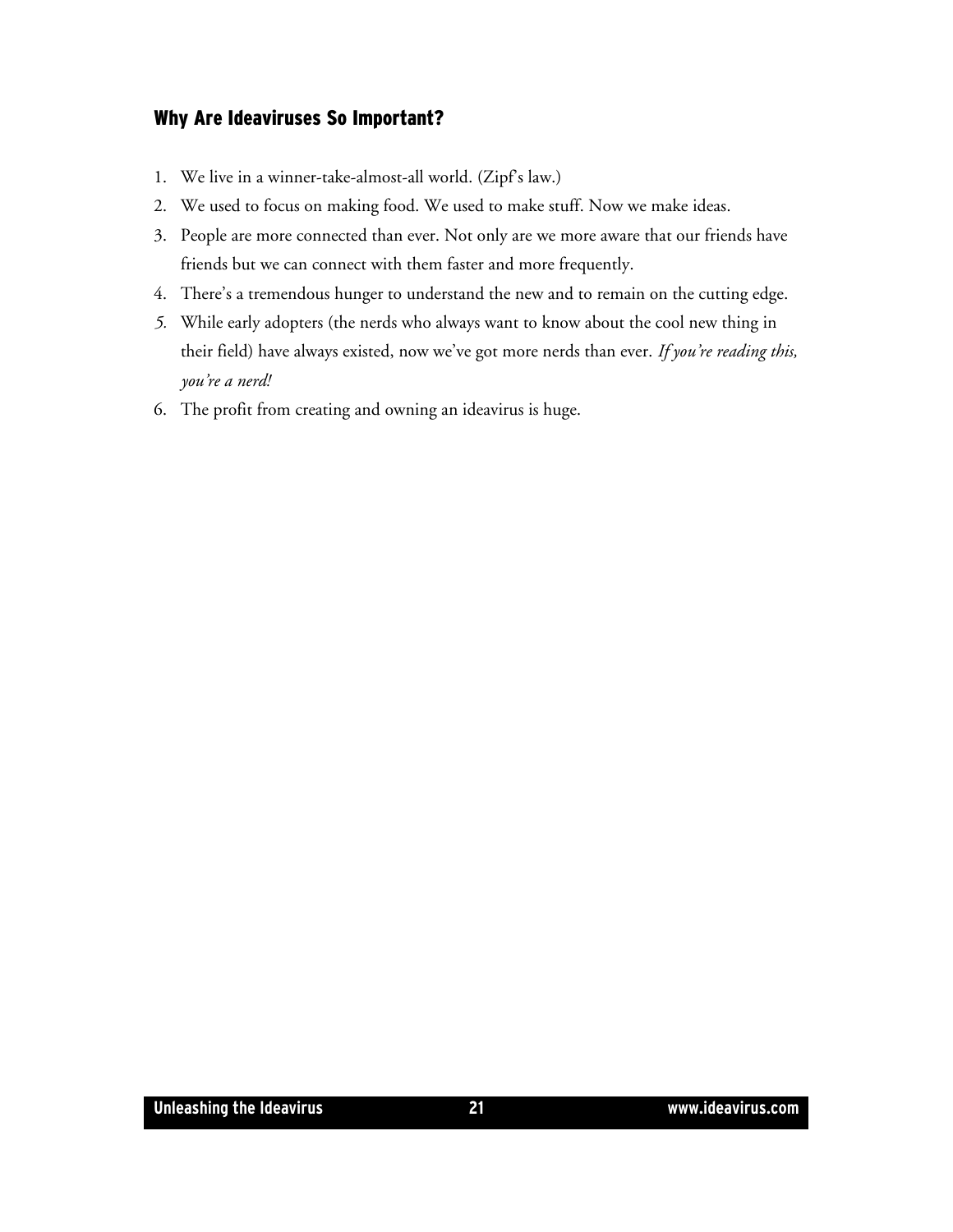#### And Five Things Ideaviruses Have In Common

- 1. The most successful ideaviruses sometimes appear to be accidents, but it is possible to dramatically increase the chances your ideavirus will catch on and spread.
- 2. An ideavirus adores a vacuum. (This is a big idea. Read on to see what I mean).
- 3. Once an ideavirus spreads, it follows a lifecycle. Ignore the lifecycle and the ideavirus dies out. Feed it properly and you can extend its useful life and profit from it for a long time.
- 4. Ideaviruses are more than just essays and books. Everything from new technology to new ways of creating new products are winning because of intelligent seeding by their creators.
- 5. Viral marketing is a special case of an ideavirus. Viral marketing is an ideavirus in which the carrier of the virus IS the product.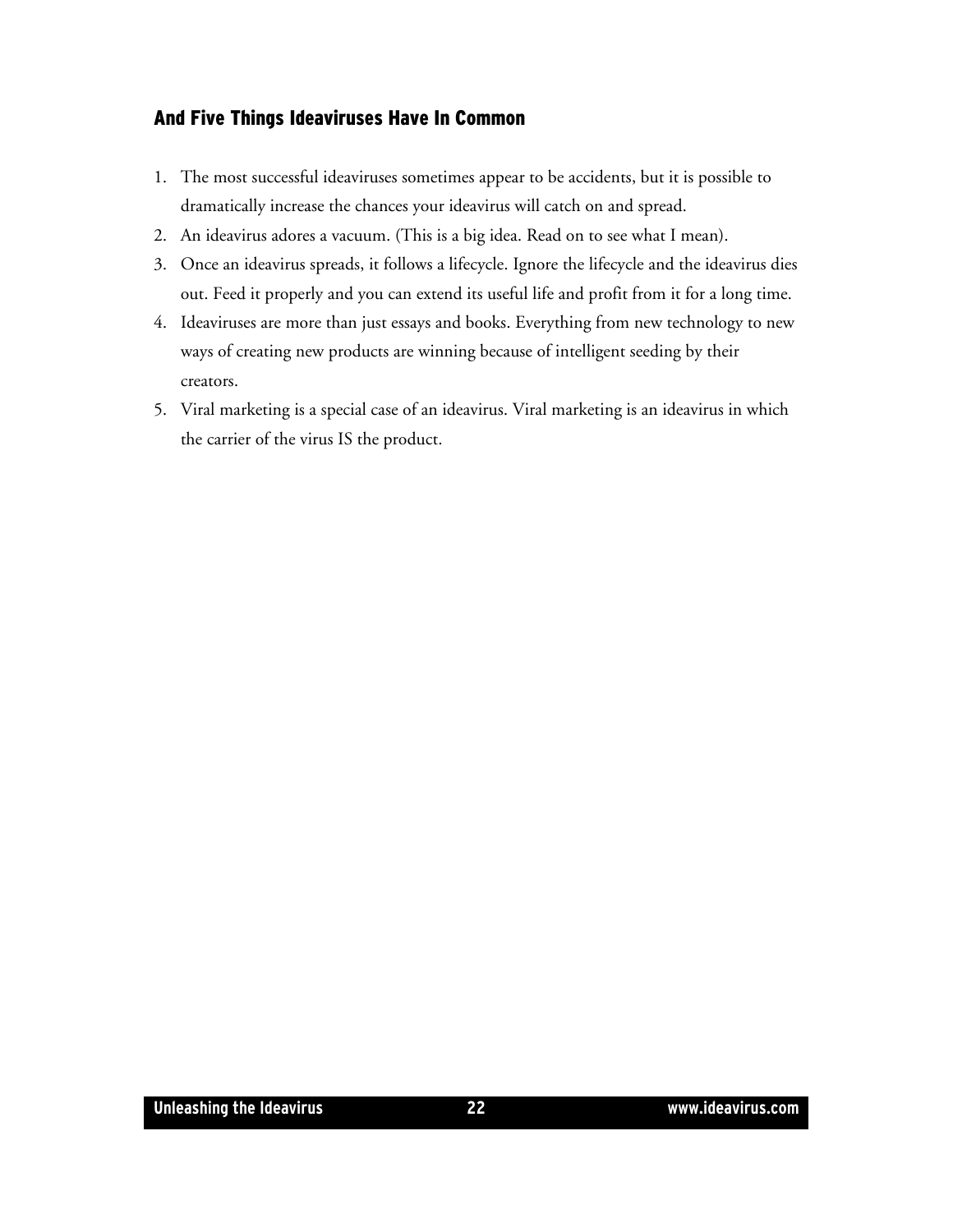#### Seven Ways An Ideavirus Can Help You:

- 1. When everyone in town tells ten friends about your amazing ice cream shop and a line forms out the door (supercharged word of mouth due to the virus having dominated the town so completely).
- 2. When your company's new mass storage format catches on and it becomes the next Zip drive.
- 3. When an influential sports writer names your daughter as a high school All-American basketball player and coaches line up outside the door with scholarships.
- 4. When Steve Jobs commissions the iMac, which spreads the word about the Mac faster than any advertising ever could, raising market share and saving your favorite computer company from bankruptcy.
- 5. When you write a report for your boss about how your company should deal with an opportunity in Cuba and it gets passed on, from person to person, throughout the company, making you a hero and a genius.
- 6. When the demo recording you made becomes a bestseller on MP3.com and you get a call from Sony, who wants to give you a recording contract.
- 7. When you are able to devise a brand-new Internet business plan for a product that's useful and also embodies viral marketing…growing from nothing to a million users in a month and making you rich along the way.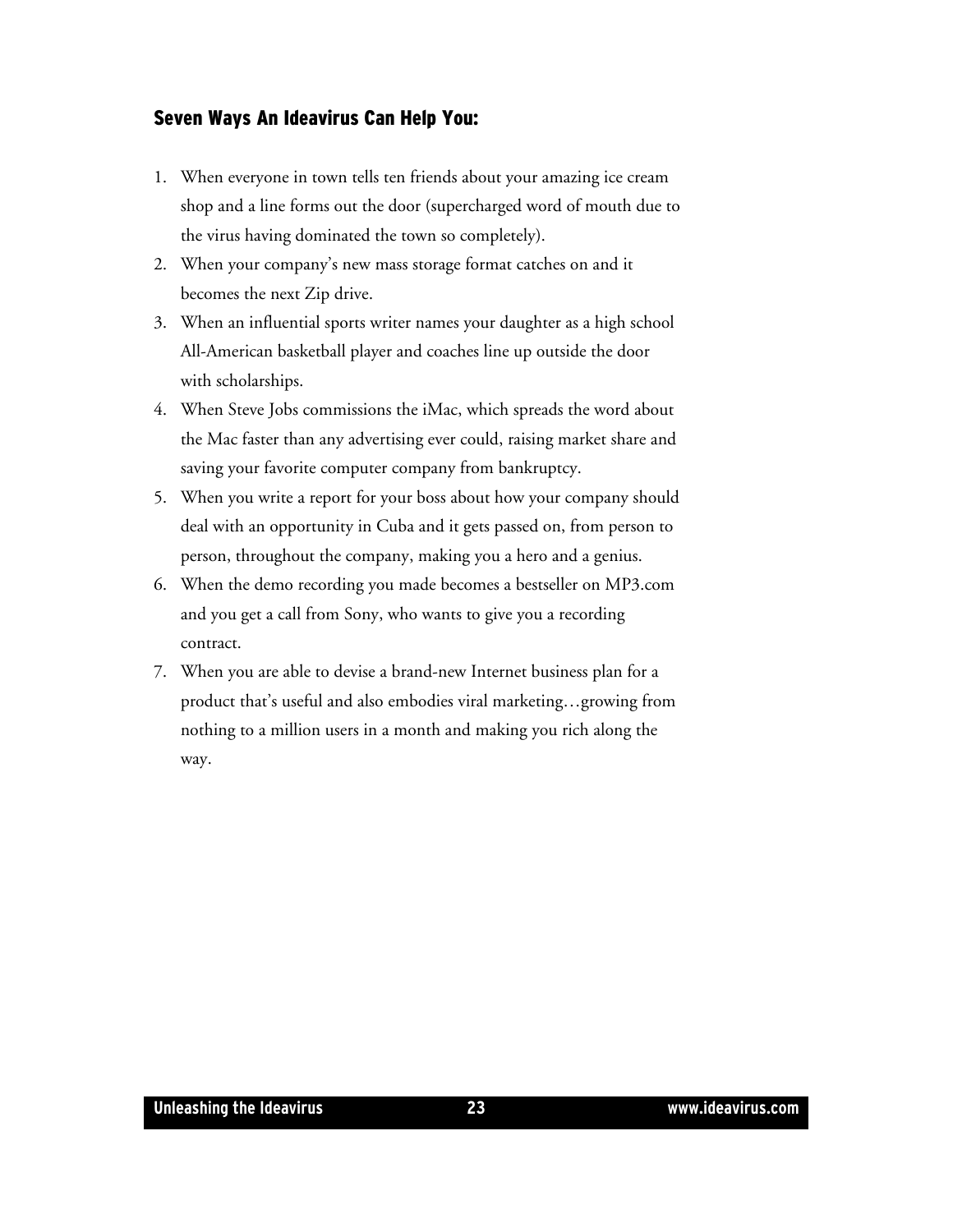#### The Sad Decline of Interruption Marketing

When I first starting writing about Permission Marketing about four years ago, much of what I said was considered heresy. "What do you mean TV ads are going to decline in effectiveness?" "How dare you say anything negative about banner ads—of course they work!" or "Direct mail has never been healthier!"

History, fortunately for me, has borne out my cries of doom and gloom about interruption marketing. The TV networks are diversifying away from their traditional network TV business as fast as they can. Banner clickthrough rates are down 85% or more. Ads are sprouting up on the floors of the supermarket, in the elevator of the Hilton hotel in Chicago and even in urinals. And everywhere you look, unanticipated, impersonal and irrelevant ads are getting more expensive and less effective.

There's a crisis in interruption marketing and it's going to get much worse. It took more than thirty pages to build the case against this wasteful, costly (\$220 billion a year) outmoded expense in *Permission Marketing*, so I'll only spend a page on it here. If you want to read the entire jeremiad, send a note to free@permission.com and I'll send it to you for free.

Unless you find a more cost-effective way to get your message out, your business is doomed. You can no longer survive by interrupting strangers with a message they don't want to hear, about a product they've never heard of, using methods that annoy them. Consumers have too little time and too much power to stand for this any longer.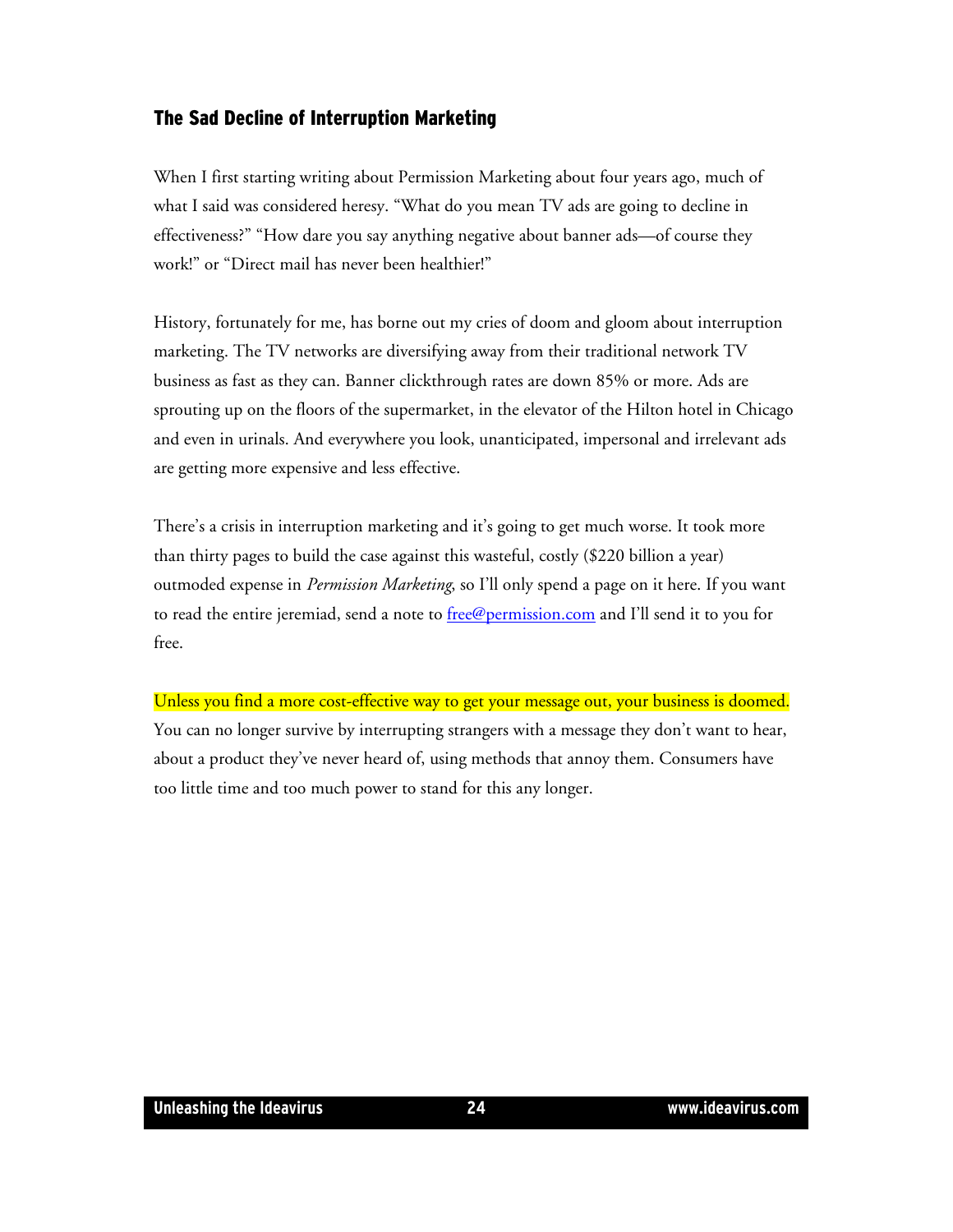#### We Live In A Winner-Take-Almost-All World

Quick! Name an oil painting hanging in a museum somewhere in the world.

Did you say, "the Mona Lisa"?

As I walk through the Louvre, arguably one of the top ten most packed-with-high-qualitypaintings museums on the planet, I pass one empty room after another, then come to an alcove packed with people. Why? Why are these people clawing all over each other in order to see a painting poorly displayed behind many inches of bullet-proof glass?



The reason the Mona Lisa is the most famous painting in the world is that *something* had to be the most famous painting in the world and it might as well be the Mona Lisa.

Busy people don't have time to look at every painting. They only have room in their overcrowded, media-hyped brains for a few paintings.

And when you come right down to it, most people would like to see only the "celebrity" paintings. And just as there can only be one "My most favorite famous actress" (Julia Roberts) and one "this site equals the Internet" (Yahoo!), there's only room for one "most famous painting in the world" and the safe choice is the Mona Lisa.

There's a name for this effect. It's called Zipf's law, after George Kingsley Zipf (1902-1950), a philologist and professor at Harvard University. He discovered that the most popular word in the English language ("the") is used ten times more than the tenth most popular word, 100 times more than the  $100<sup>th</sup>$  most popular word and 1,000 times more than the 1,000<sup>th</sup> most popular word.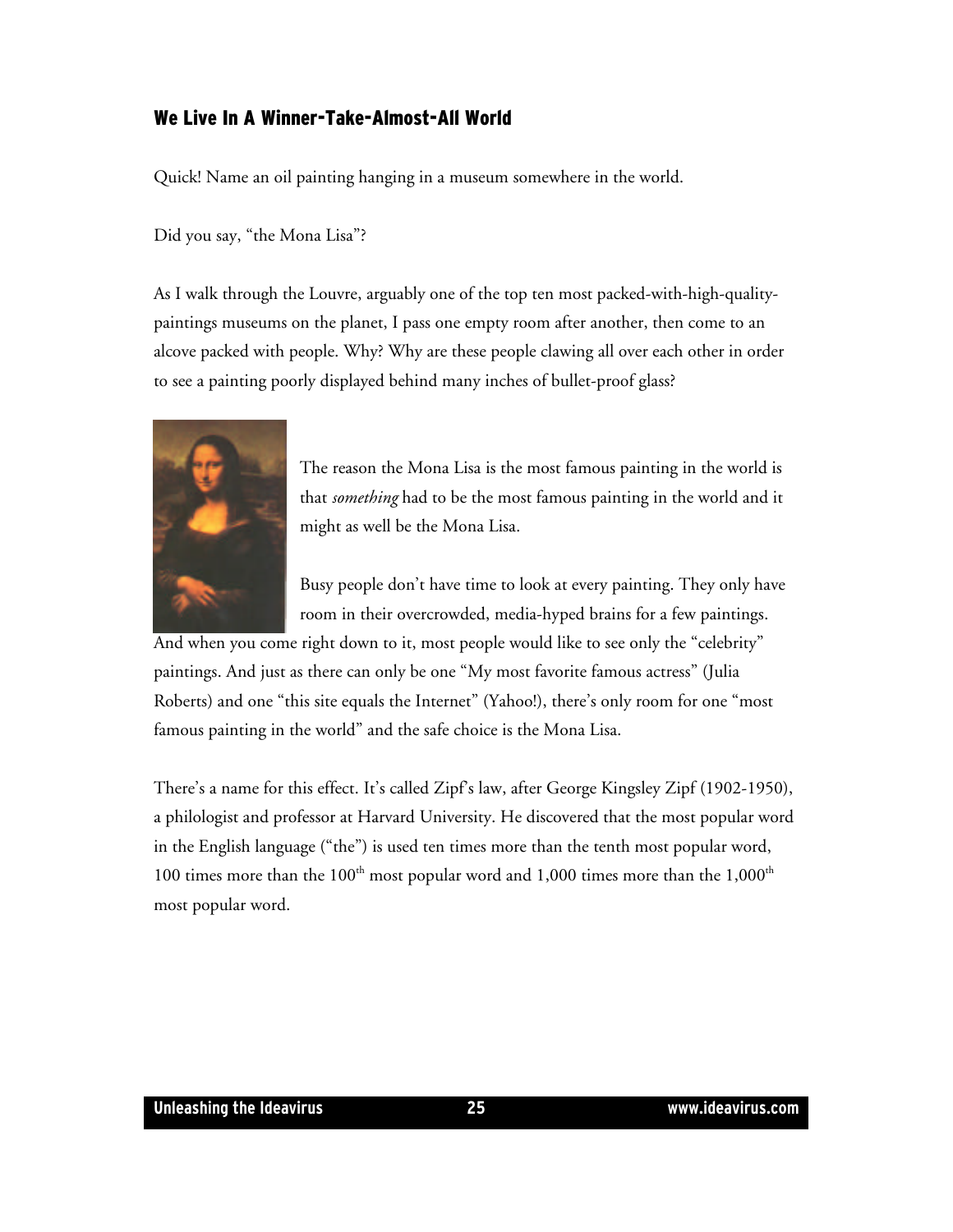

It's also been discovered that this same effect applies to market share for software, soft drinks, automobiles, candy bars, and the frequency of hits on pages found on a website. The chart above shows actual visits to the different pages at Sun's website.

In almost every field of endeavor, it's clear that being #1 is a *lot* better than being #3 or #10. There isn't an even distribution of rewards, especially in our networked world.

On the Net, the stakes are even larger. The market capitalization of Priceline, eBay and Amazon approaches 95% of the total market capitalization of every other consumer ecommerce stock *combined*. Clearly, there's a lot to be gained by winning.

An ideavirus lets you make something like this happen to your idea, to your business, to your product. While the benefits of being #1 for a public Internet stock or an oil painting are clear, it's just as important to small businesses and individuals.

Ideaviruses are faced with a brickwall filter. In electronics, a brickwall filter wipes out certain frequencies and lets the rest through. There's no room for second place or extra effort—either you're in or you're out. Ideaviruses are win/lose propositions. Either the velocity and smoothness are high enough that it becomes a bonafide epidemic, or they're not and it dies out. Either your ideavirus works or it doesn't. Smart propagators know when to quit if their ideavirus isn't getting through the filter.

Definition: **VELOCITY** The velocity is a measure of how fast the idea spreads from one party to another. If an idea is going to hit ten people before it gets to me, the multiplier effect is large indeed—fast steps lead to more people being infected before it dies out.

**Unleashing the Ideavirus 26 www.ideavirus.com**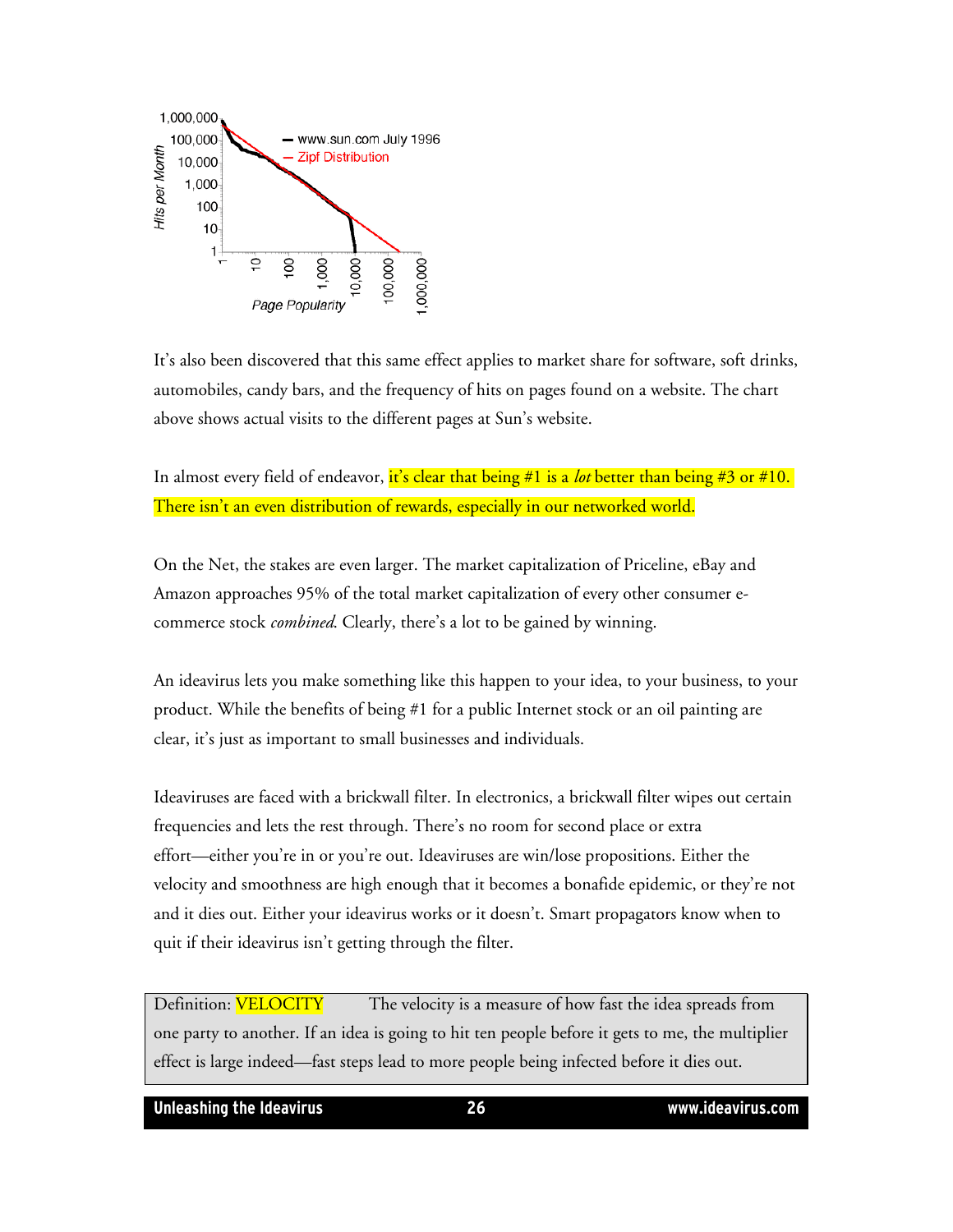Definition: **SMOOTHNESS** How easy is it for an end user to spread this particular ideavirus? Can I click one button or mention some magic phrase, or do I have to go through hoops and risk embarrassment to tell someone about it?

For example, it's pretty easy to talk about your hairdresser. Someone tells you you've got a great haircut, and you say, "Yeah, I went to Bob at Bumble & Bumble." On the other hand, spreading the word about your reflexology therapist is pretty tricky. You're not sure when to bring it up, and you really don't have words to describe it.

The smoothest viruses, like Hotmail, spread themselves. Just the act of using the product spreads the virus. There's an obvious relationship between smoothness and catchiness. A product that's easy to recommend is often a product that's easy to get hooked on.

Eric Raymond was a little known programmer when he wrote an essay called "The Cathedral and the Bazaar." It was a manifesto—an essay designed to become an ideavirus—arguing why the open source approach to coding (creating stuff like Linux) made sense. But instead of having a magazine or a book publisher bring it to market, he posted the essay online, in text, postscript and audio form. And he gave it away for free.

Within months, tens of thousands of people had read it. Months after that, Raymond published this essay with some of his other free essays in a book. That book became an "instant" bestseller. Of course, it wasn't instant at all. He had laid the foundation long before, by building an ideavirus.

So, what has creating an ideavirus done for Raymond's value? Let's take a crass look at his financial situation: The virus led to increased demand for his services as a programmer (he can pick his jobs if he likes), as a consultant, and even as a public speaker. The last I saw, he had just written an essay about what it was like to make a fortune during an IPO!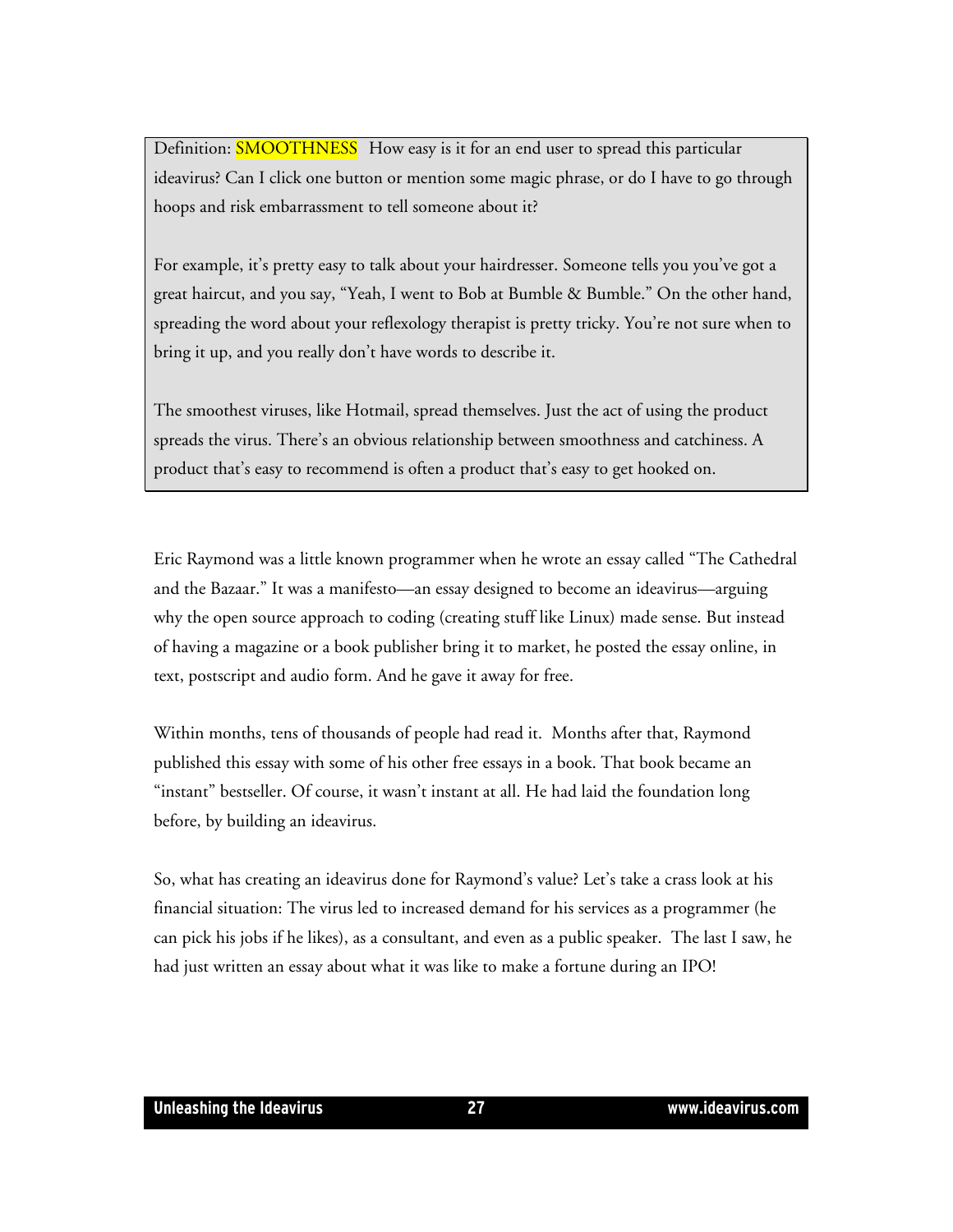#### The Traffic Imperative: Why Sites Fail



*A site without traffic doesn't exist.*

According to Forrester Research, only 20% of 50 leading online retailers expect to turn a profit this year. Just 18% more expect to be profitable next year. It's becoming increasingly obvious that many of these sites will *never* turn a profit, and that they're hoping to last long enough to be acquired or sell their stock.

A recent McKinsey and Co. study found that the vast majority of online retailers are not only unprofitable, they're actually losing money on every sale. Without even computing the cost of advertising and clicks, these sites have discounted their prices so significantly that the contribution margin from each sale is negative. The average online drugstore, for example, loses \$16.42 on each and every sale, before computing the cost of traffic.

Why? Many of these sites are confusing low prices with an effective customer acquisition tool. There's probably no way that's less effective and more costly than cutting your prices to the point where you lose money on each sale (for Amazon naysayers—they actually make a profit of about \$5 on the average book order).

Add to this mess the obscene cost of customer acquisition—estimated by the Boston Consulting Group to be more than \$80 a visitor (that's for *visitors,* not even customers) for most online merchants. Now you can see the huge hurdle these sites are going to have to cross in order to be profitable.

This problem isn't unique to the online world, of course. When I was enrolled at Tufts University in 1980, there were two homemade ice cream stores within two miles of campus. One was Joey's, which made a terrific product (they used Hydrox cookies instead of Oreos, by the way, so you could avoid the animal fat if you wanted) and there was never, ever a line.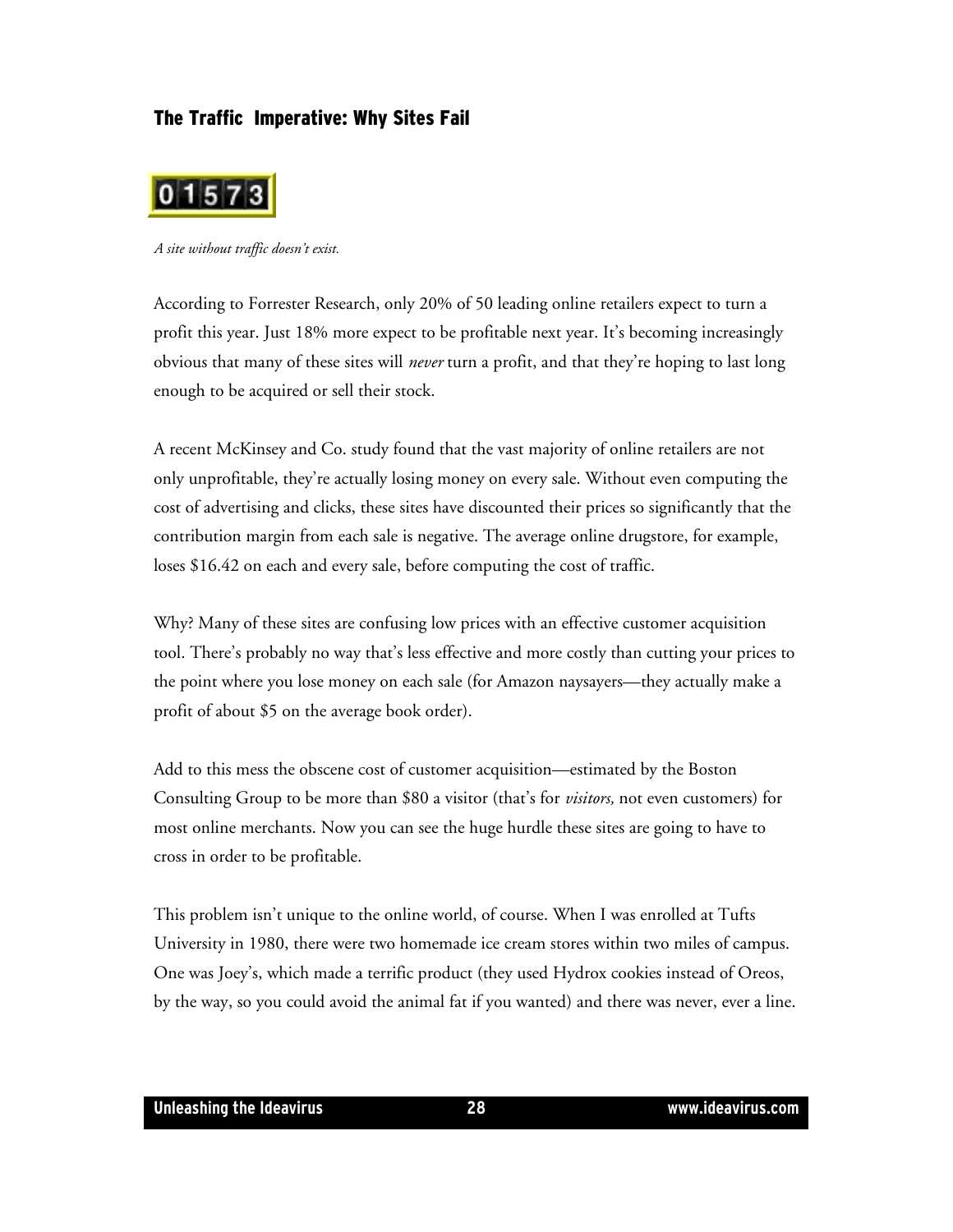In the other direction was the now famous Steve's Ice Cream. His prices were a bit higher than Joey's, but his profits were clearly much higher. Why? Because there was always a line at Steve's. A long line. Sometimes you'd wait an hour to get an ice cream cone.

What happened? Why did one ice cream shop go viral and the other languished at the edge of profitability? It certainly wasn't about advertising, because neither shop did any. The reason Steve Herrell's shop did so well is that it was famous for having a line! People brought folks from out of town to have the experience. Locals came back because they'd convinced themselves that if the hive liked it enough to wait an hour for an ice cream cone, well, it must be worth it. Suddenly, it wasn't about the ice cream. It was about the experience.

Most online merchants, being risk averse copycats afraid to innovate, are guaranteeing that there will be no ideavirus created around their businesses. By paying millions to AOL and Yahoo! for "traffic," they're investing in exactly the wrong sort of buzz. The alternative—focusing on people who can promote your site, affiliate programs, unique promotions and building wow, zing and magic into the site—is just too much work for most sites.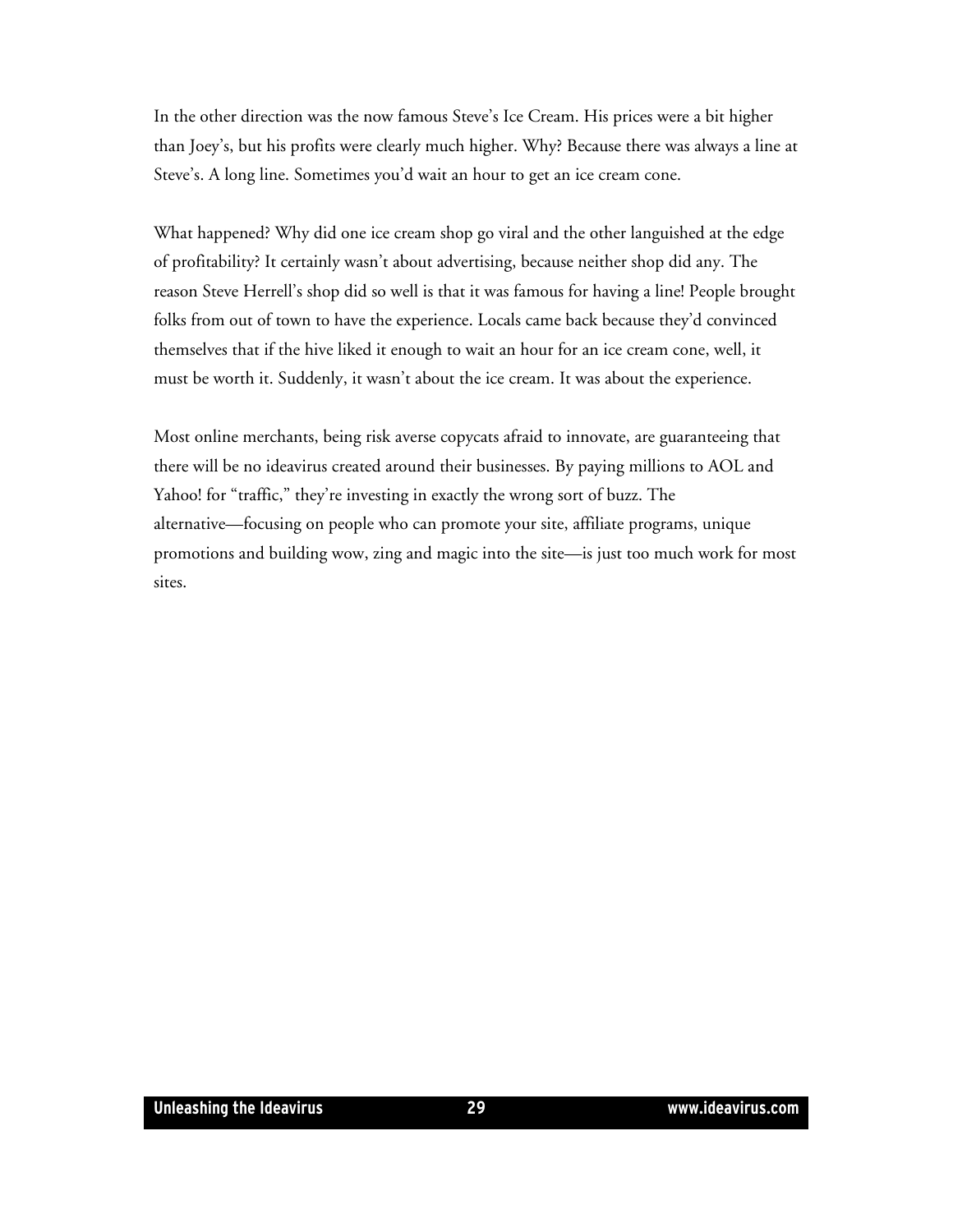#### We Used To Make Food. We Used To Make Stuff. Now We Make Ideas.

Here are some astonishing facts you should think about long and hard on your way to work tomorrow:

Twenty years ago, the top 100 companies in the Fortune 500 either dug something out of the ground or turned a natural resource (iron ore or oil) into something you could hold. Today, fewer than half of the companies on the list do that. The rest make unseemly profits by trafficking in ideas.

In 1998, there were 30,000 new musical CDs published, including one from the Pope (his, which I like a lot, features a little rap, a little techno and a lot of worldbeats).

Ninety-nine percent of Yahoo's market capitalization is due to brand, sizzle, user loyalty and other "soft" ideas. Only 1% of the company's value is due to actual unique stuff that you can't get anywhere else.

Nathan Mhyrvold, former chief scientist at Microsoft, says a great programmer is worth 10,000 times more than an average one. Why? Because of the quality of her ideas.

The important takeaway is this: Ideas aren't a sideshow that make our factory a little more valuable. Our factory is a sideshow that makes our ideas a little more valuable!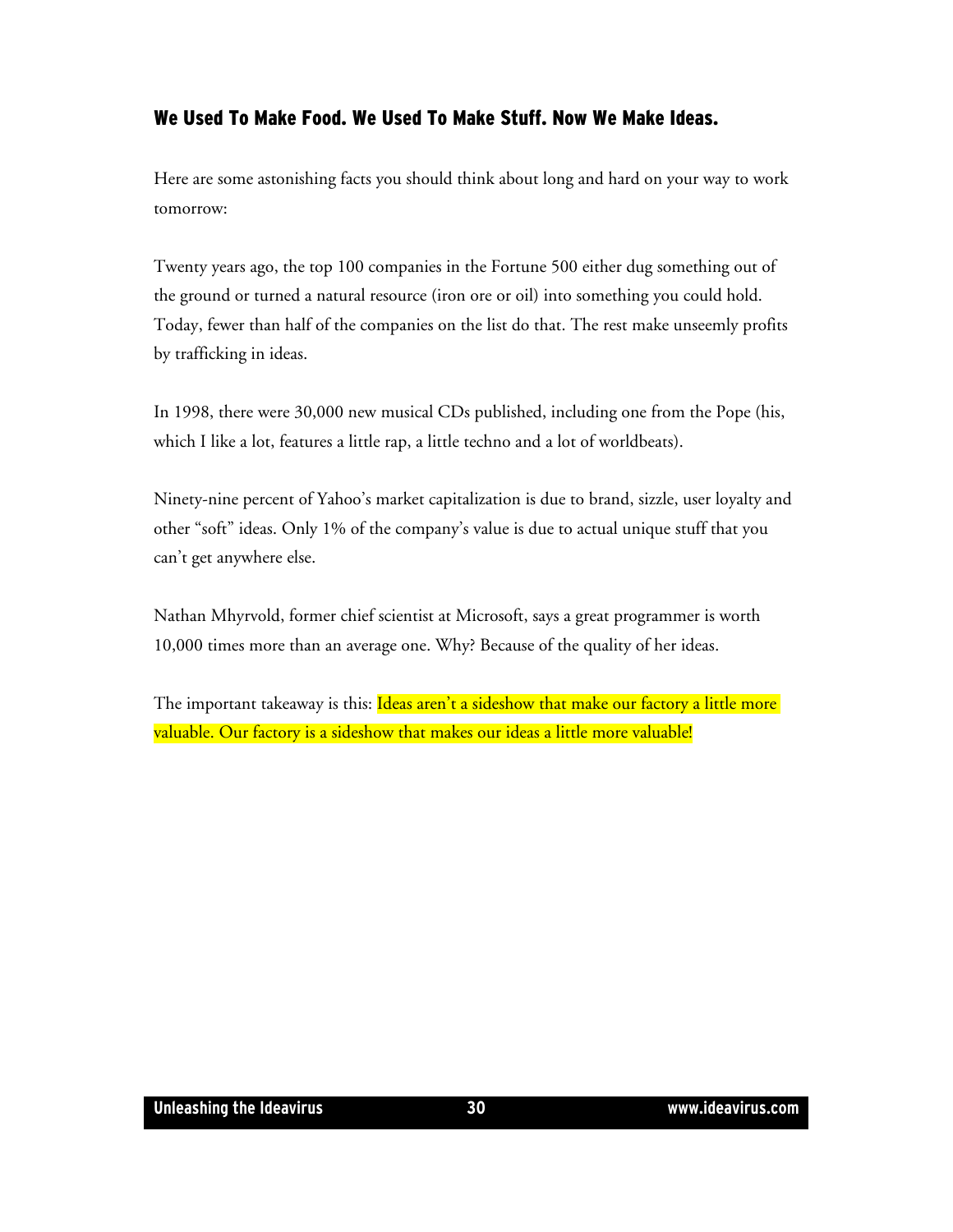### People Are More Connected Than They Ever Were Before. We Have Dramatically More Friends Of Friends And We Can Connect With Them Faster And More Frequently Than Ever.

Think back. Really far. Ten years ago.

How many people did you have regular telephone contact with ten years ago? Probably ten or twenty or thirty in your personal life, and maybe 100 at work?

Now, take a look at your email inbox and your ICQ (the most popular instant messenger program) buddy list. How many people do you hear from every week?

We're far more connected than we ever were. And now, we've got second or third or fourth order connections. There's an email in my box from someone who is married to someone I went to summer camp with twenty years ago who got my email address from a third friend.

Another message is from a former employee, telling me about a doctor who's about to lose his license for trying radical medical treatments, and how her mother-in-law will suffer if this guy can't practice any longer.

It's hard for me to imagine either person contacting me if they had to walk across the village and bang on the door of my hut or pick up the phone and call me. But the moment you connect to the Internet, you connect, at some level, to all of us. And the connections make ideas travel. Fast.

What's the difference between word of mouth and an ideavirus? Two differences. First, word of mouth tends to spread slower, be more analog. If you like a book, you might tell a friend or two. And then your friends are unlikely to tell someone else until they read it for themselves.

Second, word of mouth dies off. Because the numbers are smaller, it doesn't take many people who don't participate in the word of mouth for each generation to be smaller than the one before it.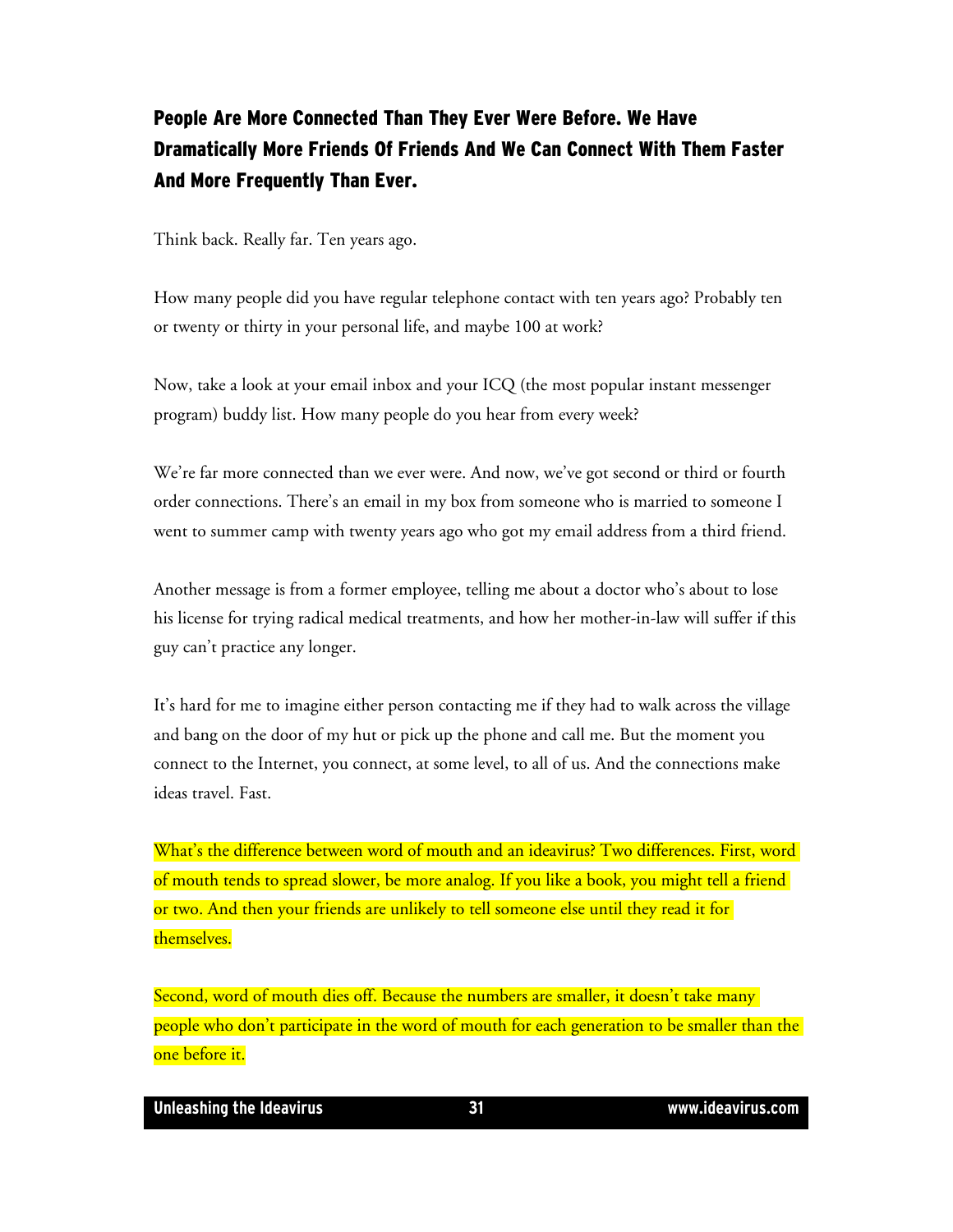

*Here's a schematic of typical word of mouth. Notice how few cycles there are, and how it drops off over time.*



*Here's an ideal ideavirus. Note how much more frequently the cycles occur, and how each cycle sees the virus grow.*

With an ideavirus, both principles no longer apply. Ideaviruses spread fast and they spread far. With word of mouse (word of mouth augmented by the power of online communication), you can tell 100 friends, or a thousand friends. Because the numbers are larger and faster, the virus grows instead of slows.

Even before the Net, there were special cases of viruses. In traditional word of mouth in the book business, someone reads a book and tells a friend. It's nice, but it's not usually enough. *The Bridges of Madison County*, however, became the bestselling novel of the decade, because *booksellers* adopted it and told people. As a bookseller, you've got exposure not just to a few people, but hundreds of people. So the serendipitous word of mouth that helps some books is replaced by a rapid, virulent alternative.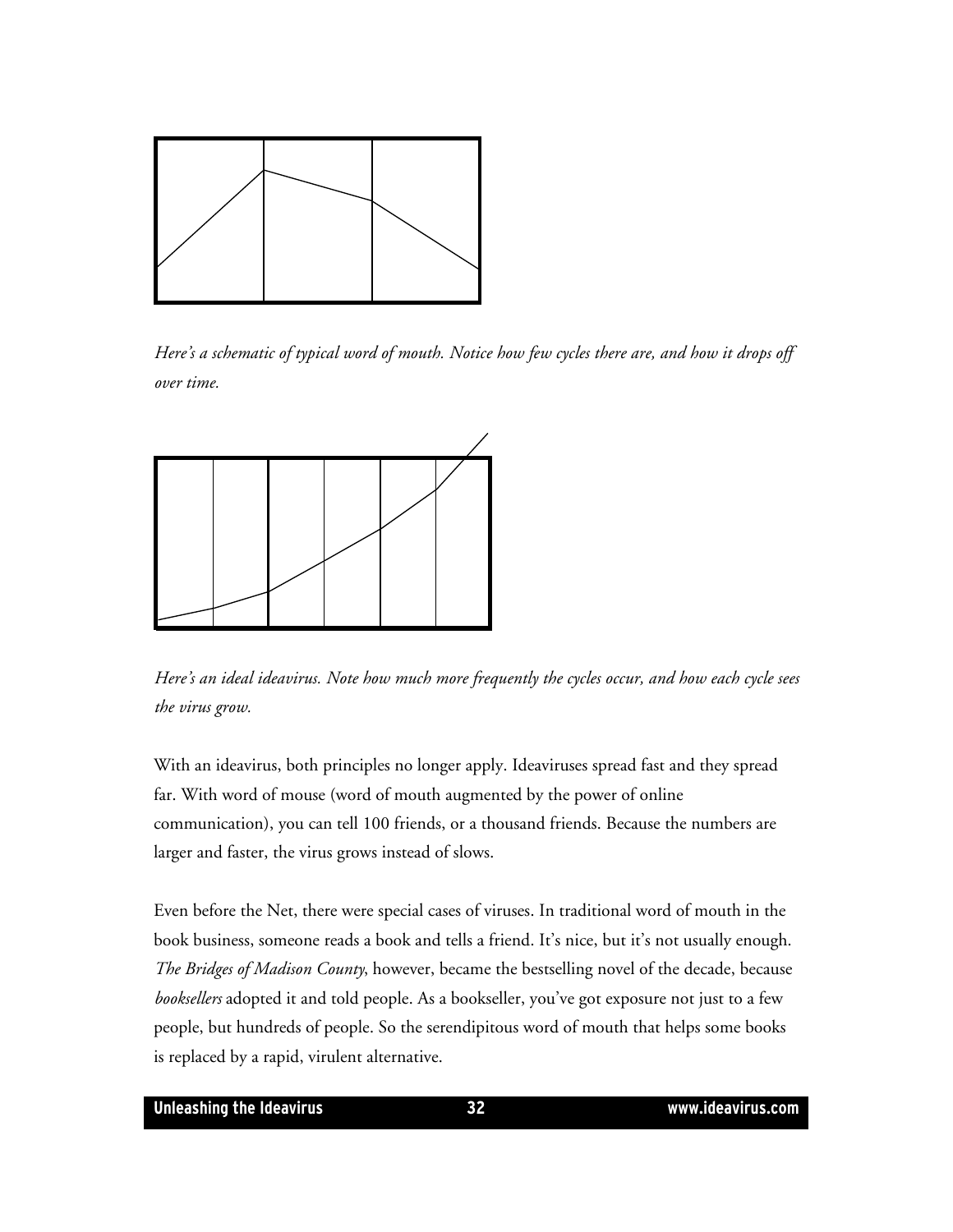On the other hand, most Americans have never had a massage from a professional masseuse. Why? Because in order to understand the power of a massage, you have to get one. We don't currently have the word or picture tools to adequately describe the positive benefits of a massage, and just as important, there isn't a powerful spokesperson for massage who has spent the time and energy to develop the ideavirus. There's no real medium to transmit the message. So the message travels slowly. So there is no virus around the idea of a massage.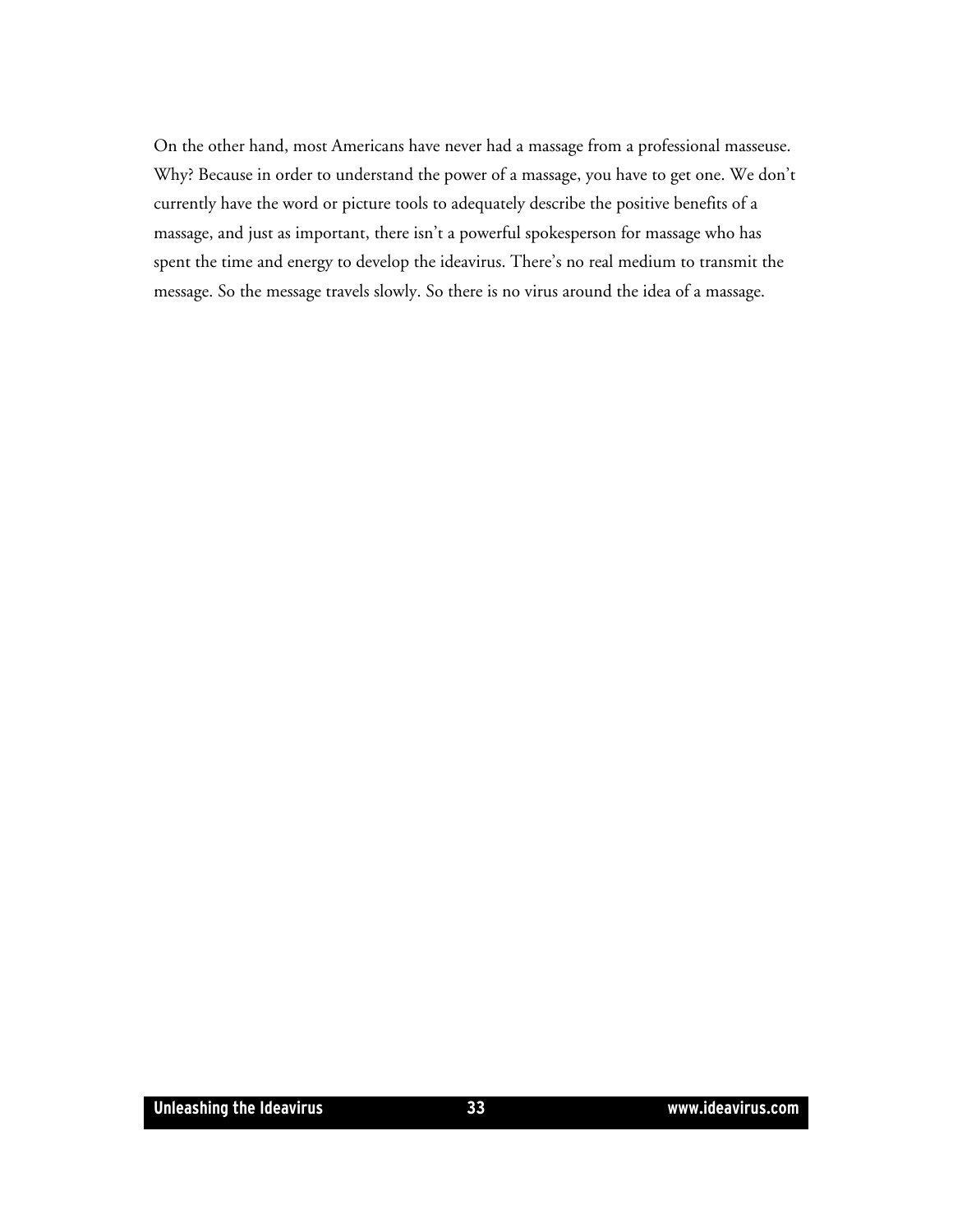### There's A Tremendous Hunger To Understand The New And To Remain On The Cutting Edge.

Jed Clampett discovered that finding oil on his property was a sure road to riches. Today, the road seems to be paved with awareness. If you know what's news, if you know what's the latest, hottest, most impactful new idea, it's much easier to succeed. You can profit in the stock market, do better in politics, find breakthroughs in science, or programming or marketing.

Why does this matter? Because in a society where the new isn't valued, your social standing doesn't increase when you become a nerd. And because ideaviruses are really nothing but amplified gossip about new stuff, they can't take root in a culture that doesn't care about the new.

Take a look at the Top 40 charts in Billboard magazine. Thirty or forty years ago, a record could easily stay on the list for six months or more. Today, new records come and go much faster. Why? Because we are happily saturated in the current hit, and then move on.

Last year, 1,778 business books were published in the U.S. alone. Every one of them got read by someone, some by an awful lot of people. Why? Because as our world changes faster and faster and faster, *knowing* is just as important as having. And that makes the population ready and eager for the next ideavirus.

As the speed of new ideas entering the community has increased, so has our respect for people who know. And because it's valuable, we're open to both hearing about the new and telling others about it.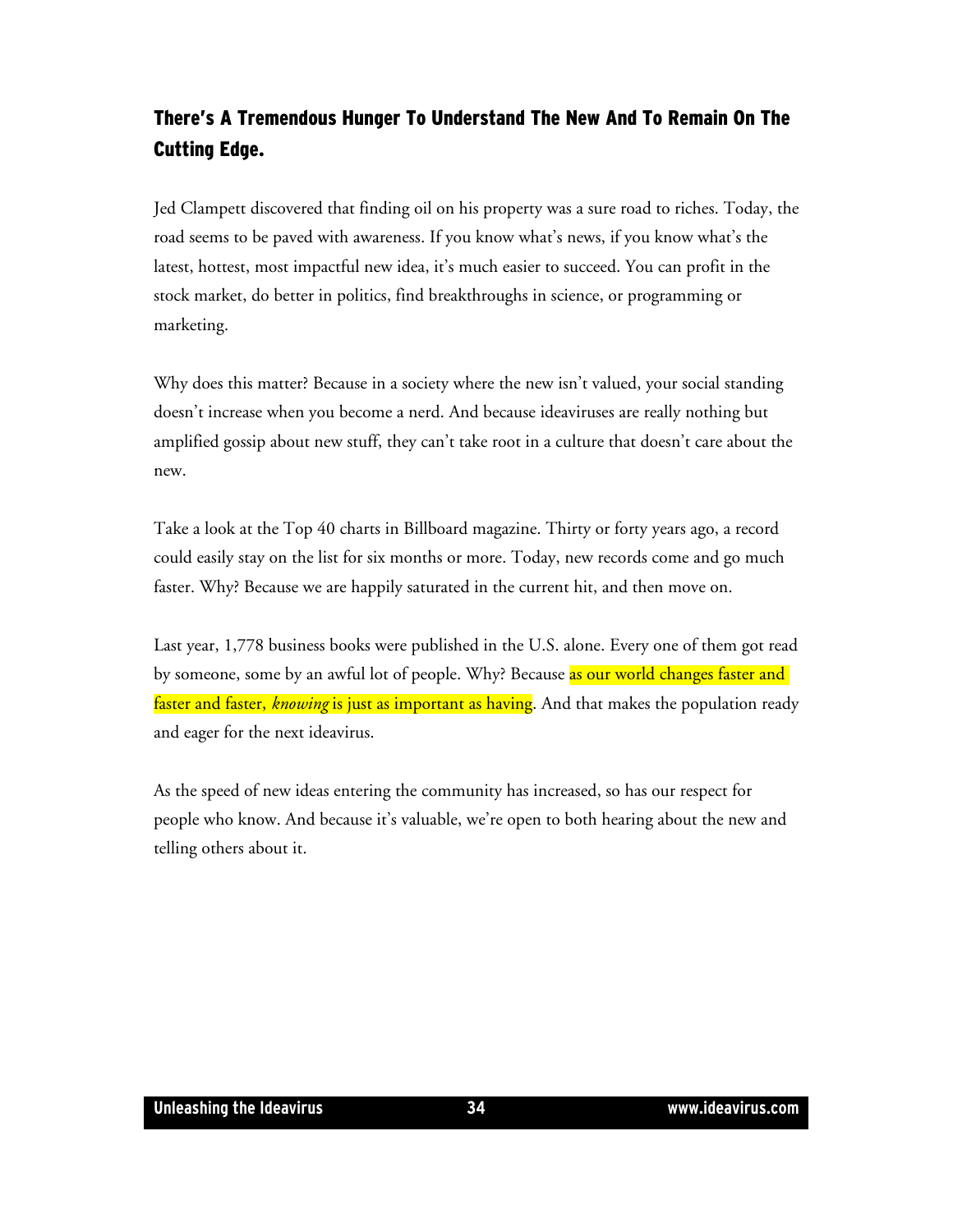### While Early Adopters (The Nerds Who Always Want To Know About The Cool New Thing In Their Field) Have Always Existed, Now We've Got More Nerds Than Ever Before. If You're Reading This, You're A Nerd!

The Internet turned us all into nerds. AltaVista isn't cool any more—google.com is. Don't use the Palm, that's passé. Try this Handspring instead. Suddenly we're ready, willing and able to be at the bleeding edge, all the time.

The profit from creating and owning an ideavirus is huge, huger than it ever was before. It used to be that only a few stereotypical nerds cared about the latest pocket calculator. Today, you'll see people talking about their handheld computer on the subway. It used to be that only a few people knew about the latest Salsa hit out of Mexico or the coolest new chef in Los Angeles. Today, the roles are totally reversed. Your parents are nerds!

It's not just that our society is rewarding people who are sensitive enough or smart enough or cool enough to know about the next new thing. It's that many of us have crossed over a line and gone from being the vast majority who waited for something to become mainstream—we've become the early adopters, the folks on the bleeding edge who actually seek out innovation. The combined circulation of *Wired*, *Fast Company* and *PC Magazine* is rapidly approaching the total circulation of *Sports Illustrated*.

Because the population has shifted, the sweet spot has shifted. Companies no longer make most of their money harvesting money from the laggards who finally get around to buying something at K-Mart. They make their money the first day, the first week, the first month an idea is out there.

If something is new and different and exciting and getting buzzed about, we want to know about it, be part of it. The fashion is now to be in fashion, and ideas are the way we keep up.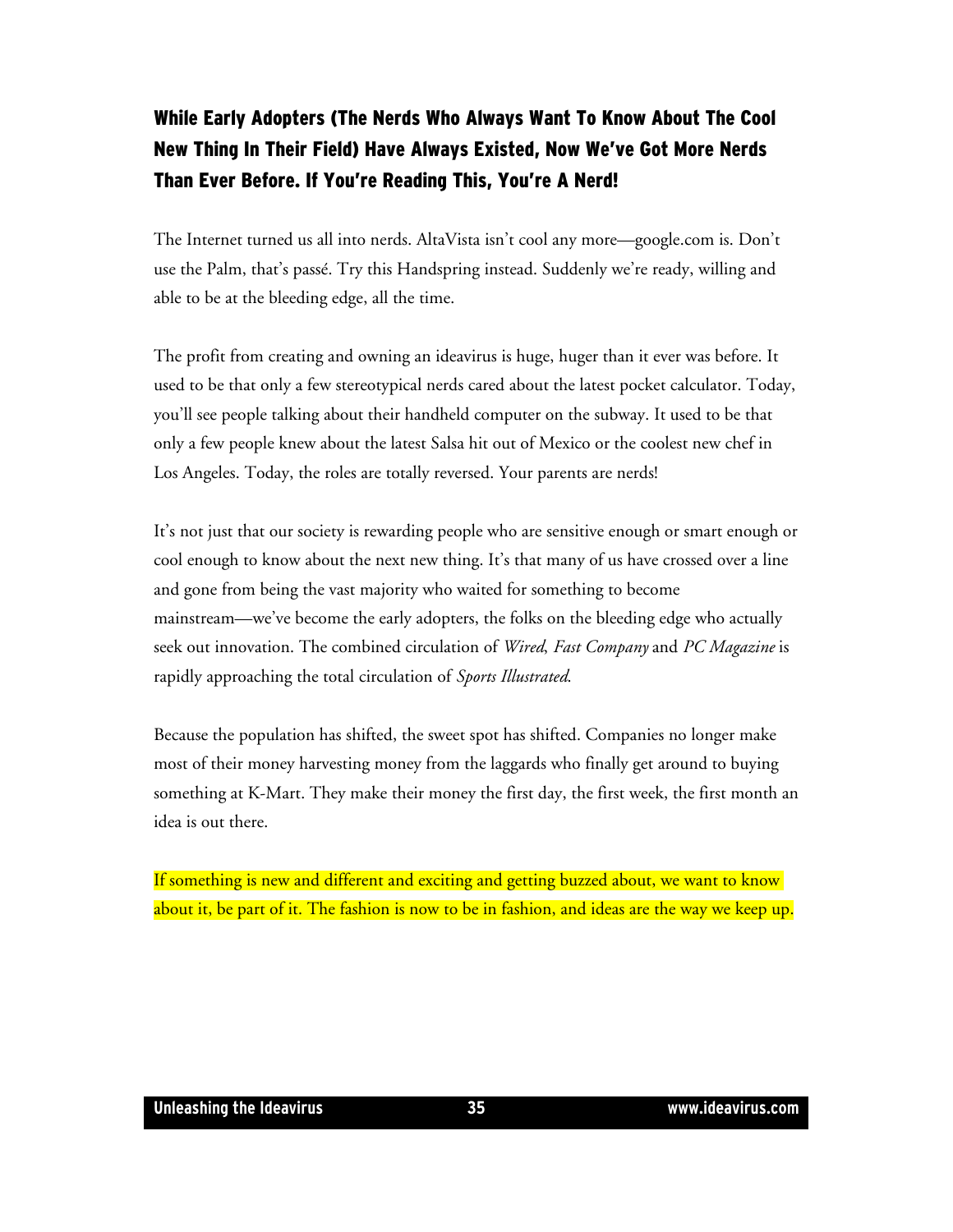## Ideas Are More Than Just Essays And Books. Everything From New Technology To New Ways Of Creating To New Products Are Winning Because Of Intelligent Ideavirus Management By Their Creators.

A manifesto is a carefully organized series of ideas, designed to get someone to come around to your point of view. But while one way to make a complicated argument is with a book, you can just as easily (and sometimes more effectively) send it through a song (Bob Dylan did this for Hurricane Carter) or with something as elegant as an OXO vegetable peeler.



When you first see the OXO, you instantly understand the idea behind it. You just know it will work better and cut you less often. If you've ever peeled a vegetable, *you want an OXO*. The design of the OXO is quite simply a manifesto that says, "There's a smart, comfortable way to do this annoying task." Is the OXO going to get viral? Not across the general population, of course, but if you hang out with a group of people who have arthritis or love kitchen stuff, it already has. Just take a look at the glowing reviews of this peeler on Amazon's kitchen site.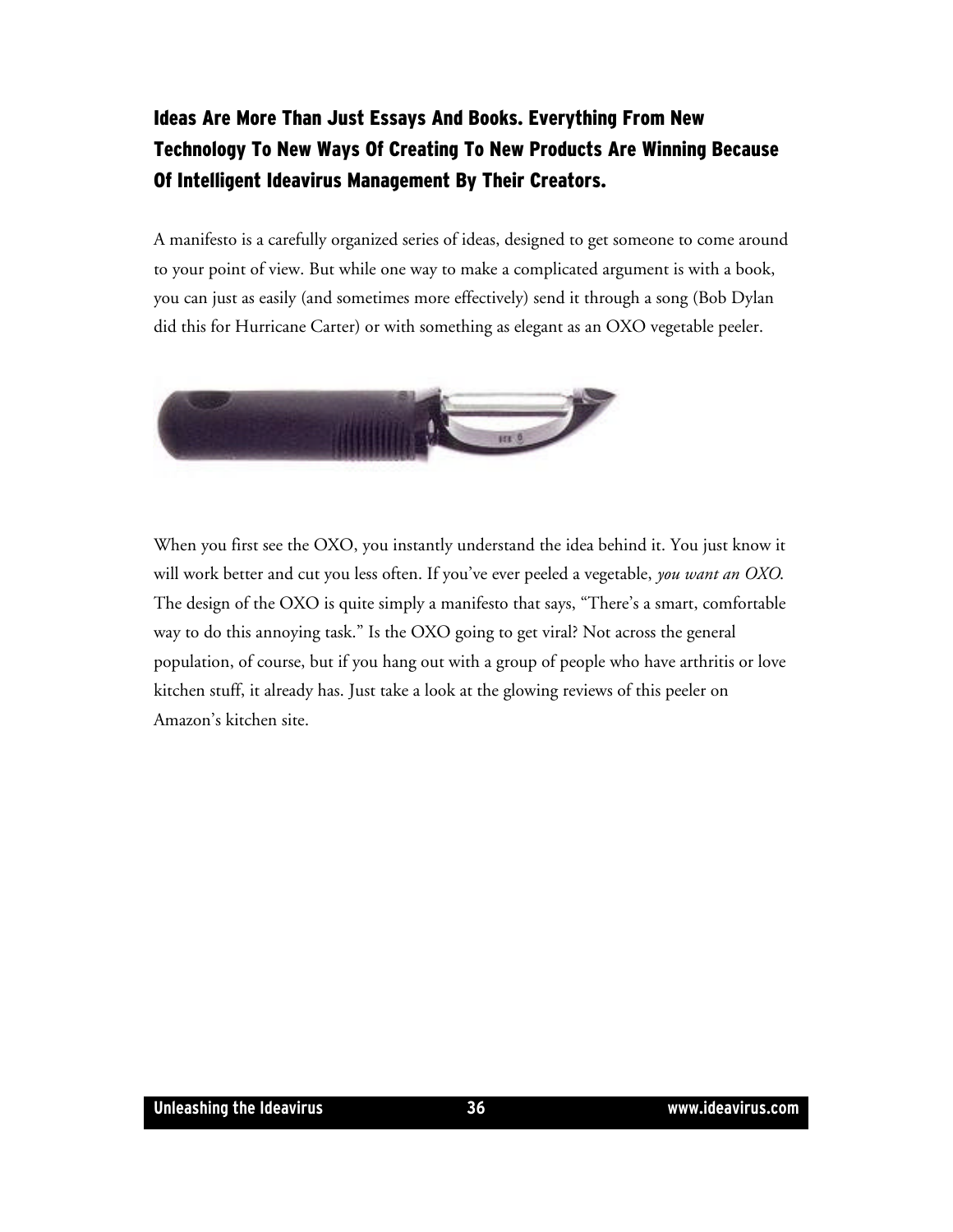## The End Of The Zero Sum Game

Traditional advertising is a game with winners and losers. If your product gets attention from the targeted consumer, you win "mindshare" and your customer loses time. When a consumer is foolish enough to listen to an irrelevant ad, she loses time and doesn't even gain useful information. It's an old economy model in which every transaction has someone *taking* something.

Permission marketing and the ideavirus are both very different from this model. These models create a game in which everyone can win! If there's a great idea, and it moves through the hive for free, everyone who touches it wins in several ways.

First, you as the consumer win for recommending it to a friend. This increases your status as a powerful sneezer (or your compensation as a promiscuous sneezer.) Because you respect your peers, you're not suggesting or pitching something that doesn't make your friends' lives better. Violate this respect and your power as a sneezer goes way down.

Definition: **SNEEZER** Some people are more likely to tell their friends about a great new idea. These people are at the heart of the ideavirus. Identifying and courting sneezers is a key success factor for ideamerchants.

Second, the recipient benefits as well. He benefits from the way the idea changes his life, and he benefits because he now has the ability to sneeze the idea to someone else, thus increasing his power.

Third, the creator of the idea succeeds because her idea propagates and because she can sell souvenirs (speeches, consulting, value-added services) to people who are now open and receptive to her idea.

My friend, Chris Meyer, co-author of *Blur*, had this to say: "The one thing that distinguishes effective sneezing campaigns from ineffective ones is RESPECT for the time, attention, and reputation of the next guy to catch the virus. It's important to note that the decision to sneeze is, in general, a distributed one, made by each of us as to whether to clog our friend's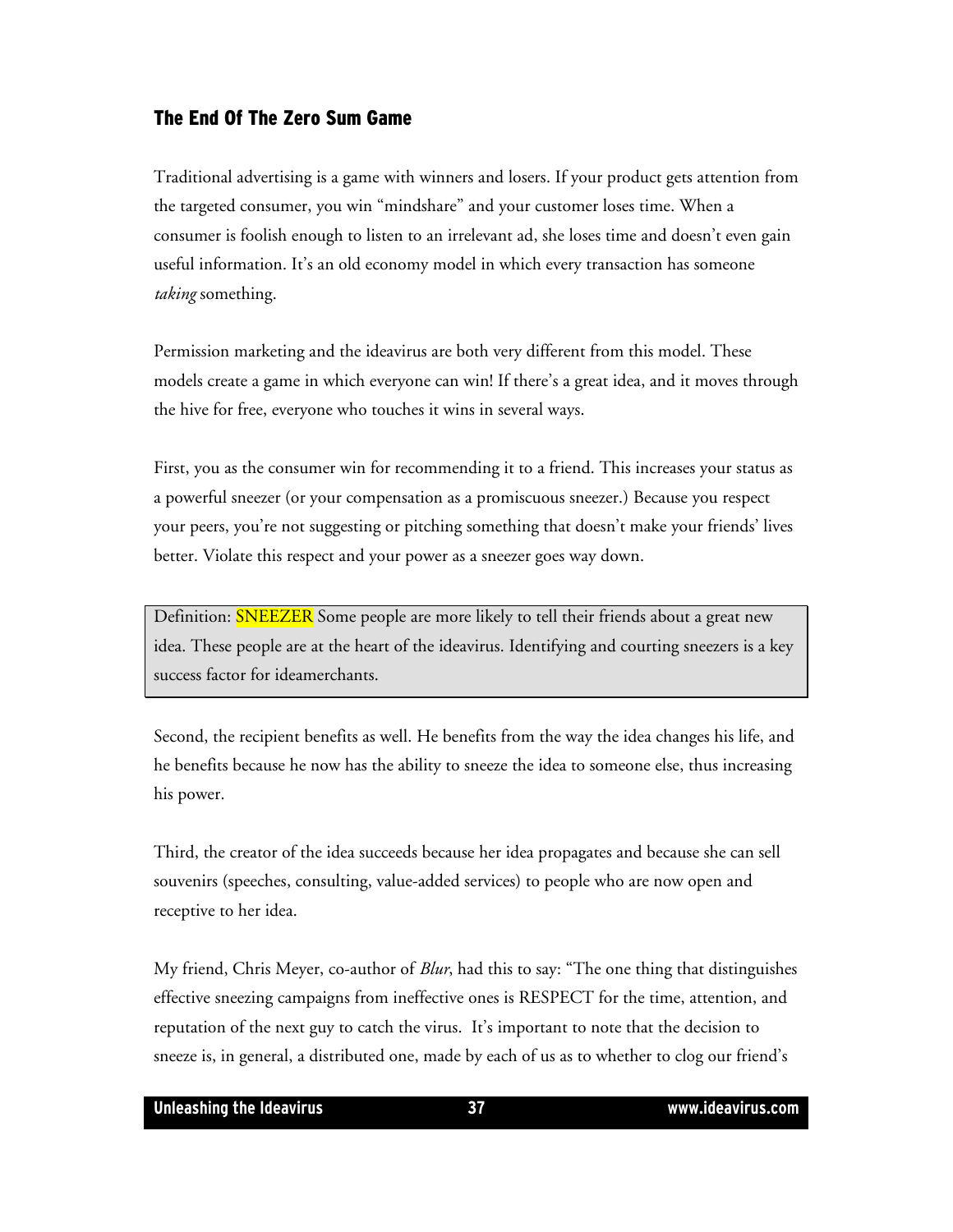email or whatever with the virus in question, because our (local, at least) reputation is at stake."

This insight goes to the core of why ideaviruses are succeeding and why traditional marketers don't immediately grasp this approach (or permission marketing for that matter.) The distributed nature of the decision is the antithesis of the command-and-control General Patton approach that marketers have taken previously.

The reason that *The Red Herring, The Industry Standard* and other magazines are jammed with ads is not because the ads always work. They don't. The reason the ads are purchased is that in exchange for money the marketer gets the illusion that they're in charge of the conversation, at least for a few seconds.

Bill Bernbach, the dean of American Advertising, was co-founder of DDB Advertising. He died twenty years ago, but before he left us, he pointed the way to this "new" way of marketing:

"You cannot sell a man who isn't listening; word of mouth is the best medium of all; and dullness won't sell your product, but neither will irrelevant brilliance."

The answer, of course, is to give people a reason to listen and then create an infrastructure that will amplify their ability to spread word of mouth. And core to both of those tasks is the new respect that marketers need to show newly powerful consumers.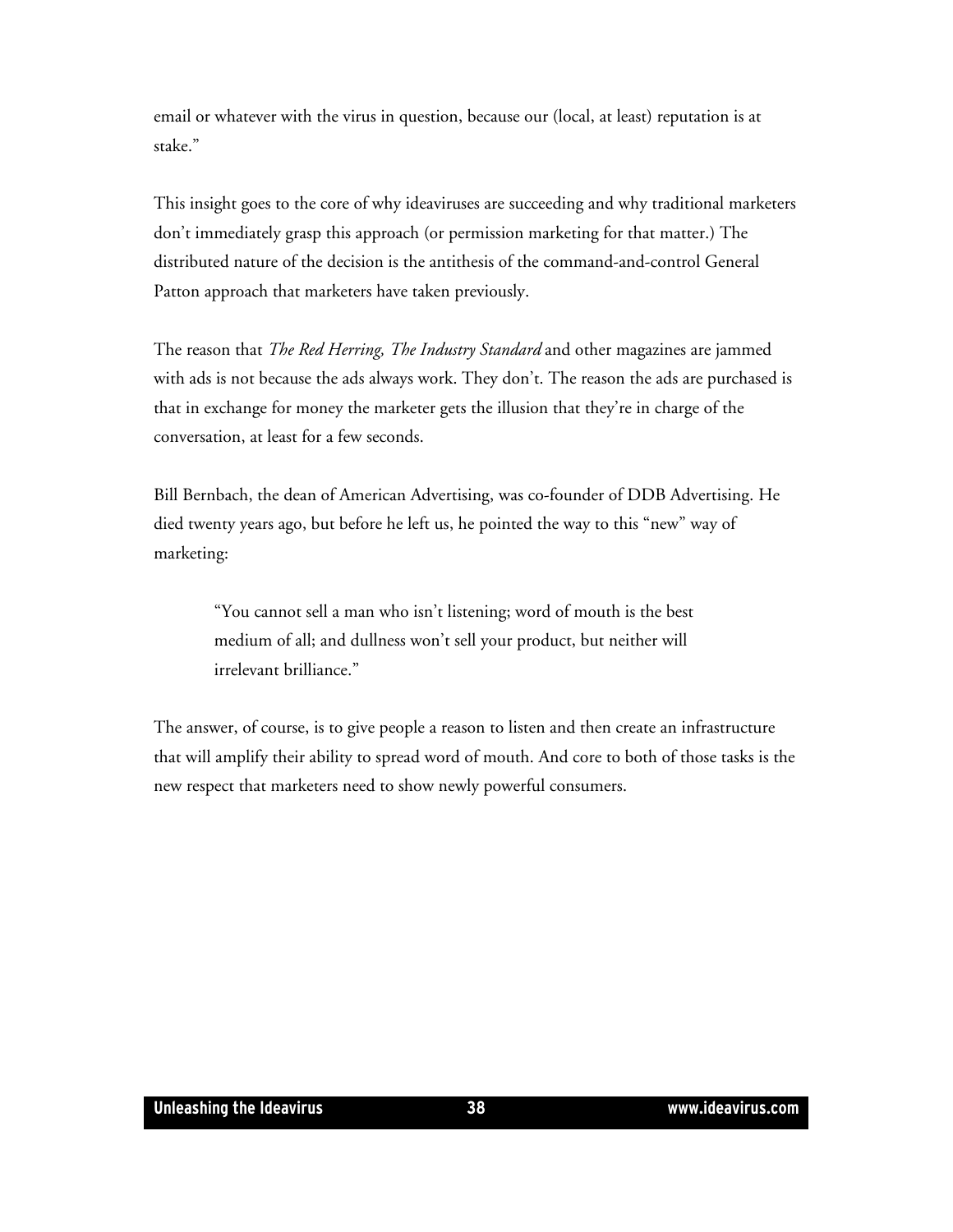# SECTION 2: How To Unleash An Ideavirus

# **STEAL THIS IDEA!**

Here's what you can do to spread the word about *Unleashing the Ideavirus:*

- 1. Send this file to a friend (it's sort of big, so ask first).
- 2. Send them a link t[o www.ideavirus.com so](http://www.ideavirus.com) they can download it themselves.
- 3. Visi[t www.fastcompany.com/ideavirus to](http://www.fastcompany.com/ideavirus) read the *Fast Company* article.
- 4. Buy a copy of the hardcover book at

[www.amazon.com/exec/obidos/ASIN/0970309902/permissionmarket .](http://www.amazon.com/exec/obidos/ASIN/0970309902/permissionmarket)

5. Print out as many copies as you like.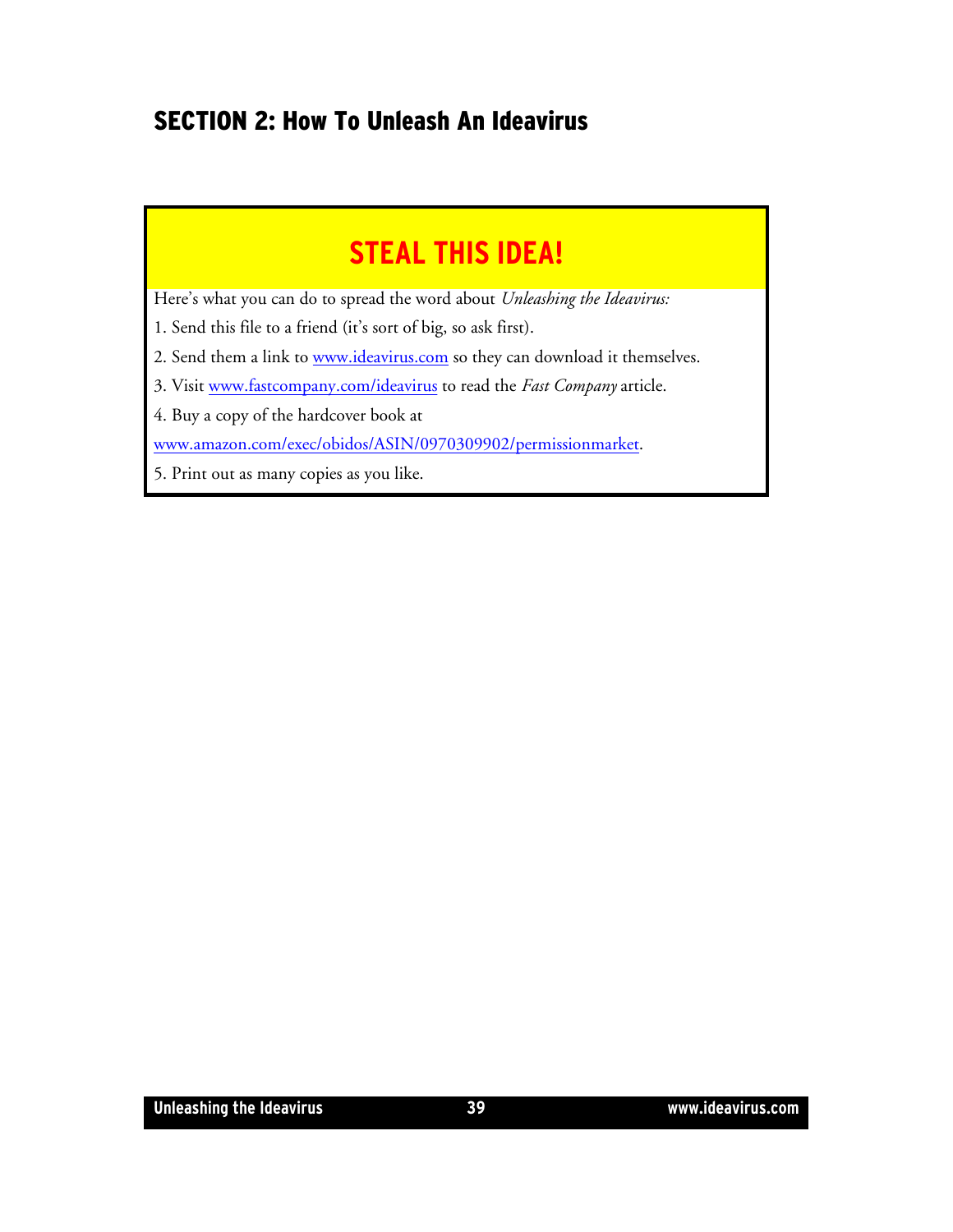# While It May Appear Accidental, It's Possible To Dramatically Increase The Chances Your Ideavirus Will Catch On And Spread.

This is the really cool part. Once you understand the fundamental elements behind the propagation of an ideavirus, you can unleash your own.

Just because ideaviruses have usually spread through unknown means or accidental events doesn't mean that there isn't a science to building and managing them.

You can invest in designing your product to make it virusworthy. Then if you understand the eight elements of the ideavirus formula, you increase your chances of spreading your ideavirus with every step along the way.

This can change the way you approach all of your marketing. If launching an ideavirus is the most powerful thing you can do for a product and service, and there are steps you can take to increase the likelihood that this will occur, you've got to try!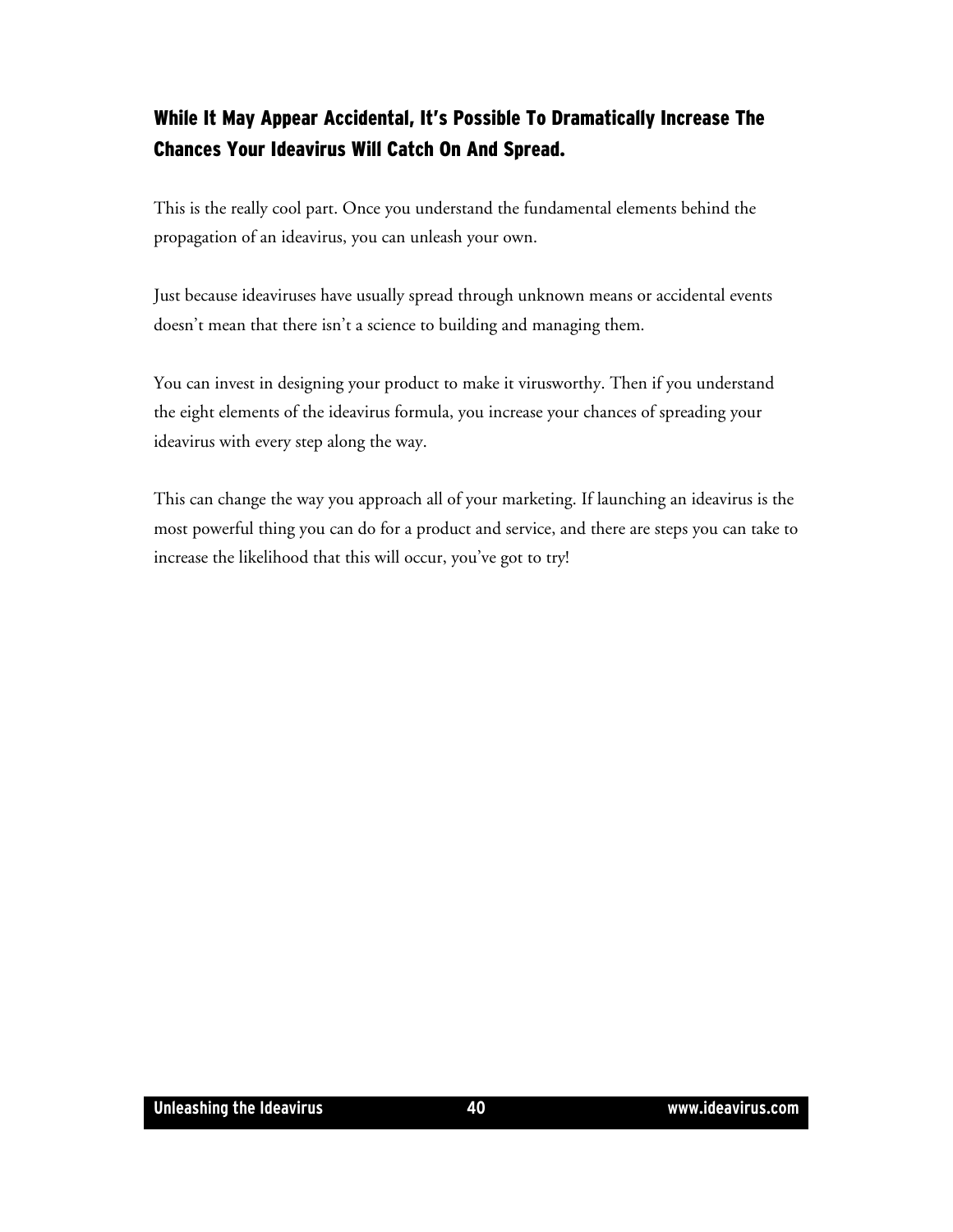# The Heart Of The Ideavirus: Sneezers



**SNEEZERS** Some people are far more likely to spread an ideavirus than others. Malcolm Gladwell (author of the brilliant book and ideavirus, *The Tipping Point)* calls this the Law of the Few and breaks the key virus spreaders into three groups: Connectors, Mavens and Salespeople. What's critical in the analysis is understanding that some folks are dead ends, while others will enable and amplify your ideavirus.

In his best example, Gladwell talks about the success of Paul Revere in warning us that the British were coming. It turns out that a second man, William Dawes, went on a similar ride the same night—but his was a total failure.

Why did Dawes fail where Revere succeeded? It's because people knew Paul Revere. They trusted him. He had credibility. And so when he said something, people were willing to listen and believe. Revere was a sneezer. Dawes, a loner, tried hard but couldn't get the idea to become a virus.

Sneezers are at the core of any ideavirus. Sneezers are the ones who when they tell ten or twenty or 100 people—people *believe* them.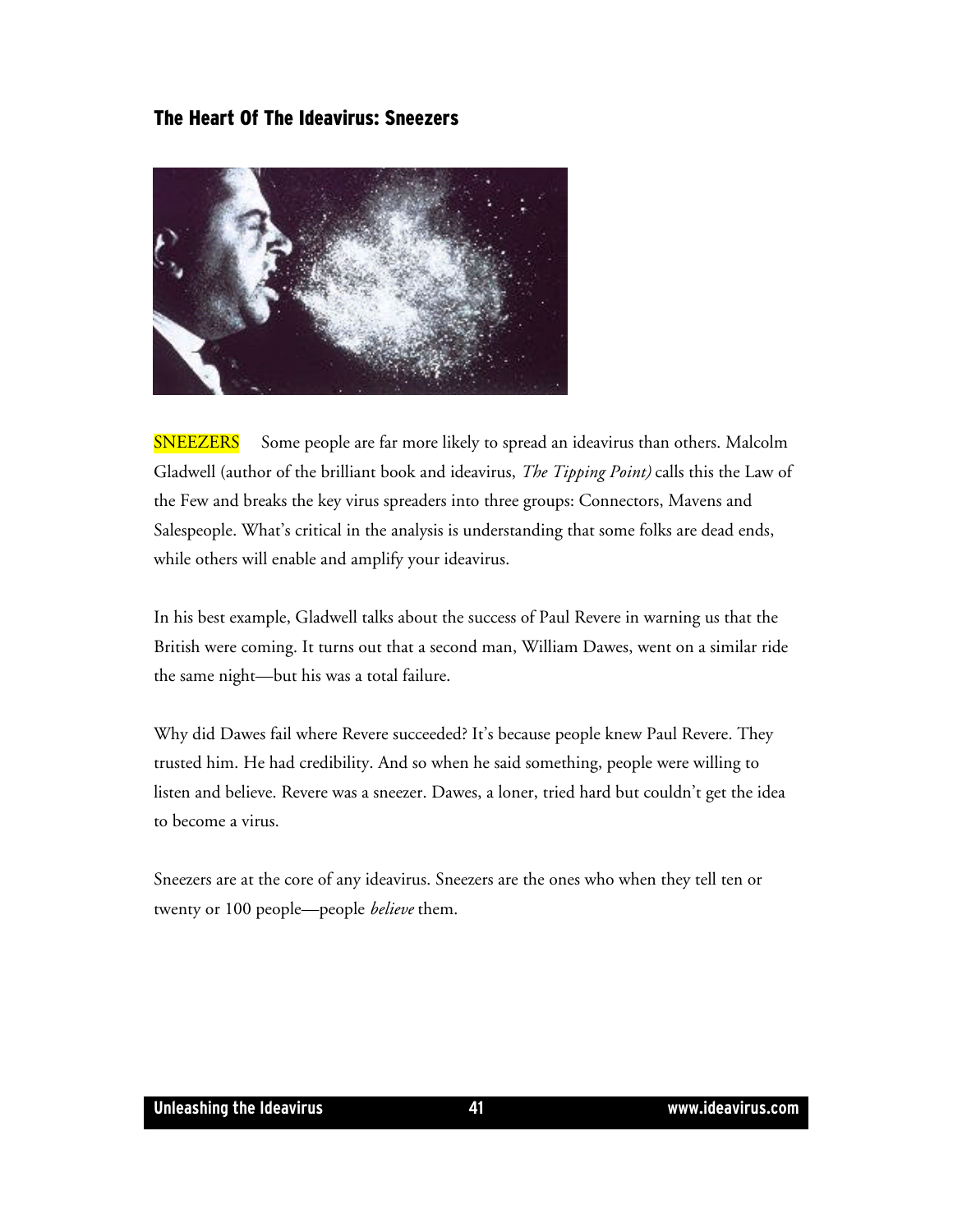# Sneezers Are So Important, We Need To Subdivide Them

There are two basic kinds of sneezers:

### *Promiscuous Sneezers*

This is your uncle the insurance salesman. These are members of a hive who can be counted on to try to "sell" their favorite ideavirus to almost anyone, almost any time.

- 1. Promiscuous sneezers can be motivated by money or other inducements.
- 2. Promiscuous sneezers are rarely held in high esteem as opinion leaders, but if they're promiscuous enough, they can be extremely effective.

DEFINITION: **HIVE** People are not one amorphous mass. We're self-organized into groups, or hives that have several things in common: a way to communicate among ourselves; spoken or unspoken rules and standards; a common history; fashion leaders. Some examples: Fraternity brothers at a college, orthodox Jews, readers of *Fast Company*, Deadheads.

Many of the Net businesses that are now being organized around ideaviruses are targeting this group (people who are willing to sell to their friends for personal gain). Companies like Mercata, All Advantage and even Amazon are offering inducements to customers that compensate them for spreading ideas to their friends and acquaintances in an attempt to acquire new customers. As the value of creating ideaviruses increases, we'll see more of this, and we'll also see more and more people becoming promiscous sneezers—basically, we're paying folks enough to corrupt them into spreading ideas in exchange for cash.

# *Powerful Sneezers*

The hat business is near the end of an eighty-year downward spiral to total irrelevance. Each year has brought worse news, with one manufacturer after another going out of business, and most towns left with one (if they're lucky) haberdasher.

In the midst of all this dismal news, about twenty years ago there was one bright spot. Harrison Ford. With a bullwhip. Wearing a hat.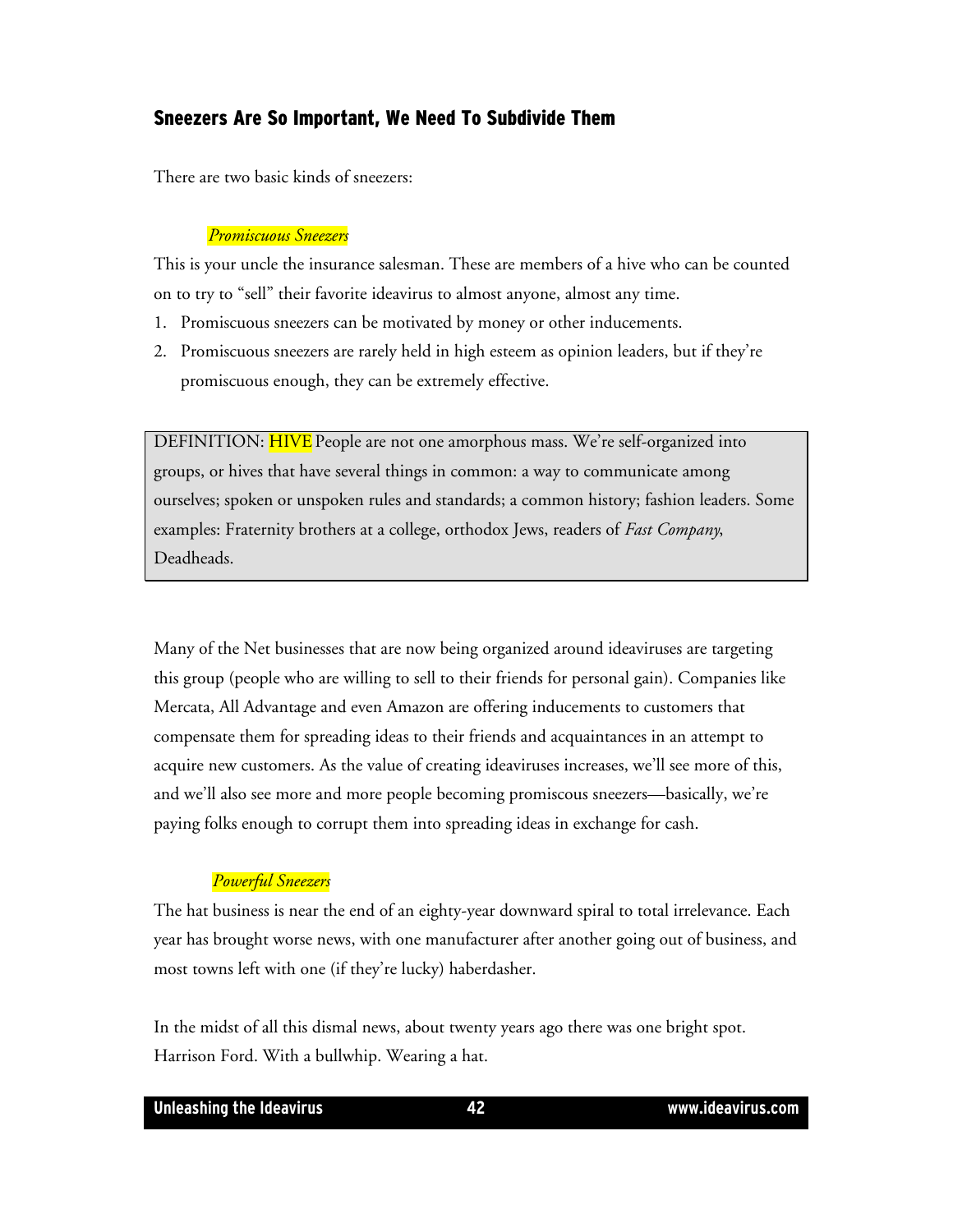Indiana Jones sold more hats for Stetson than any single person since the invention of the Marlboro Man. Why? Because Ford has the influence to set style, because his appearance in a movie wearing that hat coaxed millions of men who wanted to be like him into buying a hat.

The paradox of the powerful sneezer is that he can't be bought. Every time a powerful sneezer accepts a bribe in exchange for spreading a virus, his power decreases. When Bruce Springsteen does ads in Japan, or Whoopi Goldberg shills for Flooz, they have less leverage as powerful sneezers. The public knows that they can be motivated by more than just taste.

In fact, every time a powerful sneezer tries something new and introduces a new idea, she takes a risk. If her followers reject the virus (for whatever reason), her ability to introduce future viruses decreases. For this reason, it's difficult to manipulate powerful sneezers, and equally difficult to predict what might motivate them to adopt an ideavirus.

Here's an analogy that demonstrates the difference between promiscuous sneezers and powerful sneezers, and more important, explains how they might converge:

Anyone can buy an ad in the Pennysaver, or even write and insert a "special advertising section" in some fancy magazine. The advantage of this kind of presentation, obviously, is that it gives the marketer complete control over how the message appears and what it says. Advertising is basically paid sneezing. And because the public realizes that that's all it is, it doesn't have an awful lot of credibility. It still works, but it's not as effective as real sneezing from a powerful sneezer.

On the other hand, it's up to the editor in chief of the *New York Times* to decide what articles appear in the paper. No matter how much money a marketer spends (even though spending a lot might get you noticed by the editorial staff), there's no guarantee that an article will appear—and no guarantee that if it does appear, it will say what you want it to say.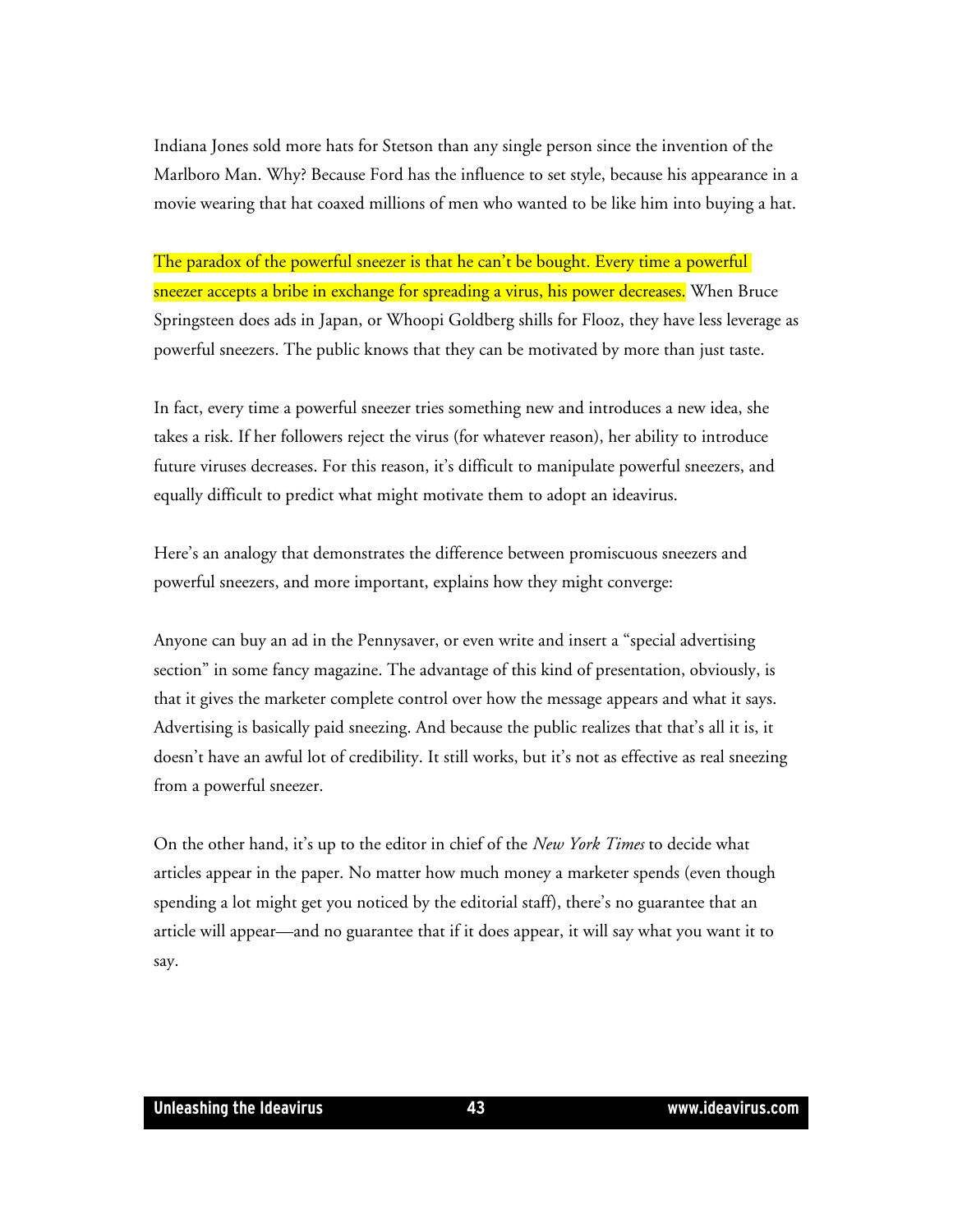Enter the web. There are plenty of websites where the line between editorial content and advertising is blurred, where sponsoring a website also gives you the right to say what you want to say.…

So let's imagine for a second that the *New York Times* embraced this shocking idea. That they said, "Okay marketers, write your own articles! And pay us to run them!" Now there'd be some ground rules. First, the marketer would specify how much they'd be willing to pay to have a story featured. For example, a restaurant could decide it might be worth \$10,000 for a feature on their new chef to appear in print.

Second, the *Times* would get final say over what was printed.

Obviously, a wholesale switch from powerful sneezer to promiscuous sneezer would decimate the circulation base of the *Times*. If the *Times* accepted any article, regardless of credibility and interest, just because the marketer was the highest bidder, it would totally destroy the paper within a week.

But what if the *Times* realized that picking only the very best articles that were submitted (maybe just a few a day) could ensure that people would still be delighted to read the paper? What if the *Times* knew that for every 199 badly written restaurant fluff pieces, a great one would show up? And what if the editor in chief had enough guts to pick just the great articles and resist pressure to completely sell out?

Journalistic handwringing aside, this is already happening (not at the fabled *Times*, of course), and it's going to happen more. It's happening on websites. It's happening on television (witness the CBS coverage of iWon.com awarding prizes—CBS owns a chunk of iWon.) And far more interesting than this tortured analogy, it's already happening with people's personal sneezing ethics.

A hundred years ago, there weren't many opportunities for playwrights, actors and captains of industry to sell out. Today, Whoopi Goldberg pitches Flooz, William Shatner pitches Priceline and Gerald Ford is on the board of directors of several companies. In each case, the celebrity is shifting from role of influential, powerful, can't-be-bought-I'm-a-style-statesman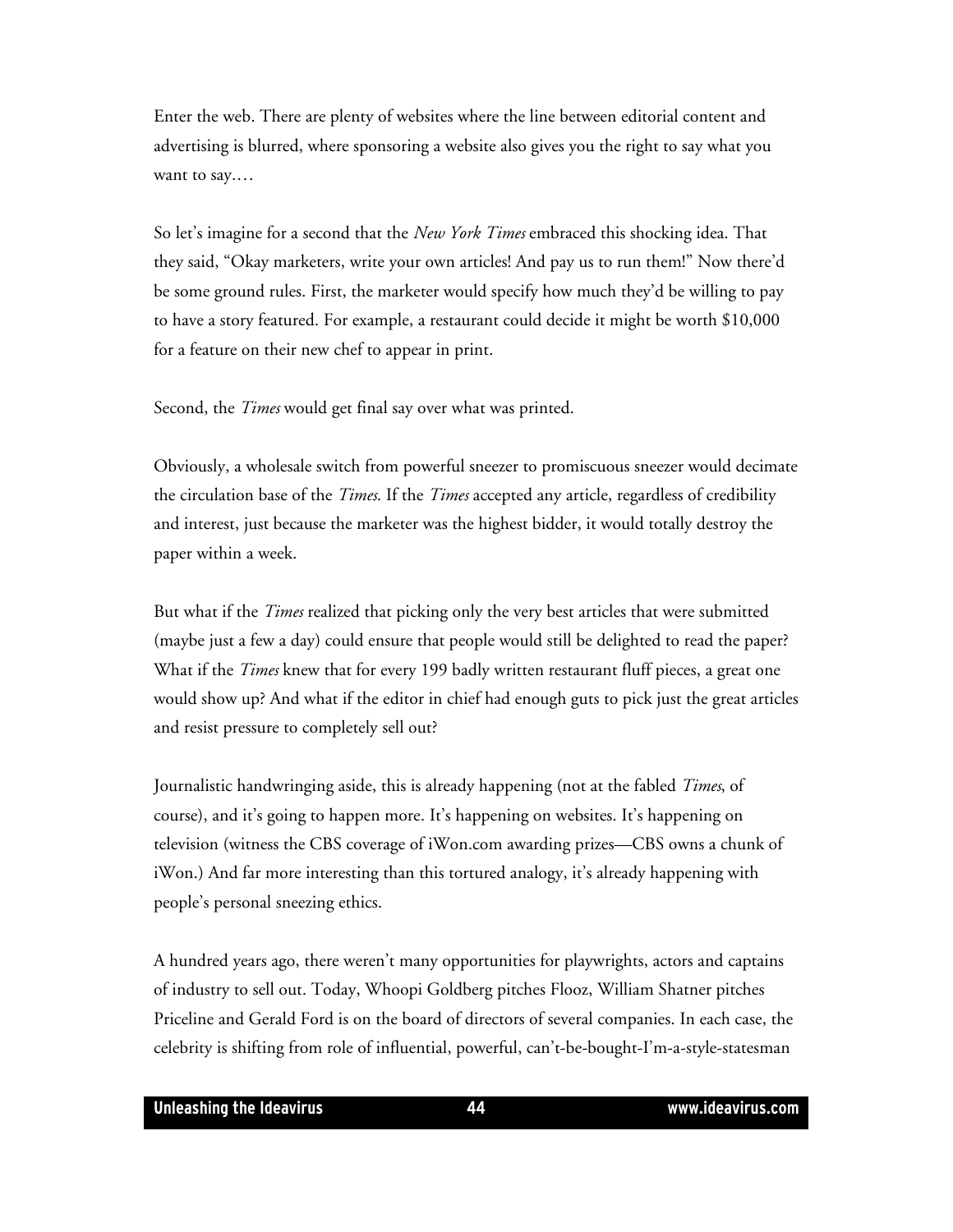to promiscuous sneezer, available for sale. William Shatner had lost his ability to set style through his actions—he was past his prime as a powerful sneezer. So the segue to paid sneezer made sense for his career. It would probably be a dumb move for Tom Cruise or Mel Gibson, though.

After I left Yahoo!, I had many opportunities to serve on boards and do endorsements. I chose not to. Why? Because I didn't want to squander the powerful sneezing points I'd earned by writing my last book. The one ad I did, I did for free. I'm still hearing about it.

Think about your own situation…. Have you ever signed up a friend for MCI's Friends and Family program? Or tried to get someone to use your Amazon affiliate links to buy books? Or join with you to buy something at Mercata.com? In every case, you're getting paid to alter your behavior. That makes you more promiscuous and less powerful.

As the Net makes it easier to measure ideaviruses and motivate sneezers, we're going to see far more people become Promiscuous Sneezers, but, at the same time, the role of the powerful sneezer will become ever more important. As available attention becomes ever more precious, we're going to be far more likely to listen to someone who's spreading a virus for non-personal gain.

Epinions.com is a fascinating model of the intersection between the powerful and the promiscuous sneezers. Here's a site where hundreds of thousands of people come to hear the opinions of thousands of sneezers. Everything is reviewed, from books to dishwashers. And the reviewers are clearly identified and constantly ranked. Promiscuous sneezers (who get paid to do the reviews) suddenly become powerful! How? If a lot of people read and like your reviews, your reviews carry more weight, regardless of your compensation scheme.

"Xyz" has posted more than 1,000 reviews and been read more than 100,000 times. She's compensated every time someone reads one of her reviews, so she certainly qualifies as promiscous. She works hard to get others to read her reviews. But at the same time, she's developing a reputation as a powerful sneezer.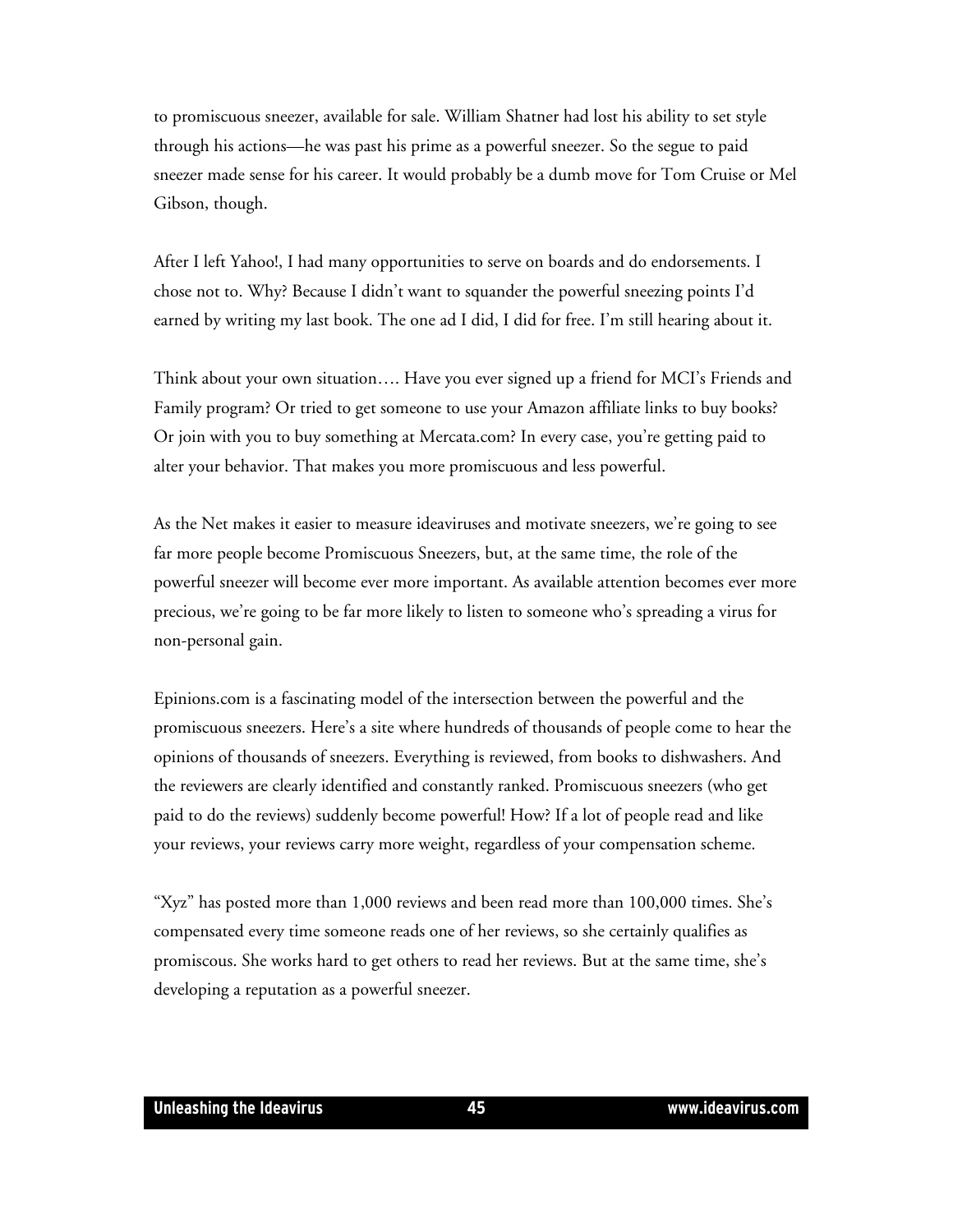Referrals.com is a business based around the idea of paying people to help with job searches. Instead of just giving some headhunter the names of five friends who might be perfect for a job (and having the headhunter collect a \$30,000 fee if you're right), referrals.com turns the idea upside down. With their system, YOU send the job offer along to your friends, and if they take the job, you get a check for \$4,000.

If Referrals.com only attracts promiscuous sneezers, the business will fail. Why? Because the very best people try hard not to listen to interruptions from promiscuous sneezers. The very best people know that if someone can be bought, they're not much more than a walking billboard, and just as they ignore the billboards on the highway, they're going to ignore the most promiscuous sneezers in their midst. (Aside: If you've ever been called by a headhunter, you know just how promiscuous people are willing to be in exchange for cash!)

Referrals.com is working very hard to turn powerful sneezers within very select, high-end hives into people who, on occasion, are willing to sell out for a \$4,000 payoff. These are folks who might not hassle you just so they can make \$5 or \$10 in bonuses. But the idea of becoming a headhunter and making \$4,000 in exchange for sending a few emails is too irresistible to pass up. This idea that even the powerful can become promiscuous for the right inducement and in the right setting is a key building block to unleashing the ideavirus in an organized way.

What a paradox. Powerful sneezers become less powerful when you buy them off. But sometimes, promiscuous sneezers become powerful again when they get particularly successful at it. It's a cycle, with people switching off from one to another, always trying to figure out how to be both promiscuous (read profitable) and powerful.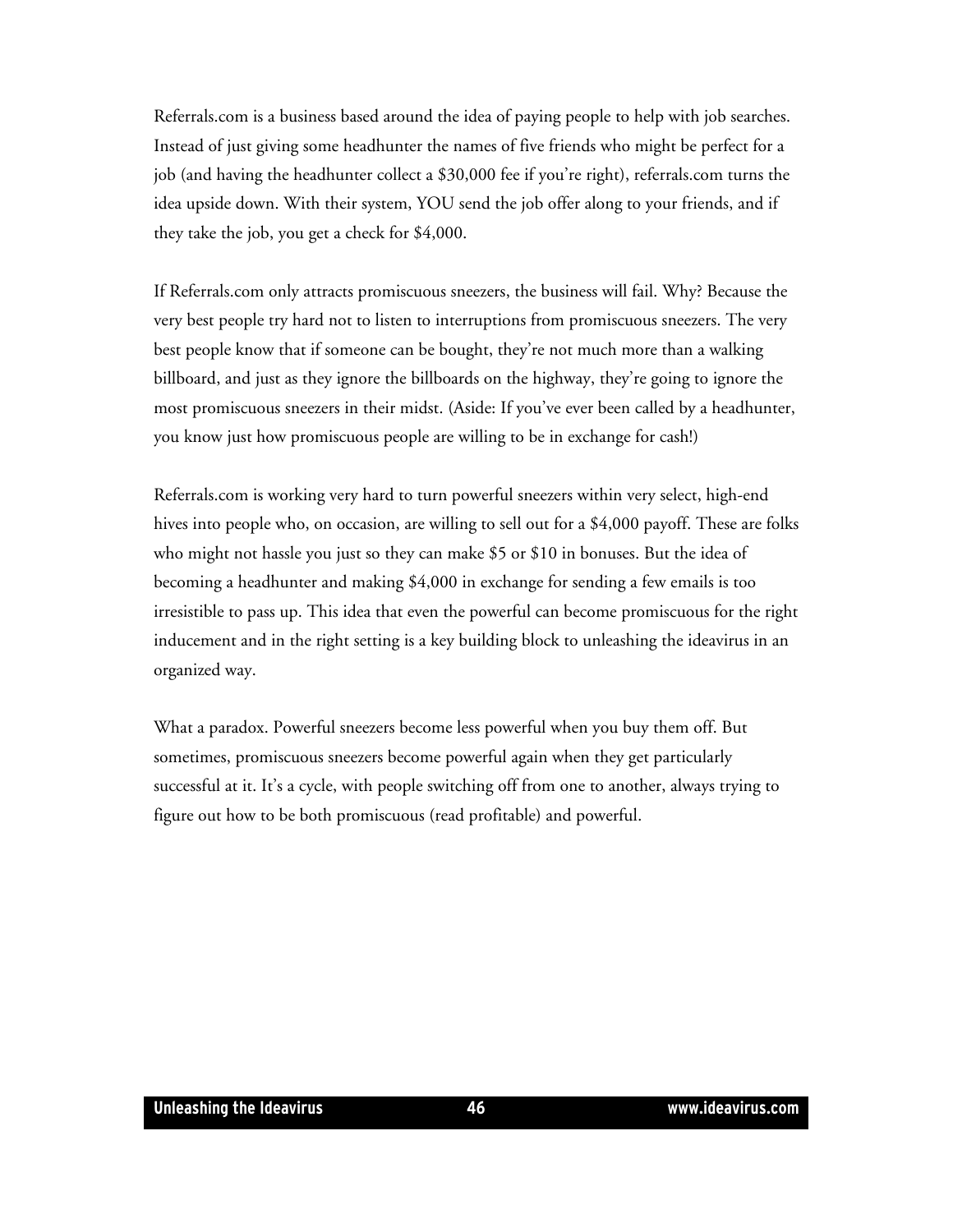# The Art Of The Promiscuous

How do you attract and keep promiscuous sneezers? There are six key principles:

- 1. Make big promises
- 2. Show them how to make it up in volume
- 3. Describe an attainable path
- 4. When someone succeeds, tell the rest of them
- 5. Give the successful ones a way to show the non-sneezers it worked
- 6. Have a Mary Kay convention

### *Make big promises*

One of the things that drives someone to become a promiscuous sneezer is the opportunity for a change in lifestyle. Certain rewards, though small, are not as enticing as slightly less certain rewards that are much larger. Human nature (especially among the optimists) will give you the benefit of the doubt on the risks, but it won't cut you any slack on the rewards.

So, I'm much more likely to help you out for a chance to get free dry cleaning for six months than I am to get a certain reward of \$4 off my next dry cleaning bill.

#### *Show them how to make it up in volume*

Of course, the promise has to be believable. One of the best ways to do that is to make it clear to the promiscuous sneezer that the system can be gamed. That if they work the system, the odds of winning go way up.

If I look at the offer you make and say, "Wait. If I go to *ten* friends, not just one, then I'm a lock to win this great prize…" you've done it right. I may think I'm scamming you by going to so many people to adjust the odds in my favor, but actually, I'm doing just what you wanted me to do—and then some.

Many of the online affiliate programs work this way. These programs offer a commission for referrals that result in a sale. First designed as a cheap way to get new customers referred from relevant web sites, they've evolved into something far bigger. If you're at an online pet store,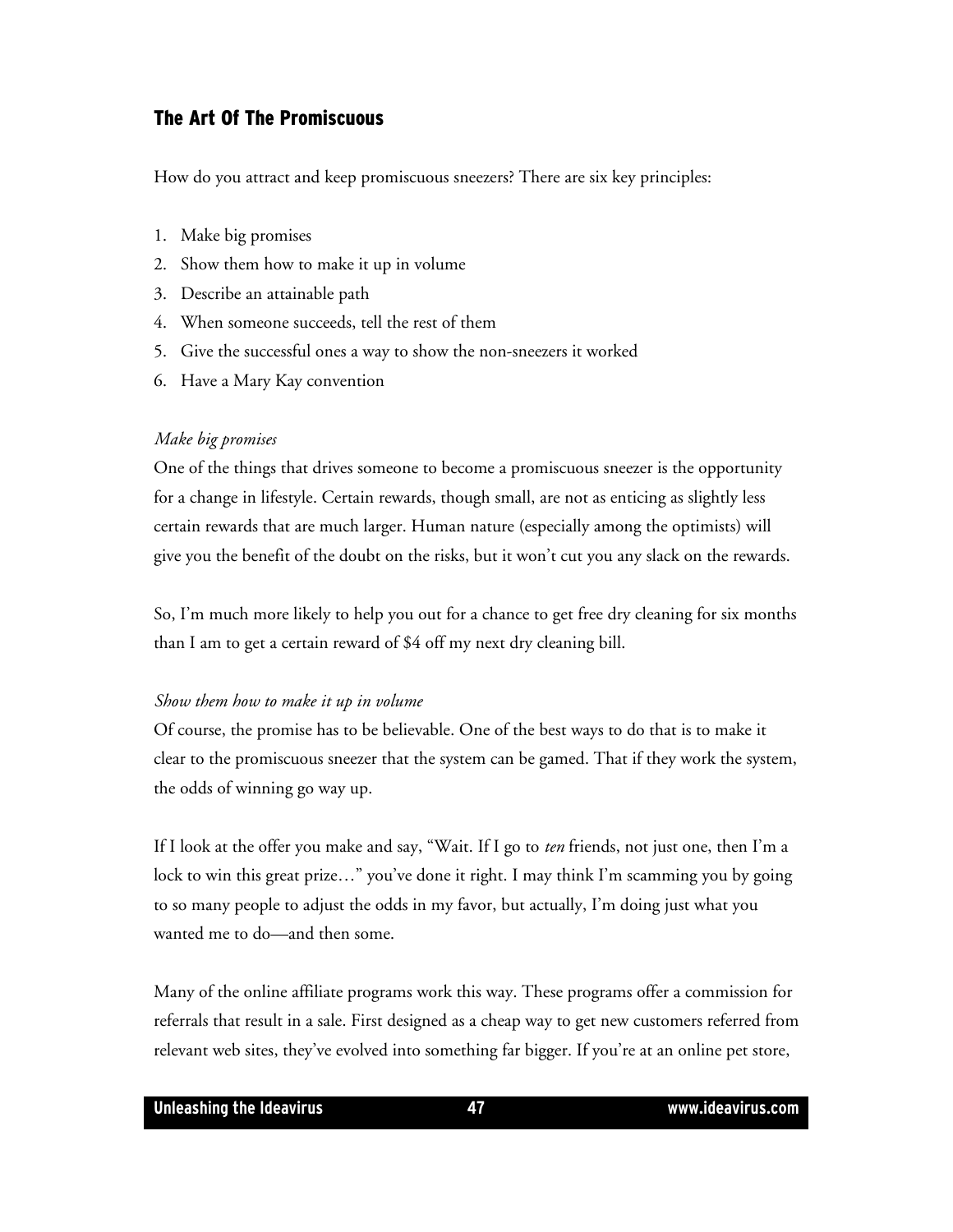for example, and you see a link to a book about training dogs, you can click on the link and buy it from Amazon.com. Amazon then sends the affiliate (the online pet store) a commission. Small businesspeople have looked at these programs and said "Wait! If I build a site that does nothing but sell books and Barnes and Noble does all the work, I'll scam the system and make a ton of money." Of course, the online bookstore doesn't care a wit about where the customers come from. They're just happy to have them. In essence, hundreds of thousands of entrepreneurs are now building businesses dedicated to finding customers for other merchants.

#### *Describe an attainable path*

Alas, trust is in short supply, even among optimistic promiscuous sneezers. Thus you've got to make it clear to potential sneezers that there is in fact a way for them to profit from this adventure.

This is especially true for offers where you don't have a lot of time to make your case. By showing the sneezer how smooth the system is, by making it trivially easy to forward that email or whisper to that friend, you're far more likely to get their initial enthusiasm. The first few sneezes are the most difficult to get an individual to perform.

#### *When someone succeeds, tell the rest of them*

This is so important and so overlooked. I'm presuming that you've gained permission to talk with your sneezers on an ongoing basis. So now talk to them! I'm a member of several online affiliate programs, but not one of them does this. Why not send announcements detailing how the most effective affiliates are doing? Why not invite me to visit their sites and see them in action? By making it really clear that some sneezers are happily profiting, you dramatically increase the chances you'll get better performance from the rest of your sneezers.

#### *Give the successful ones a way to show the non-sneezers it worked*

Mary Kay cosmetics gives its best salespeople a pink Cadillac. This is no accident.

There are plenty of ways to pay off a promiscuous sneezer. Why do it with a pink Cadillac? Because it is a persistent amplifier of this sneezer's success. Because it attracts new sneezers to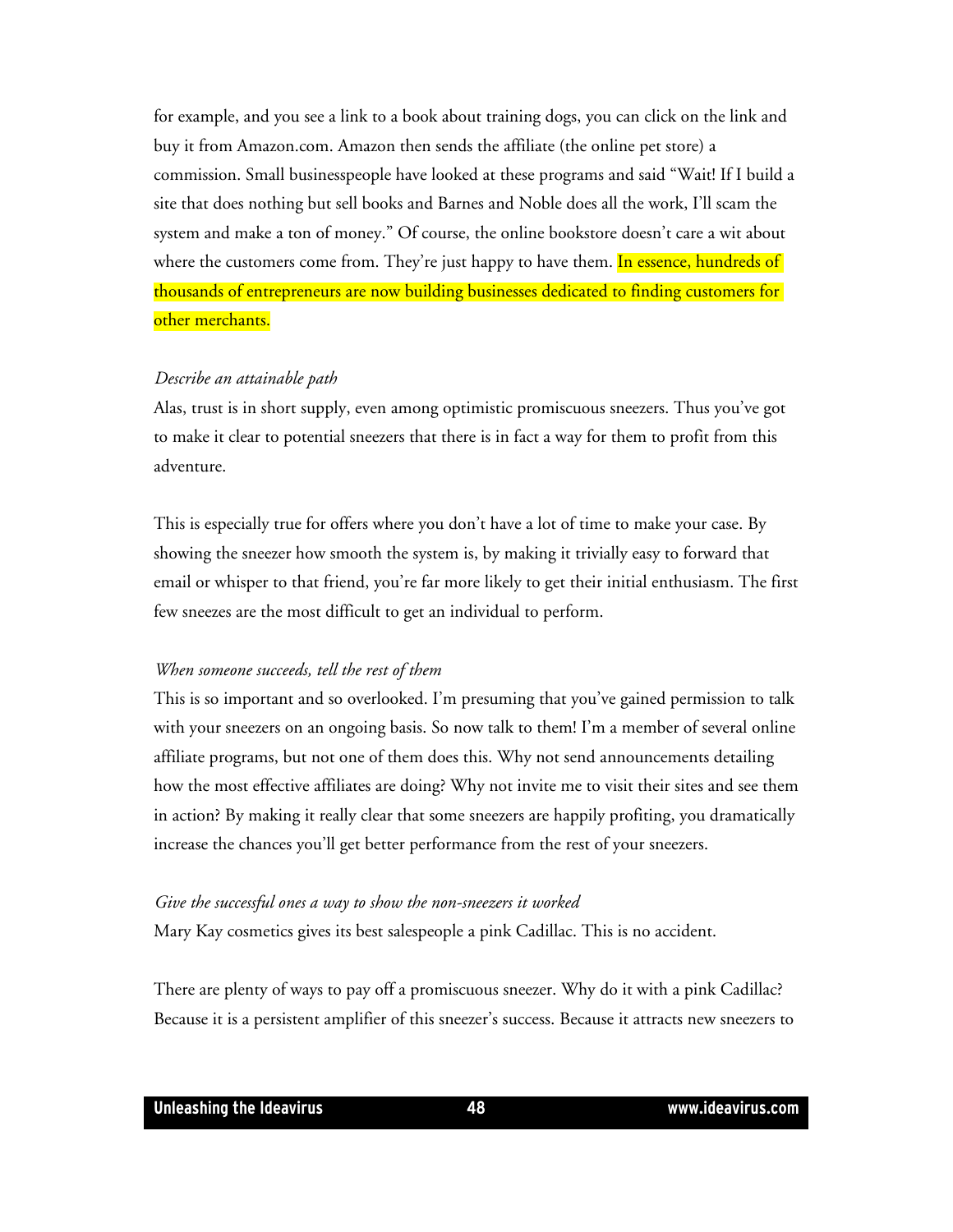the fold. Because it's proof to the rest of your organization and to the world that you can get rich by selling cosmetics to your friends.

#### *Have a sales convention*

Just because it's a new century doesn't mean we should abandon the idea of getting together in real life. Zig Ziglar tells the story of how Mary Kay went to a sales convention when she was a struggling salesperson. She didn't even have enough money to eat the meals there… she brought her own crackers and cheese. But at the final banquet, when the salespeople queued up to shake the company president's hand, Mary Kay looked at him and said, "Next year, I'll be back as the #1 salesperson." The president, who could have easily brushed off the claim, stopped what he was doing, paused for a full thirty seconds, looked her in the eye and said, "Yes, yes, I believe you will."

And the rest is sales history. But without the convention, I seriously doubt this would have occurred. How can you get together with your best promiscuous sneezers?

In addition to these six principles, there are two things you can do to totally and completely wreck your network of promiscuous sneezers:

- 1. Change the rules in the middle
- 2. View the relationship as an expense

#### *Don't change the rules in the middle*

Alladvantage.com is one of the fastest growing websites on the planet. The idea was to create a multi-level marketing organization where each member would get paid for the ads they saw and, more importantly, for the ads seen by the people they recruited. This led to a classic MLM (multi-level marketing) network marketing business, where people made more money bringing in new salespeople than they did actually using the product.

After growing to more than five million registered users, the company took a look at the numbers and realized that the path to profitability was going to be hampered by the high rates they were paying. So, well within the fine print they had published when they first started, they changed the rates.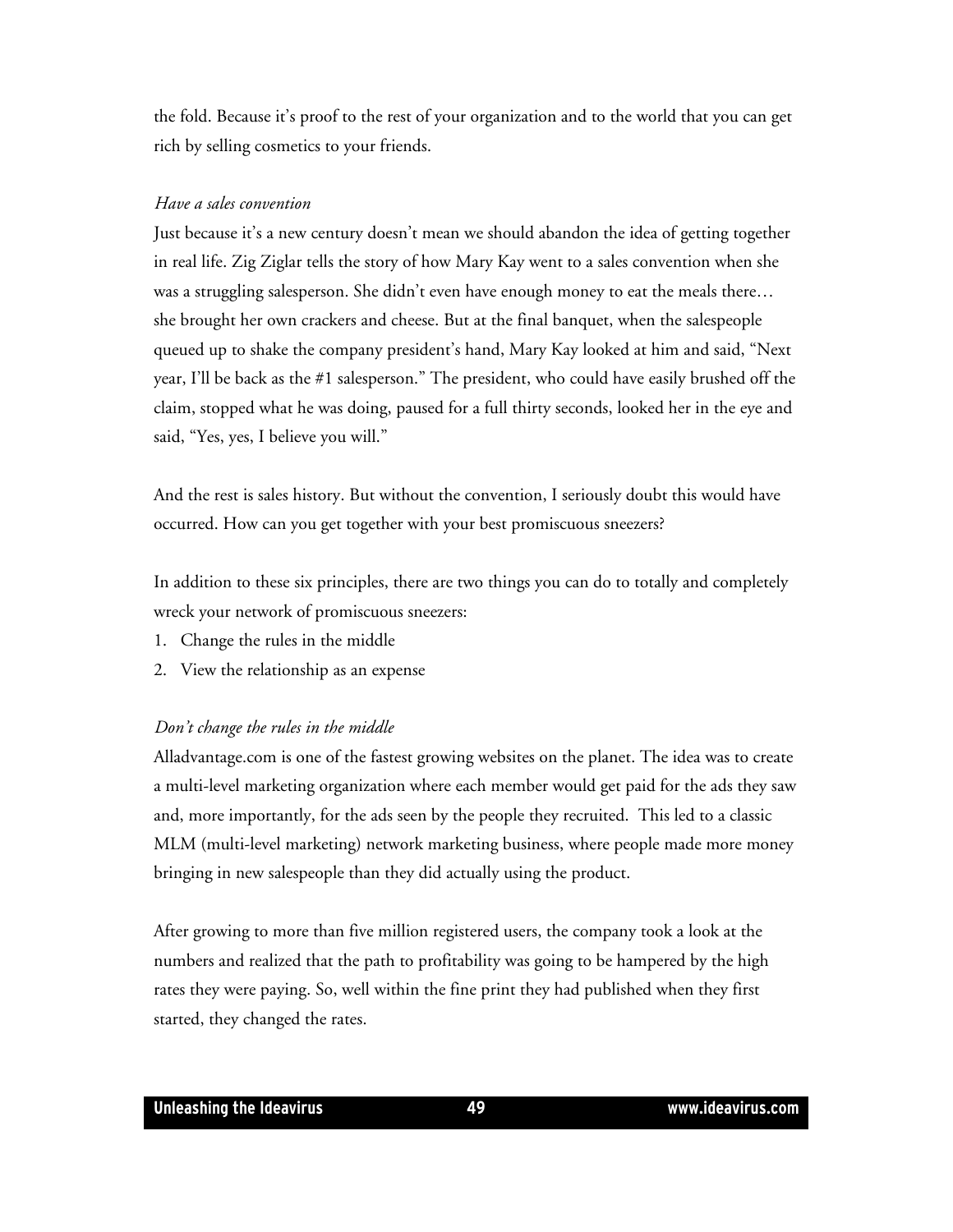All hell broke loose. The very best sneezers started sneezing *against* the company. The growth rate hiccupped. Bad news. They'll survive, and they might even continue their record growth. But far better to have run the numbers in advance and had a payment schedule they could live with forever.

#### *Don't view the relationship as an expense*

It's so easy to move your relationship with promiscuous sneezers from investment to expense. After all, at the beginning it's great because these people are dramatically cutting your acquisition costs and helping you grow. But once you do grow, it's easy to assume your growth might be able to continue without the "high cost" of paying your sneezers.

In practice, there are two terrible side effects. The first is that you'll inevitably try to trim the benefits you offer your sneezers as well as the effort you put into keeping them happy. Better to just cancel the program outright than to start disappointing these critical allies (remember, an unhappy promiscuous sneezer can quickly become an angry powerful sneezer).

Second, you'll find yourself trying to grow using techniques that you haven't evolved, tested, measured or practiced. And more often than not, that means failure.

A better strategy is to put a cap on your new sneezer acquisition efforts at the same time you love and reward your existing sneezers. During this interregnum period, get really good at tapping other ways to grow. Only after you're confident that you've got the transition working should you start to phase out the sneezers who got you there in the first place.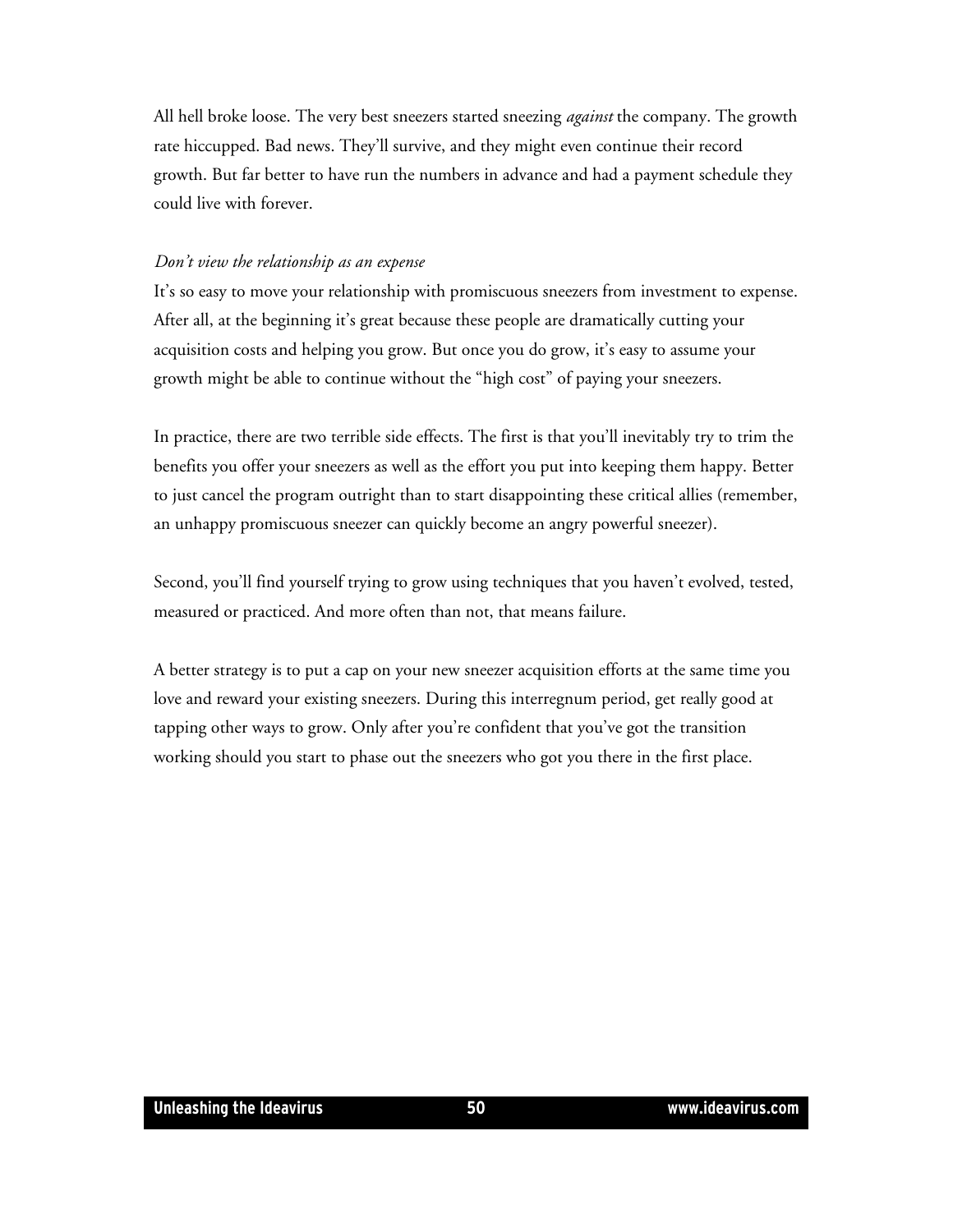# It's More Than Just Word Of Mouth

Marketers have been pursuing word of mouth for years. There are five important principles that someone unleashing an ideavirus should understand—principles that marketers pursuing old-fashioned word of mouth didn't use:

1. An idea merchant understands that creating the virus is the single most important part of her job. So she'll spend all her time and money on creating a product and environment that feeds the virus.

2. An idea merchant understands that by manipulating the key elements of idea propagation—the velocity, the vector, the smoothness, the persistence and the identification of sneezers—she can dramatically alter a virus's success.

Definition: PERSISTENCE Some ideas stick around a long time with each person, influencing them (and those they sneeze on) for months or years to come. Others have a much shorter half-life before they fade out.

Definition: VECTOR As an ideavirus moves through a population, it usually follows a vector. It could be a movement toward a certain geographic or demographic audience, for example. Sometimes an ideavirus starts in a sub-group and then breaks through that niche into the public consciousness. Other times, it works its way through a group and then just stops. Napster vectored straight to college kids. Why? Because they combined the three things necessary for the virus to catch on: fast connection, spare time and an obsession with new music.

3. The idea merchant remembers that digital word of mouth is a permanent written record online, a legacy that will follow the product, for good or for ill, forever.

4. An idea merchant realizes that the primary goal of a product or service is not just to satisfy the needs of one user. It has to deliver so much wow, be so cool, so neat and so productive that the user tells five friends. *Products market themselves by creating and reinforcing ideaviruses.*

5. An idea merchant knows that the ideavirus follows a lifecycle and decides at which moment to shift from paying to spread it, to charging the user and profiting from it.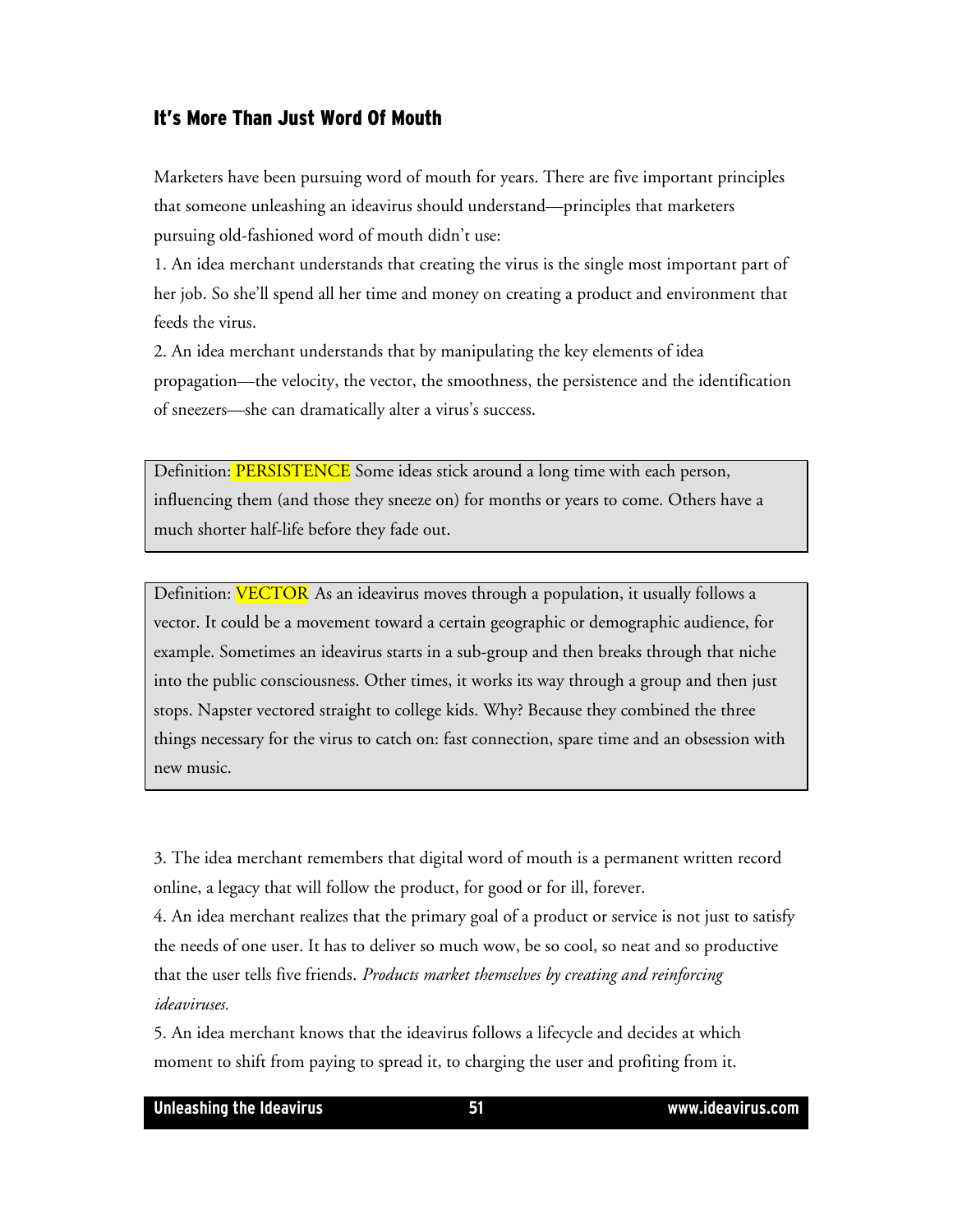# An Ideavirus Adores A Vacuum

It's very hard to keep two conflicting ideaviruses in your head at the same time (Communism: evil or benign? Martha Stewart: pro or con? Can't have both). So if an idea already inhabits space in your consumer's brain, your idea can't peacefully coexist. It usually has to dislodge a different idea, the incumbent, and that's always tough.

Given that, the best friend of an ideavirus is a vacuum. When "60 Minutes" ran the story about runaway acceleration in Audi cars, it was an ideal ideavirus. Why? Because most people had never driven an Audi. Most people had never interacted with the Audi company. Most people didn't have a best friend who loved his Audi. As a result, the virus rushed in, filled the vacuum and refused to be dislodged.

Audi, of course, did exactly the wrong thing in fighting the virus. They issued a tight-lipped response and relied on engineering data to PROVE that they were right. Very correct, very German and totally ineffective. It cost the company billions of dollars in lost sales.

Audi didn't have to go out and spread the idea that Audi's were good cars. That would have been pretty straightforward if they were starting from scratch. Instead, Audi had to *undo* the idea that had been spread by "60 Minutes". And responding "did not" to TV's "did too" was a recipe for failure.

Instead, they could have countered the virus by filling in the rest of the vacuum. I would have advised them to put an Audi 5000 in every major shopping mall in America. Let people sit in it. Invite them to take the "Audi Sudden Acceleration Test" and see for themselves what the car was like. By creating a more vivid and forceful alternative to a television hatchet job, Audi could have unleashed its own countervirus.

At the beginning, the Internet was a vacuum. A Yahoo! or an eBay or an Amazon could walk in and propagate its ideavirus fast and cheap. Today, though, launching a new search engine or a new email service is hard indeed. Why? Because the vacuum's gone.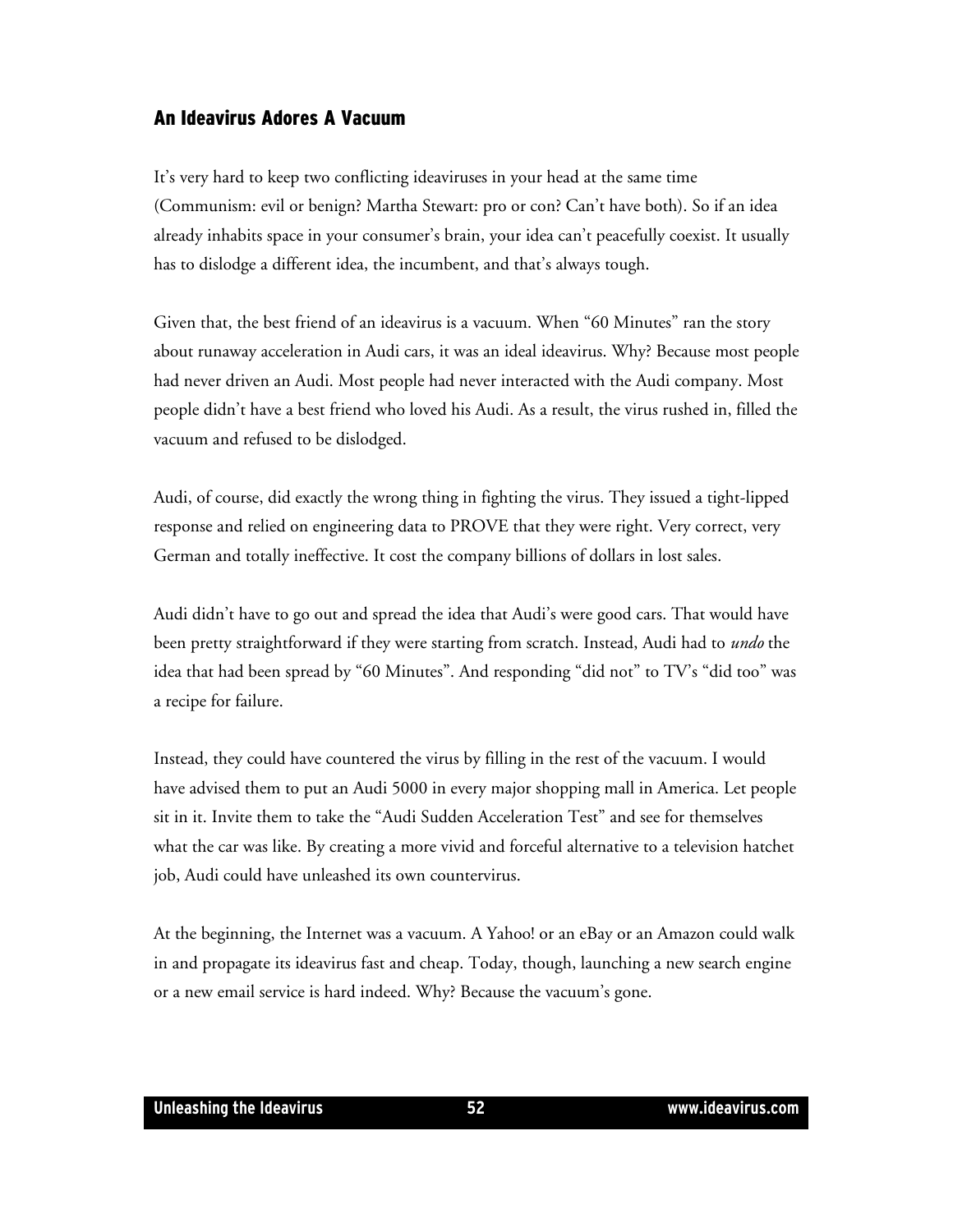Take the much-coveted Aeron chair from Herman Miller. The company introduced this puffy, bouncy desk chair for star executives and invented a market where none had previously existed. Suddenly, you could spend a lot of money on a chair that actually worked better, as opposed to just one that made you look bigger when you were busy firing people. When Internet marketing pioneer Site Specific raised its first round of venture capital, the principals went out and spent \$15,000 on these chairs! This is a chair so remarkable, it was featured on the front page of the *Wall Street Journal*.

Now, of course, there are plenty of neat, ergonomic desk chairs. One of Herman Miller's biggest competitors is betting the farm on their new Leap chair. Their MBA's have taken a hard look at Aeron's success and market share and decided that they can capture x% of the market. The problem, of course, is that there's no longer a vacuum. The problem is that now, instead of spreading a virus about how you can be more comfortable all day, they have to spread a much smaller, and less compelling virus about why their chair is a little better than the chair you've already heard of.

There are vacuums in your industry. But not for long….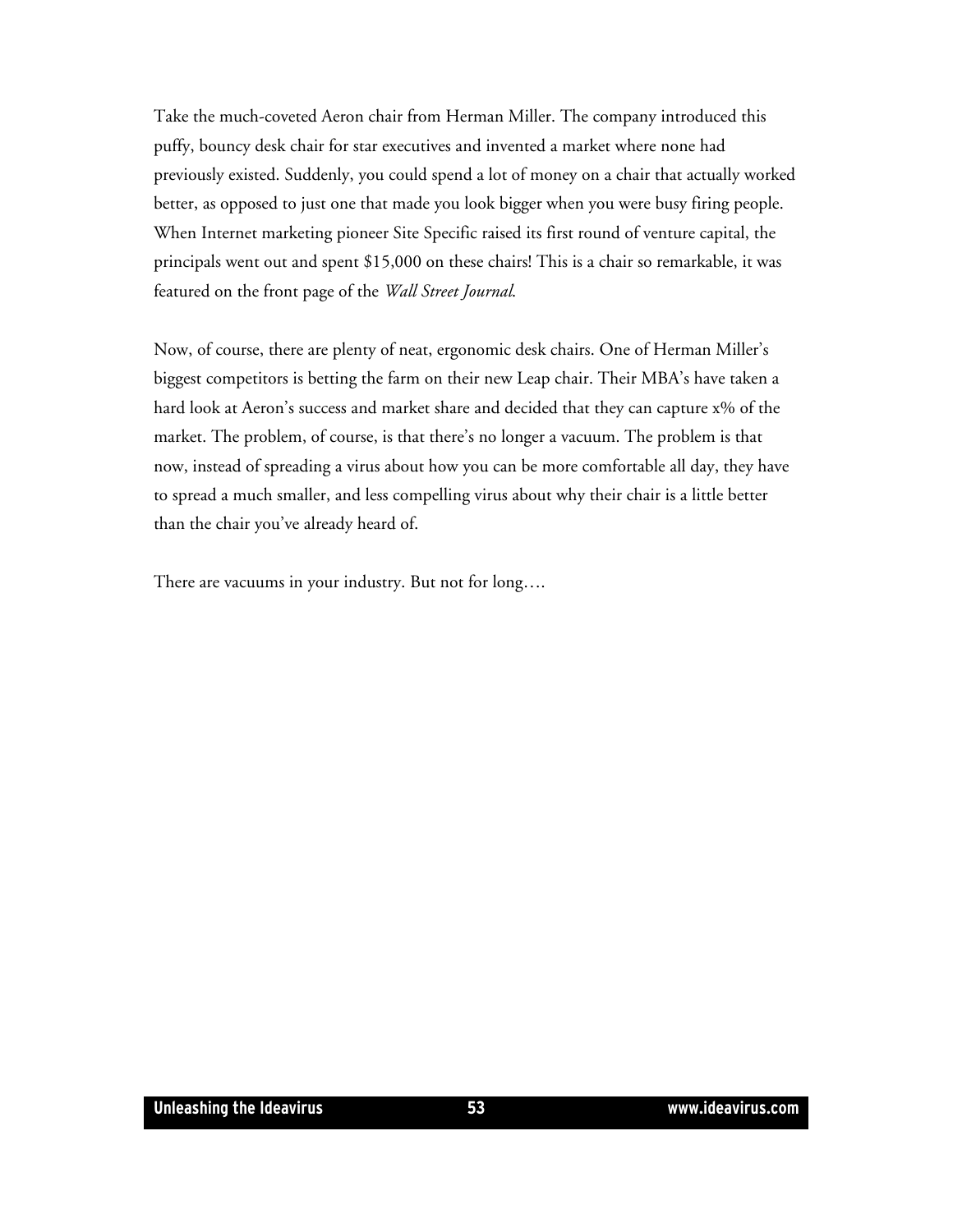# Once It Does Spread, An Ideavirus Follows A Lifecycle. Ignore The Lifecycle And The Ideavirus Dies Out. Feed It Properly And You Can Ride It For A Long Time.

Tom Peters co-wrote *In Search of Excellence* nearly twenty years ago. Through some smart marketing moves (not to mention a great virus) the book became an epidemic and turned into the bestselling business book ever written.

Tom's career could have followed the arc of almost every other business writer… a big hit followed by a long decline into obscurity. But instead of ignoring the lifecycle, Tom insisted on riding it.

And he's still riding it today. Every few years he unleashes a new ideavirus. He writes mindblowing articles (like the "Brand Called You" cover piece for *Fast Company* a few years ago) and follows up with books and exhausting worldwide speaking tours. When he shows up in a town to give a speech, perhaps a third of the people there are dyed-in-the-wool Tom Peters fans. And the rest of the audience? Brought there by the fans, exposed to his virus, ready to be turned into fans.

By leveraging the base that his first book brought him, Tom has built a career out of launching new ideaviruses. Sure, none of them were as big as *In Search of Excellence*, but the vacuum keeps getting smaller, so the opportunities are smaller.

Other companies and ideas have ridden their first wave and then disappeared. People no longer clamor to dance the Hustle or to get into Studio 54. They don't visit the once hot jennicam website or pay a premium for front row seats at *Cats*. Why? Because instead of institutionalizing the process of improving, honing and launching new ideaviruses to replace the dying ones, the "owners" of these viruses milked them until they died.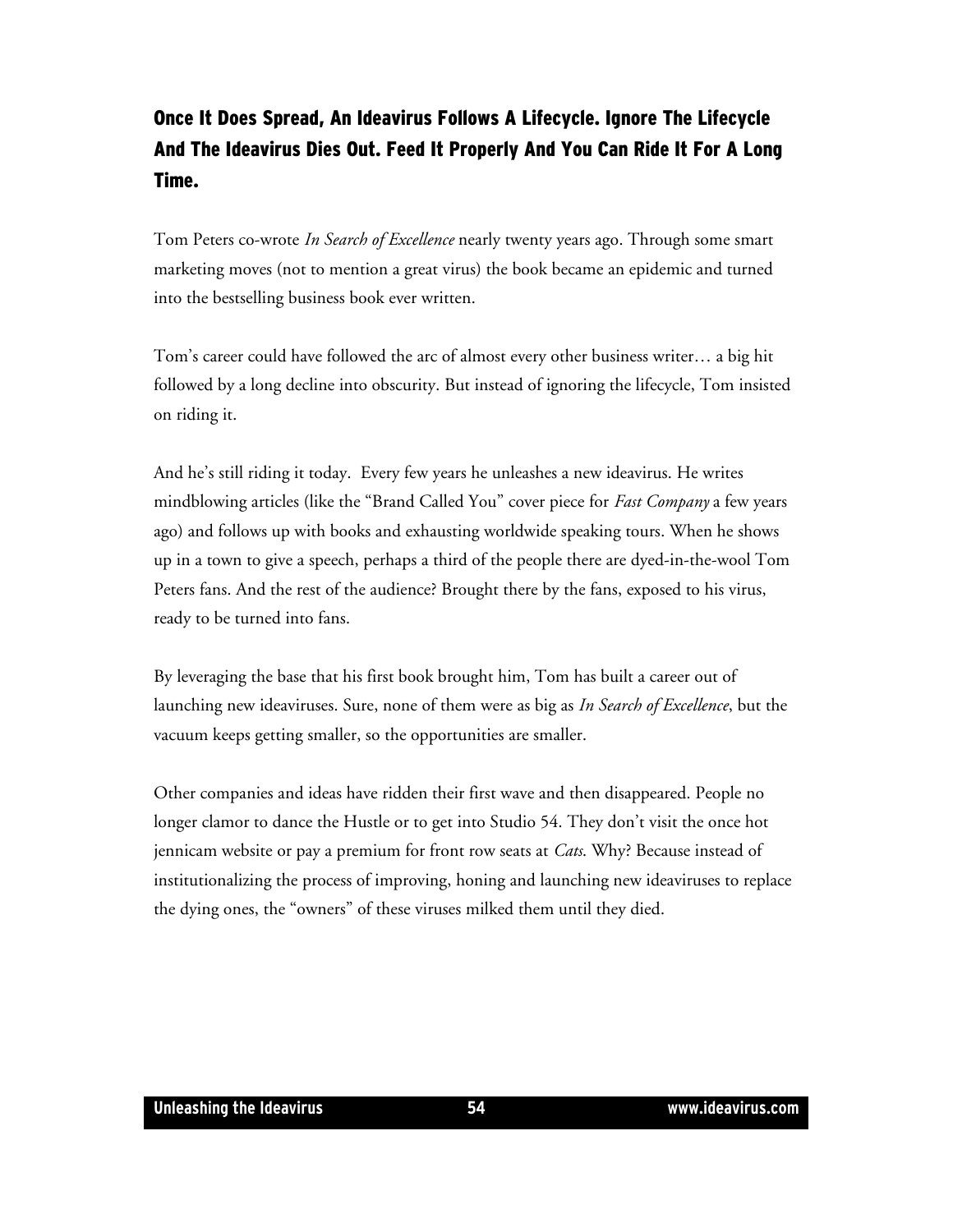# Viral Marketing Is An Ideavirus, But Not All Ideaviruses Are Viral Marketing

Viral marketing is a special case of an ideavirus. Viral marketing is an ideavirus in which the medium of the virus IS the product. It's an idea where the idea *is* the amplifier.

DEFINITION: AMPLIFIER A key difference between word of mouth and an ideavirus is that word of mouth dies out while an ideavirus gets bigger. Why? Because something amplifies the recommendations to a far larger audience. That could be TV or other forms of media (a good review in the *New York Times* that amplifies the message of one reviewer to many readers) or it could be the web (a site like planetfeedback.com amplifies the message of a single user).

Steve Jurvetson, the venture capitalist behind Hotmail, coined the term "viral marketing" to describe the way the service grew. Hotmail offered free email. That alone was a very compelling two-word business proposition. But the magic of the company was that in every single email you sent using the service, there was a little ad on the bottom of the note. And the ad said, "Get Your Private, Free Email from Hotmail at www.hotmail.com".

Every time you sent a note, you spread the virus. The magic of viral marketing is that the medium carries the message. The more you use Hotmail, the more you spread the virus. But note: It was also extremely smooth…. The Hotmail site was just a click away from an email, and it took just a few clicks more to start using it—and sending Hotmail's built-in ads to *your* friends.

Unfortunately, not every product lends itself to viral marketing. Viral marketing requires that the product you're using be communications-focused or very public. The new VW Beetle is an example of viral marketing. Why? Because the more you drive it, the more people see it. And the more Beetles people see, the more they want one. It's not audible and it's not as smooth as Hotmail, but it is most definitely viral.

Many of the very best Internet ideas are built around some level of viral marketing. Using an earlier example, Referrals.com pays big money to people who recruit their friends for hot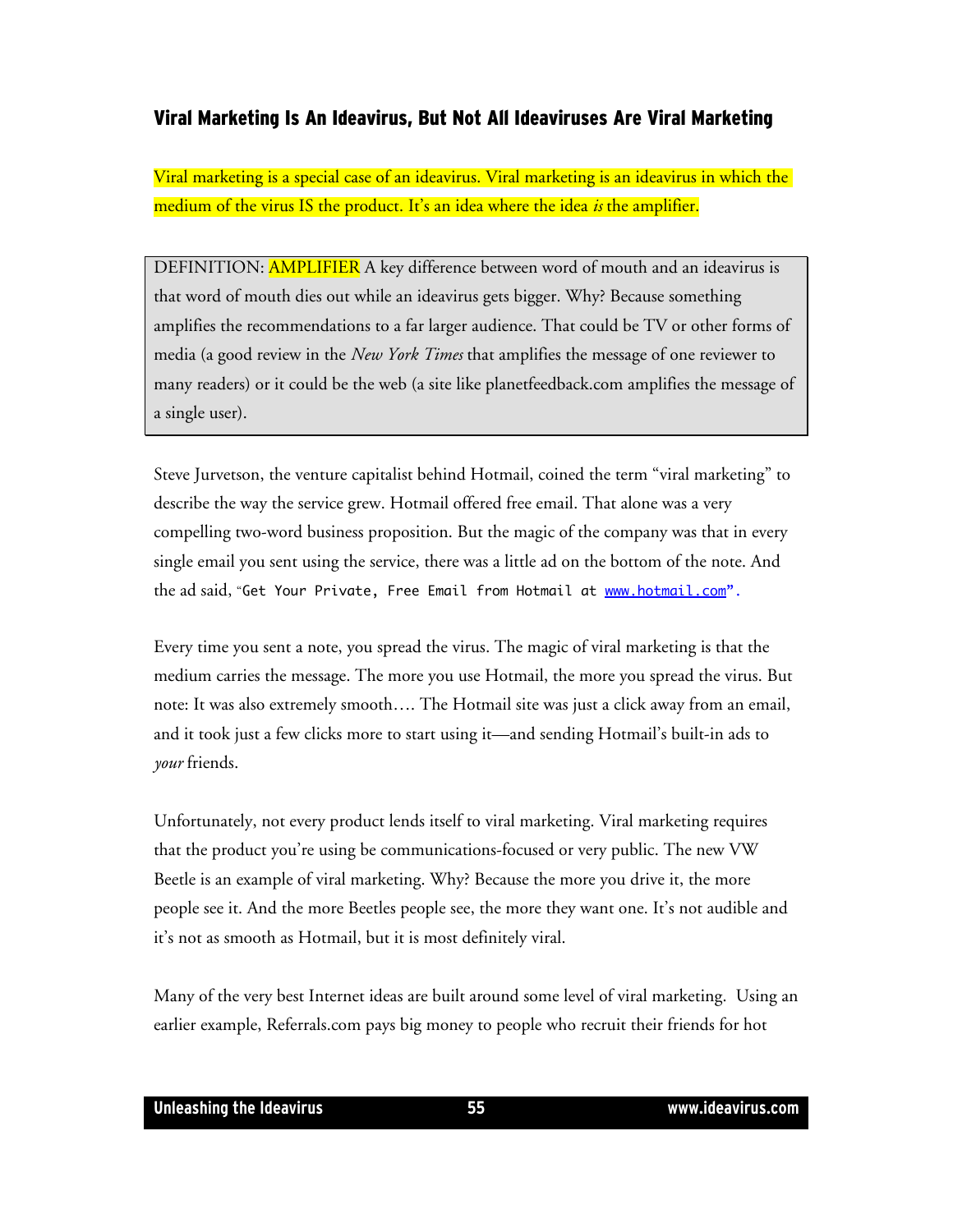jobs. Of course, the act of recruiting your friends is also the act of telling them about Referrals.com.

Try not to get too obsessed with the magic, self-referencing nature of viral marketing companies. They're a very special case—for example, it's hard to imagine how most books could use viral marketing. Interesting, though, that line-dances like the Hustle and the Macarena DID use viral marketing. After all, you can't do the dance unless you teach your friends how!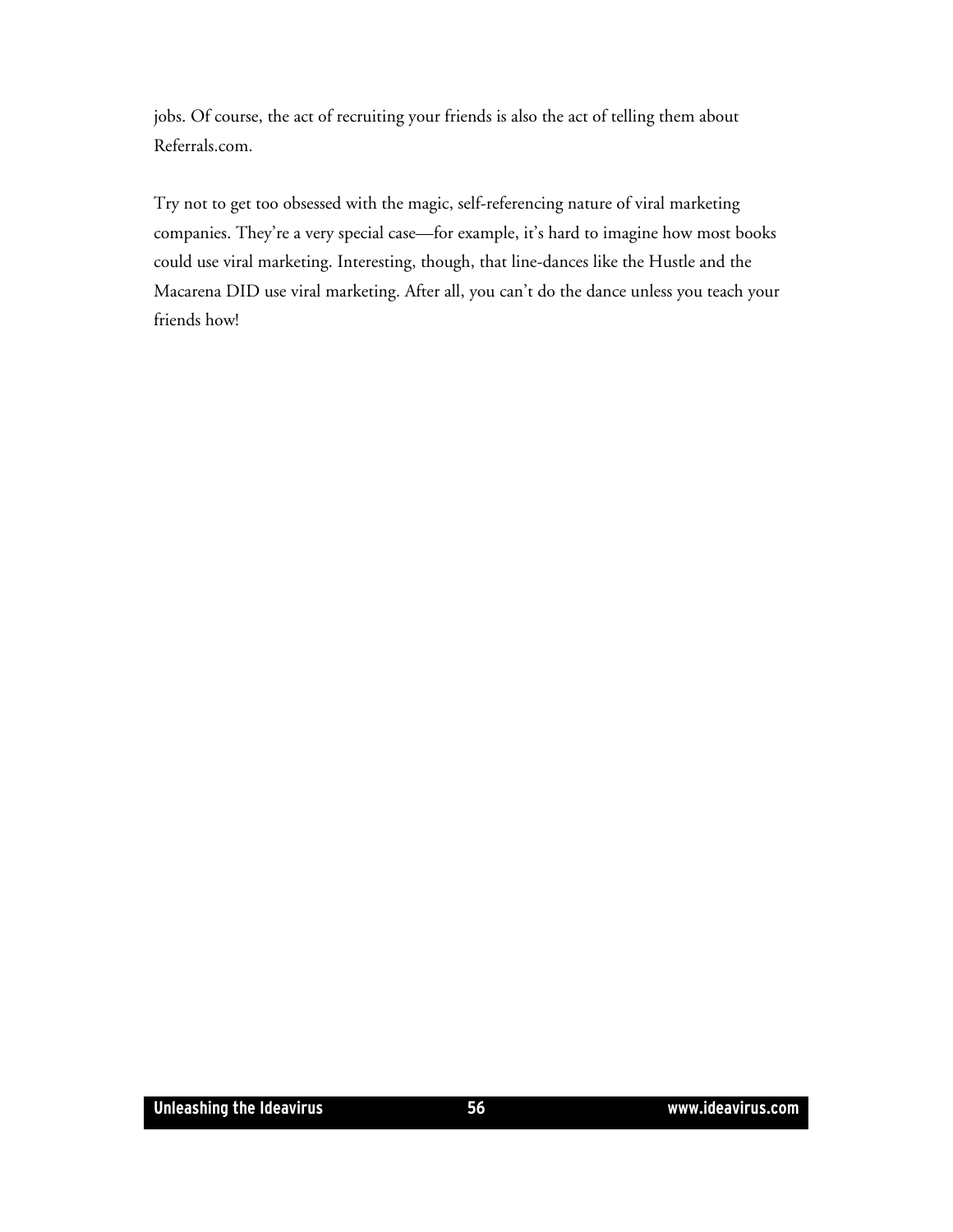# What Does It Take To Build And Spread An Ideavirus?

There are two questions you can ask yourself about your idea before you launch it…questions that will help you determine how likely your idea will become an ideavirus.

### *Is it worth it?*

Nobody spreads an ideavirus as a favor to you. They do it because it's remarkable, thoughtprovoking, important, profitable, funny, horrible or beautiful. In today's winner-take-all world, there's no room for a me-too offering, or worse, BORING products and services. If it's not compelling, it will never lead to an ideavirus.

Face it. Nobody is going to hand out big rewards ever again for being on time, performing work of good quality, being useful, finishing a project on budget or being *good enough*. That's expected. That's a given. The rewards (and the ideavirus) belong to the first, the fastest, the coolest, the very best.

The biggest mistake companies make is that they chicken out. If your idea doesn't become a virus, it's most likely because it didn't deserve to become a virus.

If you're now defining yourself as an idea merchant (hey, it's either that or lose), then you must accept the fact that being brave and bold in the creation of ideas is the only reason you went to work today.

#### *Is it smooth?*

After someone's been exposed to an ideavirus just once, they're not likely to actually catch it. We've made our brains bulletproof and ideaproof. There's so much clutter, so much noise, so many ideas to choose from that the vast majority of them fail to make a dent.

Think about the last time you walked through a bookstore (the home of ideaviruses waiting to happen). How many books did you stop and look at? Pick up? Turn over? And how many of those books ended up in your shopping basket? Got read? Led you to tell ten friends? Precious few, that's for sure.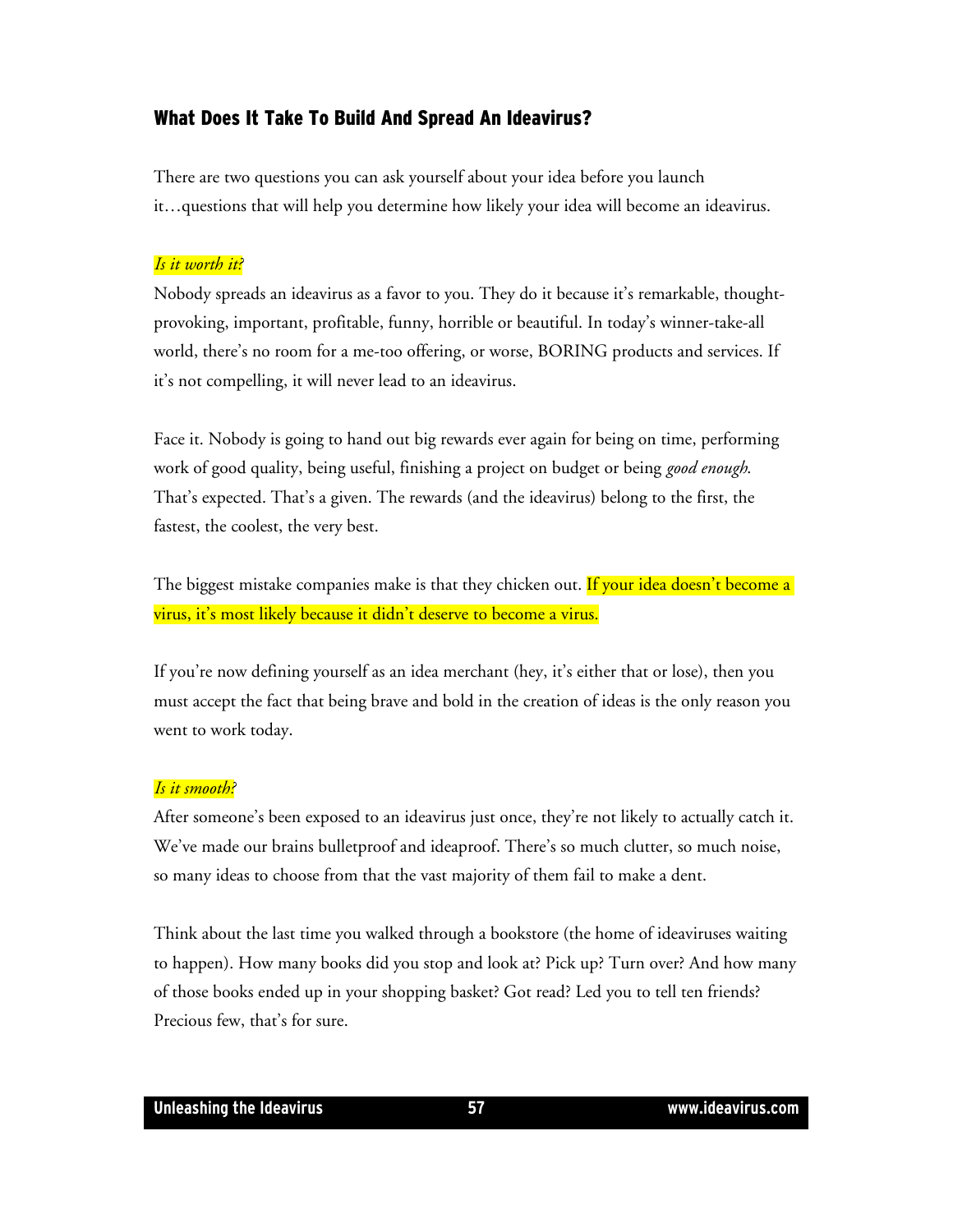Compare this to the Harry Potter phenomenon… the bestselling books of the last few years, created just because kids told kids. A classic ideavirus, and one that initially grew with no promotion at all from the publisher.

It's difficult to get from awareness to the "sale" of an idea, to convert a stranger into a friend and a friend into a carrier of your ideavirus. An ideavirus succeeds when it pierces our natural defenses and makes an impact.

In greek mythology, they tell the story of the Medusa. The Medusa was part of the race of Gorgons—beings with a horrible curse. Anyone who looked in their eyes immediately and permanently turned to stone.

There are plenty of marketers who wish that their ads or their product had the power of the Medusa: that every person who saw it would be immediately transfixed, rooted to the spot, and converted into a customer for life. (Of course, they don't want their customers to die a horrible death and be turned into stone, but I couldn't find a Greek myth in which an evil goddess turned you into a frequent shopper of Kate Spade purses, getting a second mortgage just to pay for them.)

Alas, there are precious few Gorgon products and even fewer ad campaigns with Gorgon-like properties. It's foolish to expect that one exposure to your message will instantly convert someone from stranger to raving ideavirus-spreading fan. So plan on a process. Plan on a method that takes people from where they are to where you want them to go.

And while you're at it, work on the product. Because a catchier, more compelling, more viral product makes your job 100 times easier.

These are critical decisions because of the attention deficit marketers are facing. In 1986, the year I published my first book, there were about 300 other business books published. In 1998, there were 1,778 business books brought to market.

The supermarket sees about 15,000 new products introduced every year. The Levenger catalog alone features more than 50 different pens and pencils, none of which were available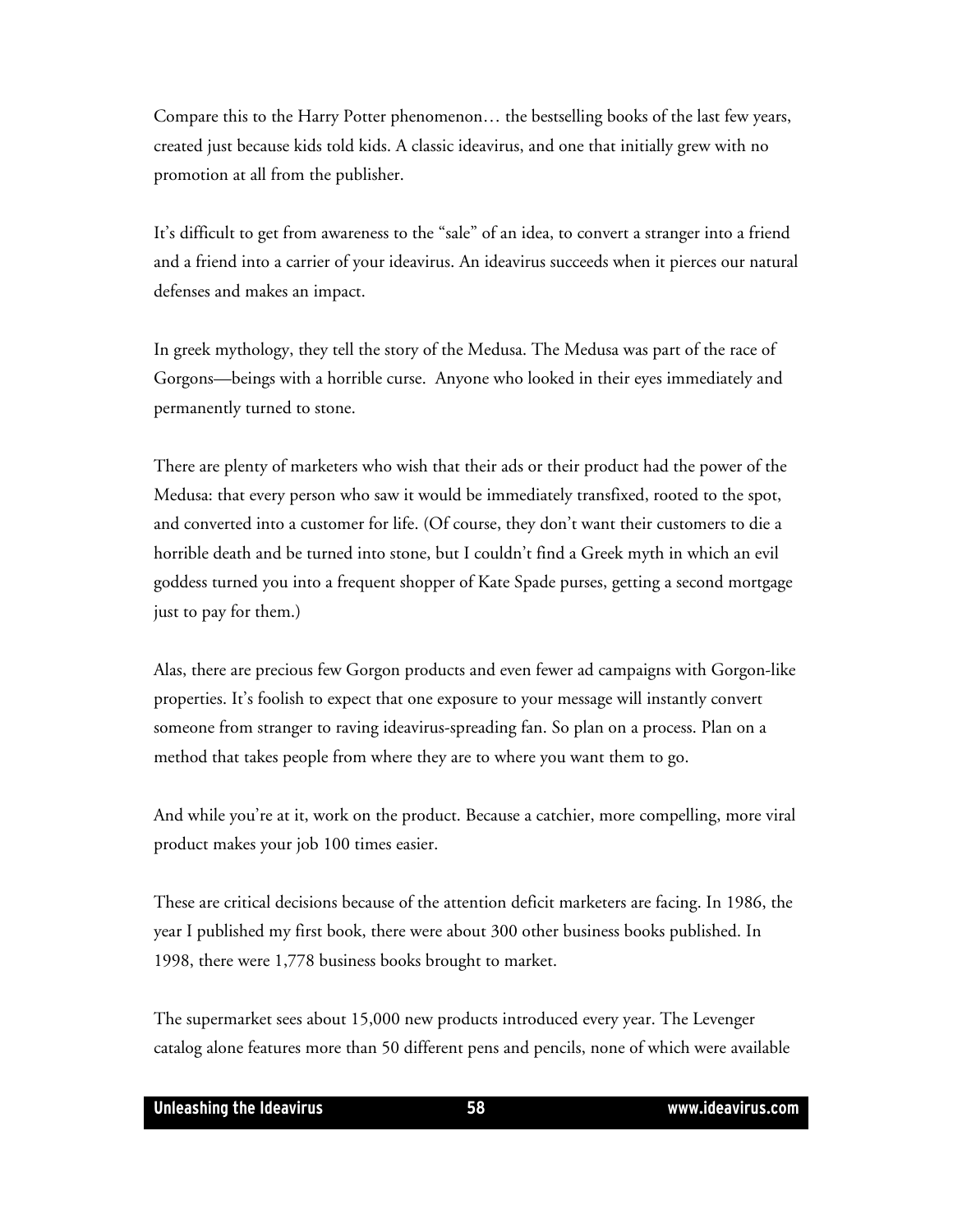just a couple years ago. There isn't a marketplace out there that isn't more crowded than it was a decade ago.

In a world where products are screaming for attention, the most precious commodity is attention. And attention is harder and harder to achieve.

If you already understand the power of permission, your next question might be, "Fine, but how do we get permission? How do we get the first date... the first interaction where we ask people if we can start an ongoing dialogue about our products and their needs?"

My answer used to be a rather weak mumble about buying ads. The right answer, however, is to create an ideavirus. The right answer is to let the market tell itself about your products and services and give you permission to continue the dialogue without your having to pay for it each time. The right answer is to create products so dynamic and virusworthy that you *earn* the attention.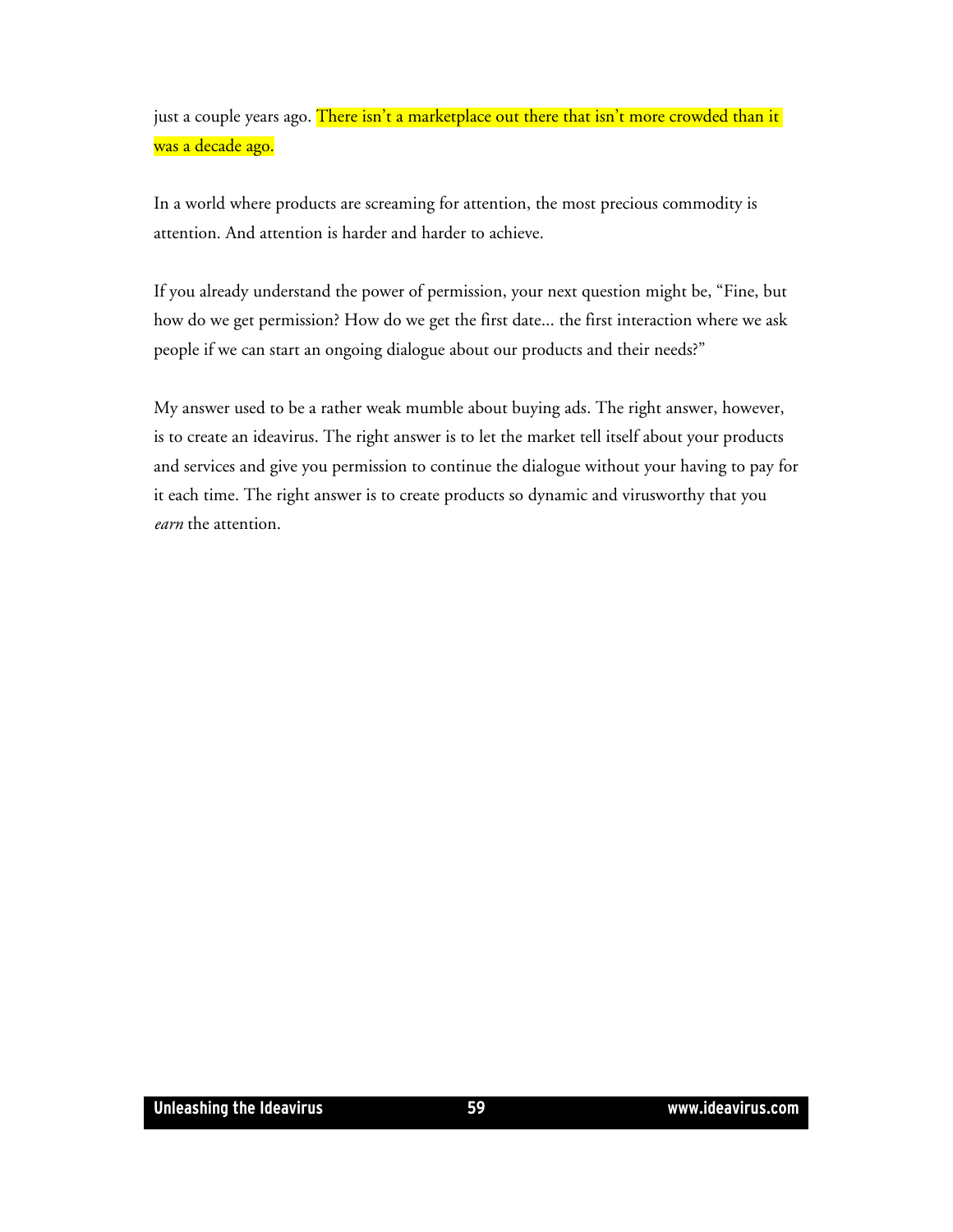# There Are Three Key Levers That Determine How Your Ideavirus Will Spread:

Where do you start? What are the key elements worth focusing on to turbocharge your idea and turn it into a virus? There are three things to focus on:

- 1. How big do you launch?
- 2. How smooth is it?
- 3. How can you turn trial into persistence?

## 1. How many people know about it before the spreading starts?

You can launch big or you can launch small. Vindigo (a viral phenomenon discussed in detail later) launched their Palm ideavirus with just 100 people. Within weeks, that number had grown to 3,000, and then quickly to more than 100,000. All without advertising. However, if you're entering a vacuum and there's plenty of competition on the horizon, launching big (while more expensive) can increase the chances that you'll succeed.

How to launch big? With traditional interruption advertising. With sponsorships. With free samples. One of the dumbest things marketers do is put artificial barriers in the way of trial. For example, it's obvious that one of the best ways to kill sales of a new car is to charge people \$100 to take a test drive.

But charging for a test drive is just as dumb as a politician charging people to hear a speech, or a movie studio charging for the coming attractions. When you launch an ideavirus, the more people who can see it *fast*, the faster it will spread.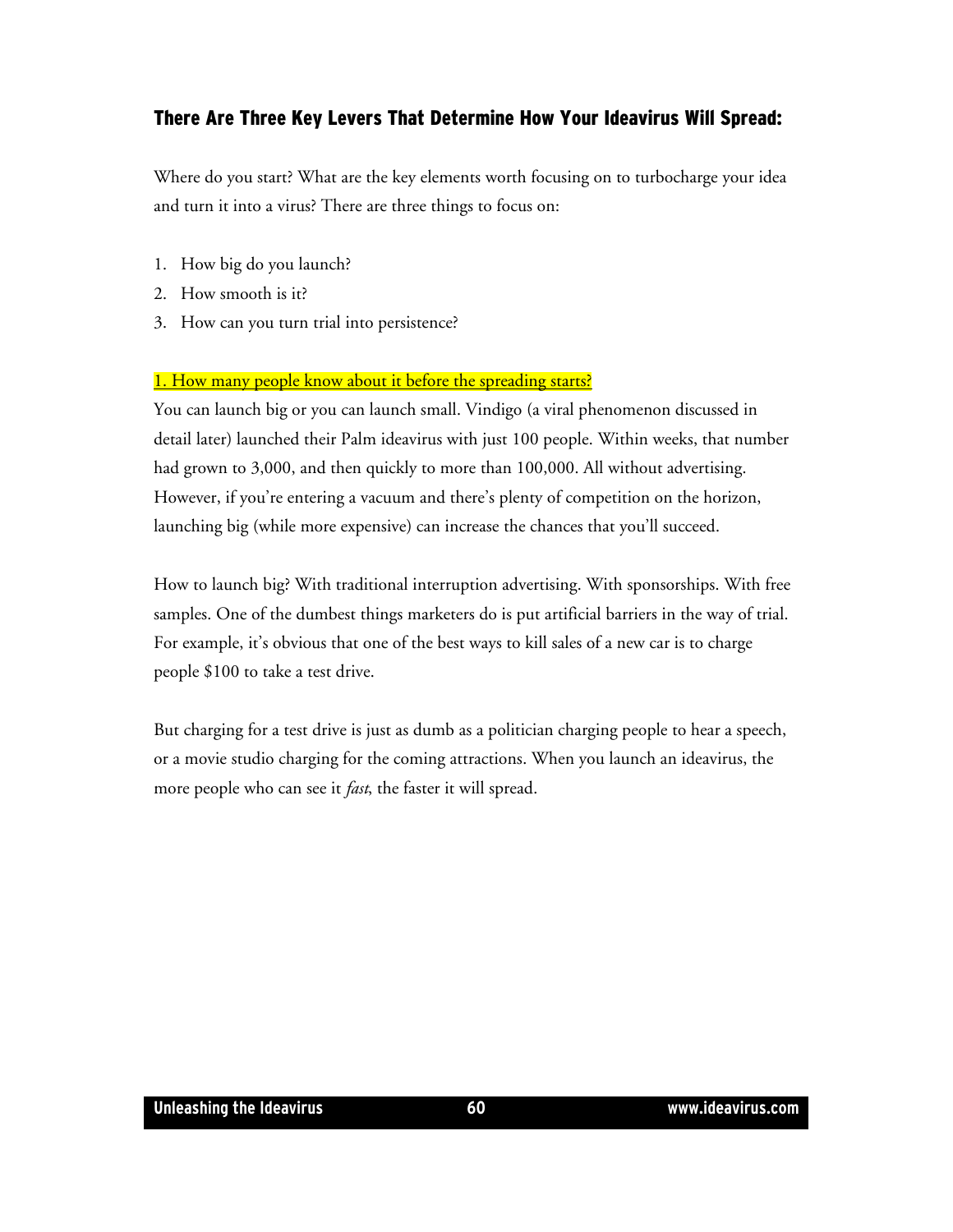#### 2. The importance of smoothness.

In addition to being persistent and cool, an ideavirus spreads the fastest when it's smooth. Persistence matters because the longer people are sneezing about your idea, the more people they infect. Cool is critical because if it's not virusworthy, it's just not going to take off. But smooth is essential because if you make it *easy* for the virus to spread, it's more likely to do so. In viral marketing (for products like the Polaroid camera and Ofoto.com) the ideal solution is to build smooth transference tools right into the idea—which can be difficult.

But that doesn't mean you shouldn't try. Amazon tried with "Member Get a Member" promotions, in which they bribe members to tell their friends to buy books from Amazon (*get \$5 for your friends and \$5 for you!*). ZDNet puts a button next to every story they publish on their website: *click here to send this article to a friend*. Smooth.



Tupperware built an entire company around the smooth transfer of product enthusiasm from one friend to another. When you have a Tupperware party you are simultaneously hanging out with friends, demonstrating products you like, selling them *and* recruiting other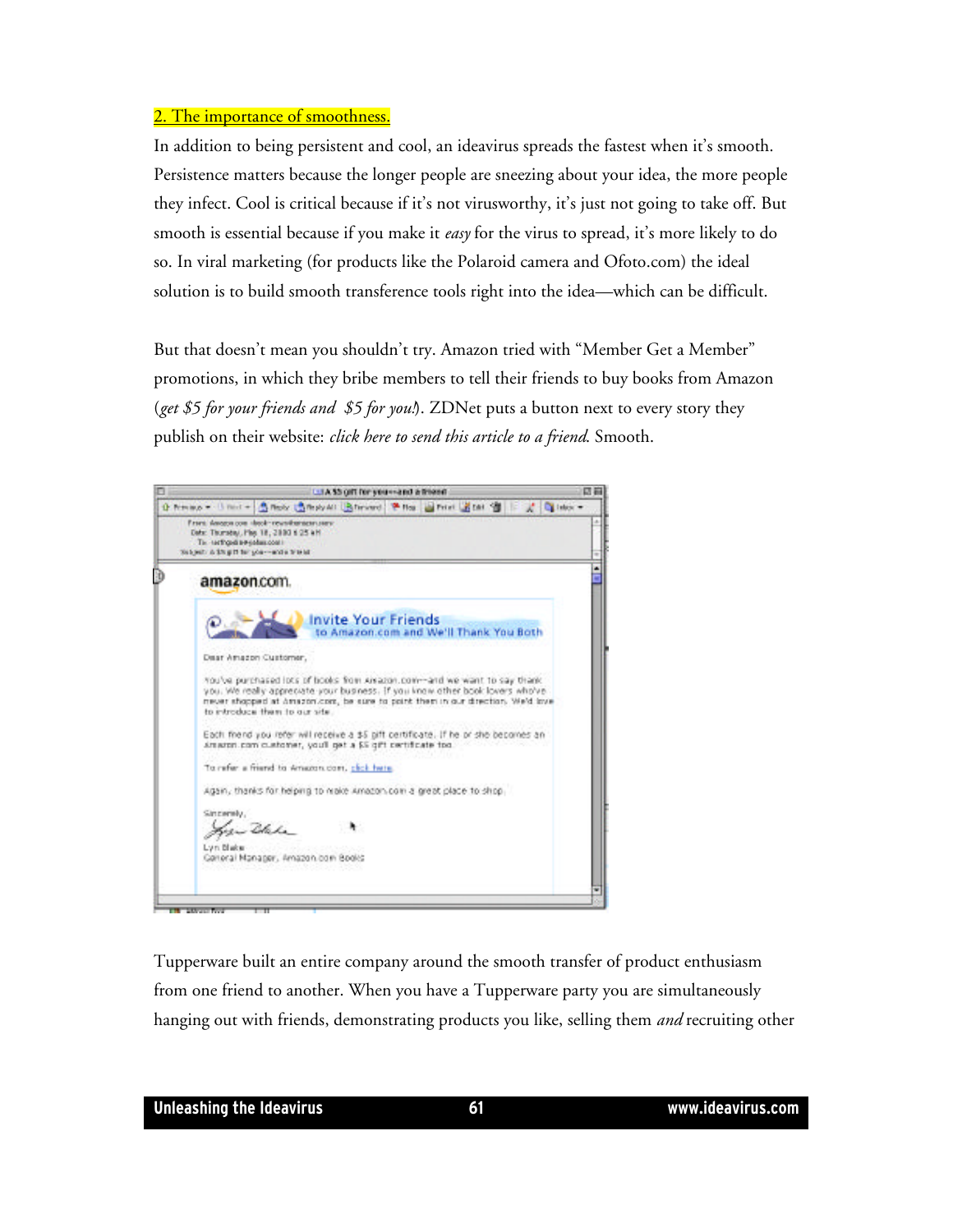people to do the same to their friends. By focusing obsessively on how to make it smooth, you can dramatically increase the velocity of the ideavirus.

#### *3. Turning trial into persistence.*

Sooner or later, you've got to turn momentary attention into an embrace of your idea, and then, hopefully, into conversion of the user into a sneezer.

Permission marketing becomes a critical tool in working people through this transition. The Hare Krishnas have grown their sect by inviting people to eat a vegetarian dinner with them. Intrigued or just hungry, people give them momentary attention and then permission to talk to them about this new way of life.

Sometimes people leave, having done nothing but eaten dinner. Sometimes, people listen to what's being said and decide to embrace the ideals being discussed. And sometimes, they become converted and turn into sneezers, volunteering to go out and invite *other* people over for dinner the next night.

Note that they didn't start by walking up to a stranger and proselytizing about their religion. Instead, they used a gradual technique to sell their idea effectively and turn it into a virus. Are there religions that are *not* viruses? Sure, the Shakers were. They didn't try to convert at all. That's why there are no Shakers left.

On the web, this multi-step process is too often overlooked by companies facing short-term financial pressure (combine this with the legendary short attention span of entrepreneurs and you can see why this happens). Instead of building a virusworthy cool product or service, identifying a hive, promoting an idea, and making it smooth and persistent, they just spend a few million dollars to buy advertising.

The hope, of course, is that somehow by spending enough money on clever ads, they'll magically create a critical mass of positive energy that will turn their idea into a virus. They're looking for a shortcut, and as a result, leading their companies to doom. Building a virus takes insight, talent and most of all, patience.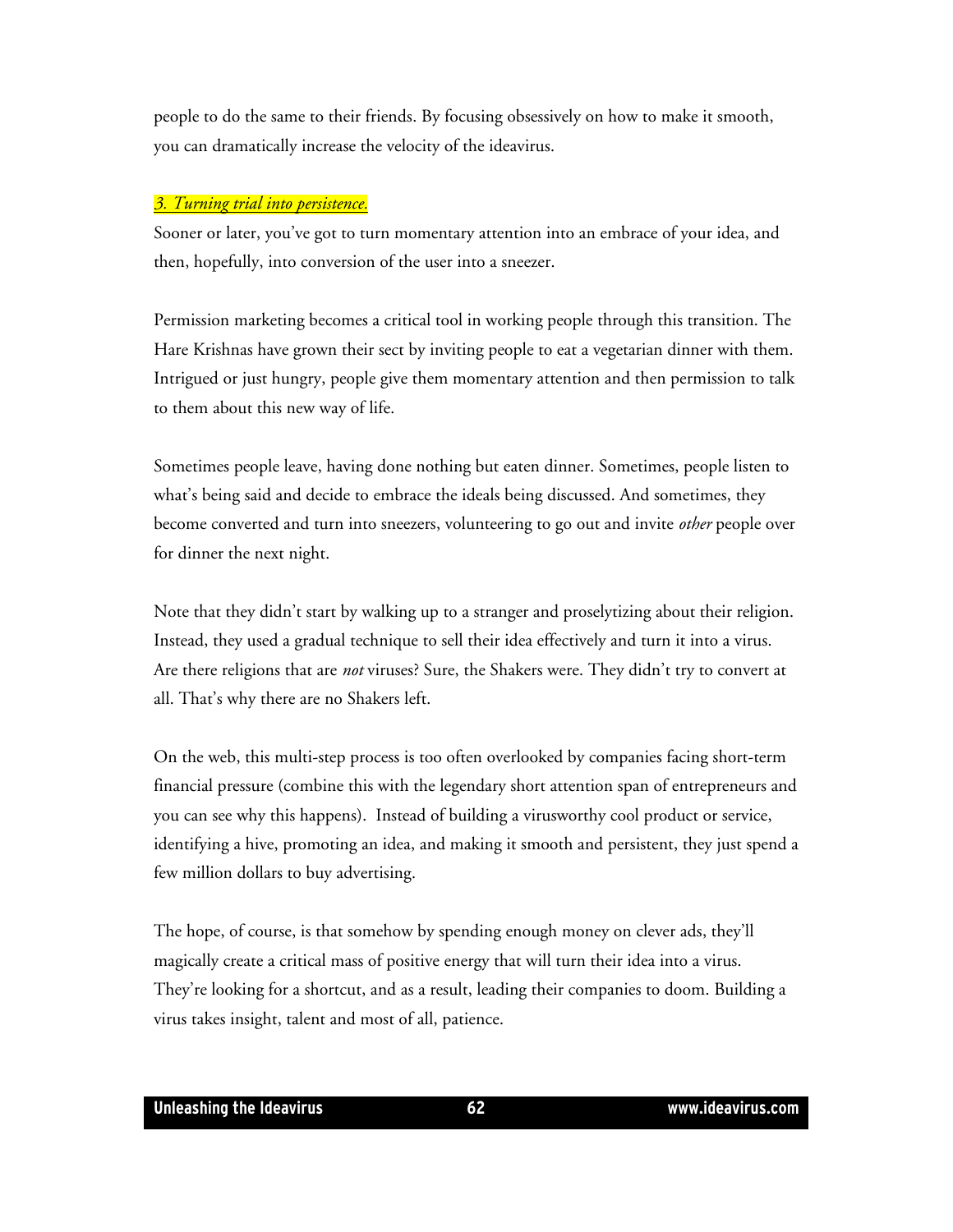After a consumer is interested enough to visit ZDNet or Google.com or some other neat new site, what should these sites do to augment the ideavirus? Three things:

1. Get permission to follow up: make it easy for me to learn about *why* I should embrace this idea over time. All those ads you ran are a great way to get someone to your site, but it might cost your site \$100 in marketing expenditures to get that one visit from just one consumer. If you don't get permission to follow up, the entire \$100 is wasted.

2. Make as many supporting manifestos available as possible, in whatever forms necessary, to turn consumers from skeptics into converts. This can include endorsements, press reviews, even criticisms and commonly made objections. Think of the Hare Krishnas at dinner. The more they can expose you to during that hour, the better the odds of spreading the virus.

3. Make it easy for consumers to spread the ideavirus by providing a multitude of tell-afriend tools, as well as overt rewards for becoming a sneezer.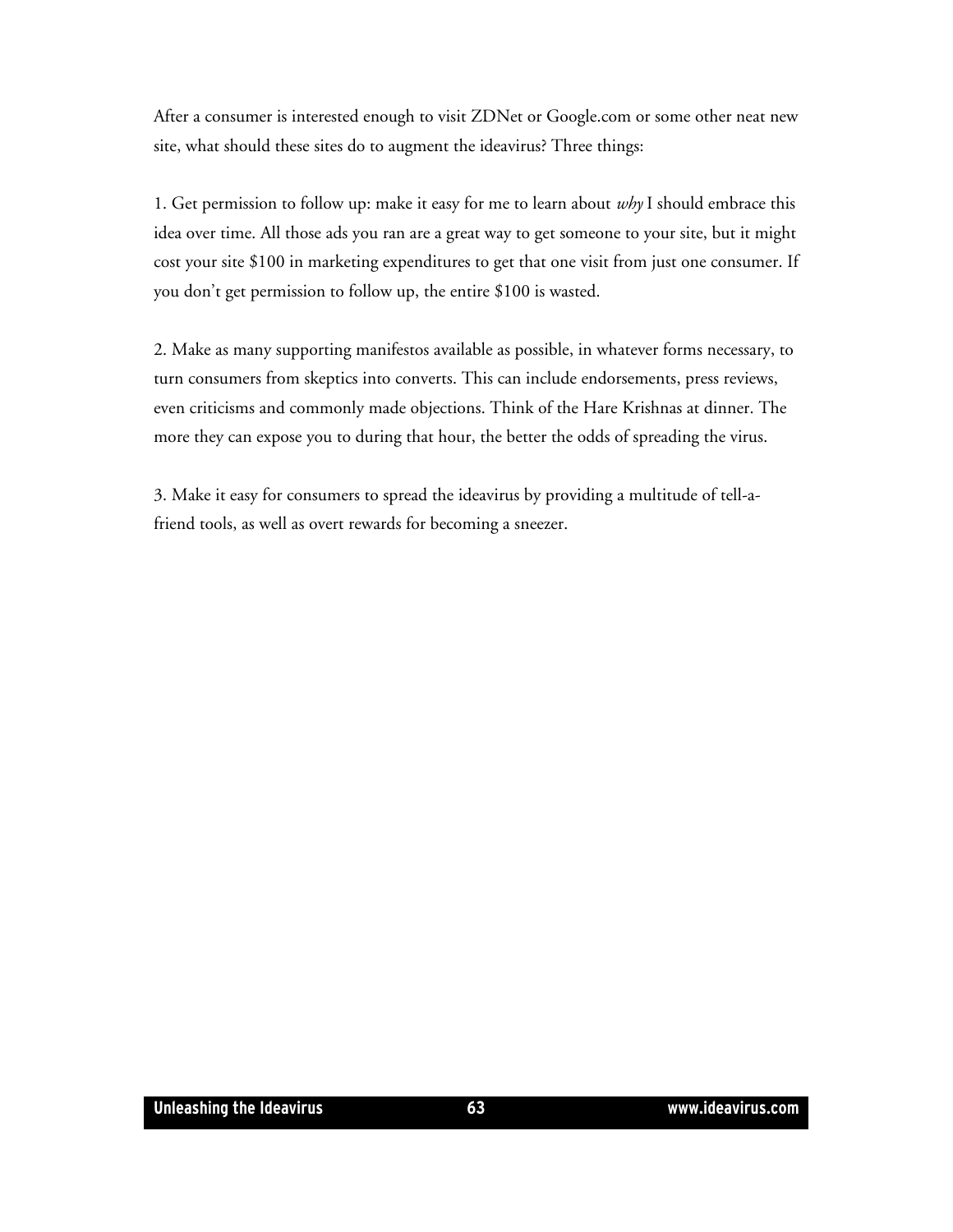# Ten Questions Ideavirus Marketers Want Answered

- 1. Have we chosen a hive we're capable of dominating?
- 2. How likely are the powerful sneezers to adopt our virus?
- 3. Do we know who the powerful sneezers are and how to contact them?
- 4. What can we do to our product to make it more virusworthy?
- 5. Are we rewarding promiscuous sneezers sufficiently to get them on our side?
- 6. Have we figured out what we want the sneezers to say? How are we teaching them to say it?
- 7. Even if our product isn't purely viral by nature, is it possible to add more viral marketing elements to it (or to our marketing approach)?
- 8. Do we know how to get permission from people once they've been touched by the virus? Do we know what to say after we get permission?
- 9. How smooth is the transfer of the ideavirus?
- 10. Is our offering good enough to wow this hive?
- 11. Do we have the resources and time to dominate this hive before others rush in to fill the vacuum?
- 12. Have we built in multiple feedback loops so we can alter the virus as it moves and grows?
- 13. Have we identified the vector we want the virus to move in, and have we built the tools and plans to keep it moving in the vector we'd like?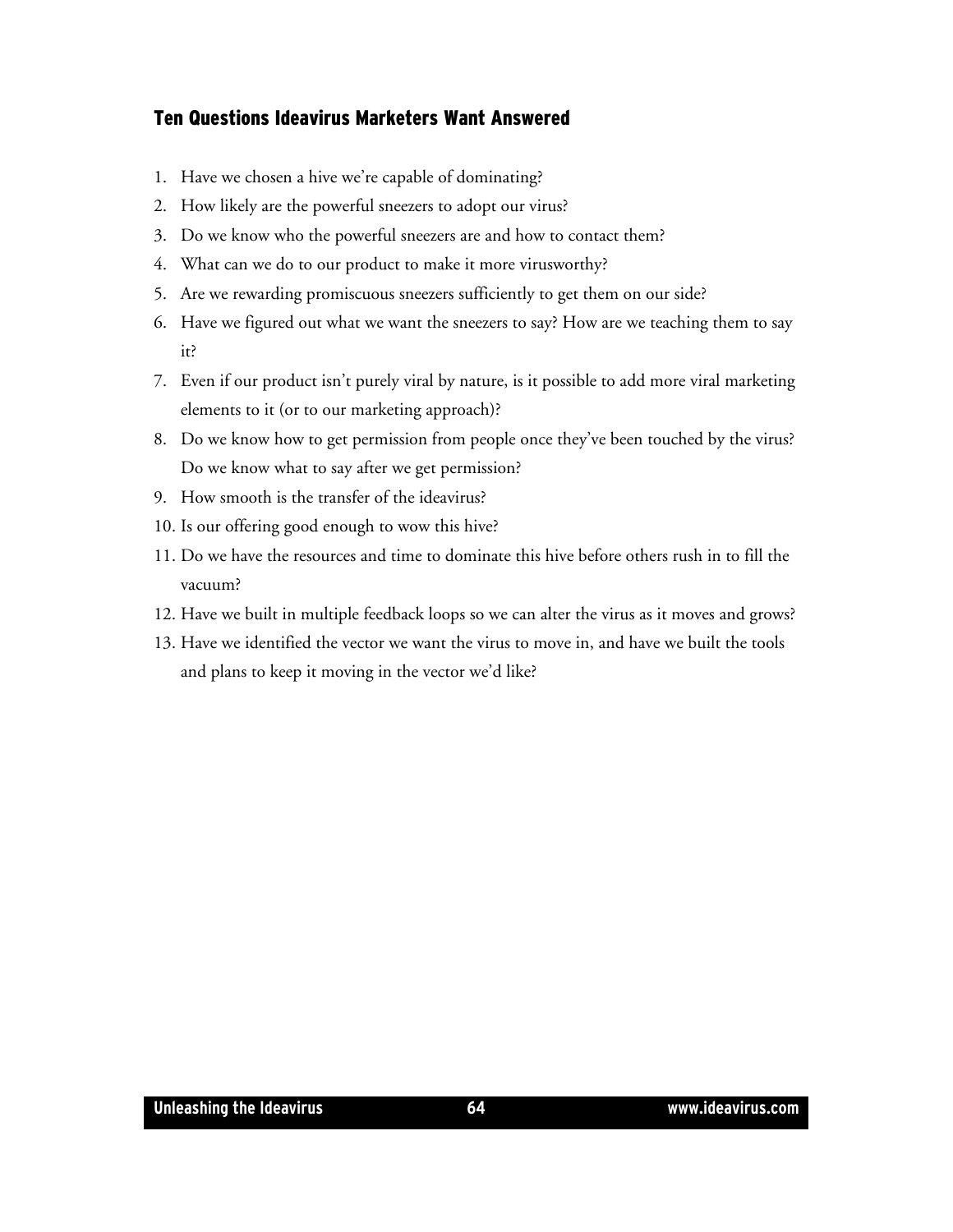# Five Ways To Unleash An Ideavirus

Of the five ways to unleash an ideavirus, the most important element they share is that for best results *you must build this thinking in from the very beginning*. If you've got an existing product or service and you're hoping to build a virus around it, your job will be more difficult. The ideas behind the lightning fast success stories have all worked because the ideavirus concept was baked in from the start. That's one of the reasons more established companies are having so much trouble competing in the new economy—they're restricted because of the standards and systems they built in years ago.

The five techniques, in order of sheer market power, are:

1. Go full viral. The more you use it, the more you market it (whether you want to or not). In essence, using the product is the same as marketing it.

- 2. Pay off the promiscuous.
- 3. Make it smooth for the powerful.
- 4. Digitally augment word of mouth.
- 5. Altruism…reward the friends of the promiscuous.

1. Go full viral. This is the holy grail of ideavirus marketing. The beauty of viral marketing is that if you properly construct the virus, you can grow like a weed and dominate the market—if you can do it before the competition.

Polaroid and Hotmail are the poster children for viral marketing, but there are a few other that are worth looking at:

Blue Mountain Arts was a pioneer in creating a virus around the idea of sending electronic greeting cards. The virus is simple to understand—in order to send a greeting card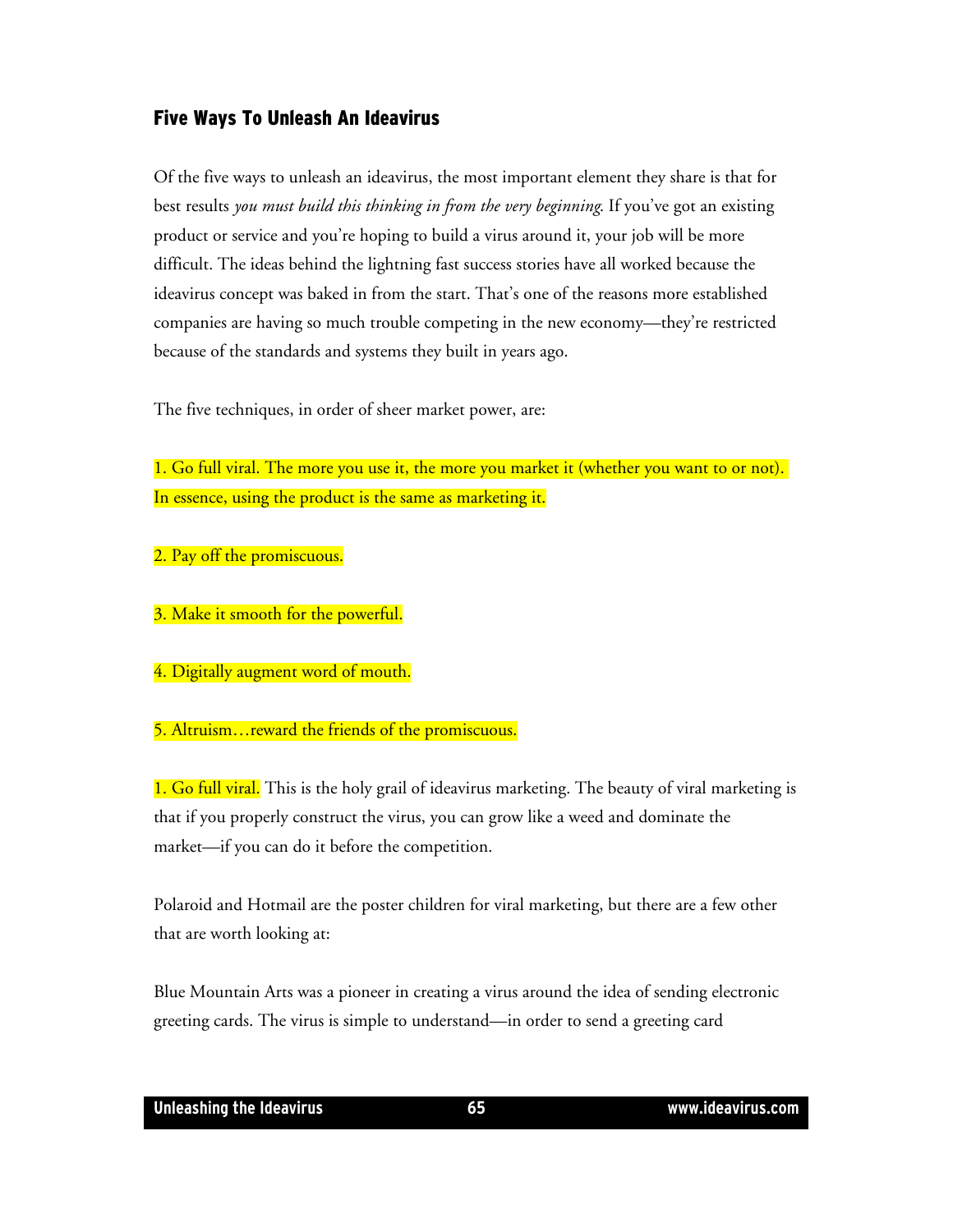successfully, you've got to send it *to* someone. Of course, once someone receives the card, if they like the idea, they're just a click away from sending someone else a card!

Even though the cards featured by Blue Mountain Arts could charitably be called "cheesy," the virus caught on. People got the idea that it might be fun to send electronic cards to their friends… and the idea spread. The company started small, with no real advertising. Just a few people sent the first batch of cards.

But then the magic of viral marketing kicked in. Let's assume that each person sends cards to five people. Let's also assume that those recipients have a 50% chance of being interested enough in the concept to go to the site and send cards to five of *their* friends. If we start with ten people, the generations look like this:

10 people send 50 cards which means that 25 people get the virus and send 125 cards which means that 63 people get the virus and send 315 cards which means that 162 people get the virus and send 810 cards which means that 405 people get the virus and send 2025 cards…

Now, that may seem like a slow start, but if you assume that each generation takes three days to occur (I send out ten cards and within three days, five friends show up and do the same thing), then you'd have 58 million users in 54 days!

Of course, that doesn't really happen. It's unlikely you'll be able to continue to get a 50% conversion rate. And it's certain that you'll soon hit duplication, with individuals starting to get cards from different people. But the math is nevertheless stunning.

The key number in the equation is the percentage of people who convert. If you lower it from 50% in the Blue Mountain Arts example to 30%, the number of users drops from 58 million to less than 10,000. Which is why conversion is so critical.

The battle between Hallmark and Blue Mountain in this space is fascinating. Hallmark and American Greetings, both old-line card companies, were well aware of the potential of the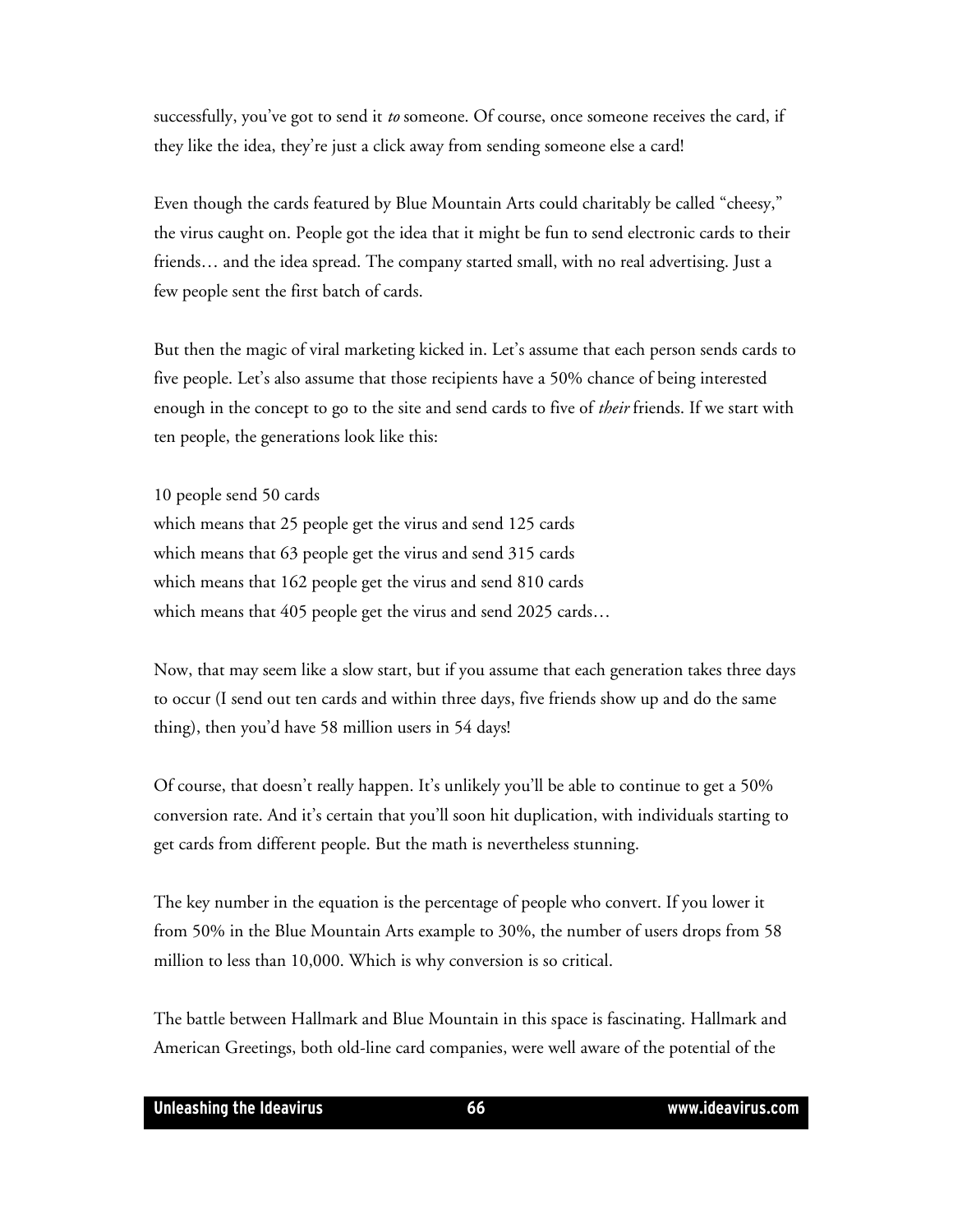Internet. But they were also unable to imagine a world in which cards didn't cost money—so they made the cards they sold online available for a fee.

As a result, no virus emerged from the Hallmark site. If someone was charmed by a card and came to the site to send a few, they discovered that they'd have to *pay* to do that. They didn't convert. Conversion fell below the *magic number* and the virus never ignited.

You can compute the magic number by multiplying the number of cards the average user sends (in the example above, it's 5) by the percentage of people who convert (50%). In this case, the magic number is 2.5, which is how much bigger each generation will be than the one before. Until the magic number exceeds 1.2 or 1.3, it's hard for a product to get viral fast enough to beat the competition.

By focusing on smoothness (it's only three clicks to send a card and it's free, so go ahead and try it), Blue Mountain built an amazing conversion machine. As a result, the site grew and grew until Excite bought it for nearly a billion dollars worth of stock. Whatever Blue Mountain's goal—to make a lot of money, to affect a lot of people or to spread their idea far and wide—they've succeeded.

Hallmark and American Greetings have seen the light, and now they, along with Yahoo! and others, offer free greeting cards. The challenge that they face is that there's no longer a vacuum, so their ideavirus can't spread as fast, and their magic number is far lower than that which Blue Mountain Arts enjoyed at its peak (the number *must* go down as the population of untouched people approaches zero).

Another example of viral marketing worth looking at is Ofoto. Ofoto is an Internet alternative to Fotomat. Instead of dropping your film off at the corner, you send your digital camera files to Ofoto and they send back beautiful prints.

This is a compelling story, but there isn't enough money in the world to communicate it through traditional marketing means. Kodak spends \$100 million a year in advertising (and has been advertising for a hundred years). On top of the huge amount of noise out there,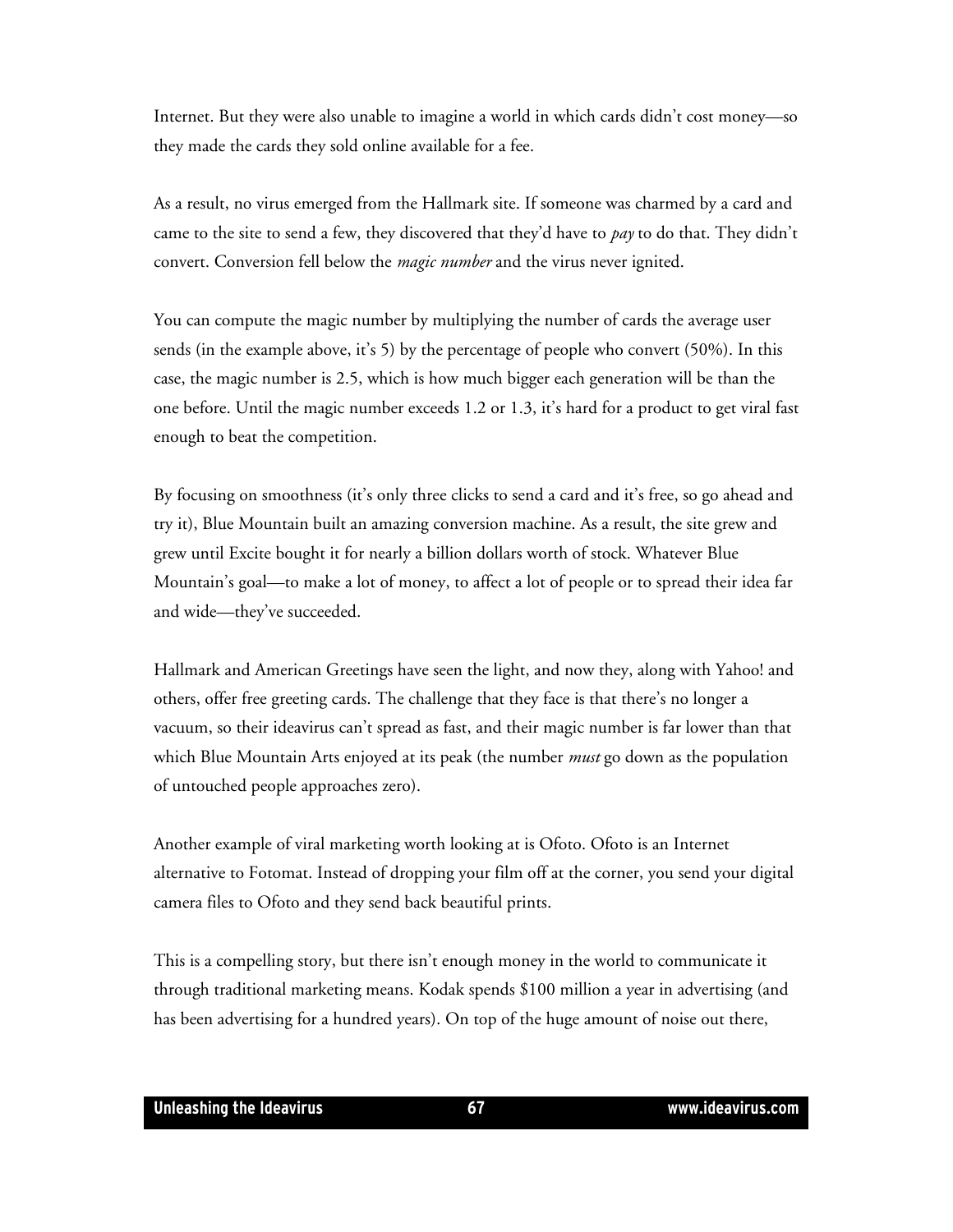there are just no easy media channels Ofoto can use to spread its message in a cost-effective, fast way to the target hive: digital photography users.

So Ofoto also launched a digital photo album. This album lets you post your favorite digital photos online, for free, and invite friends to come see them. Here's the good part: a digital photo album with no one looking at it is worthless!

Thus, once you upload your photos, you've got to motivate your friends and relatives to stop by and see the photos. You become Ofoto's #1 marketing weapon.

Take pictures of your kid's soccer team. Upload them. Tell everyone on the team where to find the photos.

Some of the parents will like the photos so much they'll click a button and buy a print. Ofoto has a new customer. Interestingly, the content was created by someone else —not the person who bought the photo. This is an effect that never happens to Kodak.

Even better, some people who see the photos of the soccer team will realize that they too would like to be able to post pictures for friends. So the torch passes, and Ofoto has added another photographer to its ever growing stable.

It's worth noting that the conversion rate for Ofoto is almost certainly going to be lower than it was for Blue Mountain Arts. First, it's much less smooth. In order to spread the word that you've posted someone's picture, you've got to find that person and tell them about it, and then they've got to hustle themselves to a computer and go look at it… not as clean as the all-electronic approach of Blue Mountain.

Second, the virus is less smooth. If I want to buy a print, I've got to enter my name and address, AND I've got to pay for it. If I want to upload photos, I've got to figure out how to use my digital camera upload files, or I've got to mail in my traditional film to Ofoto for developing.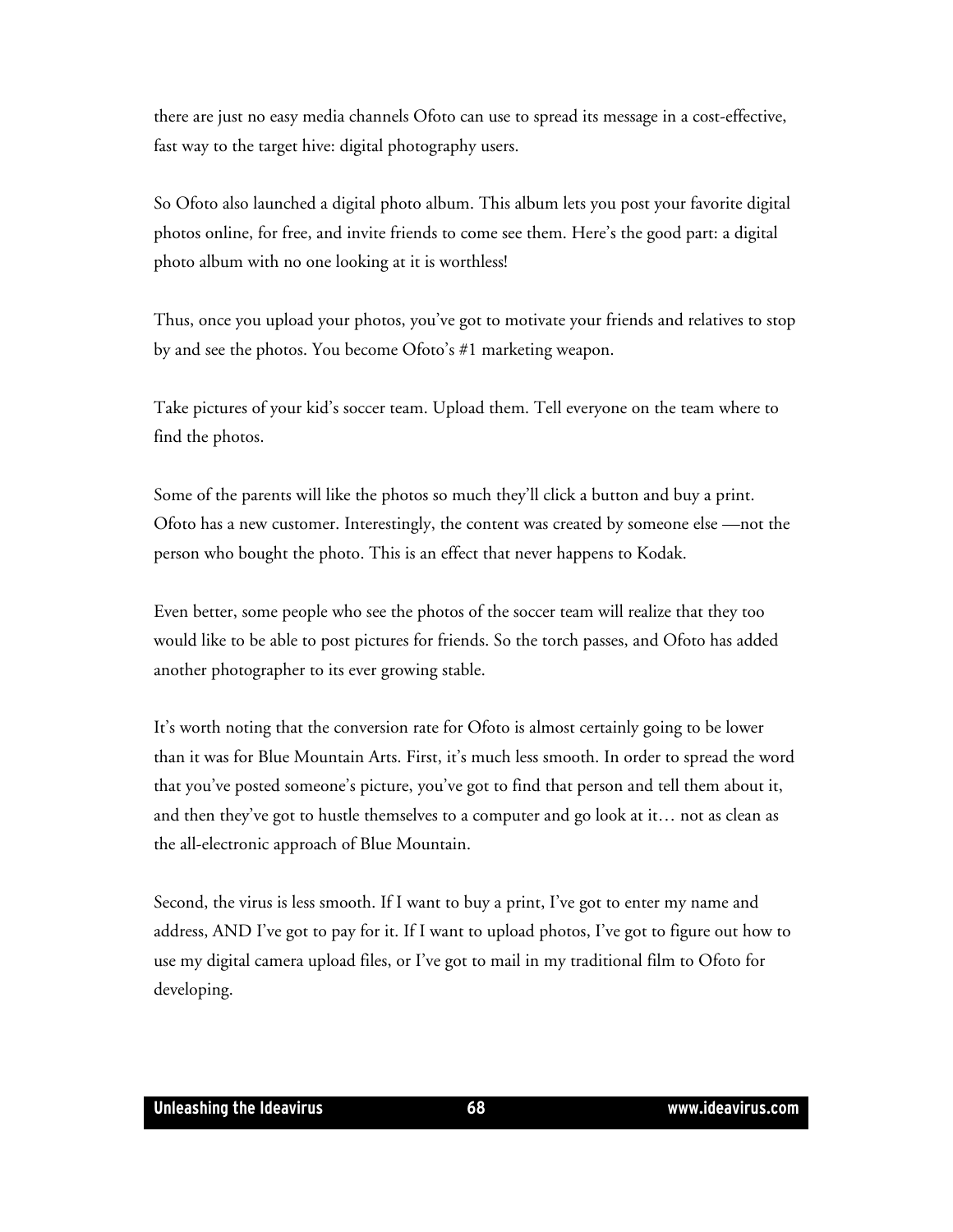Despite these obstacles, Ofoto has a very positive magic number as demonstrated by the fact that they've amassed more than 500,000 users in less than 12 weeks.

The astute reader has probably noticed a critical difference between Hotmail and Blue Mountain Arts vs. Ofoto.

Hotmail and Blue Mountain Arts are self-referencing ideaviruses. The virus spreads with the use of the product *whether the user wants it to or not*. When you first start using Hotmail, the self-promoting signature line promoting Hotmail is automatically included in every email you send. You didn't choose to do that (though you can turn it off), it just goes along anyway.

In the case of Blue Mountain, the symbiotic relationship between the product and the marketing is even more obvious. The card *is* the marketing, so using it is, by definition, promoting it.

Ofoto, on the other hand, does no such thing. You could quite happily use Ofoto for developing, sorting and storing your photos and never recommend it to anyone.

Clearly, if the marketing element is benign and totally integrated into your offering, your magic number is going to be much higher; the symbiosis pays off with big dividends. The product has 100% efficiency…every user becomes a promoter. The challenge is this: it only works for a very select group of products and services—probably not yours.

Why have I gone to great lengths to point out that viral marketing is merely a subset of ideavirus marketing? Because while very few of us will ever be lucky enough to enjoy the full fruits of a viral marketing campaign, most of us *can* unleash an ideavirus.

#### 2. Pay off the promiscuous.

Paying powerful sneezers in an effort to make them promiscuous (but have them keep the power) is an extremely difficult balancing act, but if you can do it successfully, you can turn it into a billion dollar business.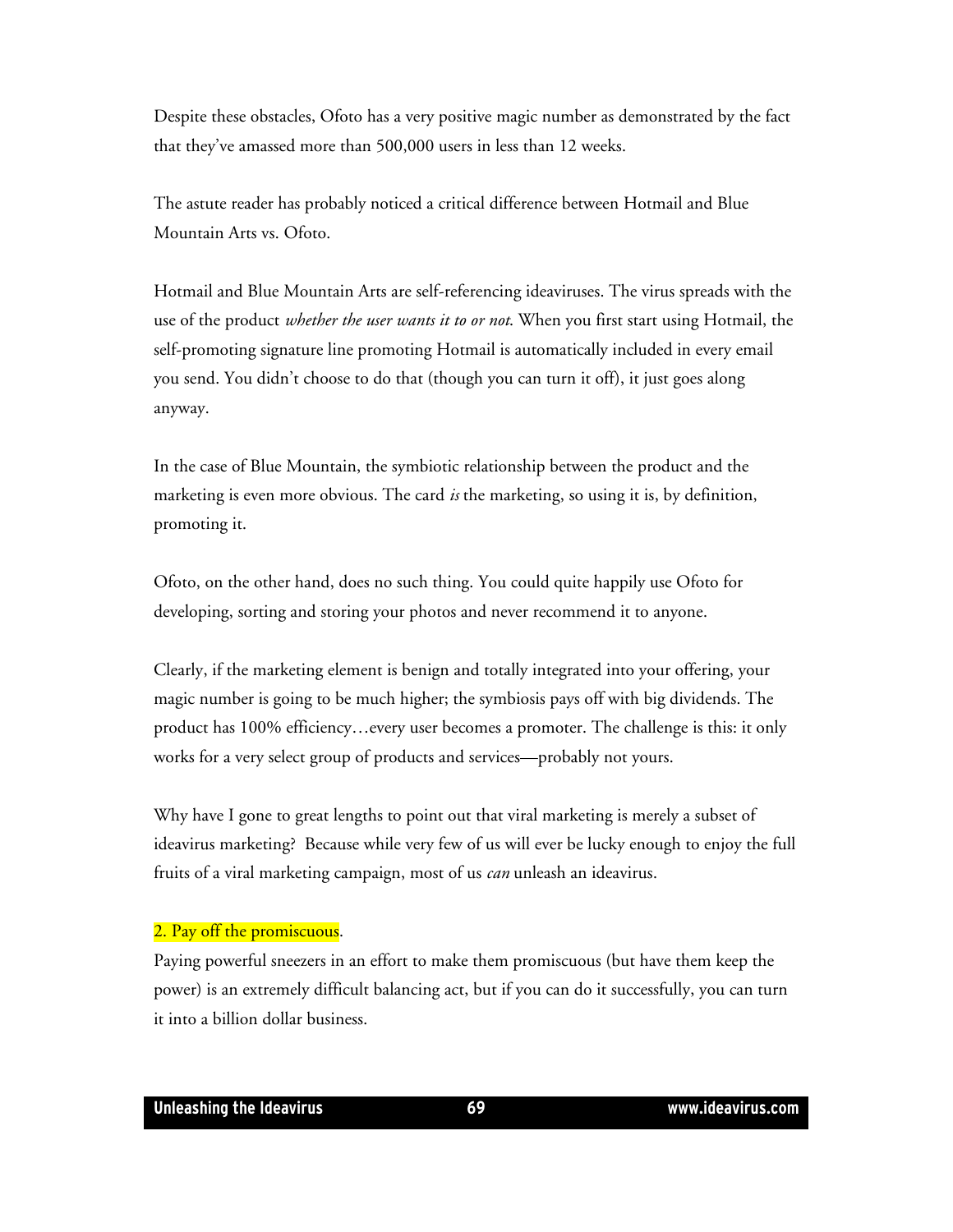Some people call it network marketing or multi-level marketing. Others think of it as a paid celebrity endorsement. But it can be as simple as member-get-a-member for your local health club.

The basic idea is simple: If your recommendation is going to help my business, I'm happy to pay you to recommend me.

The implementations vary all over the map. When Nike paid the coach of the Duke University basketball team millions of dollars (for him, not Duke) to coerce his team members to switch to Nike shoes, they were turning a formerly powerful sneezer into a promiscuous one. Why? When people see what the Blue Devils wear, they might decide to wear the same thing.

On the Net, technology makes it easy to take this model and make it much more personal. Amazon's affiliate program, in which Amazon pays users a portion of the book revenue they generate through referrals, is built around this model.

Go to www.permission.com. There, at the bottom of the page, is a link where you can buy a copy of *Permission Marketing*. Click on it and it will take you to Barnes & Noble or Amazon—right to the page on the site that sells *Permission Marketing.* Both stores give me a kickback on every sale.

Did I send you to Amazon *just* because I'm going to get a kickback? Nope. It doesn't do me any good to recommend a bookseller where you won't end up buying the book—I'll end up with no kickback and no book sales either. I recommended Amazon because you're likely to have one-click shopping already set up, increasing the chances the book will get sold. I also recommended Barnes & Noble, because their affiliate program is at least as good, and some of my customers would prefer to shop there. But the kickback still influenced my decision, and has clearly motivated hundreds of thousands of individuals and businesses to set up links to their favorite books at Amazon and at Barnes & Noble.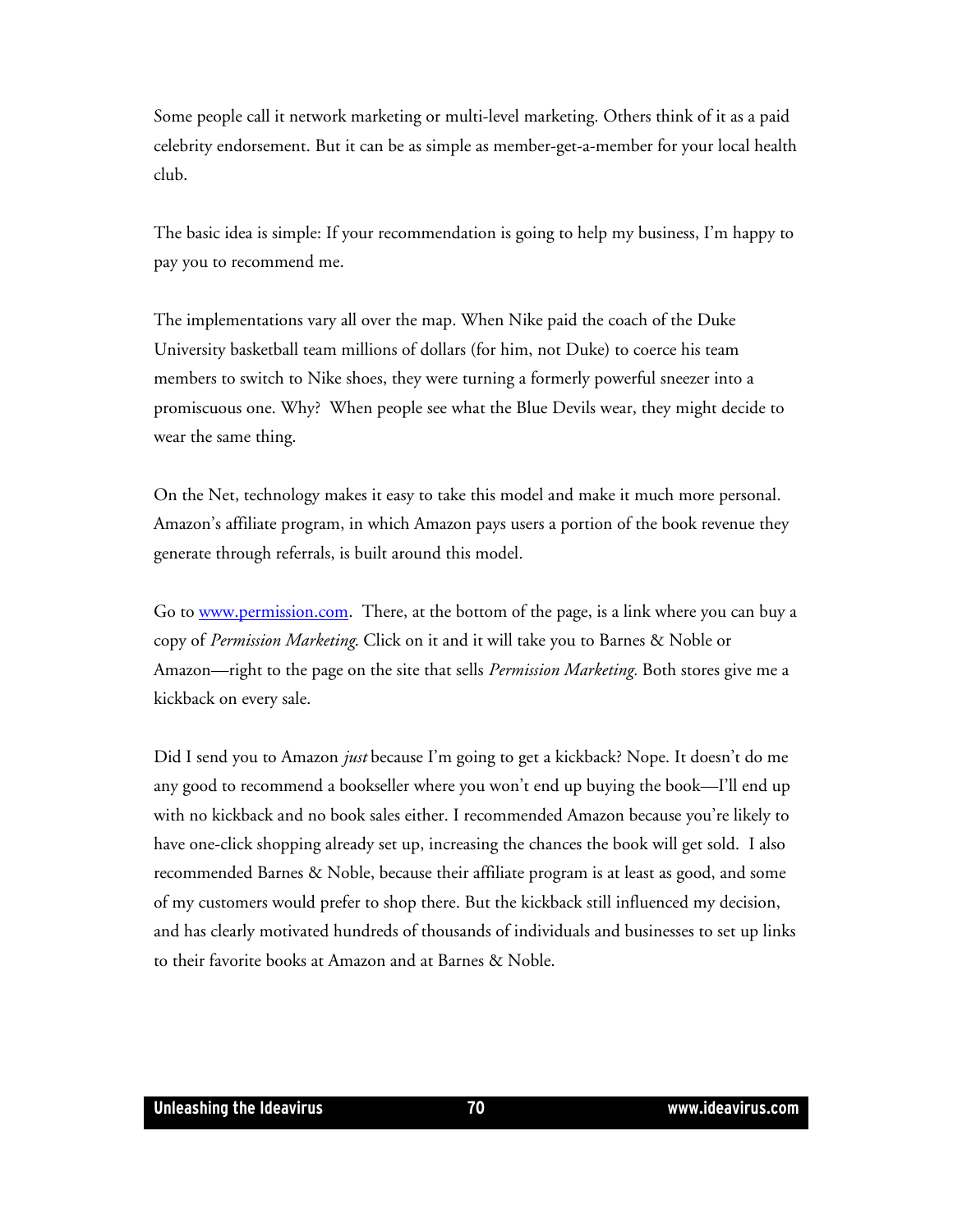This approach is far less risky than Nike's. Nike has no idea if the Blue Devils actually sell shoes. They also have to pay for the endorsement in advance, with no refunds if they're wrong.

Amazon and other affiliate marketers, on the other hand, are using the power of the Net to create a deal with no losers and no downside. You can set up an affiliate link in a few minutes. For free. If it works, you get paid. If it doesn't work, you don't. And it doesn't cost Amazon a dime.

Because of this risk model, affiliate programs are flourishing. Be Free, a leading provider of services to marketers using this approach, calls it Performance Marketing. They currently list 235 websites that are offering affiliate programs.

While it may be interesting to earn a dollar or two on a sale (interesting, that is, if you can sell thousands a month), some companies are taking a different tack.

Woody Chin, founder of Referrals.com, thinks he's found a way to change the way people interact when it comes to job hunts and other sorts of business-to-business commerce. Instead of paying people a nickel or even a buck, he's paying people \$1,000 to \$5,000 *each* for that priceless commodity: a referral.

Here's how job filling works before Referrals.com: Hire a contingency headhunter. Offer to pay a third of the final salary, but only if you hire someone the headhunter brings along. So the hunter stands to earn \$20,000 or more.

Now, the headhunter hits the phones. She calls everyone she can, and basically begs for leads. There's no obvious benefit to the referrer, except for the possible goodwill that occurs when you find a friend a job.

Woody and Referrals.com are aiming to change that.

With Referrals.com, the hiring manager sends out a description of the job to people she thinks might know good candidates. These referrers can be people she knows in the industry,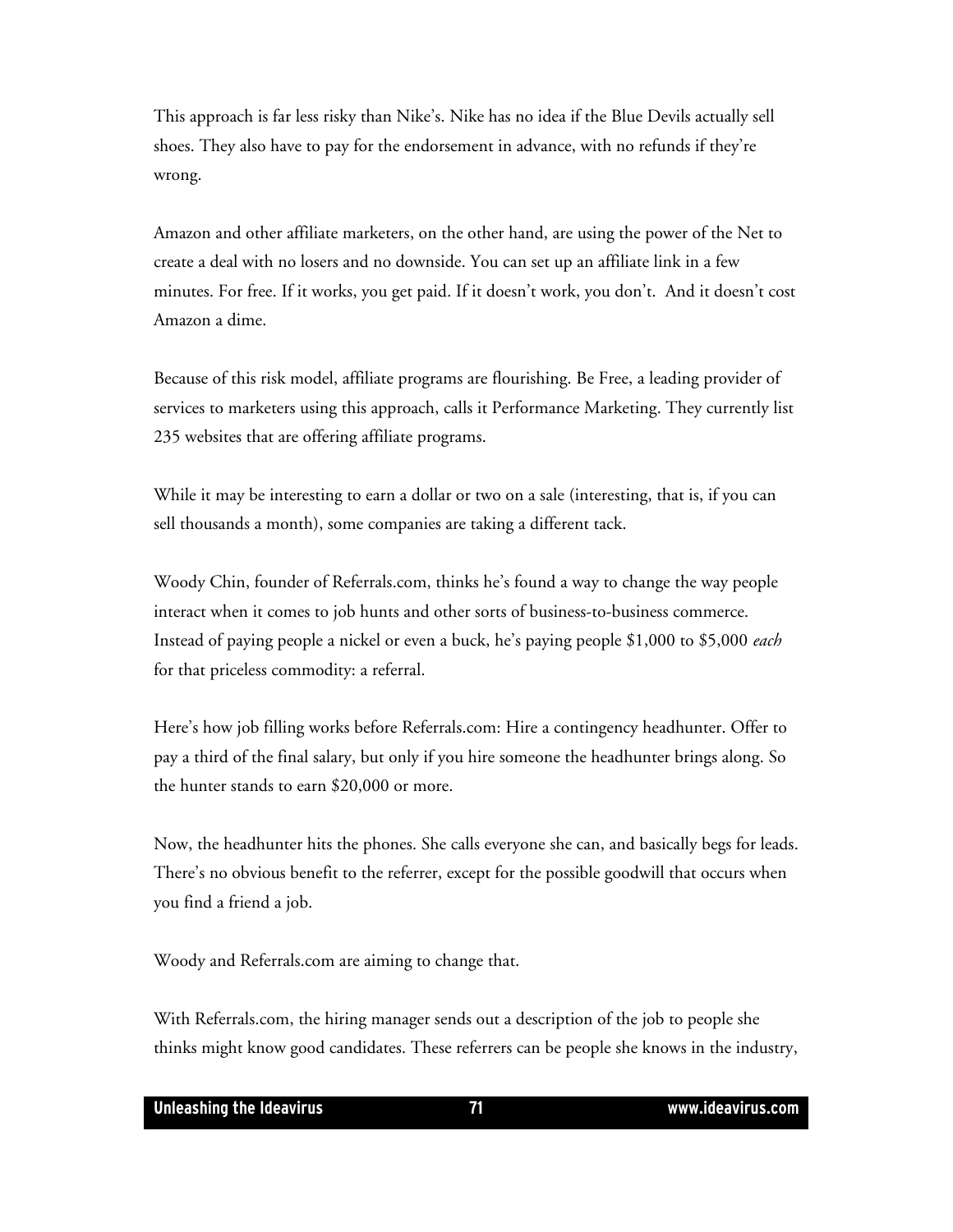company insiders or super-agents (and anyone can be a super-agent—read on). The key here is that the referrals are from people whose opinion she values. The description includes a bounty she is willing to pay for a hire as well as a limit to how deep and how wide a referral tree she desires.

It's fascinating to see that Referrals.com is building in a *limit* to the ideavirus! They don't want any given job search to get out of control and start being passed from friend to friend ad infinitum. Instead, they artificially limit how deep a job search can go into the community. This limit ensures that employers can focus their searches on a certain hive without it running amok throughout the entire population. The web has turned what might have been a multi-level marketing business into a carefully regulated ideavirus.

Anyone who gets involved in referring can sign-up to be a "super-agent." Once you sign up as a super-agent, your performance ratings will be available to hiring managers (in recruiting) looking to find experts to help with their search. And of course, you get first crack at the new job listings.

Let's say the company wants a CTO. Let's say they're willing to pay \$5,000 for a successful hire. And let's say they're only willing to go two levels down the referral tree.

Now, a super-agent can send an email to five people he knows who might be perfect for the job. If one of them takes the job, the super-agent gets \$5,000 just for sending five emails.

But let's say none of the recipients want the job. But one of them knows someone who does. Bang. He forwards the mail a second time, and this time it lands on the desk of the perfect hire. Assuming this guy gets the job, the first super-agent and the second referrer split the money.

All of a sudden, you've monetized word of mouth! Referrals.com could create a class of thousands of "super-agents" who spend their time doing nothing but finding people through networking. Essentially, it lets just about anyone become a contingency headhunter. (Now, I know what you think of contingency headhunters... but the small scale of each person's tree makes it unlikely it'll ever get that bad!)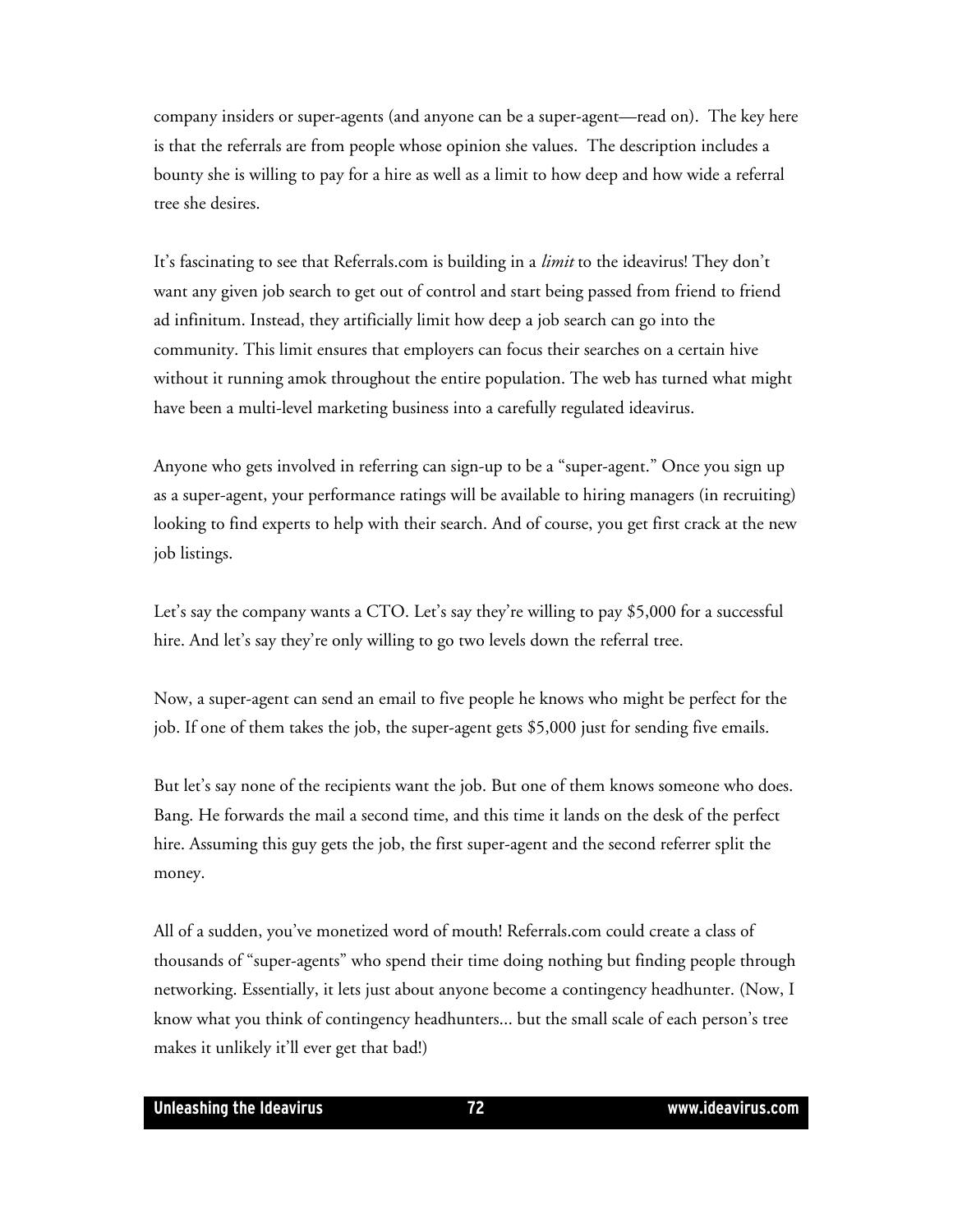Of course, it goes deeper than this. If it works for headhunting, maybe it works for finding new clients for Viant, or for people who are looking to take a cruise. Or what about real estate? If everyone could become a contingency broker, doesn't life online get interesting? If the Internet succeeds when it monetizes previously random analog events (like garage sales at eBay) then this may just be the killer app for this space.

Does Referrals.com work? I actually have no idea. It's just launching. We don't know if the promiscuous will overwhelm the powerful and pollute the whole system. We don't know the velocity of the idea or how long this particular virus will last. But it's clear that *something* will replace the current model of headhunters spamming powerful sneezers and essentially stealing their rolodex.

Alladvantage.com wanted to take the multi-level marketing approach instead. Each person they signed up got a commission on the revenue generated by the people *those* people signed up. And so on.

They got off to a very hot start, signing up millions of users in a very short period of time. But now, according to the *Wall Street Journal*, they've discovered that maybe they were paying these promiscuous sneezers too much to make any money in the end. So Alladvantage just announced new rules in the way they pay their sneezers.

The result was predictable… their most important sneezers were outraged. When you pay people to refer on your behalf, you've got to expect that they are indeed motivated by money, and when the money goes, so will your sneezers.

Multi-level marketing has gotten a bad reputation among powerful sneezers. Why? Because individuals are encouraged to suspend their judgment and embrace the idea that several generations down the pike, they'll be rich.

While this is a fine choice for an individual to make, it's problematic for those who are friends with this individual. Why? Because the personal interaction is no longer on a level playing field. Person A uses his friendship with person B to encourage her to buy or use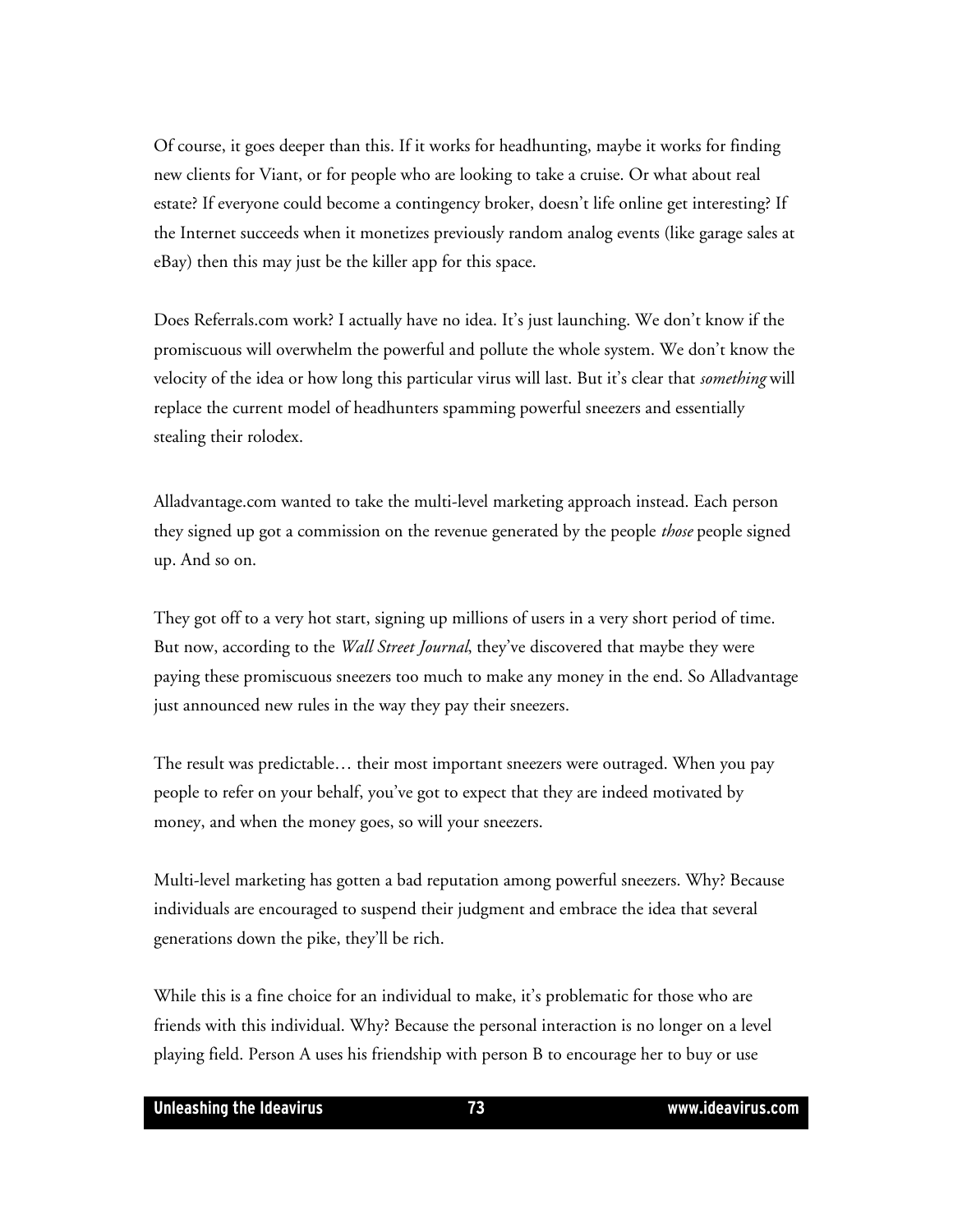something that isn't necessarily in her best interest. If she agrees, then person A sees a significant return, while person B inevitably sees LESS of a return. If she resists, the friendship is strained.

If the pyramid is steep enough (if there's enough money promised at the end of the tunnel), this sort of approach can work. But it usually leaves scorched earth in its path, and disappointments in the form of broken friendships or financial promises not reached.

To date, very few companies—online or off—have figured out a way to turn network or multi-level marketing into a large, sustainable business. Those that have, like Rexall, Amway and perhaps Alladvantage, now have to work even harder to undo the bad reputation that this approach has earned.

#### 3. Make it smooth for the powerful.

One of the most elegant ways to take advantage of the new tight networking among consumers is to identify the powerful members of a hive and make it as easy as possible for them to tell each other about an ideavirus.

When online content sites first debuted, they were extremely hesitant about sharing their articles. Some of them went so far as to make it impossible to copy and paste the text in an article. They were petrified that one person would copy an article and no one else would come to the site and see the ads.

What they soon learned, however, was that the easier they made it to share, the more likely people were to tell their friends. And if someone came in to read one article, they were likely to read more. ZDNet.com was one of the first sites I encountered that used this technique. In one promotion my former company Yoyodyne did for them, they found that more than 20% of the people exposed to a compelling piece of content actually forwarded it to a friend.

*Fast Company* magazine—devoted to bootstrapping start-ups—does the same thing. Visit www.fastcompany.com/team/wtaylor.html and you can see a list of the articles that co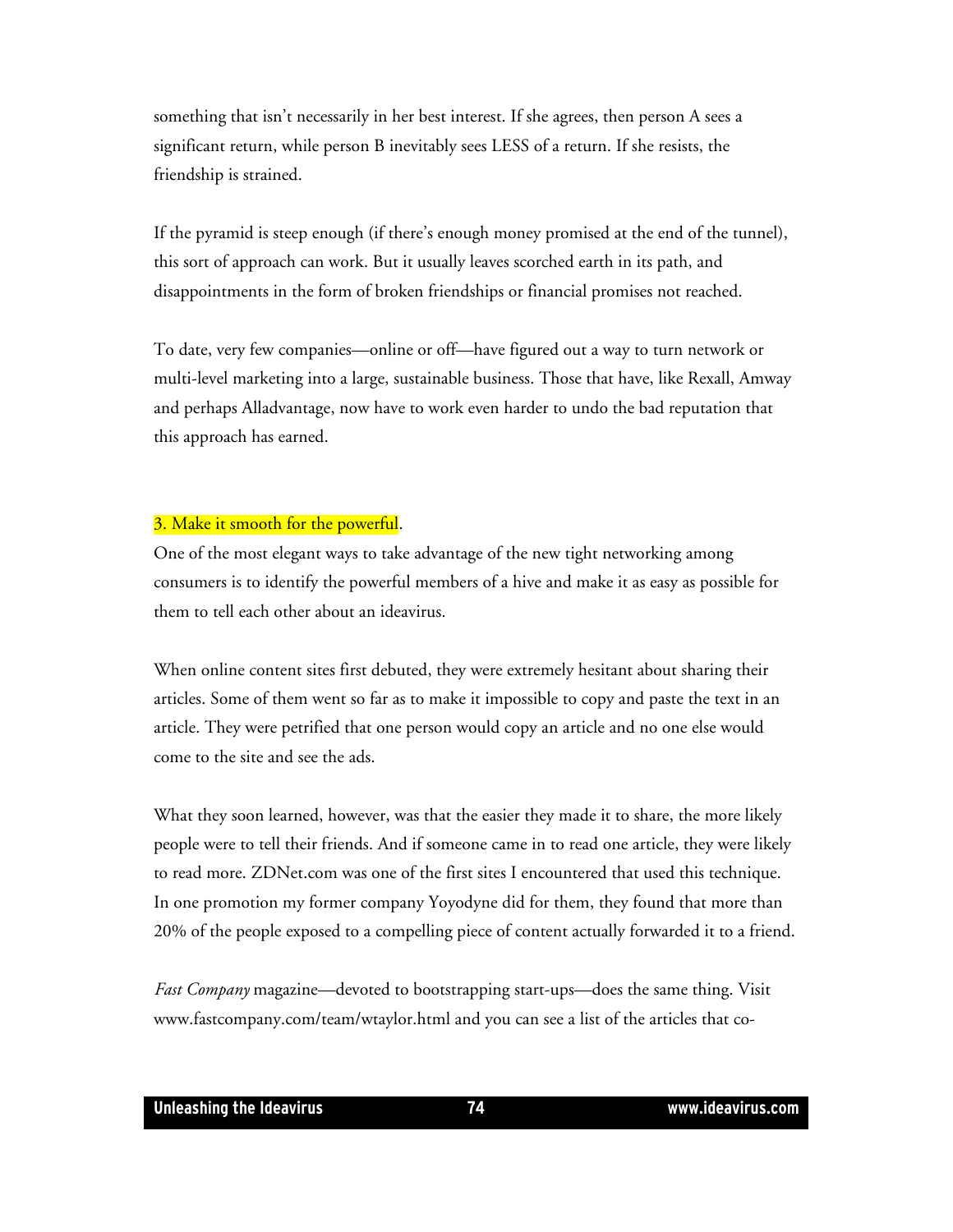founder Bill Taylor has written for that magazine. They're all there, unabridged, and you can read them for free.

But the smooth part of this wannabe ideavirus is the little button on the bottom that says "Click here to send this page to a friend." All you have to do is type in their email address and your email address and—boom—it's done. If his articles contain ideas that are virusworthy, the *Fast Company* site is doing a good job in helping them go viral.

Inside.com, which sells subscriptions to its online media newsletter and website for \$200, is happy to have people send these pricey articles to non-subscribing friends. In fact, there's a big "send to a friend" button on the bottom of every article. The reason is obvious. Once you've read one, you might be willing to pay for more. All they need is a few of the ideas they publish to become viral and suddenly the business of selling subscriptions will get a lot healthier.

In essence, Inside.com is hoping that its readers will market the site for them, spreading ideas that might go viral and then bringing in new paying customers as a result.

#### 4. Digitally augment word of mouth.

This is a really interesting way of looking at the fundamental change that's occurring, and understanding how word of mouth is different from an ideavirus.

If I was delighted by a movie in the old days, I'd tell a friend or two. My comments would end up influencing three or four or six people.

There are plenty of books on this topic and marketers have always been enamored by the potential of word of mouth. Alas, without amplification, it usually peters out.

Today, if I like a movie, I can post my comments on a variety of online movie sites. Or I can email ten friends (who can each forward the mail to ten friends). Later, when the video comes out, I can post my review on Amazon, where hundreds or thousands of people might read it.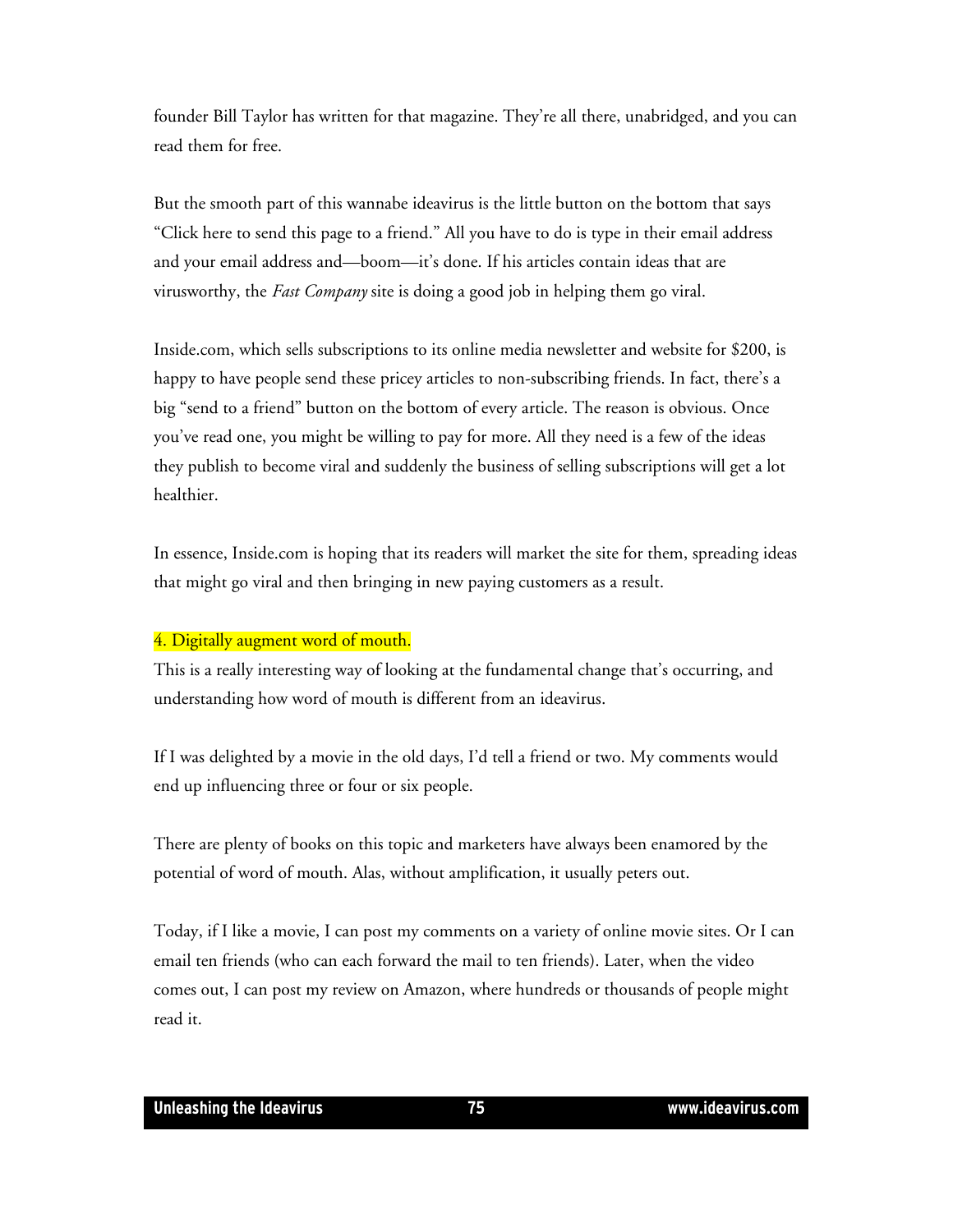Using a service like Epinions.com, I can go online and search out opinions on everything from BMW motorcycles to summer camps.

What's neat about digital word of mouth (let's call it word of mouse) is:

- 1. It is extremely persistent. Unlike a comment at the watercooler or over the phone, a comment in a newsgroup, on Epionions or Amazon lasts forever.
- 2. It has much greater velocity. The number of ripples my stone makes when dropped in the pond of public opinion is far greater online. Why? Because if I tell you I like my car, it might be months before that sort of car comes up again in conversation. But online, conversations are happening 24 hours a day, and the "conversation" on any given web page is precisely about what that page is about. As a result, the number of interactions multiplies geometrically.
- 3. It can have more credibility. At first, the opposite was true. An anonymous stock tip or other form of online recommendation was totally suspect. The sneezer could be a paid mole, or worse, someone with horrible taste. But now, thanks to rating systems and the presence of powerful sneezers, it's possible to know how congruent your tastes are with those of the sneezer, so it ends up having a ton of credibility.

#### Amazon is now rating the reviewers! A visit to

www.amazon.com/exec/obidos/tg/cm/member-reviews/-/AFVQZQ8PW0L/102-7235345- 2994554 shows me that Harriet Klausner is the top ranked reviewer on the entire site. Harriet, a retired librarian, has written more than 500 reviews and has received more than 5,000 votes from other folks who agree with her taste. If Harriet likes a book that you like, you're certainly going to give her sneeze some credence in the future.

#### 5. Altruism.

Several years ago, a hot chef in Chicago decided to go out on his own and open his first restaurant. Realizing how competitive the market was, he did a neat thing. He never opened it to the public. He refused to accept reservations from strangers.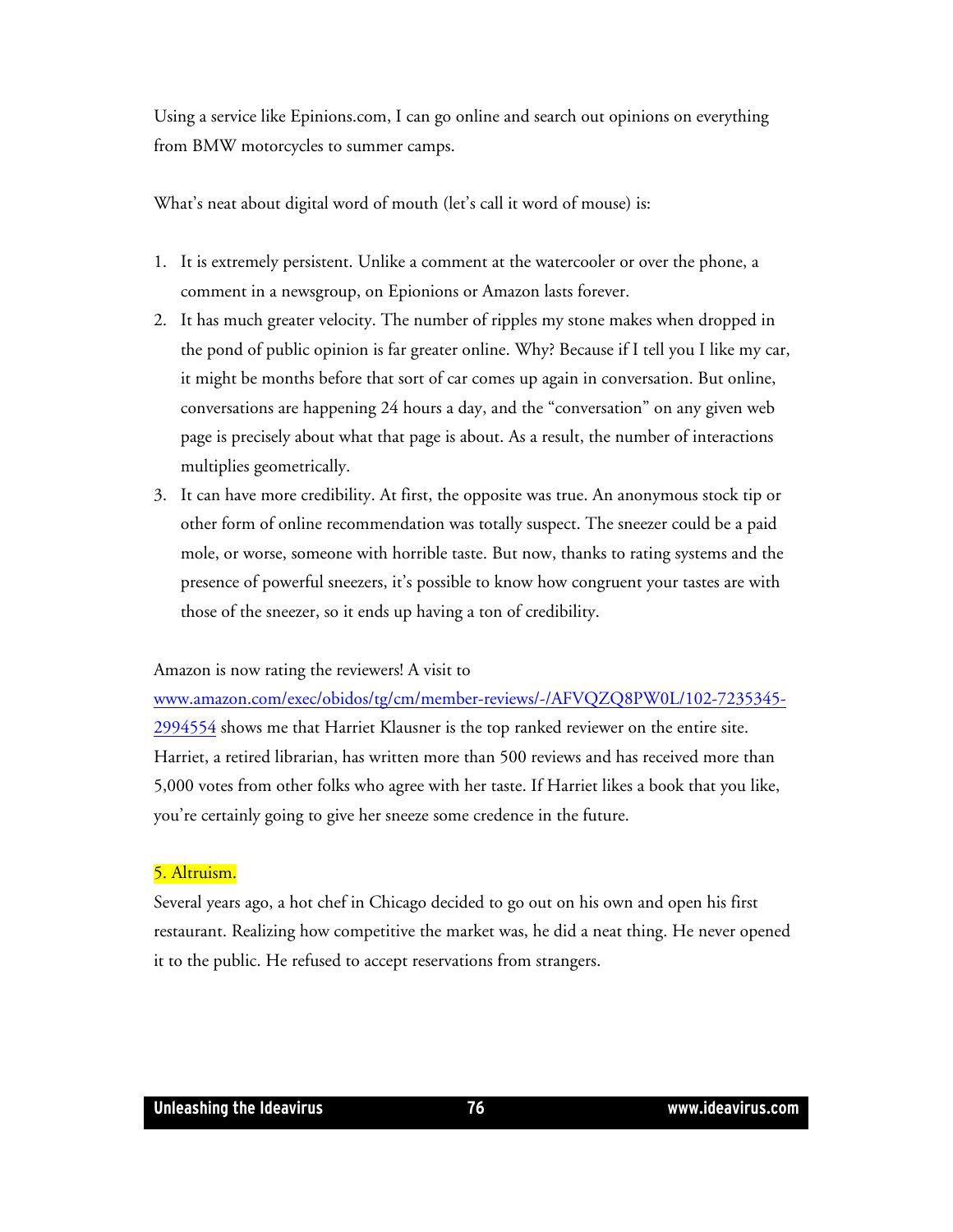If you wanted to get into Les Nomades, you had to be a member. And how did you do that? Well, the first 500 people were given memberships because the chef knew them as regular customers at his old job, and he personally invited them.

Then he told each member that they were welcome to sponsor other members. All they had to do was vouch for someone and he'd make them a member too.

So, what's in it for the member to nominate someone else? Simple. They scored points with their friends as powerful sneezers because they could "get you in" to the hottest restaurant in town.

Of course, this wouldn't have worked if the restaurant hadn't been spectacular. But it was. And it was exclusive. But by allowing his members to do his marketing for him, by giving them an altruistic tool that increased their power as professional sneezers, the chef was able to get out of the way and let his customers sell for him.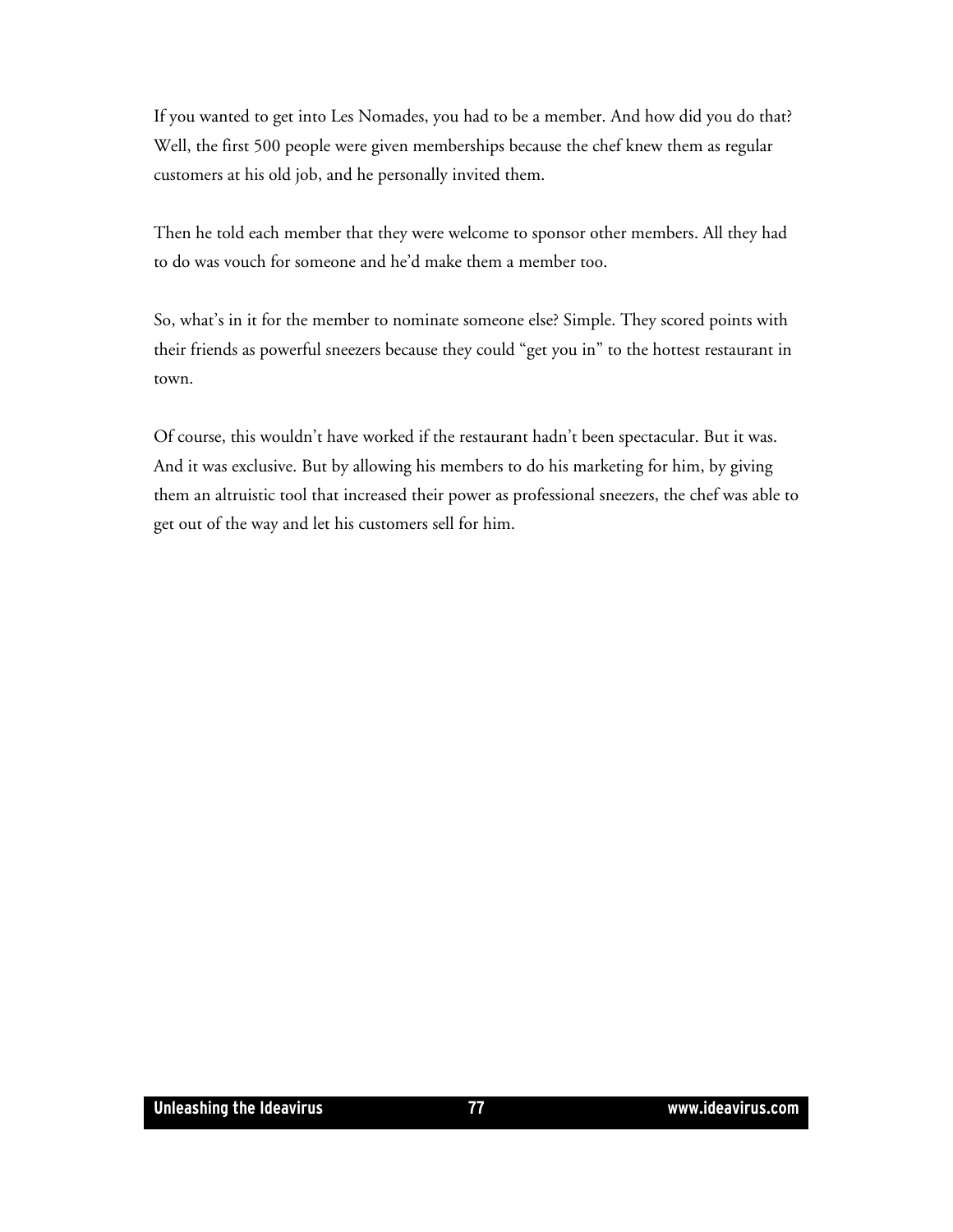## SECTION THREE: The Ideavirus Formula

# **STEAL THIS IDEA!**

Here's what you can do to spread the word about *Unleashing the Ideavirus:*

- 1. Send this file to a friend (it's sort of big, so ask first).
- 2. Send them a link t[o www.ideavirus.com s](http://www.ideavirus.com)o they can download it themselves.
- 3. Vis[it www.fastcompany.com/ideavirus to](http://www.fastcompany.com/ideavirus) read the *Fast Company* article.
- 4. Buy a copy of the hardcover book at

[www.amazon.com/exec/obidos/ASIN/0970309902/permissionmarket .](http://www.amazon.com/exec/obidos/ASIN/0970309902/permissionmarket)

5. Print out as many copies as you like.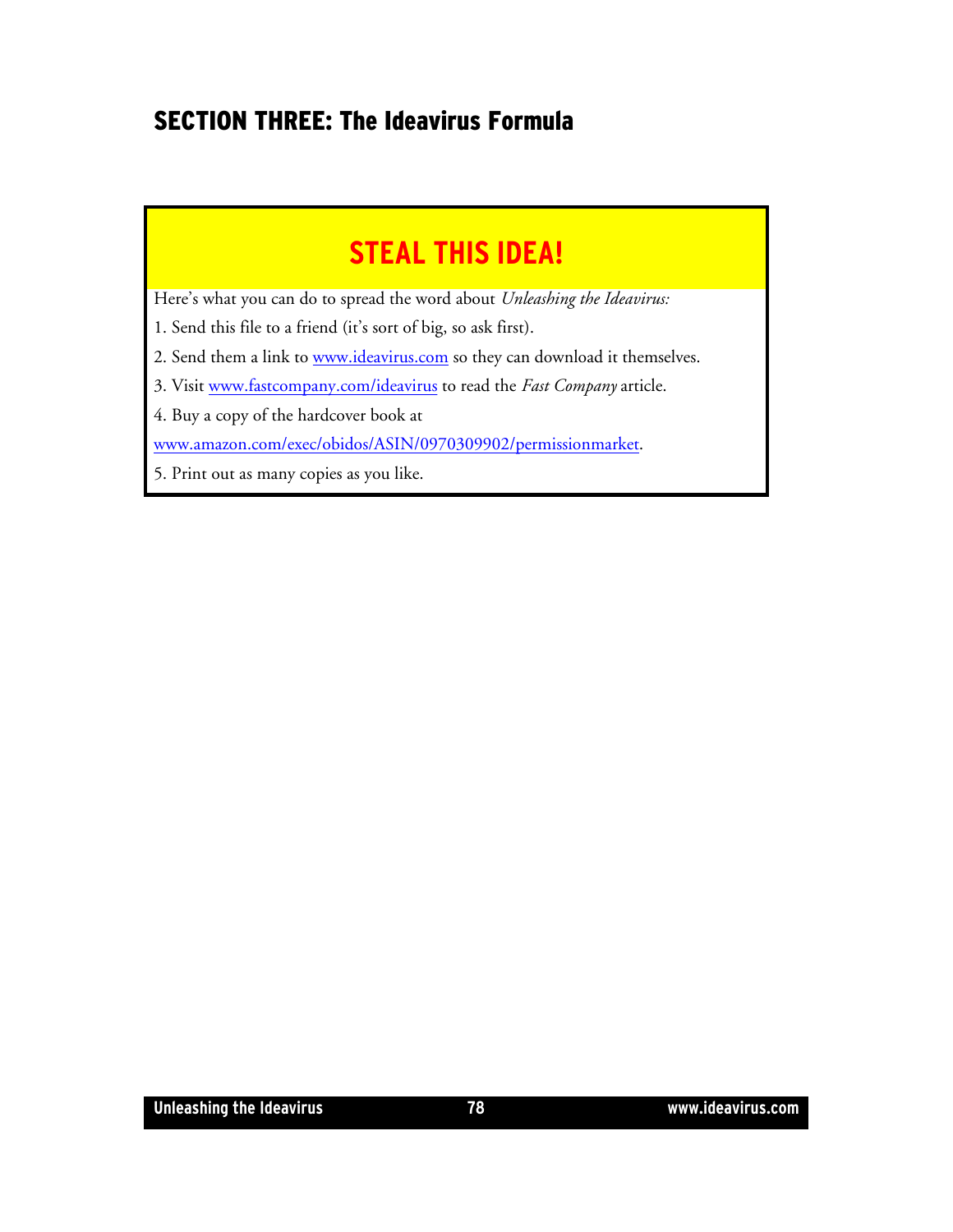## Managing Digitally-Augmented Word Of Mouth

That's what I would have called this book if it had been published by the Harvard Business Review. And you probably wouldn't be reading it now! Words matter. Understanding exactly what we're talking about makes it far easier to actually do something about the world around us. That's why I take such great pains to invent new words and get us all thinking about exactly what they mean.

If we bump into each other at some convention and you ask me to talk about your business, I'll instantly start using words like hive and sneezer and velocity and smoothness. Why? Because these shorthand phrases make it easy for us to communicate. By using words that indicate we both understand the underlying factors that leverage an ideavirus, we're far likelier to actually get something done.

The ideavirus formula has eight co-efficients. Each one represents not just a concept, but a variable that you can tweak to make your product or service more viral, to create the elements you need to drive your idea into the community.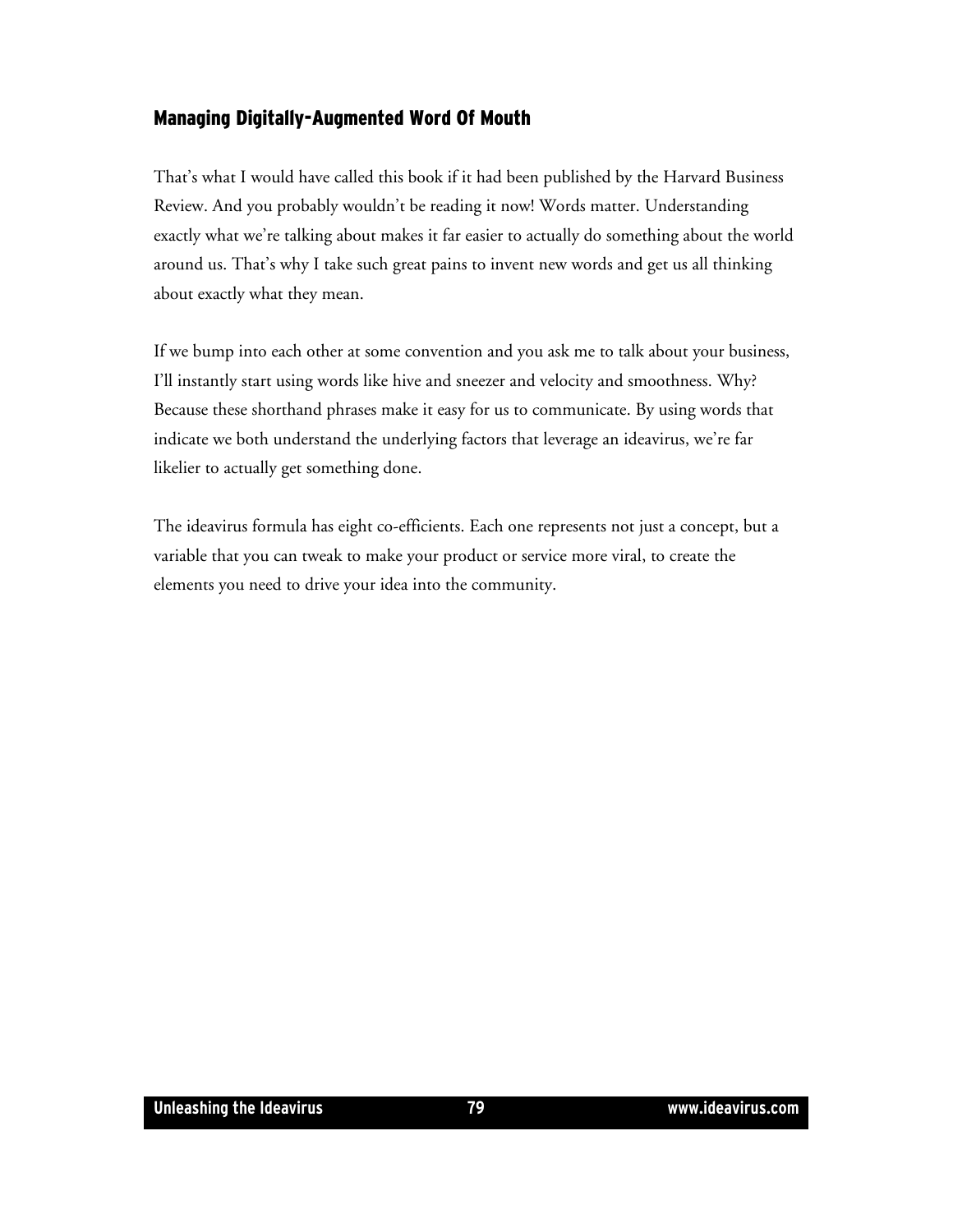#### Tweak The Formula And Make It Work

It may be possible to write down the key elements of building and spreading a virus as a mathematical formula. No, I don't think you'll use it. But understanding the co-efficients makes it far easier to see what's important and what's not. They also help you see the wide range of factors that can help an idea go viral; focusing on the most highly leveraged factor for *your* idea is a first step in launching the virus.

#### *Multiply these five factors:*

[reputation benefit to powerful sneezer of recommending virus] [selfish benefit to promiscuous sneezer of recommending virus] [smoothness of sharing the virus with a friend] [power of the amplifier used to spread positive word of mouth] [frequency of interactions among hive members]

#### *Divided by the sum of these two factors:*

 [number of times you need to expose someone in this hive in order for the virus to catch] [number of different sneezers who have to recommend a virus to a given individual for it to ignite]

*And then multiply that by the product of these four factors:* [percentage of infected hive members likely to sneeze] [number of people the infected sneezer is likely to contact] [persistence of the virus (how long does a sneezer sneeze?)] [number of people infected /(divided by) number of people in the hive]

#### *Comments on each component:*

[reputation benefit to powerful sneezer of recommending virus] Powerful sneezers can't be bought. But don't forget that they *are* selfishly motivated. Will this make me look smart? Will it make someone else happy? Will it make the world a better place? There are plenty of levers that motivate powerful sneezers to spread the word, and they are often complicated and subtle. Some of our favorite powerful sneezers: Zagats, Linus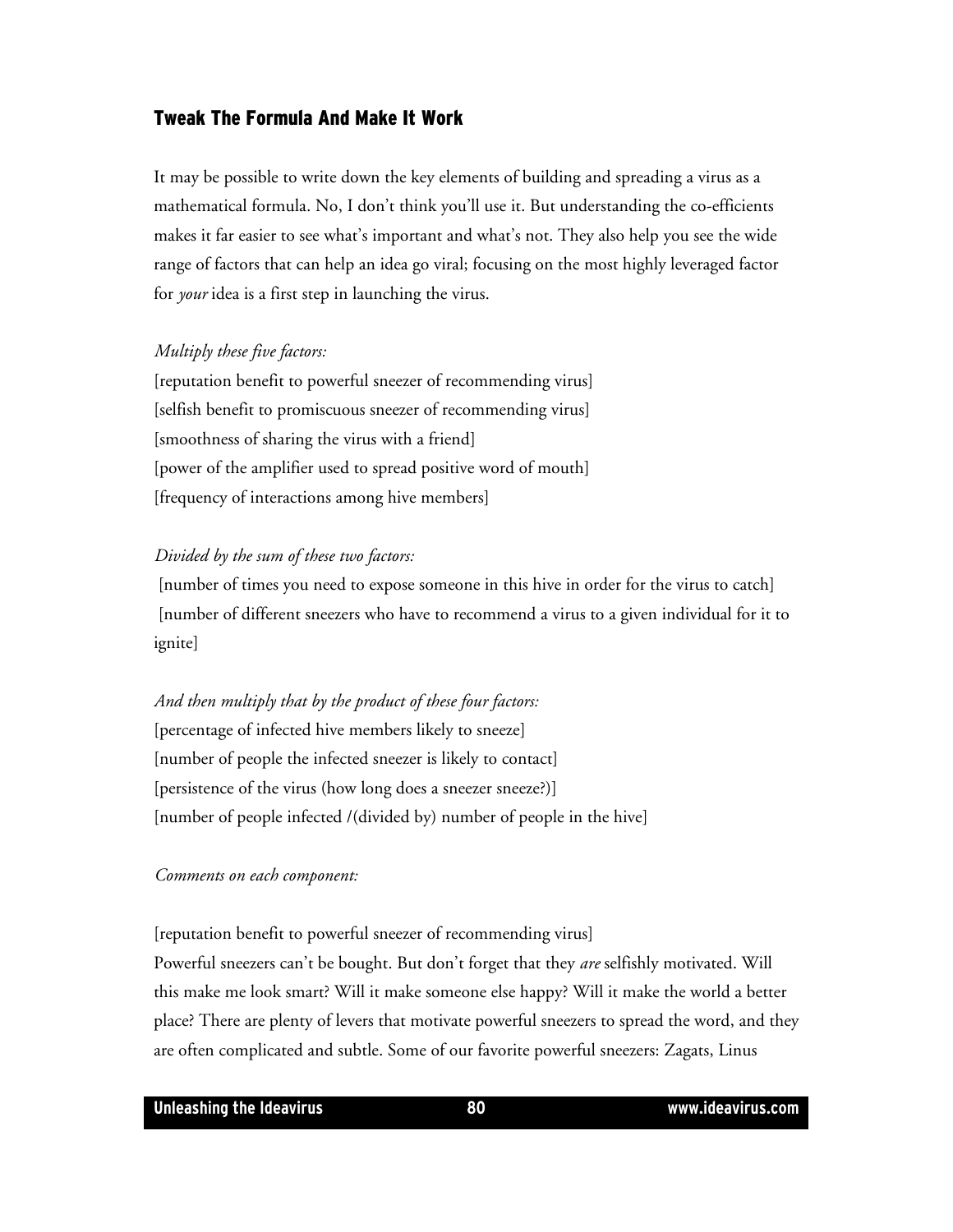Torvald, Paul Newman, Ruth Reichl, Randall Rothenberg, Andy Hertzfeld, Chuck Close, Spike Lee, Bill Taylor, Don Peppers, Peter Mayles, Alan Greenspan and Yo-Yo Ma. You may not know all of these names, and there are plenty of hive-based sneezers I've never heard of, but what they all have in common is that they're perceived as insightful and altruistic. Once people think they can be bought off, their power plummets.

[selfish benefit to promiscuous sneezer of recommending virus]

As we saw in the Amazon affiliate example, if you can make the benefit to the individual both significant and easy to achieve, people will respond to it. Amazon signed up hundreds of thousands of affiliates with a simple offer (get a percentage kickback on everything you recommend) and backed it up with a two-minute procedure for qualifying and actually getting started.

[smoothness of sharing the virus with a friend]

Once I want to tell someone about your idea, how do I do it? If it's got a dumb, hard-to-say name, or an embarrassing implication, I'll probably pass. On the other hand, Hotmail is smooth indeed, because every time I send email I'm talking about the idea.

The Polaroid camera used this smoothness brilliantly. After all, the only reason to take a picture is to show it to other people, and if you can make the showing (and the waiting) turn into a discussion of the idea, so much the better.

The beauty of Vindigo is similar. In order to tell you about Vindigo, I'm going to pull my Palm out of my pocket and show it to you. But once I show it to you, I'm only one button away from actually *giving* it to you. The thing I want to show you is how easy it is to give you, so the virus self-reinforces.

Ideally, you'll figure out not only what a sneezer should say to someone when they talk about your idea, you'll also make it easy and automatic for them to do so.

[power of the amplifier used to spread positive word of mouth] The mother of a friend of mine was runner up for Miss America in the early 1960s. I think she lost to Anita Bryant. Alas, coming in second did very little for her career. Anita, on the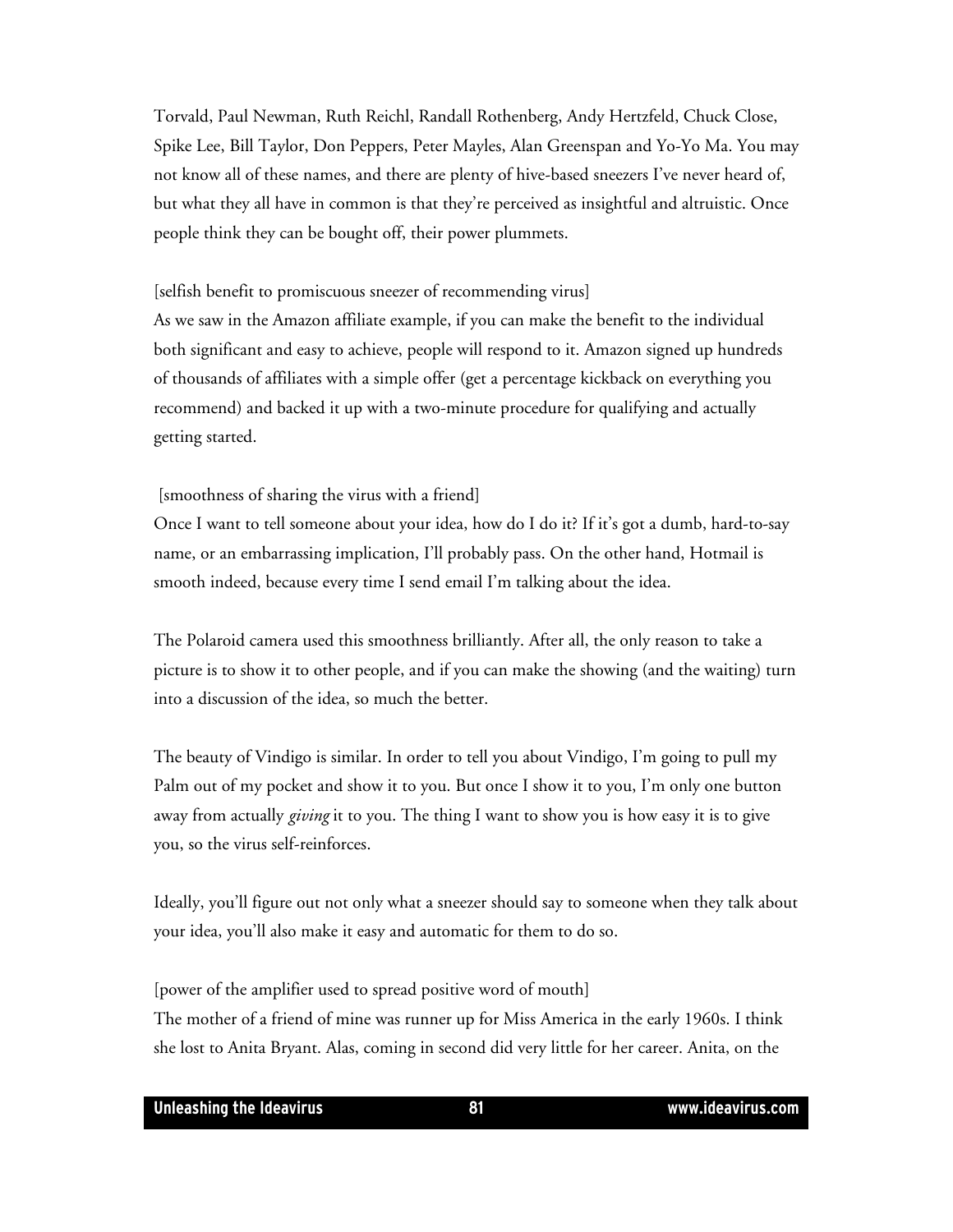other hand, made her fortune squeezing oranges. Point is that once she conquered that hive of a few judges, the news was amplified far and wide. And the amplification (as per Zipf's law) gave her the foundation to create a career.

A challenge in tailoring your ideavirus is to make sure that when you do conquer an individual or dominate a hive, the good news is amplified as far as possible, preferably at no cost to you.

#### [frequency of interactions among hive members]

Some hives (like teenage girls) interact with each other far more frequently (and with much more intensity) than others—like senior citizens. By understanding the frequency of hive interaction and then trying to focus on moments of high interactivity, you can dramatically increase the velocity of a virus.

Trade shows, for example, bring sneezers together for intense periods of information exchange. By doing something as simple as handing out hats with your logo on them, you make it more likely that you'll reinforce your message during this critical time.

 [number of times you need to expose someone in this hive in order for the virus to catch] Some viruses are smooth indeed. See them once and you understand them. It only took one exposure to the Macarena to get it. In general, the simpler the idea and the lower the risk, the more likely someone is to get infected. Most of all, though, this variable is driven by how viral the idea is to begin with. Meaning: is it cool, wonderful, important, dramatically better and fun?

[number of different sneezers who have to recommend a virus for it to ignite] Not all ideas have Medusa qualities. We usually need to hear from external sources before we're willing to buy into the new thing, especially for risky ideas. Bestseller lists for books and other products are terrific, as are the sort of seal-of-approval validations that institutional sneezers look for. "Hey, if it's good enough for IBM…" say the more timid prospects.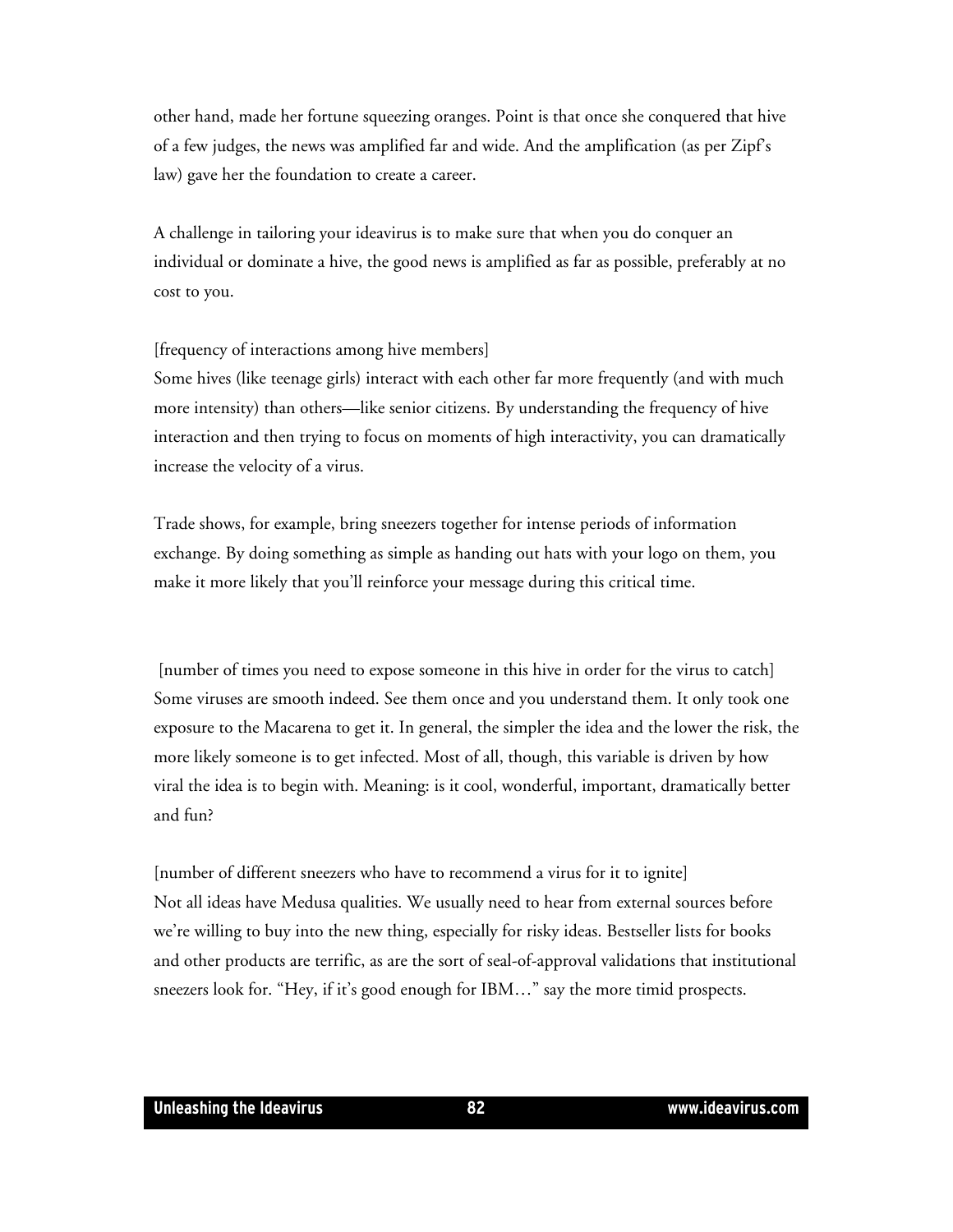Bestseller lists are a stand-in for the number of recommendations you need to decide. A bestseller list says, "There are 24,000 other people who liked this idea." The reviews on Amazon are another great example of this. When 50 people post a positive review, it counts for something.

The alternative, which also works, is actually hearing from sneezers one by one. Some ideas need only one sneezer to get you try it (like a restaurant) while others might need a hundred (like switching over to using email or a Palm to run your business).

#### [percentage of infected hive members likely to sneeze]

Some hives are filled with sneezers. And some ideas make people sneeze more than others. When John McCain tried to capture his party's presidential nomination, he discovered an entire population of people, previously dormant, who were so moved by his candor and campaign finance message that they started sneezing on his behalf. Not accidentally, many of these sneezers were in the media, carrying his message far and wide.

Another variable is your ability to increase the likelihood that people who don't usually sneeze decide that they'll make an exception just for you. Focus on the time and place of your introduction to the hive. Want your employees to spread an important new idea among themselves? Don't introduce it at the Friday afternoon beer blast, but rather make it a special event. Give them the tools they need to spread the word. Reward them for doing so, or make it clear how the virus will dramatically help your company. It's not an afterthought—it's the core of your marketing campaign.

#### [number of people the infected sneezer is likely to contact]

This is an especially important metric for promiscuous sneezers. Once you've converted people into spreading your message for their own personal gain, how can you incent them to spread the word to a LOT of their friends? One way to do this is by offering increasing returns to the sneezer—the more you bring us, the more we give you (but be careful not to turn sneezers into spammers, who end up proselytizing strangers and causing a backlash). Referrals.com aims to do this by turning their best sneezers into super-agents, giving them better information and more money.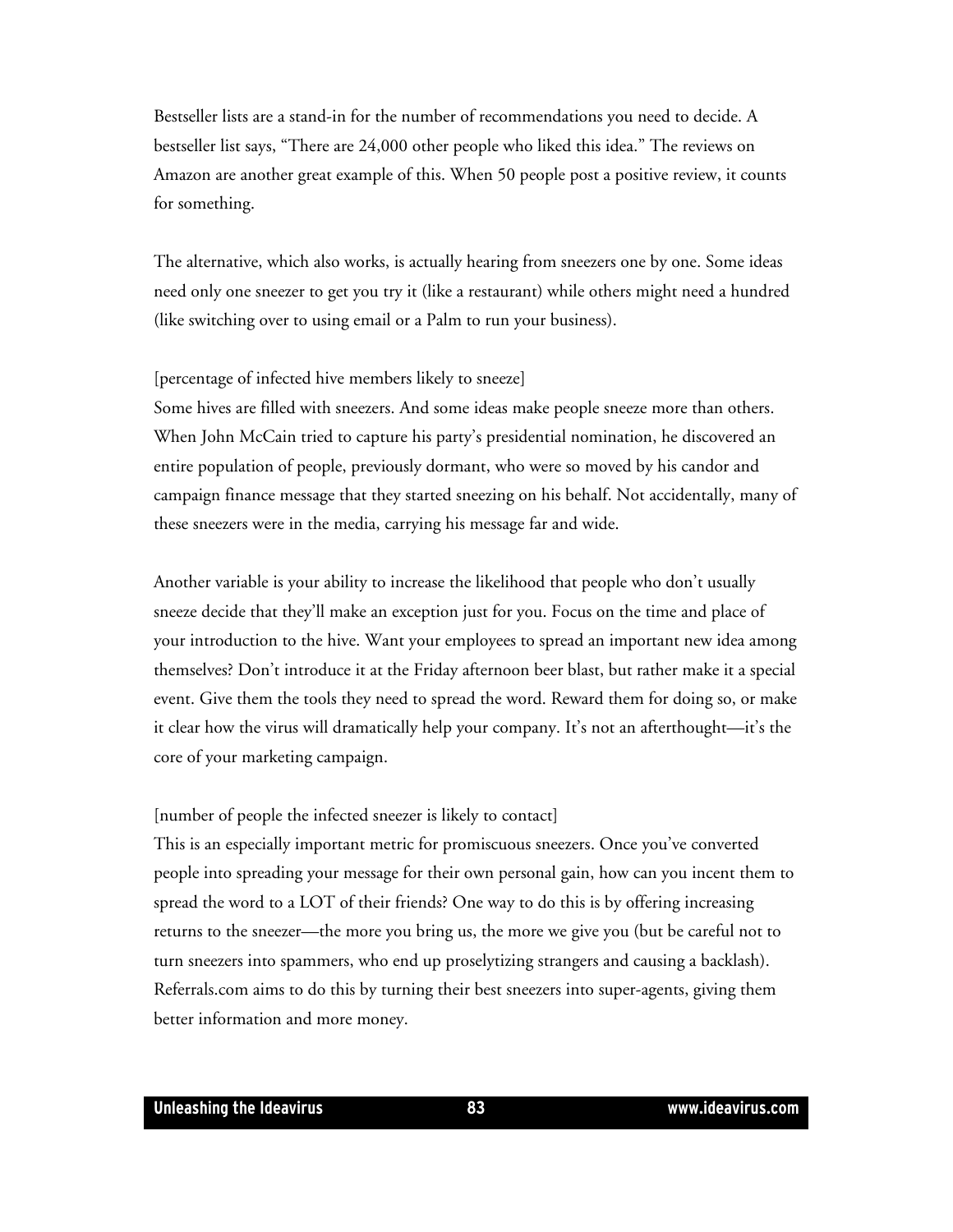The same reasoning is obviously a factor in choosing which members of the media to contact. Saul Hansell at the *New York Times* has far more reach and influence than Jason Snaggs at the *Phoenix Register*. Seems obvious, but what most marketers miss is the fact that a very small number of powerful sneezers can have an impact far outside their perceived influence. A reporter with the *right* readers could have far more sway over your virus than someone with plenty of reach but little influence.

#### [persistence of the virus (how long does a sneezer sneeze?)]

A short-lived experience that leaves no lasting effects is hard to turn into a virus, especially if it's not a social event like pop music (does every generation after ours realize just how bad their pop tunes are?). Tattoos, on the other hand, are extraordinarily persistent, so even though they're not very smooth, they continue to infect people for decades, making up what they lack in impact with sheer stick-to-it-ness.

[number of people infected /(divided by) number of people in the hive] This is about measuring hive dominance. If just a small percentage of people in your chosen hive have been infected, you really have your work cut out for you. While you shouldn't compromise the essence of your idea in order to get a wide platform, you should be superwary that you don't start with too small a sample of too large a hive. It's very easy for your virus to fade before it catches on.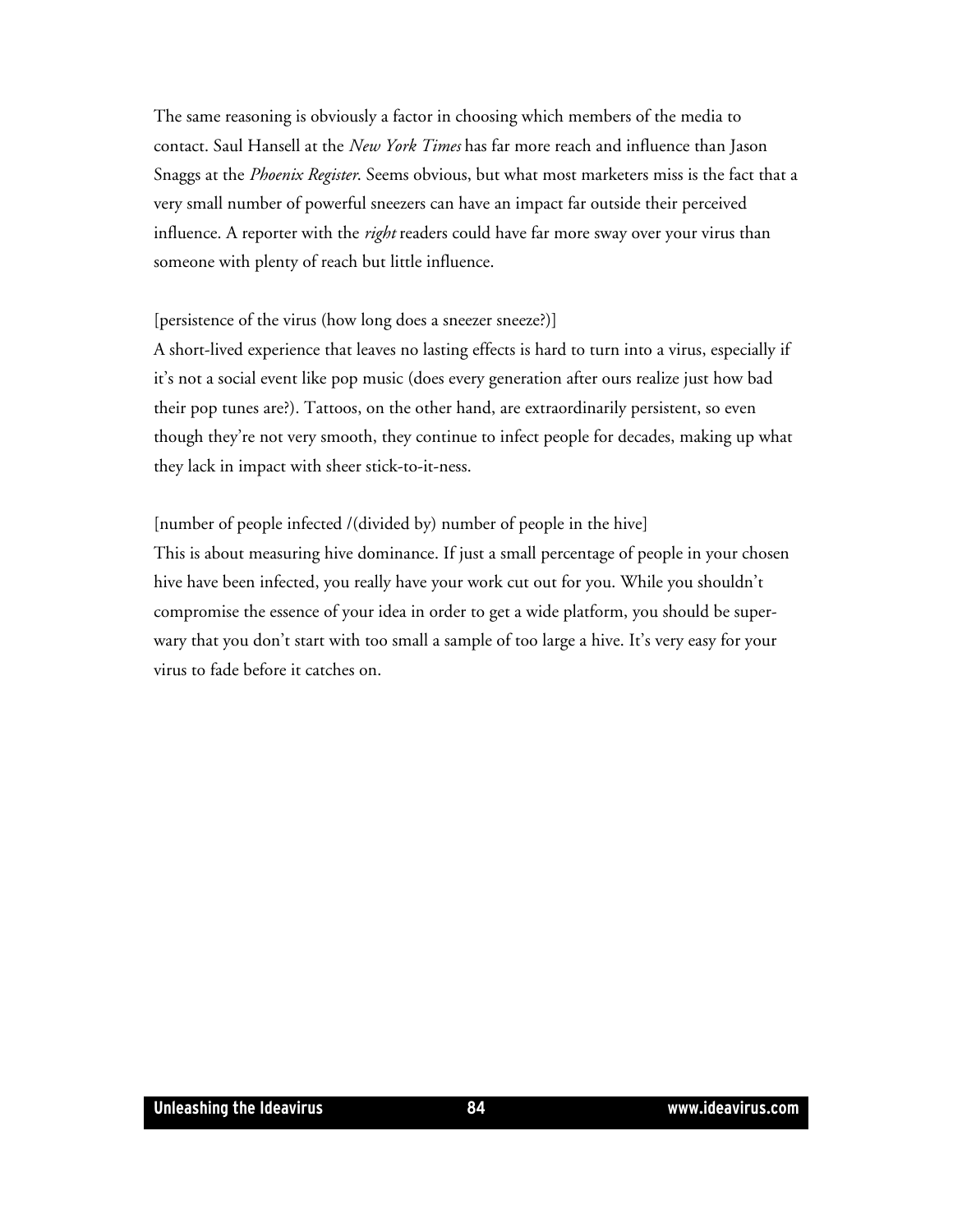## Advanced Riffs On The Eight Variables You Can Tweak In Building Your Virus

In this section, we'll take a look at each of the eight underlying variables in the ideavirus formula, and try to get a handle on exactly how you can manipulate them for your product.

No two industries rely on the eight fundamental principles in precisely the same way. But virtually every ideavirus I've ever seen uses some of these principles in an extraordinary way, and just about every one could be improved if it expanded further into the other areas.

The Eight:

- 1. Sneezers
- 2. Hive
- 3. Velocity
- 4. Vector
- 5. Medium
- 6. Smoothness
- 7. Persistence
- 8. Amplifier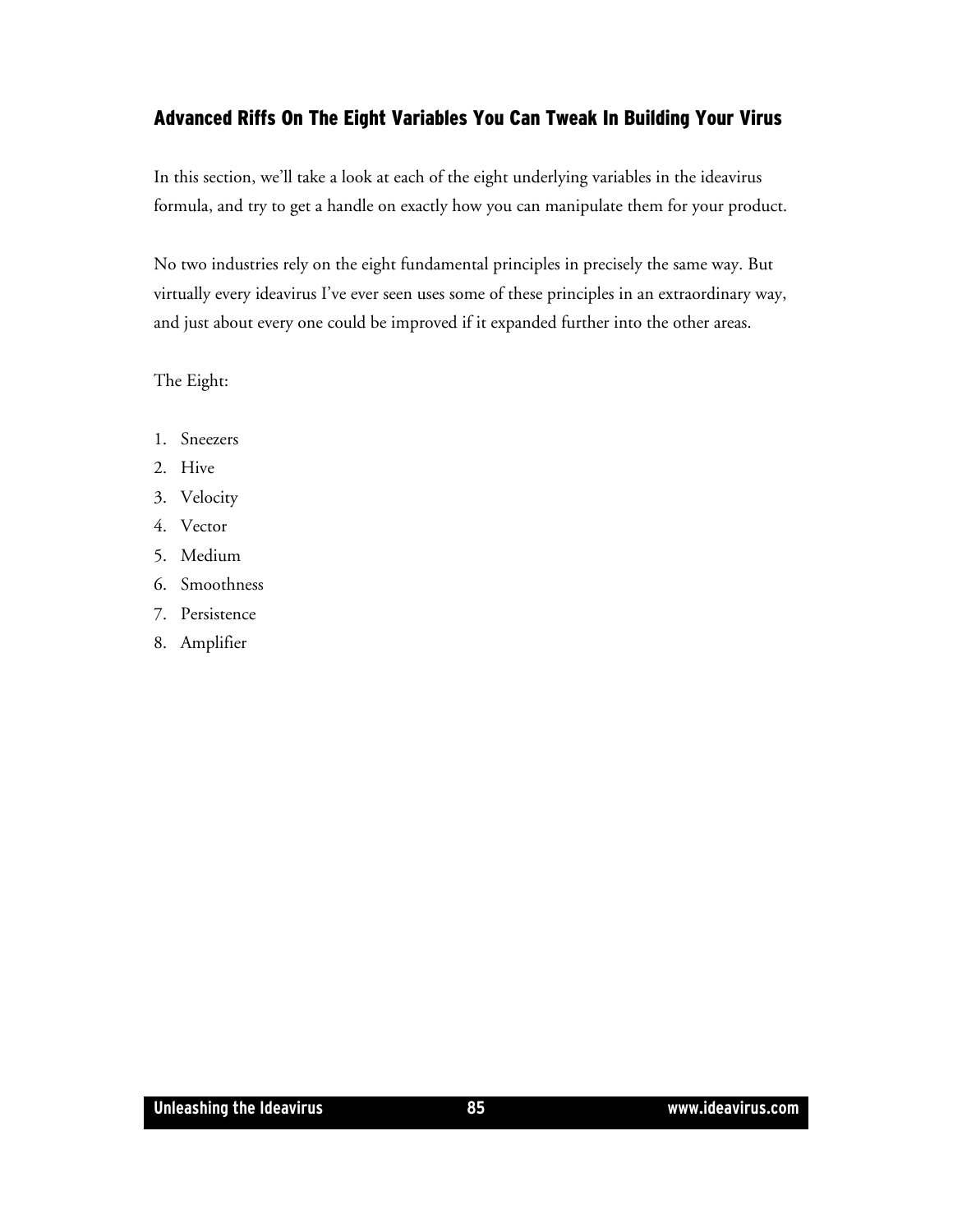#### Sneezers

As described earlier, there are two kinds of sneezers: Powerful and Promiscuous. While all eight elements of the formula are critical, this is the area where many brand marketers have the most control, and thus the most influence.

Choose your sneezers—don't let them choose you. By focusing obsessively on *who* you're choosing to sneeze on your behalf, you build the foundation for your virus.

Powerful sneezers are certainly the most seductive, in that the right word from the right sneezer can make all the difference to your virus. If David Letterman visits your diner on television, or the *New Yorker* writes a twenty-page rave about your website, or if you win a MacArthur Fellowship Grant, well, you've really made it.

Oprah Winfrey is quite possibly the most successful sneezer of our generation. She has single-handledly turned more than a dozen books into national bestsellers. She has launched a magazine that already has more than half a million subscribers. She can influence millions of the most powerful consumers in America, just by uttering a few sentences.

It's interesting to see how effectively Oprah and her brandmate Martha Stewart have successfully monetized their position as powerful sneezers. If they trip and get perceived as promiscuous sneezers, as sneezers for hire, their effectiveness is quite reduced. But if they can maintain their position at the same time they sell books and magazines or sheets and towels, they've effectively leveraged their fame.

But few of us are that lucky. Most times, you're going to have to focus on powerful but less influential sneezers—individuals or organizations that have something to gain by endorsing your idea but aren't so out there that they're tagged as promiscous sneezers.

Some powerful sneezers are very prominent and thus very hard to reach. The challenge for most marketers is to find the second tier of sneezer—the approachable, interested sneezer who can do almost as much for you as Oprah or Martha, but with whom you have a far greater chance of making an impact.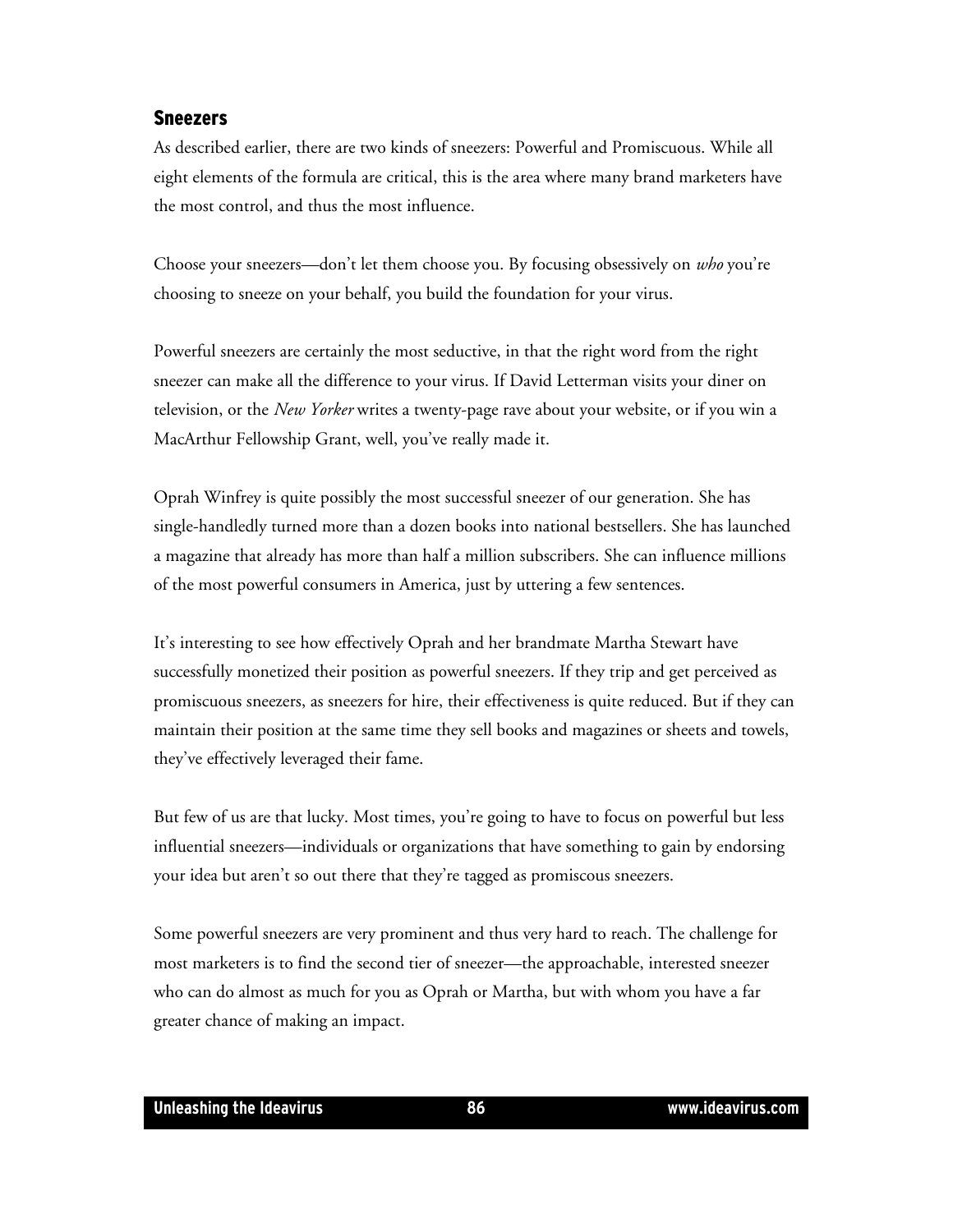The story of *The Bridges of Madison County* is a great example of this. Warner Books, the publisher, realized that most other publishers were doing very little to market to the independent bookstores, and that if he could court them and give them something to sell that made them feel special, it would translate into a bestseller.

Of course, as soon as the legions of independent booksellers succeeded in turning *Bridges* into a phenomenon, they were assaulted by dozens of other less imaginative publishers, all trying to rush in and use the same strategy. Too late. It got cluttered. They got busy. No one else ever repeated the focused, obvious success of this approach.

Remember, an ideavirus adores a vacuum, and *Bridges* filled that vacuum. As other book marketers rushed in, no one was able ever again to persuade a critical mass of booksellers to support just one book.

Does this mean Warner was doomed never to be able to repeat this process again? Is that all there is—just one new gimmick after another? No! Instead, Warner needed to gain permission from this critical sneezer audience and use that permission to promote the next book and the next through a channel they were clever enough to build.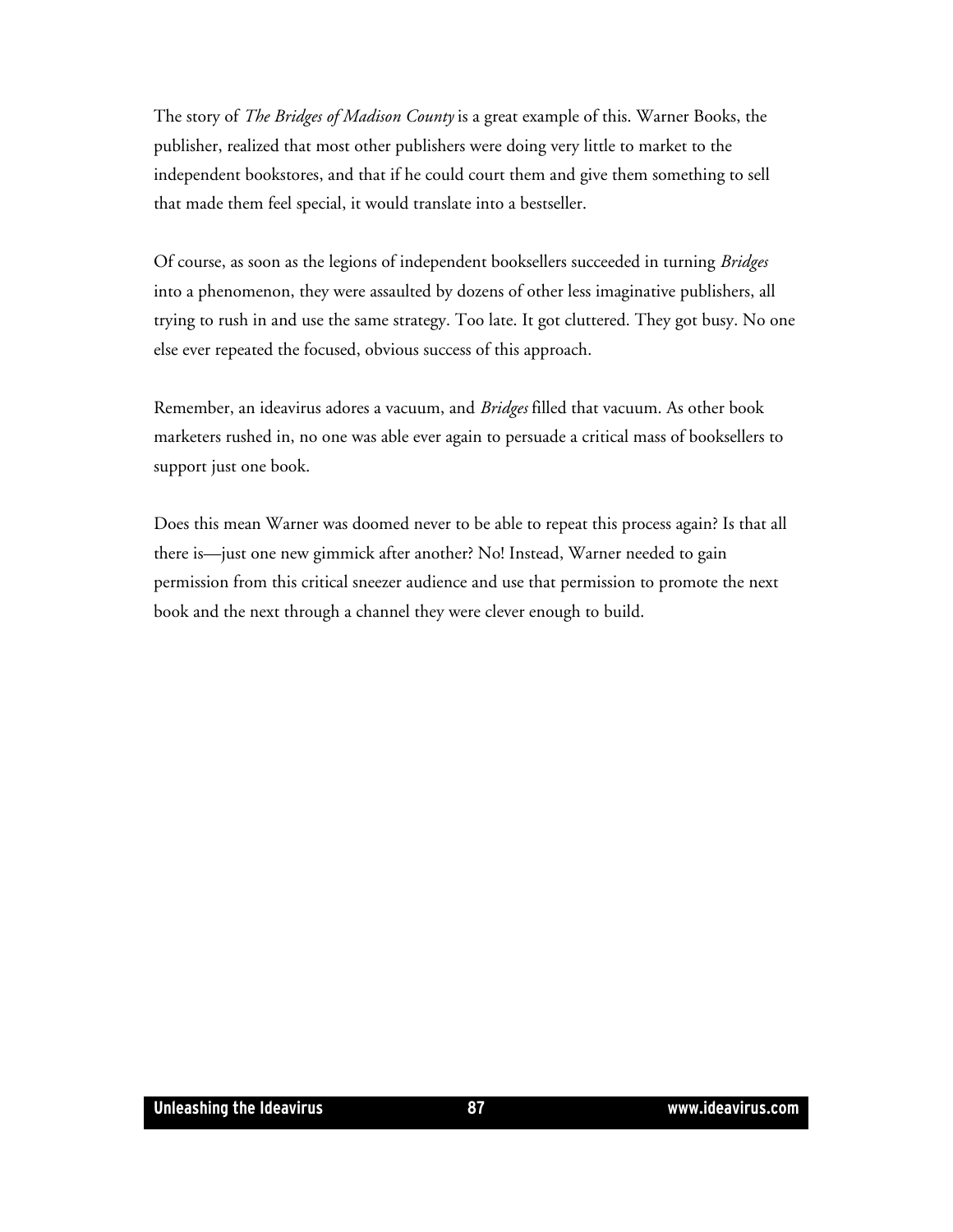#### Hive

Winning with an ideavirus begins with the choice of hive. And this choice is so important, I'd suggest the following: choose your hive first, *then* build the idea.

Traditionally, marketers start with a problem, or a factory, and go from there. I've got a great widget, and now I need a way to take it to market. Or, we've got this excess plant capacity—let's find a way to fill it. But that's not what works today. Choose your market by identifying a hive that has a problem *and* has the right concentration of sneezers, the right amplified networking, the right high velocity of communication and, most of all, an appropriate vacuum.

Success will come to marketers who attack small but intimate hives. Yes, Yahoo! and eBay hit huge home runs, but they're remarkable precisely because success across such a large hive is rare indeed. We can learn a more relevant lesson from magazines.

*Fast Company* is one of the fastest-growing (and most profitable) magazines ever. Why? Well it certainly helps that it's a great magazine. It also helps that the Internet created a huge demand for this sort of advertising space. But the real success came in the hive that the editors selected.

Turns out there are hundreds of thousands of people in mid-sized to large companies who are eager to do a great job, but feel frustrated at the slow pace and mind-numbing bureaucracy they face every day. Until *Fast Company,* the members of this hive didn't even know there were others just like them. They didn't have a tool they could use to reach their peers.

*Fast Company* became the identity, the bible, the badge of honor for this new hive. It gave them a way to communicate, to learn and to have confidence in themselves. By every measure, the magazine was virusworthy.

Just about every reader of *Fast Company* became a powerful sneezer. With no compensation and very little encouragement, they started signing up co-workers for subscriptions, Xeroxing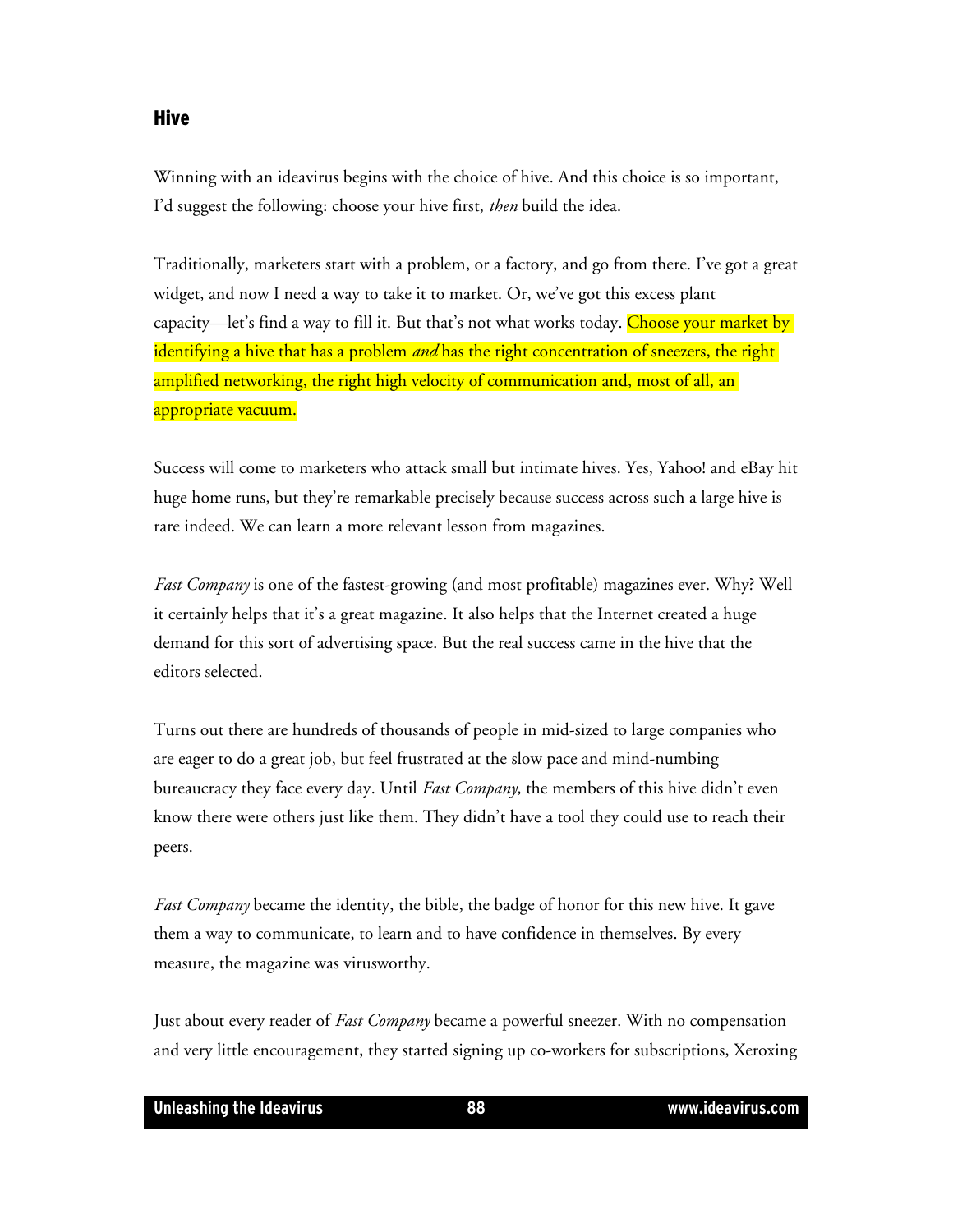page after page of the magazine and passing it around the office. The readers even created a worldwide network of support groups, meeting in cities on a monthly basis, with no help at all from the magazine.

*Fast Company* filled a vacuum. It got viral. It enchanted and connected with a huge legion of powerful sneezers. All because the editors chose the right hive and created a virusworthy product.

A few years later, Time Warner launched *Real Simple* magazine, inspired by the significant sales of books about simple living. So they launched a magazine dedicated to simplifying our lives. Obviously, it's aimed at a very different hive than that of *Fast Company*. Alas, the magazine is off to a slow start.

#### Why?

Because this hive isn't the right one at the right time. Because there's a real lack of aggressive powerful sneezers. Because the hive doesn't have a built-in forum for communicating with each other (it's not office-centric like *Fast Compan*y). As a result, the magazine is having a much harder time going viral.

#### *Choosing your hive*

The *Zagats Guide to New York City Restaurants* is a fascinating document. According to Zagats, the book is put together by 100,000 reviewers, who ate out an *average* of four times a week, spending an average of \$40 a person. Do the math. That's more than \$8,000 of mostly after-tax money spent on eating out every year.

This very special hive of people shares a demographic but is by no means typical of the U.S. population (which in itself is very different from the world at large). Trying to appeal to everyone is almost sure to fail, for the simple reason that everyone wants something different!

The reason there isn't one restaurant in Cincinnati or Indianapolis or Tallahassee that's as good as the Union Square Café in New York is not that the population can't afford the tab.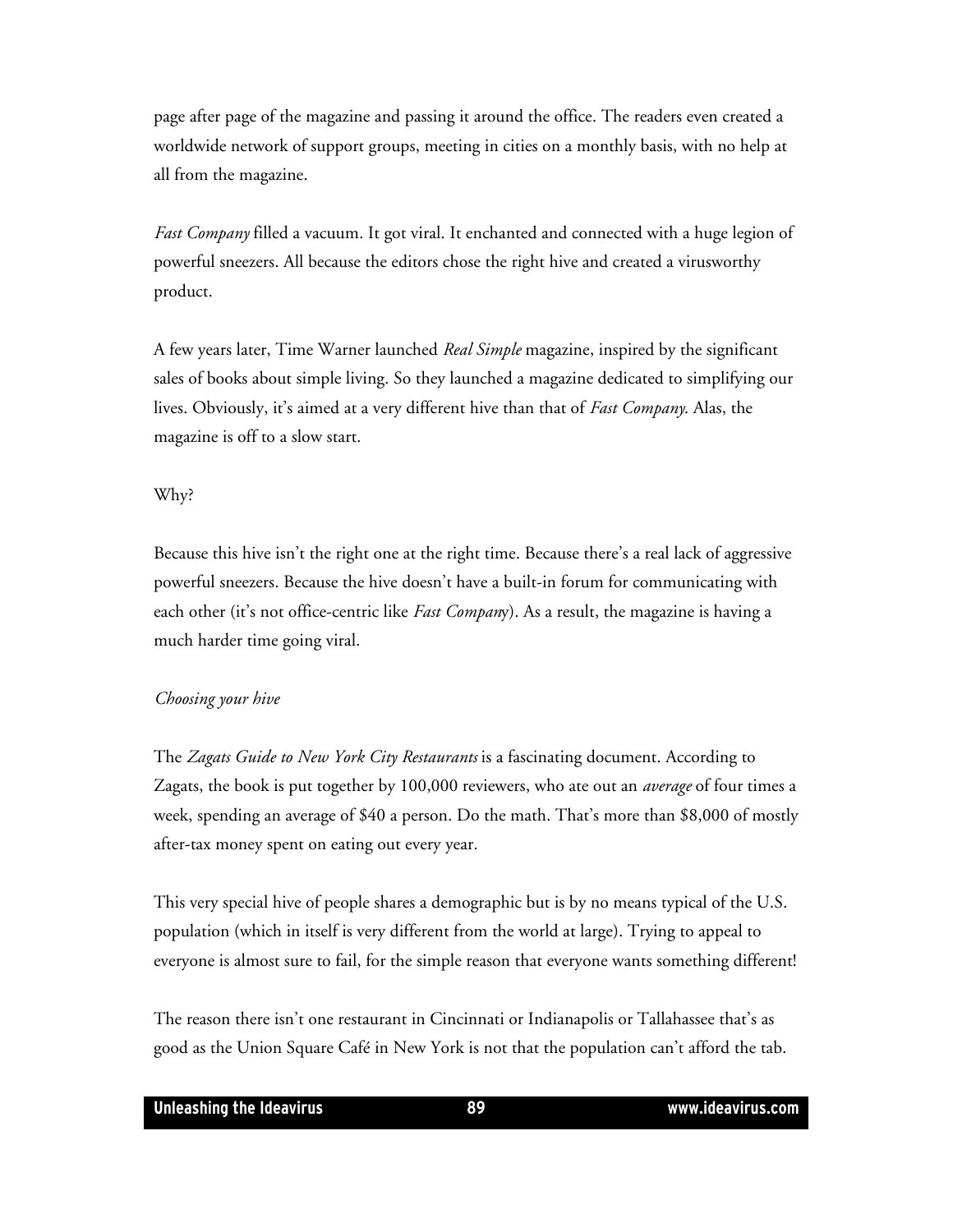There's certainly enough money in those towns to keep the seats filled in several restaurants of this ilk. It's simply that the hive that can afford these restaurants don't have a high velocity way to get the word out fast enough to keep the restaurateur happy. And it's not clear that they'd persist. In other words, eating in a New York-style fancy restaurant probably isn't the way these "out-of-town" hives choose to spend their time and money. Same's thing true for a New York hive that wouldn't reward a French restaurant that might do just great in Paris. All of which is a very fancy way of saying, "If the hive doesn't want it, you picked the wrong hive."

Selecting a hive that respects the core value of your virus is a critical first step in laying the foundation for promoting the idea. College students want something different from gardeners, who are quite different from computer geeks. Targeting everyone is a sure path to failure.

Of course, the real reason you want to pick the right hive is not because their values match the benefits of your product. It's because when you pick the right hive (and a small enough hive) you have a chance of overwhelming it—of pumping so much positive juice into your digital word of mouth that you really do dominate, that so many sneezers are recommending you to the rest of the hive that the majority surrenders and the entire hive converts.

Once your idea starts coursing through a hive again and again and again, you'll have a piling on effect. People will want to be exposed to your idea just because everyone else in the hive they respect is talking about it.

The mistake that's so easy to make is to get greedy as you choose your hive, to say, "this product is for everyone" or "anyone can benefit from this idea." Well, there are seven billion people on the planet, so it's unlikely your comment is correct; even if it is, there's little chance that a virus would spread across a hive that big.

Far better to pick smaller hives and conquer them a few at a time. Far better to identify consumers when they're grouped in bunches (at a trade show, say, or geographically) and then allow the concentrated essence of your virus spread to other hives.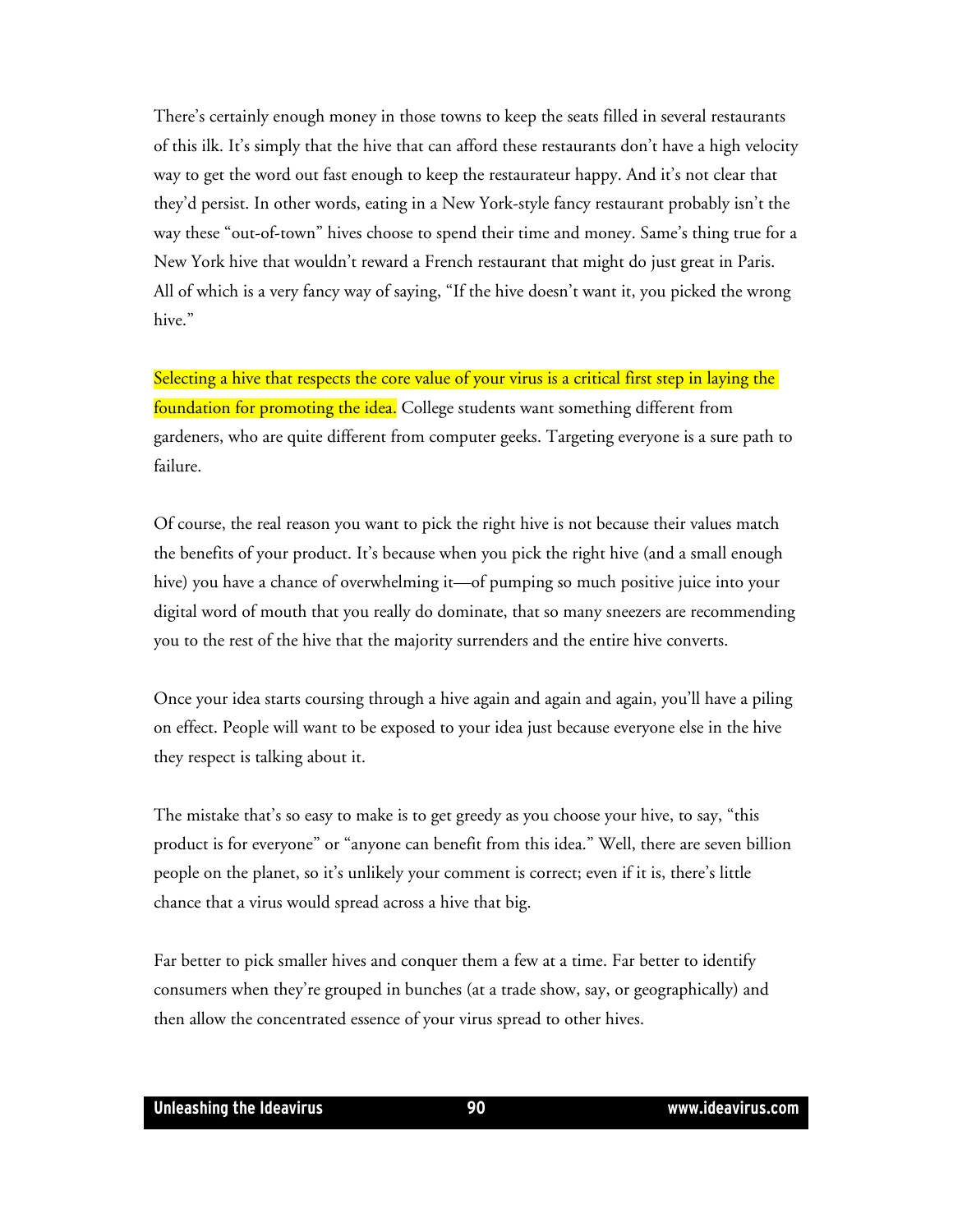Coors did this with beer years ago. You could only get Coors in Colorado, then you could only get it west of the Mississippi. By concentrating their marketing dollars, they addressed a smaller hive. This enabled them to get a larger percentage of the hive to sample the product. This core group then had a smooth way to spread the word, and it quickly conquered one state after another.

Without any effort from the Coors people, the virus spread to the East Coast. Coors fielded thousands of requests from disappointed drinkers who wanted to try this new beer they'd heard about, but couldn't.

Coors dominated a hive. Then they went national to try to fulfill the demand created when their hive spread the word. Unfortunately, the new hive was so large, it turned out to be difficult to satisfy and dominate.

Compare the powerful, nearly effortless spread of their idea with the challenges they face today. As a national brand in a stagnant market, growth by any method is hard to come by. They built their company on a unique virus, but they couldn't continue to grow their company the same way.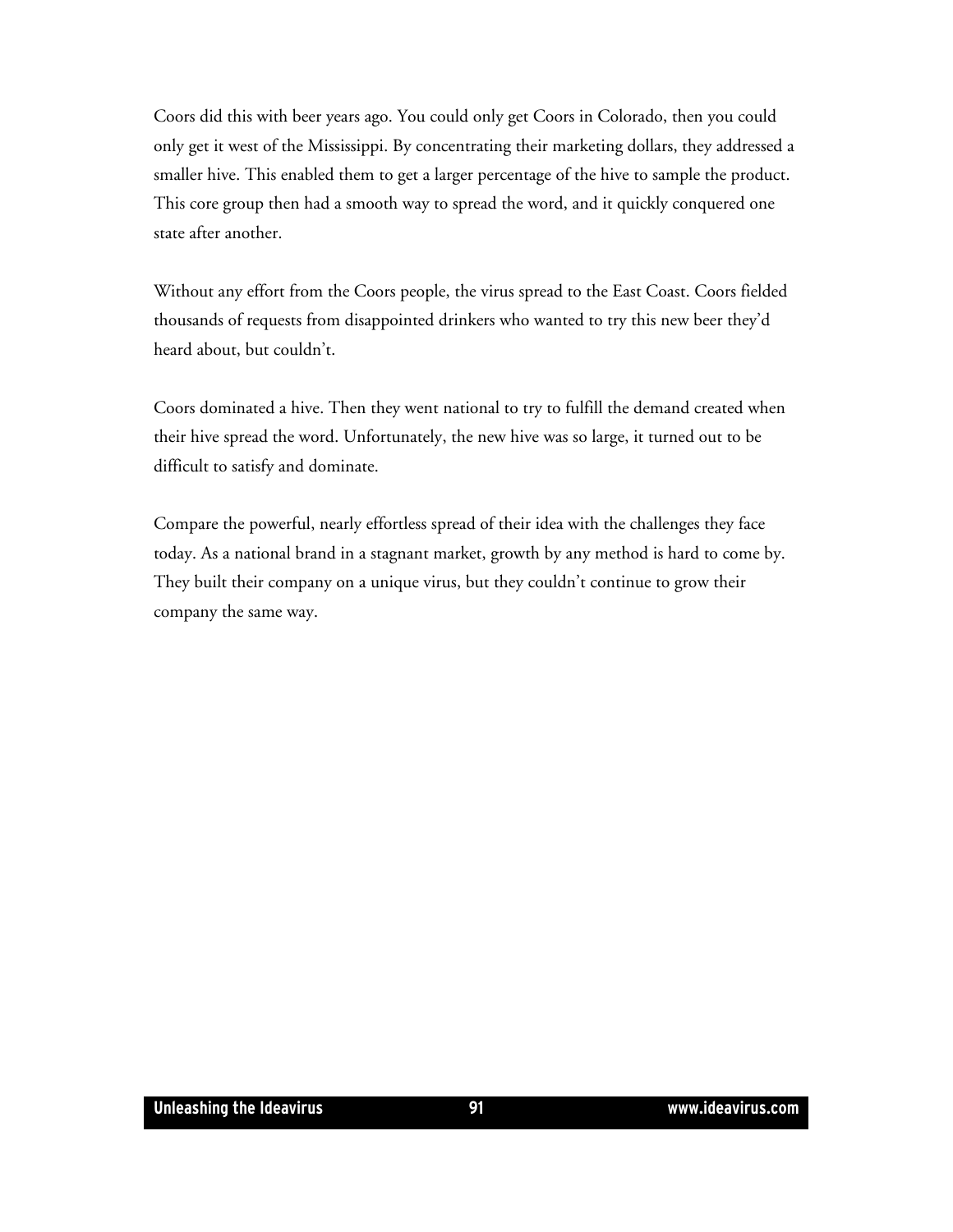## Velocity

Napster is a worldwide file sharing database that lets Internet users share MP3 files. In essence, you can listen to the digital record collection of millions of other people. The idea behind Napster turned into a virus and grew like crazy. Why?

They hit college campuses—a hotbed of communication. A virus can spread across a campus in a matter of hours. When a dear friend of mine went to Tufts in the late 1970s his roommate started a rumor that Paul McCartney had died (this was before John Lennon's tragic death—they weren't *that* callous). Within an hour, they started hearing the rumor back—from friends of friends of friends who couldn't precisely remember where or how they'd heard it.

Napster was spread the same way. How? Because in addition to being on a college campus, Napster lives on the Internet. So, instead of being word of mouth as in the Paul McCartney example, it was digitally augmented word of mouth. On college campuses, everyone has email, and email is both instantaneous and amplified. You can send an email to thirty or forty friends as easily as you can write to one. So once a powerful sneezer had tried the software and confirmed that it worked as advertised, the word spread fast.

Why is velocity so important? Remember, filling a vacuum is far easier than going second. If the velocity of a virus isn't fast enough, a competitor may leapfrog past you into a new hive before you can get there, dominating as the "original" in that market.

This happened with beer, in which regional favorites have long survived the introduction of nationwide refrigerated delivery. It even happened with the college entrance exams, in which the ACT is favored in the Midwest, years after the SAT became the standard almost everywhere else in the world. The only reason this happened is that the ACT got to the Midwest first.

How does the Net change our economy so dramatically? Because it dramatically increases the velocity of viruses in various hives. Where it used to take weeks or months for a contractor to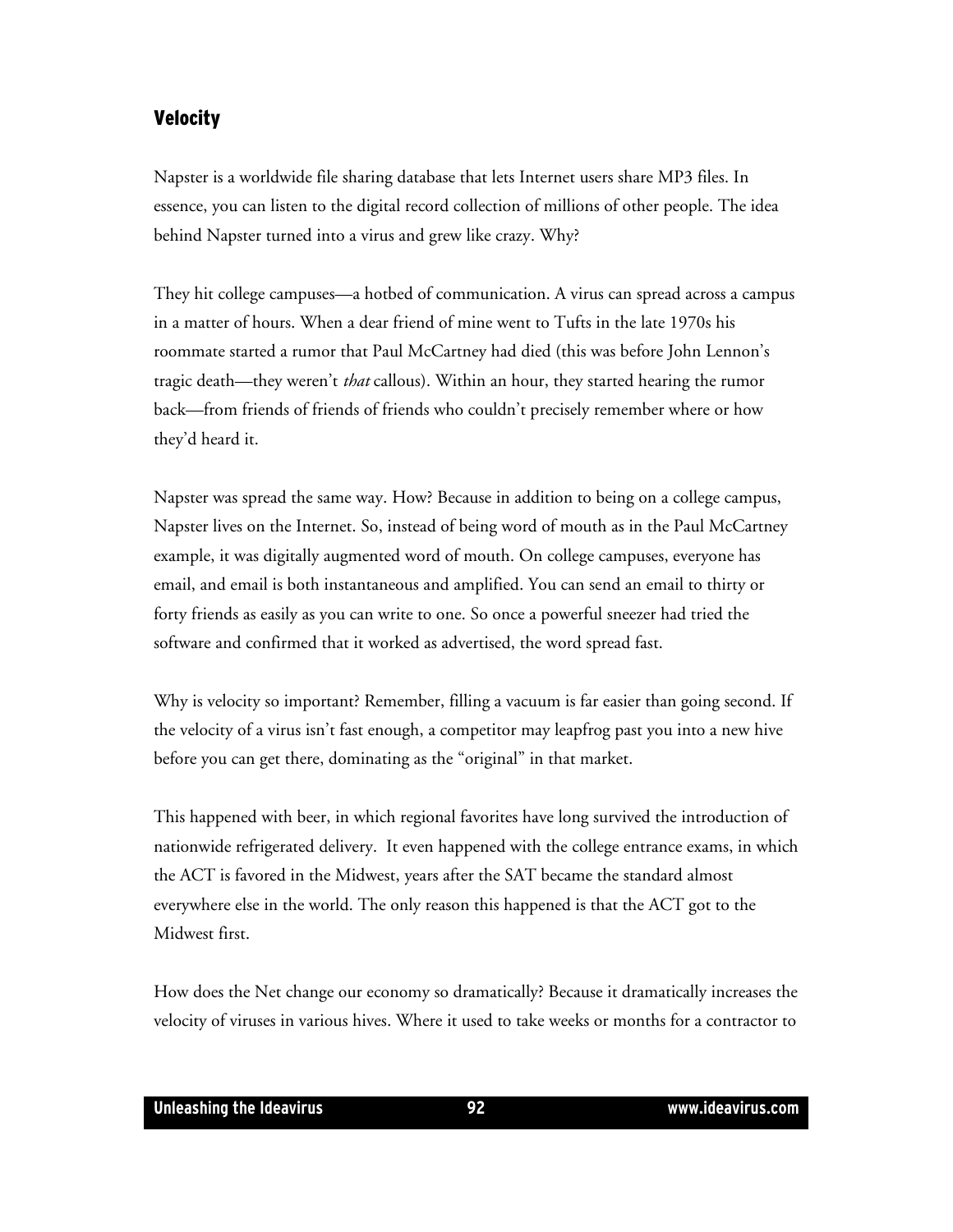talk with suppliers before building an office tower, he can now do it in just a day using the Net.

This increase in velocity fundamentally changes the dynamic of a virus. Something newsworthy might have 20 or 30 or 100 cycles of communications before the issue itself becomes boring. In the days before the Net, if each cycle only touched one or two or three people, the virus would die before it got old. Today, these cycles allow the virus to mutate and evolve as it touches millions of people.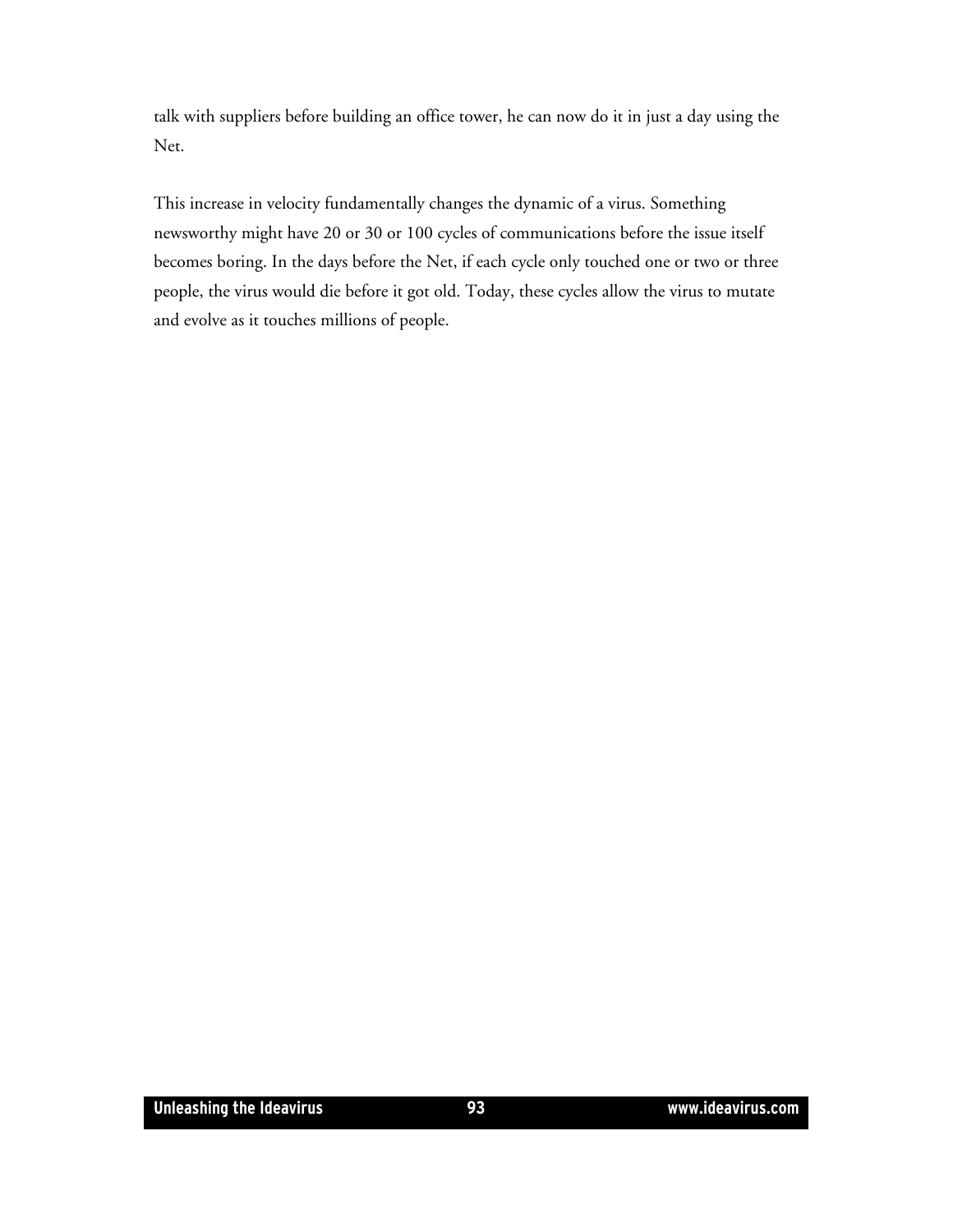### Vector

Richard Dawkins, a brilliant evolutionary theorist, had his own word for the phenomenon I'm calling ideaviruses: *memes*. He pointed out that a meme was like a living organism, surviving not in the real world, but in our world of ideas.

Like a real organism, memes could live and die, and more important, they could evolve. Every time a meme is passed from person to person, it gets touched, changed and—sometimes—improved.

Once a meme has been passed around enough, it ceases to evolve as quickly and just becomes a building block for future memes. Pop singers are experts at stringing together memes and turning them into concise snapshots of our lives. (Paul Simon is a favorite—Graceland, Kodachrome, the pop charts… you get the idea).

One of the behaviors noticed by Dawkins and practiced by anyone who markets with ideaviruses is that memes follow a vector. An idea doesn't spread evenly and nicely through a population. Instead, people are more likely to send it in one direction instead of another.

At college, there was always someone who knew where the good parties were (and which ones to avoid). In your town, there's someone who just seems to have the inside buzz on which restaurants are hot. On the Internet, some people seem to be on the vector of the latest email joke, while others—even in the same company or the same cliques—just don't seem to get touched as often.

When you create an idea and lay the groundwork for it to become a virus, it pays to study the vector you'd like it to follow. Why? Because there's plenty you can do to influence its vector, and the vector you choose will have a lot to do with who "gets" the virus. The vector controls the hives through which the idea flows.

If you're on the Net, for example, the barriers you erect will influence your vector. If your site needs Shockwave and Flash and a high-bandwidth connection, you're not likely to vector straight into the heart of the AOL user universe, regardless of where you start. If your goal is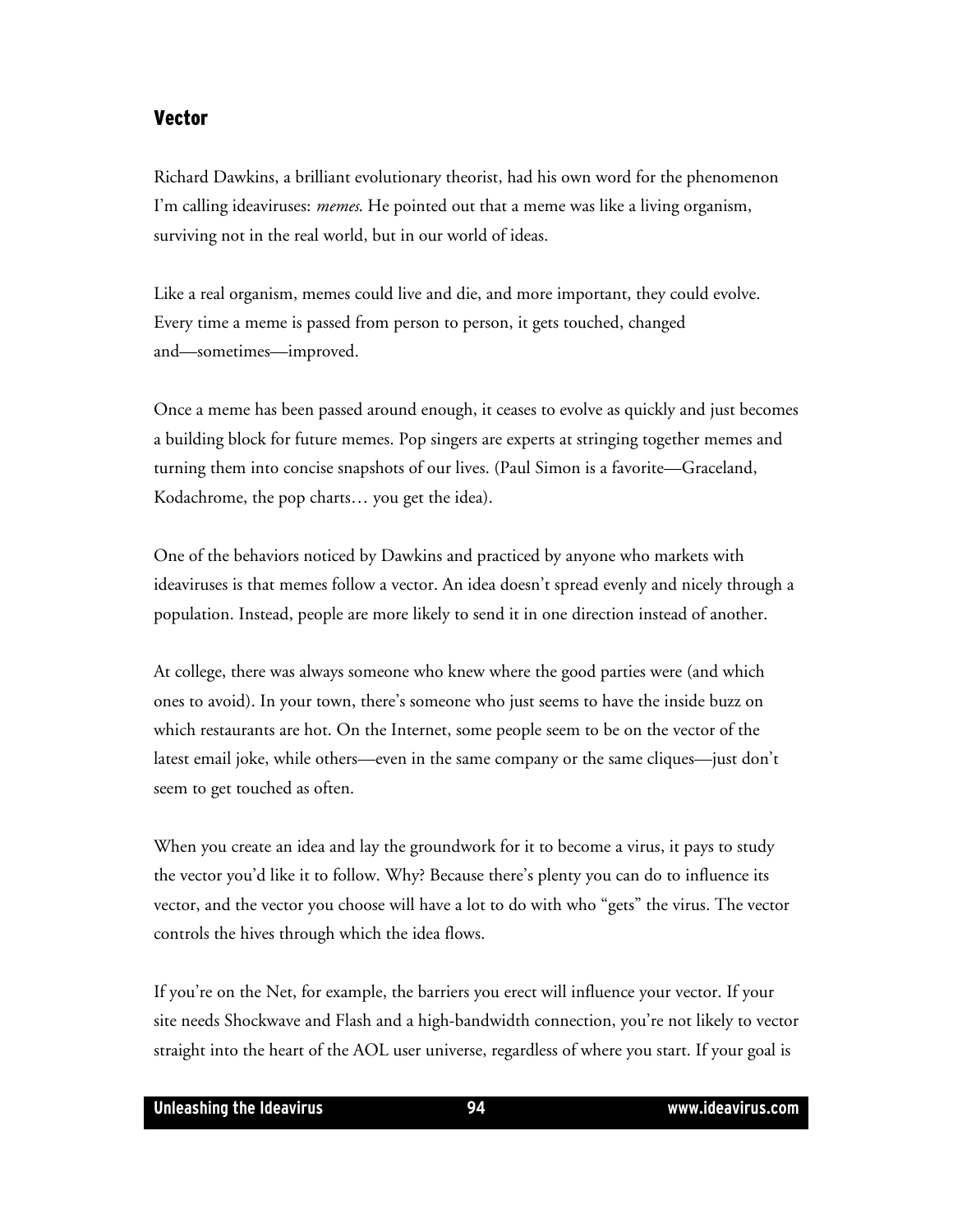to create a trading card mania among third graders, launching a series of cards available only at liquor stores isn't going to enhance the vector, even if you seed the virus by handing the cards out at the local elementary school.

But this is about more than simple access. Remember, the goal is to market to people and then get out of the way. So an email joke (which almost anyone with a job in this country could access at home, at work or at the library) will still find its vector. How? There are three factors:

- 1. **Who it starts with.** Often, the way we decide which direction to send an idea is based on where it came from. It's hard, for example, to bring home a joke from the office. Instead, we're more likely to send it straight back into the quadrant of life from which it came.
- 2. **Who it resonates with** . An idea has to have impact to be worth sharing at all, and we're much more likely to share that idea with someone whom we believe it will impact as well. After all, if we spread ideas that don't go viral, it hurts our reputation as powerful sneezers. This encompasses the idea of access… I'm not likely to spread an idea if the recipient doesn't have the energy or the technology or the resources to get engaged with it.
- 3. **What's easy.** The medium drives the spread of ideas more than you might imagine. If I have to print something out, put it in an envelope and mail it to someone, that virus is going to stop right there. That's why TV and the Internet have proven to be such powerful media for the spread of viruses—they're easy.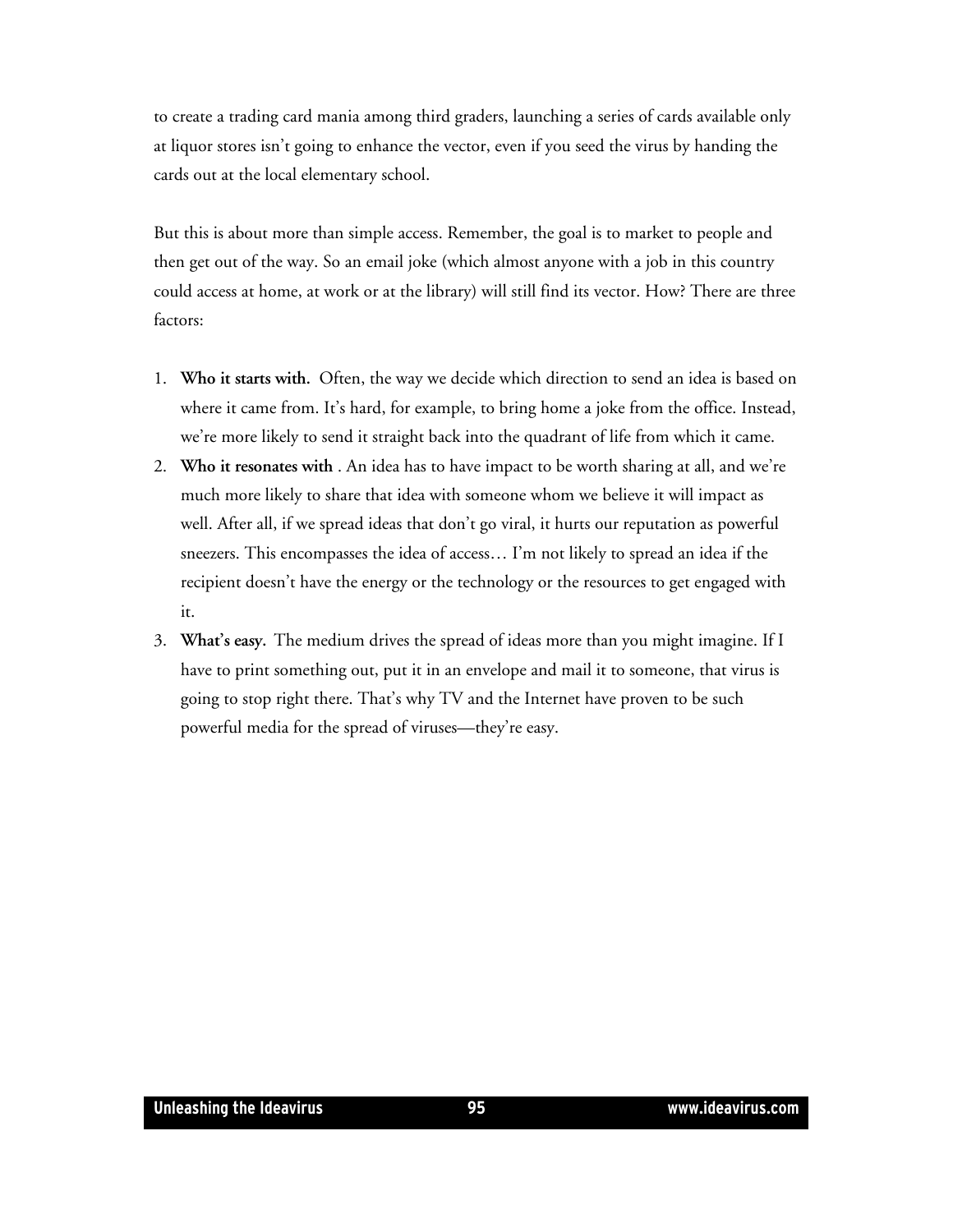#### Medium

Scientists wasted hundreds of years looking for the medium by which light traveled. They knew it was making it through the vacuum of space, through water and through air, but without a medium, they couldn't figure out how it worked.

The medium is probably the most overlooked part of ideavirus planning and construction. It's so obvious, we often don't see it.

In Japan, teenage schoolgirls started and built a craze to billion-dollar proportions. They continue to line up to use a special kind of photo booth. Here's how it works: You enter the photo booth (similar to the old Polaroid ones of our youth), insert a some coins and it takes your picture.

But, instead of giving you four shots on a strip, it prints out 16 little tiny one-square-inch images on stickers.

Now, what are you going to do with 16 pictures of yourself on stickers? Obvious—share them with your friends! As a result, every popular Japanese schoolgirl has an autograph book loaded with dozens or hundreds of these stickers. Sort of like your high school yearbook signing ceremony, but on steroids.

A friend of mine, Sam Attenberg, developed and patented this technology in the States. And while it never became a full-fledged virus in the U.S., it did develop pockets of intense activity in certain hives. Some machines were turning \$70 an hour in sticker business, every hour on the hour for weeks at a time. In Japan, two companies dominate a multi-billiondollar industry in Sticker Stations.

So what's the medium? It's the person-to-person exchange of stickers. The medium is the key to the entire virus. Once the first person got the sheet of stickers, the only way she could use them was by sharing them with 15 friends. But in sharing them, in using the medium provided, she had to explain where she got them. Boom. Virus spreads.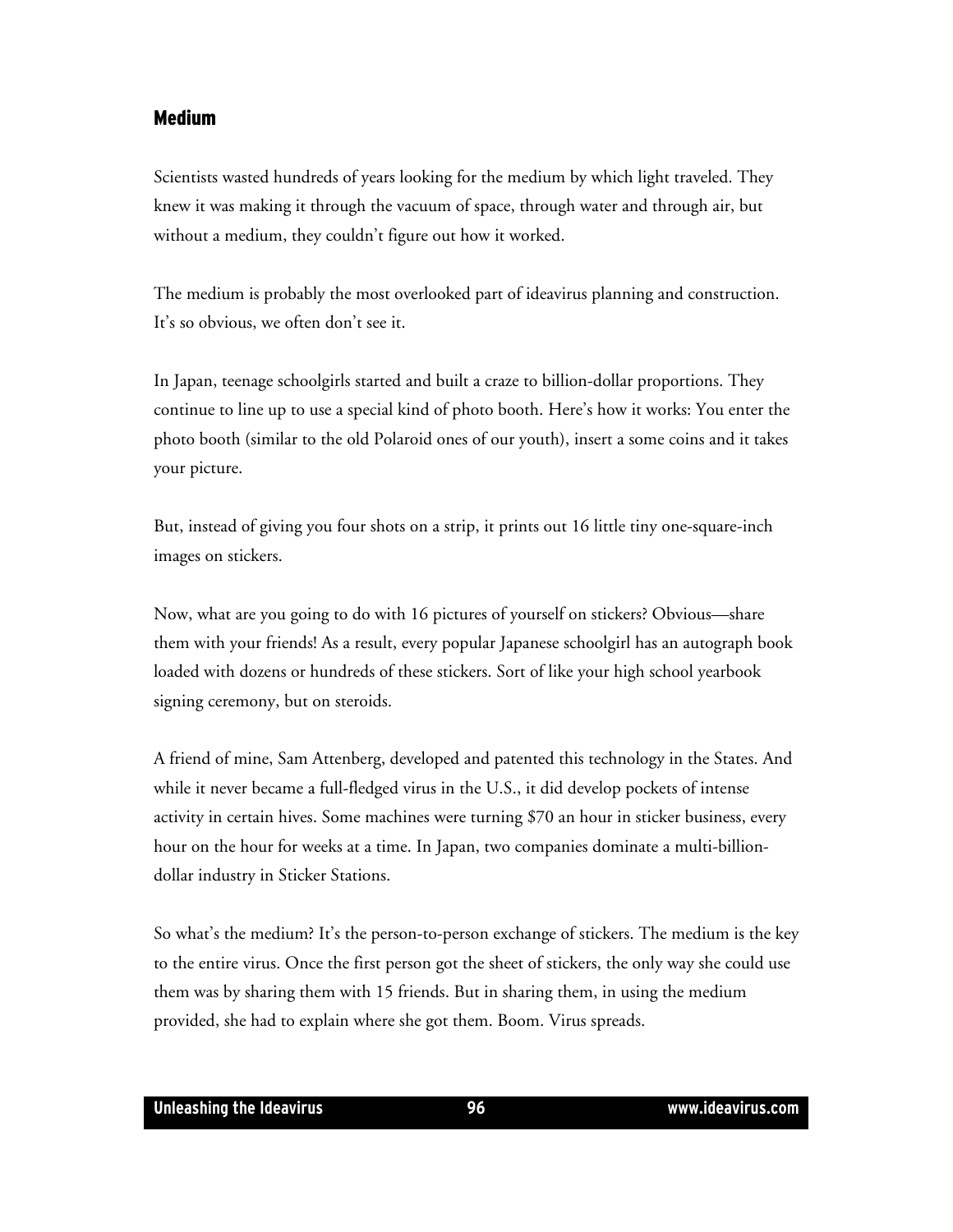PayPal.com is another example of an extremely virulent idea that spread because the medium was so powerful. PayPal.com is an online service that allows customers of eBay—and other auction site—customers to transfer money online safely and securely. Now, when you pay for something you buy on eBay, you can just PayPal.com your money to the person.

Here, the medium is the money. People care a lot about money, and since, in this case, it solves a time-consuming problem (sending checks and waiting for them to clear), it's particularly welcome. And, just as we saw in the Sticker Station example, the act of using the medium causes us to teach others about the idea.

In both cases, a focus on the medium led to the ultimate success of the virus.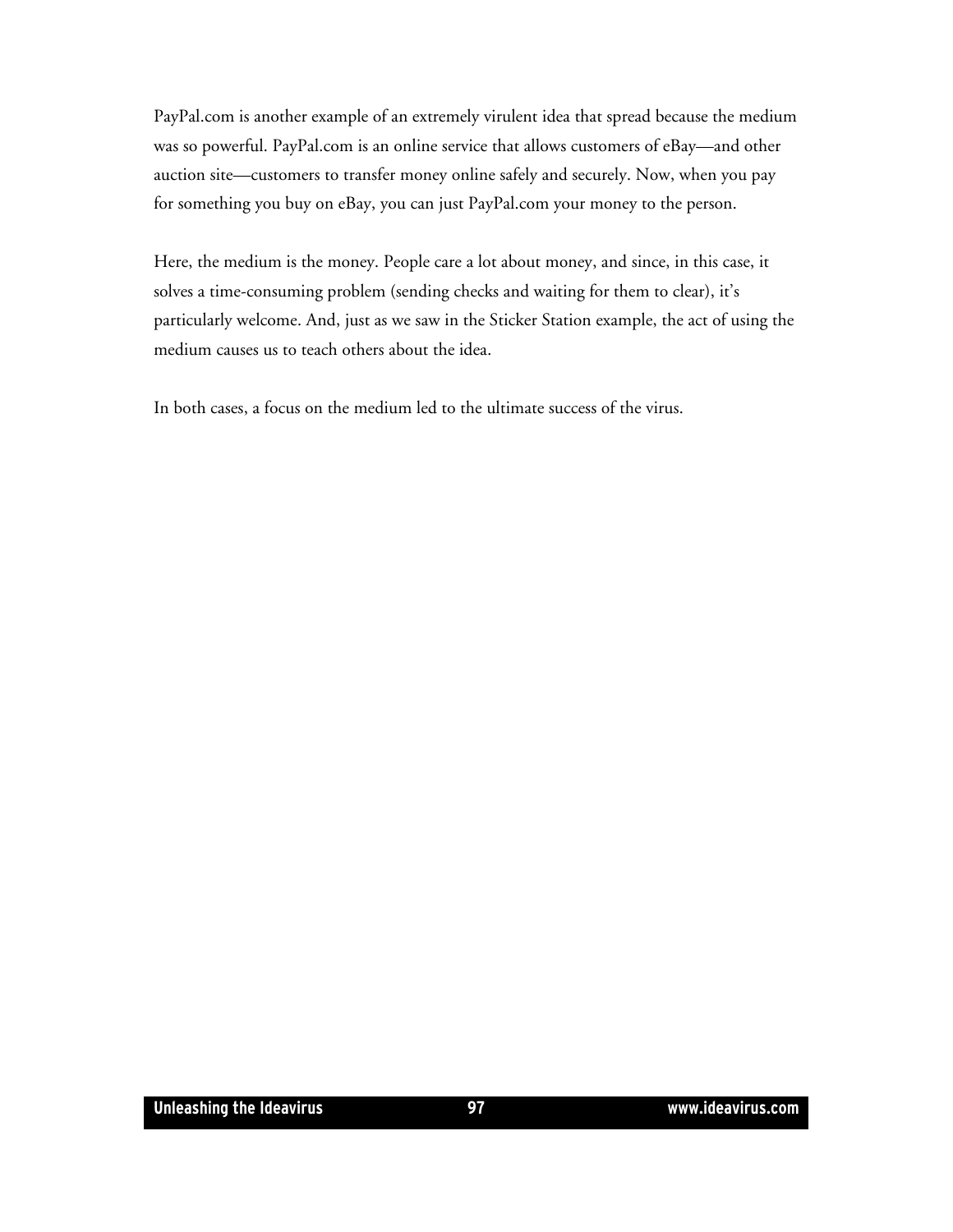## SMOOTHNESS: It Would All Be Easy If We Had Gorgons



The goal, of course, is to have an ideavirus so smooth that once someone is exposed to it, they are instantly hooked. A virus so powerful that all it takes is one guitar lick on the radio, one phrase in a book review, one glimpse of a website and you completely and totally "get it." And not only do you get it, but you want it. Now and forever.

One of the talents of the great Steve Jobs is that he knows how to design Medusa-like products. While every Macintosh model has had flaws (some more than others), most of them have had a sexiness and a design sensibility that has turned many consumers into instant converts. Macintosh owners upgrade far more often than most computer users for precisely this reason. We *have* to own that new flat panel display. We *must* have the new color of iBook.

Vindigo is Medusa-like in the way the virus spreads so smoothly. It only takes one look at a friend's Palm in order to get hooked (and one file beaming to get it forever). The Nextel phone has that power, and so (for some people) does Britney Spears.

Alas, it's not going to happen for you. While you can aspire to make your product more Medusa-like, it's a mistake to spend all your time wishing for it to happen. The odds are long indeed, especially if your product is not groundbreaking. The longer it takes someone to get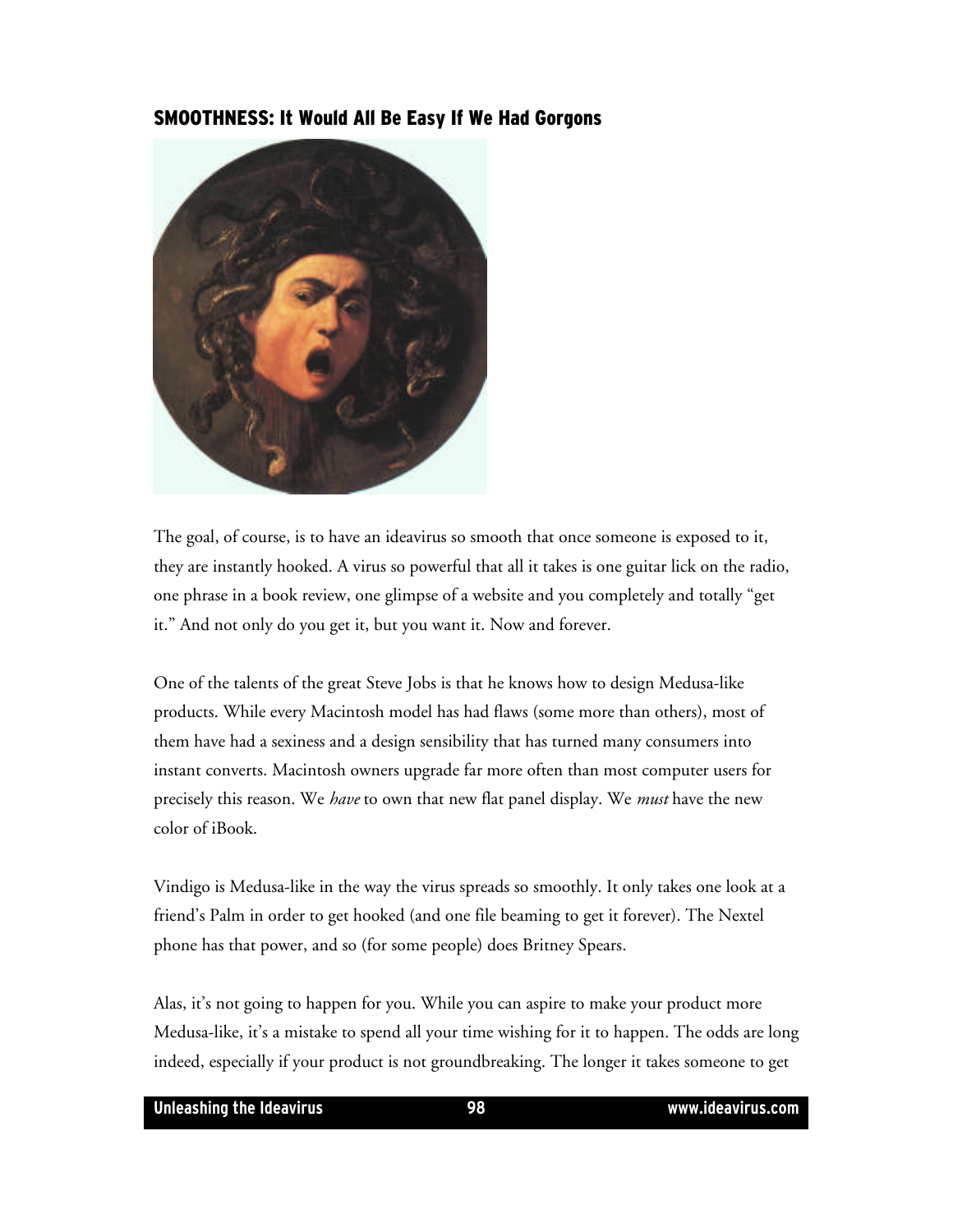the basic concept behind your idea, the less Medusa-like it is. But often, that's a good thing. Real change, and the profit that goes with it, often comes from unsettling ideas that significantly alter the way people interact with each other and with your company. And those ideas aren't as smooth as some others.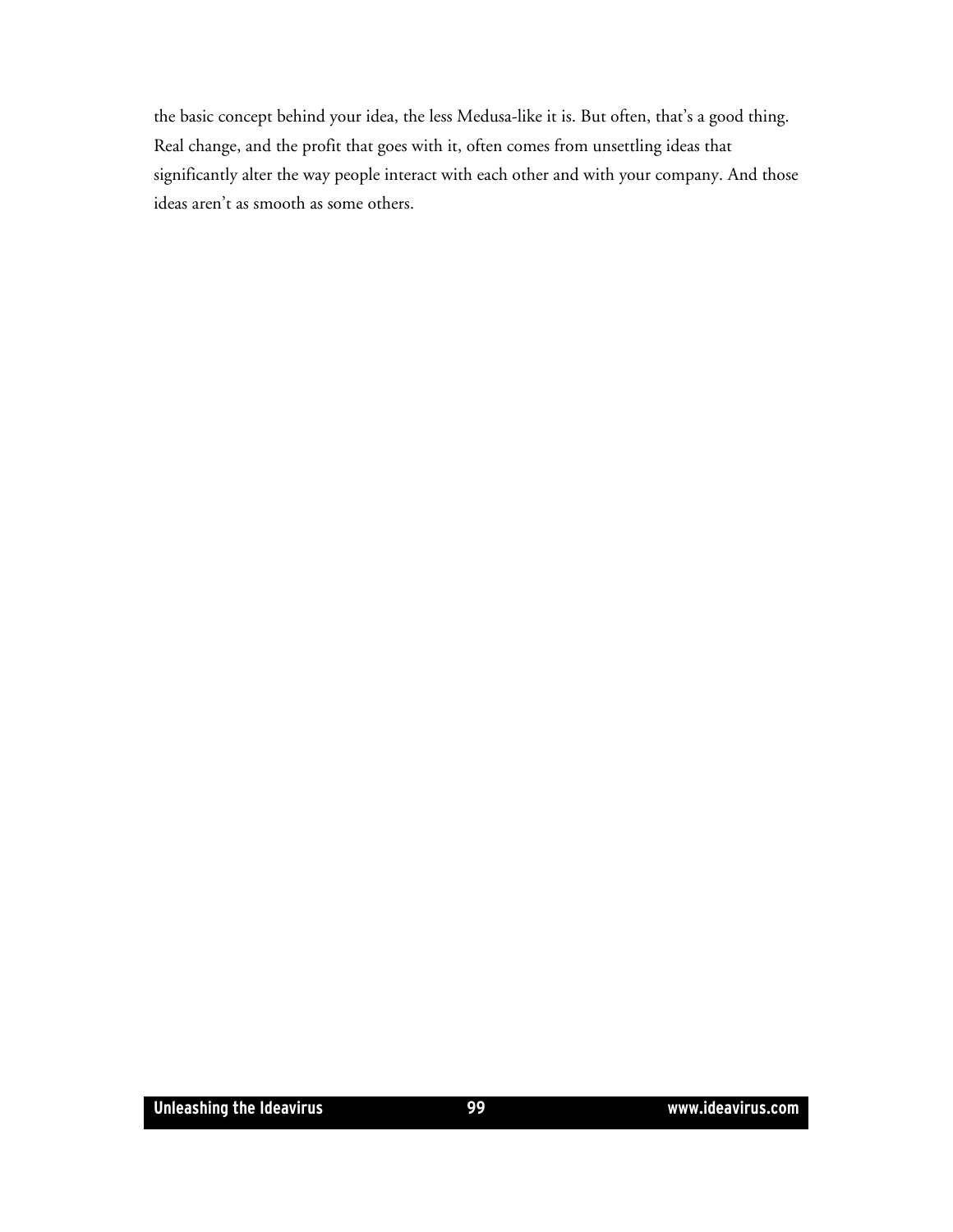## Persistence

In our quest for the quick hit, the easy way to start a business or just to increase our power as sneezers, there's a real desire for a shallow virus. A joke. A gimmick. A neat new technology geegaw that won't be around tomorrow.

Laser pointers are a fine example. I was in a meeting last month where the presenter used a laser pointer to highlight various things on his deathly boring Powerpoint slides. Unfortunately for me, not only was the presentation boring, but he kept aiming the laser at the TV monitor, which reflected this highly focused electromagnetic radiation right at my face, hitting me in the eye a few times. I finally got him to turn the thing off, but not without considerable struggle.

Other than this unfortunate incident, I can't remember how many years ago it was that I saw someone actually using one of these pointers.

What happened was that the pointer came out, and for a few early adopters, it felt marvelous. It touched a Jungian need in us (especially men, I think) to have a magic stick that could project our thoughts on the wall. Of course, the best place to use one was in a meeting of other nerds. And all the other nerds noticed the laser pointer and a virus was spread.

But after we all went out and bought laser pointers, we discovered that they weren't particularly useful. After all, how much information could one really have to present that we needed a high-tech device to point out the good stuff from the bad?

So the lasers ended up in a drawer.

In other words, the virus wasn't persistent. Those who resisted the initial temptation to rush out and buy a laser pointer stopped being exposed to them, and the virus died off.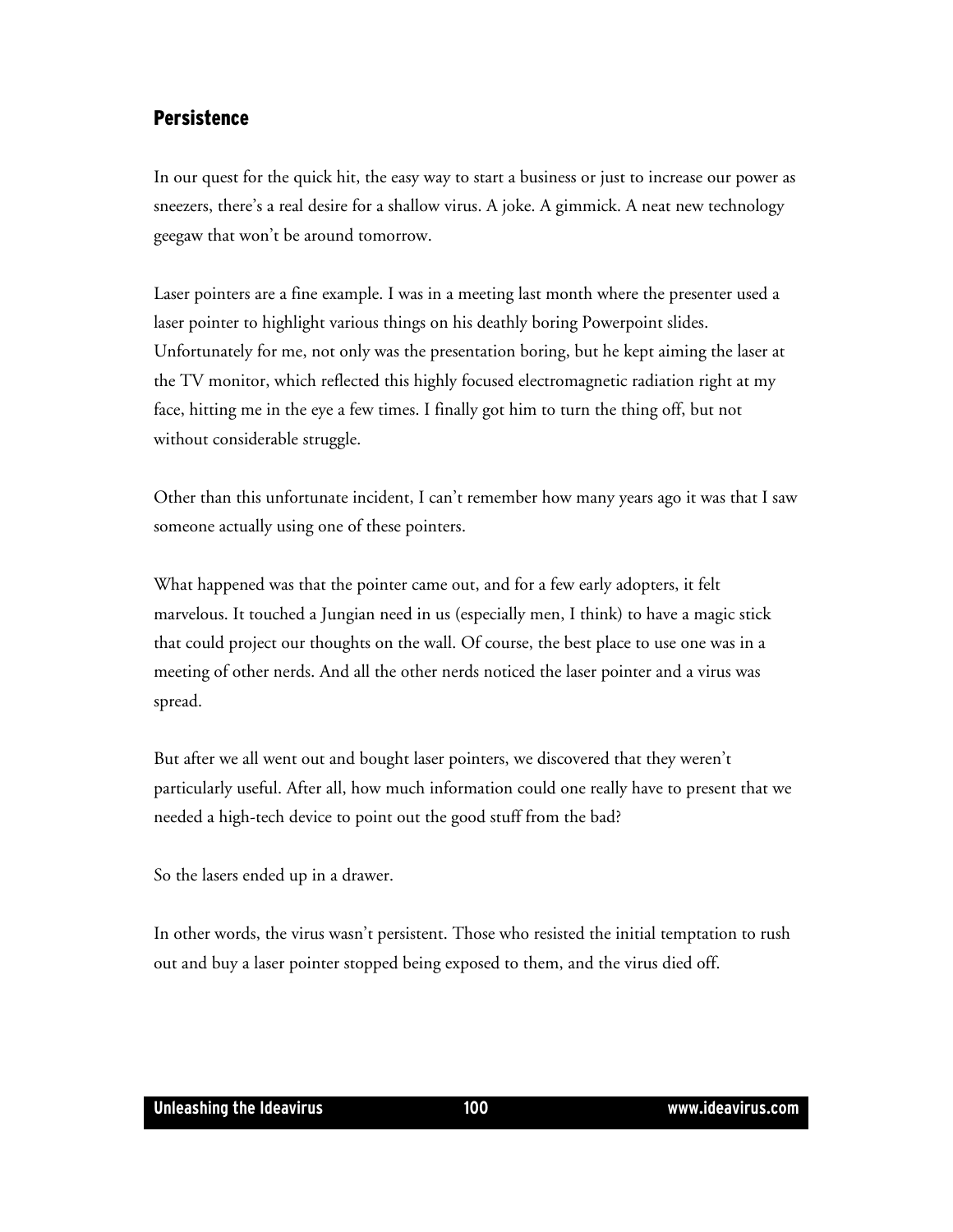Compare this to the Palm virus. Every day, somebody else marches into your office, declaring their undying love and devotion to his new pocket wonder. And unlike laser pointers, people who love them keep using them. They persist.

In Gladwell's terms, the Palm has now tipped in certain hives. So many people are using it so often that you're constantly reminded that unless you get one, you're a loser. It's the persistence of the Palm more than any other viral factor that has led to its success.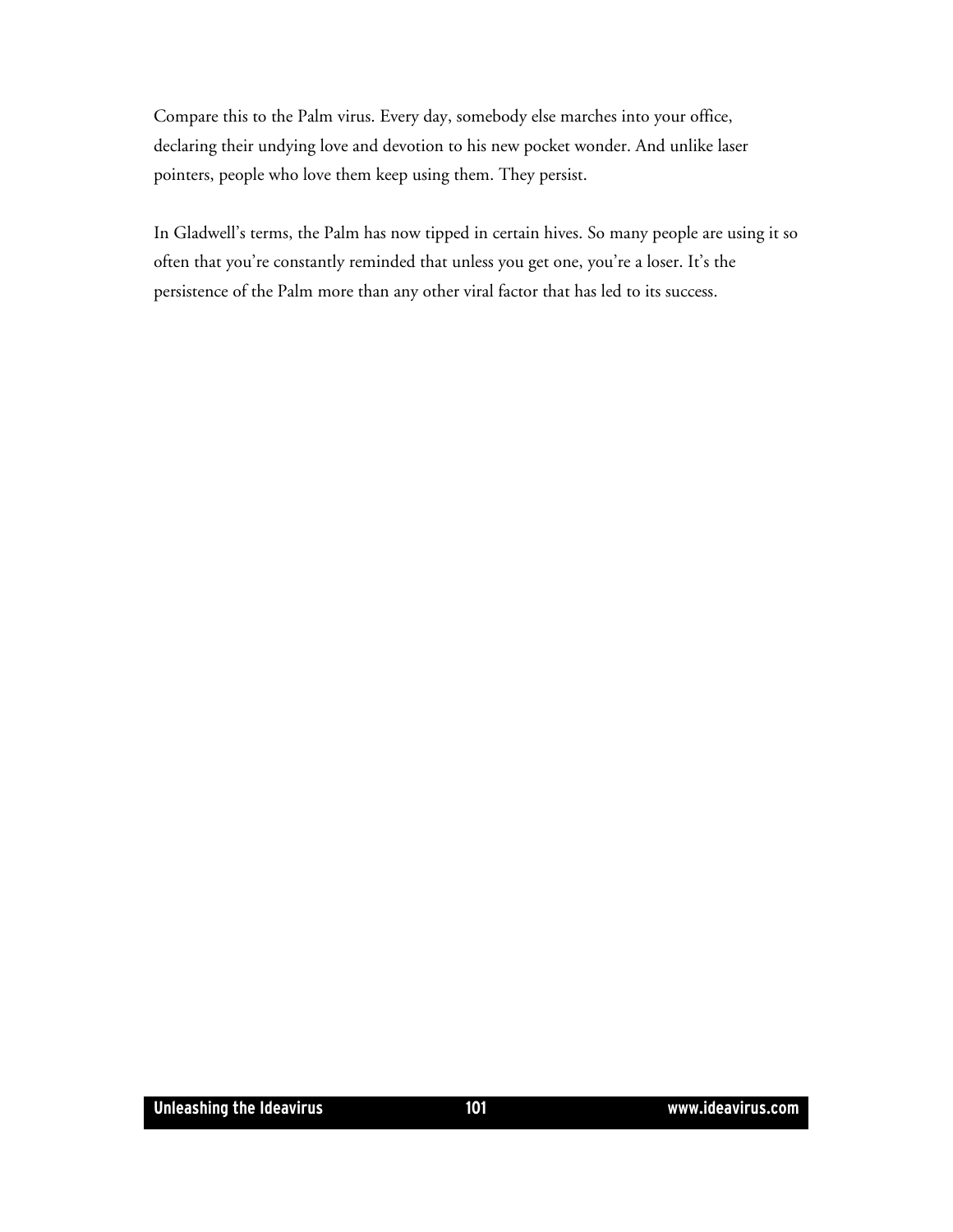## Amplifier

Word of mouth by itself isn't enough. As discussed earlier, unamplified word of mouth dies off too soon to be much good to the average business. The goal of a marketer creating an ideavirus is to create a system that allows the positive word of mouth to be amplified (and the negative to be damped!).

This simple idea is behind the success of Planetfeedback.com. It's impossible for me to understand why any business invited by Planetfeedback to participate would hesitate for even a moment before signing up.

If a consumer has a complaint or a compliment about a company, she can go to Planetfeedback and turn it into a letter to the company. Then, with a click, she can have a copy of the email go to the relevant congressmen, media and regulatory agencies. Another click can send a copy of the letter to the consumer's ten closest friends and co-workers.

Instant amplification.

Now, if your company is the target of a complaint, which course of action makes sense? You could either proactively grab the opportunity to stamp out a negative virus, to turn the complainer from an angry reporter of bad news into a now-satisfied witness to how much your company cares, *or* you could ignore them and hope they'll go away. Of course, they won't go away. They—and the people already infected—will continue to amplify the message.

Planetfeedback is providing a great service to all parties involved. By taking previously invisible word of mouth and aggregating it, they're making it far easier for companies to understand the viruses that are already being spread, and they're giving them an opportunity to do something about them. And yes, they are viruses—ideas that are running amok, being passed from person to person. At the same time, Planetfeedback gives consumers far more power, and makes it easier for them to get attention.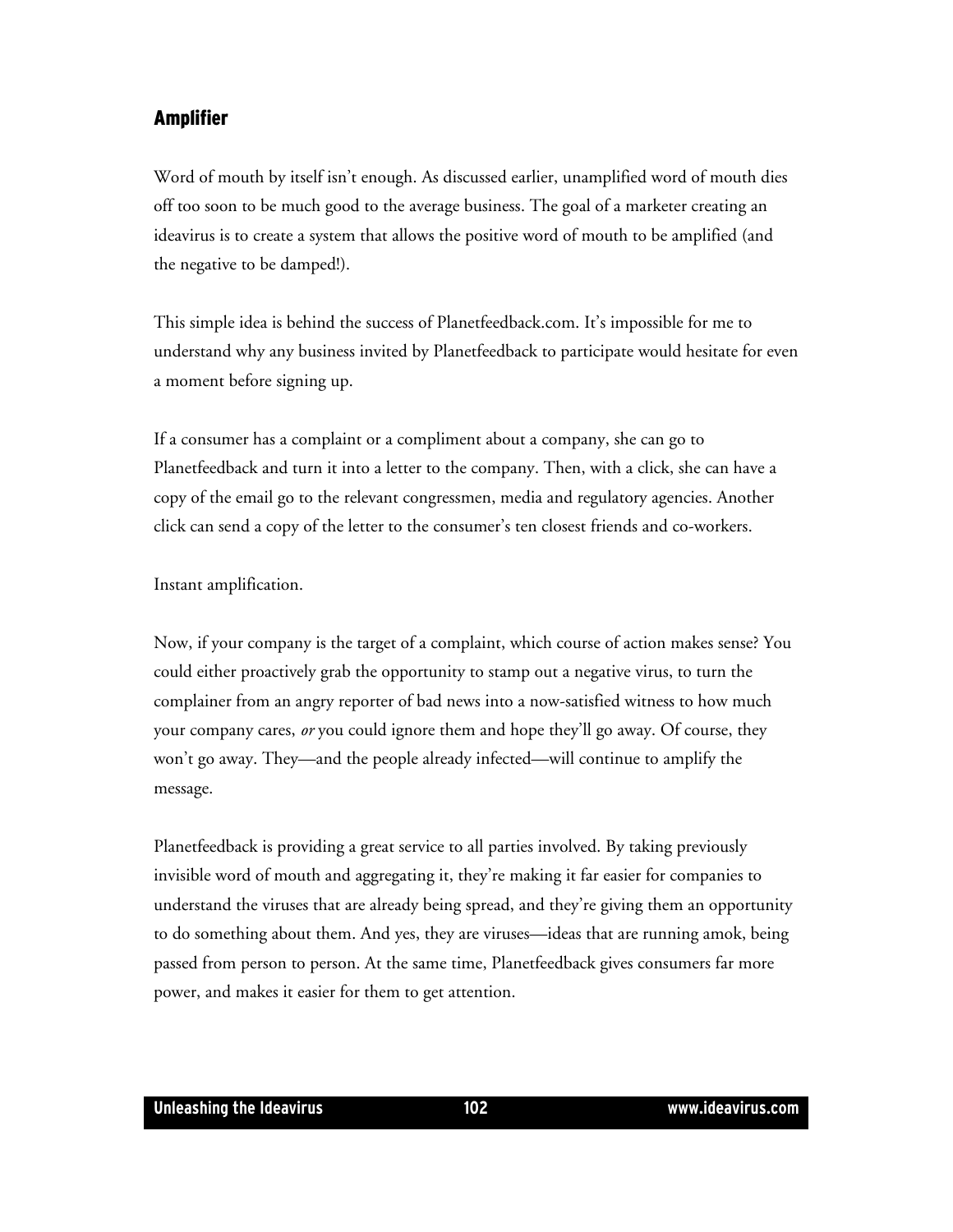Of course, you don't have to sponsor Planetfeedback. Some day they may offer a different program… or your competitors can pay to talk to your unhappy customers instead of you.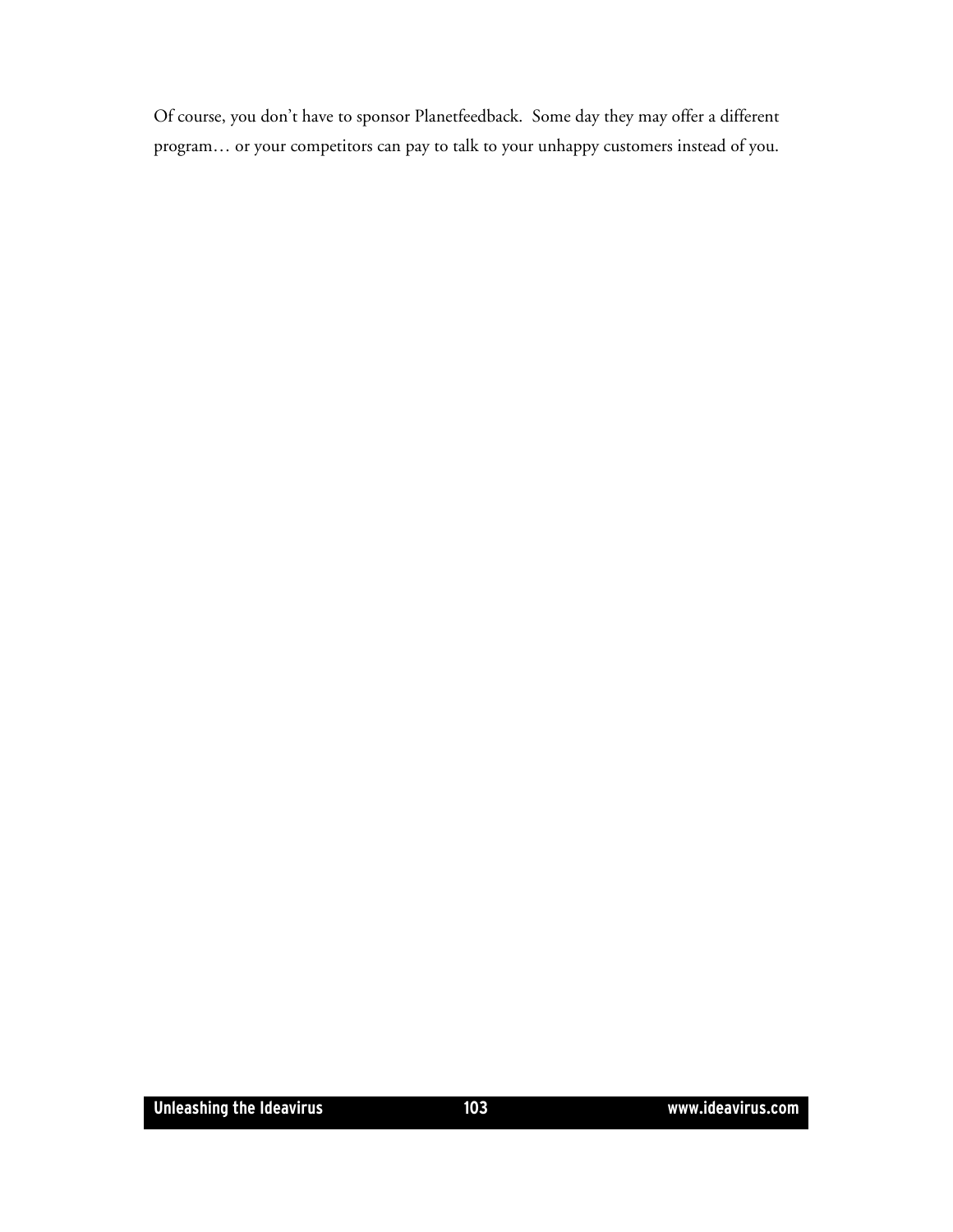## SECTION 4: Case Studies and Riffs

# **STEAL THIS IDEA!**

Here's what you can do to spread the word about *Unleashing the Ideavirus:*

1. Send this file to a friend (it's sort of big, so ask first).

[2. Send them a link to www.ideavirus.com so they can download it themselves.](http://www.amazon.com/exec/obidos/ASIN/0970309902/permissionmarket)

3. Visit www.fastcompany.com/ideavirus to read the *Fast Company* article.

4. Buy a copy of the hardcover book at

www.amazon.com/exec/obidos/ASIN/0970309902/permissionmarket .

5. Print out as many copies as you like.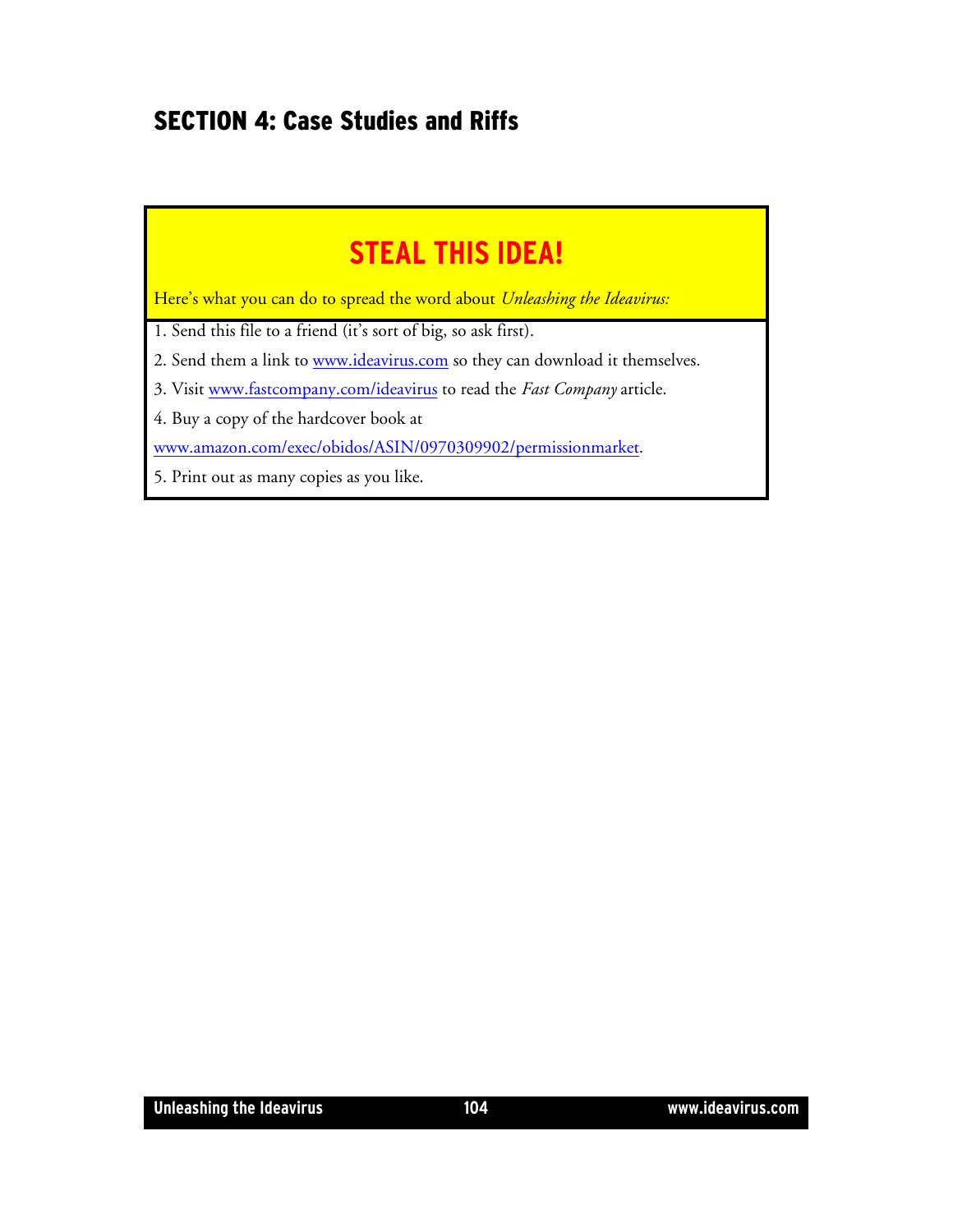## The Vindigo Case Study



One of the best examples of a company unleashing an ideavirus is Vindigo. You can find them at vindigo.com on the web, and you'll need a Palm (or something compatible) to use the software.

Vindigo is a directory of restaurants, entertainment venues and stores in major U.S. cities. You download it to your Palm and carry it with you. Tell it where you're standing (in the illustration above, you're on the corner of Amsterdam and Broadway in New York City), and it will show you whatever sort of restaurant or fun you're looking for. Sorted by distance from where you are. With ratings. For free.

What a killer app! I need to tell *everyone*. This is why they invented handheld computers! IT'S SO COOL!

But, while that alone is grounds for this to become an ideavirus, as described it doesn't seem particularly smooth. After all, after a sneezer tells you about this cool software, you've got to remember the name (vindaloo? indigo?), go home, type it into your browser, download it, synchronize it, etc. A disaster. No way it's going to work.

Which is where the smooth part comes in. You see, right on the bottom, underneath the buttons for eating, shopping and entertainment, is a button that says "give."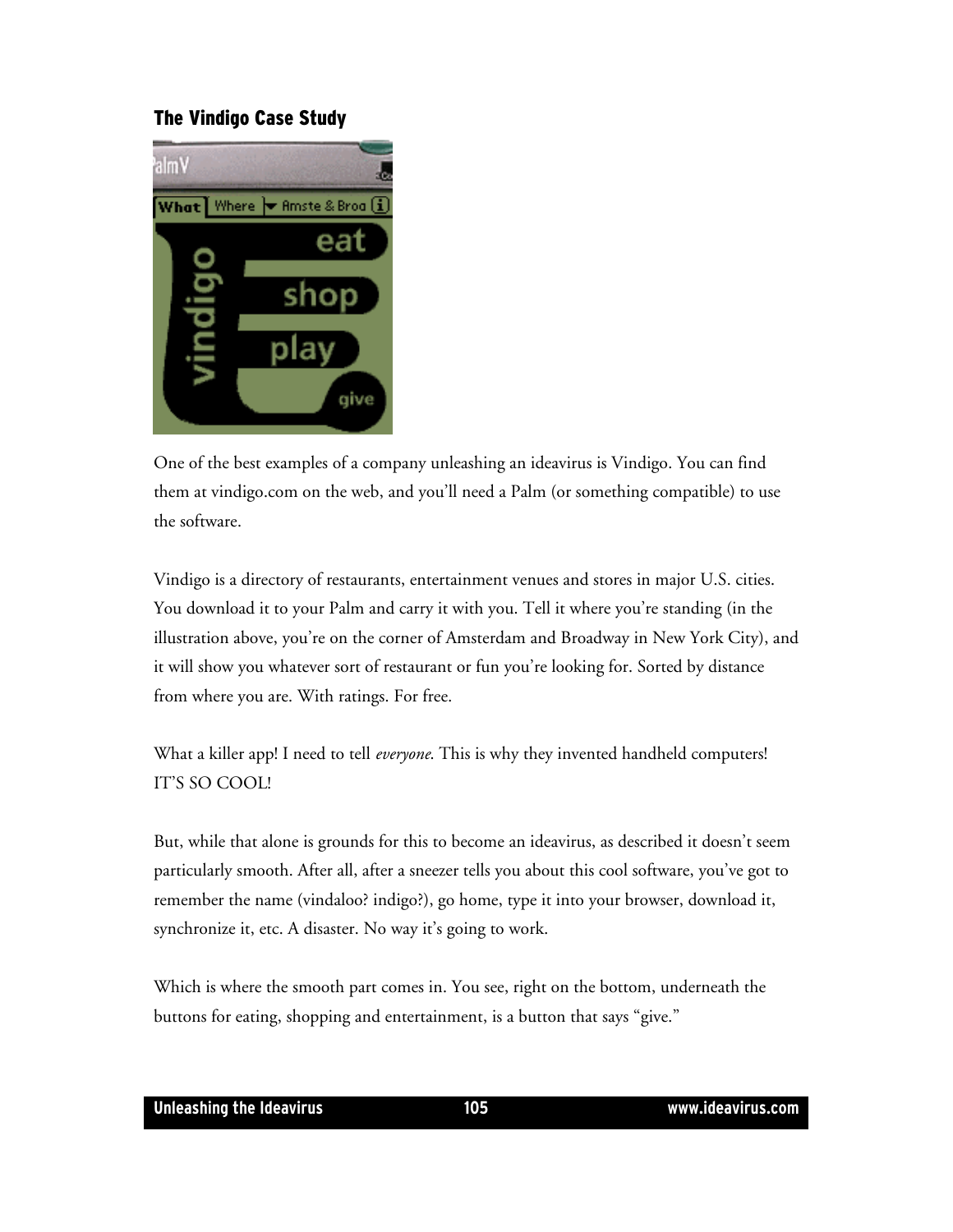So, when a sneezer is going on and on and on about how cool this is, you just take out your Palm, they take out their Palm, press the give button and sixty seconds later *the entire product is now on your Palm!*

That's smooth. It's about as close to perfect smoothness as you can get.

It goes beyond smooth. It's persistent. The next time you synchronize your Palm with your PC, it will automatically upload all the ratings you've put into the computer and get you an updated version. Instantly. Automatically.

The ideavirus has stuck.

Is it working? Well, the folks at Vindigo seeded just 100 sneezers with the original version of the program. Then they spent virtually nothing on advertising and waited to see if the virus would spread. It's now the fastest-growing application on the Palm.

Note that this isn't viral marketing in the sense that Hotmail is. You can happily use Vindigo for months without mentioning its existence to a friend. Vindigo works really well, but it also happens to be optimized for spreading the ideavirus.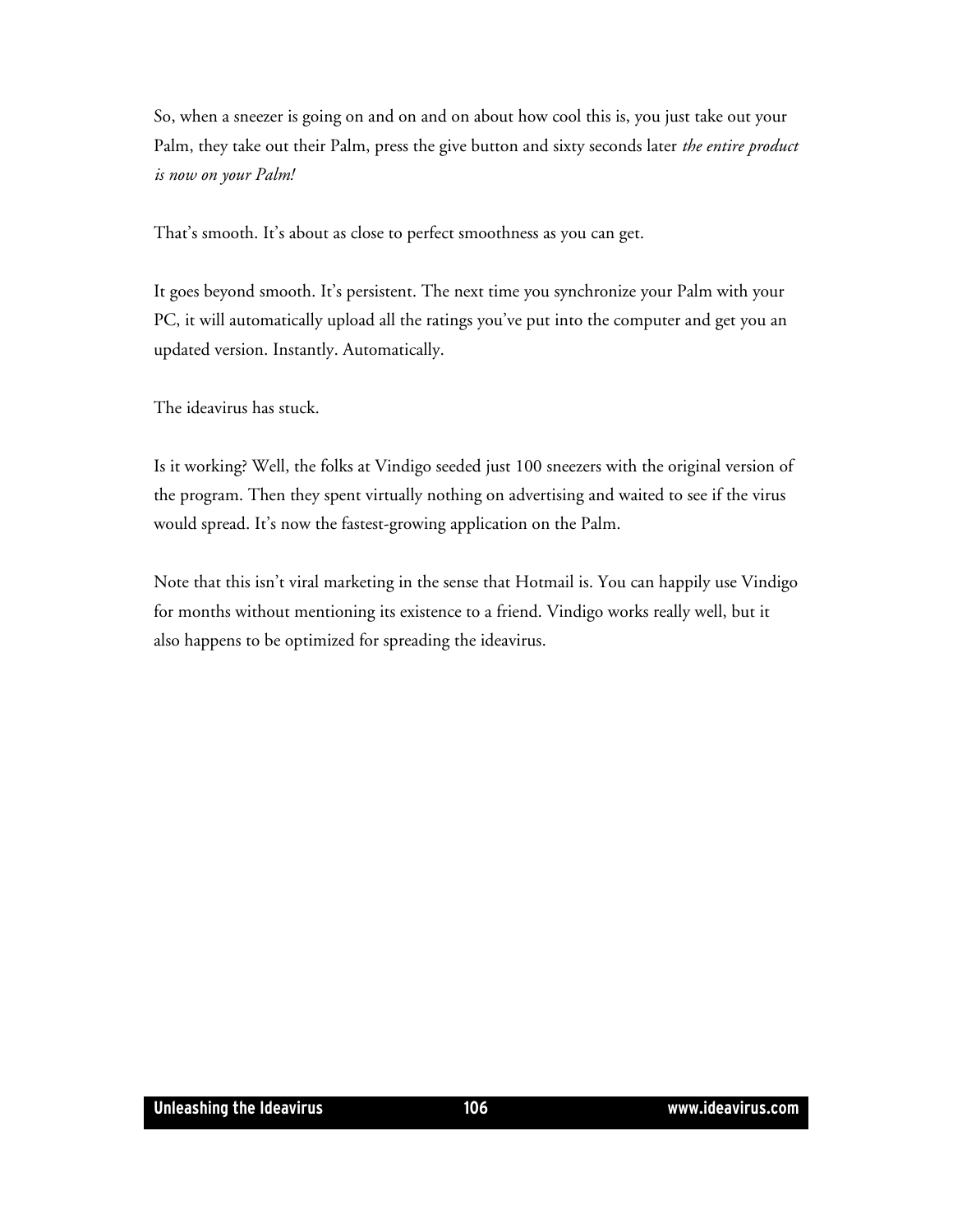## Saving The World With An Ideavirus

The Prius is a new car from Toyota. And it's the only car that's ever won an award from the Sierra Club. This is the car that's supposed to save us from ourselves, to take a whack out of the greenhouse effect and to conserve our remaining fossil fuels.

How? By using an engine that's a hybrid of gasoline and electricity. By getting more than 90 miles to the gallon, giving very good performance and emitting close to zero pollution. I dearly hope it succeeds. THIS CAR IS IMPORTANT!

Unfortunately, because Toyota is a factory-based company that uses ideas (instead of being an idea company that owns factories) they've built the product completely backwards. I'm confident that someday everybody is going to be driving a car as positive for the world as the Prius, but it won't be because of the way *this* car is marketed.

Let's start with the name. How can you tell someone about a car you're excited about if you don't know how to pronounce it? Is it pry-us, or is it pree-us? I don't want to feel stupid, so I just won't say the name.

Second, is there a smooth way for me to spread the word? A visit to the Toyota website doesn't even show the Prius on the home page, and when I search for it, I get a very nice page. But where's the "tell a friend" button? How can I set up a test drive? Is there a place for me to give my email address so I can give permission to get information on when the car is going to be available in my neighborhood? Alas, no on all three counts.

What about a community activism component with teenagers going door to door with petitions, hoping to lobby the local government to buy Prius police cars? Or letter-writing campaigns that spring up from grassroots environmental organizations around the country…?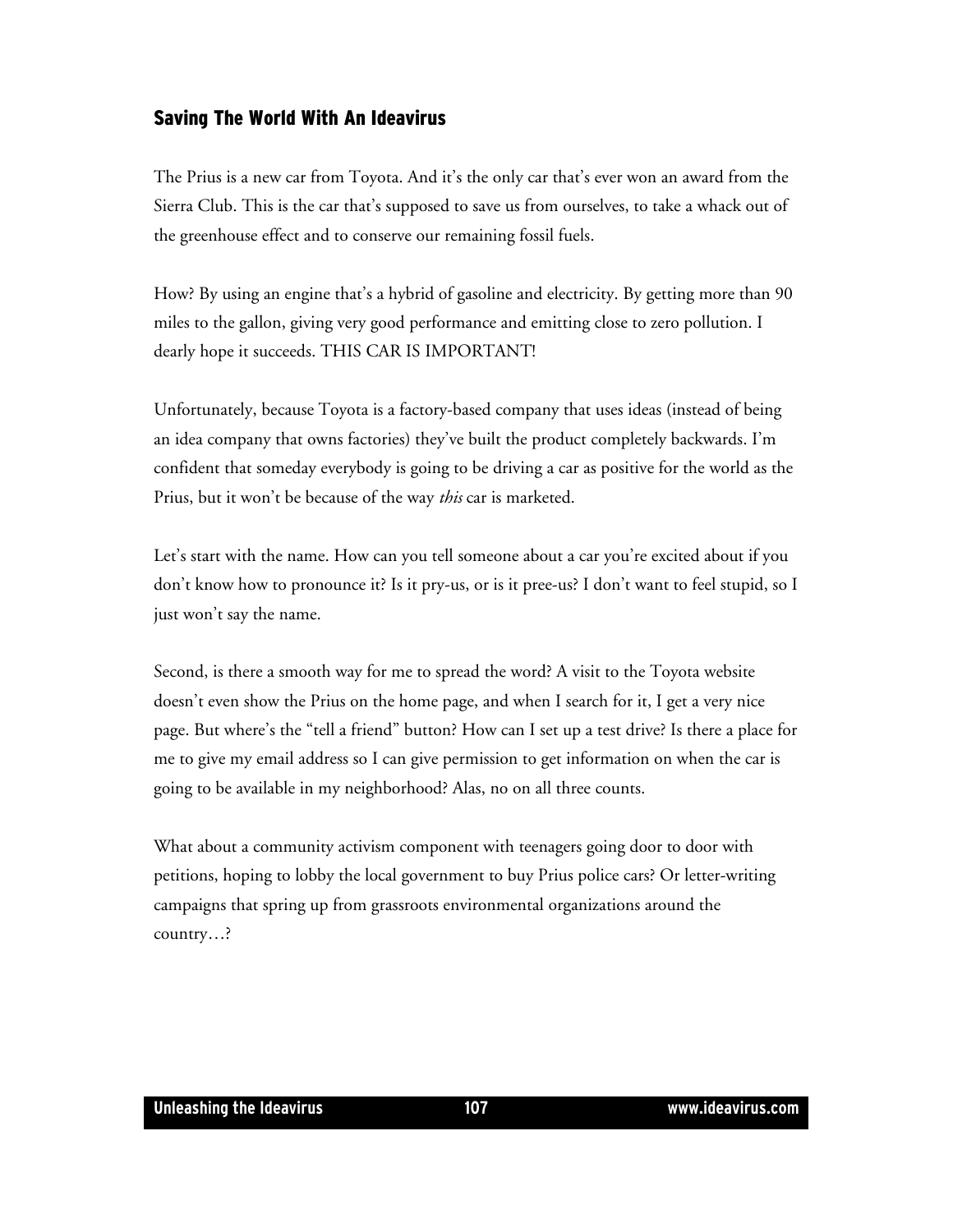But the biggest mistake Toyota made was the way they designed the car. Unlike the VW Beetle and the Mazda Miata, the Prius is not a driving billboard for itself. Here's what it looks like:



You could have 1,000 of these cars drive by and you'd never, ever notice it. You wouldn't notice the styling, you wouldn't notice the gas mileage or the lack of emissions—and you certainly wouldn't aspire to own one just by looking at it.

Is Toyota on a mission from God? Are they acting like zealots, aggressively pushing a car that will change the world for the better, the most powerful idea to come out of the car industry since Henry Ford perfected the assembly line? We need *passion* from our manufacturers.

What a lost opportunity! An idea merchant in search of a virus would take a very different tack. Instead of trying to make it cheap and boring, they'd realize that the first people to buy a car like this are people with money to risk on an unproven technology. Realize that the opinion leaders and nerds who are most susceptible to this idea are also the most likely to want to drive an exceptional car.

I'd redesign the thing to be stunning. Different. Unique. Maybe a permanent bumper sticker announcing my current gas mileage on an LCD readout. Or a fleet of far-out colors. The first 50,000 people who buy this car will be doing it to make a statement. And every person who does will be making that statement to the 1,000 or 10,000 people who see them driving it. A virus waiting to happen.

Remember what I said about the VW Beetle? 180° difference.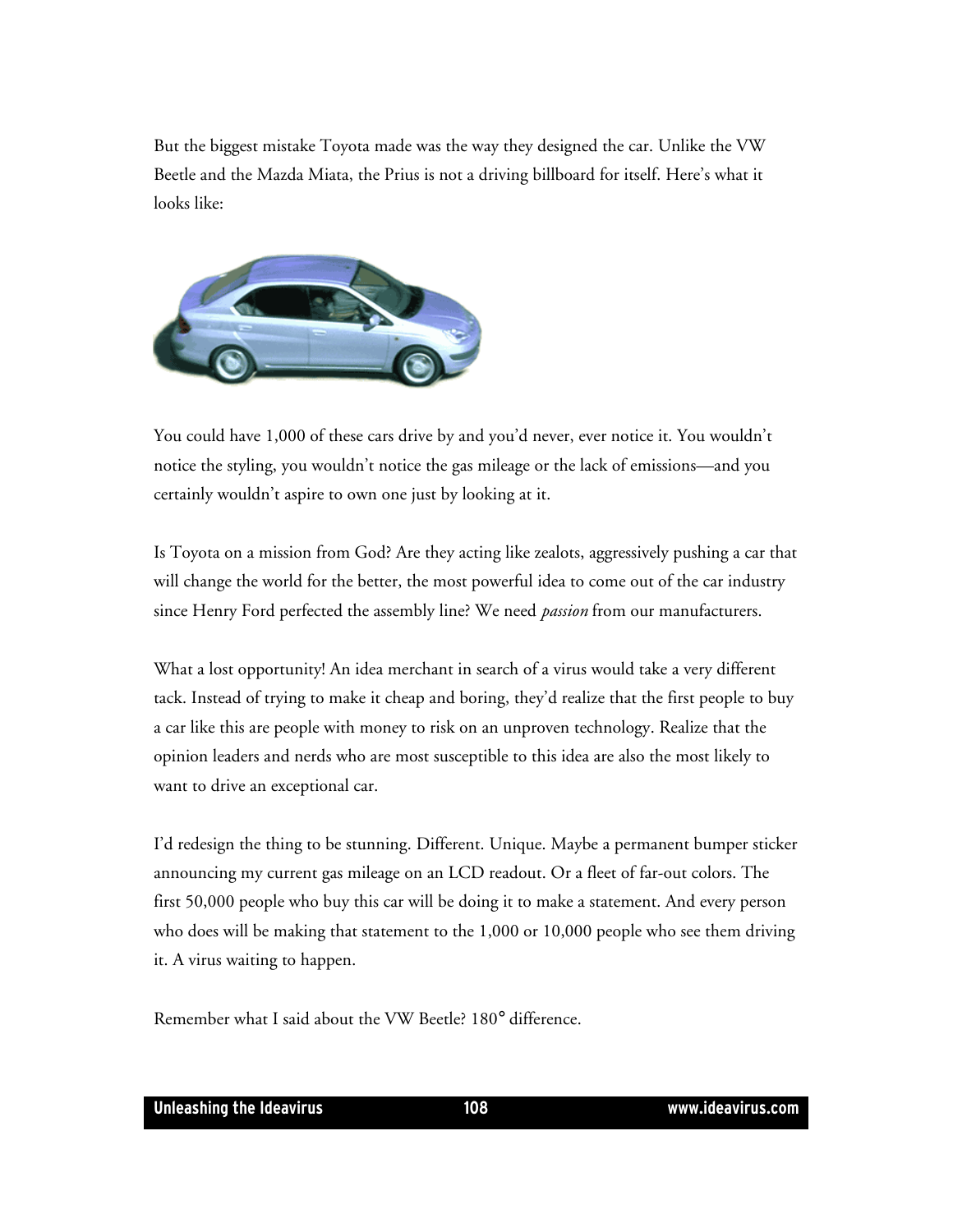Toyota forgot to pick a vector for this car. They don't know exactly who they want to buy it, so they designed it for everyone. Precisely the opposite strategy of the new VW Bug. But remember, an ideavirus adores a vacuum, and there is a very big and very empty vacuum just sitting here, waiting to be plucked. Toyota could have picked any vector they wanted, leading to any hive they chose, and yet they chose none.

And finally, I wouldn't let just anyone buy the first models off the line. I'd select the very best sneezers, the loudmouths, the pillars in their community and do whatever it took to get these folks to drive a car. James Bond? Julia Roberts in her next film? The mayor of Carmel, California or the head of Greenpeace?

This is urgent. This isn't about making another few million bucks from a website. It's about infecting the population with a good virus, and doing it before the vacuum fills up with junk and it's too noisy to communicate about it.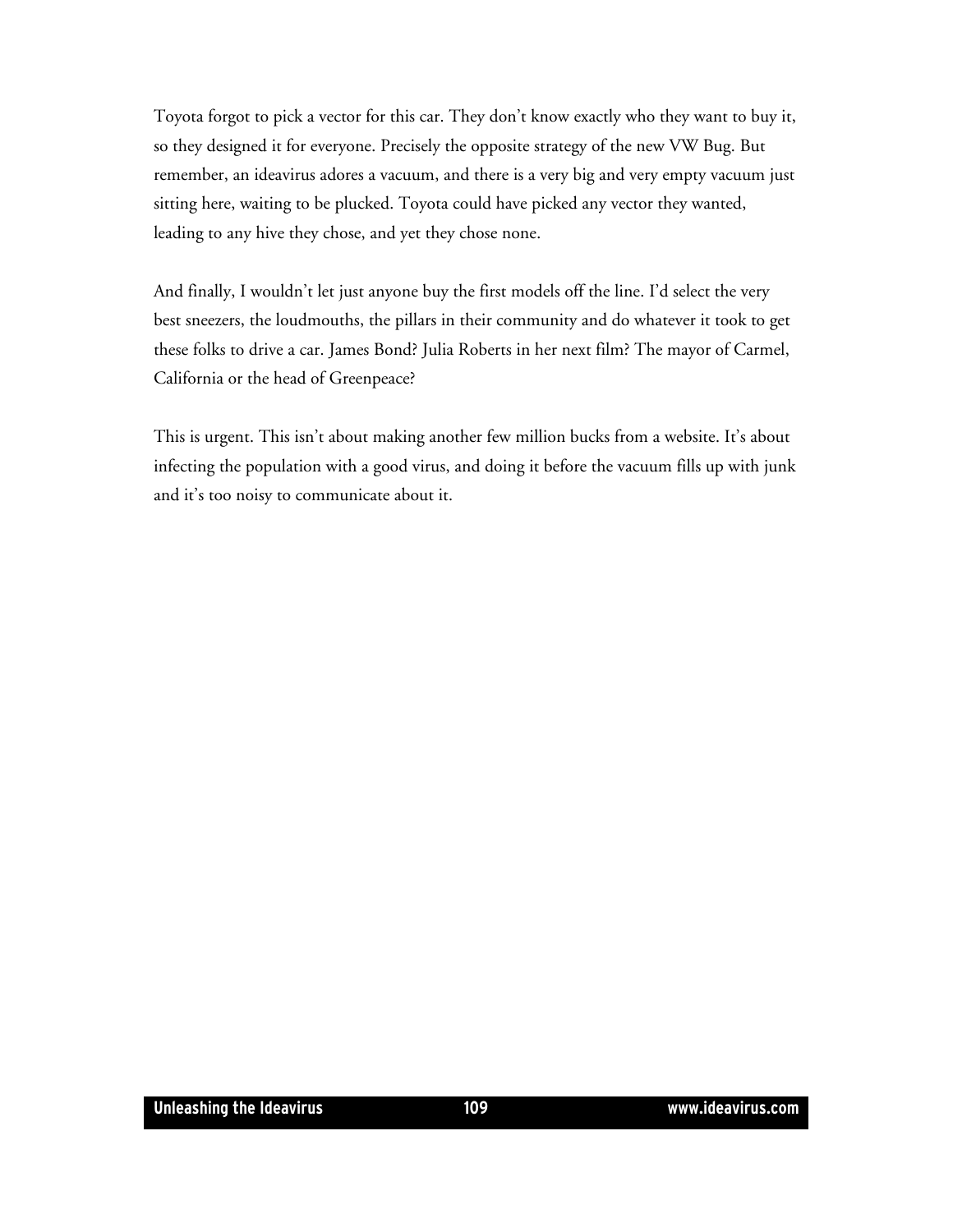# Is UNLEASHING THE IDEAVIRUS An Ideavirus?

Here is the step by step plan I'm using to turn this manifesto into an ideavirus:

- 1. Describe something important and cool and neat and useful and new, and do it in compelling, clear and exciting words.
- 2. Launch the virus to the largest audience of sneezers I can find. In this case, that means the readership of *Fast Company*. Do it with graphic splash and panache and impact.
- 3. Make it smooth. Post the entire manifesto at www.ideavirus.com. Include commentary from big-name authors, pundits and industry professionals. Include the entire text of not just the manifesto but the entire book. Make it easy to send the book to a friend. Include an audio version of the book. Include my powerpoint slides. All for free.
- 4. Run ads to create an environment in which sneezers feel comfortable spreading the manifesto to others.
- 5. Maintain the virus as it grows by doing speaking engagements and distributing free copies of the hard-copy version of the manifesto to appropriate sneezers.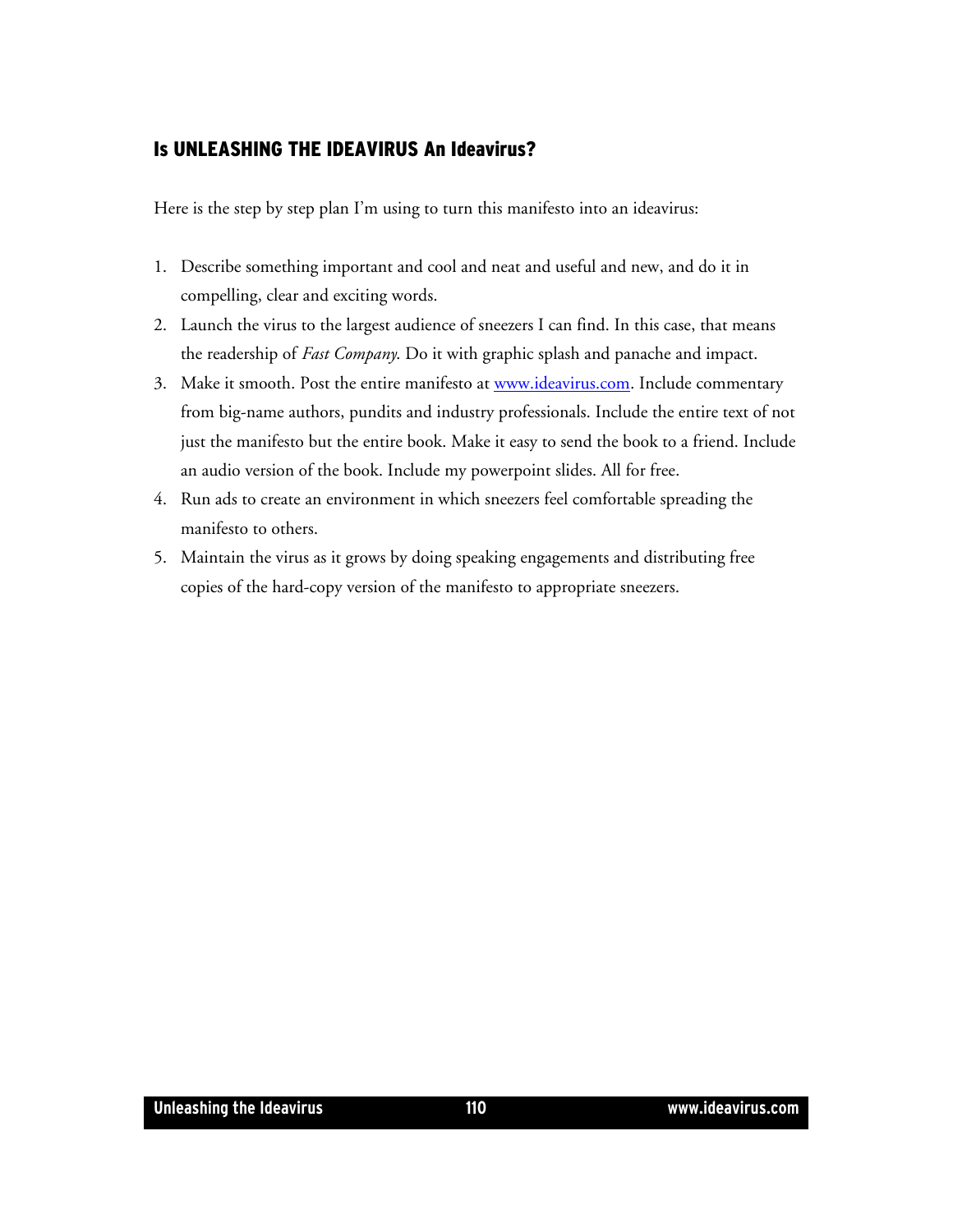### Moving Private To Public

One of the challenges facing oldline companies as the ideavirus becomes more important is that they're used to providing private services. Your friends and acquaintances probably have no idea what brand of PC you have, whether you have gas or oil heat, how often you see the chiropractor or what your favorite kind of wine is.

Because of the private nature of these relationships, the only way to expand the market for them is for the marketer to spend more money and interrupt more people with more junk ads. BUT, if they can figure out how to make them public, if they can figure out how to launch an ideavirus, the whole equation changes.

Here's an example: your frequent flyer miles.

American Airlines has made a fortune using frequent flyer miles to induce loyalty, and just as important, to establish a currency that they sell to other companies.

But none of your friends really knows your frequent flyer habits. You almost never talk about them unless something exceptional happens that you want to brag about… like buying tickets for the whole family to fly to France with your miles.

There are a number of things that American Airlines can do to move miles out of the closet and turn them into an ideavirus. For instance, they could allow people to buy, sell or trade their miles. Would this lead to more mileage redemptions (a bad thing)? Sure. But it would also turn miles back into a nationwide fascination.

Far more clever would be to make the following announcement at a convention jammed with business travelers: "If you can find someone at this convention who has precisely the same number of miles as you do, we'll give you both a million miles." Suddenly, every person you meet wants to talk to you about your mileage status.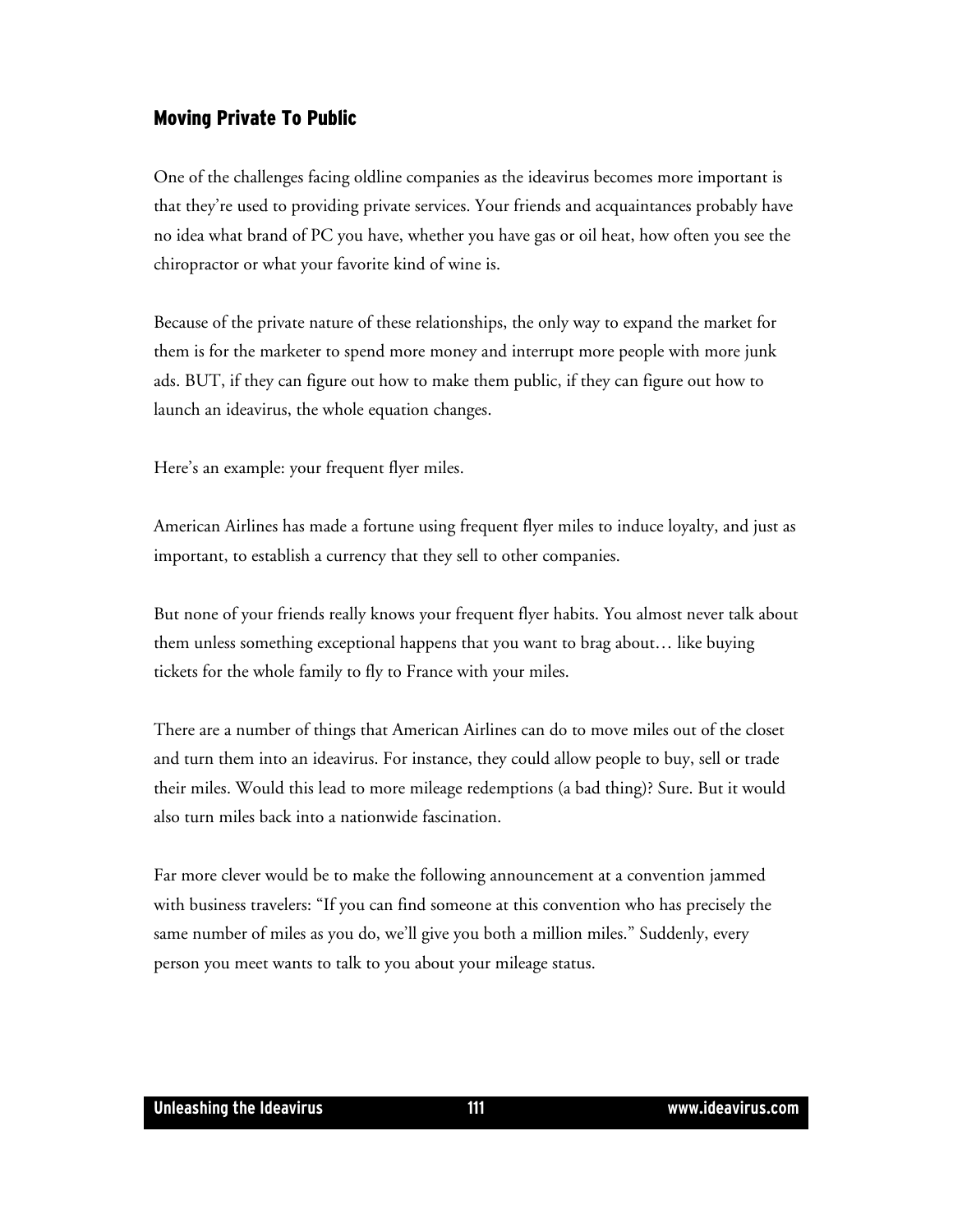Hakuhodo, one of the largest ad agencies in Japan, used a similar approach and turned it into a national craze. It seems that sending New Year's cards is a big deal in Japan…much bigger than Christmas cards.

Most people buy their cards at the post office—envelope and stamp included. When you send a card, it comes with a lottery ticket, good for a small prize if the recipient wins (a bicycle, a radio, etc.).

Hakuhodo runs their promotion on the Net. And the cards are free to send (no stamps, no fee). But the best part is that if the person you're writing to wins, *you win the same prize*. So, the more you send, the happier your friends are, and of course, the happier you are.

Not only did this promotion go viral, it turned into an epidemic. In 1998, 25% of the people with Net access in Japan either sent or received one of Hakuhodo's cards. And Hakuhodo cashed out by selling ads in each and every one of those cards.

In order to turn these public ideaviruses into useful, long-term assets, the companies that create them need to gain permission from people to follow up directly. Then, they go back to private marketing, at a very low cost, with excellent results, until they're ready to go public again with another virus.

Of course, going public doesn't mean you have to run a selfishly oriented promotion. When I was in college, the gay and lesbian center ran a campus-wide activity called "Wear jeans on Wednesday if you're gay." Suddenly, something that had been a private topic was now the topic of discussion among everyone. If you weren't wearing jeans, was that because you were afraid that people thought you were gay? Is there something wrong with being seen as gay, whether you were or not?

One simple act turned the notion of sexual preference into an ideavirus and generated thousands of hours of intense discussions about how society (and how we) viewed the issue.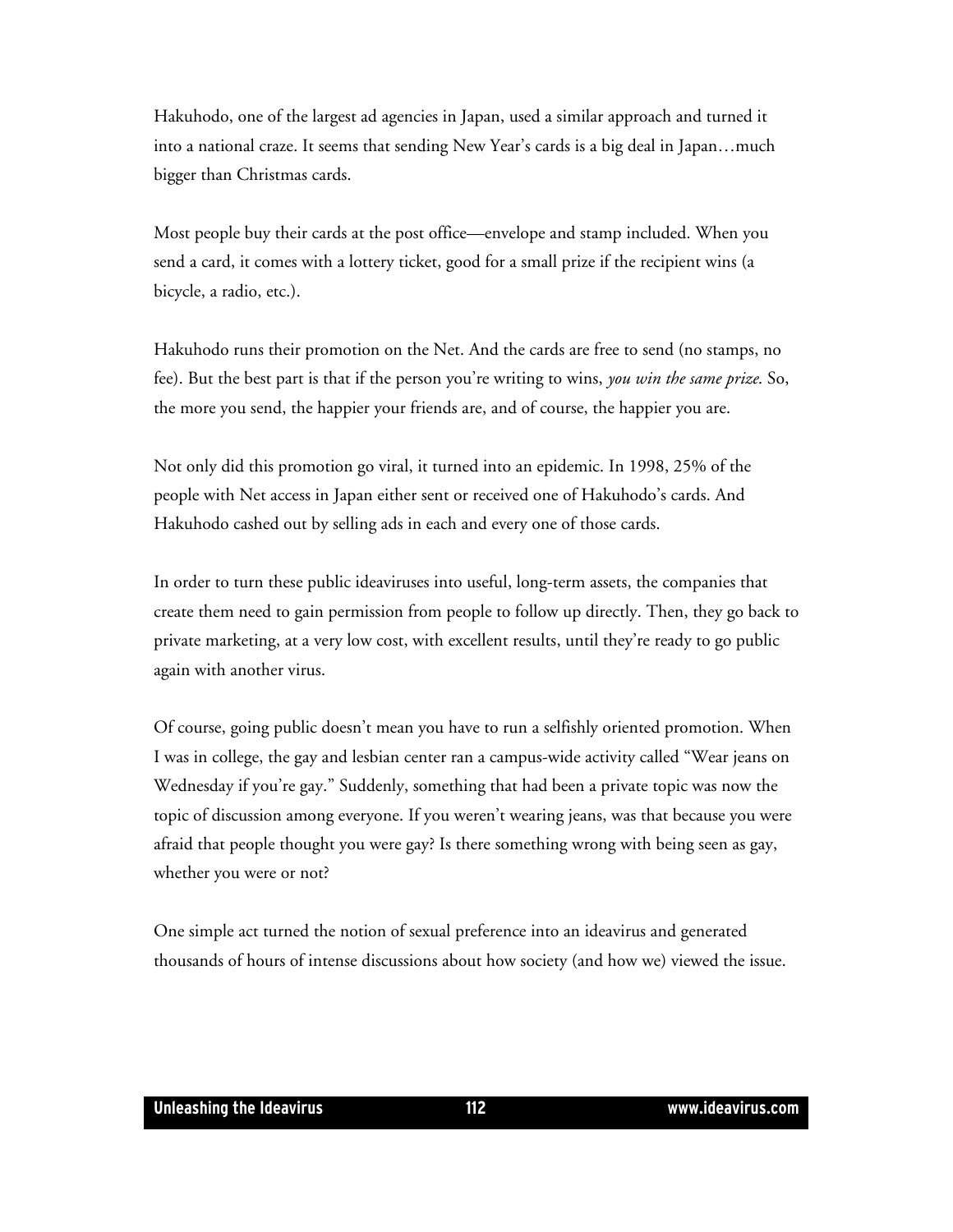### You're In The Fashion Business!

Without question, the most difficult part of unleashing a manifesto is creating something that's virusworthy. And one of the key components of that art is understanding the fashion moment.

Why do open-toed shoes come and go? Bell-bottoms? Miniskirts?

How is it that every year, multiple clothing designers launch very similar clothes, without consulting with each other in advance?



*Source: Corbis*

Why is it that we rarely see people dressed like the two women above? Did these folks wake up one morning and go out and buy the entire outfit at once, or did it happen gradually?

Why do some Internet businesses (group scheduling, free email, health portals) seem to appear simultaneously, even though it took them months or years to launch?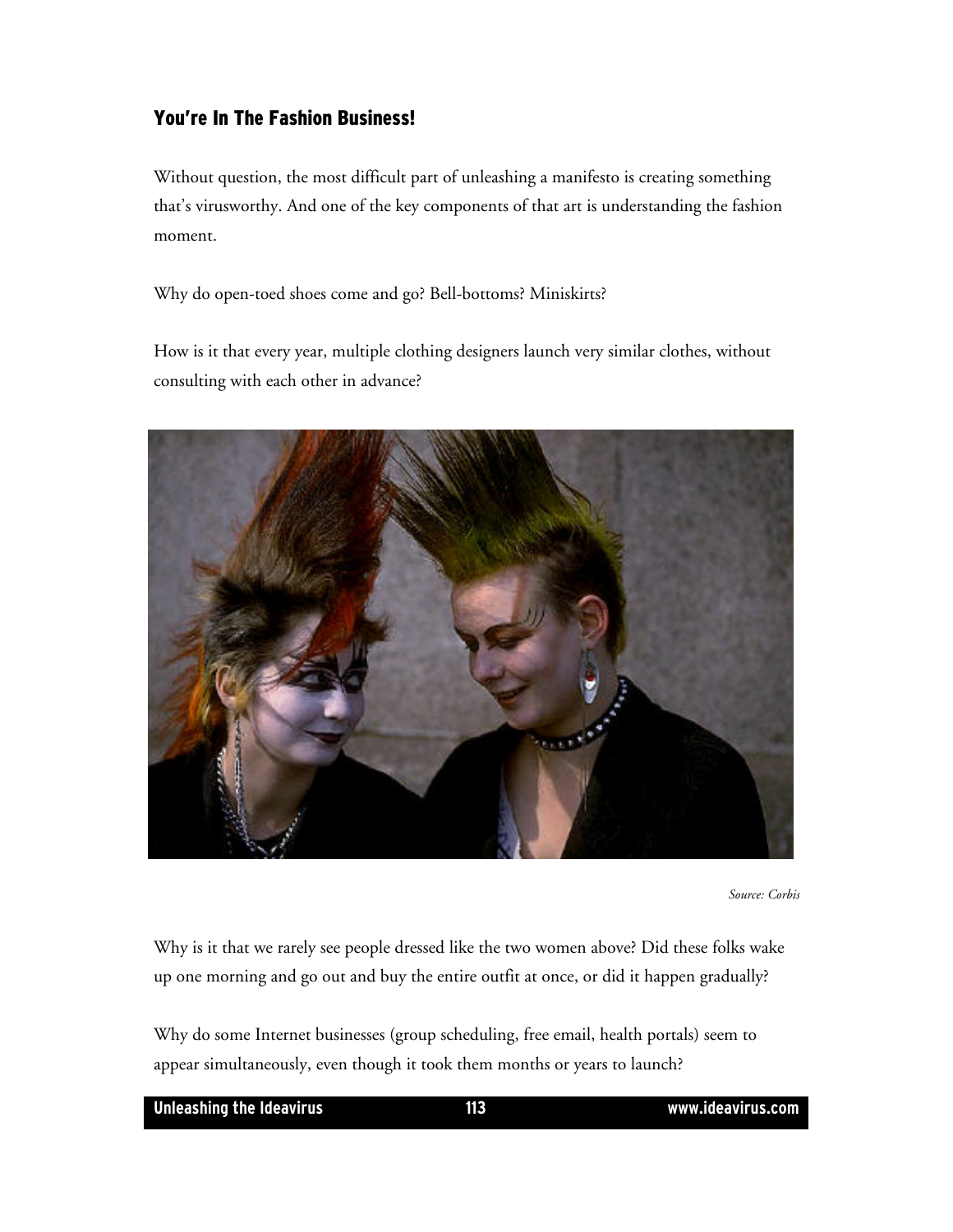The fashion moment occurs when a respected hive member takes a chance and tries out something new.

One of two things occurs when a hive member shows up with a new "outfit":

- 1. The hive embraces the new. They start wearing a nose ring or get a tatoo or switch from using a Filofax to using a Palm. When this occurs, the respected member gets MORE respect, becomes more influential and reinforces his position as a powerful sneezer.
- 2. The hive rejects the new. Many times, the person who introduces the new item will be ignored or ridiculed (this happens more to the less-respected members of the hive, but it happens to everyone sooner or later). When this happens, the person who tried to introduce the new fashion loses respect, becomes less influential and is usually less likely to try again in the near future.

Obviously, respected members are hesitant to lose their positions of influence, hence the consistency and uniformity among hives.

Some hives are incredibly conservative (go to the Assocation of American Actuaries annual meeting and you won't see an awful lot of surprising new innovation), while others are known for their daring (the trends demonstrated on the New York City nightclub scene oscillate like the NASDAQ).

Some people—I call them fashion editors—seem to have an innate sense for knowing when a hive is ready to adopt a new virus. Successful venture capitalists, journalists, chefs, research and development labs and record label executives are great fashion editors.

Clive Davis at Arista Records was a stellar fashion editor in the music business for generations. He launched dozens of breakthrough acts... from Aretha Franklin to Whitney Houston, Carlos Santana to Patti Smith. The only thing they had in common was that they were just right for their time. A month earlier or a month later and they might never have succeeded. (Well, maybe Aretha would have succeeded no matter what…)

But no fashion editor is infallible, and if they're not careful, they fall into one of two traps: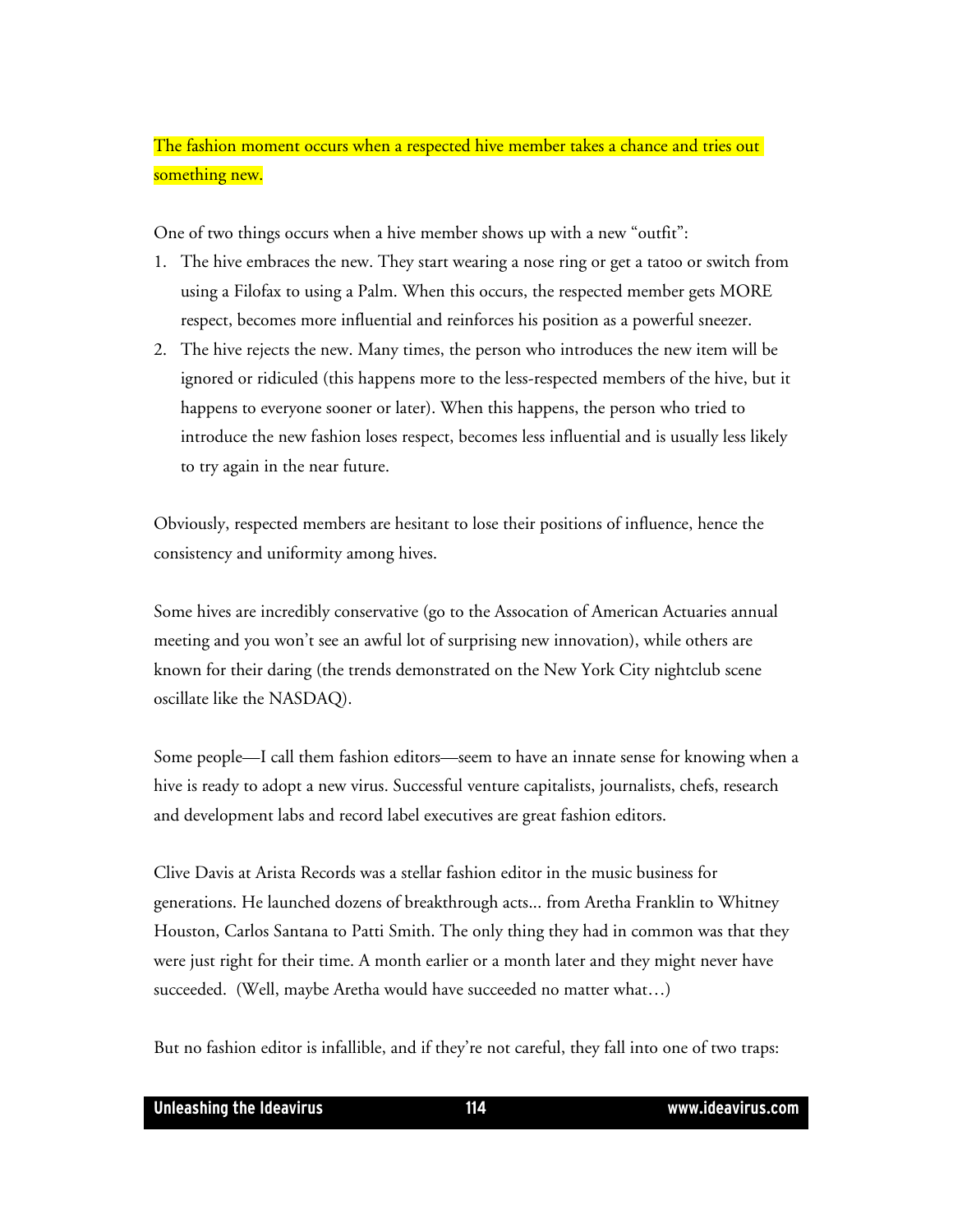*They lose touch with the hive and fall in love with their own taste.* Without the feedback loop the hive provides, they "lose their touch." Someone who had a seemingly hot hand starts failing.

Warren Buffet is a brilliant stock market investor with an extraordinary ability to understand what other people are going to want to invest in. But when Internet mania started to hit the stock market, Buffet lost his ability to predict what the hive would predict. I think he DID know, but overruled his sense of what would happen with his own common sense. Buffet left billions of dollars of profit on the table because he refused to believe that the Internet stock ideavirus would spread across the hive of investors.

#### *They stop thinking of themselves as fashion editors and start to believe that they are fashion*

*makers.* Rather than acting like someone who has a sense as to what virus will hit the hive next, they believe that they are respected enough by the hive to FORCE them to accept the next virus.

Fashion designers are famous for this, as are rock groups, authors and product marketers. Take a look at New Coke—the biggest flaw in the introduction of this product was that Coke believed that if they willed the consumer to adopt a new formula, the consumer would do as they were told. Instead of spreading like a virus from a respected hive member, they tried to ram the formula for New Coke on the hive. The hive rejected it.

The challenge your business faces is finding or training a fashion editor. Launching products too early is just as bad as launching them too late—if you miss the timing, you fail to fill the vacuum with your virus. Miss the timing and the profit belongs to someone with better timing and better fashion sense than you.

To those dedicated to the idea that your business is a factory, all this must sound like heresy. After all, if you wanted to go into the fashion business, you'd have gone into the fashion business! But, like it or not, we're all in the fashion business.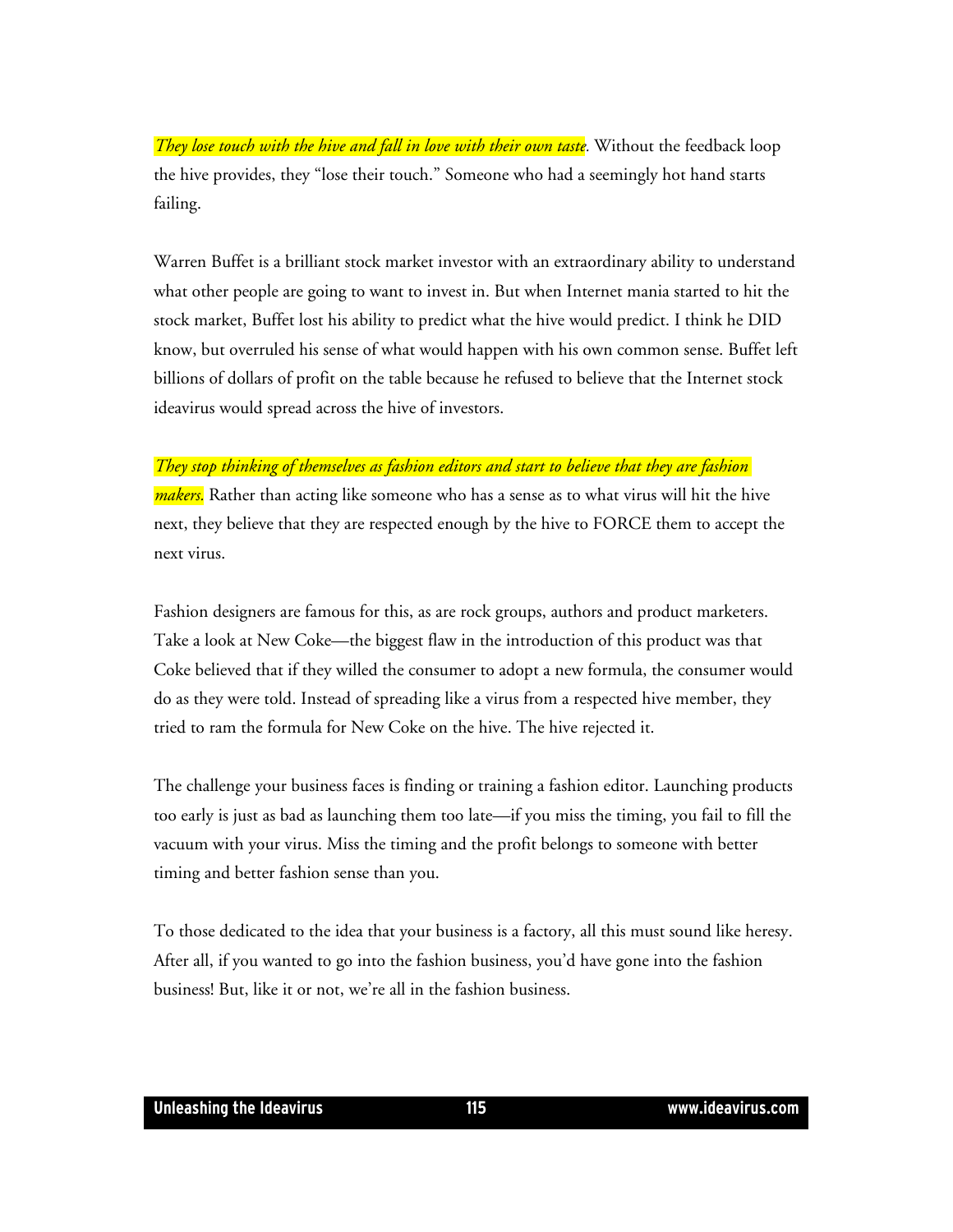A few years ago, there was plenty of cherry wood to go around. People weren't making much furniture out of it... it wasn't in style. Then a furniture designer named Thomas Moser decided that his fashion sense was telling him that cherry wood would make a comeback. That once people saw how beautiful the wood was, the idea of furnishing your house in this warm, comfortable wood would spread through his chosen hive.

Moser built an entire company around cherry wood furniture, and bought thousands of acres of prime cherry in anticipation of demand. Today, Thomas Moser has grown more than 30% a year for the last ten years, with showrooms in New York and overseas selling \$5,000 tables and \$3,000 chairs. Not because the furniture is great (which it is) but because he created a fashion that resonated with his hive, because he launched an ideavirus.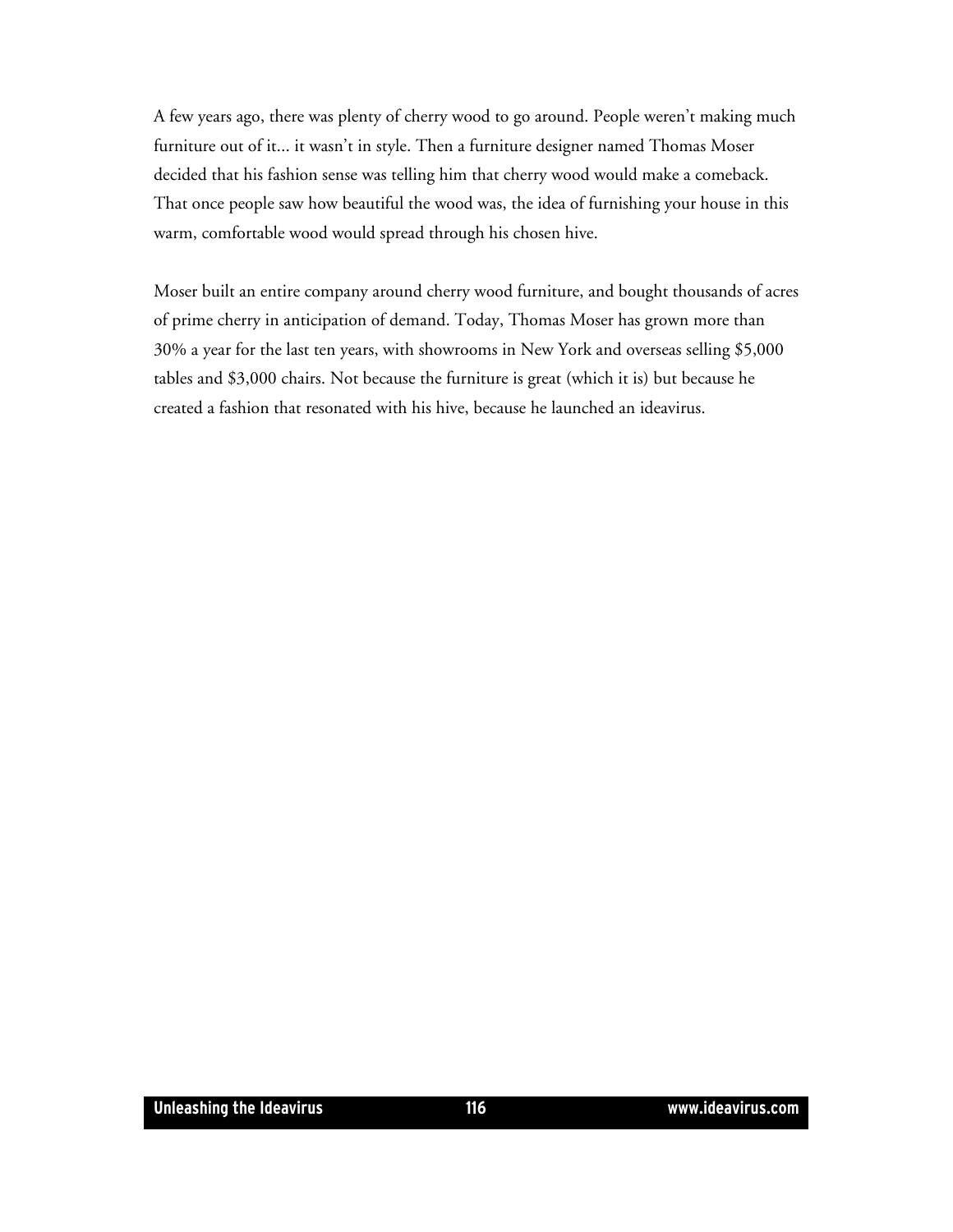### The Money Paradox

#### The sooner you ask for money, the less you'll make.

The single biggest mistake idea merchants make is that they ask for money too soon. On one hand, you want to charge early and often, so you don't waste time on people who are just looking, and so you can maximize your income before your idea fades. "Take the money and run" is a cliché for a reason.

But this strategy introduces friction into the system. Many marketers require people to pay the most when they know the least. For example, why don't movie studios run a day of free sneak previews to get the virus started, and then charge more once everyone wants to see the movie? Today, if you want to taste a new movie, you've got to pay \$8 for the privilege.

On the Internet, dozens of new businesses have discovered how important this model is. A company called eFax offers a service that lets you get faxes delivered to your email box. They launched it as a totally free service. Why? Because it's scary enough to be one of the first people to try something as flaky as eliminating your fax machine. And it's even scarier to pay money for the privilege as well…

So eFax has a plan: get people hooked on a free system. Build an ideavirus. Then upgrade people to a paid system that offers all sorts of extras.

- 1. Fill the vacuum
- 2. Achieve lock-in
- 3. Extract revenue

They can fill the vacuum by getting in first and furious and spreading the virus. They can achieve lock-in by making it hard for people to switch to a competitor (what a hassle to keep changing your fax number!). And finally, they can extract revenue by offering value-added services or selling advertising.

In that order!

**Unleashing the Ideavirus 117 www.ideavirus.com**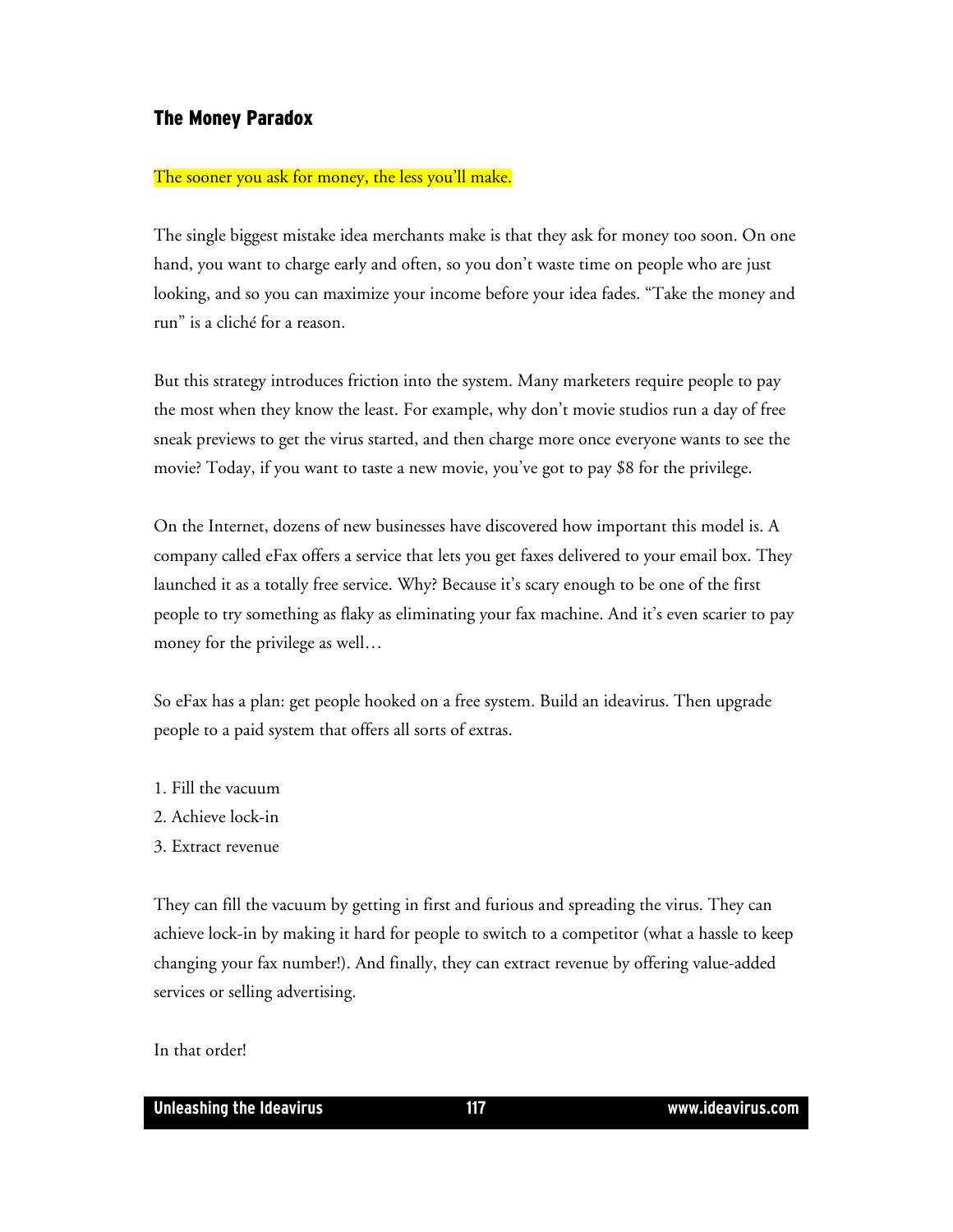Will eFax be guaranteed an easy upgrade path to paying customers? I have no idea. Some businesses (like email) will be stuck at FREE forever, thus making the whole journey hard to justify. In this case, they could offer free faxes with an eight-hour delay before you get them, but for \$5 a month, you get the faxes instantly. So it's free for me to try out, free to spread, but profitable after lock-in is achieved.

The challenge, of course, is to figure out which businesses have a payoff at the end. The challenge is also to be patient enough to wait, to introduce the friction of charging at just the right moment.

Watts Wacker catapulted his career by writing *The 500 Year Delta*. After the book came out, people started to hand it around, to embrace his ideas. This led to larger audiences and a dramatic increase in bookings for speaking engagements. In a few months, I'm confident he made more in speaking fees than he had from royalties on the book. By letting the ideavirus grow before trying to extract much profit, he was able to make more money in the end.

In very transparent markets like the Internet, the fear is that all ideaviruses will be so competitive that you'll never be able to extract money. That's why the race to fill the vacuum is so intense. If you can fill the vacuum aggressively and permanently, it is far easier to extract money.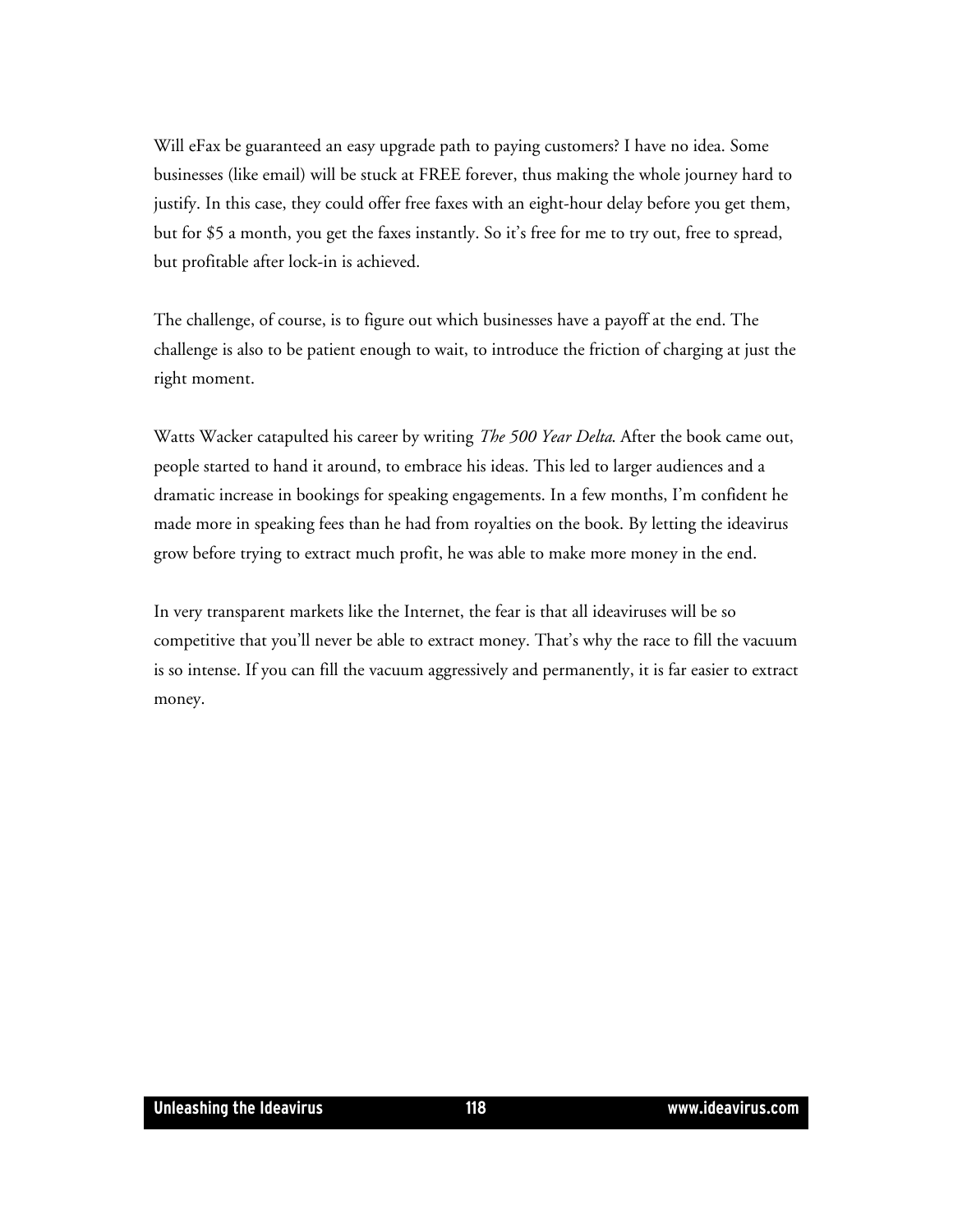### Think Like A Music Executive (Sometimes)

There are plenty of lessons you can learn about viruses from folks in the music industry (current behavior notwithstanding, but more on that later).

First, industry executives realize that nobody buys a CD because they like the quality of the polycarbonate disc. If you don't like the idea of the music, you're not going to buy it.

Second, they realize that making money later is way more important than making money now. They learned this the hard way. Consider radio for a second. Before radio, music sales were tiny. Why would you buy a song for your Victrola if you'd never heard it before? How could you know if it was any good?

At first, radio might seem like a threat to the recorded music industry. After all, they play the ENTIRE song, not just a few notes. And if it's a hit song, you can hear it night and day on the radio every few minutes if you're so inclined.

For a while, the music business fought the idea of radio stations playing songs for little or no compensation. Then, in the 1950s, they realized how valuable airplay was—so valuable that a congressional inquiry discovered that music labels were bribing disk jockeys to play their records.

Fast forward a few decades to MTV. Once again, the music labels balked at supporting MTV's insistence that they provide expensively produced music videos—for free! It took a year or two for them to discover that MTV *made* hits—that giving away the music for free turned out to be the best way to sell the music.

Music execs know that you'll pay nothing to hear a song on the radio, but if you like it, you'll gladly pay \$15 for the CD. And that if you love the CD, you're more likely to pay \$40 for tickets to the local concert, where you might be converted to a raving sneezer, much more likely to infect your friends and neighbors with raves about the band, the song, even the souvenirs!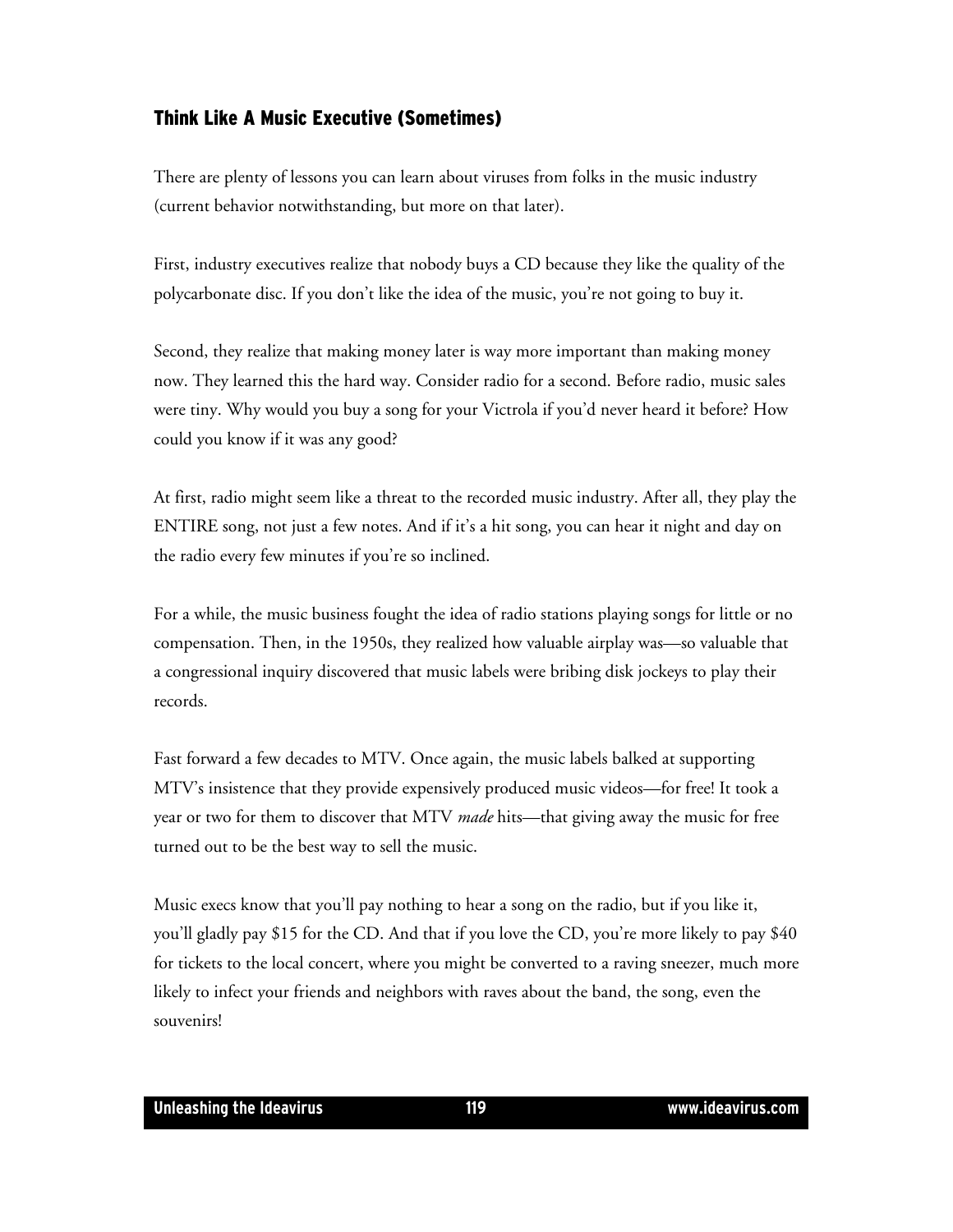For some reason, history is repeating itself. Rather than embracing Napster, the software that lets millions of people listen to each other's CD collections, music moguls, fronted by the hard rock band Metallica, are once again complaining about the free distribution model.

Even if the record companies are able to beat Napster in court (a likely outcome) it won't matter. There are already dozens of technologies (like gnutella) waiting to take its place, and each will be harder to stamp out than the one before.

Patience! Instead of hassling Napster, they ought to figure out how to license Napster and the others, probably in exchange for intensive promotion of their hottest acts. Why not let me subscribe to my favorite bands, paying for live performances or attending private concerts or buying T-shirts. I'm certain that if the Grateful Dead were still around, their primary income source would be souvenirs, followed closely by live concerts. Is that what the record companies want? Doesn't matter. It's what the network is going to deliver, regardless of how they feel.

Is the CD going to disappear? Absolutely, regardless of what happens to Napster. What will determine the future of the record business is whether music execs are able to redefine their jobs around what happens after they ignite a virus over Napster or its successor.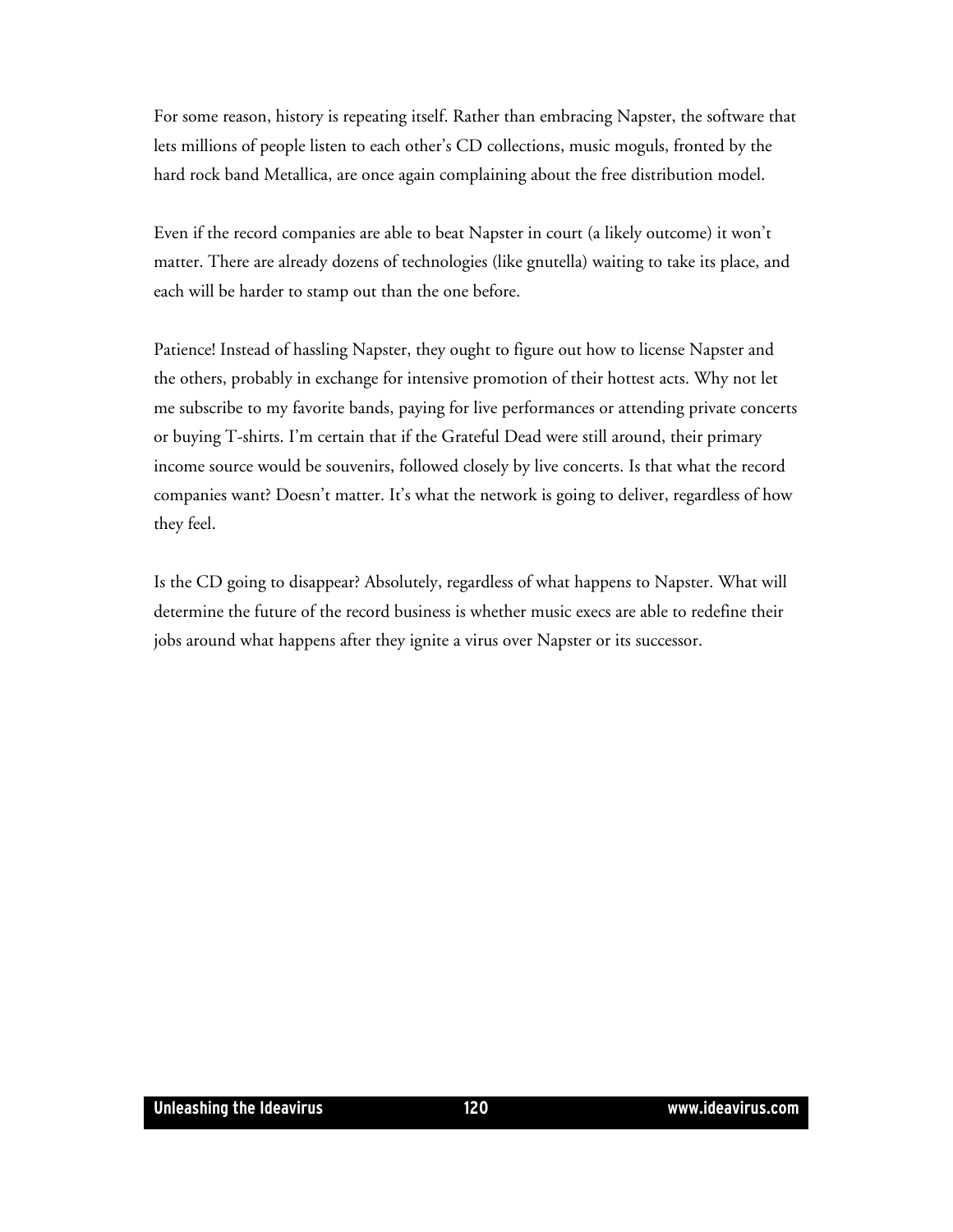### Is That Your Final Answer?

When a sneezer is ready to spread your ideavirus, *what should he say?*

It sounds like a simple, almost silly question, but it goes to the core of how smooth you can make your virus. If you give sneezers easy-to-follow, effective instructions, they're likely to follow them, because, after all, their goal is to spread the virus.

On "Who Wants to Be a Millionaire?" the producers insist that Regis Philbin repeat the catchphrase, "Is that your final answer?" almost to distraction. But now it's become a powerful, smooth tool for sneezers who want to spread the virus. I must have heard the phrase fifty times and read it in dozens of newspaper columns before I saw the show for the first time.

By giving loyal watchers a five-word catchphrase, the producers created (intentionally or not) a powerful shorthand for referencing the show. Hotmail did the same thing with the sig file in the free email each person sent. Right there at the bottom of each email, with no additional work on the part of the sneezer, were specific instructions on how to get Hotmail.

Buffalo Springfield and the Beatles did the same thing with some of their songs. It took just a few notes—an investment by the listener of seconds, not minutes—for them to expose their "idea" to a new listener. By working so hard on the first chords of the song, pop music producers (and Beethoven for that matter) made their products far smoother. It's easier to share the song when you can hum the riff.

For most ideas, the web can be a powerful tool to help with this. What might a website for sneezers look like?

The first touch, the first impression and first visit, must go beautifully. It's got to be fast. It should contain exactly what you've tested and discovered that most effectively captures the attention of the first time-visitor. You're in control in this moment, and you can make it work or not.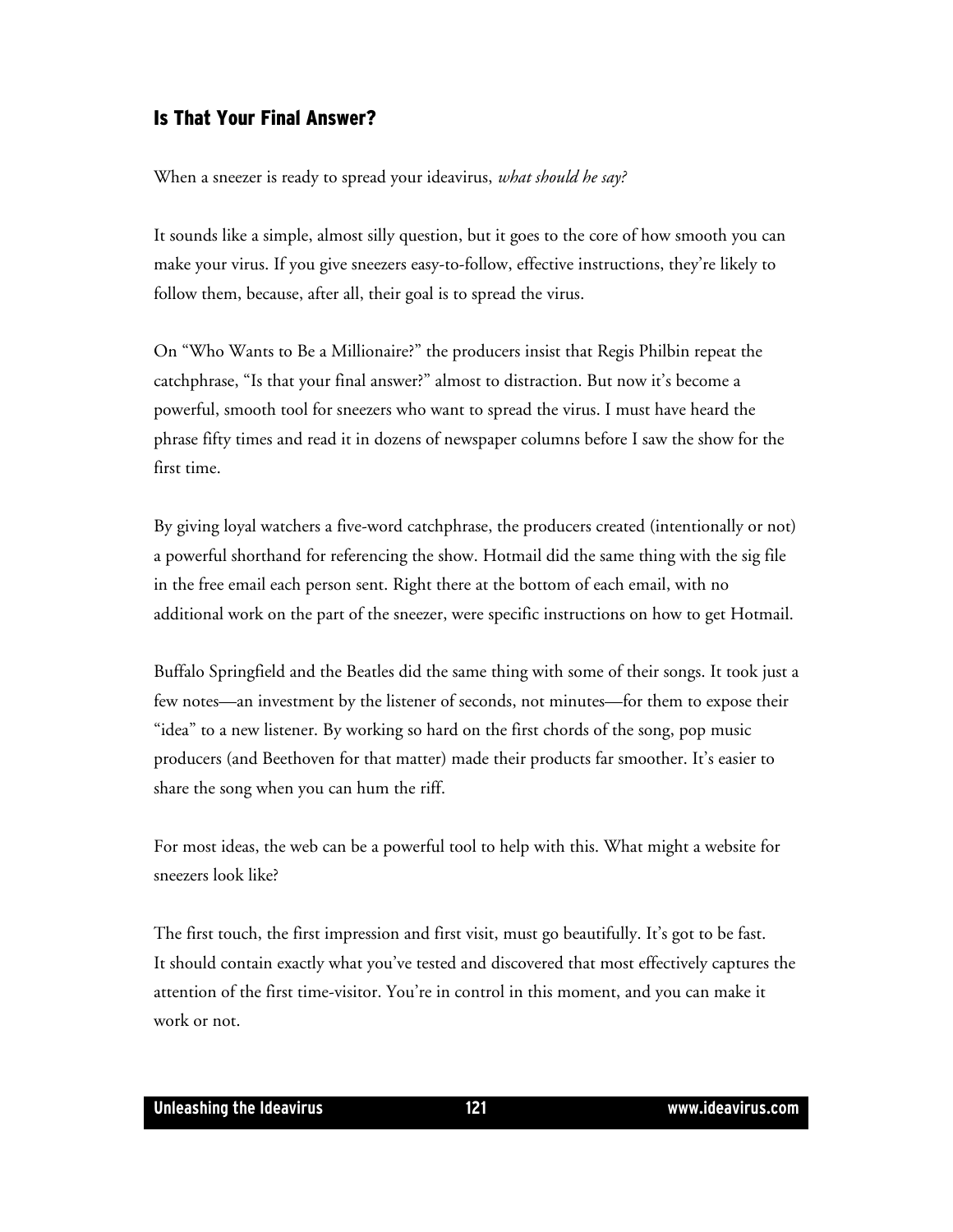The site should also be filled with tools that make it really easy for a visitor to become a sneezer. Get out of the way. Give the sneezer something to share. Do like Tom Peters (at www.tompeters.com) and include *all* your Powerpoint slides. Don't require registration or permission at this stage. Let them in, sell them on the idea, then give them the (free) tools to share.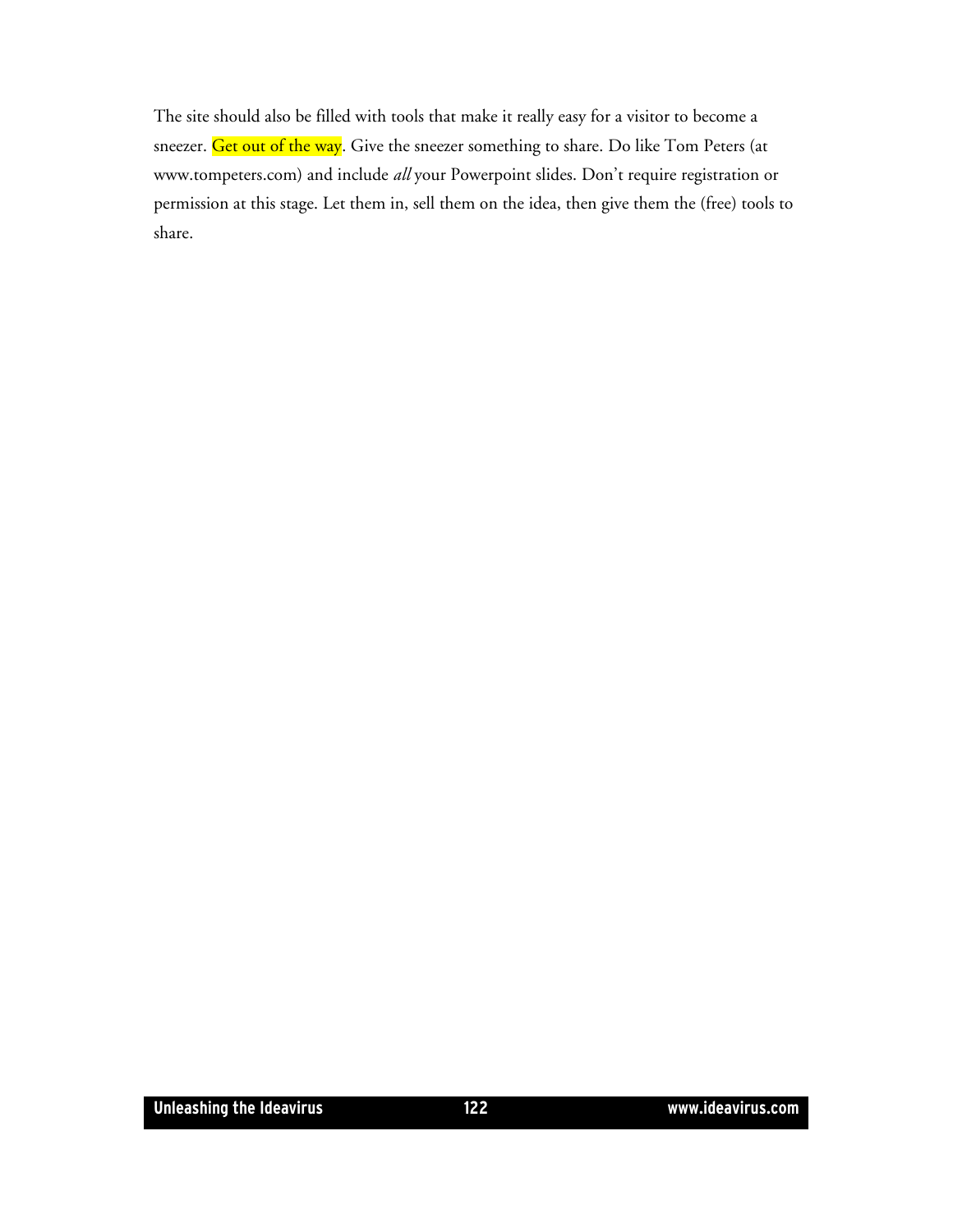# A Dozen ideaviruses Worth Thinking About

| <b>Company</b>               | <b>Big idea</b>               | How you spread the virus (the                            |
|------------------------------|-------------------------------|----------------------------------------------------------|
|                              |                               | medium)                                                  |
| <b>Polaroid</b>              | Instant photography           | "HEY! Look at this," you say at                          |
|                              |                               | the party.                                               |
| <b>Tupperware</b>            | The best food storage devices | Get your friends to sell their                           |
|                              |                               | friends-multi-level marketing                            |
| <b>Fax machine</b>           | Documents delivered by phone  | The more you sell to your                                |
|                              |                               | business associates, the better                          |
|                              |                               | your machine works.                                      |
| <b>Home Shopping Network</b> | Shopping via cable TV         | "Hey Madge! Look what's on                               |
|                              |                               | Home Shopping," you say to<br>your friends on the phone. |
| <b>Fast Company</b>          | Journal of the new economy    | Company of Friends-monthly                               |
|                              |                               | meetings of local fans of the                            |
|                              |                               | magazine.                                                |
| <b>Carmine's Restaurant</b>  | Tons of food, tons of garlic  | Six-person minimum for                                   |
|                              |                               | reservations-you need to sell                            |
|                              |                               | your friends to get in.                                  |
| <b>Beany Babies</b>          | Collectible teddy bears       | If other people start collecting,                        |
|                              |                               | your collection increases in                             |
|                              |                               | value.                                                   |
| <b>Gamesville</b>            | Super sticky games on the web | Word of mouse-email your                                 |
|                              |                               | friends and invite them over.                            |
| <b>Hotmail</b>               | Free email                    | Totally viralevery mail you                              |
|                              |                               | send promotes it.                                        |
| <b>Tommy Hilfiger</b>        | Urban preppy chic             | Logo virus-the more you wear                             |
|                              |                               | the logo, the more people see it.                        |
| "The Cathedral and the       | Open source programming       | Enabling powerful web sneezers                           |
| <b>Bazaar"</b>               | works                         | to spread the word by giving                             |
|                              |                               | them a powerful manifesto they                           |
|                              |                               | can share.                                               |
| Vindigo                      | Zagats on my Palm             | "Give it to me," and a friend                            |
|                              |                               | can beam it over in seconds.                             |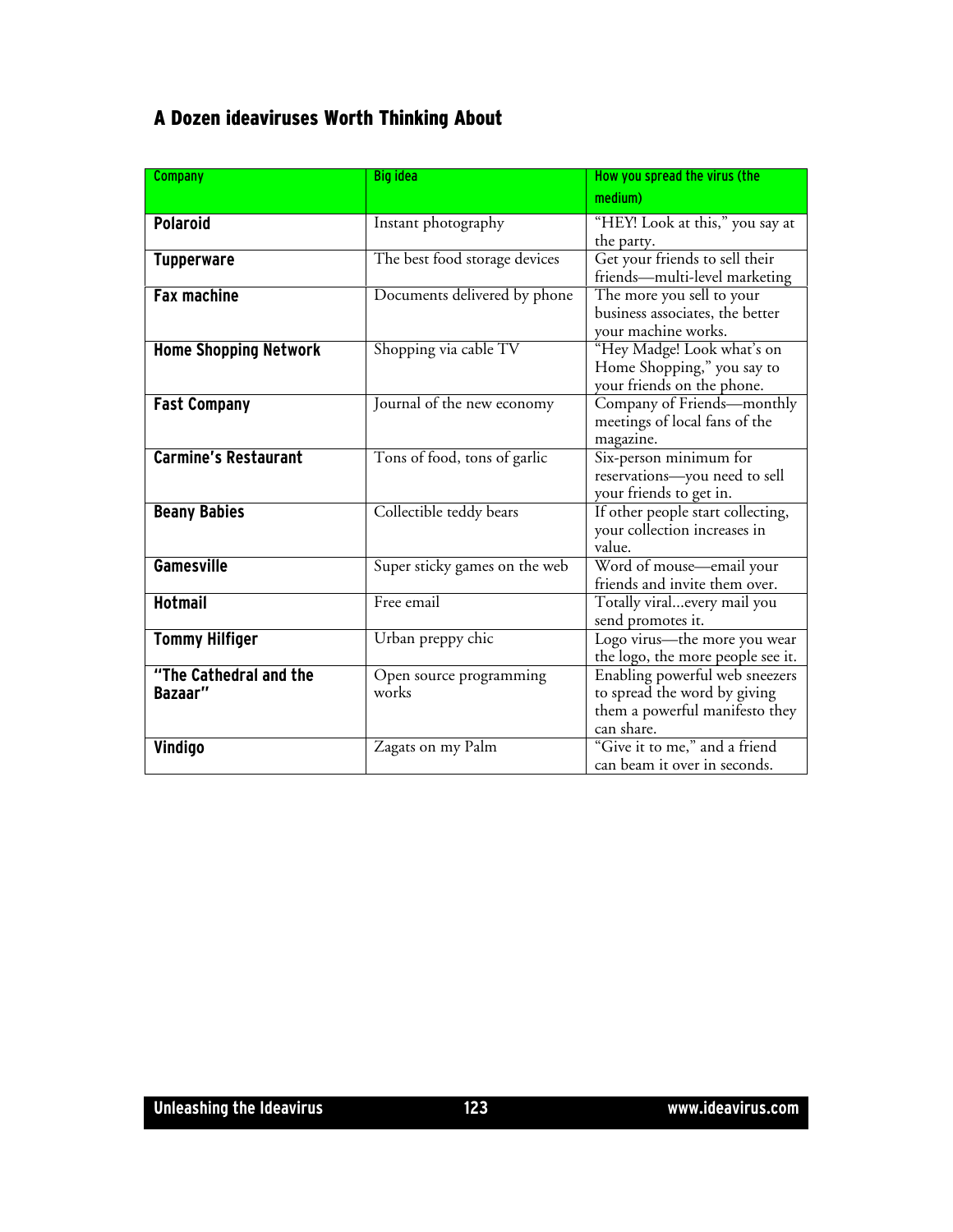### Why I Love Bestseller Lists

One of the critical moments in the spread of an ideavirus is the question the consumer asks before diving in: "Is it worth my time/money?"

Of course, your recommendation is important to me. Of course, I want to look as good as you, be as smart as you, have as much fun as you. But I also care desperately about everyone else's opinion. After all, none of us is as smart as all of us!

The most common way this popularity is reinforced is that the user will hear about a new ideavirus from more than one person. Usually, we hear about something first from a promiscuous sneezer, someone who has some sort of benefit from making the recommendation, or at the least, someone who's *always* recommending stuff. We all know somebody who eats out every night or listens to every CD or is into whatever bizarre conspiracy theory has gripped insomniacs this week.

But then, sometimes we hear about the same ideavirus from someone else. And then another person. Finally, we realize that something is really going on, and we investigate.

In the real world, these reinforcements are usually caused by sightings or physical interactions. Riding through the New York subway last year, I encountered a kid wearing what appeared to be a black stocking on his head. But along the hem were the words, "Tommy Hilfilger." It seemed like an odd affectation and I let it go.

A week later, I saw four more Hilfiger skull caps. In the week after that, a dozen. If I were in search of genuine urban chic, I certainly would have bought one at that point, if only to protect my trademark bald pate from the winter chill.

The same thing happened with the VW Beetle. First there was one in my neighborhood (a yellow one) and then a few, and then a dozen. With all these reinforcements, I assumed that it was now a safe thing to consider, and went to the dealer to have a look for myself.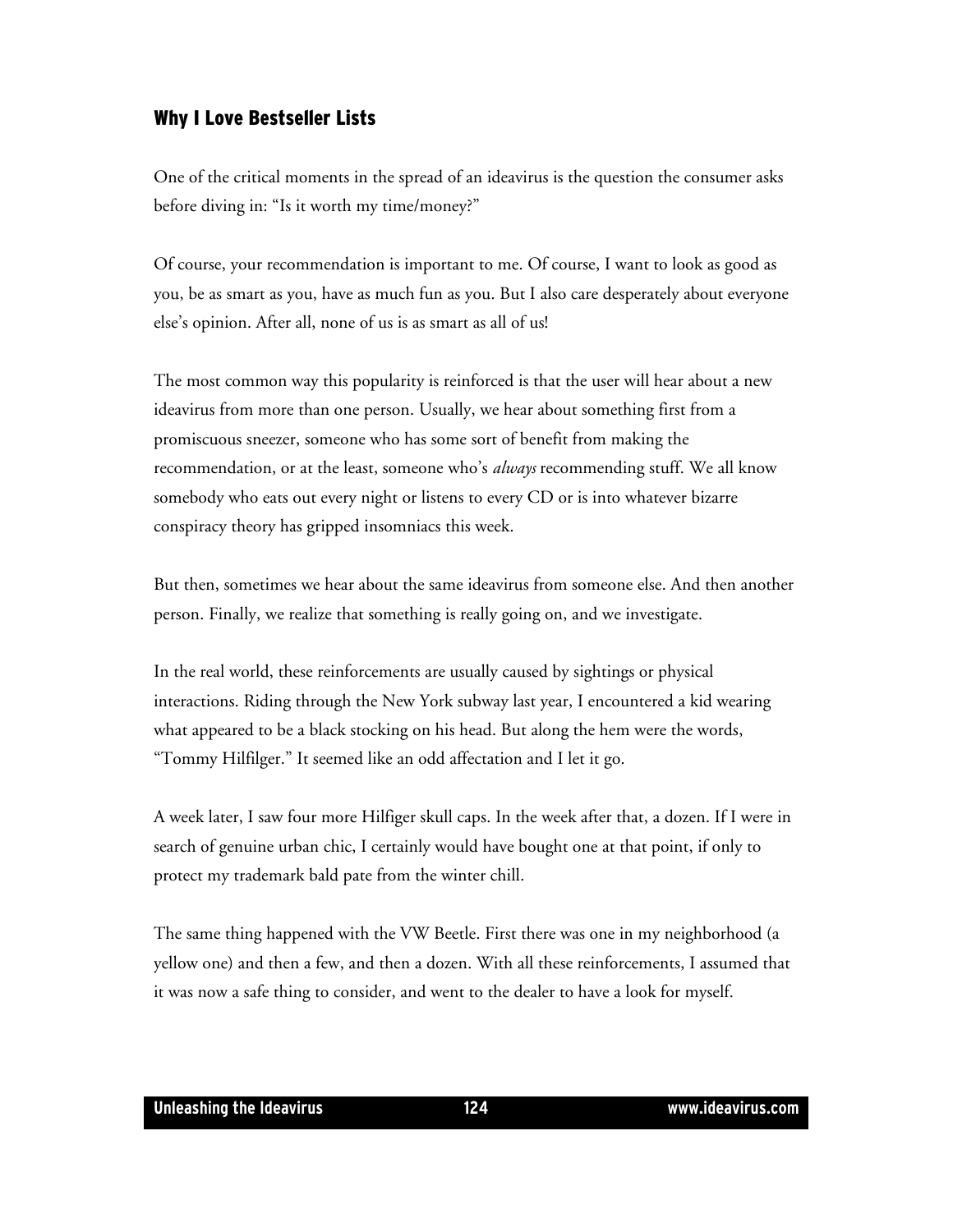Online, the rules are very different. There is no physical world to bump into. Instead (and even better for the statistician in each of us), there are actual digital counters and accurate, up to the minute bestseller lists. No guessing. No inferences. The real scoop.

Amazon.com has a bestseller list more than a million titles long. Visit any title and you can see where it stands compared to every single other title in the world. Wow. Now we instantly understand what's hot and what's not.

MP3.com has done the same thing with music. As a track gets played more and more often, it moves up their digital bestseller list. And yes, Zipf's law works here too—the topmost tunes are downloaded far often more than those just below them.

We use the same math when we look at the MediaMetrix list of the most visited websites, or Variety's tally of the weekly box office numbers (some people saw "Titanic" just because it seemed that everyone else was). Various organizations also track bestselling cars, bestselling vodka and highest-paid executives.

One of the best ways to facilitate adoption of your ideavirus is to find a bestseller list that makes sense and then dominate it. If that's impossible, figure out how to create your own bestseller list and popularize that!

This isn't just conjecture. A breakthrough paper by Stanford Business School professor Kirk Hanson demonstrated this in a really profound way. His team artificially boosted the bestseller status of files for download on the web (they downloaded one file over and over again, increasing the counter of how often it had been downloaded). The result? Heavily downloaded files get downloaded more often! Nothing was changed but the counter, but users were more interested in seeing the most popular files. Simple, but true.

Want to launch a new drink using your company's chi-chi liquer? Why not identify the right bar, frequented by powerful sneezers in the hive you're targeting. Then pay the bar to post a "bestselling drinks list." Now, bribe enough folks to go in and buy themselves a drink. Soon, you'll see your drink climbing the bestselling drinks list, and this alone ought to be enough to get other—less easily bribed drinkers—to give it a try.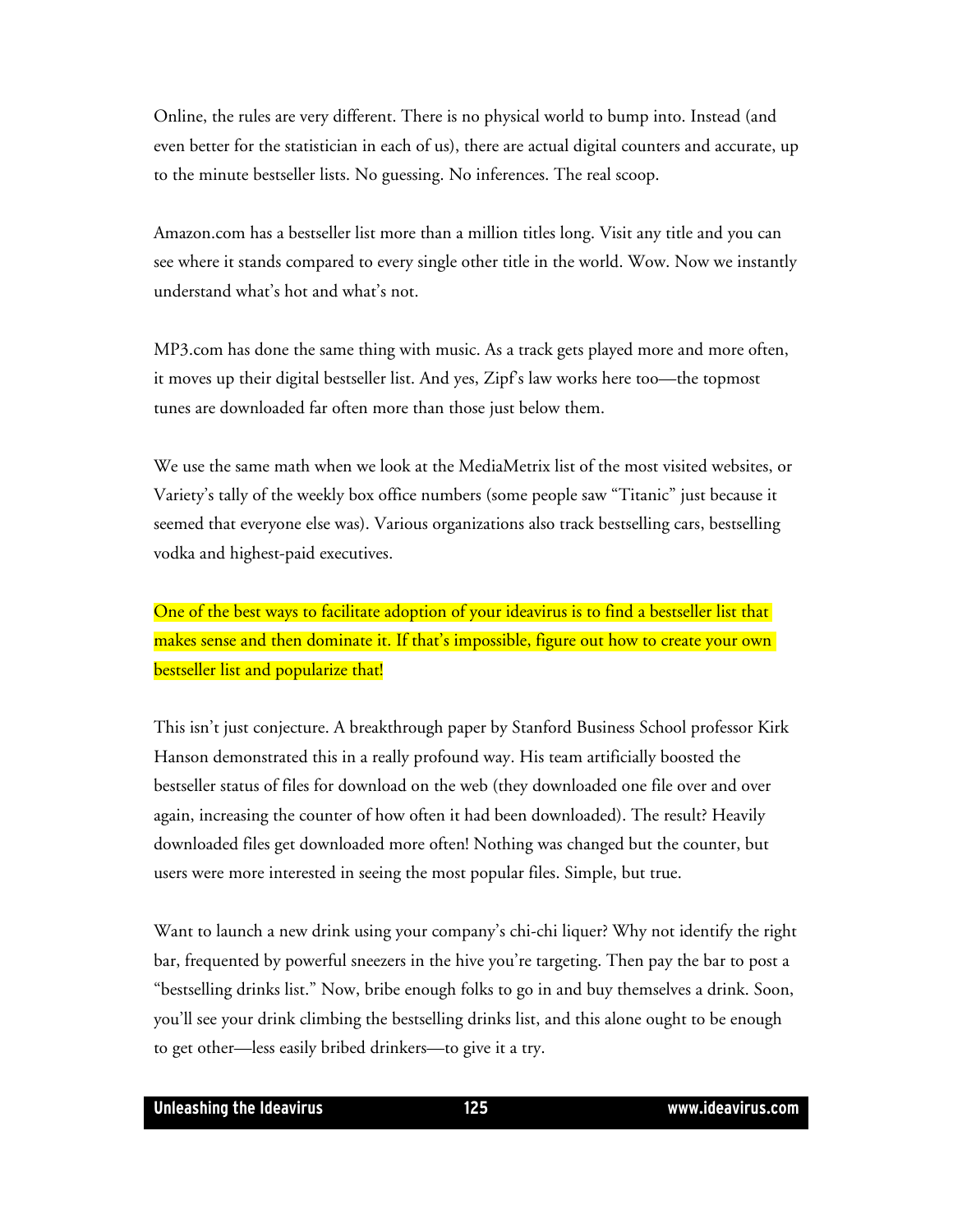Of course, sampling doesn't always lead to the spreading of a virus, but without sampling, you've got no chance, do you?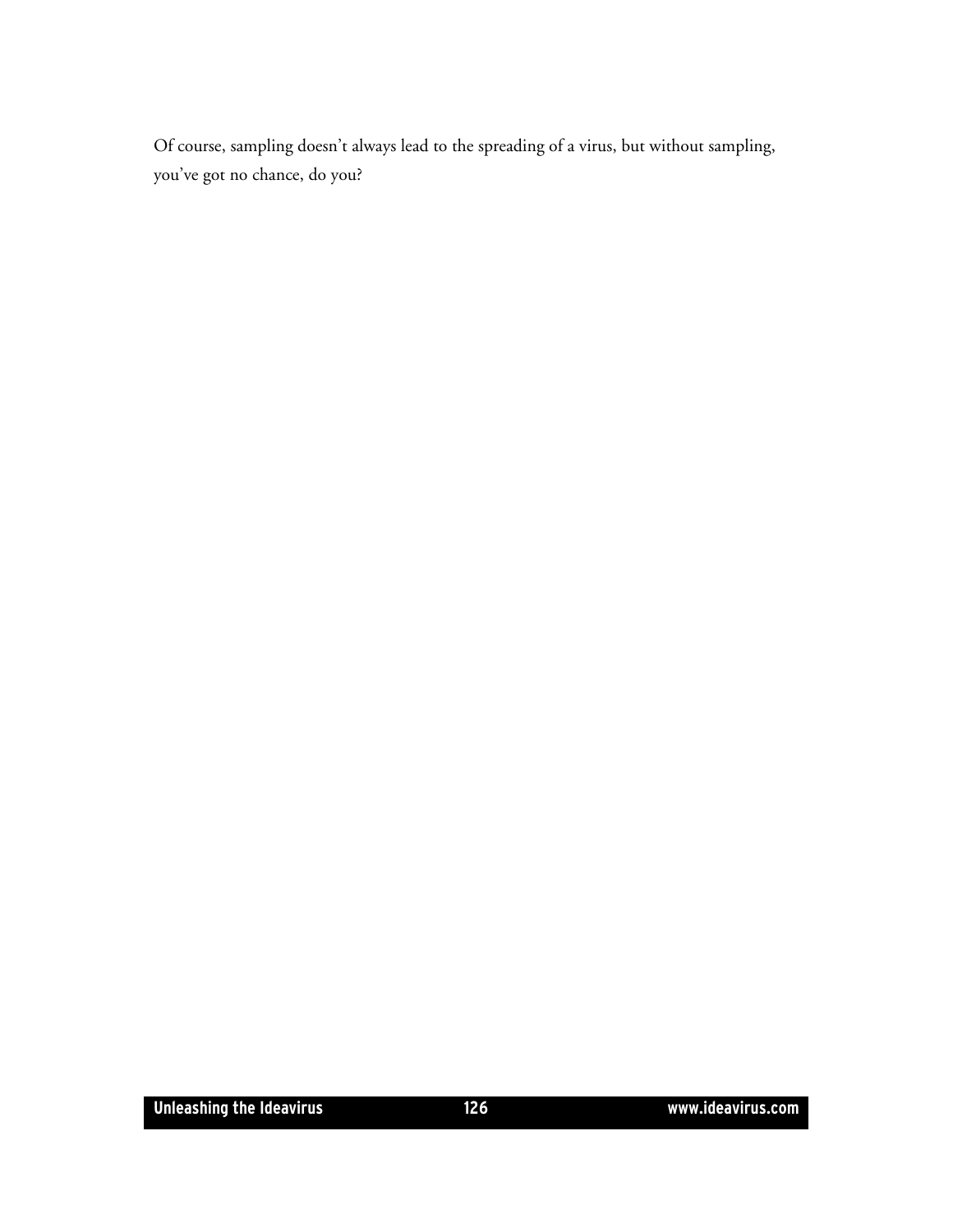# How A Parody Of Star Wars Outsold Star Wars

According to USA Today, a parody called *George Lucas In Love* is currently outselling the new *Star Wars* movie on video on Amazon. How is this possible? How can mighty Twentieth Century Fox be beat by a nine-minute, \$8 handmade film?

Because the parody is an ideavirus. And because the medium of the Net is the perfect place for the word to spread.



In the old days, if you made a movie, you needed movie theaters across the country to show it. That's way outside the reach of an entrepreneur, regardless of how clever his movie is.

Videotape leveled the playing field a bit (Blockbuster can carry hundreds or thousands of titles) but it's still very difficult, time-consuming and expensive to force your way into nationwide distribution.

But Amazon is a different story. Amazon prides itself on carrying just about everything. Since they don't have to carry much inventory, Amazon doesn't take much of a risk by listing a title. And the entrepreneur can certainly find his tape listed along with the thousands of others available.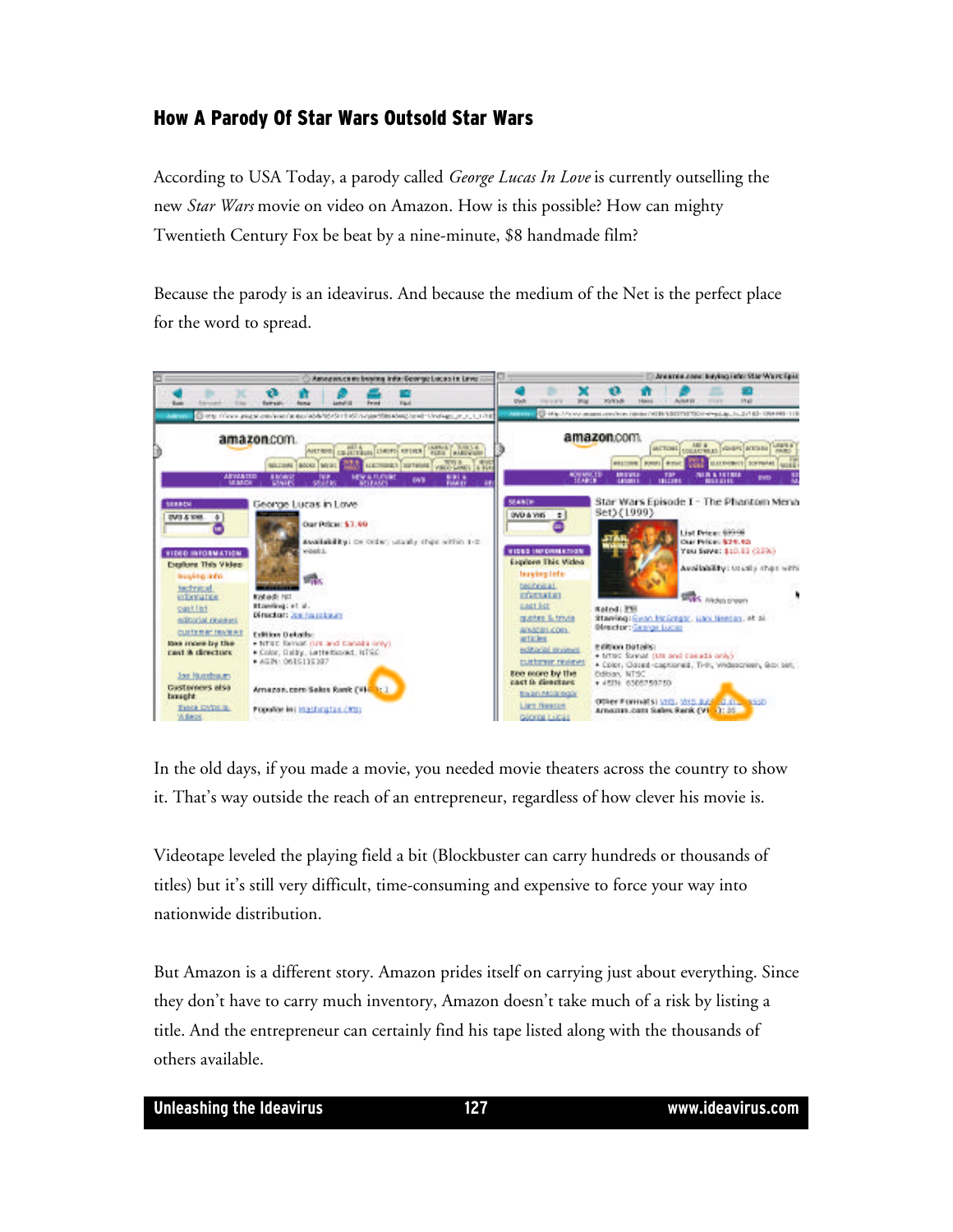So distribution is the easy part. But how to spread the idea?

Well, the parody fills a vacuum. In this case, the vacuum was "funny and interesting news about Star Wars." Certainly, the launch of the videotape was a yawner, the mania about the film version having largely subsided. Would many people buy the video for their libraries? No doubt. But it wasn't *news*.

But now, here's an email telling me that someone has seen the funniest little video. It's hysterical, my friend says. So I click on over to Amazon (using his affiliate link, I notice—he may be a powerful sneezer, but he's also making a profit on this virus). There, I note more than 100 reviews, all of them positive. I see that it's a bestseller. I realize that there's almost no risk here, certainly worth ten bucks and a few minutes of my time. I buy it.

And after I see it, I'll tell five friends. This time using *my* affiliate relationship.

A classic ideavirus. Yes, it would have grown faster if the filmmaker had just put the video online for free, but he was stuck in the mindset of making money now. Yes, the charge and the wait for shipping definitely slowed the virus down, but at the same time, it was a nice balancing act—a slightly slower virus in exchange for tens of thousands of dollars (and probably a contract for a real movie from a studio).

If it were me, I probably would have posted a low-resolution excerpt of some of the funny parts online… it's going to happen anyway, so the filmmaker might as well do it and thus control what the sneezers say while also increasing the velocity of the virus.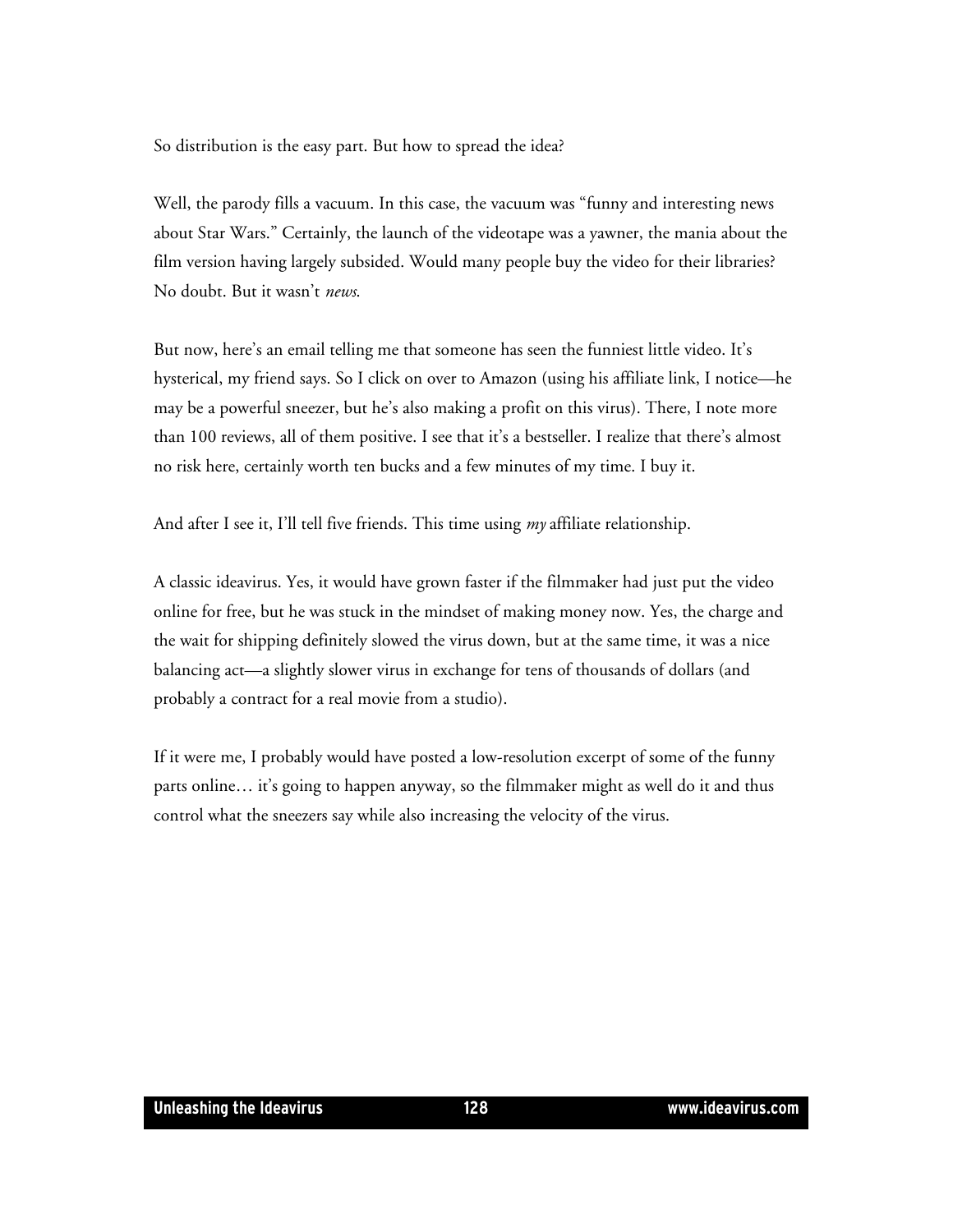### Wassup?

I first heard about the Superfriends parody in an email. Apparently, some clever animator had taken the soundtrack of the ubiquitous Budweiser commercial and replaced the video portion with Batman, Superman and Aquaman hamming it up and having a few brews.

Clicking on a link (pretty smooth transition from interest to exposure, you'll notice), I see that it's on a reputable site and happens to be one of the most downloaded files (a bestseller list!).

Soon, I'm laughing out loud. It really is funny. Of course, I've got to tell three friends, so I do. It's going viral.

A few weeks later, a site launches another Wassup parody. This one uses the AP photo of Elian Gonzales as the star. But this time, the virus grows far faster, with more than 100,000 people seeing it in less than 24 hours.

Why did it grow so fast? Because everyone who had seen Superfriends and liked it didn't need much coaxing to get infected by this one. By tapping into a virus-friendly base, it took much less effort for the marketer to get the message to spread.

 (Of course, this is a paradox, because the ideavirus loves a vacuum. In this case there wasn't a vacuum—the Wassup parody was an old joke. So, in order to make an impact, it had to be fresh and at least as funny. But once it cleared that hurdle, the rest was taken for granted.)

This time, though, the ending of the cycle was very different. The Associated Press fired off a letter to the site behind the virus, claiming copyright infringement and not interested at all in the idea of parody and its protection. So the short movie came down.

Inevitably, if you create a piece of digital media that becomes popular, someone is going to parody it, or at the very least, use it in a way that you're not delighted with. If your digital media becomes *that* popular, odds are you should embrace it, not fight it. Budweiser, for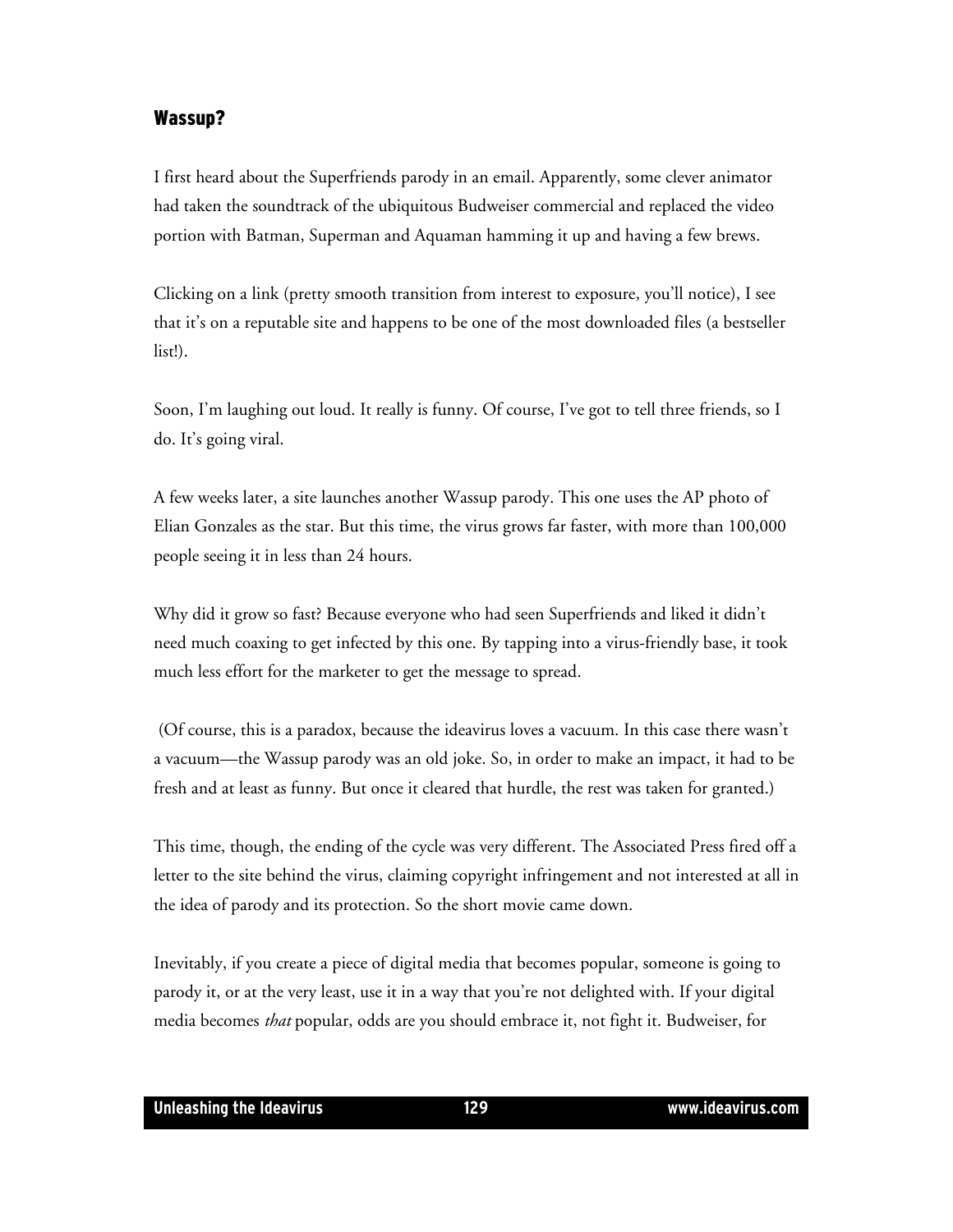example, has wisely let the parody virus spread unfettered. Being parodied online is a shortcut to burning the Budweiser brand further into our subconscious.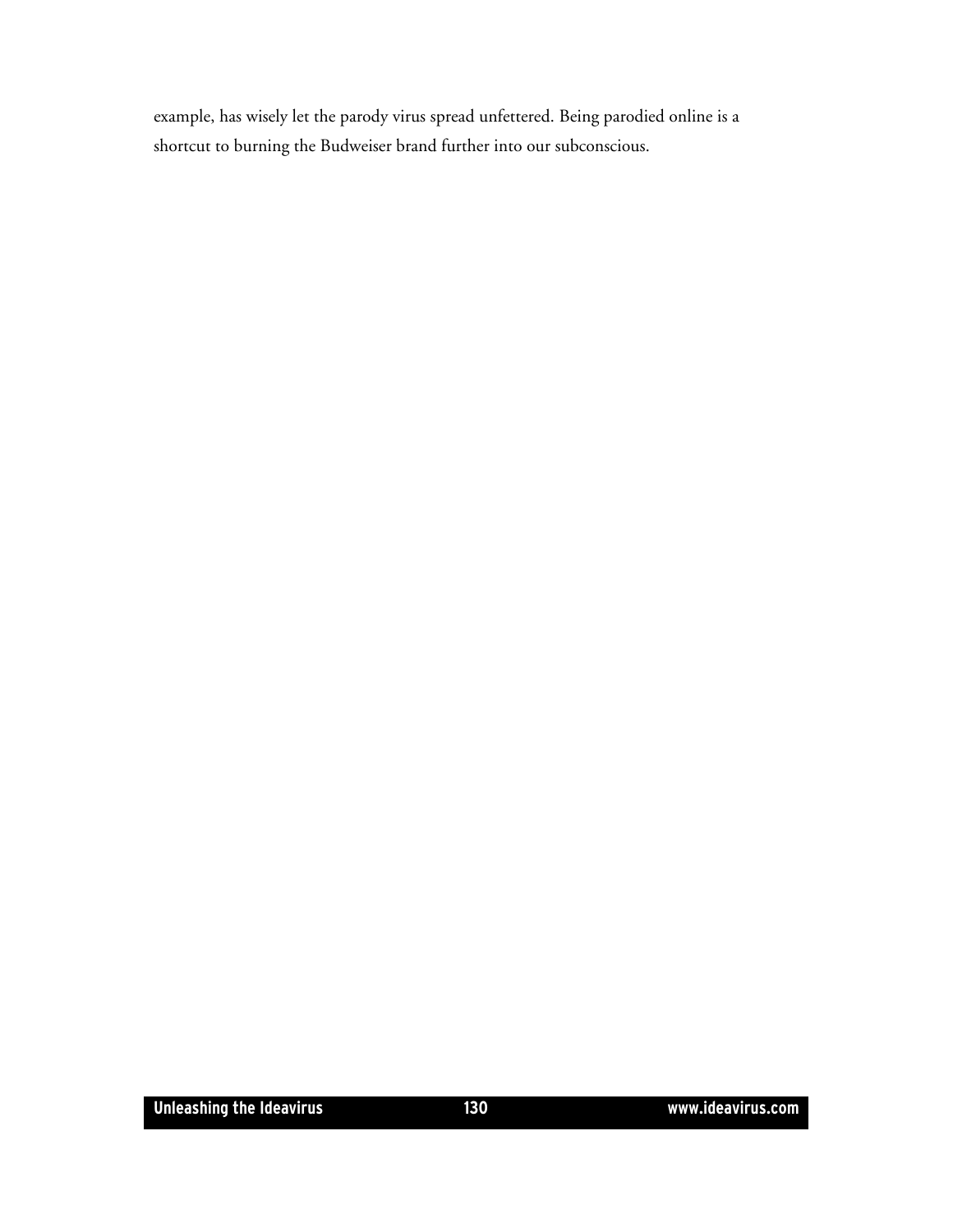### Judging a book by its cover

No question, a great cover can make or break your book. Kurt Andersen wrote one of the funniest books I've ever read (*Turn of the Century*) but, by all accounts, it didn't meet sales expectations. Why? One reason is the cover, which is one of the worst I've ever seen in my life.

Remember, the search for Medusa is usually a hopeless quest. But just as it's difficult to sell someone on your ideavirus with just an image, it's also nearly impossible to suck them further in if the image is offputting, inconsistent or boring.

Boring is probably the worst offense. Whether your product is a book, a trading card, a car or even the tag on a bag of tea, boring is the obvious, but wrong, solution.

You've worked very hard on the stuff "inside." You've refined, tested, edited and slaved to make sure that the idea is powerful indeed. And then it comes time to make the package—the cover. The prevailing wisdom is to create a cover that's attractive but not offensive. Something that will attract attention from everyone and offend no one.

This is nonsense, of course. It can't possibly attract everyone and offend no one. The very best cover images are like a cold glass of water thrown in your face. They break one or more rules of graphic design or industry rules of thumb. They play off existing images but change them in a vital and important way. They're loud. They attract the eye, but they also hold it. And most of all, they intrigue us enough that we need to understand what's inside: we set ourselves up to be exposed to the virus.

When Yahoo! first launched, the company name and logo broke every rule in the book. But co-founder Jerry Yang will be the first to tell you that in a world populated with Lycos, AltaVista, InfoSeek and Architext/Excite, Yahoo! was the easy winner. Easy to spell. Easy to type. Easy to tell other people about.

And it had personality. It meant something.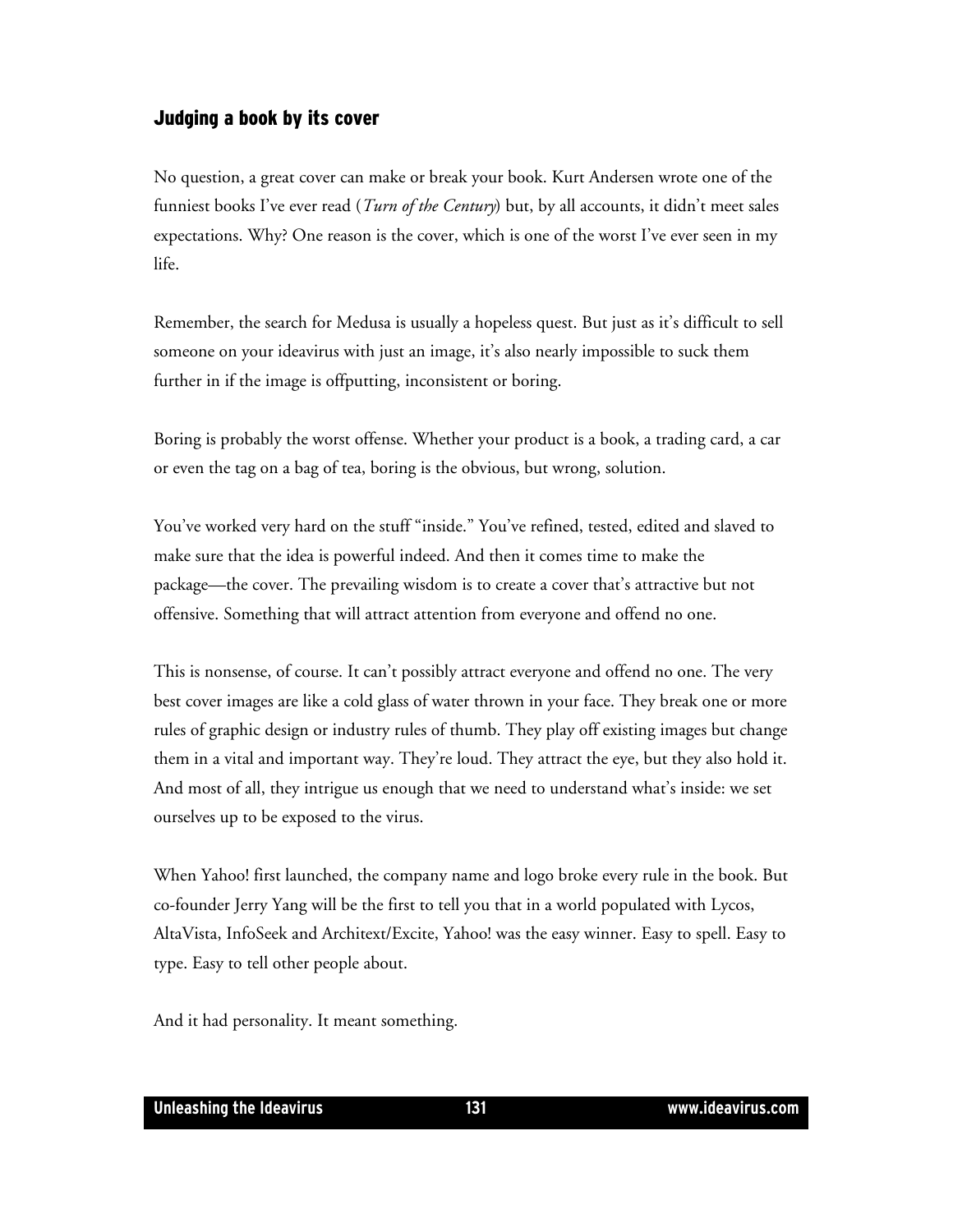Was it risky? I don't think so. A boring, hard to spell, meaningless name like Lycos was risky.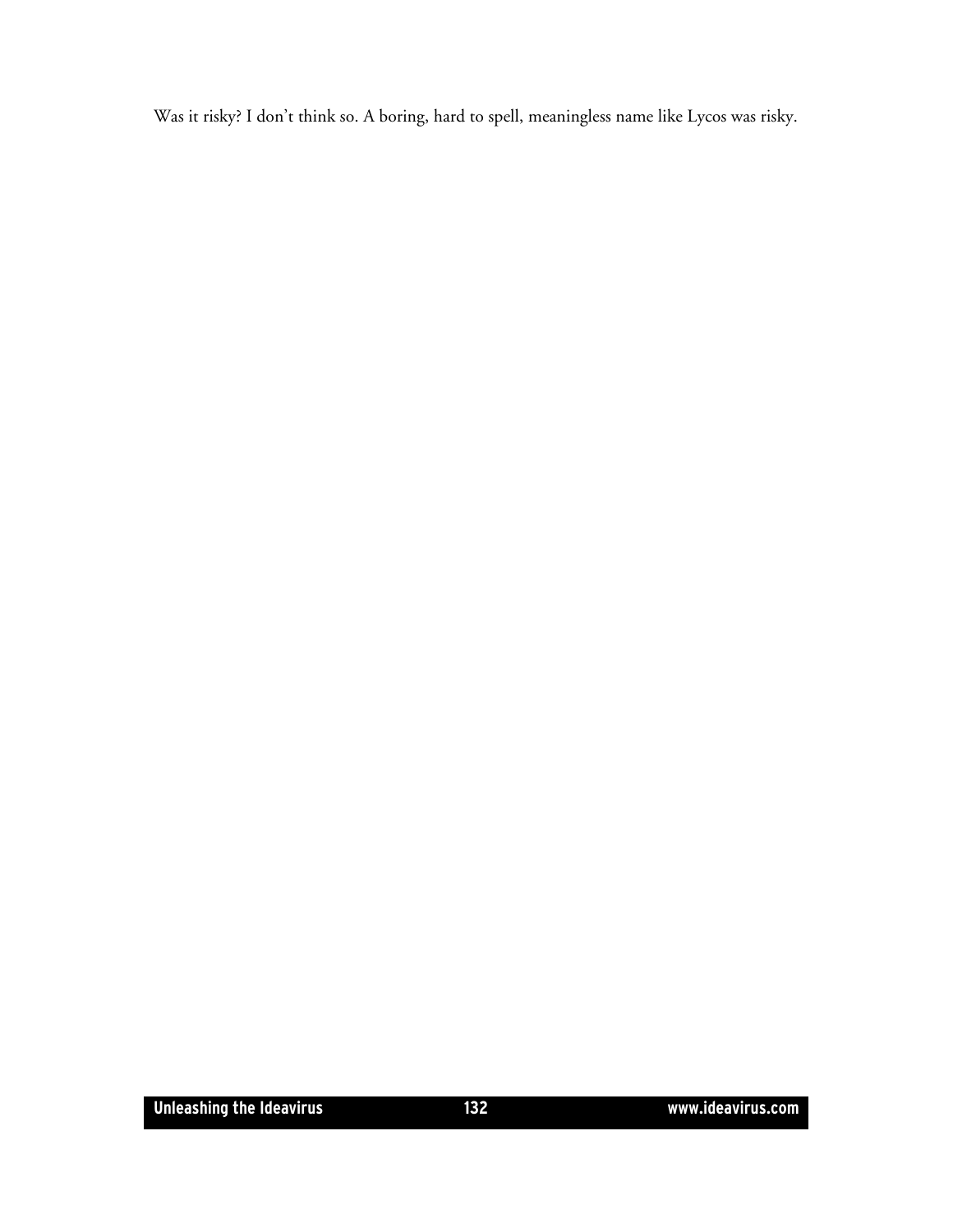### Being The Most

Turns out there's been a battle going on for a few years—the battle to make the hottest hot sauce in the world.

At the beginning, you made a hot sauce by using peppers. Hotter peppers made hotter sauce. And a sauce made from Scotch Bonnet Peppers (the hottest peppers on Earth) was the hottest sauce on Earth.

Then, some nutty scientist figured out how to extract just the essence of hotness from Scotch Bonnet Pepper puree. By using gas chromotagraphy or some other evil technology, he was able to create a sauce more than 1,000,000 times spicier than your basic pepper.

Why does this matter? Because being the hottest hot sauce ever made is like being the Mona Lisa. Because if I've managed to eat chili with the hottest hot sauce ever made in it, I'm going to tell my friends. I'm going to spread your hot-sauce virus. If it's the second or third hottest, who cares?

There's always room in any list for the world record holder. The greatest basketball player who ever lived, or the nastiest restaurant owner, or the fastest computer. It's noteworthy. It's news. It's worth sharing.

My dad's hospital crib company dominates the market, making most of the cribs that are used in hospitals around the world. Their standard models cost \$700 to \$2,000 each, and they last forever. How to grow the business? How to get more attention and more sales?

His engineers found a leading hospital, and together they designed the best (and the most expensive) hospital crib in the world. With all the options, it costs about \$7,000. Yet it's selling like crazy, from the Philippines to Tuscon. Why? Because it's worth talking about. Because it embodies an idea, and it's an idea worth sharing.

Google.com has plenty of traffic, yet they've never spent a nickel on advertising. How? Because it's the fastest and most complete search engine ever built. Electronically amplified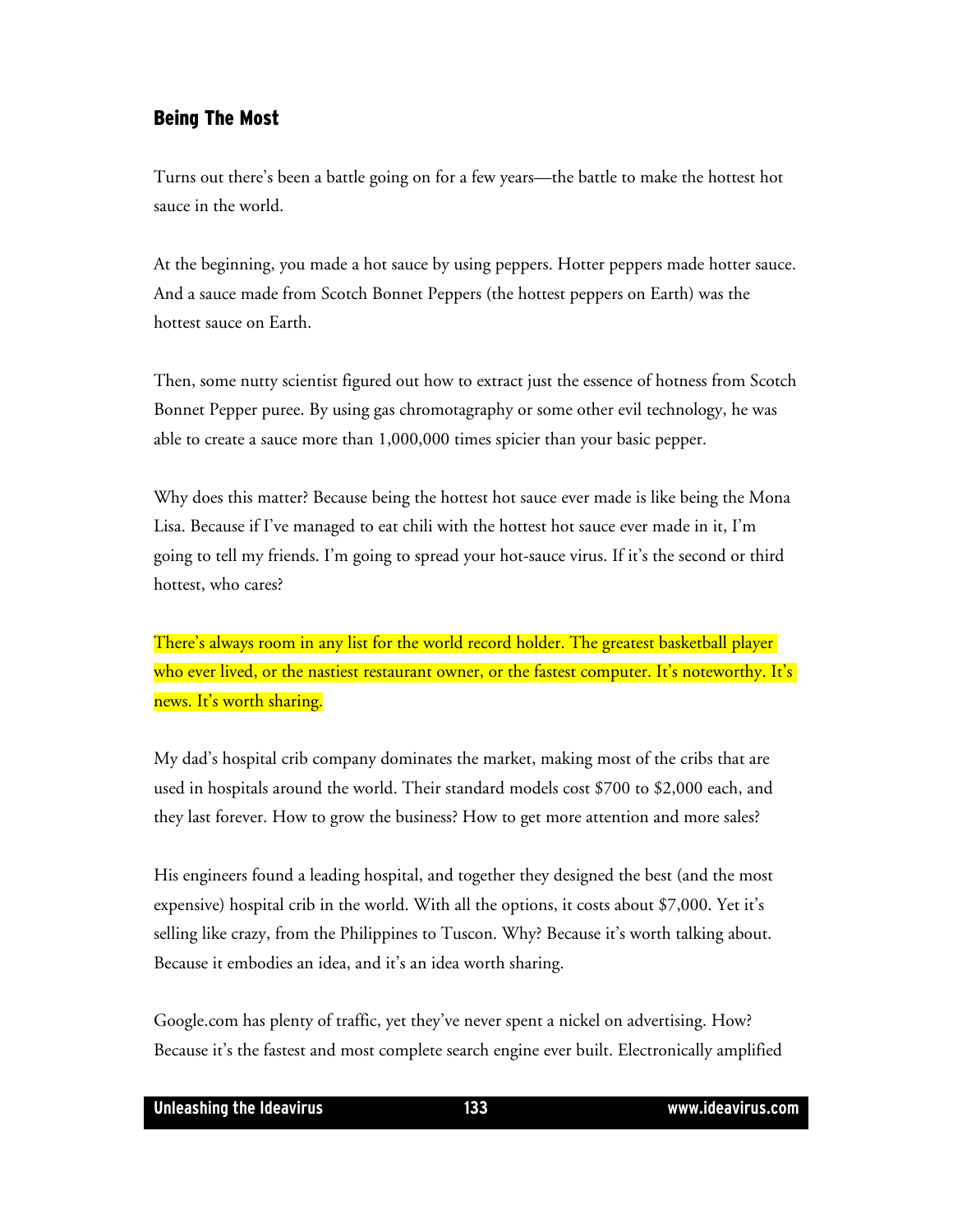voices—from nerds to magazines—are happy to trumpet the idea that there is a faster, better way to search than using the tried and true favorites.

As you think about a corporate virus or a personal one, consider: What you are the *best* or the *most* at? How can you refine and amplify those traits to create a Wow! product…a world's record holder that is worth mentioning?

And by the way, if you're not facing a vacuum (and most of us aren't lucky enough to be in that position) you've got to be ten times better than what's already there, if you're going to start your own virus.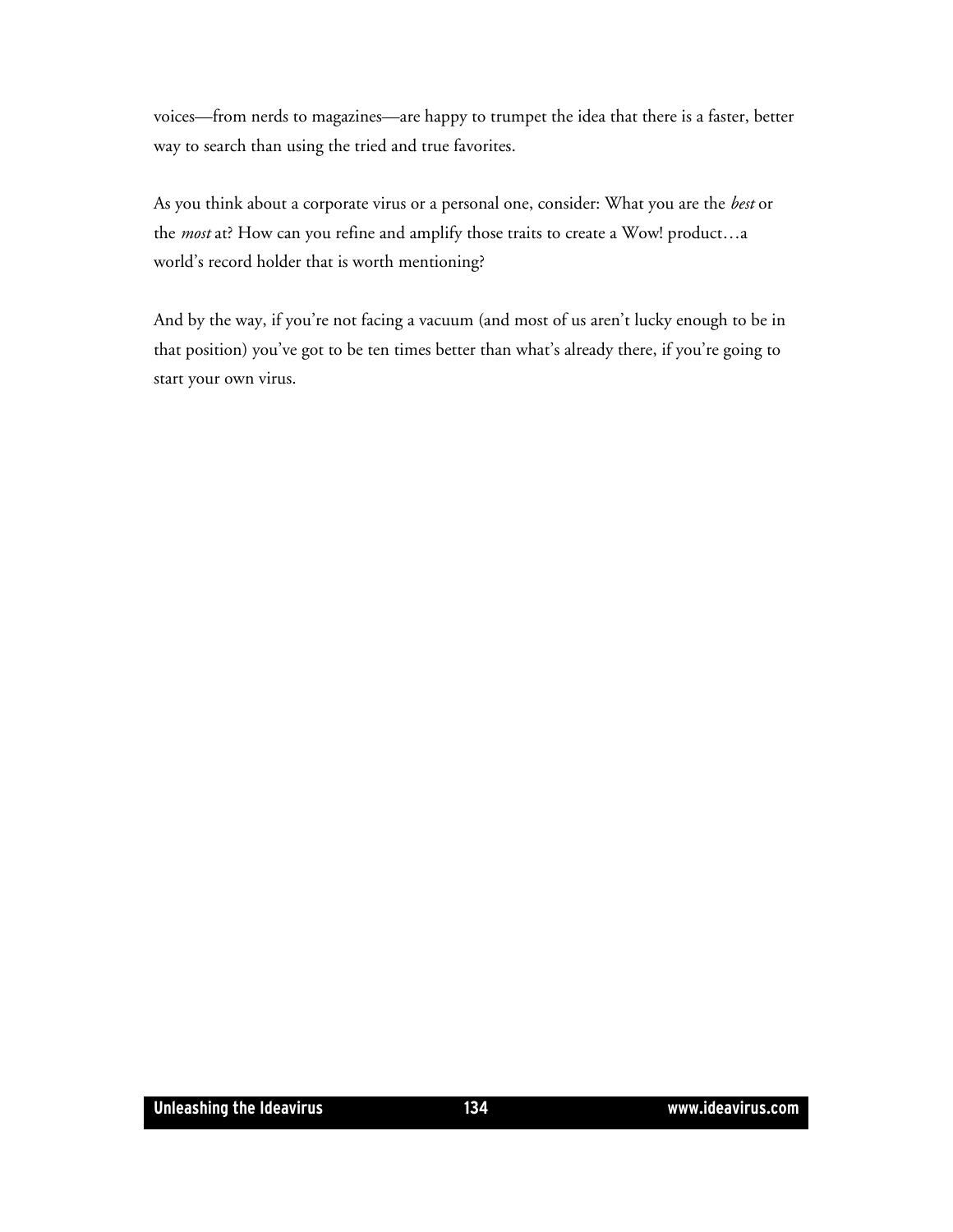### In Defense Of World Domination

Targeting isn't enough. Being a world record holder isn't enough either. You also need to dominate your hive.

Having 5,000 loyal, rabid fans of your ideavirus is great. Unless, of course, your audience is the population of Massachusetts. To dominate Massachusetts you need a lot more fans than that. Without the power of reinforcement, your virus will peter out. Unless individuals are hearing from sneezers again and again, your virus will slow and will probably die out over time.

Imagine, instead, that you have 5,000 fans at Stanford University, which is a hive with a population of about 15,000. The chances that you'll be exposed to every other member of the hive is huge. Why? Because if each one of the 5,000 fans tells just a few other people, you're already hitting each person more than once. And if the idea is virusworthy, that's probably enough to dominate the entire campus. Even the laggards will surrender when they see everyone else is doing it (even the accounting department at my old company did the Macarana at the company Christmas party).

Malcolm Gladwell calls this the tipping pointD—the idea that creating and propagating an ideavirus is not enough. The biggest win comes the last time your virus doubles in size. The biggest win comes when you've so dominated the hive that the last folks (who are often the most profitable folks) can't help but come along. They tip because they hear from so many respected sneezers that they feel they have no choice but to get on the bandwagon.

This happened with AOL. A few years ago, AOL was paying \$300 in marketing costs to get one new member. All those CDs that showed up in every magazine were expensive, but they were effective.

But how could AOL justify spending \$300 to get a member who had a lifetime value of just \$124? Jan Brandt, the genius behind the campaign, realized that if she could win at this expensive part of the curve, the game would soon turn in her favor. She knew that once she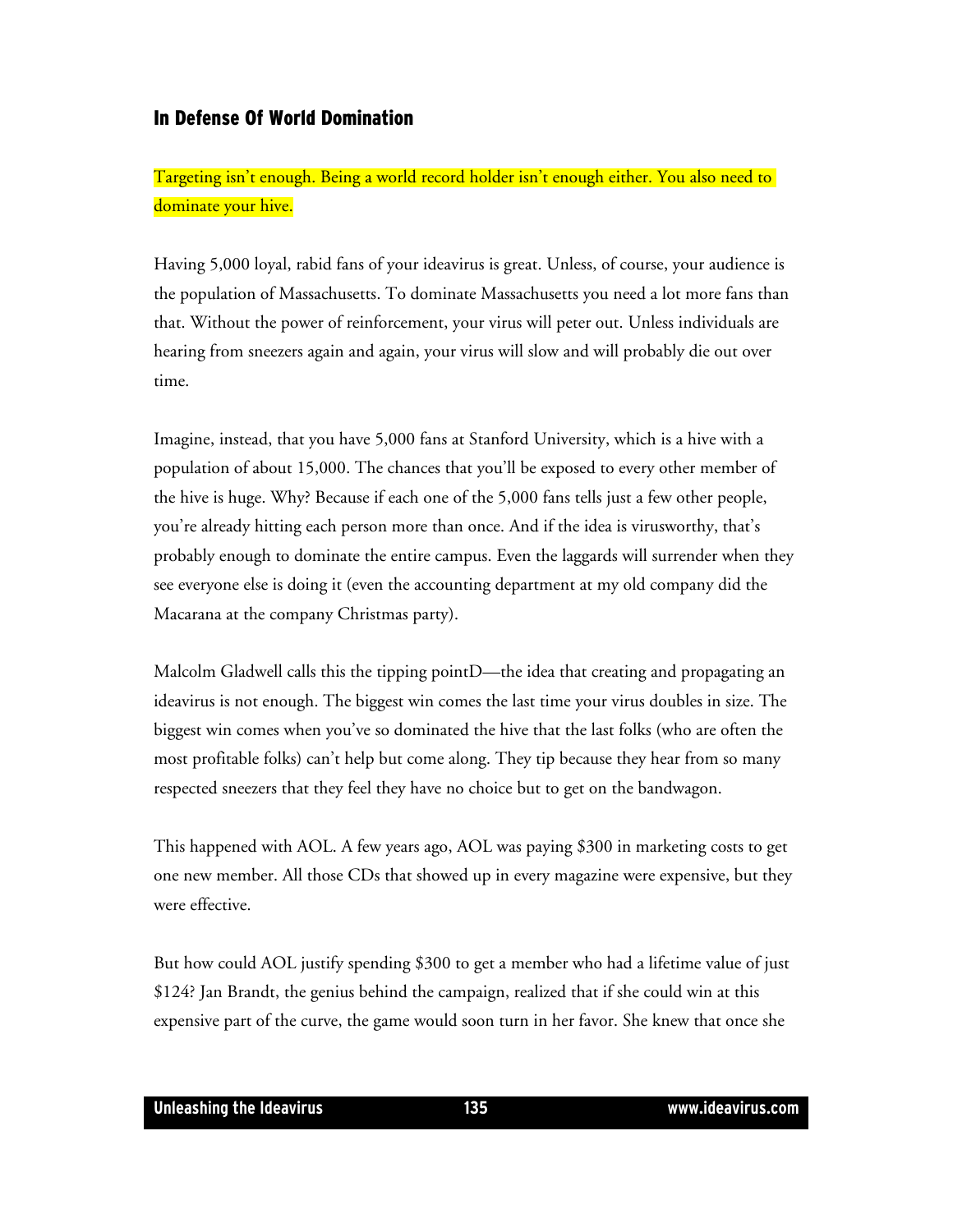got over the hump and dominated the hive of people about to go online, the next generation of users would come along far cheaper.

She was right. Once AOL established dominance for new users, they established a network of powerful sneezers. Powerful, because these were folks who until quite recently had been new users. These once-new, once-lost users had the credibility to spread the word to those just behind them on the learning curve. They were powerful because they'd been there, and their personal experience counted for more than any salesperson's could.

The virus had authority, because every "bestseller" list credited AOL with being far and away the most popular Internet service provider in the land. Today, someone at Sun City who until recently had no idea what they were talking about when they said "Internet" could proudly recommend AOL to the person in the next condo. AOL now spends about \$100 in marketing to get a new member—because their virus tipped.

There's plenty of interesting action that occurs before the tipping point, though. Viruses need to spread before they tip, and a smart marketer can be quite happy indeed along the way.

Dominating the hive is essential in starting the virus in the first place. And most marketers make the mistake of picking too big a hive to focus on in the first place.

If you go to the Consumer Electronics Show in Las Vegas, you'll see one of the largest trade shows in the world, and you'll also see hundreds of companies spending millions of dollars trying to dominate the show. All of them fail. Which is why it's so rare for a virus to be launched at the CES. It's just too noisy, and there are no exciting but safe recommendations for the most powerful sneezers to make.

The smart marketers take a different path. They launch at Demo or Spotlight or Esther Dyson's conference—a much smaller venue, but a higher concentration of powerful sneezers. Here, for about the same money as making a whisper at CES, you can completely dominate the discussion.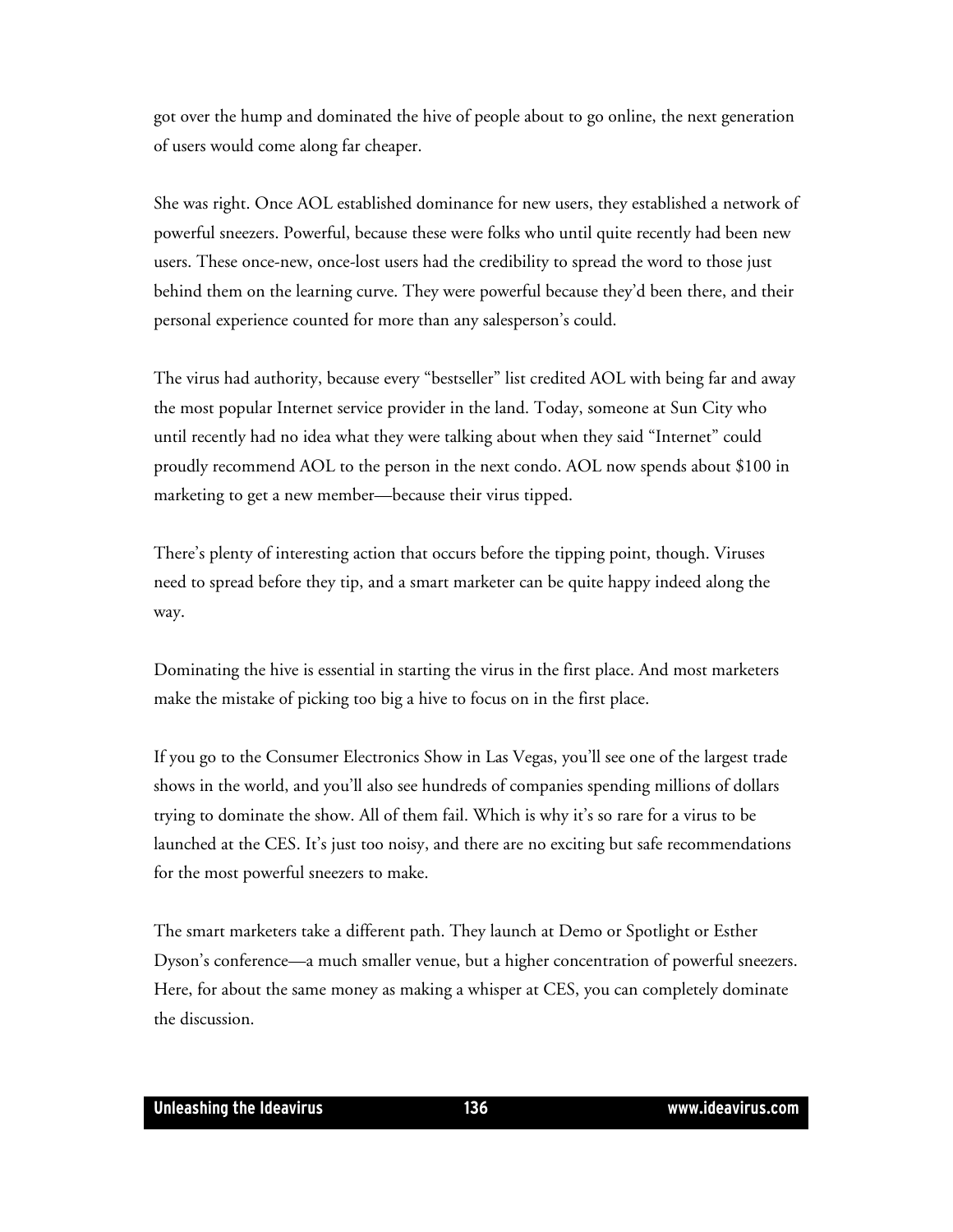### If You're A Member Of The Academy, You Go To Movies For Free

If there's an association of powerful sneezers, it's the Academy of Motion Picture Arts and Sciences. This association of actors, screenwriters and directors has celebrated movies every year for nearly a century, and every year it seems to get more popular and more influential.

If your movie wins an Oscar, you can count on a blip at the box office, and even better, a long, profitable life on video. And of course, any actor who wins one has a label that will enhance his career forever.

So, how much do the studios charge Academy members to go to a movie? That's right, nothing. Not only that, but the studios are delighted to deliver the latest movies to an Academy member's home, on her choice of VHS or DVD.

Why? Why give the movie away? Well, here it should be pretty obvious. The leverage that comes from building buzz among Academy members more than pays for the cost of sharing the movie with them. In fact, the benefits are so obvious that studios like Miramax have been accused of trying to buy the Oscars by throwing hundreds of thousands of dollars of trade advertising at Academy members.

Well, if this is so obvious, why bring it up? Because your idea, regardless of marketplace, has a similar group. Maybe it's not as easy to find or as easy to reach, but there are powerful sneezers in the audience for almost every idea. It's the money paradox, but on a much smaller scale. Finding these sneezers and giving them a sample of your idea for free is a no-brainer. Even better, figure out what it costs to deliver it with impact.

I met with a marketing executive from Hong Kong last week. He's building a company that is targeting the health care and financial services industries. He's got a big idea, and if he can persuade some of the key sneezers in the industry, then most of the other companies are sure to follow.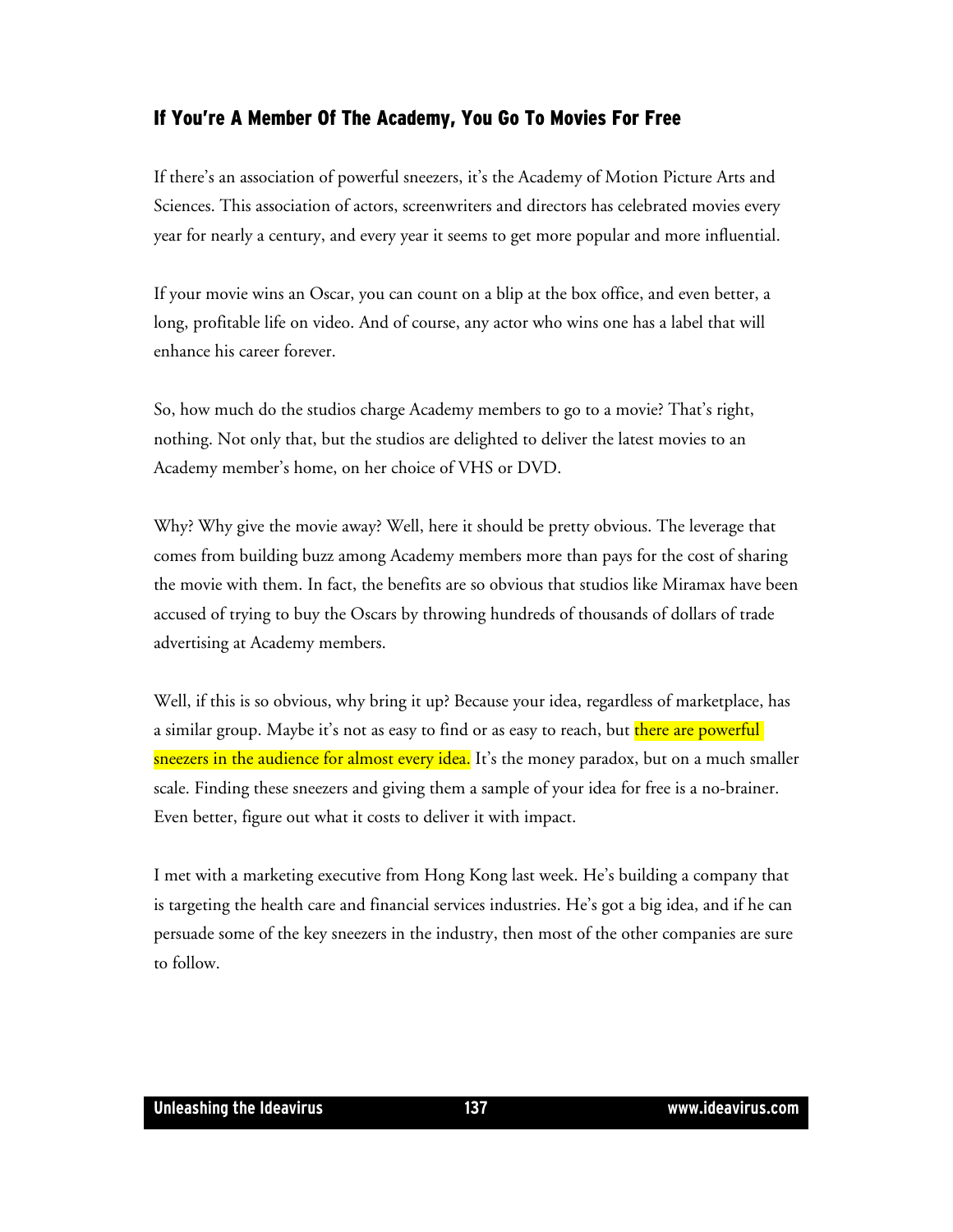The good news is that he was invited to speak at a gathering of 100 top chief information officers from the financial services industry he's targeting. The bad news is that he was planning just to give a speech.

What an opportunity! What a chance to talk to all the key sneezers at once and dominate the hive. We did the math, and it's clear that even if he needs to buy each one of the attendees a BMW to get their attention, it's worth it.

When you have an opportunity to dominate not just a hive, but the sneezers *in* the hive, you need to spare no expense to do so. Don't just give a speech about how your product works well. Fly in three satisfied customers to tell their stories in person. Don't just give a speech and ask for questions. Sponsor a cocktail party afterward so you can meet individuals and answer their questions. Don't just give a speech about how your product is safe and secure. Give each attendee a first aid kit for their car. By focusing on this key moment, by overinvesting, you can lay the foundation for a virus to come later.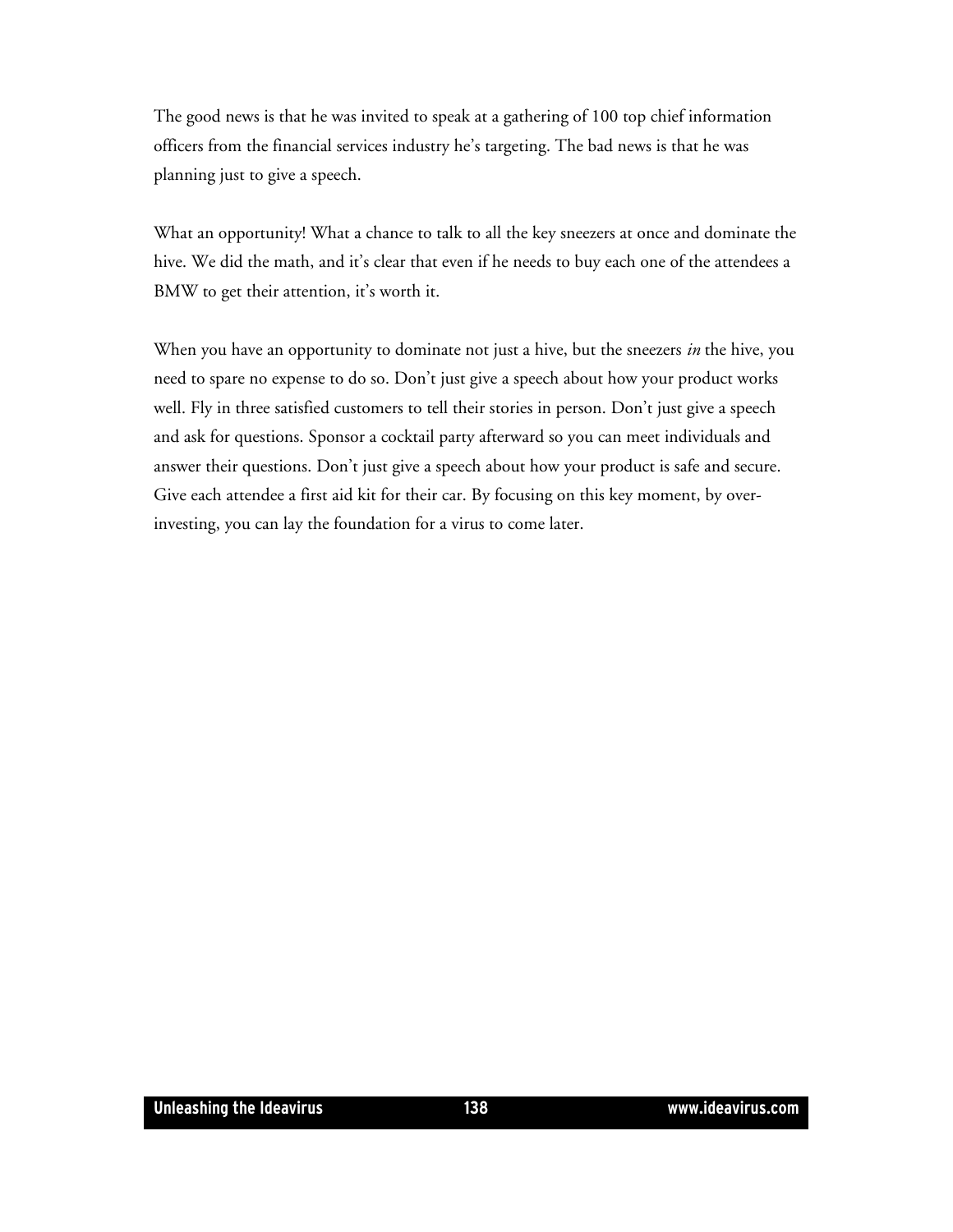### How An Ideavirus Can Drive The Stock Market

When you think about it, the stock market is nothing but thousands of ideaviruses. (That's right, thousands. An ideavirus doesn't have to dominate our entire culture to be an ideavirus… some last for just a few days in a very isolated hive, then disappear.) When you buy a share of stock, you don't really get anything—just the right to sell that stock to someone else tomorrow. So… if a positive virus catches on and the demand for the stock skyrockets, you win.

The market's respect for ideavirus thinking starts before the company even goes public. Choosing an investment bank for your IPO is a first step. Firms like Goldman Sachs and Alex.Brown are powerful sneezers (even though they can easily be bought off with millions of dollars in investment banking fees by eager companies looking to go public). If one of these firms aggressively recommends the stock to institutions, the virus starts off on the right foot. The alternative—marketing the stock through a smaller, less respected (and perhaps cheaper) investment bank—is almost certain to lead to a lower return.

The next step is pricing the IPO. The current rage is to underprice the stock being offered to the public, because that will lead to a huge first day appreciation in the stock. It's not unusual for an IPO (like Globe.com, Martha Stewart Omnimedia or Street.com) to dramatically increase in price on the first day of trading.

Why do this? Why leave all those proceeds on the table so that the folks lucky enough to buy into your IPO make the money instead of your company? The answer is simple, and it has two parts:

First, by rewarding the powerful sneezers who are lucky enough to buy into your IPO, you maximize the chance that they'll participate and will tell their less powerful (but more numerous friends) about this exciting new investment.

Second, the rapid rise in the first day of trading allows other powerful sneezers (the news media and brokers you don't have direct contact with) to talk with excitement and amazement to the next group of potential investors. In other words, this is cheap marketing.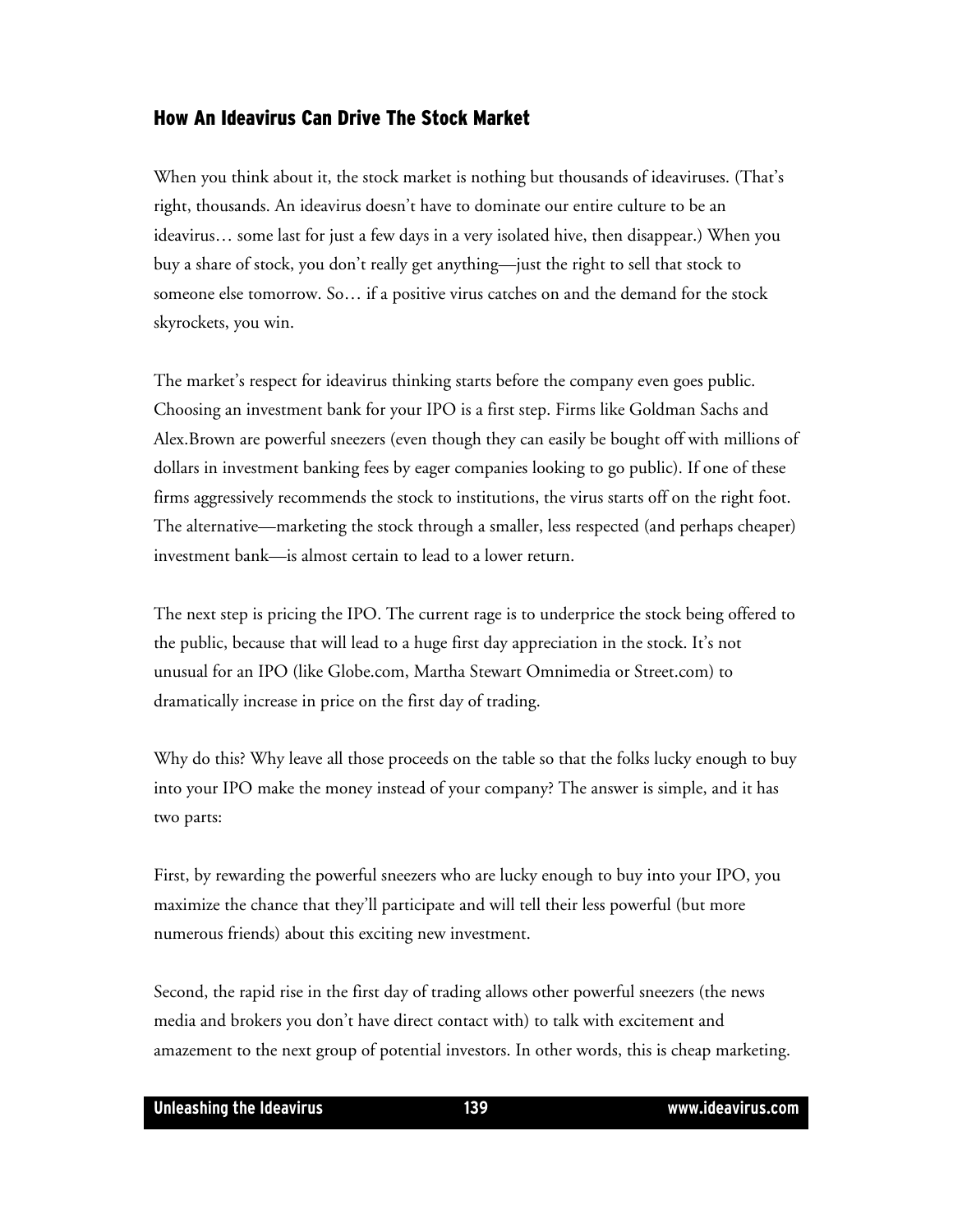It's a way of communicating news (this is a hot stock) to large numbers of people in a powerful way.

After the stock is public, the company has its work cut out for it. There's a multi-layered community of intermediaries between the stock and the people who want to buy it, and the company must work the hive to find the most powerful sneezers able to spread the word about the stock.

The first stop is the market analysts who cover the stock. Once again, the marketplace sees this group as being powerful sneezers (when one analyst recommended Amazon.com, the price of the stock doubled in just a few days). By courting the analyst community, a company can find a way to communicate the story they've created around the stock.

Don't underestimate the power of the story. There are almost no other cues available to persuade someone to spread the word about a stock. You can't see it or touch it or smell it—it's just an intangible right to make money in the future. As a result, the story must be able to describe the reason why the stock is selling for x today but will be selling for 3x tomorrow.

Brokers are a fascinating component in the spreading of an ideavirus around a stock. Remember, they're not paid unless people trade. Buy and hold is the enemy of most stockbroker compensation schemes, since they only charge for trades and are paid by commission. Yet, for many decades, brokers were seen as powerful sneezers, especially if they helped make you money in the past. In fact, they've always been promiscuous sneezers, motivated (whether in the short term or the long term) by their ultimate financial gain. A "good" broker is one who realizes that if he postpones financial gain in exchange for helping his clients make money in the long run he'll get more and more clients.

All this is changing as the world shifts to trading online, and more important, getting stock news online. Suddenly, anyone can talk about stocks, anyone can post to a bulletin board, and anyone can spread a rumor.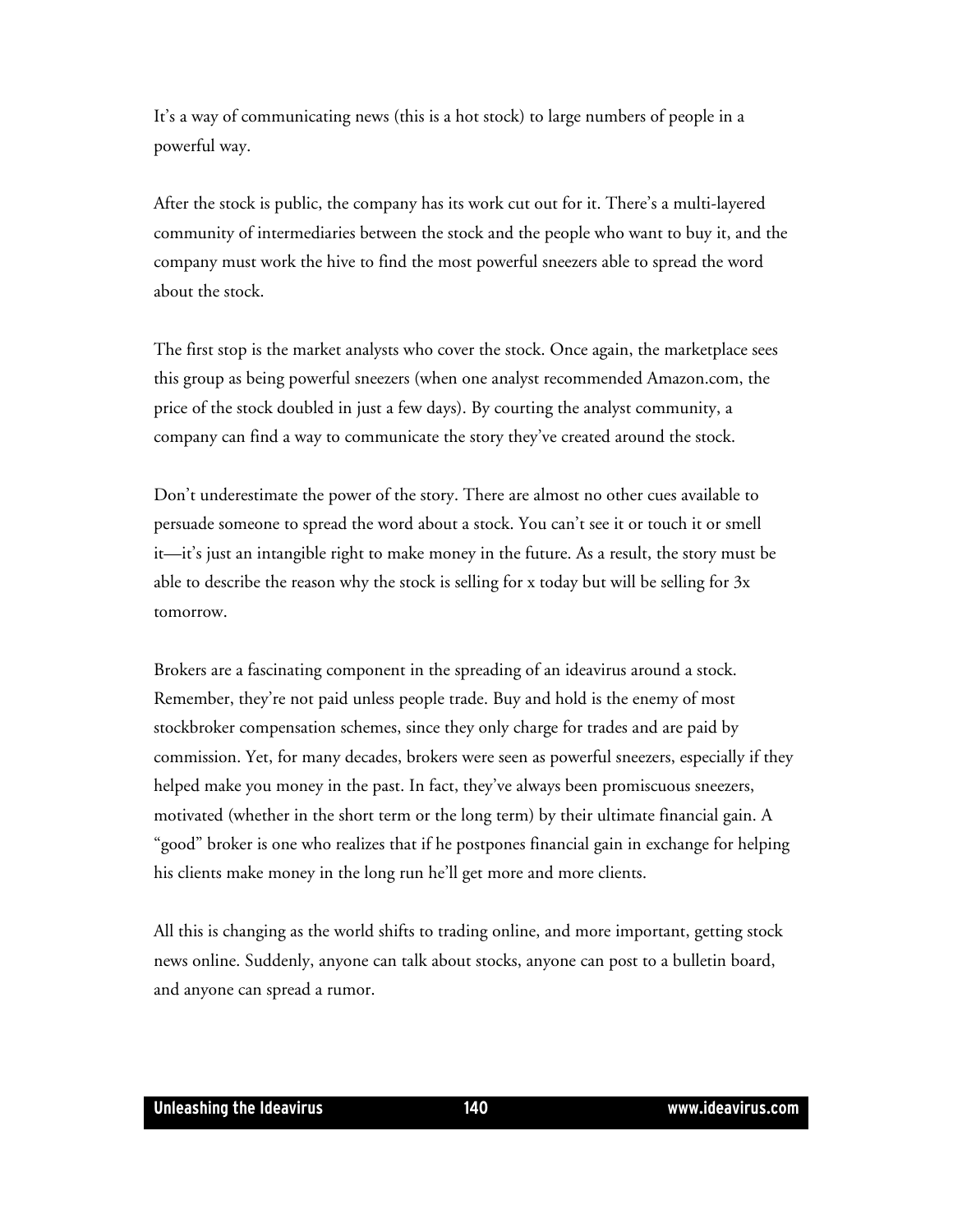As a result, stock ideaviruses spread much more often and much faster. In one case, the public markets knew about a CEO's plan to quit before his board of directors did. Because the individuals who post these notes are anonymous and possess unknown motivations, the chances that they'll develop into powerful sneezers is slight. But the sheer number of posts (more than 100,000 a day on Yahoo!'s bulletin boards alone) means that they have influence.

An astute CFO or CEO can look at the key factors in the creation and spread of a stock ideavirus and launch a campaign to move the virus with a velocity and vector they're comfortable with, and more important, aim it at the appropriate hive.

Note, for example, that some stocks, like Iomega, are the darlings of online stock bulletin boards. As a direct result, those stocks are far more volatile than the average. Live by the sword…

Yahoo! has worked hard for years to manage the story about its stock. Gary Valenzuela, the legendary former CFO at Yahoo!, was obsessed with three things:

- 1. Become a blue-chip stock, one that institutions would happily own.
- 2. Become profitable, to distinguish the Yahoo! story from its competitors.

3. Underpromise and overdeliver, always beating the "whisper numbers" that analyst established for the company's quarterly earnings.

As a result, Yahoo! stock has consistently and regularly outperformed its competitors. And due to the success in labeling Yahoo! an Internet blue chip, the stock is much less susceptible to swings due to rumors.

Was that expensive in the short run? No doubt. When the market was looking for good news and hype, Yahoo! often refused to deliver. Short term gains were forsaken for building a story, a story that could become an ideavirus to be delivered by analysts and other powerful sneezers.

One way to predict the future of a stock, then, is to see beyond the story and understand whether the company is actively managing the ideavirus, and doing it in a way that will move it to the right hive.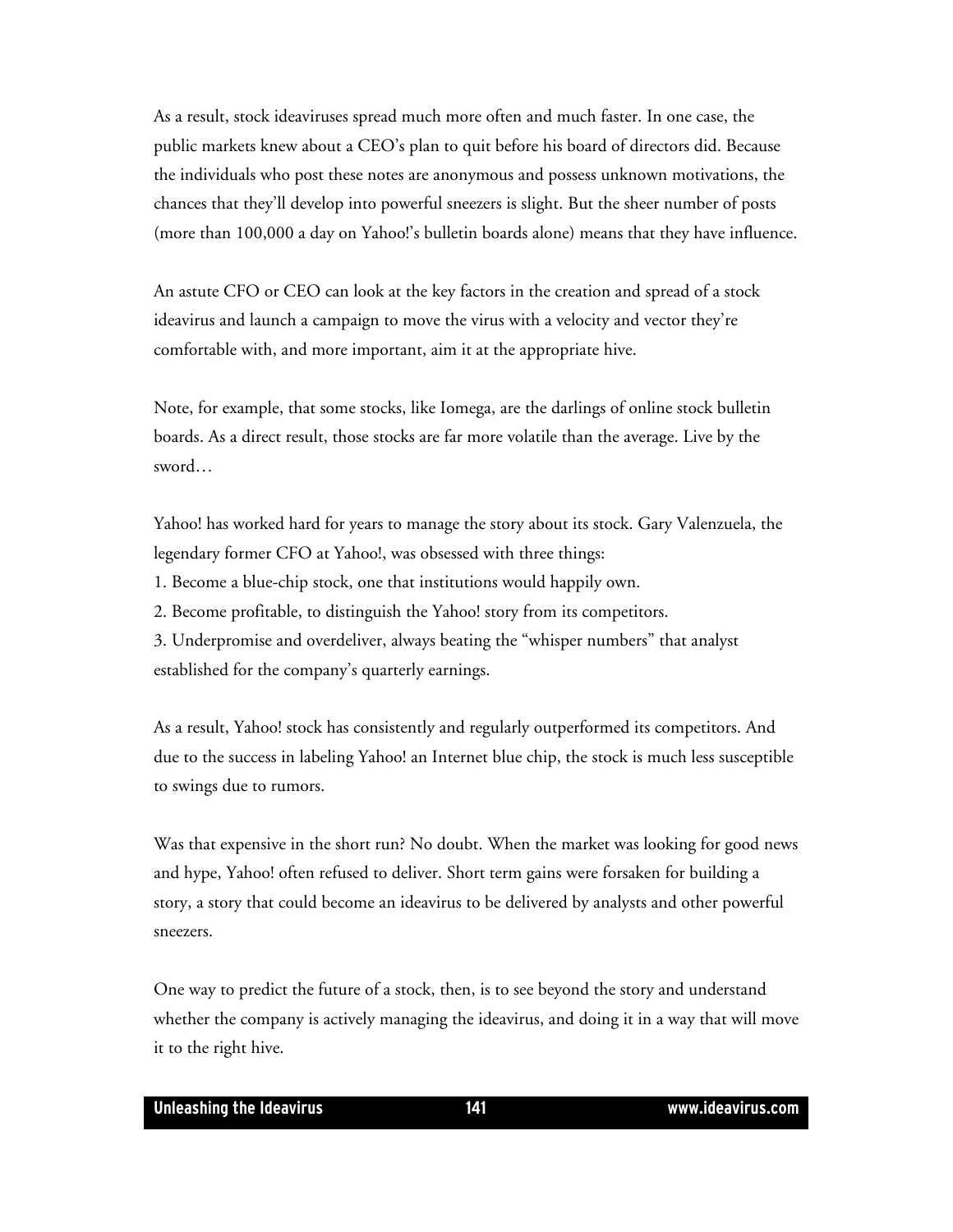### Bumper Sticker Marketing

Years ago, I was a walking parody of a high-tech yuppie.

I worked as a poorly compensated marketer at a start-up software company in Cambridge, Massachusetts. I drove a dented old Saab. I used a Macintosh. And on the back of my Saab I proudly affixed a bumper sticker that read, "I'd rather be driving a Macintosh."

This is an ancient form of ideavirus marketing, of course. I used my car as an amplifier, exposing my message to hundreds or thousands of people. But even better, given the neighborhood I was driving in, I was focusing the message on an appropriate hive, and given the car I was driving, adding power to my sneezing.

Think about it. If the bumper sticker had been on the back of a junker Chevy, rusting outside an abandoned farm in Oklahoma, you would have had a very different response to the message, no?

The neatest thing about this technique is the way Apple converted the private (what sort of computer do I use) to the public (my proclamation of how happy I was to be a Mac user).

There are countless opportunities for marketers to do precisely the same thing today. And not just on your bumper. Some marketers ride along with their product—the Ralph Lauren pony, for example, is advertising on the front of your shirt all day long. Others manage to make it a more political choice—Marlboro, for example, was one of the ten largest marketers of imprinted clothing a few years ago.

Picking the medium for your "bumper sticker" is important, but it's just as important to determine *why* someone is going to be willing to stick his neck out to promote *your* product.

Personal pride is an excellent tactic! If people are willing to sneeze on your behalf because they're proud of you, your product and their association with it, you're in. Now all you've got to do is give them a smooth way to spread the word.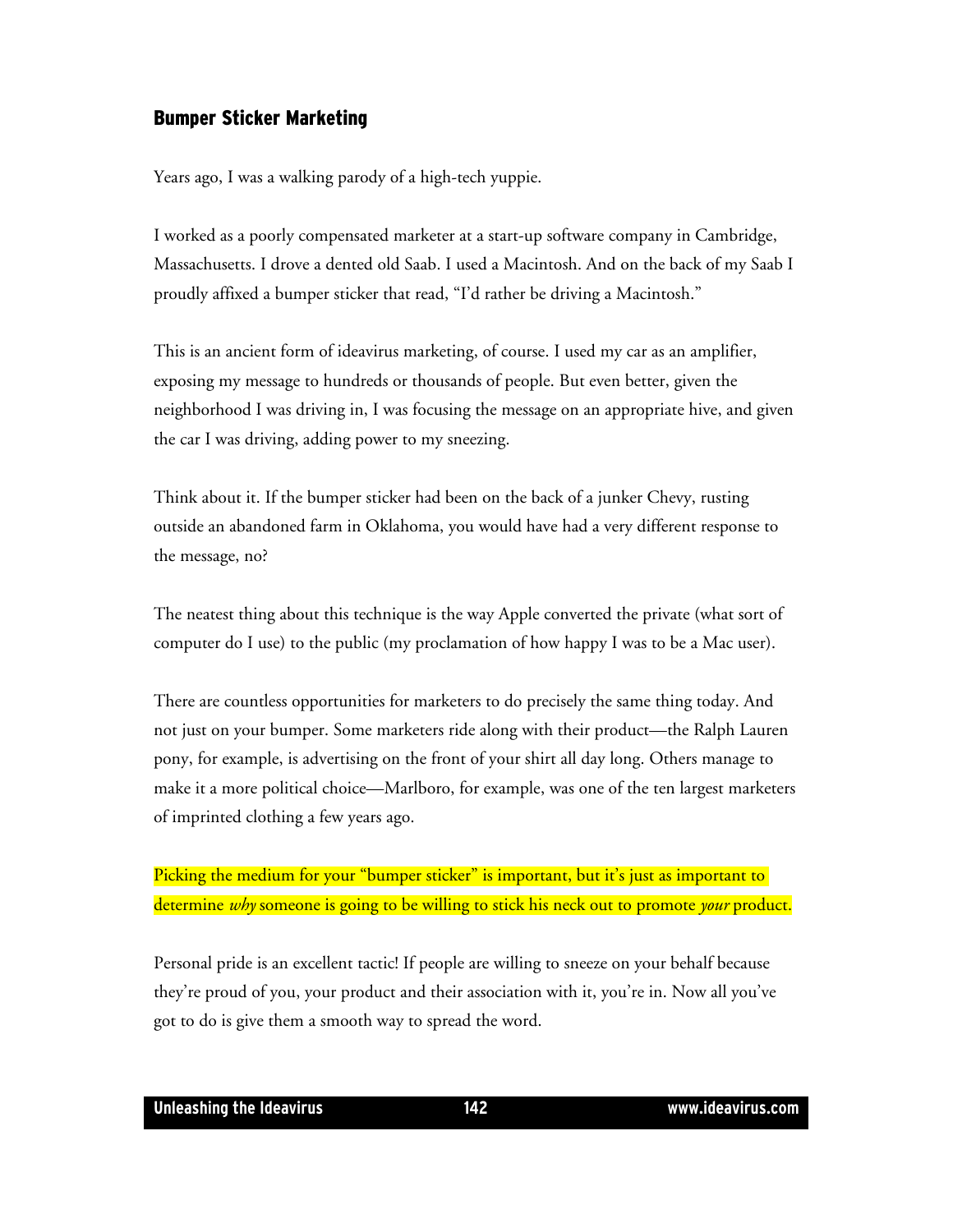#### No, You Go First!

The challenge of the new idea is that very few people want to go first. Who was the first to swim in the Charles River in Cambridge, Massachusetts after years of it being off limits for health reasons? Who was the first to give their kid the chicken pox vaccine? Which company chose to be the first to file its taxes electronically?

One of the key reasons to launch an ideavirus is that you can give people a risk-free, cost-free way to check out the safety of your idea *before* they commit. And more important, you can create an aura around your idea—an aura of inevitability, of invincibility. When everyone is buzzing about a new technique, tactic, service, musical style, club, food—whatever—it's far easier to put fear aside and try it.

But just as people are hesitant to be the first to buy a fancy new product, many are hesitant to try a fancy new idea. There are plenty of people who want nothing to do with a new song or a new book… they're happy to wait until it's been screened, filtered and accepted by the mainstream.

So, depending on the hive you choose, you need to make it clear to that consumer that your idea has *arrived*. That the water's warm, the air is safe to breathe and your idea is a comfortable, tried and true one.

One way to do this is with bestseller lists. And with testimonials. And by exposing the digital word of mouth record to let them see the countless people who have tried it and liked it. Do it with the specific objective of reminding people that others have taken the risk and happily survived. If you work at this and do it on purpose, you'll be amazed at how much water you can drain from the river—how easy it is to bring the rocks to the surface, how powerful you can make the message when you expose the connections that led you from person A to person B. It's in this sort of active ideavirus marketing that many brands are able to run rings around the competition.

Even before you do this, offering your idea in trial-sized, bite-sized portions is critical. Many companies have created neat, effective online products, only to see them fail because they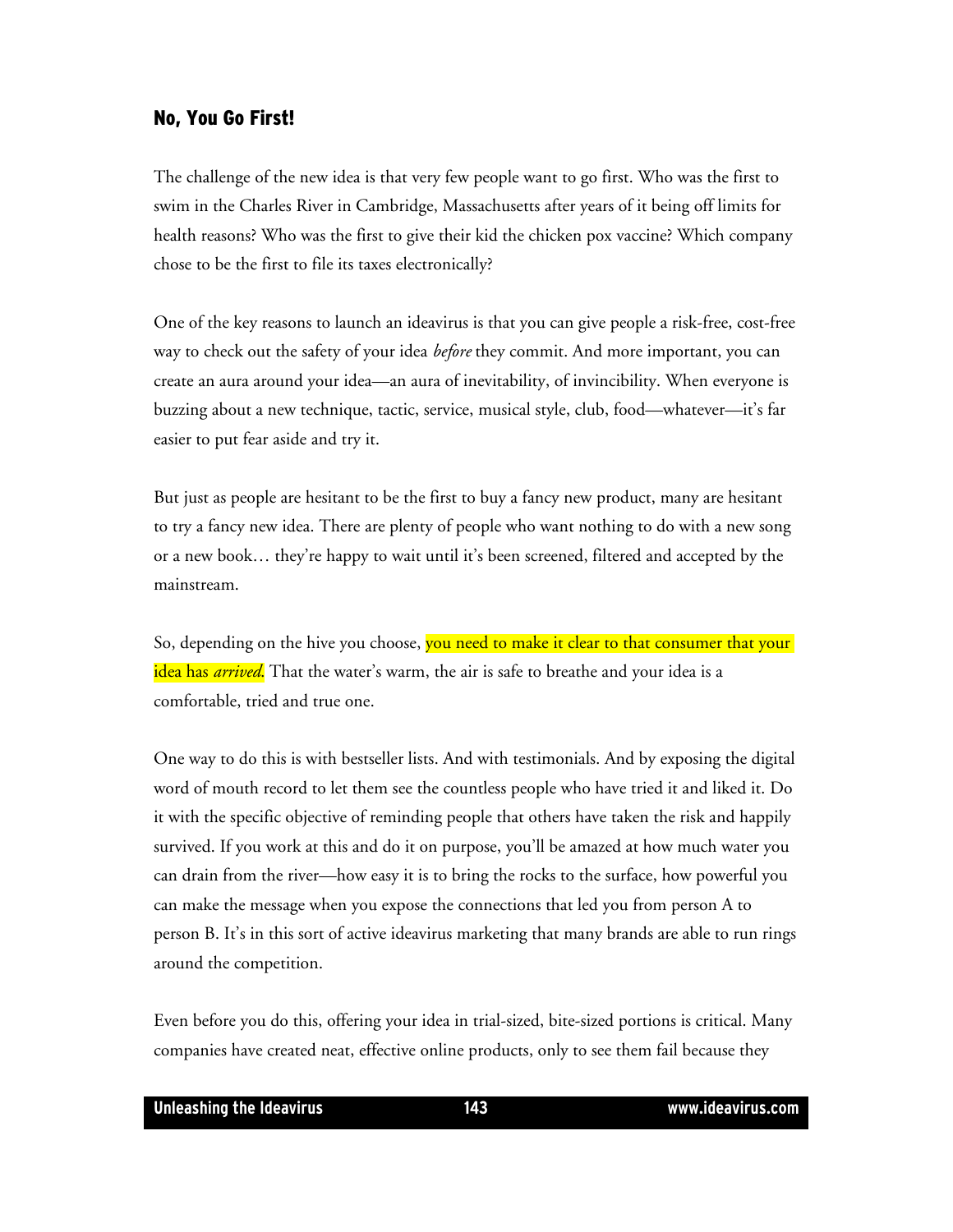required consumers to go through a time-consuming download before they could use them… and if they couldn't use it, they couldn't understand why they wanted it! Catch-22: a product you don't know if you want to download until you download it.

Give them a version instead that doesn't require a download and doesn't work as well—but still makes their life better. Why? Because now that I've sampled it without risking a virus or taking a lot of time or trying to understand the arcane intricacies of downloading in Windows, *now* I'm willing to invest the time to do it.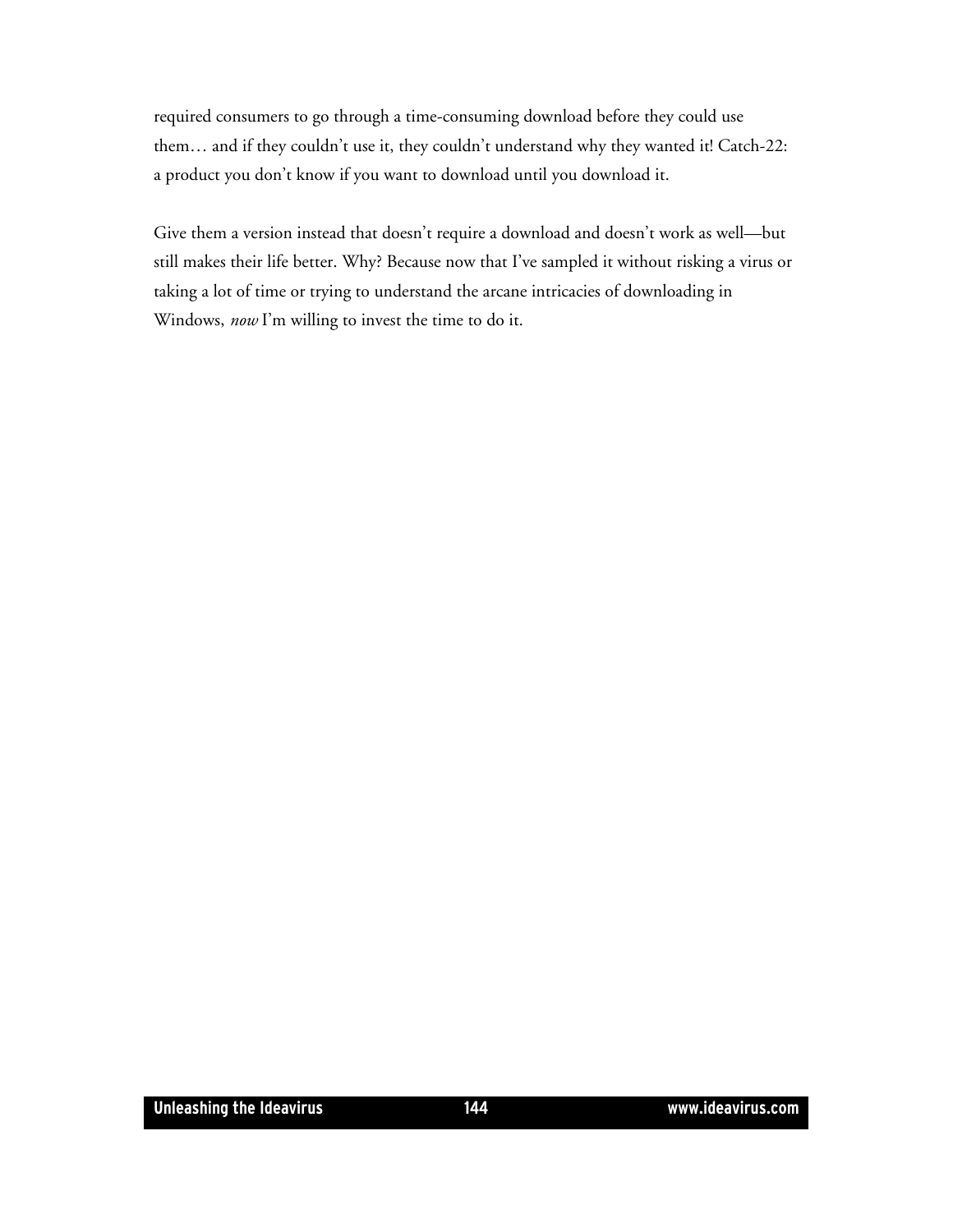# Digital Media Wants to Be Free

When was the last time you bought some table salt?

Odds are, you didn't pay very much. Salt is cheap. Why? Because once you own a salt mine and pay for a salt factory, the cost of making a pound of salt is low indeed. But because there's more than one salt mine out there, the competition for getting salt sales is pretty intense. And given that all salt is pretty much the same, why pay more?

Pricing battles are certainly not unusual in physical goods. In fact, almost every competitive category of item that's entirely physical (without an idea attached) uses cost-based pricing. In other words, it's a commodity. When those rules are abandoned (as they were with crude oil during the Arab oil embargo) consumers are shocked and angry.

For a number of reasons, this pricing approach hasn't really kicked in with intellectual property. It only costs McKinsey a few hundred bucks to write a report for Chrysler, but they happily charge a few million dollars for it. One more copy of a Bob Dylan CD only costs 80 cents to make (less than a vinyl record!) but it sells for twenty times that.

#### Why?

The biggest reason is that intellectual property is rarely a commodity. There are many kinds of salt, but there's only one Bob Dylan. And when you want to listen to Dylan, it's not clear that 10,000 Maniacs is an acceptable substitute.

Because intellectual property is unique, it has long resisted a trend toward commodity pricing at the margin. In fact, the price of most forms of intellectual property has *increased*. Barring one big exception:

Stuff that went from being expensive to being free.

The most popular web server software (the programs they use to run most giant websites) is not sold by Microsoft. And it doesn't cost \$10,000. It's free.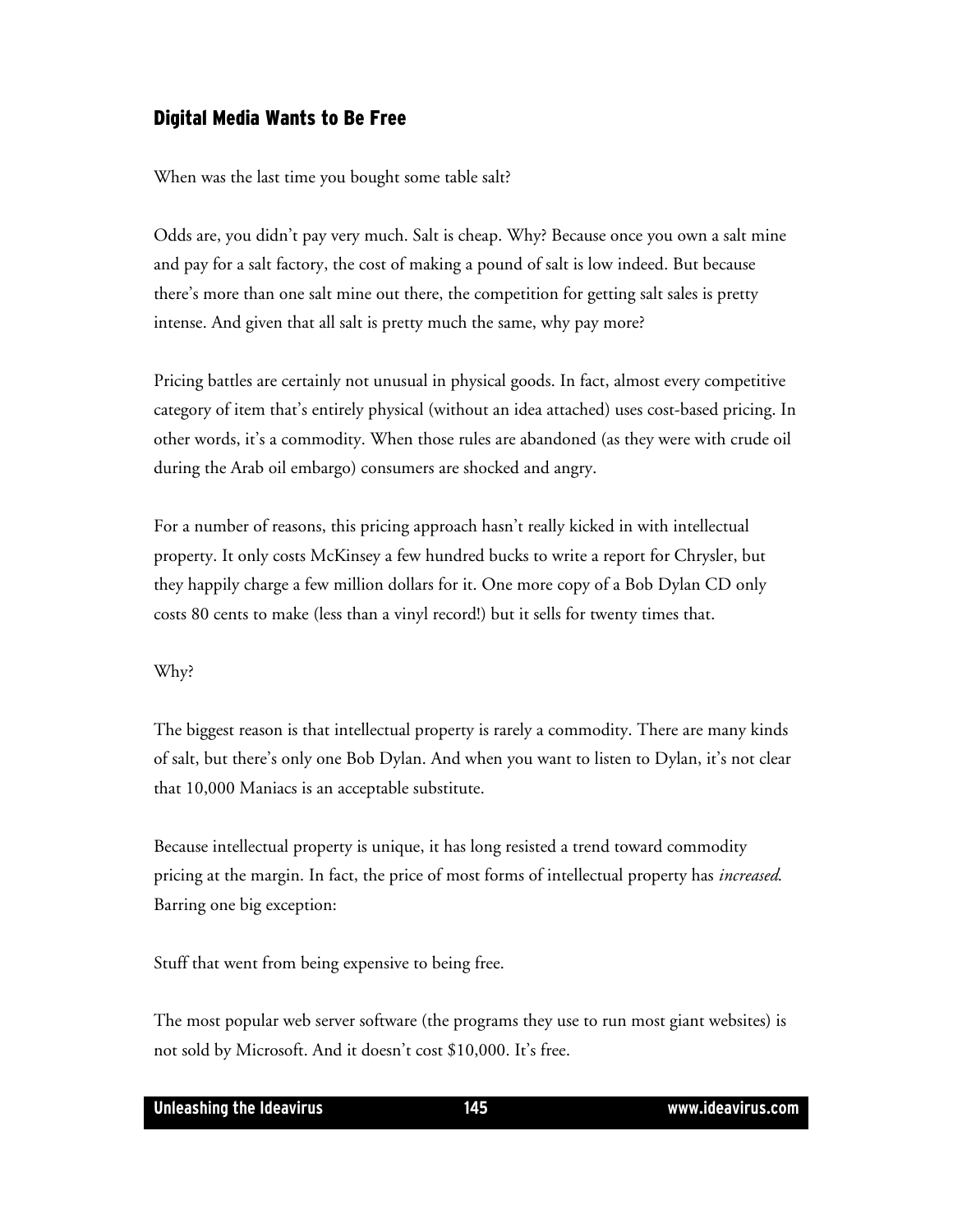The most popular web browsers are free.

The cost of listening to a Beethoven concerto went from \$30 (at some fancy theater in London) to \$0 after radio was invented.

The cost of watching a movie on network television is zero.

The mathematics of the ideavirus make it too compelling for the creators of viruses to stay greedy.

#### The more people know your virus, the more it is worth!

Thus, if charging people for exposure to your virus is going to slow down its spread, *give it away*.

Apple just cut the price of WebObjects software from \$50,000 a copy to \$699. That's a 98.7% decrease in the price.

Why? Because Apple realized that unless a lot of people use their software, no one will use it.

Take a look at <u>www.mp3.com</u>. Pick an obscure music category like Celtic. Go to the end of the bestseller list: there are 1,168 songs listed. These are not illegal copyright scams, where the music has been stolen by the artist. These are real songs, posted by the artists or their labels. The whole song… not part of it.

Why would anyone do this? Give away an entire album of music when Bob Dylan can charge \$16?

Look at it from your point of view. An unknown artist *is* a commodity. An unknown artist *is* the same as a box of salt. If you don't know why the artist is unique, why pay?

Look at it from the artist's point of view. The cost of giving away songs is literally zero. Once you've made a record, the cost of one more copy of an MP3 is nothing. And if it helps you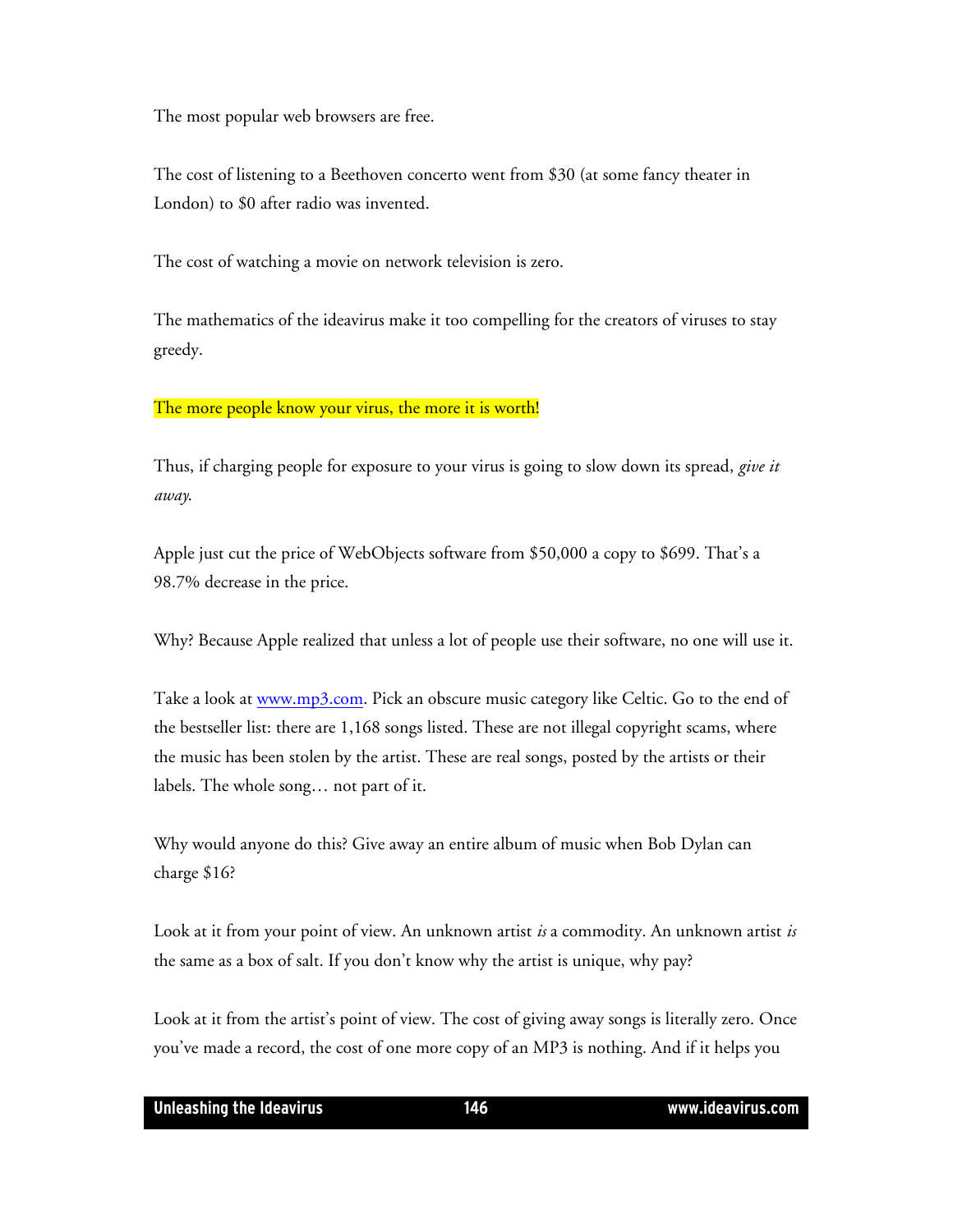get listened to, if it helps you build your virus, then you're one step closer to no longer being a commodity!

In fact, many artists would *pay* people to listen to their MP3 cuts if they thought it would help them break through the clutter and get famous. Take a look at the Payola section of MP3.com. You can do exactly that… pay money to have your song promoted so you can give it away for free.

Of course, once you're famous, you can go ahead and charge \$16 for your CDs.

#### Or can you?

Sure, there's going to be room for collectibles. For live events. For autographed guitars. But once something is no longer hot and fresh and the latest, rarest thing, why wouldn't the selfinterested artist go ahead and give it away free to stoke the ideavirus for the next release? In a competitive marketplace where there's transparent information about who's listening to what, the Internet becomes radio. And artists know that charging radio stations is dumb.

This same logic applies to books. And to just about any other sort of digital media you can think of. Unless there's an extraordinarily unique property of the media being offered, I maintain that sooner or later it's going to be free. The Bloomberg machine used by stock brokers, for example, commanded a huge price premium for years, because the combination of excellent data and locked-in user interface meant it wasn't worth switching. But as the web replicates more and more of the data available, it's inevitable Bloomberg's market share will decrease—and their prices will as well.

The exciting thing is that people who go first, who put their previously expensive digital media out there for free, will gain the lion's share of attention and launch bigger and longer lasting viruses.

So. Who wants to go first? And who wants to go... last?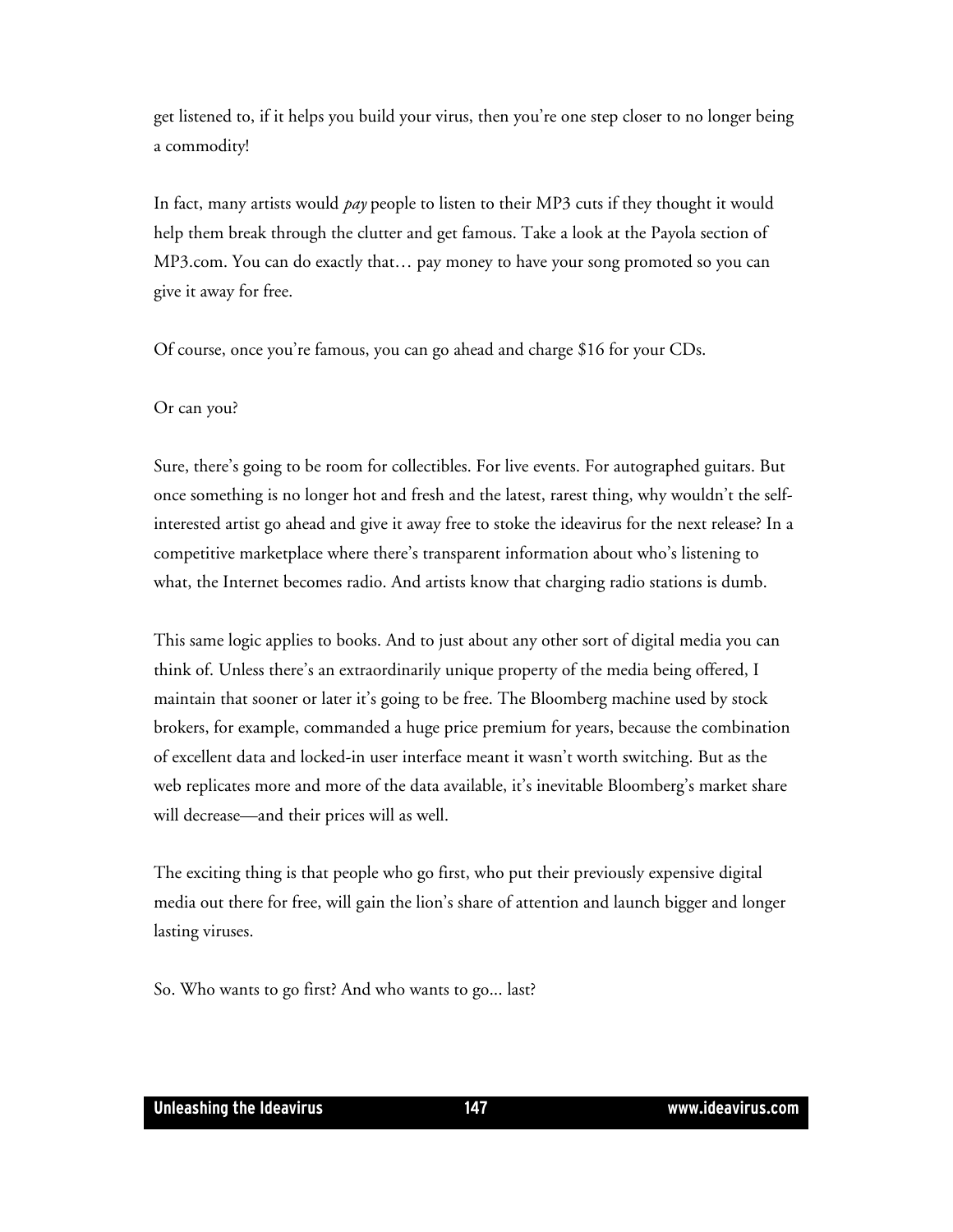# Van Gogh Lost His Ear To Prove A Point

When Vincent was painting, he often sold his work for just enough money to cover the cost of paints and canvas. Back then, his ideas and his paintings were one and the same, and neither was held in very high regard.

Over the last hundred years or so, something has changed. Instead of selling for \$200, or \$2,000 or even \$20,000, it's not unusual to read of a \$10,000,000 sale of a Van Gogh. Over time his paintings have increased in value with each sale. But the paintings haven't changed at all, have they?

What's changed is the value of his ideas and the popularity of his ideas—not the ideas themselves. It's easy to get a reproduction of a Van Gogh. For a few hundred dollars, you can even get a painted reproduction that only a trained expert can tell isn't the original. So why pay twenty million dollars?

Because you're buying a souvenir. An expensive souvenir, no doubt, but a souvenir nonetheless. The original painting is a priceless keepsake that reminds you of the idea Vincent Van Gogh first unleashed on the world. And unfortunately for Van Gogh and his heirs, it took far too long for the ideavirus to spread.

Compare this inexorable and dramatic increase in value with the resale value of a newspaper.

Today's newspaper is "worth" fifty cents to a dollar. The combination of recent news and events in one handy packet makes it a reasonable purchase. However, yesterday's paper is virtually worthless. And if you've got a big stack of them, you're going to have to *pay* me to take them away.

Why? What happened? Simple: the newspaper is a vessel for ideas with very short half-lives, and once the ideas aren't fresh any more, they're worthless. Imagine, though, how much you could sell *tomorrow's* paper for—especially if you sold it while the stock market was still open.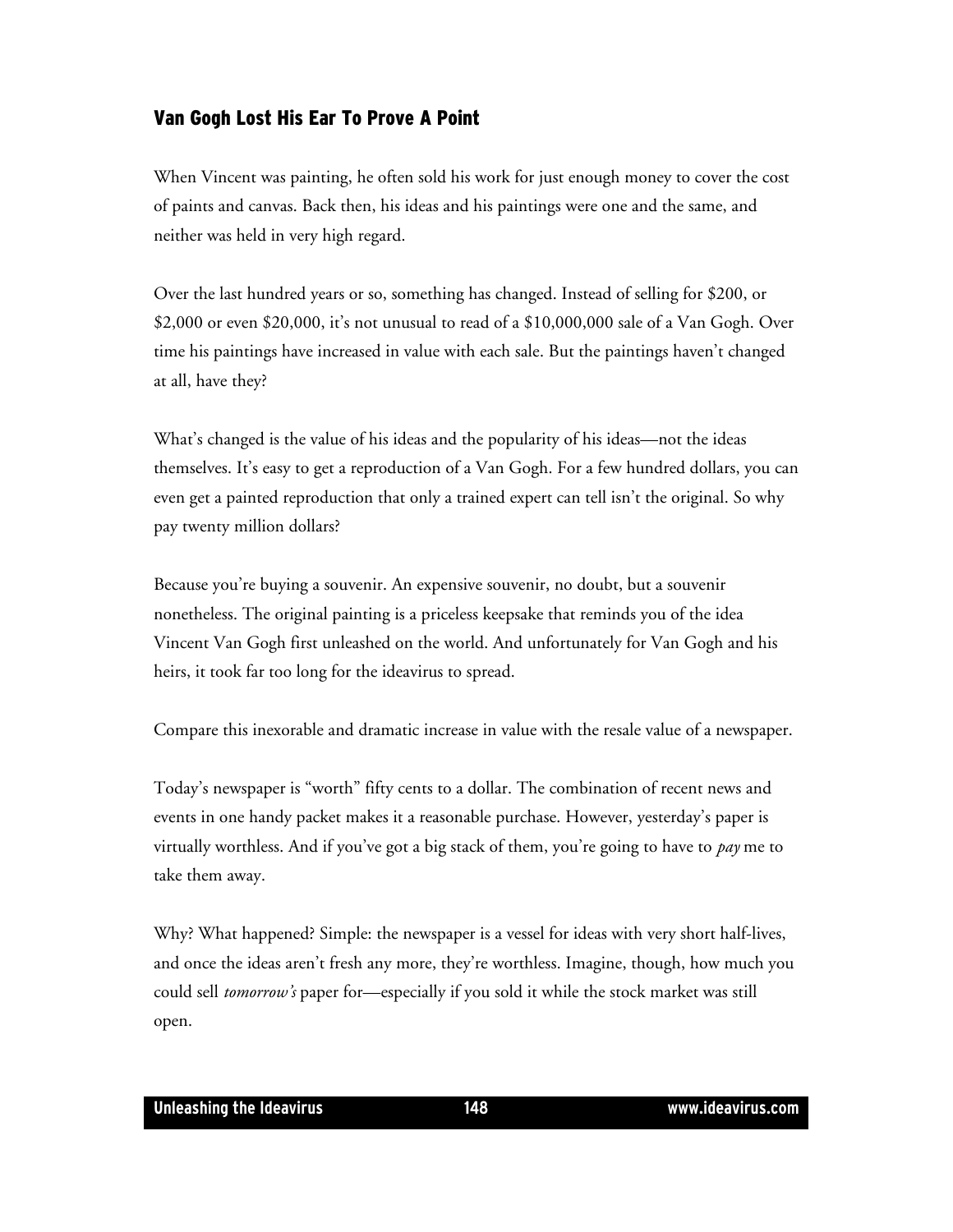This is a lesson in one way to make your digital media valuable: keep it fresh. It's getting harder and harder to do; they used to send Charles Dickens' serialized novels over here by boat—news that was three weeks old was considered fresh—but that doesn't mean you can't succeed.

By focusing on souvenirs and speed, creators of digital media can create two effective ways to profit when we play by the coming new set of rules.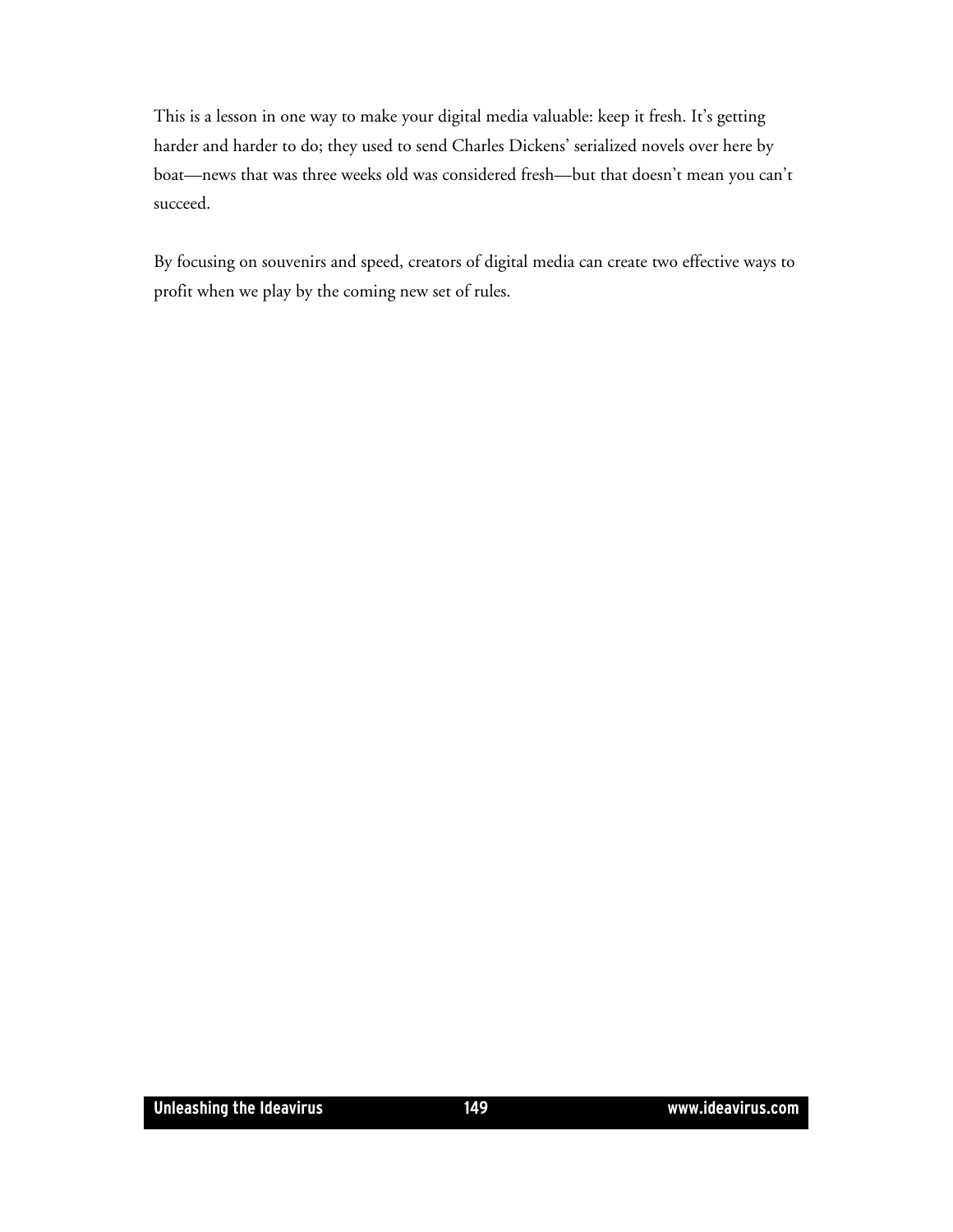## Answering Ina's Question

So how is a bookstore to make money? Or a publisher? Or an art dealer or a consultant or a music label?

The biggest objection to ideavirus thinking is that it represents a substantial change from standard operating procedures. Successful companies are in no hurry to rock the boat… especially if it represents a significant change in the status quo and a risk to planned-for revenue and profits.

Mighty Words (an Internet articles publisher) is aggressively targeting traditional book publishers and re-sellers by creating a new online business that cuts out all the middlemen and lets authors sell works (preferably 15 to 60 pages) directly to readers. Go to their site and you can find thousands of articles, priced from \$3 to \$30 each.

Mighty Words gets half the revenue, the author gets half, the reader gets insight and wisdom and everybody wins. By creating new markets for mid-length ideas, the company seems to be filling a niche. Of course, then they can turn their success into dominance by integrating up the food chain until they disrupt all the competition in the publishing world and profit mightily.

So you'd think that the concept of ideaviruses would be attractive to this maverick company. After all, they're only a few months old.

Not true. It bugs them terribly to give away ideas, because it flies in the face of their brand new business model. After all, if an author profits most by giving away her work, how does Mighty Words make money?

If you catch yourself asking this question about a new business model innovation ("How would we make money?") you're headed for trouble. The Internet doesn't care how you make money. The Internet isn't going to wait while you figure out how to react. Instead, there's some crazy entrepreneur who's willing to spend years of his life making you miserable by wrecking your business model.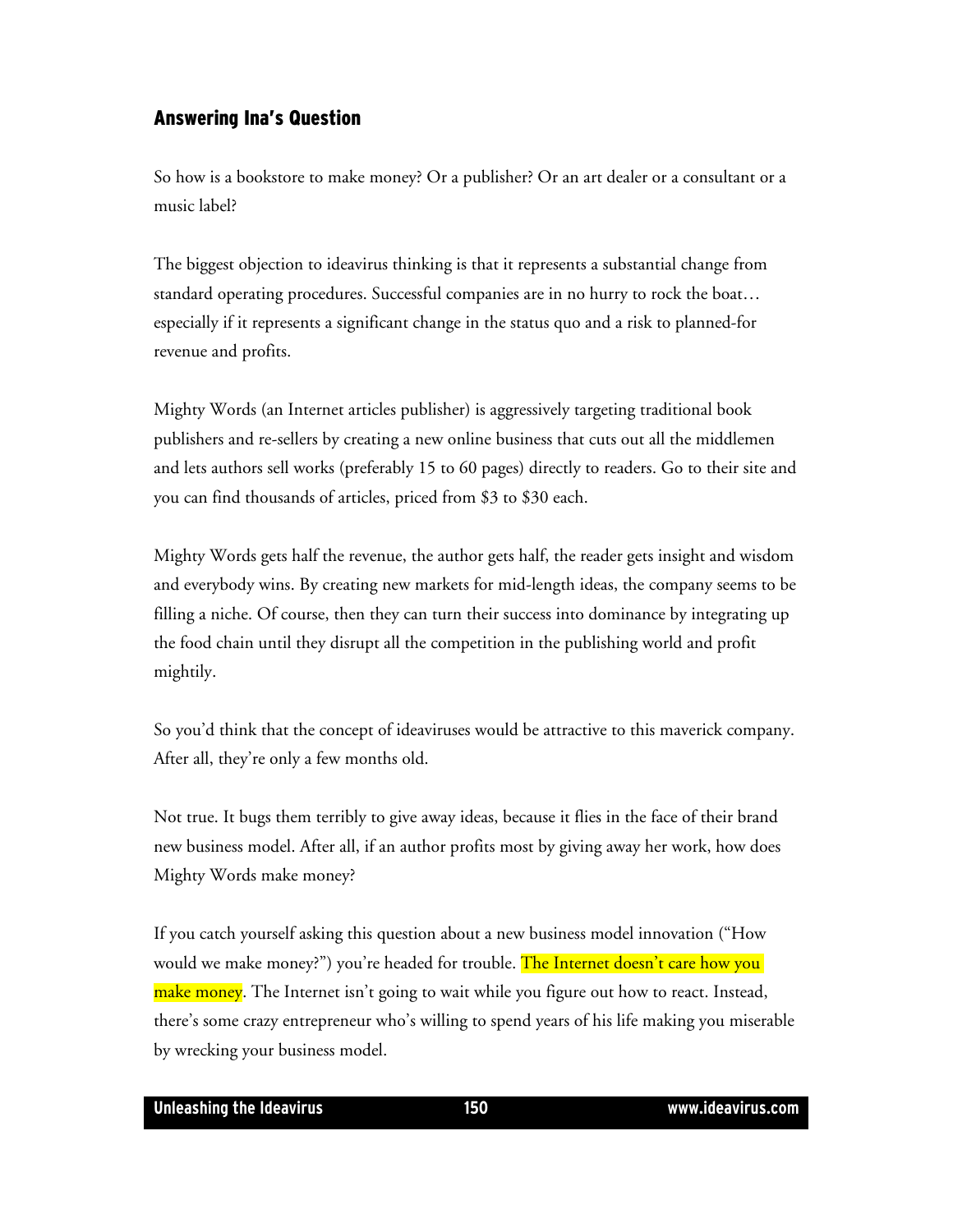Email didn't ask the fax companies if it was okay with them if a new, instant, permanent, digital communications tool came along and wrecked the fax business. Matchmaker.com didn't hold meetings with the extremely profitable video dating services out there to find out if it was okay for them to launch. Who cares if Matchmaker.com never makes money? What matters to the existing businesses is that these new kids on the block have wrecked the business landscape for the old providers.

Giving digital media away is a reality. Non-dominant players in any industry will always succeed more by giving away digital content and then profiting later than they will by holding back to preserve somebody else's business model.

It was a mistake for the record companies to fight radio and MTV. It's a mistake for them to fight Napster. Rather than fighting to patch the leaky bucket, perhaps they could redefine their roles so they can figure out how to profit from a "free" world.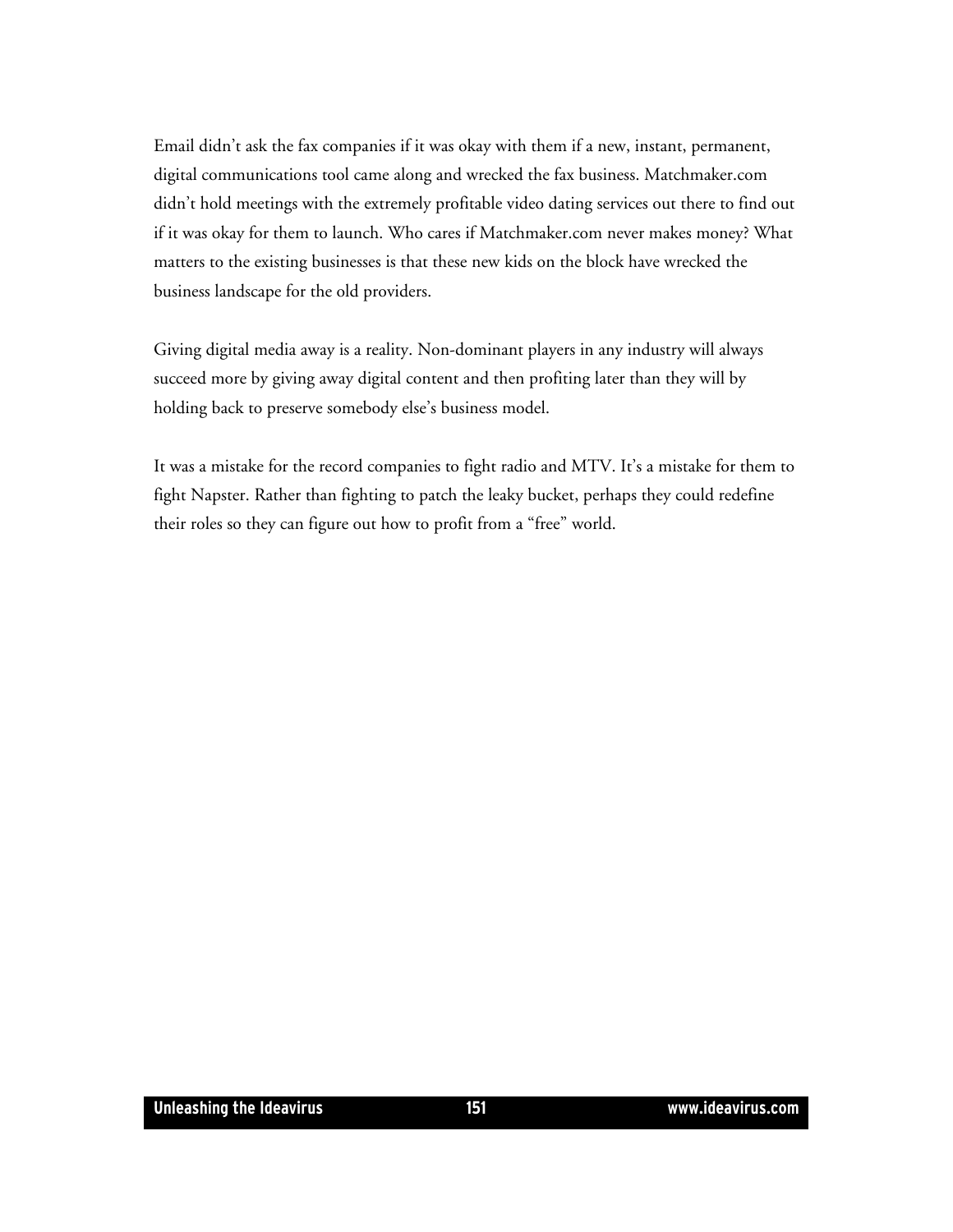# Crossing The Chasm With An Ideavirus

In his brilliant book, *Crossing the Chasm*, Geoffrey Moore unleashed a powerful ideavirus about how new businesses and new ideas get spread. Basically, there's a chasm in the product adoption cycle.

The curve used to look like this:



On the left are early adopters, the nerds who love new stuff, who want to get their hands on anything neat and potentially wonderful. On the right are the laggards, who are still having trouble getting rid of their steam engine cars.

The meat is obviously in the center. That's where the vast majority of us live, and where the combination of big audience and pretty decent pricing is most attractive to a marketer.

In the old days, people believed that you could introduce a product to the early adopters, use the high profits from those sales to ramp up production and advertising, and then roll the product out to the masses.

There's a problem with this view: there's a gap in the curve. A chasm.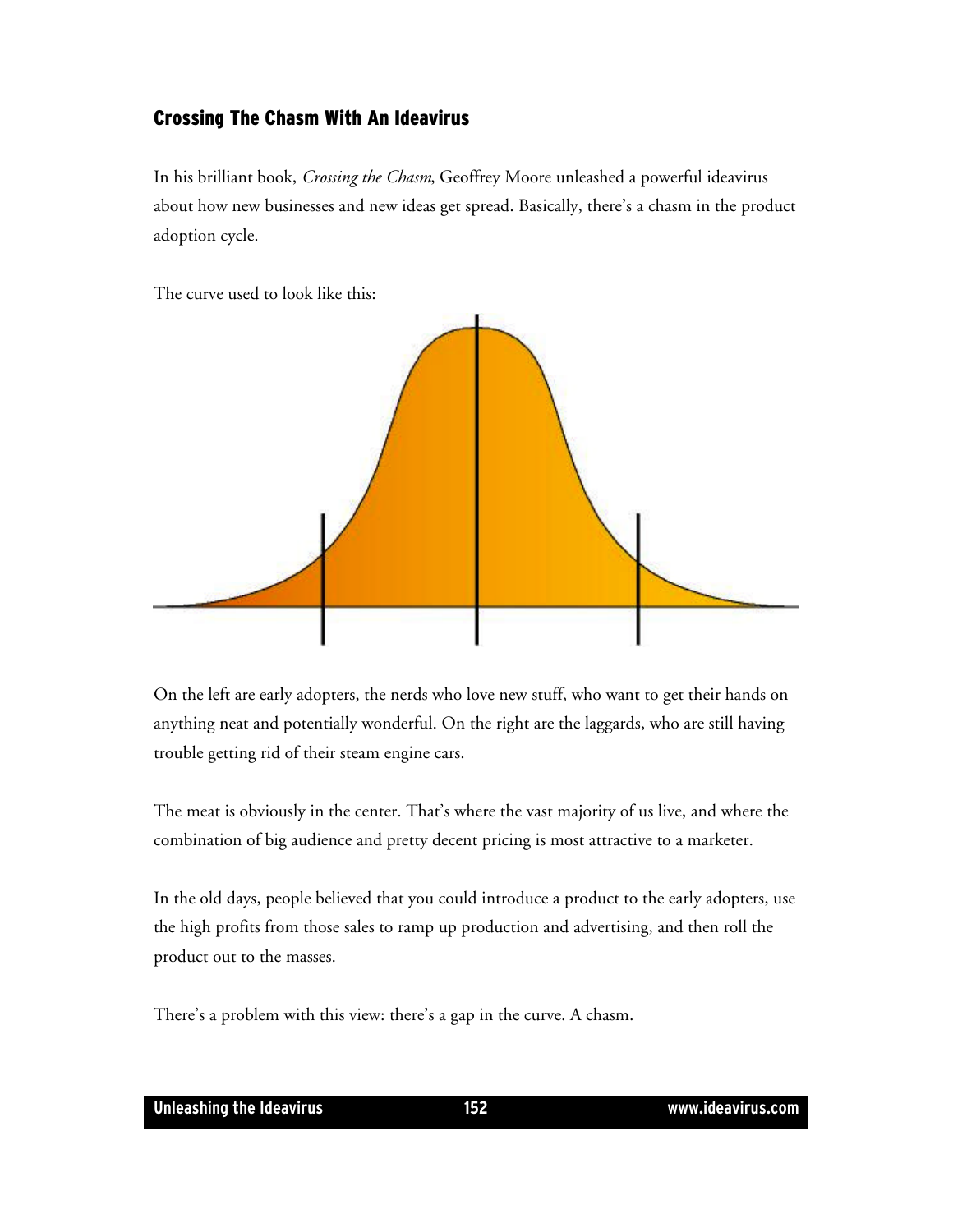

What happened? Turns out people on the right side of the chasm aren't just lazier or less intellectually curious than the folks on the left of the chasm. It turns out that people on the right are *fundamentally different* from the folks on the left. How?

Pre-chasm people want something cool. Post-chasm people want something that works.

A nerd wants the latest personal digital assistant. An executive wants to keep her appointments straight.

A cutting-edge IT guy at Allstate wants a device that will use satellite technology to update claims instantly. The CEO at Nationwide wants something that will reduce costs.

A fashionista wants the latest haute couture outfit from Paris, regardless of how ridiculous it looks. The party girl wants something that'll get her a hot date next week.

The foodie wants maple-jalapeño corncakes, layered with crème fraiche and bourbon. The hungry person just wants something to eat.

As you can see, focusing on the folks who will give you early feedback, be your initial sneezers, your first customers and probably your start-up's employees is a one-way ticket to doom. Their advice will help you make stuff that's expensive, heavy, hard to use, awkward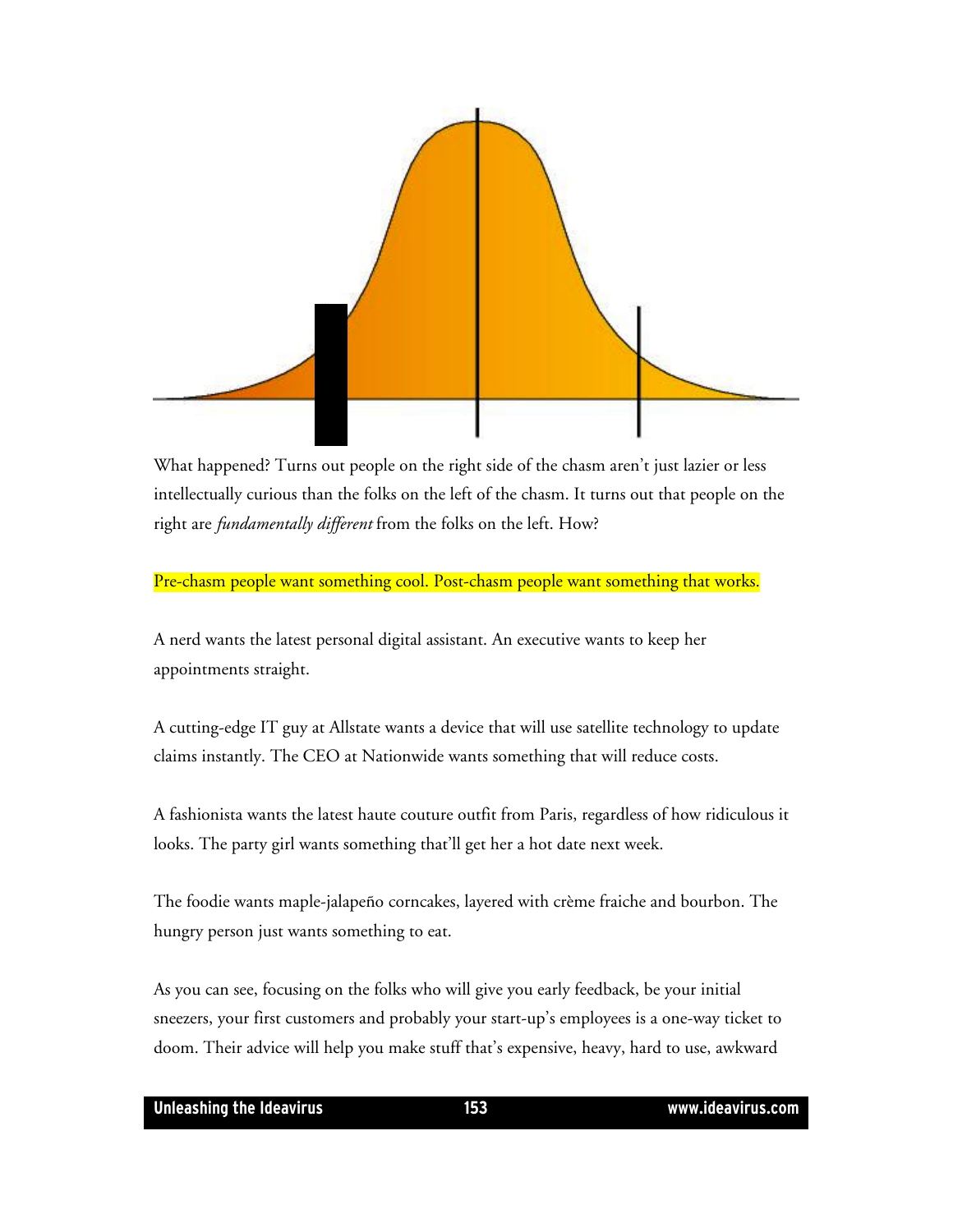and difficult to understand. You'll be the darling of some well-respected sneezers, and then you'll fail. This is why many ideaviruses start with plenty of powerful sneezers but end up dying.

It happened to Apple with the Newton. It happened to Microsoft with almost every product they've ever launched (Bill Gates is to the far, far left of the chasm—that's why it takes Microsoft to version 3 to build something that catches on). It happened to Reebok and to Stephen Sondheim and to Lou Reed. In every case, they indulged the pre-chasm audience and lost the big wins on the right. (Of course, in some cases—like Microsoft—sheer staying power is able to *force* you over the chasm.)

The challenge in launching an ideavirus is to understand who the pre-chasm sneezers are, and using them but not letting them use you. In other words, they're the ones who are most likely to embrace your new idea and talk about it, but if you don't get past them to the rest of the curve, you're doomed.

Why do Woody Allen movies consistently sell so few tickets? They're certainly adored by critics, nominated for awards and attended by a core group of sneezers. The reason is simple: the virus hits a chasm. There's a huge gap between the Woody Allen audience and the rest of the population. Because of this chasm, the word rarely spreads as far and as wide as it could.

The success of his latest movie, "Small Time Crooks," points to the problem. This movie has box-office results that rank among the top four he's ever released for one simple reason. During the month it was released, it was the only clean family movie available. By focusing (intentionally or not) on creating a wry, funny movie that was understandable at many levels and worth bringing your kids to, Woody crossed the chasm. Suddenly, the sneezers were saying, "This is a great movie for your family," instead of saying, "this is another great Woody Allen movie."

Some viruses are just never going to cross the chasm. Try as they might, the computer nerds are having no luck at all getting normal people to start using Linux. And the guys who sell the hottest hot sauce in the world are just not going to find themselves on the table at TGI Friday's restaurant.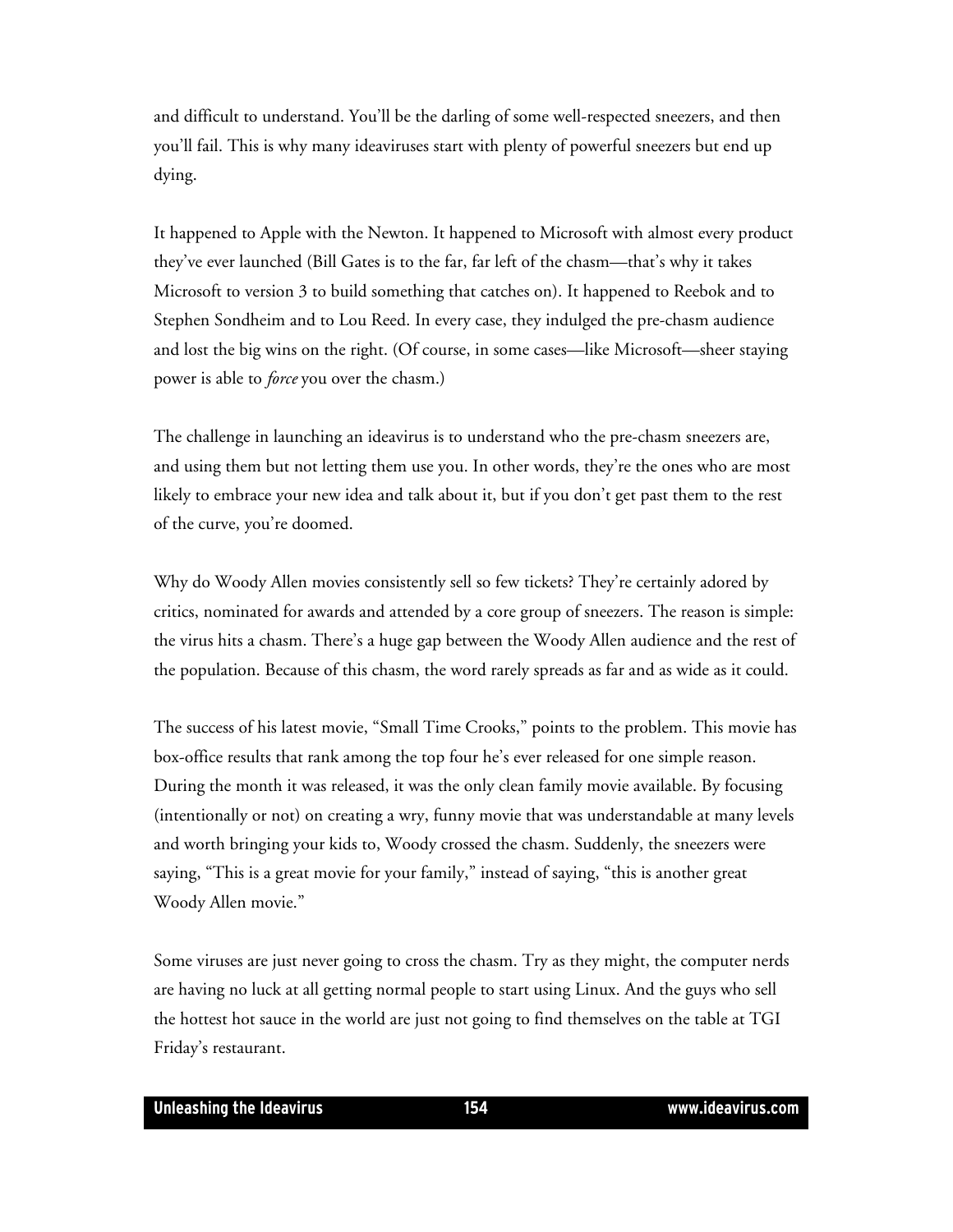But that's okay. It's okay because these idea merchants understand that the hive they're targeting is *not* everyone. They understand that if they choose the right hive, it's okay if it's small, it's okay if it's not everyone. The caveat, of course, is to match your expenses and your expectations to the size of the hive you've chosen. If you spend big on product development and marketing, figuring that will get you over the chasm, it better.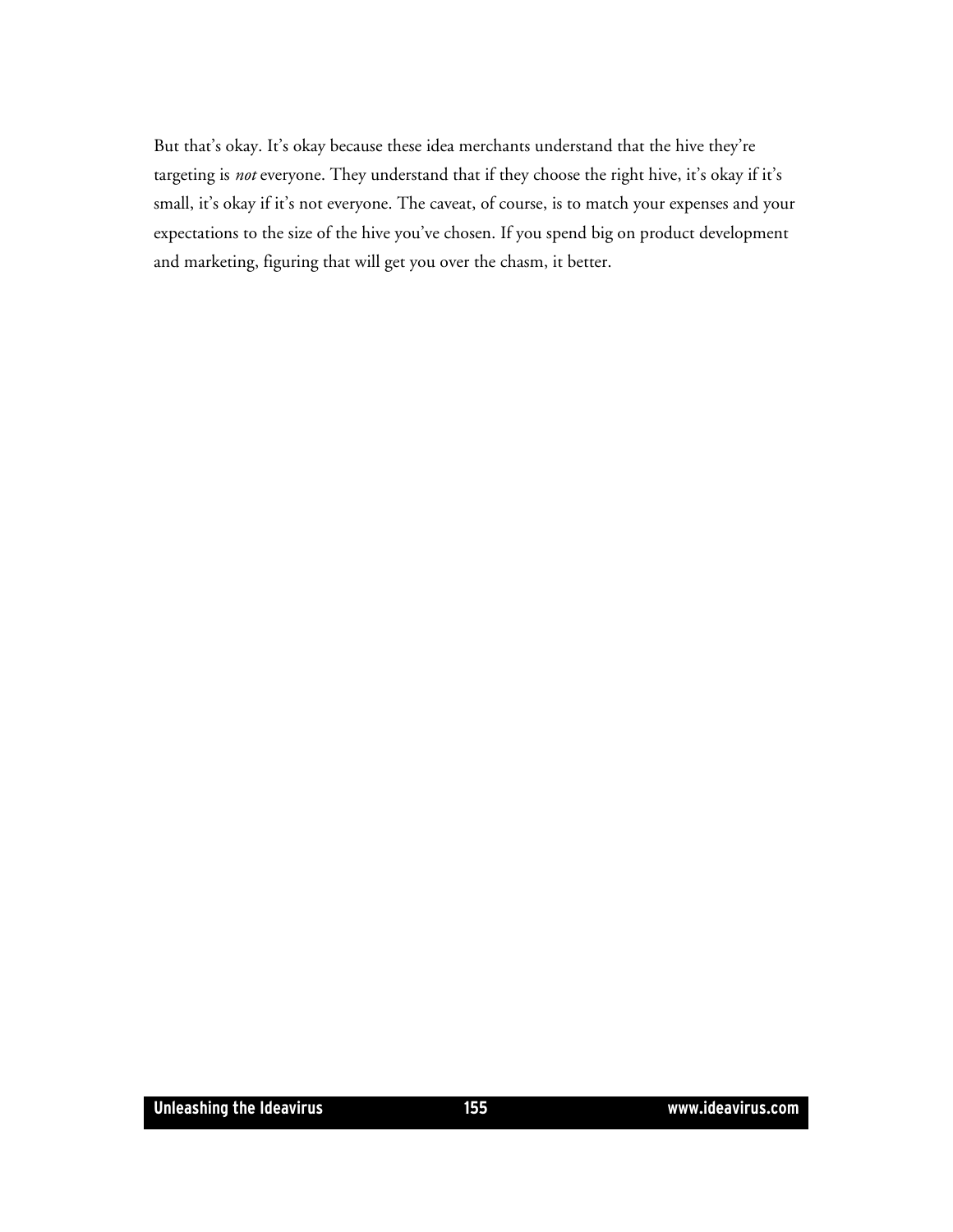## The Myth Of The Tipping Point

One of the most seductive ideas in Gladwell's *The Tipping Point* is that somehow a magic moment appears when the entire population goes from blissful unawareness of your offering to total and complete infatuation.

While this certainly appears to happen, it's not a reality for most companies and most ideas, and it's not even a requisite for mindblowing success. There are two related reasons for this.

The first is that it ignores the power of the hive. The chances that you're going to launch an ideavirus that consumes the entire population is slim indeed. After all, there are seven billion people out there, and all of them have very different needs and communication cycles. Even if you just boil it down to the United States, or to Republicans with Internet access, it's pretty clear that large hives very rarely tip about anything.

The second reason is that winning and tipping aren't the same thing. In order to really win with an ideavirus, you have to concentrate your message very tightly on a specific hive. But even then it's not clear to me that you have to tip to win.

Let's take a look at eBay, for example. By almost any measure, eBay is a winner. It's employees are millionaires and billionaires. Early investors are delighted. Users are happy, with time spent on the service going up all the time.

But has eBay tipped? Certainly not in terms of awareness among the general population. When asked to name an online service, only a tiny fraction of the population picks eBay as their first choice. But it gets even more obvious when you ask people where they go to buy and sell used junk. The vast majority of people are using classified ads and garage sales, *not* eBay.

Yes, the management of eBay is on the cover of *Fortune* and *Business Week* at least once a month, or so it seems. Yes, every meeting at certain high-tech companies includes the sentence, "But will this allow us to become the eBay of [insert business here]." Within a very small, very focused, very profitable hive, eBay *is* a winner. But it didn't happen because some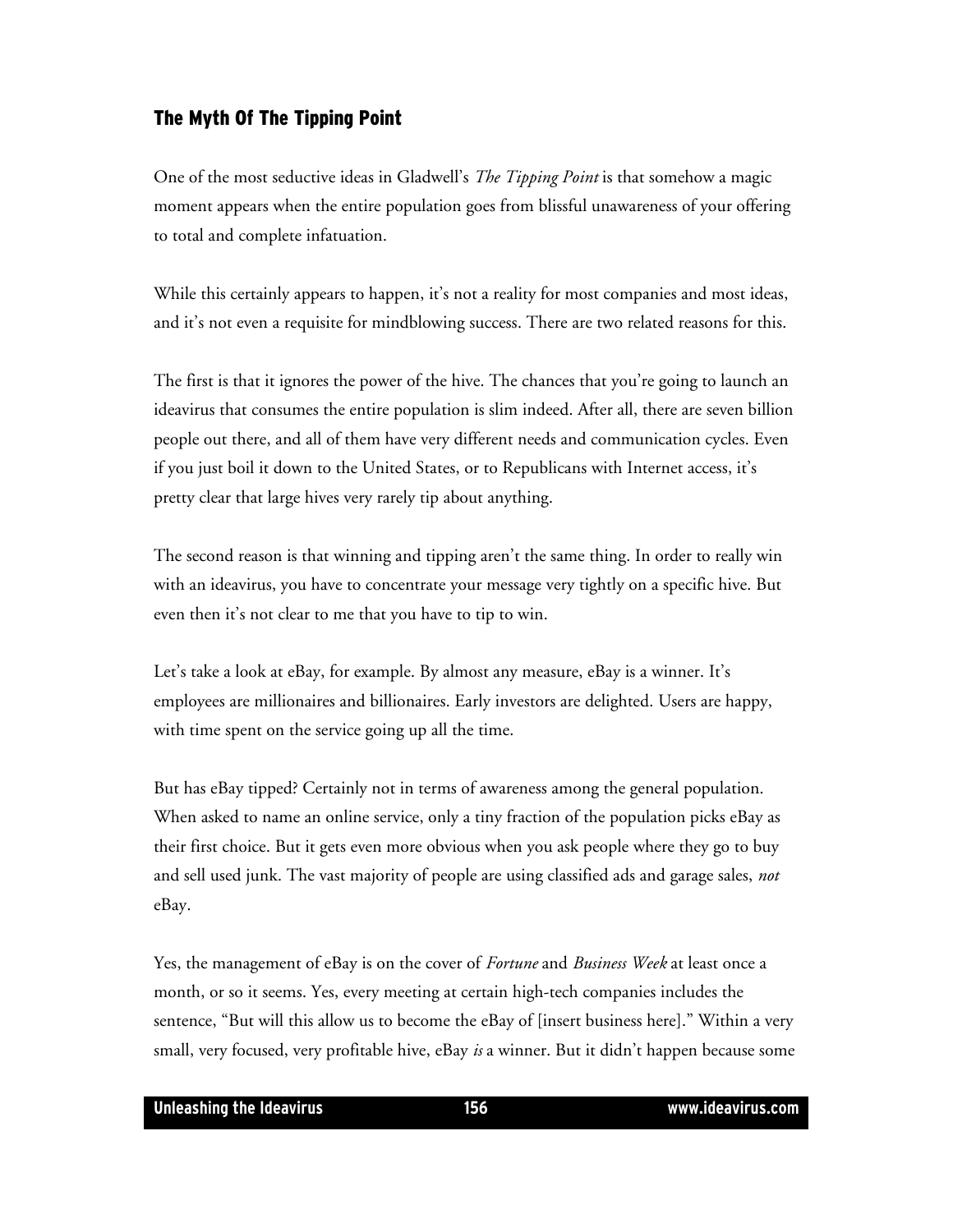magical tipping process took place. It happened because a smart, focused, powerful ideavirus started and spread across a concentrated hive of investors and pundits, and this led a tiny company to have a huge stock market valuation.

The reason I point out this myth is that it's dangerous. Dangerous because it leads idea merchants to believe that if they just wait long enough, something will happen and make them tip—like Yahoo! or the Atkins diet or Nike or the Macarena. I don't buy it. The odds are with you if you focus on small hives, filled with pre-chasm sneezers, and then obsess with crossing the chasm as fast as you possibly can. If you tip, that's a bonus.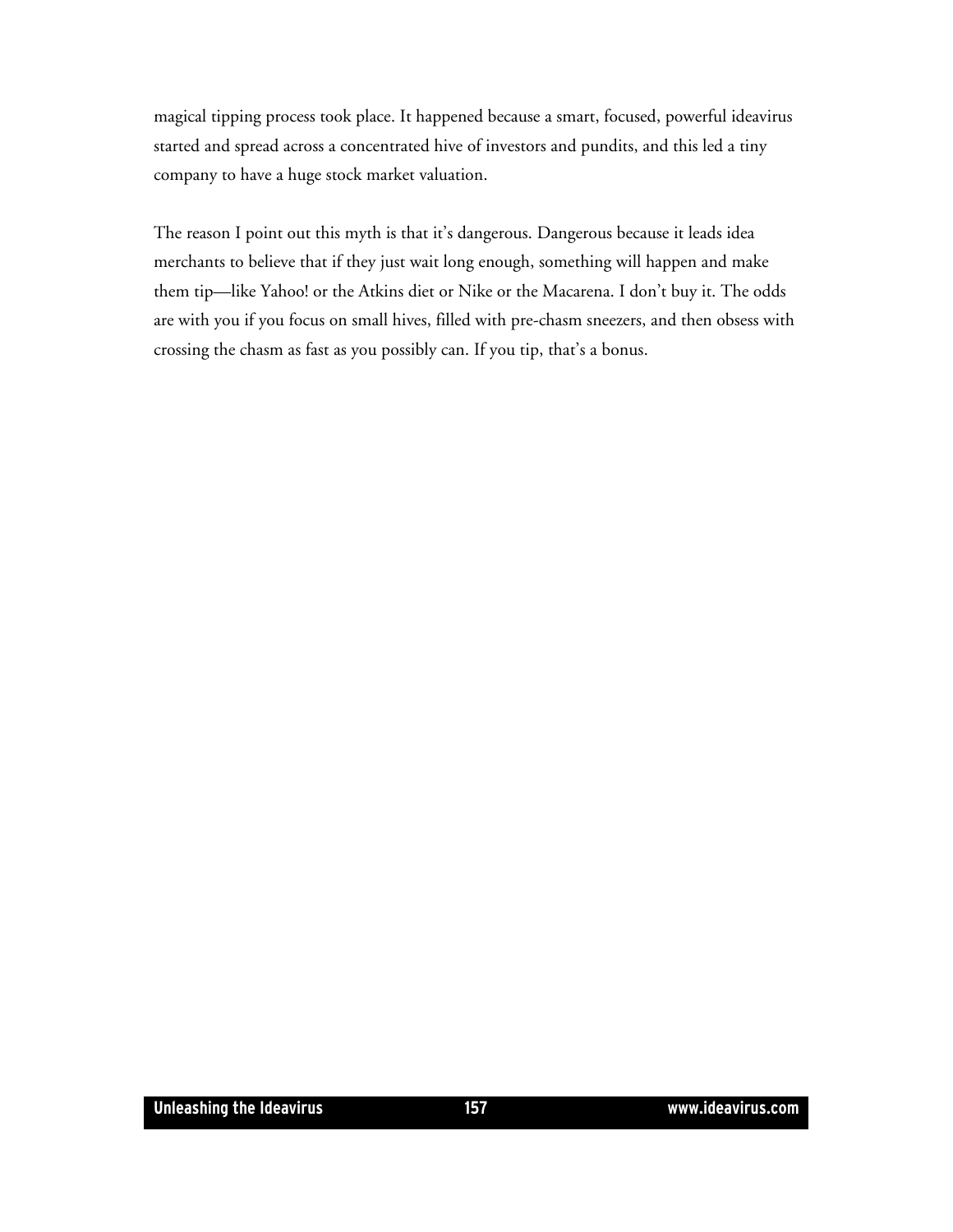### The Compounding Effect

One of the factors that makes the tipping point myth seem more real is the power that comes from multiple sneezers. While one or two recommendations might make for a smooth transition, there's no doubt that as the number of powerful sneezers recommending an idea to you increases, the chances that you're going to use it *dramatically* increases.

This is a genuine side effect of the tipping point. As you are surrounded by hive members who loudly sneeze about a new idea, the greater your chances of at least trying the idea. Rather than decreasing returns, as we find in advertising, there are actually increasing returns from an ideavirus. The more people who have it, the more you want it.

Are there iconoclasts who fight every trend? Of course. They wouldn't be seen in a hip car or a hip restaurant or listening to a pop tune. But for most individuals, in most hives, the compounding effect is quite strong.

Thus, one of the most essential tasks an idea merchant can accomplish is to bring all positive news to the forefront. They make every hive member *think* that every other hive member is already converted to the virus, thus creating the self-fulfilling prophecy that leads to success.

Publishing houses do this when they print lots and lots of copies of a book and ship it out to stores. If there are tons stacked up by the cash register, many people think that this must be the hot new book, so they buy it. On the basis of this trial, the book shows up on the bestseller lists soon after being published. This, of course, leads to more people trying it, because, after all, it's on the bestseller list. So, without any genuine "word of mouth," the book has established a much larger foundation. It won't get any bigger unless the idea is virusworthy, but at least the book got a shot.

On Eric Raymond's page promoting his essay "The Cathedral and the Bazaar," he lists and points to critiques of his work. Why? Because bringing these critiques (both positive and negative) to the forefront is an excellent way to bring the compounding effect into play.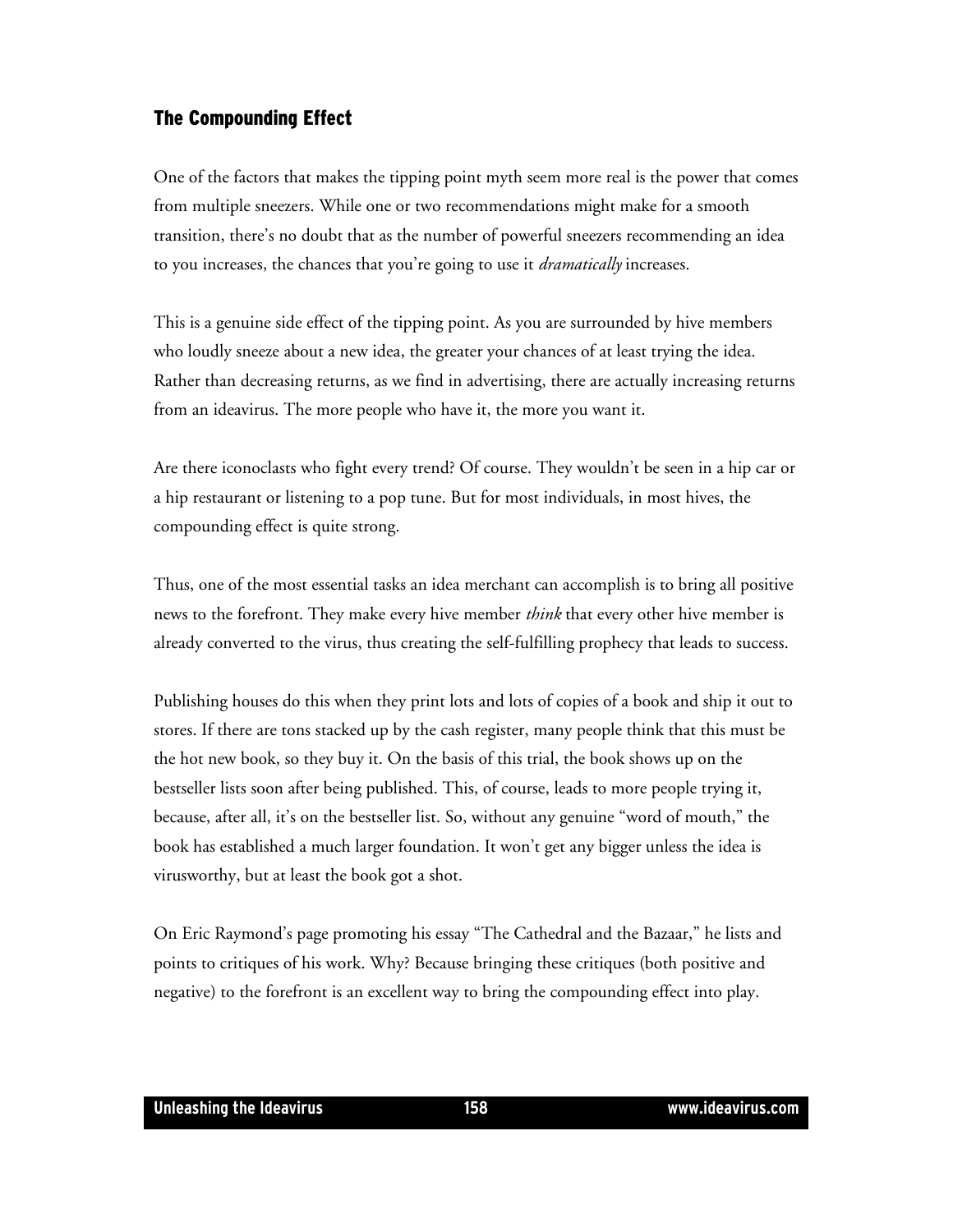Most marketers focus on getting organic word of mouth going without taking the time to lay a framework for the compounding effect. Music Direct, on the other hand, goes to great lengths to leverage powerful sneezers. On their site (www.amusicdirect.com) they list the recommended recordings of several high-end stereo magazines. Each one is linked directly to their online ordering service. Thus, you can read a review in *Stereophile* and know that you're only a click away from buying it on their site. Look at a few of the lists and you'll notice that the same record shows up more than once. Boom. Even if you weren't considering buying that title, the fact that three trusted sneezers have recommended it makes it much more likely that you'll consider it.

The folks at Telarc Records learned this lesson early on. Unable to compete with the big boys at the other classical music labels, they recorded the Cincinnati Orchestra playing dramatic renditions of songs that only a stereo lover could love. Big cymbals. Cannons. You get the idea.

Then, they worked hard to get high-end stereo shops to use the CDs they were recording to demonstrate their equipment. Thousands of consumers who might never have rushed out to buy another recording of Tchaikovsky's "1812 Overture" now discovered that Telarc's recording was being used anytime they listened to \$5,000 speakers or \$3,000 amplifiers. Hey, if you were willing to drop 20 large on a stereo system, certainly it was worth a few more bucks to have the best CDs to play on it, wasn't it?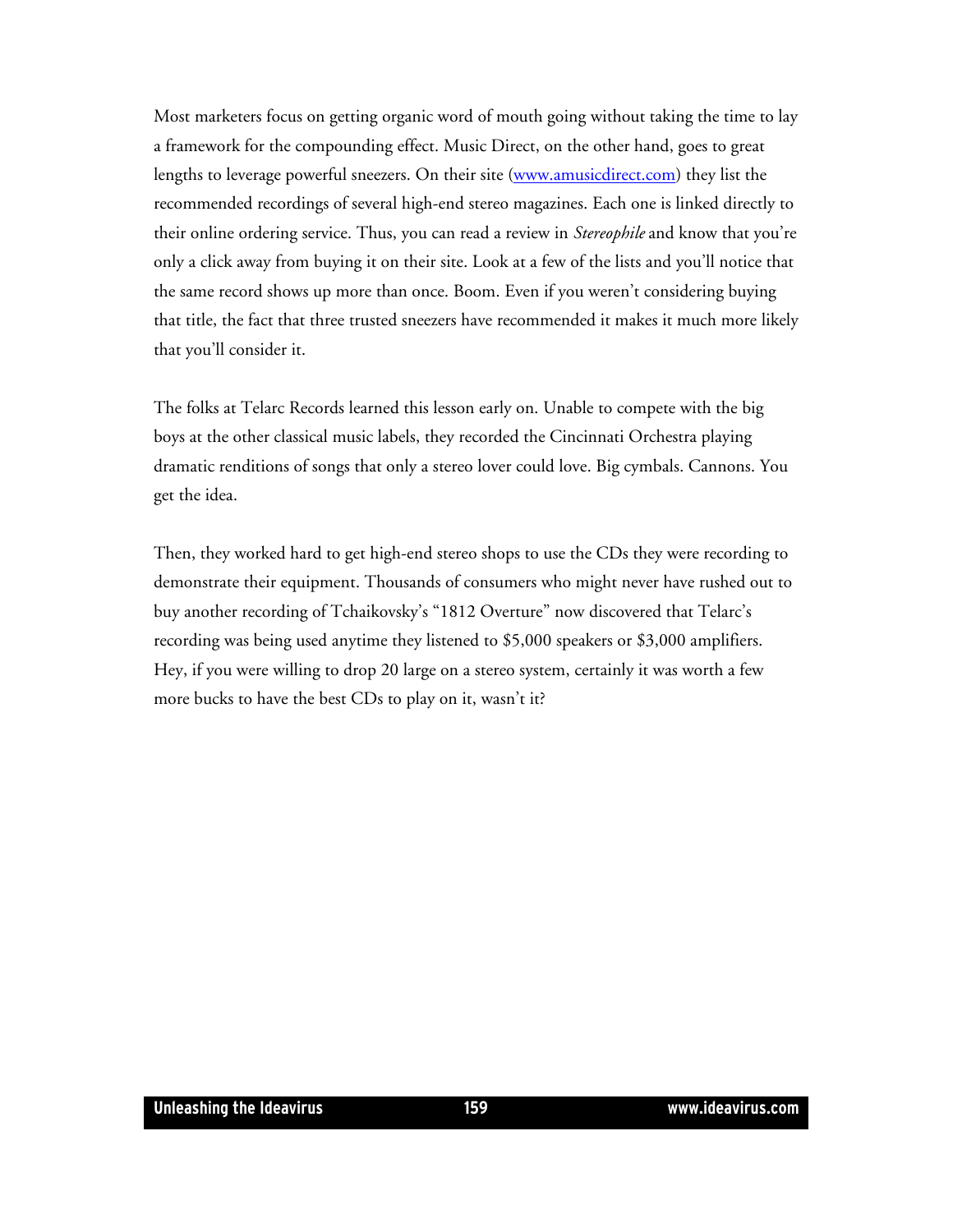# Bill Gates' Biggest Nightmare

One of the repeated mantras during the Microsoft anti-trust sideshow was that middleware threatened the very essence of Microsoft's cash cow: the Windows OS.

Basically, middleware is software that sits on top of the operating system on your computer and talks to the Internet or other programs. Once you develop a killer piece of middleware, it doesn't matter what operating system you're running—the middleware works the same. The first successful example of middleware was the browser, but you can be sure there will be more.

Today I spoke to a woman named Louise Wannier who developed a piece of software called enfish. You can find it at www.enfish.com .

What if there were a piece of middleware that was designed for people who had an "always on" connection to the Net. And what if that software let you automatically track your stocks, your email, your calendar, your instant messages—all the stuff you spend time doing online, but in an organized way, and all at once?

If you're like me, that accounts for the vast majority of time you use the computer. Suddenly, Windows is obsolete.

Sounds like it's time for Louise to start shopping for a new Porsche, no?

But there are some problems. And all of them are related to the idea she's created and how to turn it into an ideavirus.

Problem #1 In order to use enfish, you have to download code. Experience has shown us that this is a huge amount of friction with which to saddle a new idea. Basically, you can't enjoy the software until you go through the pain and suffering of downloading and installing it.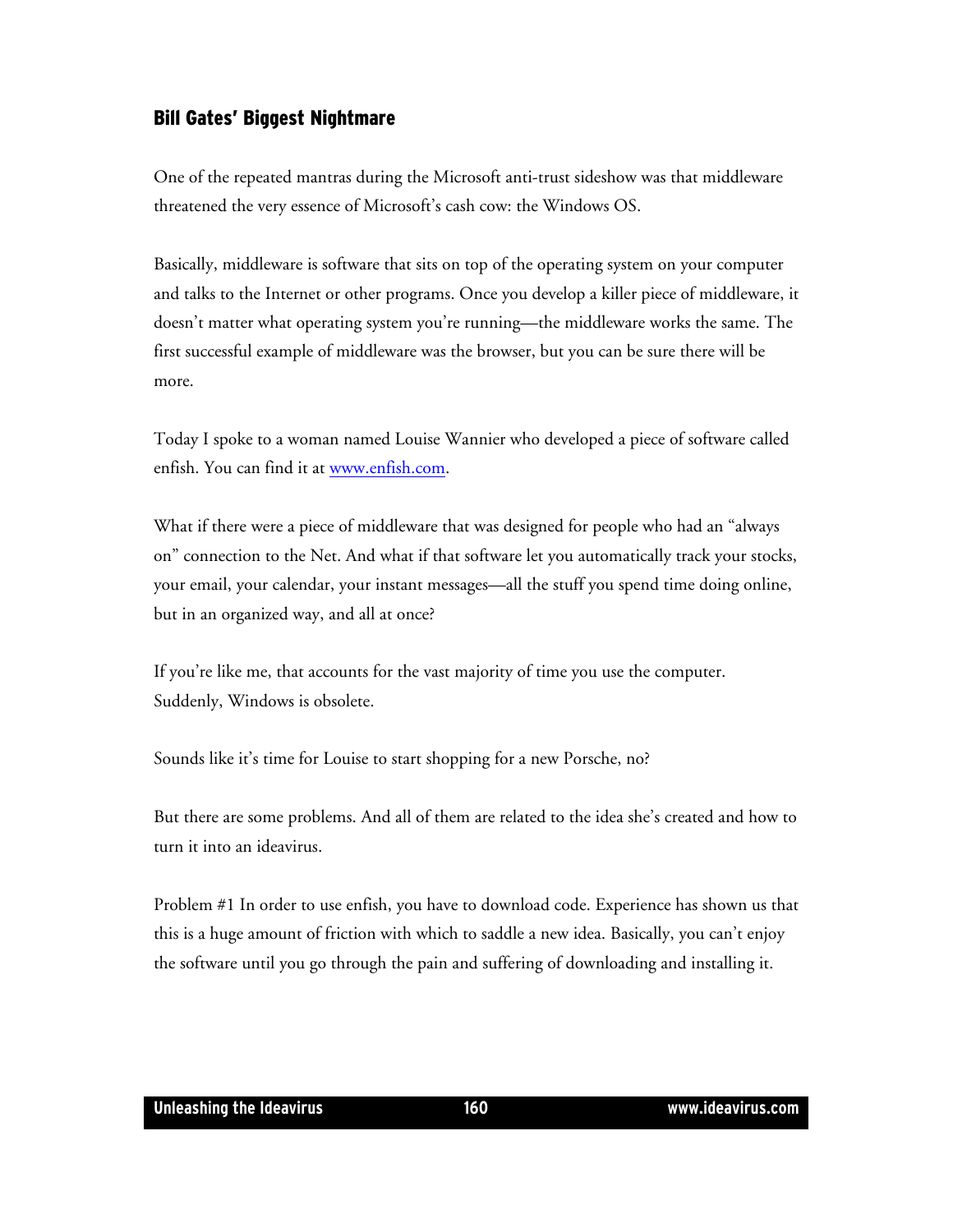Products like Shockwave and various forms of wallets have shown us that it can cost as much as \$100 in direct to consumer marketing expenditures to get someone to download a piece of software. In the case of enfish, this is way, way too much.

Solution: Get rid of the download if possible. If not, make it swift and painless.

Problem #2: This is a private experience. Unlike ICQ or Hotmail, which are both based on communications and are thus pretty viral, enfish saves you time by organizing your life and your data, and so you're not naturally inclined to spread the idea. In other words, it doesn't do its own sneezing, nor does it reward you for sneezing on its behalf.

Solution: Make it public. Let people post their bookmarks and layouts for their co-workers. Figure out how to turn it into a communications tool because communications tools are the most likely to go viral.

Problem #3: It's not very smooth. It's awfully difficult to describe what enfish does, because it's not simple. It's biggest strength—that it solves a problem you didn't know you had—is also a huge hassle when it comes to marketing the thing. "Free Email" is smooth indeed. "Automated organizer for always-on Internet knowledge workers that saves you three hours a day" is not.

Solution: This is the hardest one. Breakthroughs frequently have this problem. Figure out how to teach the sneezers what to say… even if it means giving them a pre-written email to forward to friends.

Problem #4: There's no existing amplifier. There are plenty of sites where people talk about cars or hobbies or restaurants. Find a hive and you can talk to them. There are magazines about gardening and starting Internet companies. There are TV shows about cooking and the weather. But there's no natural way to amplify a message about the problem that enfish solves. There are few easily identifiable hives that are just sitting there, waiting to hear from enfish.

Solution: Use advertising to feature your most satisfied users.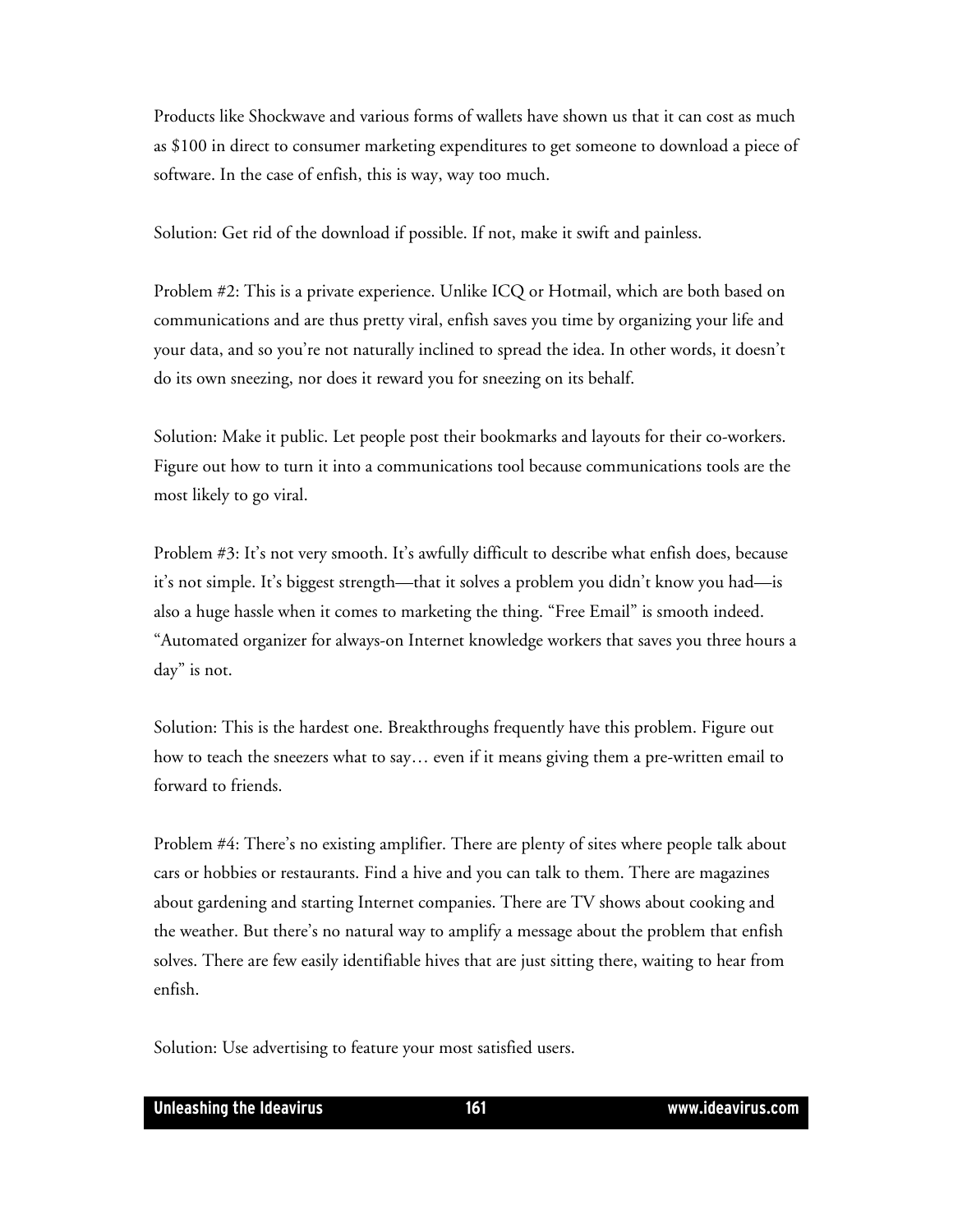Problem #5: The ideavirus isn't a natural monopoly. In other words, once they do a great job of spreading the virus, it's not clear that enfish's solution will be the only one to triumph. One of the amazing things about ICQ, for example, is that the better they did, the better they did. In other words, there were network effects that created a natural monopoly. Unfortunately for enfish, there isn't an obvious reason why an enfish knock-off couldn't be as good as enfish.

Solution: The same communication tools that made it go viral will also support its position as a monopoly.

The good news is that once it catches on, enfish will be extraordinarily persistent. It will sit on your desk for years, saving you time and making enfish a profit as they go.

The other good news is that because the benefit delivered by enfish is so awesome, once the virus starts to spread through a hive, it ought to spread with high velocity, and with the support of the very best kind of powerful sneezers. This is a product that can easily attract the attention of sneezers on the left side of the chasm (the early adopters) but also offers very real benefits that will make it fairly smooth to transfer to the right side of the chasm.

So what should enfish do?

My recommendation is that they focus on a single hive: people who trade stocks online.

#### Why?

Well, the hive is pretty easy to talk to. There are eight or so online brokerage companies who could all benefit by sneezing about enfish to their best customers. And online traders talk to each other constantly, meaning that the message can spread through this community with enormous velocity.

Further, the benefit to online traders is much, much easier to describe, so it's a lot smoother: Make more money by trading in a more organized way.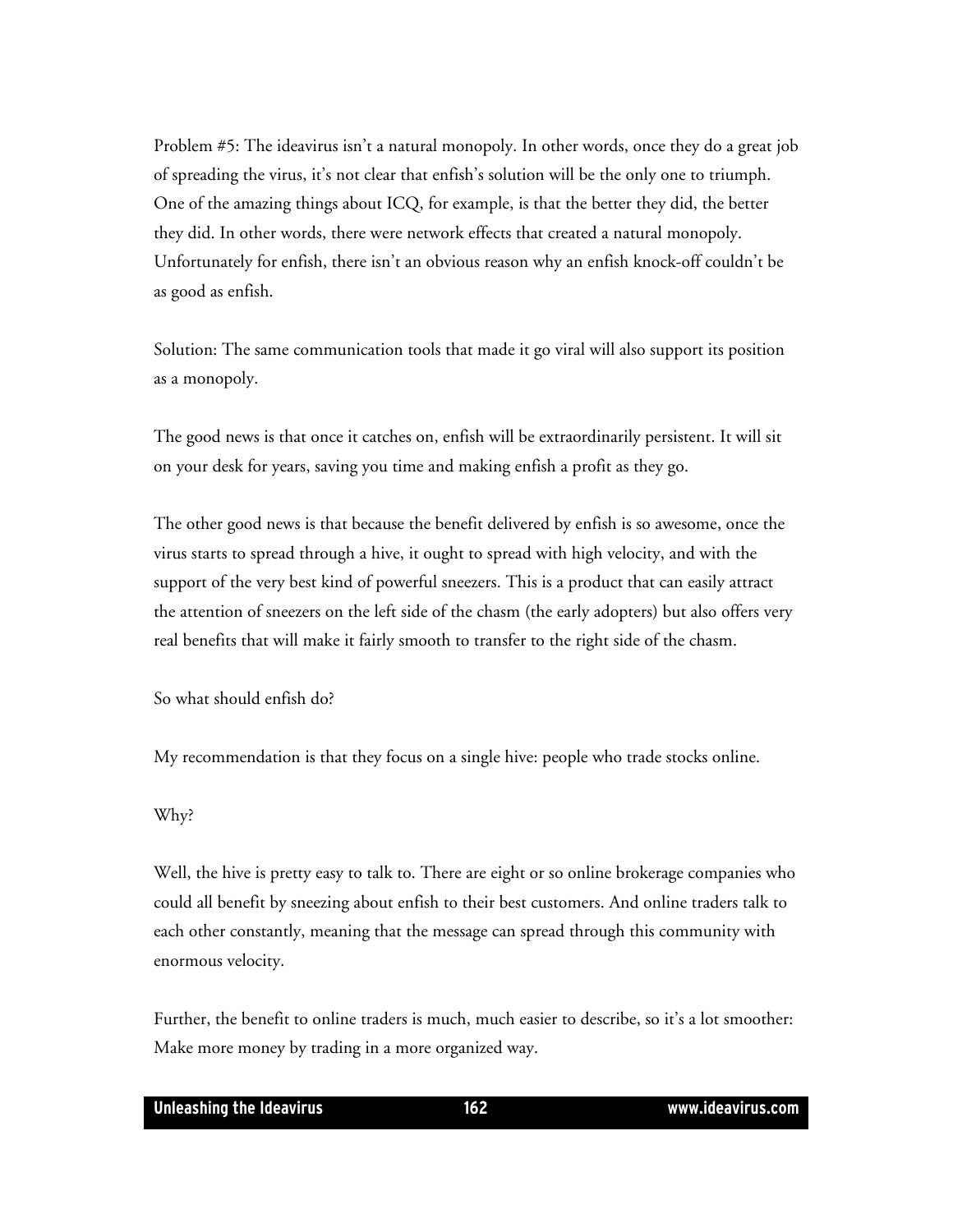There's also a vacuum here. Nobody else is offering this value proposition to this audience.

And finally, because online traders tend to be more technically astute, the friction induced by the download will be less of a barrier.

After infecting the trader hive, will the enfish virus jump to other hives? Perhaps. But in order to do that, enfish needs to make two significant changes to their product (remember, the best ideaviruses are integrated right into the product, not tacked on at the end by the marketing department).

The first change is to create significant benefits to users that derive from enfish's scale. In other words, create a network effect so there's a natural monopoly.

The second change is to create clear and obvious incentives for existing enfish users to evangelize and bring in new enfish users. These could be simple bribes, but it's much, much more effective if the incentives are related to the product—making it work better when you have more buddies involved.

If they can accomplish these two tricky tasks (so tricky you'll notice I haven't even told you how to do it!), then the odds of the virus jumping from the trader hive to the Net audience at large increases dramatically.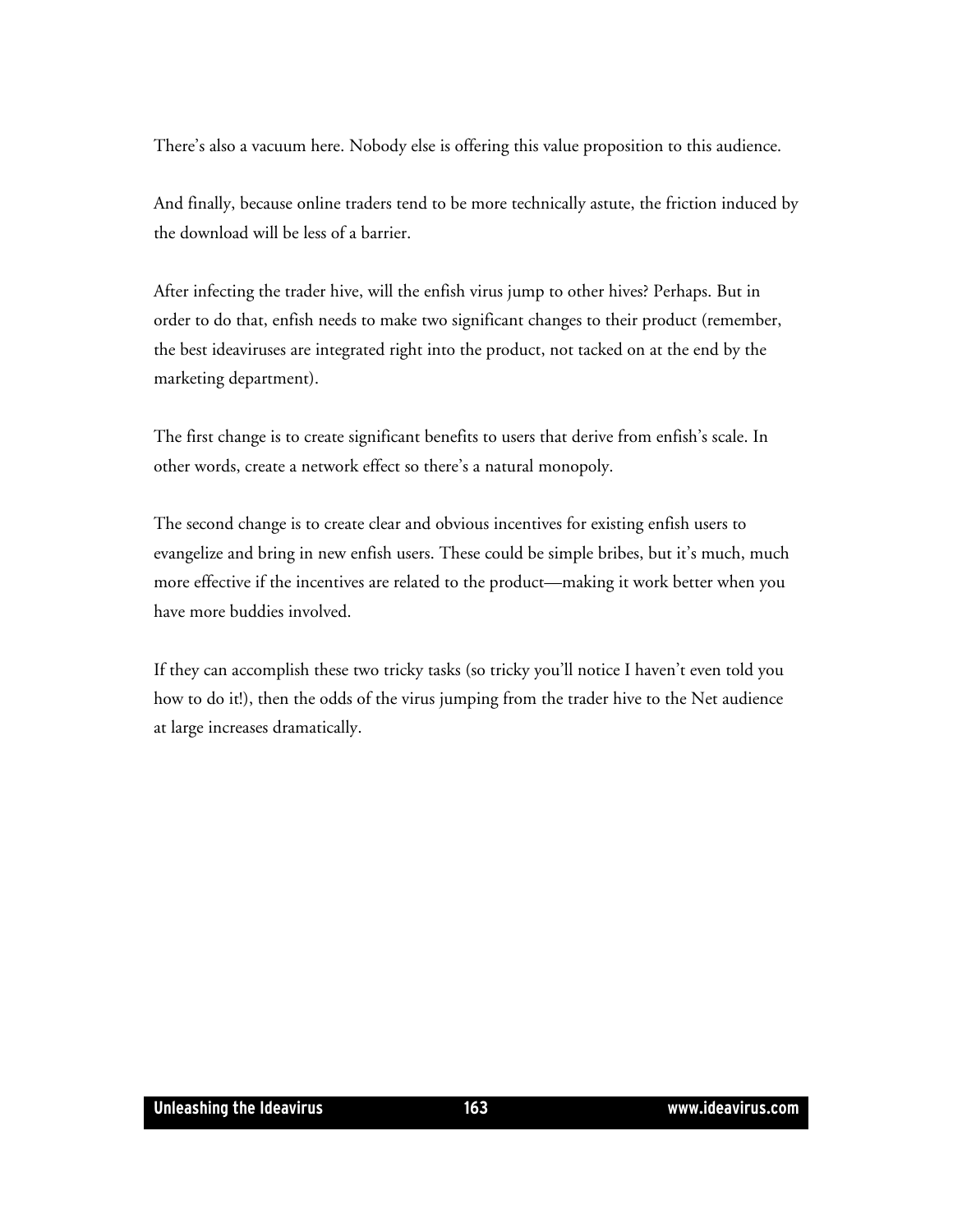# Hey, Skinny!

One of the most successful books of the last five years has been *The Atkins Diet*. Dr. Atkins has sold more than seven million copies of his books...with almost no advertising.

How does a marketing phenomenon like this happen? Conventional marketing wisdom says that he would need to spend tens or even hundreds of millions of dollars to motivate the one out of every 40 Americans who has rushed out and bought his book.

The secret to the book's success is that the diet was virusworthy. Unlike other diets, it really generates remarkable results in a very short time (let's leave the health discussion for another book).

But being virusworthy isn't enough. It was also smooth. All you had do to tell someone what diet you were on was say one word, "Atkins." Because the author became synonymous with the diet, it was easy to spread.

But the real secret was amplification. Word of mouth could never generate seven million conversions, not without being amplified.

So what was the amplifier? Your skinnyness! Whenever the diet worked, nosy and proud friends would ask the dieter, "Hey, skinny! You look great. How'd you do it?" And the dieter would proudly respond: "Atkins."

This self-fueling virus saved Atkins millions. And it would never work for transcendental meditation, St. Johns Wort or reflexology. Nobody is going to notice your inner peace, after all. Yes, we may be obsessed with the way we look, but it also leads to powerful viruses.

If you doubt the power of this, take a look at all the tattooed kids on the beach.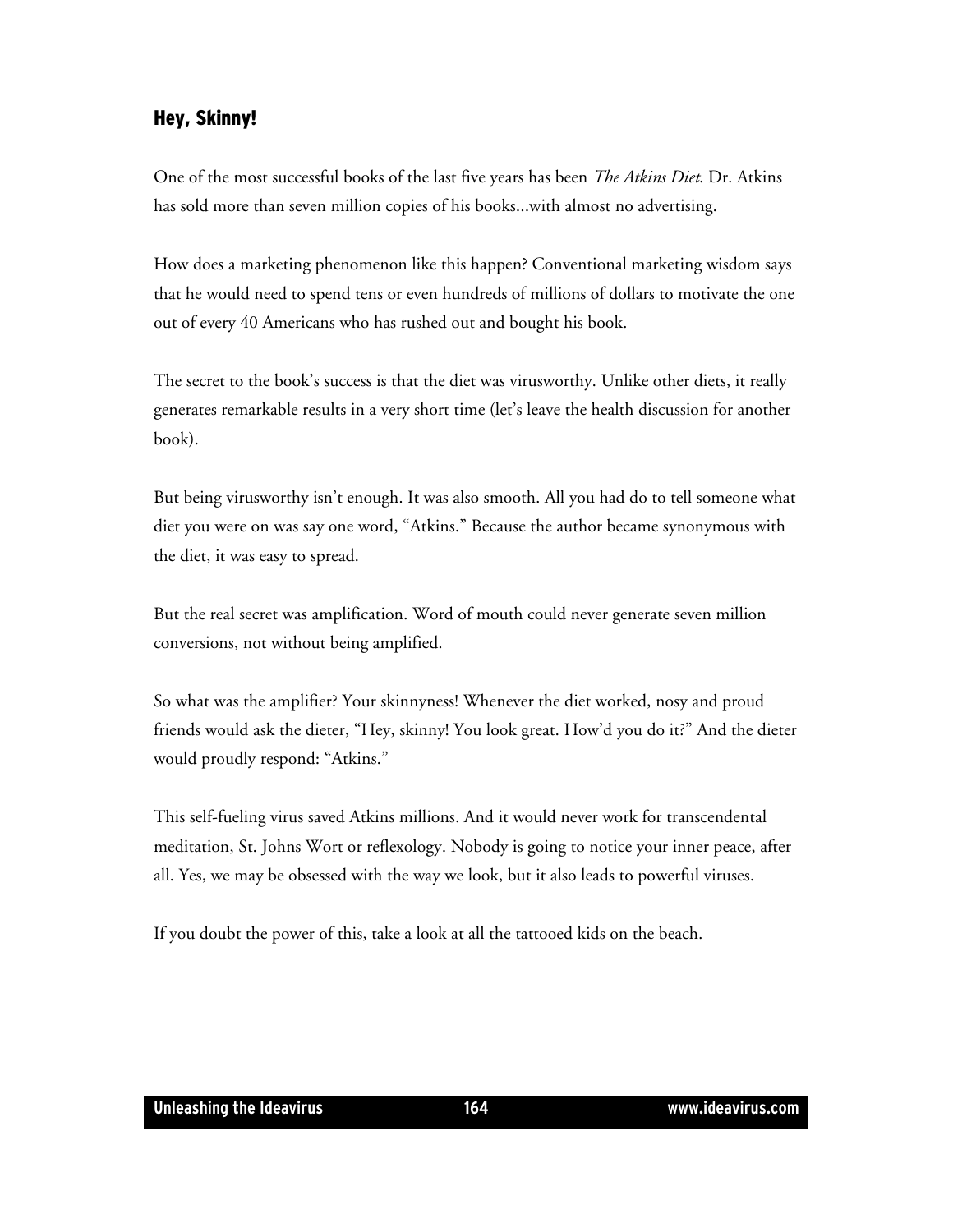# Get Big Fast? The Mistake So Many Companies Make…

Why was there so much bloodletting among consumer etailers this spring? How did Boo.com burn through more than a hundred million dollars in start up cash? Why is Salon.com, arguably one of the most literate sites on the web, floundering?

The answer for almost all these high profile sites is the same: Get Big Fast isn't always the right advice.

Remember, an ideavirus adores a vacuum. So many companies, especially those racing to be the first to fill a vacuum, spend a huge percentage of their funds trying to prime an ideavirus by buying huge amounts of poorly executed, poor performing interruption advertising.

Big-spending interruption marketers hope the following:

- 1. That sheer bulk will make this bad advertising work.
- 2. That sheer bulk will scare off the competition.
- 3. That an ideavirus will be spawned and they will become instantly and permanently popular.
- 4. That once they are a center of an ideavirus, their truly flawed business model will magically make sense. Sort of the AOL effect—you can't be profitable if you're small and illogical, but if you're big and illogical, you can make a fortune from the companies that pay you because you have a huge market.

They also fear:

1. That someone else will come along and spend more and move faster than them.

2. That if they take their time, the market will realize that their business model is totally flawed and they won't be able to get any more funding.

Alas, the pursuit of an ideavirus has confused their analysis. Instead of viewing themselves as a natural monopoly, as virusworthy, as needing to fill a vacuum, they could have considered a very different analysis: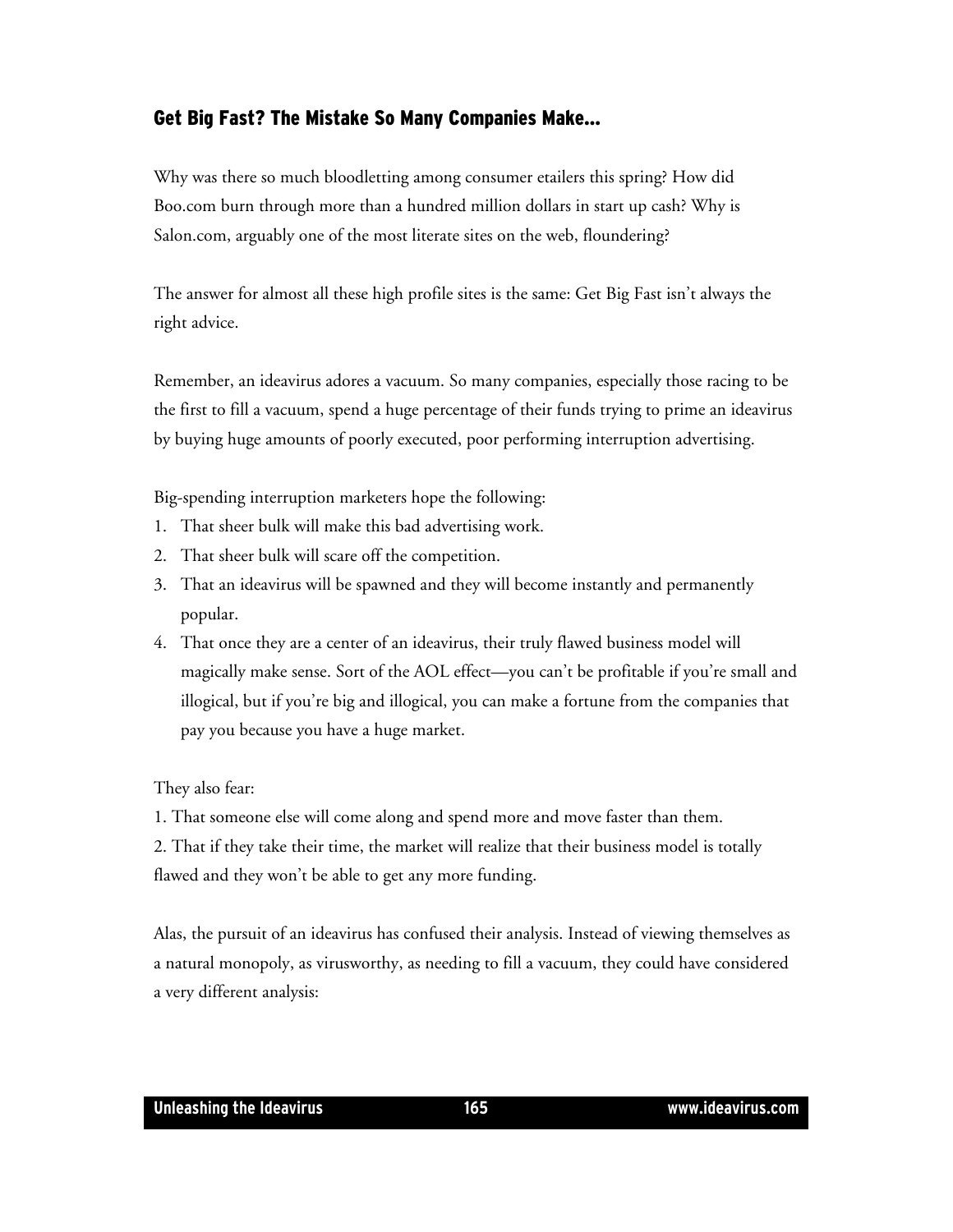1. The ideavirus space for "online merchant" is already filled. It's filled by Amazon, and to a lesser, more twisted degree, by eBay and Priceline.

2. Given that the big space is filled, they ought to understand that the virus they're going to spread is going to be far smaller and far more quirky. Thus, the win is smaller, but the good news is that they'll need far less money to get there.

3. Once you accept the second point, you can realize that growing a virus slowly is actually a better strategy. Why? Because you get to perfect your business model as you grow, and you get holistic, organic virus growth, instead of the forced growth a Super Bowl ad brings you. In other words, you actually get to earn the people who visit your site.

Diamond Organics (www.diamondorganics.com) is following this approach, and it's working. Instead of trying to be a category killer and spending tons of money to persuade the world that their organic vegetable-by-Federal-Express business is a good one, they're instead focused on delighting one customer at a time.

By spending little and scaling a lot more slowly, Diamond is able to build serious sneezers, sneezers who are quite powerful and need little additional inducement to spread the word. By getting their systems into shape they avoid the pitfalls that struck ToysRUs.com last Christmas.

But doesn't this fly in the face of the ideavirus mantra? In many ways it does. It also challenges the permission marketing idea that once a consumer solves a problem, they're not in any hurry to find someone else to solve the same problem, so vendors can achieve lockout.

The problem with implementing the grow-slow strategy is that you might not get the chance. If you're a CEO or marketing executive in a new business, you're subject to the Catch-22 of rapid business development. You can't grow (and you can't get funded) if you don't make promises, but those promises might not be able to be kept. And if the promises aren't kept (ToysRUs.com failing to ship in time for Christmas) or the promises cost too much to keep (Boo.com) it doesn't matter anyway, because you'll be bust. So most entrepreneurs make the promises anyway, even though they realize that organic growth is the better strategy.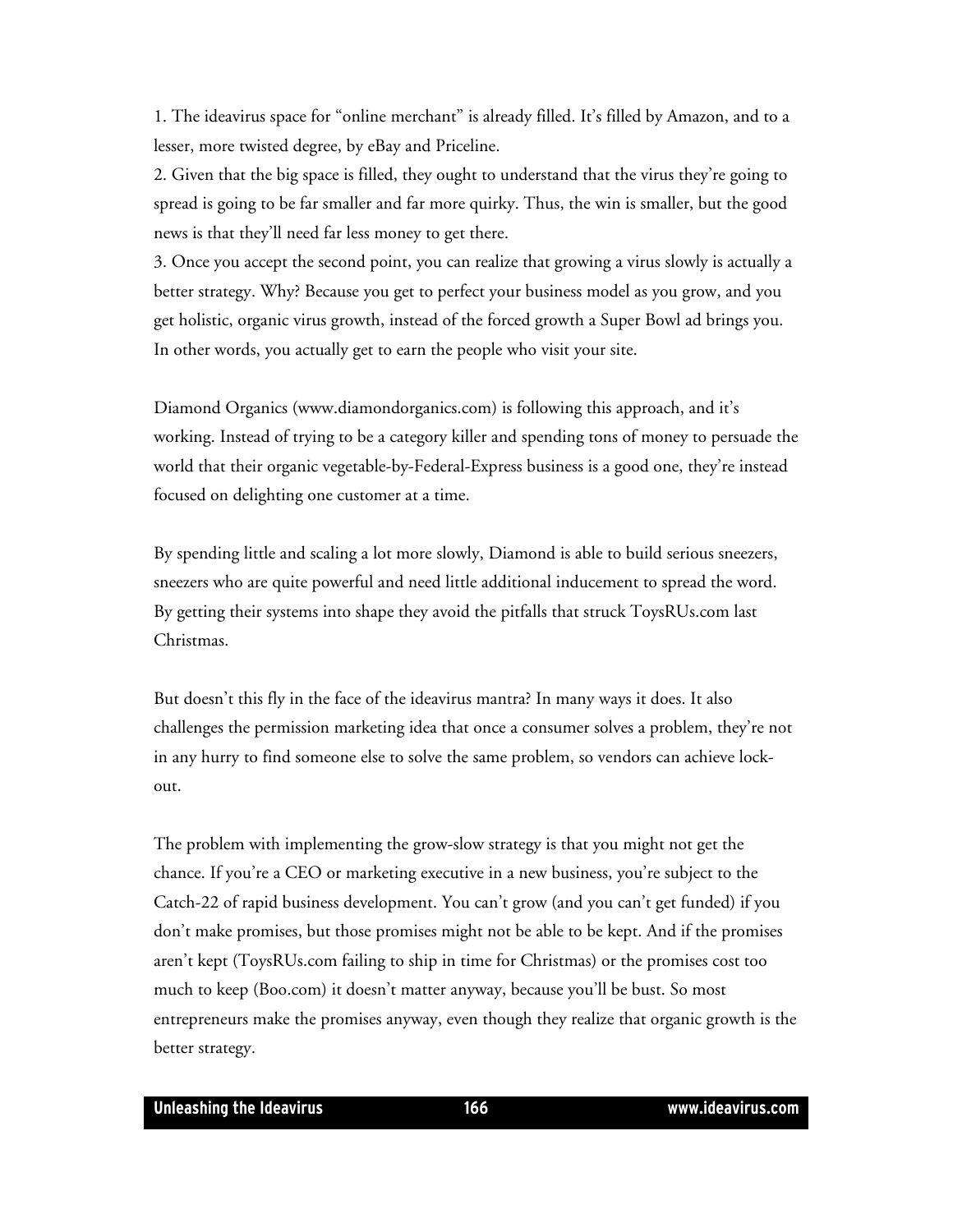So, there has to be a middle ground. And the middle ground that makes the most sense to me is to not launch a business that can't sustain an ideavirus. And second, not to force an ideavirus to happen before the market is ready for it.

My best example is Amazon. My firm belief is that if Jeff Bezos had launched it a year later or a year earlier, it would never have worked. A year too early and there wouldn't have been enough sneezers and the medium wouldn't have been ready to spread the word. A year too late and the market would have been so overheated that his promise would have never broken through the clutter and attracted the attention of sneezers in the first place.

It's hard for me to imagine how a \$50 million marketing campaign is ever appropriate for any business to launch an ideavirus. If you need to interrupt that many people, you're doing something wrong. Sure, you need that much (actually, much more than that) to launch a brand and to do traditional marketing. But if you're virusworthy, you generally can do it for a lot less money than that.

So you need to match the speed of your virus not just with the money you raise but also with the promises you make to your investors. Yes, Hotmail and Netscape and ICQ and eBay grew fast, fast, fast. But that doesn't mean you will. Optimize for the virus and build it into your company—or expect that it isn't going to happen.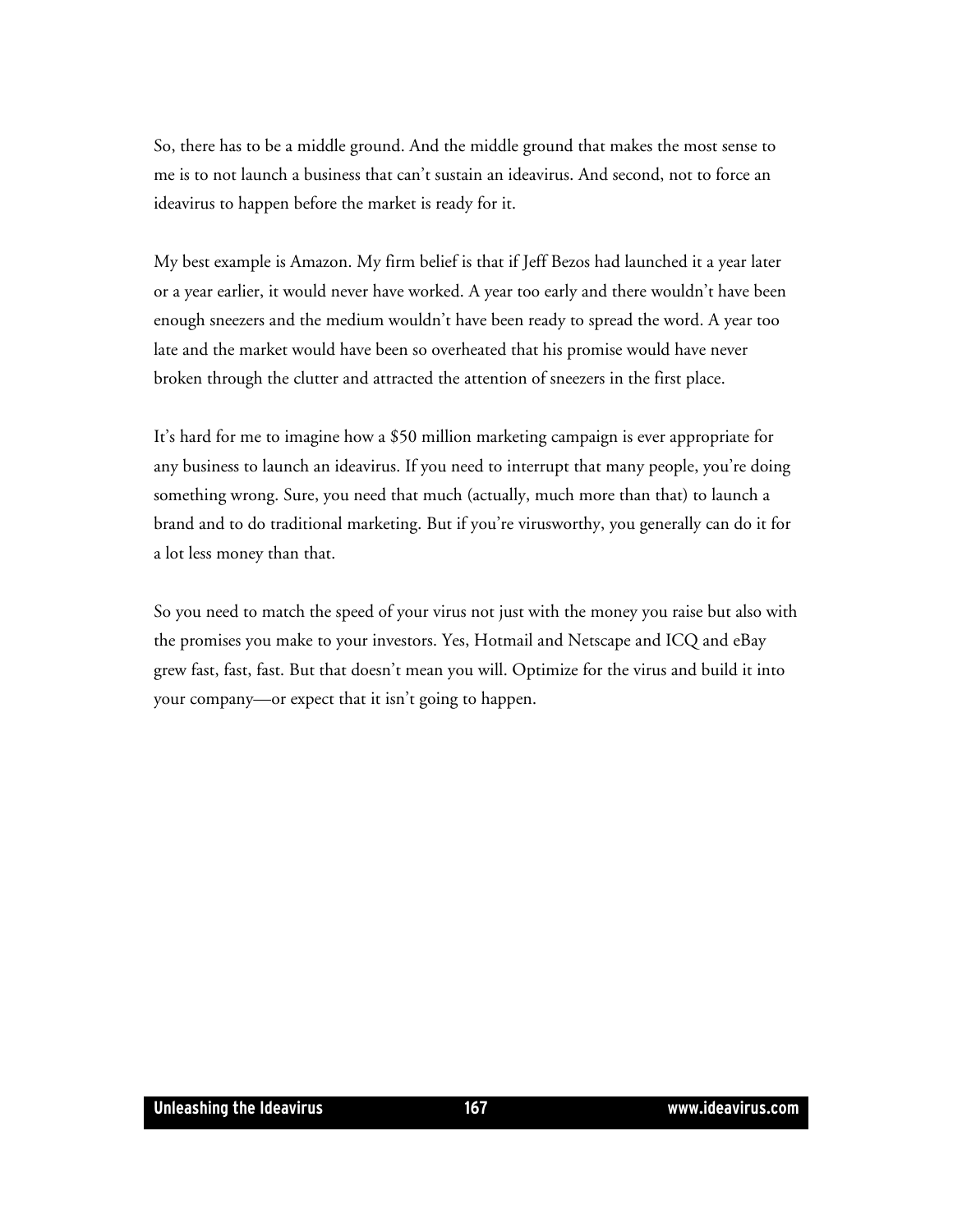# The Heart Of Viral Marketing

Remember, viral marketing is a special case of the ideavirus where the amplifier for the virus is built right into the product. And the hot spot for this wonderful self-propagating process is in communication products.

Let's take a look at the history of interpersonal business communication over the last 120 years:

Stamps Telegraph Telegram Telephone Telex Fax Conference Calls Federal Express Cell Phones Videoconferencing Email The Web ICQ and Instant Messaging

It's a pretty extraordinary list. Twenty-five years ago, when I got my first real job, we had no voice mail, no web pages, no fax machine, no cell phones, no pagers and no email. I sometimes wonder what we did all day!

So why is there such rapid innovation in this field, when, at the same time, we are still using precisely the same Qwerty keyboard found on the early typewriters and the same pink "while you were out" message pads that came with the first phone?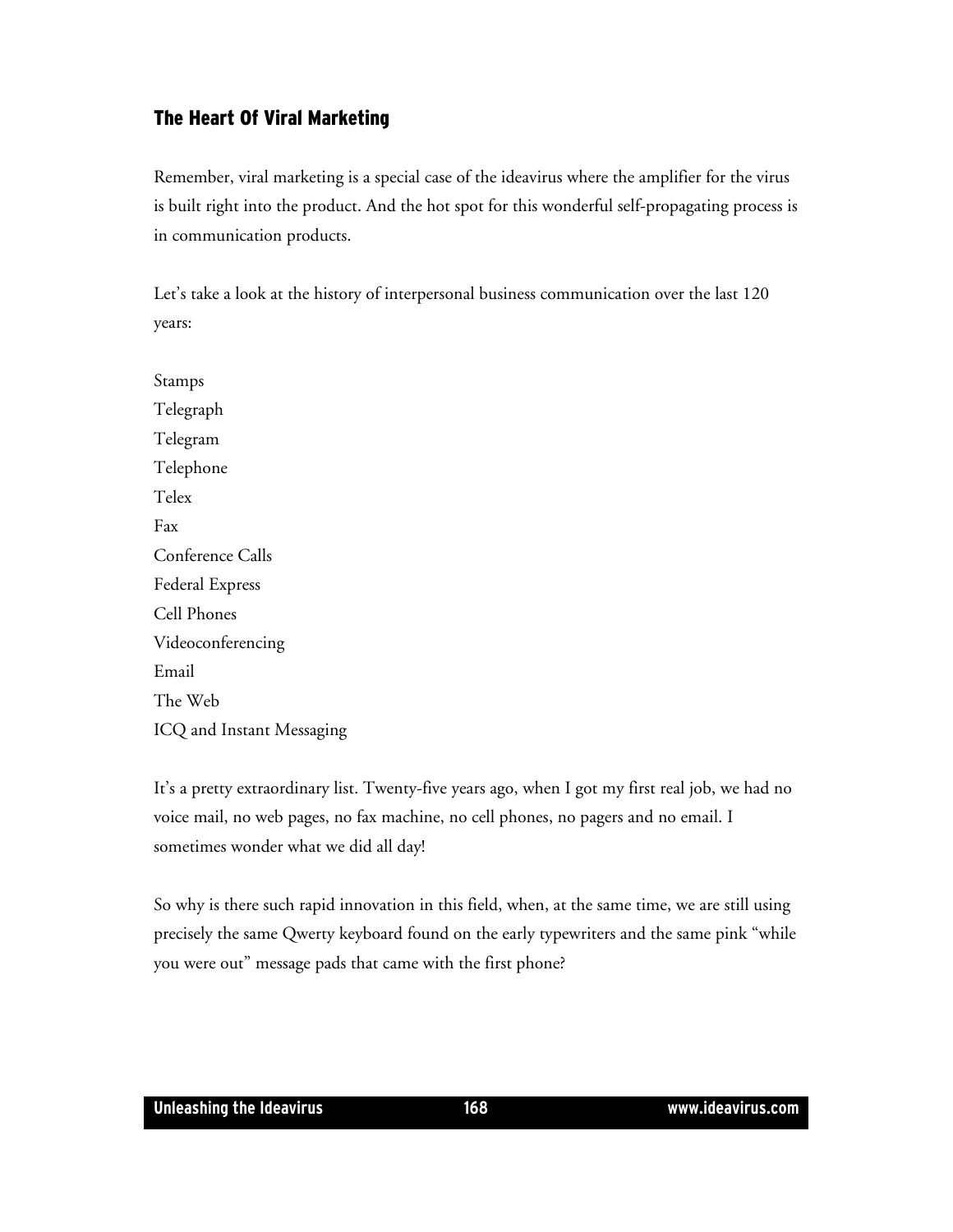The answer is pretty simple: Each one of these devices creates long-term profits for its inventor but is spread at a relatively low cost. And the reason it spreads? Because of viral marketing.

Communication products demand viral marketing because they're worthless without someone at the other end. Metcalfe's law tells us that the value of a network increases with the square of the number of people using it. So when there are 10 fax machines in the world, that's 25 times better than when there were just 2.

Once I buy a communications device, two things happen. First, I become a powerful sneezer, telling all my friends to buy one so I can send them stuff. And second, provided it's a tool that uses an existing channel (like FedEx or Hotmail), every time I send someone a message, it's selling the medium.

The story of Post-It notes is so good it ought to be apocryphal but it's actually true. Nobody was buying them. 3M was going to cancel the whole program. Then the brand manager of the product persuaded the secretary of the chairman of 3M to send a case of Post-Its to the secretaries of the chairmen of the other 499 Fortune 500 companies.

Suddenly, the most powerful sneezers in the most powerful companies in the country were sending around memos, all containing comments scrawled on Post-Its. It took just a few months after that for it to become yet another successful business communication device. A classic ideavirus.

When I was in business school, a classmate spent a year working on a secret project he wouldn't tell anyone about. Turns out he was working to launch MCI Mail, the first commercial email system. It's a shame he couldn't tell anyone, because a bunch of us would have been happy to tell him what we knew, even 20 years ago: An email system isn't going to work if there isn't anyone to send email to!

MCI was charging about \$100 to set you up, and another \$20 or so a month, plus usage, for this new service. Big mistake! They inserted friction early in the process, ensuring that people would never try it, especially so early in the virus's life.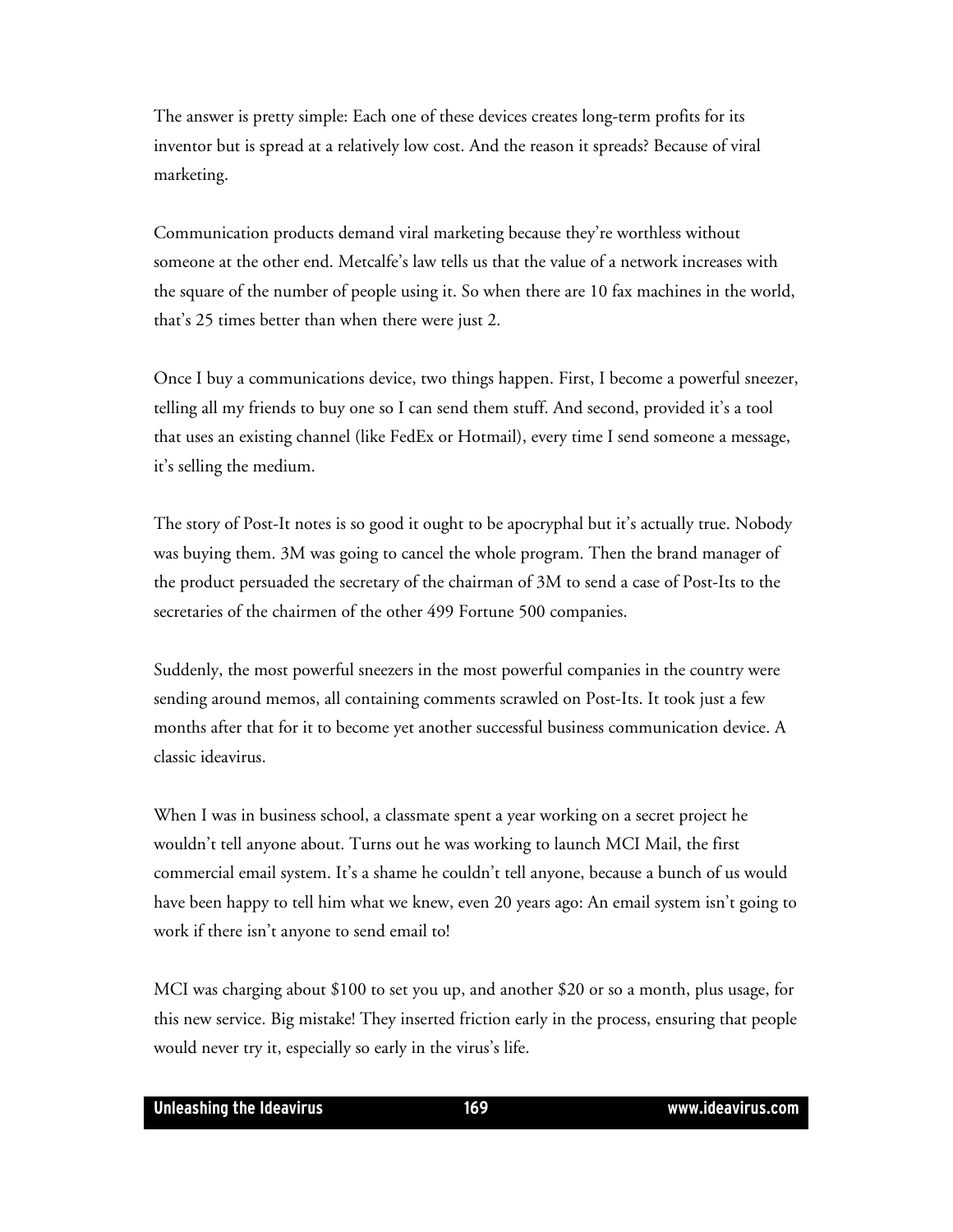My idea was that they give MCI Mail, plus a computer to send it with, to 50 people in each of the top 100 companies in a given industry. FREE. Suddenly, that industry's leaders would be communicating with each other fast and frequently. It would change the culture of the company. The virus would spread. MCI would win.

What's the lesson? There are two:

- 3. If you can somehow convert your idea into a virus that has to do with communication, it's much easier to make it go viral. The best sort of communication is an actual communication tool (like the fax machine or ICQ) but inventing words, new musical concepts or other ways people communicate goes a long way as well.
- 4. Find the powerful sneezers and beg, cajole and bribe them to use your new tool.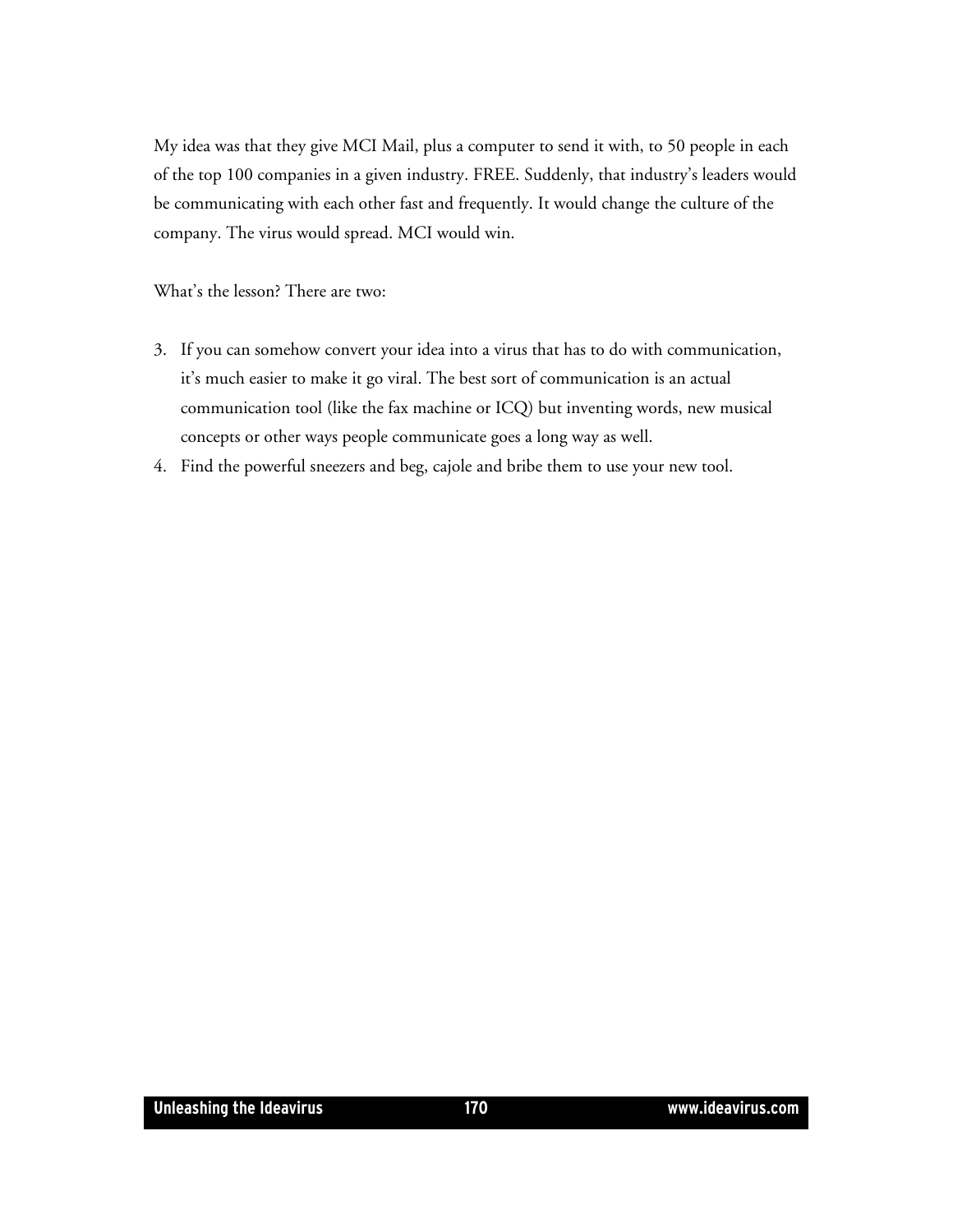### The Great Advertising Paradox

Imagine for a second that there was a machine your company could buy. Figure it costs anywhere from \$1 million to \$100 million. You're promised by the salesman that using this machine can transform your business, dramatically increase sales and profits and turn your business into a success.

#### Interested?

What if the salesperson also tells you that companies who don't buy the machine have a hard time growing and often languish… and then she points out that one company, Procter & Gamble, spent more than \$2 billion on machines just like this one last year. Interested?

Oh. There's one caveat. Actually two:

The ongoing output of the machine can't be measured. You have almost no idea if it's working or not—and there's no guarantee. If it doesn't work, tough.

Still interested? Well, after those caveats, there's just one more fact to mention: On average, the machine only works for about one out of every ten companies that use it. Ninety percent of the time, the machine fails to work.

By now, you've probably figured out that I'm talking about advertising. Mass market advertising is one of the most puzzling success stories of our economy. Companies spend billions of dollars to interrupt people with ads they don't want about products they don't need. The ads rarely work. Ads that are created by less than competent ad agencies and clients almost *never* work. One day, I'd like to write a book about the worst ads ever run, but my fear is that it would be too long.

Now, writing off all marketing expenditures because most of the time they don't work isn't the right answer, either. Hence the paradox. You can't grow without it. But you often can't grow with it, either.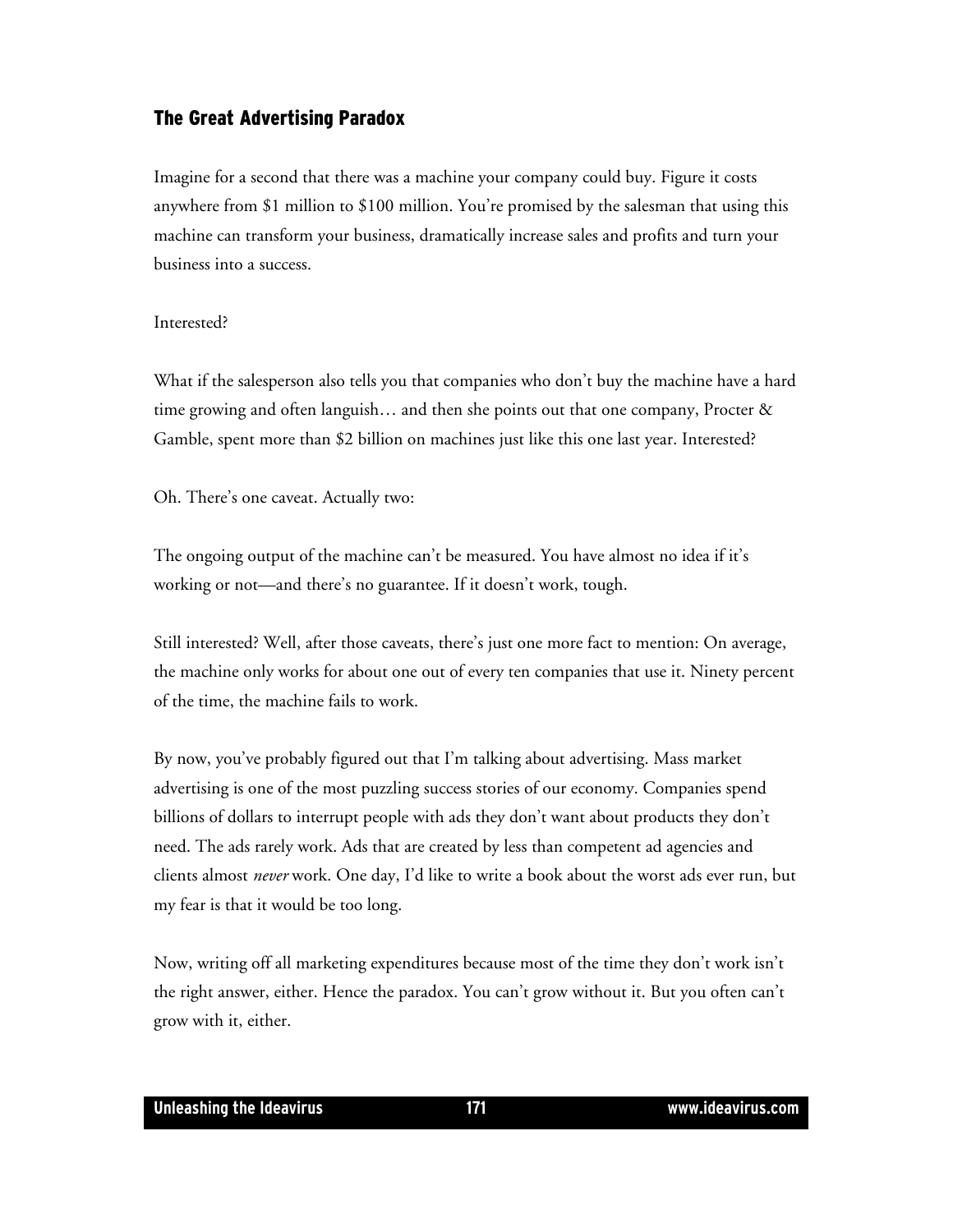So if advertising is such a crap shoot, such a dangerous venture, why do it? Because for the last 100 years, the single best way to determine whether a company was going to get big or stay small was to look at its advertising. Time and time again, aggressive companies with great advertising—regardless of their industry—have managed to make the ads pay and to grow and become profitable.

#### So what changed?

A few things. First, the clutter in the marketplace has finally made advertising even less effective. A threshold has been crossed, and with hundreds of TV channels, thousands of magazines and literally millions of websites, there's just too much clutter to reliably interrupt people. Add to this the "consumerization" of business-to-business sales (with more ads directed at businesses than ever before) and the explosion of dot-com advertising, and it's easy to see that the game is fundamentally different.

So, what should we do about it? Consider the ironic situation that MarchFirst, Inc. finds itself in. MarchFirst was formed in 2000, the result of a merger between USWeb/CKS, which does websites and consulting and advertising, and Whittman-Hart, an Internet consulting firm.

According to the *New York Times*, MarchFirst wants to launch with a bang, so they've announced a \$50,000,000 advertising campaign designed to "cut through the clutter" and to "get the name out there, to create strong brand awareness," according to Robert Bernard, their CEO.

How are they going to do this? By buying full-page ads in newspapers and Internet trade magazines, by running TV commercials during sporting events, and even running ads in lifestyle magazines.

Now, be honest. If you're flipping through a magazine or surfing through channels on TV and you come across an ad that is based on "the human desire to be first," will you stop and pay attention? Will the slogan "a new company for the new economy" make you sit up and take notice? Will you give up a few minutes of your precious time to read an ad about a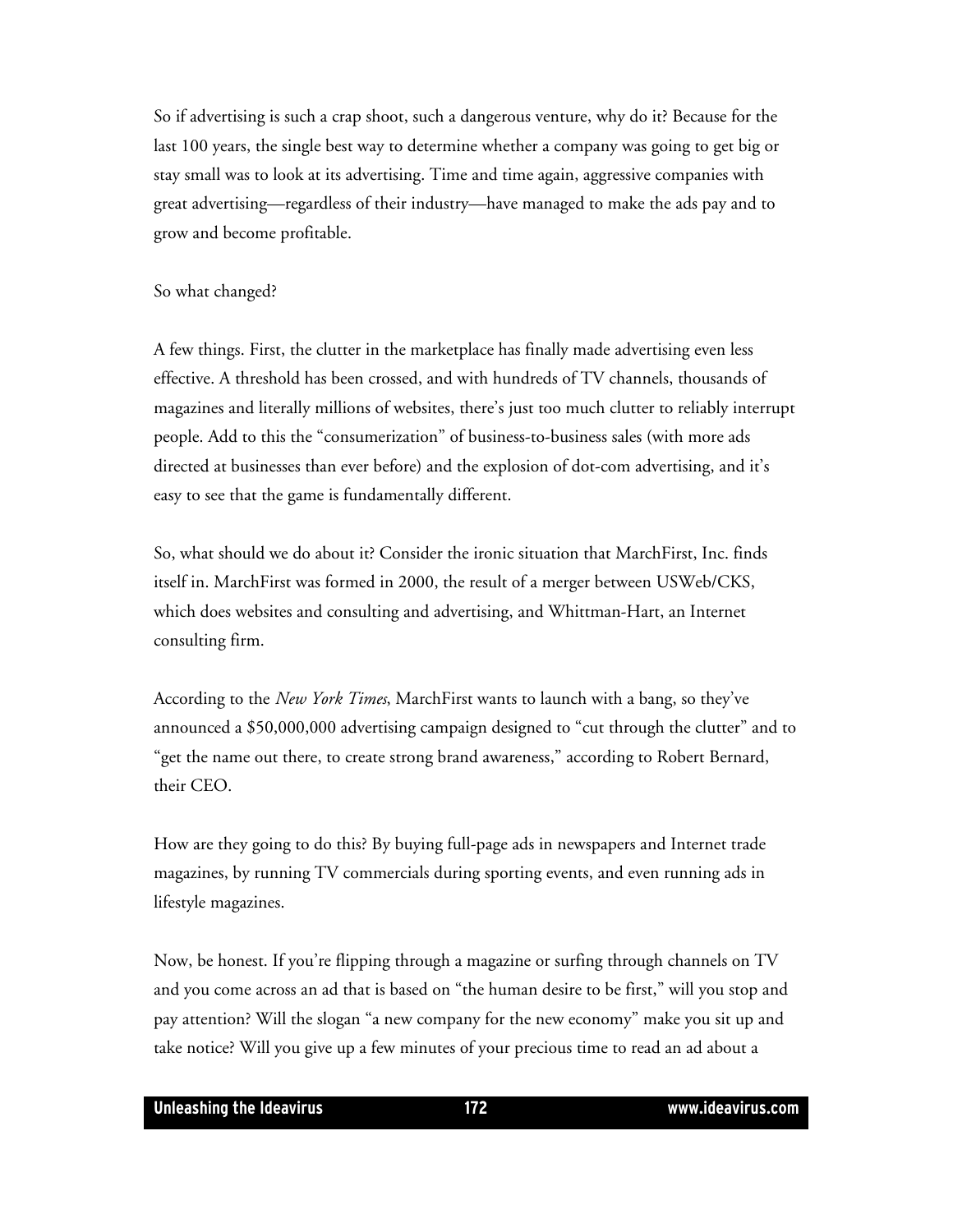company you've never heard of, which solves a problem you probably don't have? Not bloody likely.

Surely there's a better way for this company to spend fifty million dollars. Surely there's a more effective way to start a relationship with the 10,000 people who matter to them than interrupting millions of us over and over and over....

Old-fashioned, hand-crafted, fun-to-make, sorta-fun-to-watch interruption advertising isn't going to disappear altogether. But it's just a matter of time before CEOs and investors start measuring their ever-increasing ad budgets with the same critical eye they use for every other insanely expensive investment they make.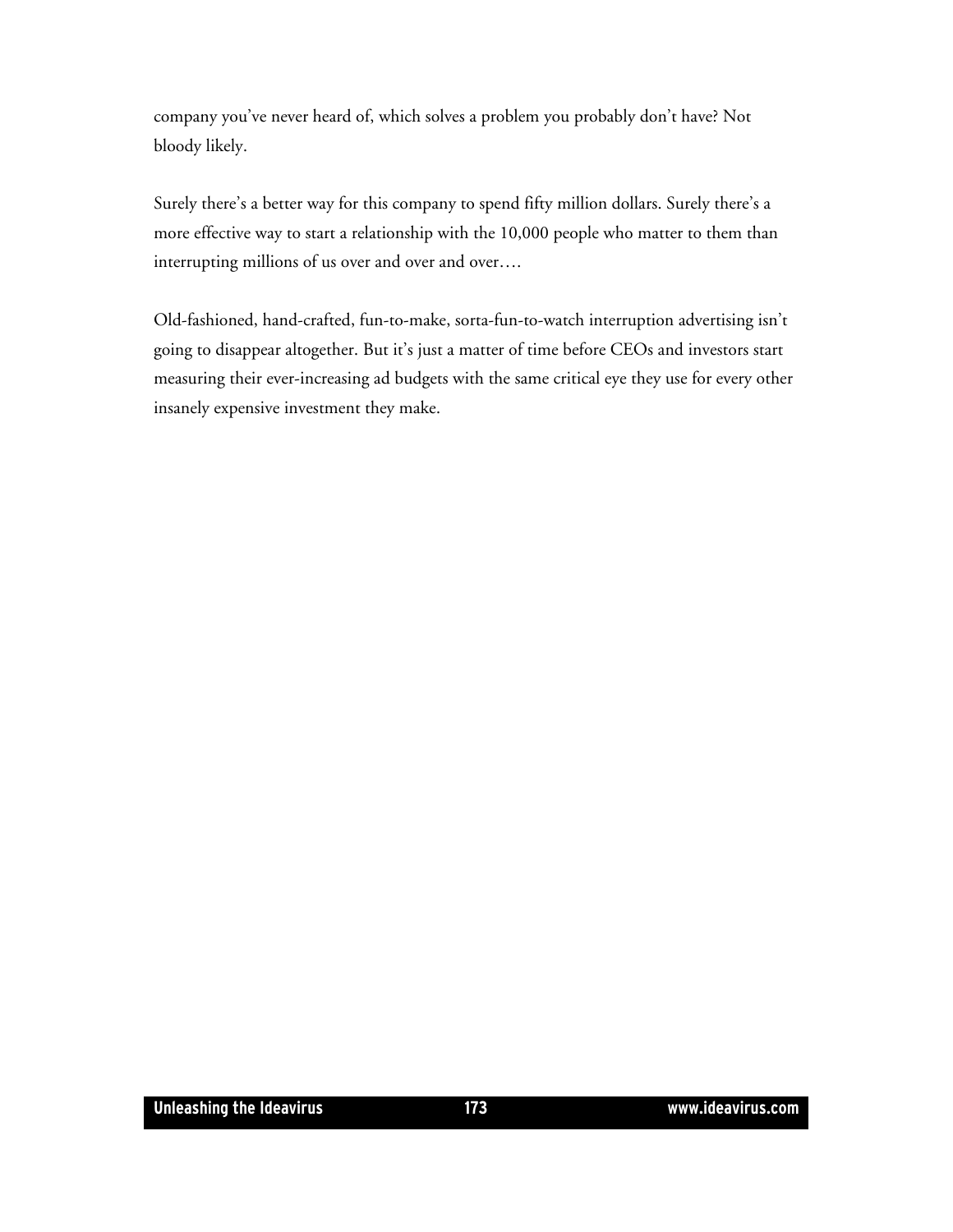## Permission: The Missing Ingredient

When Hotmail launched their free email service, they did almost everything right. They built a product that was worthy of an ideavirus. They made is smooth. They built amplification right into the product. They approached the right people and started with just enough push to make the thing take off.

But then they made a huge error.

They forgot to get permission to follow up. They failed to ask their users (the folks who were infected by the virus) if it was okay to send them an anticipated, personal and relevant email every week. They didn't build an asset.

As a result, the Hotmail website has one and only one way to make money. By selling banner ads. And nobody clicks on banner ads when they're reading their email. So advertising on the Hotmail site is super cheap. And probably overpriced.

We're talking a multi-billion-dollar mistake here. If they had permission to follow up with 20 million people every single week with an email that was filled with useful information and relevant ads, they could easily sell the slots in this email for a buck a week. That's a billion dollars a year in lost revenue, which, using stock market multiples, is a gazillion dollars in market cap. All because they forgot to ask for permission.

Let's face it: It's unlikely that every single idea you come up with is virusworthy. If we're going to have to grow our businesses in a reliable, predictable way, it's unwieldy to have to depend on an ideavirus catching on every time we want to grow. We still need a way to communicate with people directly, to do it when *we* want to, to talk to the marketplace without a filter.

Advertising used to be the way to do this. But what a waste! What a waste to have to pay a magazine for an ad to reach a user you already have! You've got a pair of Nike sneakers in your closet. But Nike has to buy an ad to reach you—they don't have permission or the ability to talk to you directly.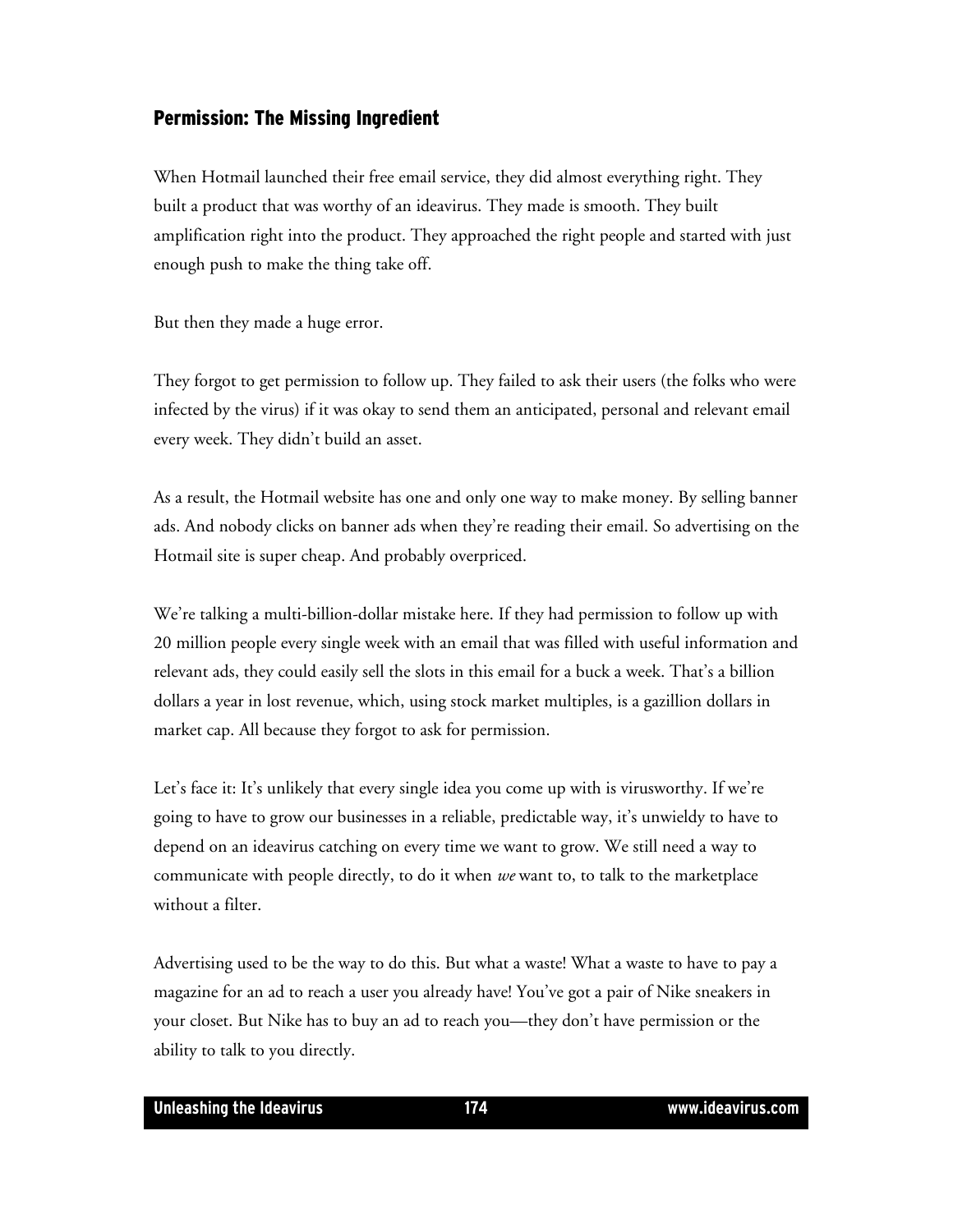Same is true with Stevie Wonder. You bought "Innervisions" because you heard it at a friend's house, or on the radio, not because you saw an ad. Yet when Stevie comes out with a new album, his record label has to start all over again, interrupting you using mass media. Both Stevie and his label waste a huge asset every single time you buy an album. They have no idea who you are, and worse, they don't have permission to contact you again.

The challenge of the idea merchant is to turn the virus into an asset. And you turn the virus into an asset when you ask the user for permission to follow up directly!

This is probably the biggest mistake that ideavirus marketers have made to date. They launch a virus—a website, a book, a record, a software program, a food—and enjoy the fruits of the virus while it lasts, but fail to gain a long term asset. And without that asset, they can't launch new products or leverage their existing ones without long lag times and the high costs associated with contacting the users they've already converted.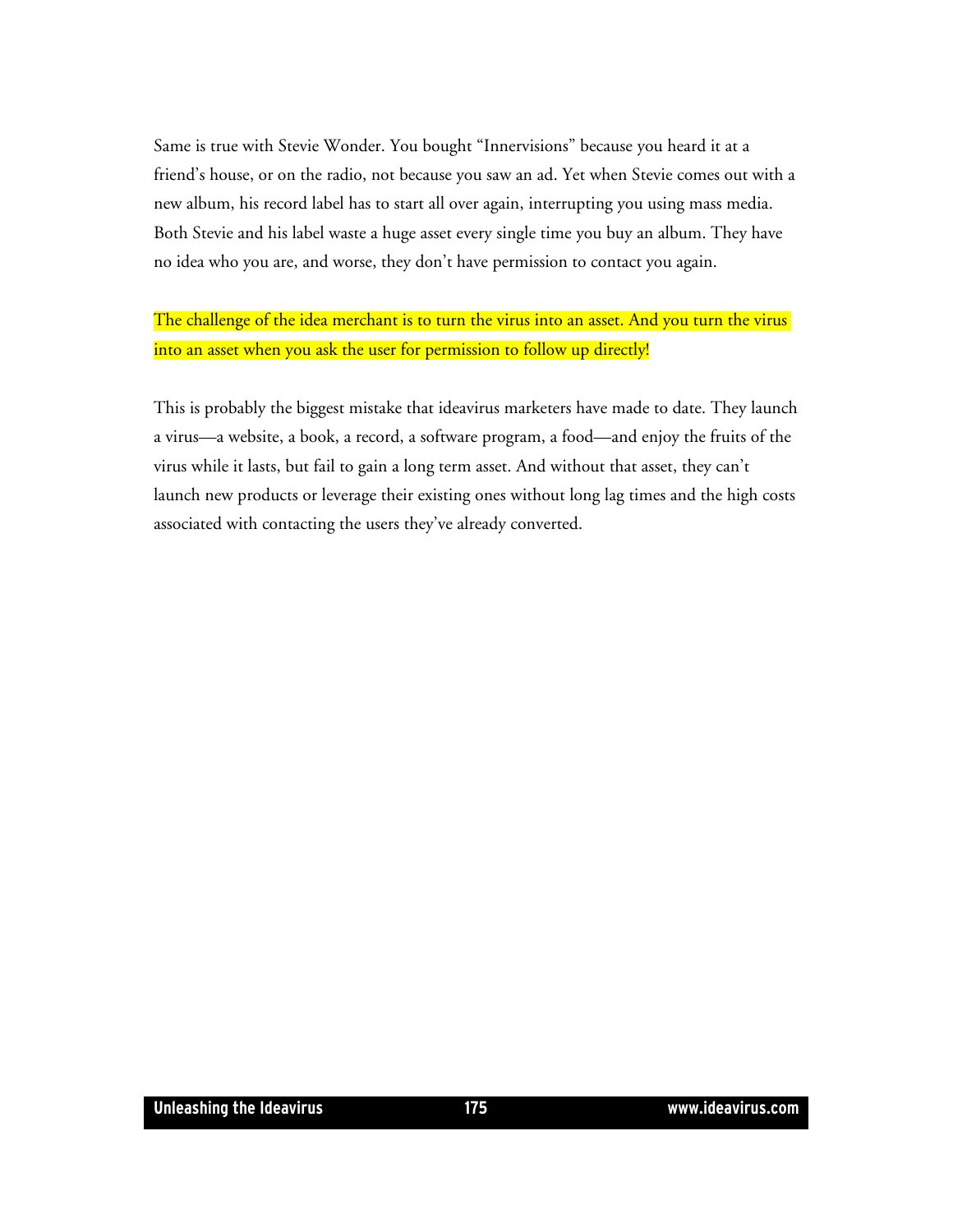## How A Virus And Permission Team Up To Find Aliens

Turns out that the best way to find alien life somewhere in the universe is to listen. Specifically, to use powerful supercomputers to scan the spectrums for anomalous sounds.

Unfortunately, there isn't a supercomputer available that's powerful enough to get the job done in our lifetime. Which is why the SETI built the largest distributed computer network in the world. More than 2,000,000 computers are working, in their spare time, to process these huge chunks of data.

The mechanics of the system are elegant. Whenever your computer has some downtime, a screensaver pops up, and behind the scenes, your Pentium processor starts cranking through data that the computer downloads through the web. But what's really neat is the fact that all 2,000,000 computers in the network signed up without any advertising or financial inducement.

Instead, the SETI project launched an ideavirus. Word spread among nerds the world over that they could help find alien intelligence by having their computers participate in the network. It's a classic ideavirus, propagated by some powerful sneezers.

The power of the network, though, comes from the fact that they don't have to relaunch the thing every week. That it's incredibly persistent, of course (once you set it up, it stays set up until you take the initiative to turn it off), but even better, they have permission to communicate to their users.

This permission is an asset. You can measure it. You can leverage it. You could turn it into cash if you wanted to.

Let's take one more look at the sequence:

- 1. Invent a virusworthy idea.
- 2. Make it smooth and persistent.
- 3. Incent powerful sneezers.
- 4. Get their permission to follow up.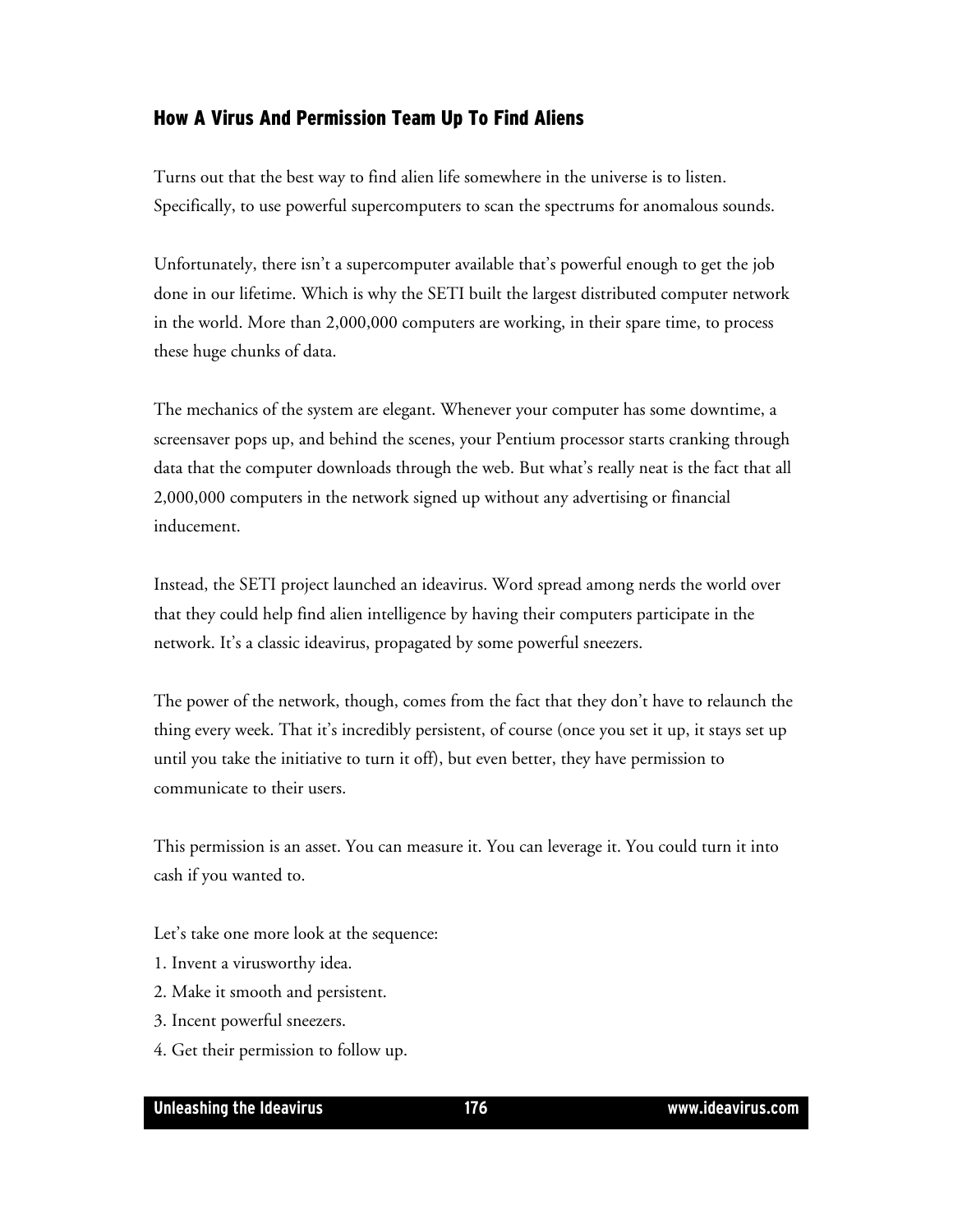# The Art of Creating an Ideavirus

So far, much of what we've discussed is science. Mathematical formulas, game theory, categories of individuals. This is stuff you have to do well to allow your virus to take hold. And as the understanding of propagating viruses increases, companies will get better and better at the tactics.

The hard part, though, is building the virus in the first place. The hard part is inventing an idea that's so compelling, so  $\frac{1}{2}W^{\text{ow}!}$  that it spreads through the hive with high velocity, converting everyone in its path.

How is it that some ideas move so quickly while others just languish? Why did the Apple Newton fail so badly, while the Palm took off just a few years later?

Caveat: If I knew the answer, I'm not sure I would tell you! To date, no one has come up with a repeatable formula for creating viruses in a reliable way. There are precious few people who are serial virus starters.

My hope was that this would be a long chapter, and I could answer your big question about *how*. Alas, I don't know. I know it when I see it, but I fear the rest is art.

Which means you win by trying. And failing. Test, try, fail, measure, evolve, repeat, persist. It's old fashioned and hot and dusty and by no means guaranteed to work. Sigh.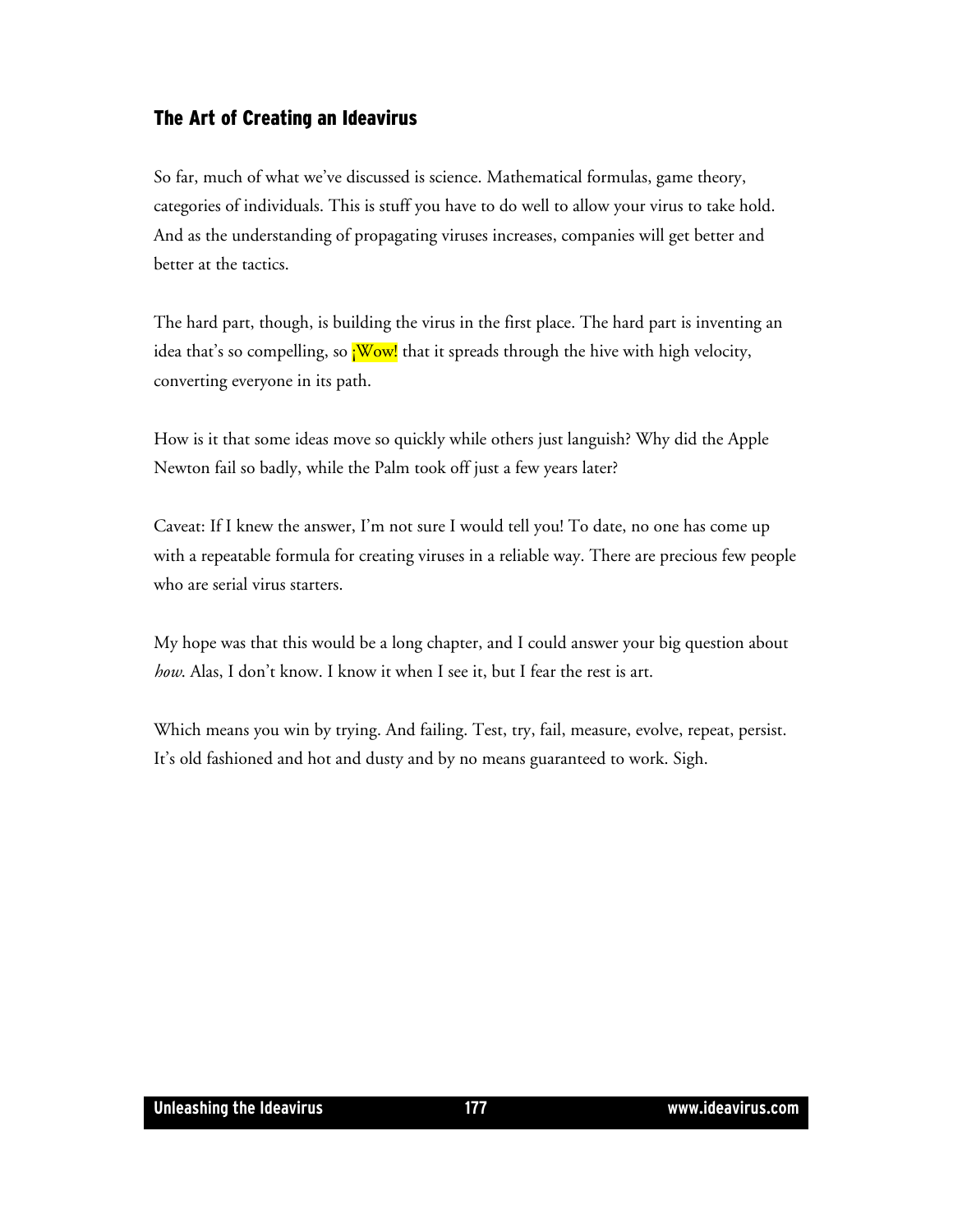## Is He Really More Evil Than Satan Himself?

The Google.com search engine is perhaps the most effective and accurate way to search the web. Why? Because instead of reading every site and trying to understand the content of every page, Google just reads the *links* to sites, and selects the pages that plenty of other sites link to. This way, popular pages rise to the top, and it's far harder to trick the engine into pointing to your page by loading up on clever phrases.

Anyway, a few months ago, if you typed, "More Evil Than Satan Himself" into the Google search engine, the top link it would return was Microsoft.com. Other links that followed involved mostly Bill Gates.

How did this happen? How was it that enough hackers, nerds and online intelligentsia building web pages had a strong enough opinion about Bill & Co. that they would go to the trouble of creating links to Microsoft that used the words like evil and Satan?

Regardless of the dynamics of the virus itself, there's no question that it's pervasive, that it will take years to erase and that it cost Microsoft dearly. By filling the vacuum and creating an ideavirus of Microsoft as an all-powerful demon, trouncing anyone who came into its path, the company's critics brought the Justice Department knocking on its door.

Intel and Cisco have similar market share in the computer space. McDonald's has similar impact in the fast food business. There are plenty of companies that could have attracted attention. But because Microsoft (through its actions—and inaction) spawned a virus, it was easier for its critics to get the attention of the government. Regardless of your position on the case, it's clear that the negative virus (and Microsoft's actions that reinforced that impression) affected the judge's ruling.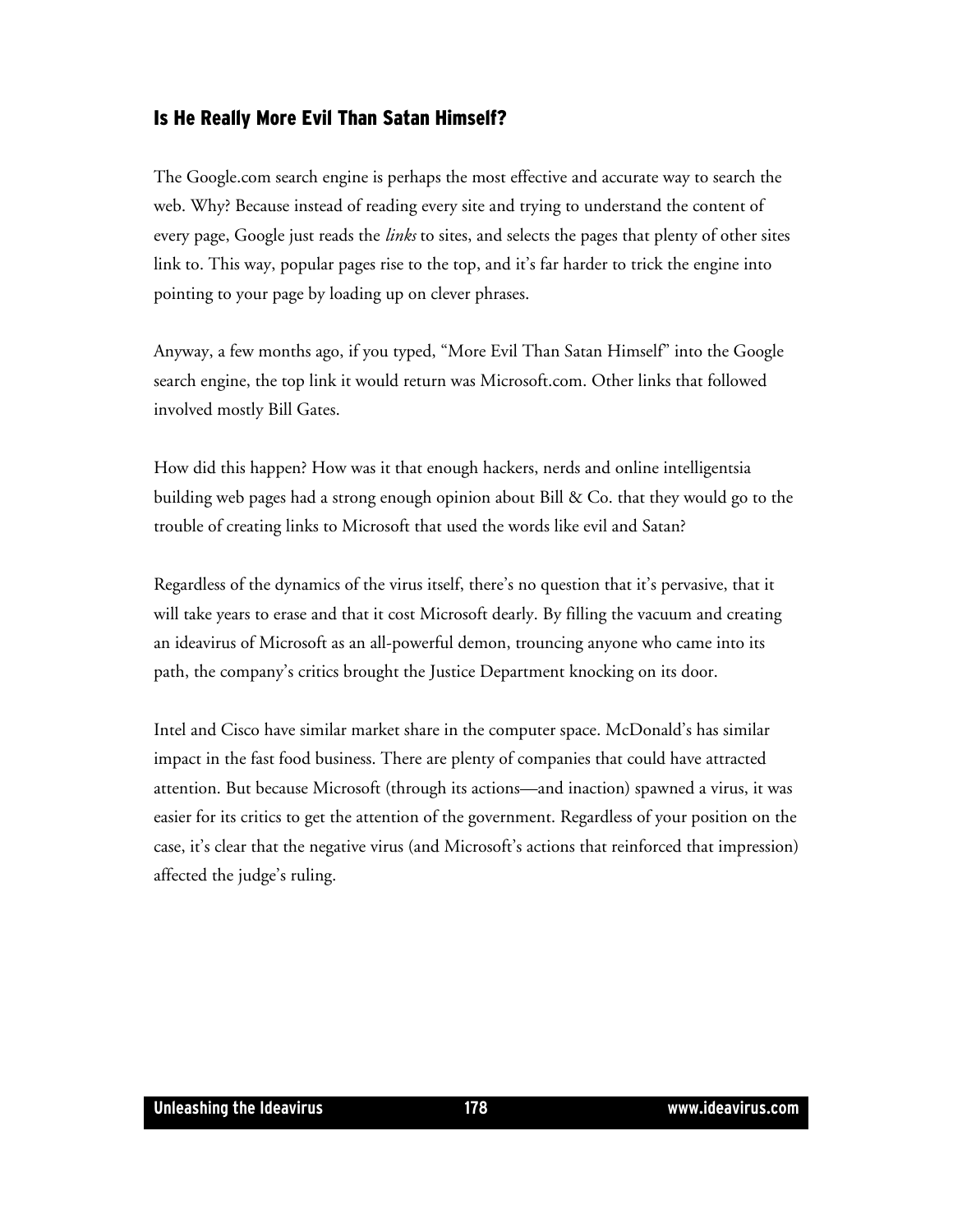## Case Study: Why Digimarc Is Going To Fail

Looking at the world through the ideavirus lens makes it easier to prognosticate about a company's success or failure. Consider the case of Digimarc.

Digimarc is a fascinating idea. Create a tiny series of dots that can easily be hidden in magazine ad. Then, if a consumer wants to go to the advertiser's website, all they have to do is hold the magazine up to the camera connected to their PC, and Digimarc's software will read the dots and automatically take the user to the company's site.

Charge the advertisers a tiny fee per ad and everyone wins! The magazines win because it makes their publications more useful. The advertisers win because it creates a direct and impactful link between the consumer and the ad. And the user wins because she finds special promotions or discounts on the site… without having to type in a pesky URL.

So why is it going to be an utter failure?

Because there isn't enough money in the world to turn this into a success, and the shortcut path of creating an ideavirus isn't going to happen any time soon either. I know that I'm going out on a limb here, as this technology has just been featured in *Wired* and other magazines and has gotten a lot of press. Still, bear with me….

First, there are few sneezers. The participating magazines have agreed to run full-page ads promoting the service (if it helps their advertisers, it's well worth it) but other than that, who's going to talk about it?

There are no promiscuous sneezers. No individual is compensated in any way for spreading the word. There are no powerful sneezers. It's not such a great, awe-inspiring or even totally neat thing to do with your computer. There aren't overwhelming discounts or secret bits of information, because, after all, if the advertiser was willing to give a discount to a Digimarc user, he'd probably be willing to give it to everyone, right?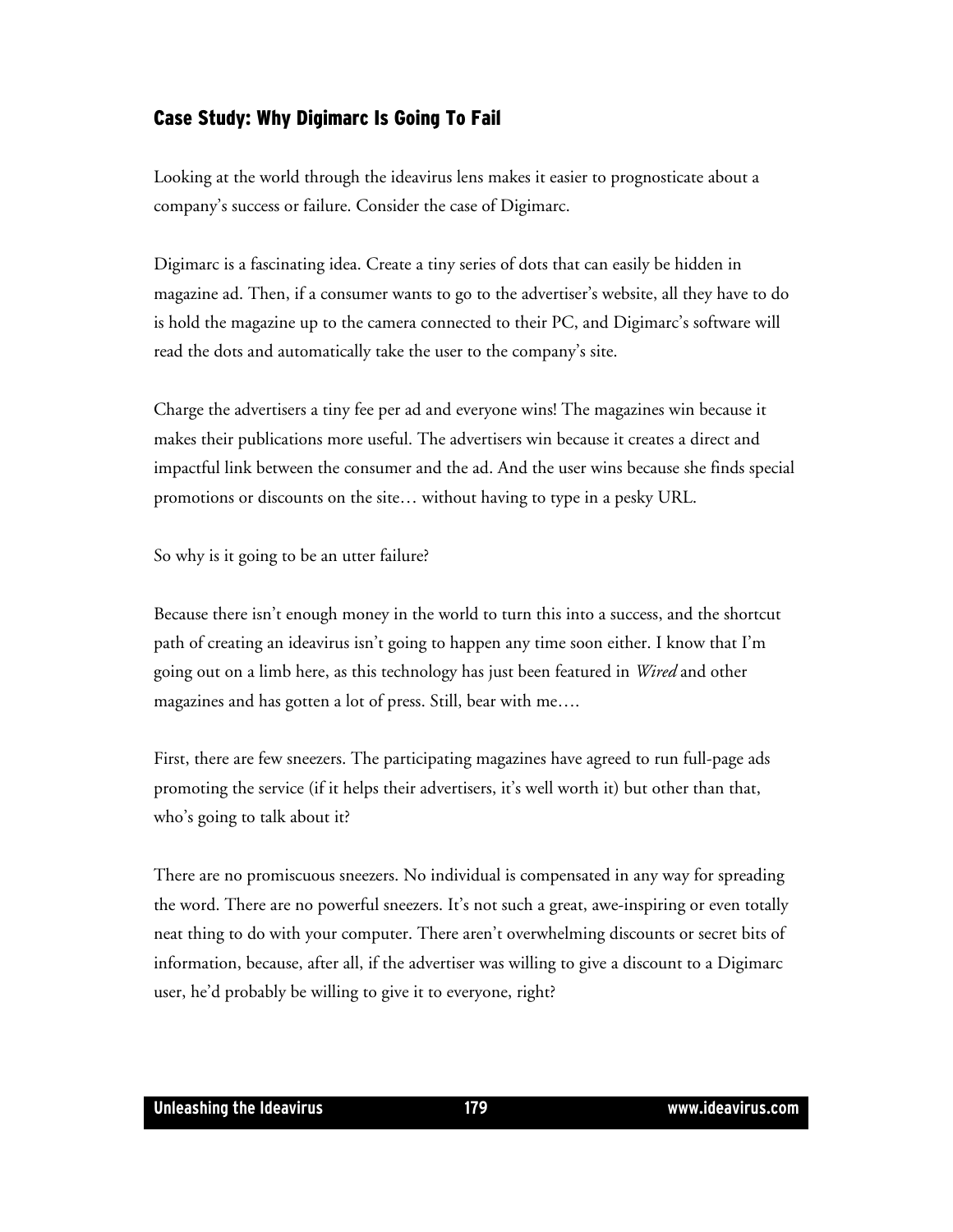In addition to having a hard time describing why the service might be virusworthy, it's not smooth, either. In order to even find out if you *like* the service, you have to buy a PC camera (\$100, plus the hassle of setting it up) as well as download and install a piece of software on your PC to run the thing.

Once it is set up, it's not clear if it's persistent. The incremental benefit of each use of the service doesn't appear to go up—you don't get better and better rewards the more you use it. So, as the novelty wears off, the likelihood you'll keep using it and keep sneezing about it is small indeed.

Finally, they forgot to focus on just one hive. The ads are running in a wide variety of magazines, targeting a wide variety of users. Because there's no overwhelming concentration in just one hive, the odds of the virus popping are small indeed.

So, wise guy, what would you do instead? Well, I'd re-orient the launch from a general massmarket consumer to a very vertical business-to-business offering. For example, imagine putting it on the factory floor. Now, instead of a technician having to drop everything and type in a URL to see a certain page in a manual, he could just hold up the shop manual to the camera on his already configured PC. Once you can show that it makes an overwhelming difference in just a few shops, the word can quickly spread across the hive.

If I really wanted to find the consumer market, I'd focus only on the techiest markets (like the readers of *Wired*, but I'd create a benefit to promiscuous sneezers within that market. Rather than creating a flat environment (each ad goes straight to the user), I'd introduce an email component that rewards the few people who came in at the beginning for emailing their techno-friendly friends.

My guess is that if Digimarc values the advertising at retail, they're probably going to spend \$300 for every regular user they get. In order for it to be profitable, my guess is that they need to get that number down to \$3. Problem.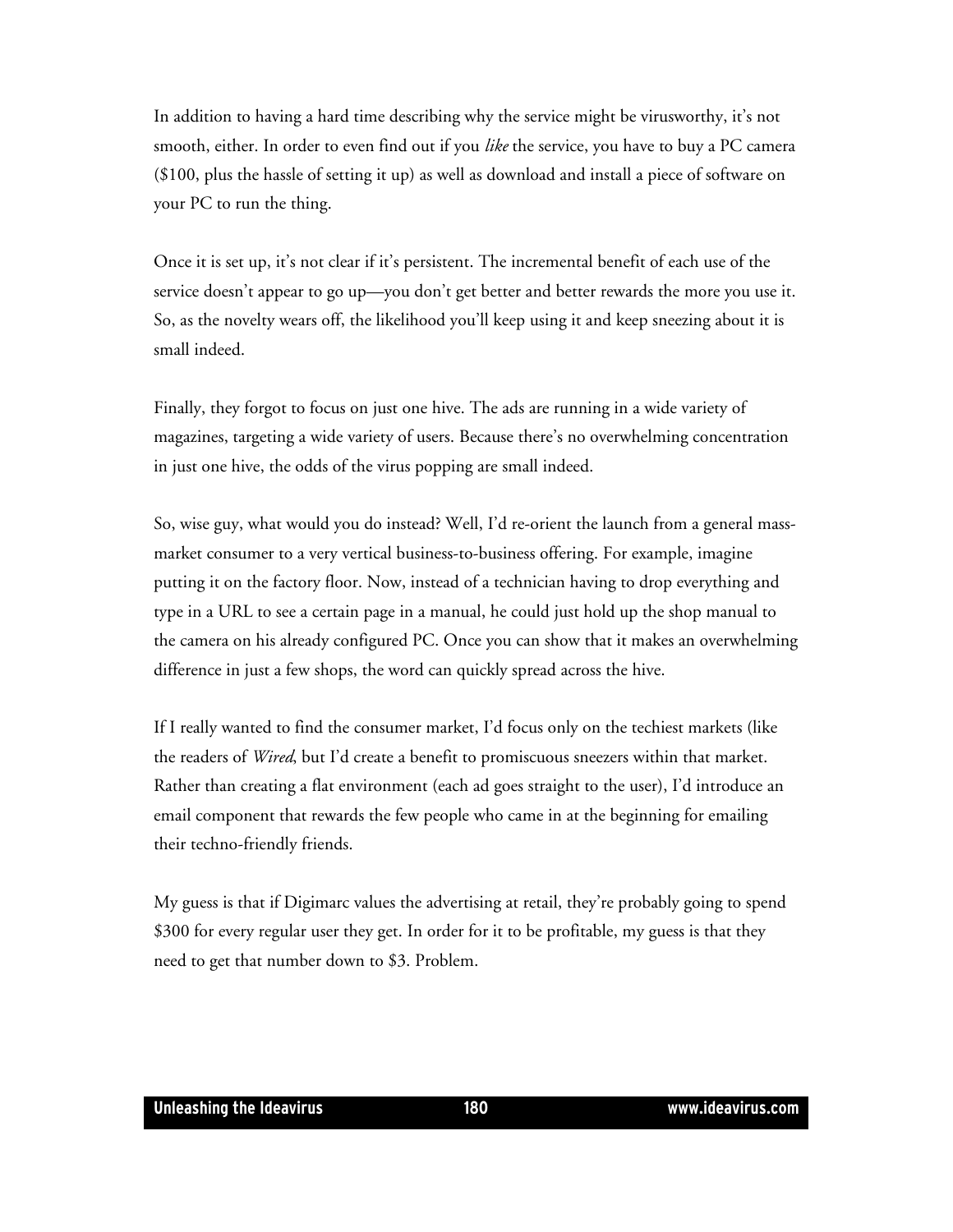# Why Are These Cows Laughing?

If you were in Chicago last summer or lucky enough to walk through Manhattan this June, you may have noticed a few cows in the street. Actually, hundreds of cows. Big fiberglass cows—practically life-sized—located on heavily trafficked corners.

The cows cost under \$2,000 to make, yet when they're sold in a charity auction at the end of the cow invasion, they'll go for \$10,000, \$30,000… up to \$50,000 a piece.

What happened? How did a \$2,000 cow turn into a \$50,000 cow?

Well, it helps that the cows are painted by local artists. Some are poignant, some are whimsical, but they're all extremely interesting.

However, that doesn't explain the whole thing. After all, it's a used cow, having sat out in the rain and sleet and soot for months. Add to that the fact that the cows are well-designed, but the artists behind them are by no means famous. In fact, it's fair to say that in most cases, the price of the cow will be among the single highest price these artists have ever received at auction.

A \$2,000 cow turns into a \$50,000 cow because of amplification. The same cow sitting in a SOHO gallery wouldn't be famous. The same cow straight from the artist would just be art, not a souvenir of a special moment in the history of a city.

Literally hundreds of articles have been written about the cows. But more important, tens of thousands of conversations have occurred. It's impossible to walk down the street with a friend and pass a cow without mentioning it. After all, it's a *cow*, just standing there in the street.

Like all good art, these cows create conversations. But unlike art in an art gallery, these cows are amplifying the number of conversations. By sitting there. Every day. Calmly. Sort of like—cows.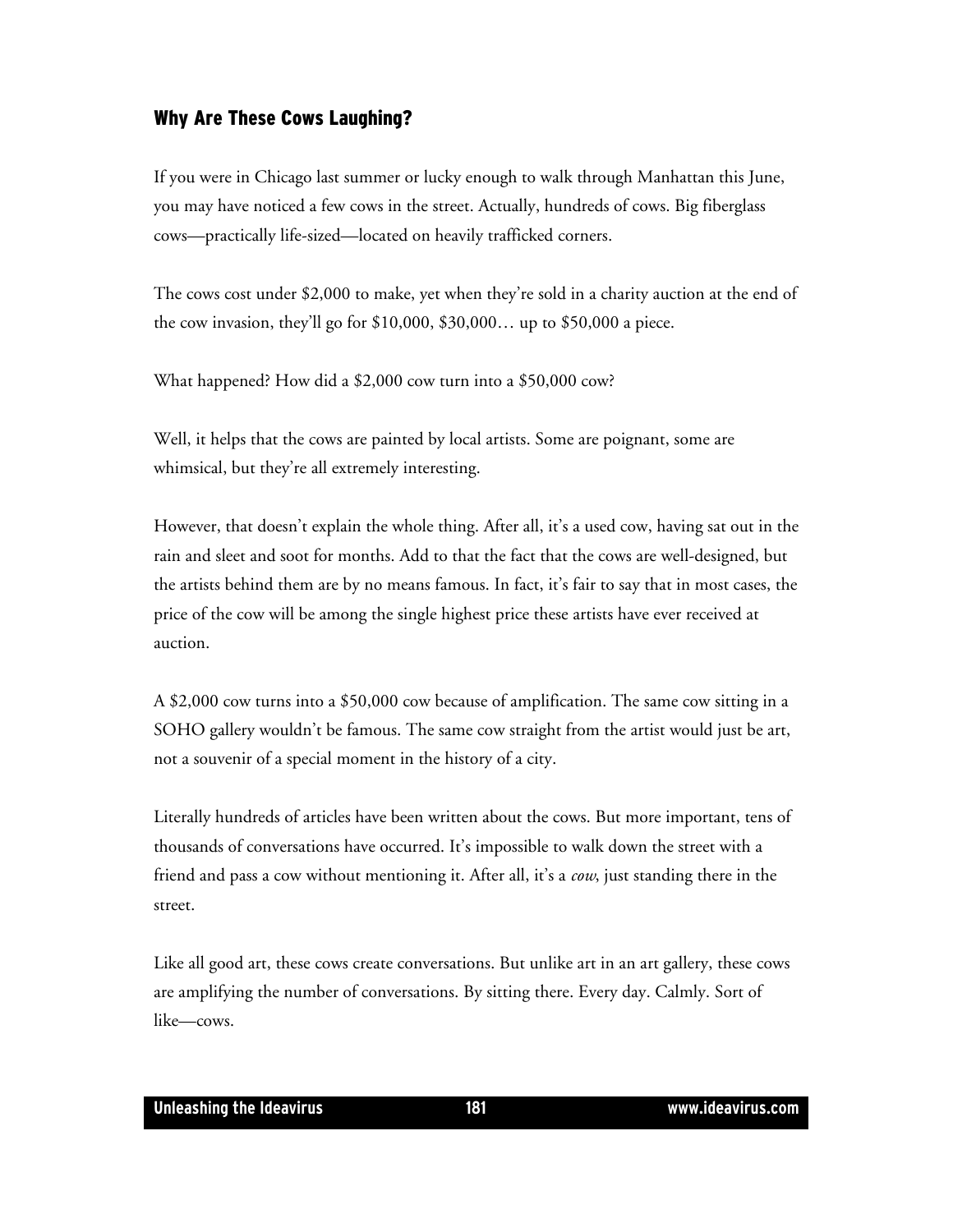As you pass more cows and different cows and provocative cows, your litany of cow lore increases. Your ability to talk in interesting ways about the cows increases. "Hey, if you think this cow is cute, wait until you hear about the cow I saw downtown…."

All of which goes to say that street art, performance art, guerrilla marketing performances… any sort of interruption of our regular routine can lead to a moment of conversation. When Abby Hoffman and the Yippies dropped dollar bills in the middle of Wall Street during lunch hour, they generated a virus among the people who were there, which spread to the media and beyond. By getting people to interact in a way that they weren't accustomed to, the Yippies created more impact than they would have if they'd spent five times as much cash running an ad.

While this sort of interruption of routine is highly amplified, it is by nature not very persistent. If you keep interrupting the routine, the routine stops being routine and the interruptions are. If they kept the cows there for years at a time, they'd be boring. If Abby Hoffman dropped dollar bills every day, people would quickly stop being excited by it.

That's why the bar for interruption and guerrilla marketers keeps moving. You can't do what created buzz yesterday, because there's no way that's going to create more buzz today.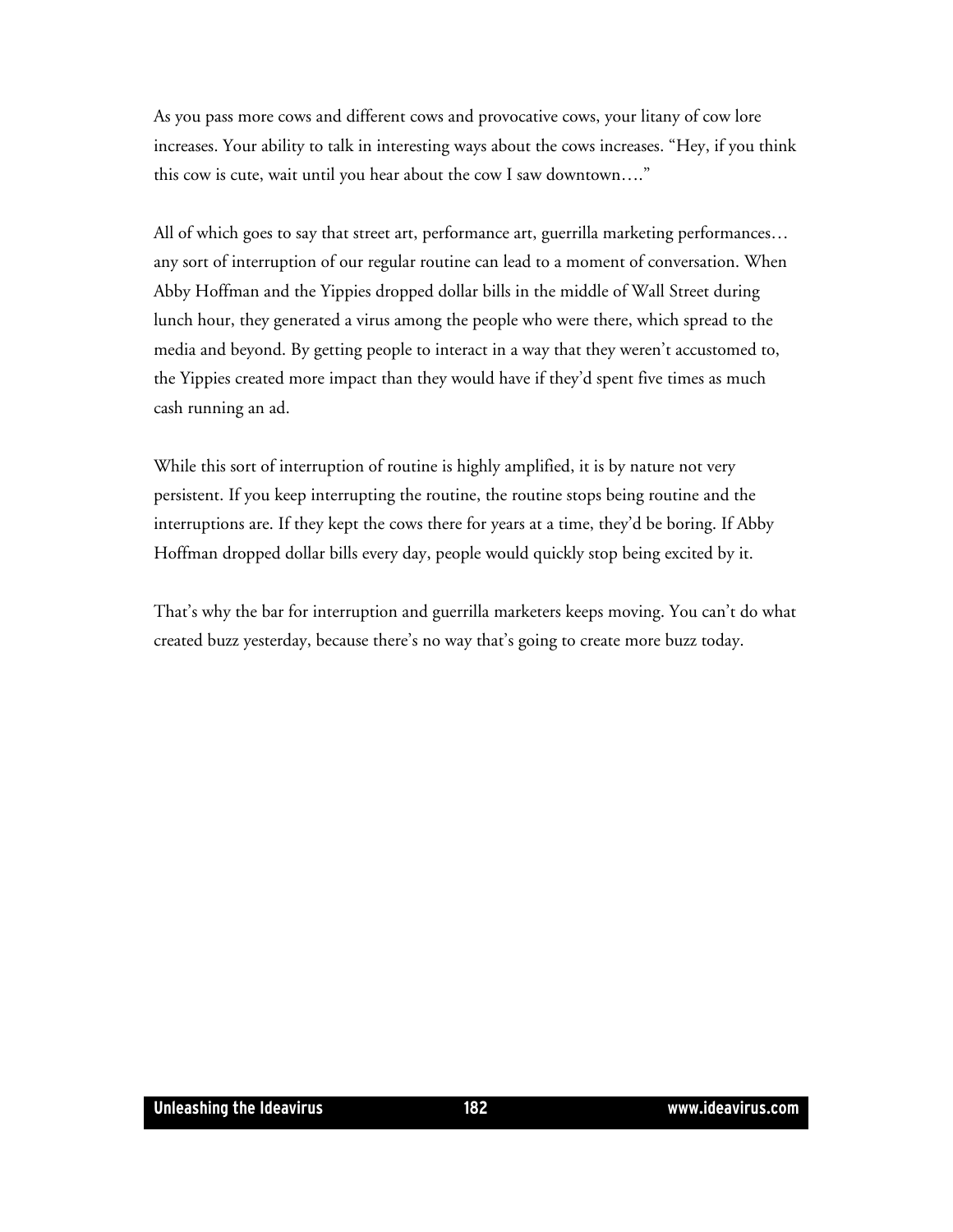

Never Drink Alone

Alcohol manufacturers have two spectacular advantages over most marketers. First, there's a huge profit margin built in. Second, drinking is a social phenomenon, perfect for spawning ideaviruses.

Yet, given this natural platform, most distillers are lazy and just buy a huge number of interruption marketing events—billboards, magazine ads, liquor store displays. They work sometimes—remember, all vodka is the same, yet people gladly pay double for Absolut. Most telling of all is the fact that St. Pauli Girl and Becks Light are made on precisely the same brewery line in Hamburg, yet people will insist that they prefer one over the other.

Despite their successes, though, virtually all of the money spent on liquor advertising is wasted. Last year, alcohol marketers spent more than a billion dollars advertising their wares, but you probably can't even name the top 20 advertisers off the top of your head.

It's far, far more effective for alcohol manufacturers to focus on advertising to your friends, not to you, to invest in building viruses that make it more likely that the group will discuss a brand and eventually order it… or at the very least, admire the person who does.

One of my favorite examples was reportedly created by the brilliant marketer Bob Dorf. When Dorf was a PR guy, I'm told he was hired by Galliano to turn their obscure liquer into a nationwide phenomenon. Realizing that there wasn't enough money in the world to buy enough "Drink Galliano" billboards, he took a very different tack. He riffed on an invention by a California bartender named Harvey and decided to popularize the Harvey Wallbanger.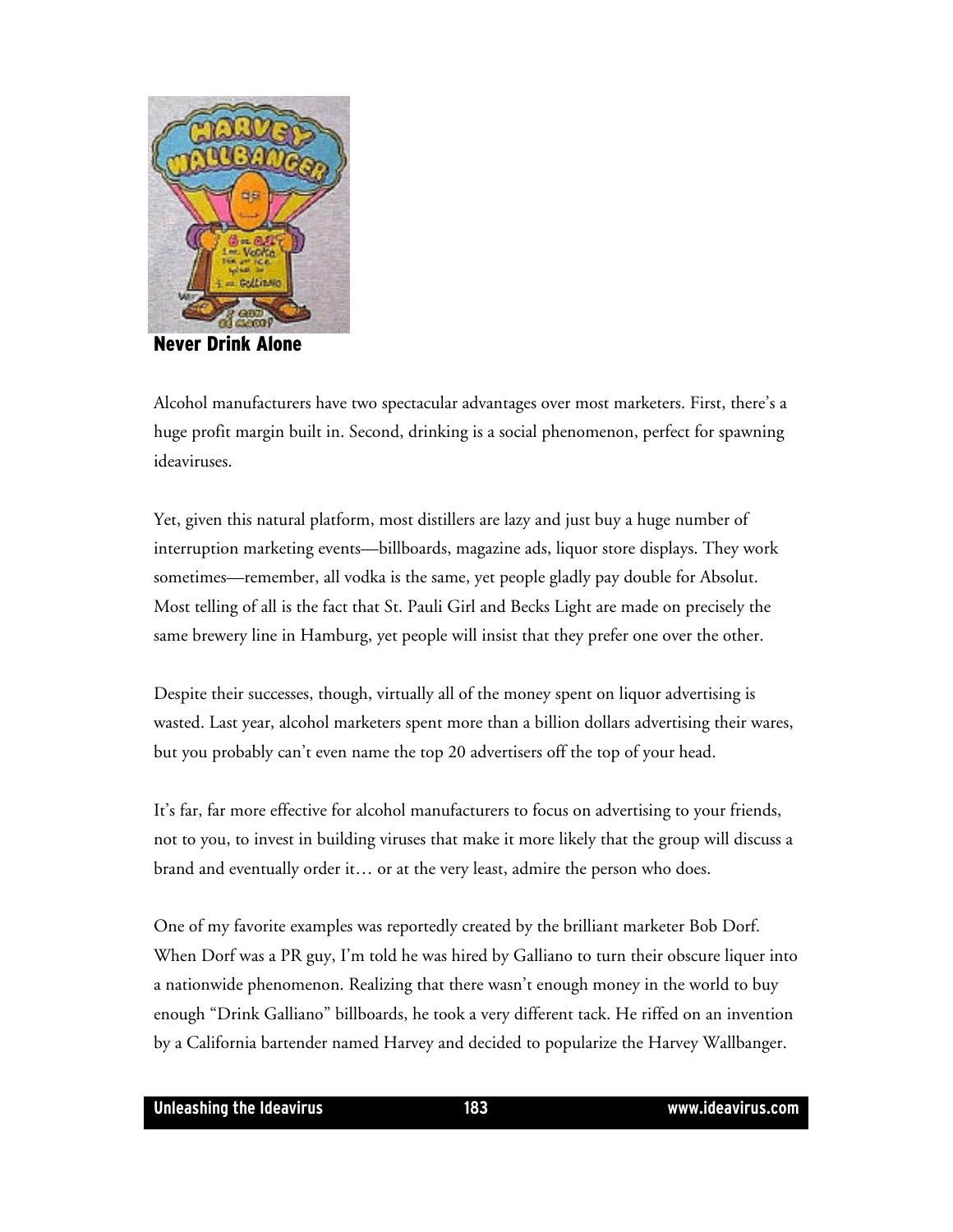Harvey was a fairly primitive cartoon, a bit better drawn than Kilroy. But he was also a drink, a drink that coincidentally used a lot of Galliano.

Dorf then set out to teach the newly-counterculture 1970s drinking crowd about this fun (hey, it was a cartoon) drink. He printed T-shirts, taught bartenders how to mix the drink and even sent people into popular bars and had them order the drinks (loudly).

The result was an ideavirus. When one fashion-forward powerful sneezer in a group ordered one, he'd have to stop and explain to everyone else in the group what it was. That group took the news to the hive, and the virus spread.

The virus wasn't particularly persistent (from what I'm told, a Harvey Wallbanger wasn't that good) but it was extremely smooth. After someone told you about the drink, all you had to do to get one was say, "I'll have one too, please." High velocity, the virus did exactly what Galliano had asked for… it put the drink on the radar screen.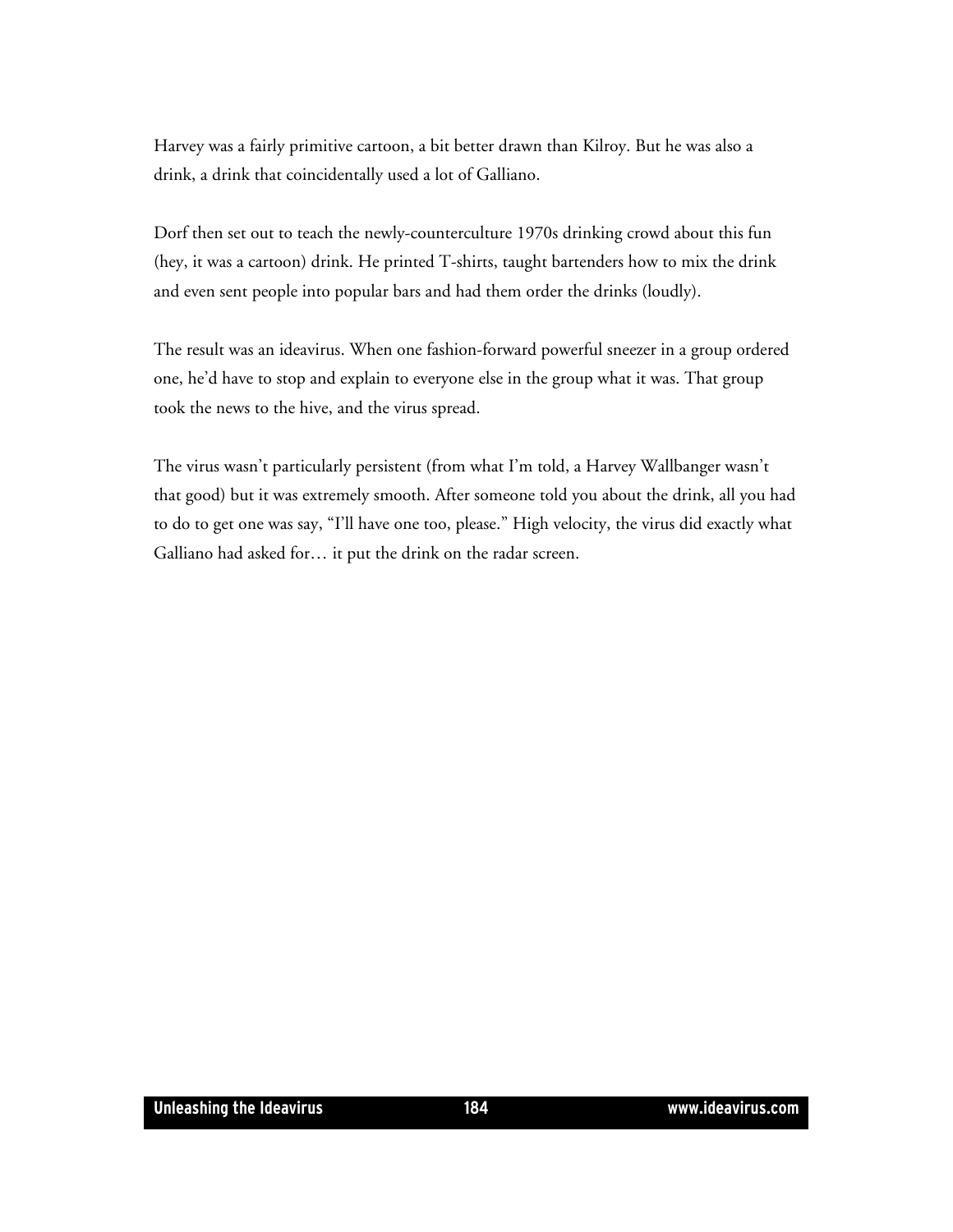# The Power Of Parody

The sequel to Mission: Impossible had a huge opening this summer. People talked about the trailer, and more important, told their friends to go see the movie after they'd been.

But how was Warner going to encourage people to see it two or three or four times? How to get to the hive of media-friendly, time-wasting teenagers just sitting around looking for ways to spend money? Most important, how could they cost-effectively remind people that MI:2 was out there and worth seeing again?

They decided to unleash an ideavirus that parodied their own movie.

Mission: Imp is a five minute long web film designed to go viral. It features almost famous Hollywood stars, better than usual production values (for a web virus) and best of all, a "send to a friend" button.



Unfortunately, it's not very funny—so while the foundation is there, it's not as virusworthy as it might have been if it were made by someone who wasn't nervous about offending Tom Cruise. Either way, though, it's a smart and aggressive way to get out there and start a virus to keep a product in the public eye.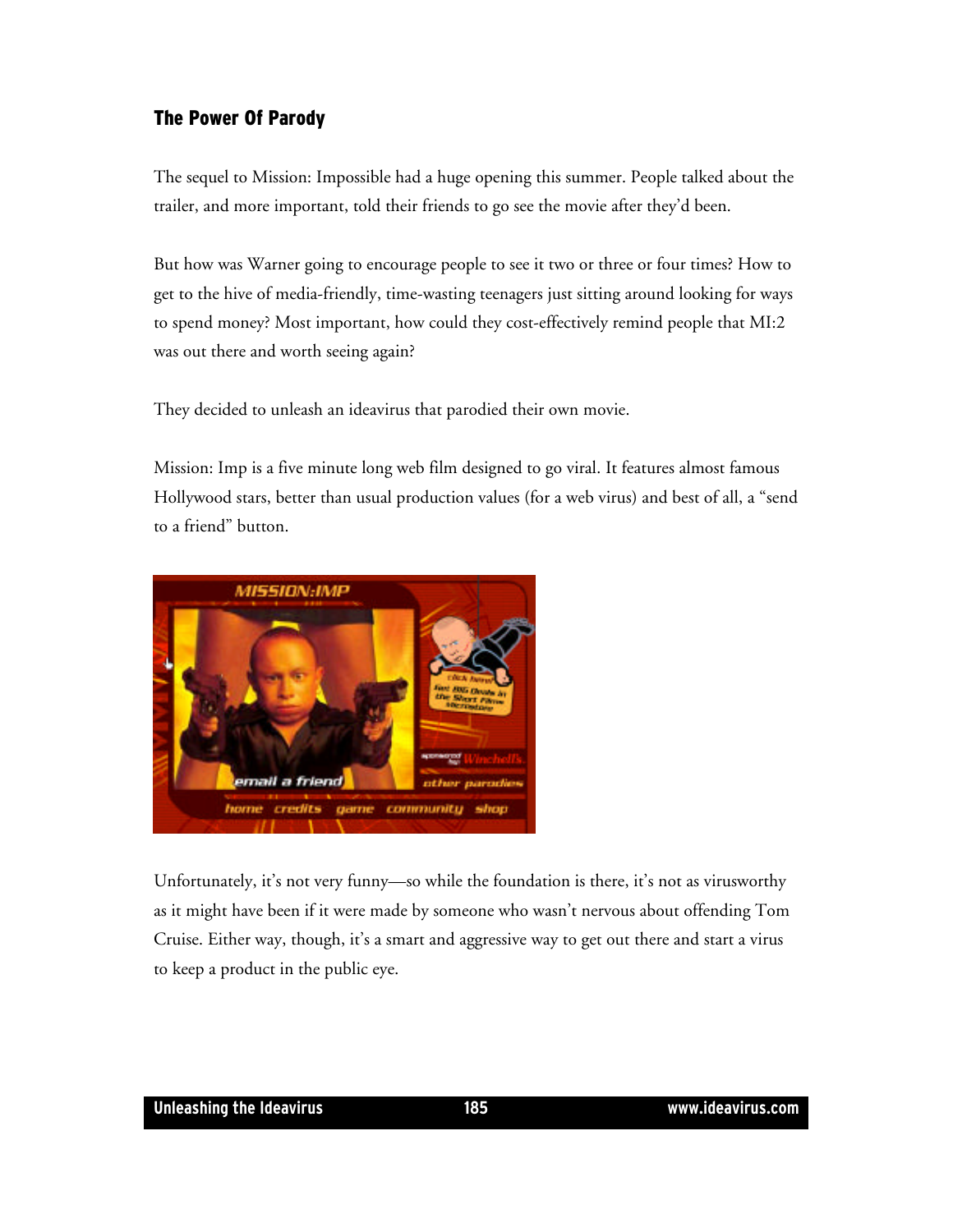## Bee Stings And The Measles

My friend Kate was on a canoe trip in Algonquin Park and was lucky enough to find an outhouse on a deserted island. Relishing the chance to relieve herself without having to dig a hole in the woods, she rushed in and sat down.

Bad news for Kate, there was a beehive inside. Forty stings later, she found herself sitting in the lake, waiting for the pain to subside. After a long paddle back to base camp, she got herself to a doctor. The good news is that after a little pain, she was back to normal. Unfortunately, she's now extremely sensitive to bee stings, and has to be ever vigilant, lest she develop an allergic reaction.

Compare that to the childhood ritual of getting the measles. You get the measles, you sit through a week of annoying itching, and then you're done. You're never going to get the measles again. You're immune.

In the first case, exposure to an invading poison led the body to become sensitized. In the second, it led to immunity. Your ideavirus might behave in either way.

Yes, in general, the ideavirus adores a vacuum. It will spread faster and farther when no similar virus has preceded it. The idea that you can follow a leader to great success might work in the old economy (like Schick in razors or Burger King in fast food) but it clearly isn't a winning strategy in the new one.

But here's the interesting special case: Sometimes, after being sensitized by one ideavirus, the market is more susceptible to a new one. The failure of the Newton, for example, made early adopters and sneezers more aware of the PDA concept, and it paved the way for the Palm to succeed. The second Thai restaurant in a given town is more likely to turn a profit than the first one. Michael Jordan wasn't the first basketball hero by any means, but our desire to *have* a hero, as sparked by earlier stars like Wilt Chamberlain and Larry Bird, made it easier for Michael to walk in and fill a role that had to be filled by someone.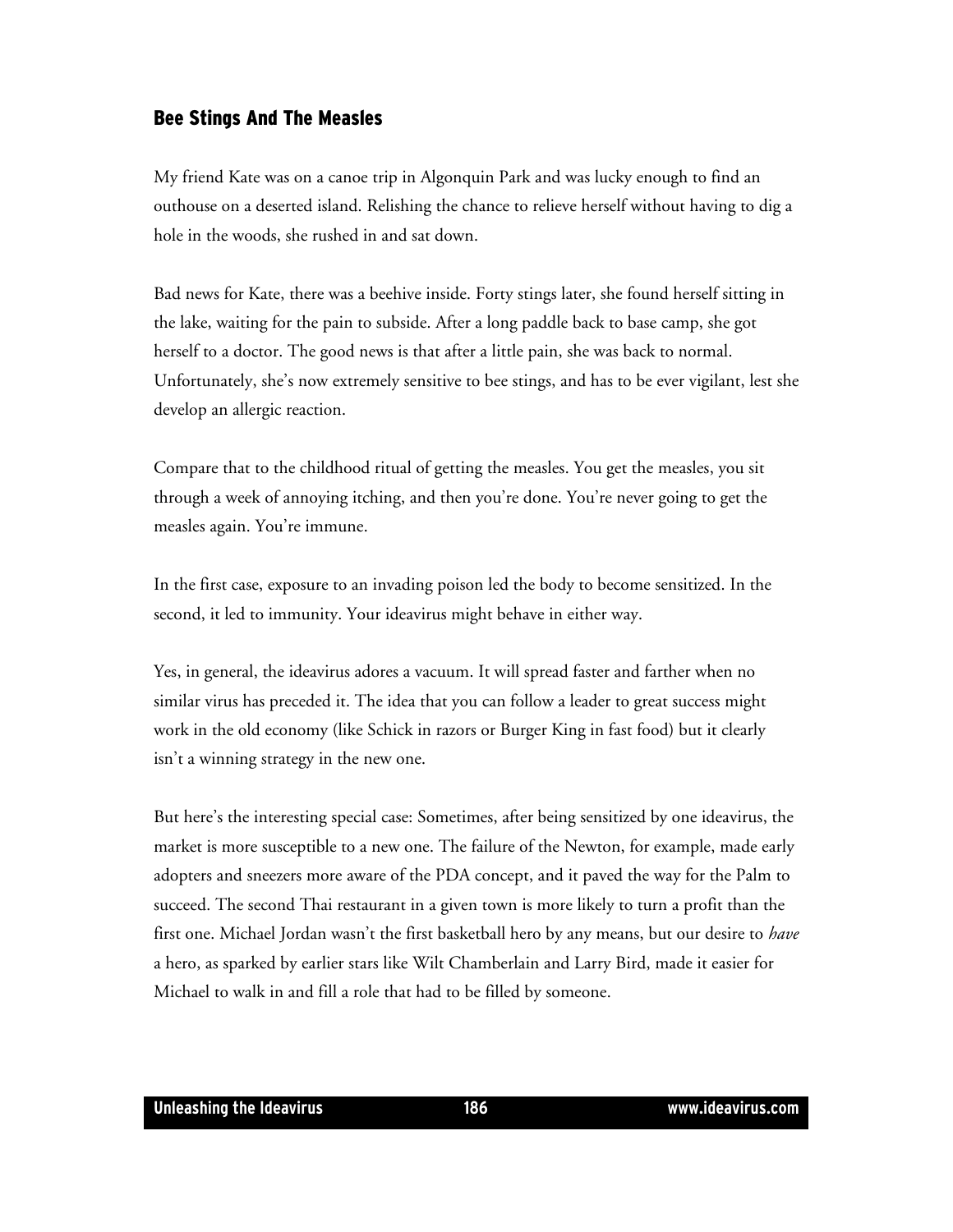# But Isn't It Obvious?

One of the big challenges I faced with *Permission Marketing* and now with *Unleashing the Ideavirus* is that a lot of stuff in these books seems pretty obvious. It's obvious that marketing to people who want to be marketed to is more effective than interrupting people who hate you. It's obvious that word of mouth is more powerful than ads. It's obvious that the winner takes all online. It's obvious….

But precisely because it's so obvious, it needs to be written about. Defined. Measured. Because it's so obvious, it's easy to fall into a 100-year-old habit and start doing business the old-fashioned (expensive but easy) way.

After all, if ideavirus marketing is so obvious, why does eToys need to raise \$100 million in venture capital to pay for old-fashioned advertising? Why are the TV networks having their best year ever in advertising revenues? Why do really smart businesses suddenly turn stupid when faced with ad opportunities like Planetfeedback.com?

Because to embrace ideavirus marketing techniques you also have to accept a change from the status quo. And many of the executives who are now in charge made their way to the top by embracing the status quo, not fighting it.

It's much easier to raise venture money with a plan that says you're going to spend \$30 million or \$60 million dollars on traditional advertising than it is with a plan that says you'll only spend \$3 million but employ elegant but difficult techniques to get the word out.

It's much easier to run the marketing department of a Fortune 500 company around the command-and-control interruption techniques that got the company there in the first place than it is to allow the customer to be in charge. And it's far more difficult to devote your research and development efforts to building ideaviruses than it is to stick with the traditional incremental improvements.

Even marketers have heroes. Some kids grow up wanting to be like Sandy Koufax or Bart Starr. But most of us imagined creating the next great TV commercial or building the next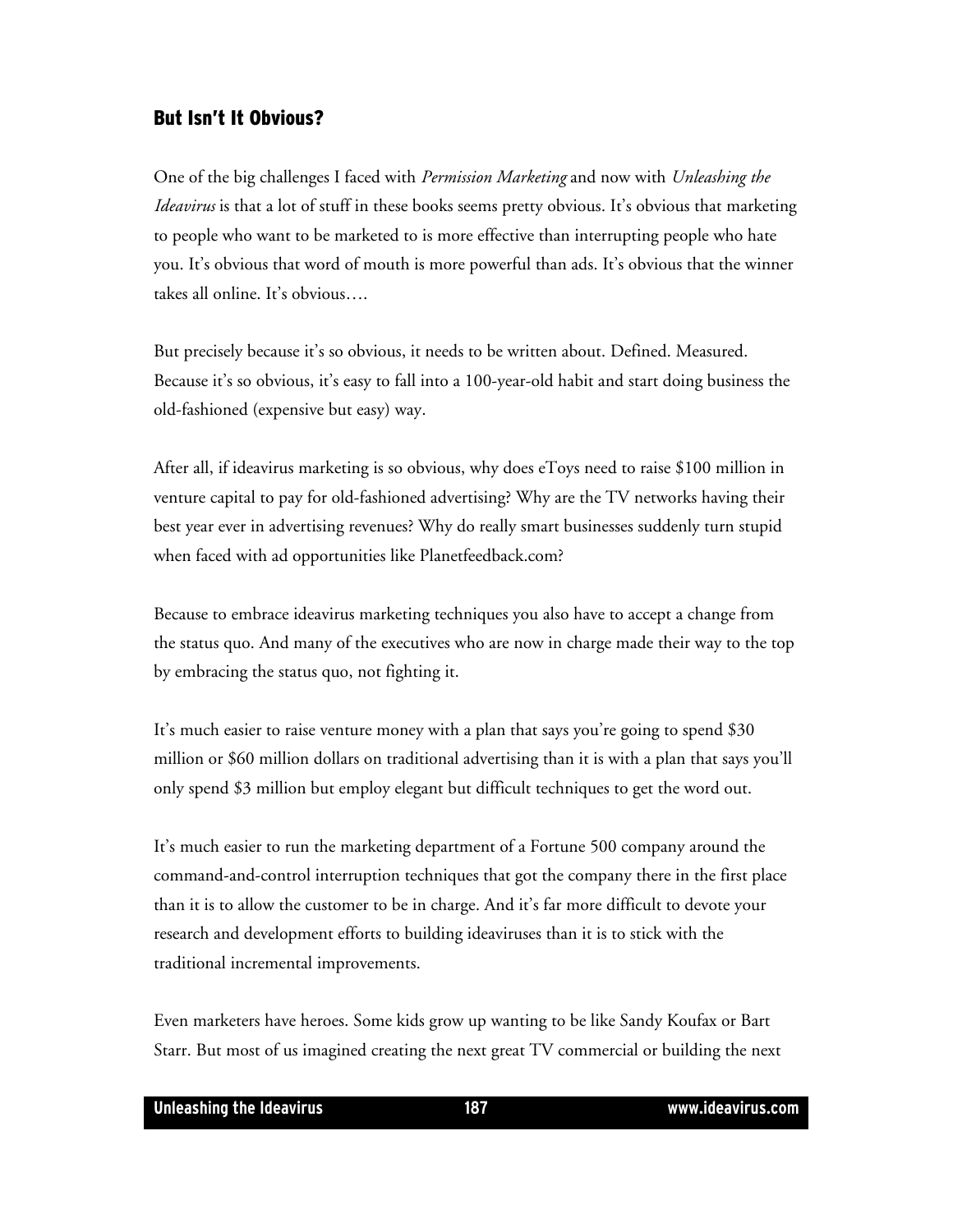great brand. We envy the folks who built Coke or Nike or Starbucks or Star Wars. But all these heroes found their success in a different world—in a factory-based, interruptionfocused marketing environment.

Today, the world is suddenly very different. Almost without exception, every single win on the consumer side of the Internet has been due to marketing, *and the most effective part of that marketing is about the ideavirus*.

Hotmail, Yahoo!, eBay, Amazon, GeoCities, Broadcast.com, Google—all of them succeeded because an ideavirus was unleashed and spread.

So, yes, the underlying tenets behind the ideavirus are obvious indeed. But executing against them, fighting the status quo, getting it right—that's not obvious at all.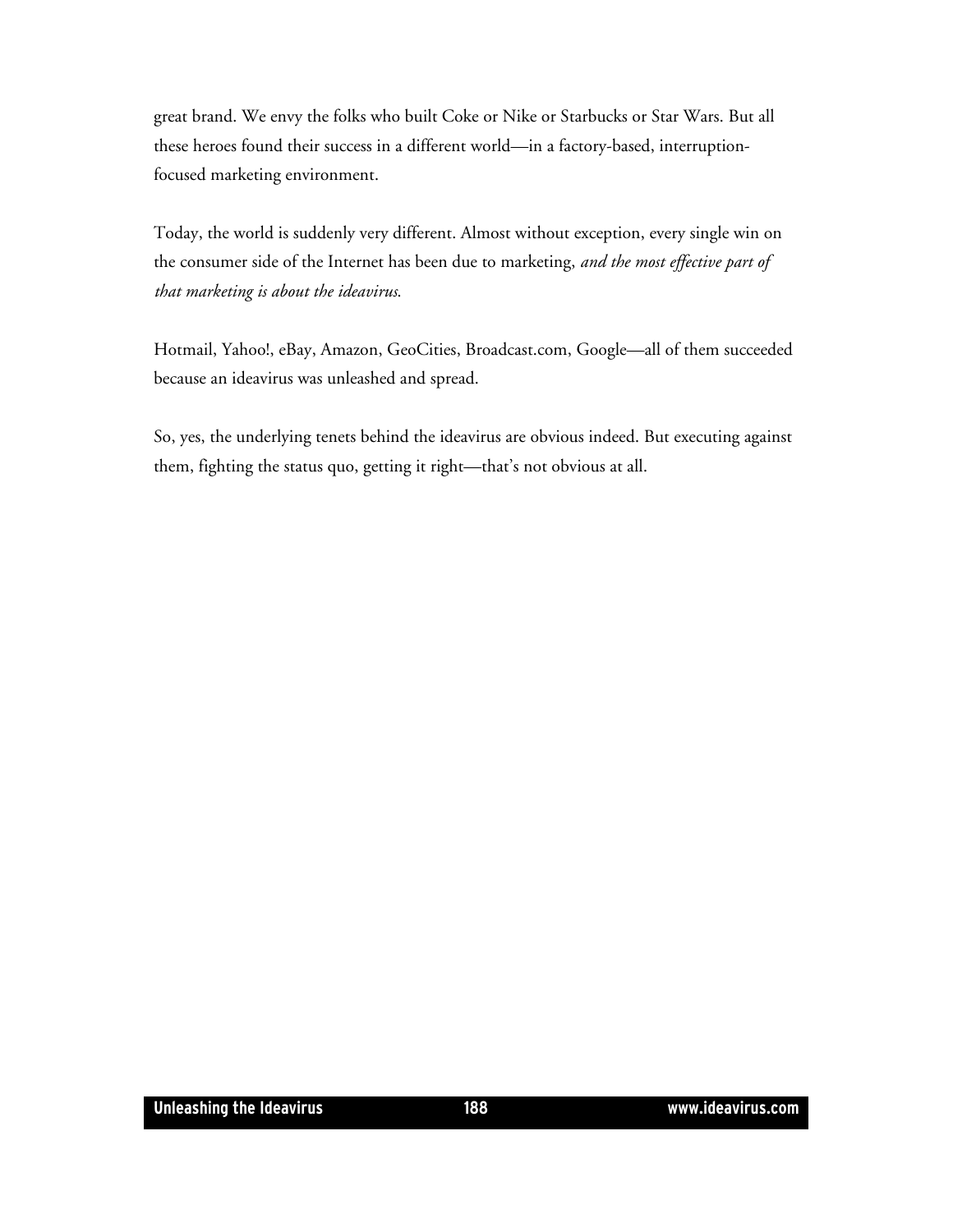## Your Company's Worst Enemy

She might just work in your office. She's certainly underpaid. And not very well respected.

I'm talking about the folks who staff your customer service department. Admit it—you and most of the folks in your company would be delighted if you never heard from or about these guys and what they do. Their job is to make angry customers go away… quietly.

In the old days, this was a pretty easy job. After all, very few people went to all the trouble to find your mailing address, get an envelope, get a stamp and write a letter. And if you sent the writer a coupon good for a few bucks, well that was the end of the story.

Today, it's very different. Planetfeedback (find them at www.planetfeedback.com) makes it easy for angry customers to find you. And they can carbon-copy their congressman or the FAA or ten friends.

With digitally augmented word of mouth, an angry customer can leave an online record… one that lasts for centuries! There's no statute of limitations online.

#### Take a look at

www.deja.com/products/at\_a\_glance/glance.xp?PCID=11819&PDID=32765 . As I write this, more than 90 people have ranked Flashcom, a provider of DSL services. Flashcom is ranked as one of the worst providers of DSL service in the country. Actual comments:

#### **Don't make this mistake**

This is a Mickey Mouse operation. Actually, that's an insult to Mickey Mouse. Their tech support is incompetent, their customer service is a front, and their technicians are useless.

Impossible to get a live person through customer service. Sent over 7 emails and have gotten back one reply. Had to cancel because of this and they charged me an additional \$150 for early termination. Completely bad attitude.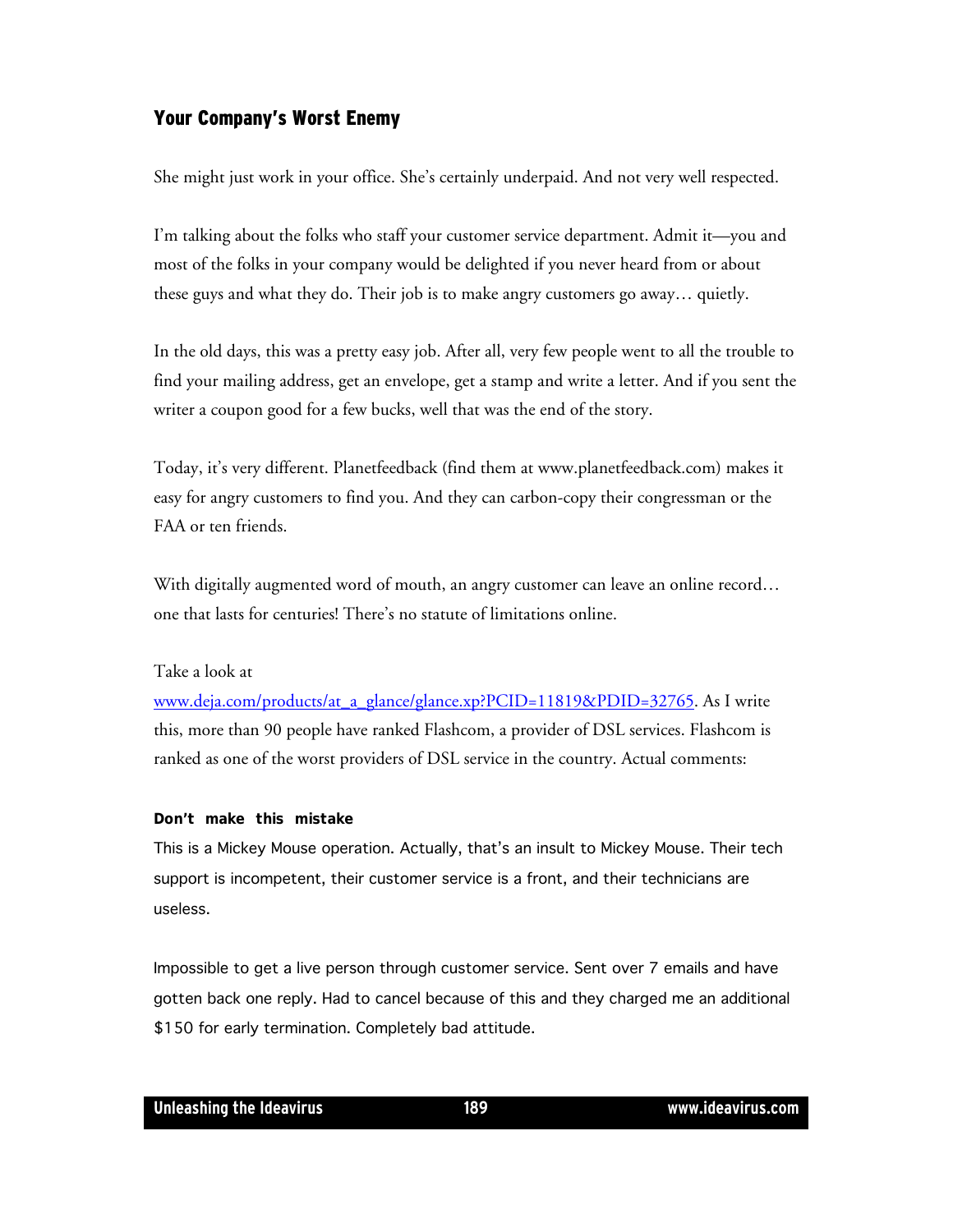#### **Fraudulent Thieves**

Took my \$100 deposit (in October!), didn't deliver a thing, and won't give it back (they deny having any record of it). Their "customer care" people use a wide variety of lies to string you along. STAY AWAY FROM THESE PREDATORS!!!

Now, Flashcom may be running a first-rate organization. But there's no way to tell that from these comments. Question: How many expensive full-page ads will the marketing department have to run to undo the damage that these public posts are going to do to their brand for years to come?

Compare those reviews to these for Worldspy.com:

#### **Pound for pound the best...**

After trying AltaVista, I had about given up on the notion of a "useable" free ISP. I then stumbled upon WorldSpy... I've never gotten a busy signal through WorldSpy and consistently connect at 52kbps or higher. I've never been disconnected and love the lack of an ad banner blocking my view.

## **Great so far**

Thanks to all for your reviews that helped me find this service. I imagine it is tempting to keep something like this a secret in order to keep good service for those in the know. I know I considered that before I wrote this review! But I felt that as I benefited from others' recommendations, I owed it to the Deja community to share my experiences. I have now been using WorldSpy for a few weeks, and have been pleased with it.

Now, we're not comparing apples to apples here (Worldspy is free) but that only reinforces the point. The 290 or more people who posted positive reviews are busy telling all their friends about this service, spreading the positive news. (NB that Worldspy just tanked. An ideavirus does you no good if you can't stay in business!)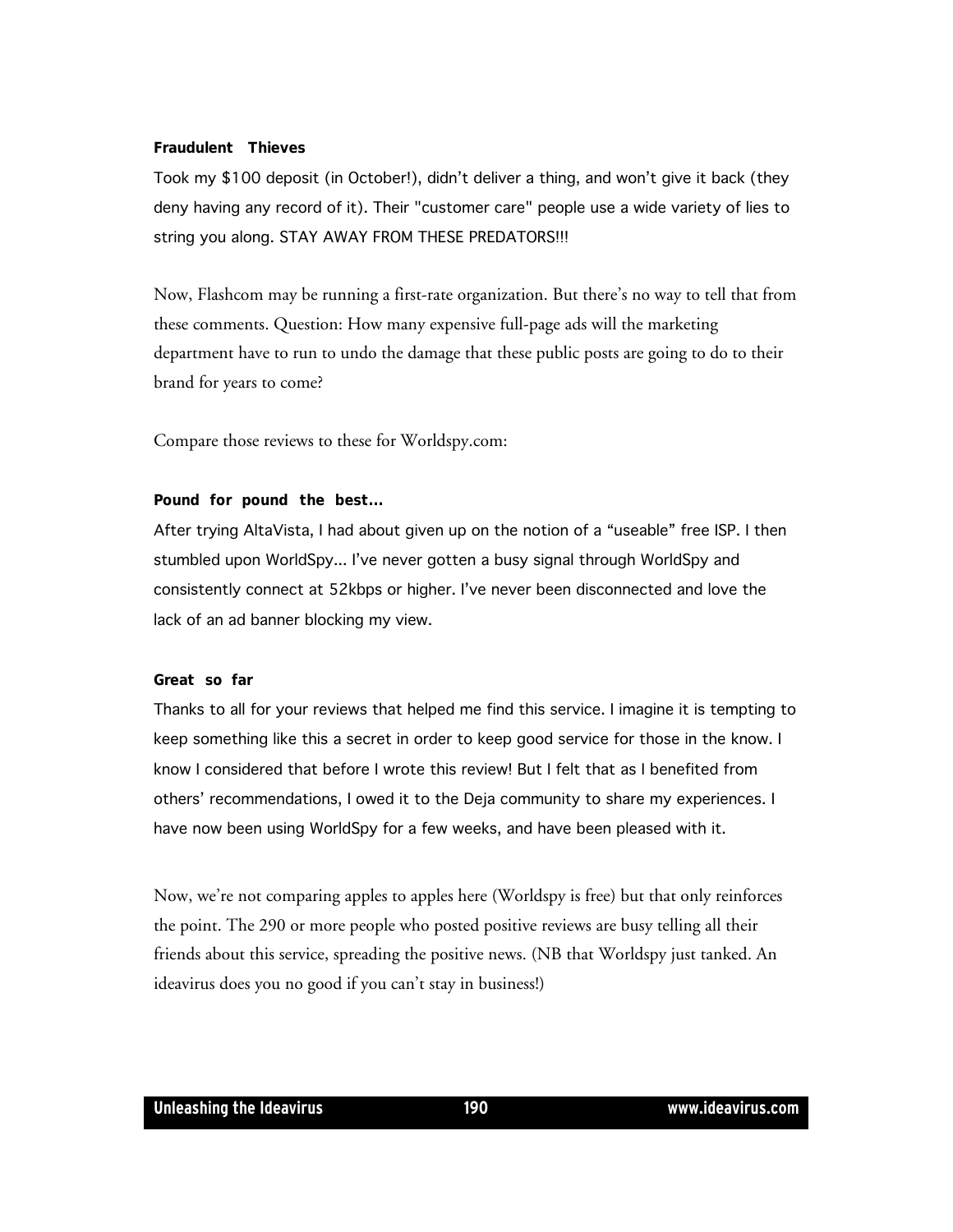Finally, take a look at the reviews for Big Planet. They have more than 1,000 reviews, but it turns out that many of them are posted by Big Planet affiliates, looking to profit from bringing on new users.

Thus, we see one ISP on the road to failure because it appears that they've refused to invest any time, money or training in the way they treat customers. We see one that has used a very different business model (free) and combined it with excellent quality and customer service, and we see a third that's busy paying promiscuous sneezers to spread the word*. What's your company doing?*

Instead of putting your weakest people into customer service, what would happen if you put your best there? Instead of asking for reports on how much pain they're alleviating, why not let them tell you about how much joy and delight they're adding to the customer service experience?

American Express, ordinarily a terrific, data-driven marketer, has gone in almost entirely the wrong direction on this issue. Every letter and every phone call is designed to reduce costs, not to increase personal relationship and delight. And with the amplifying power now available to sneezers, many companies, on the web and off, will either use this as a weapon or be the victim of it.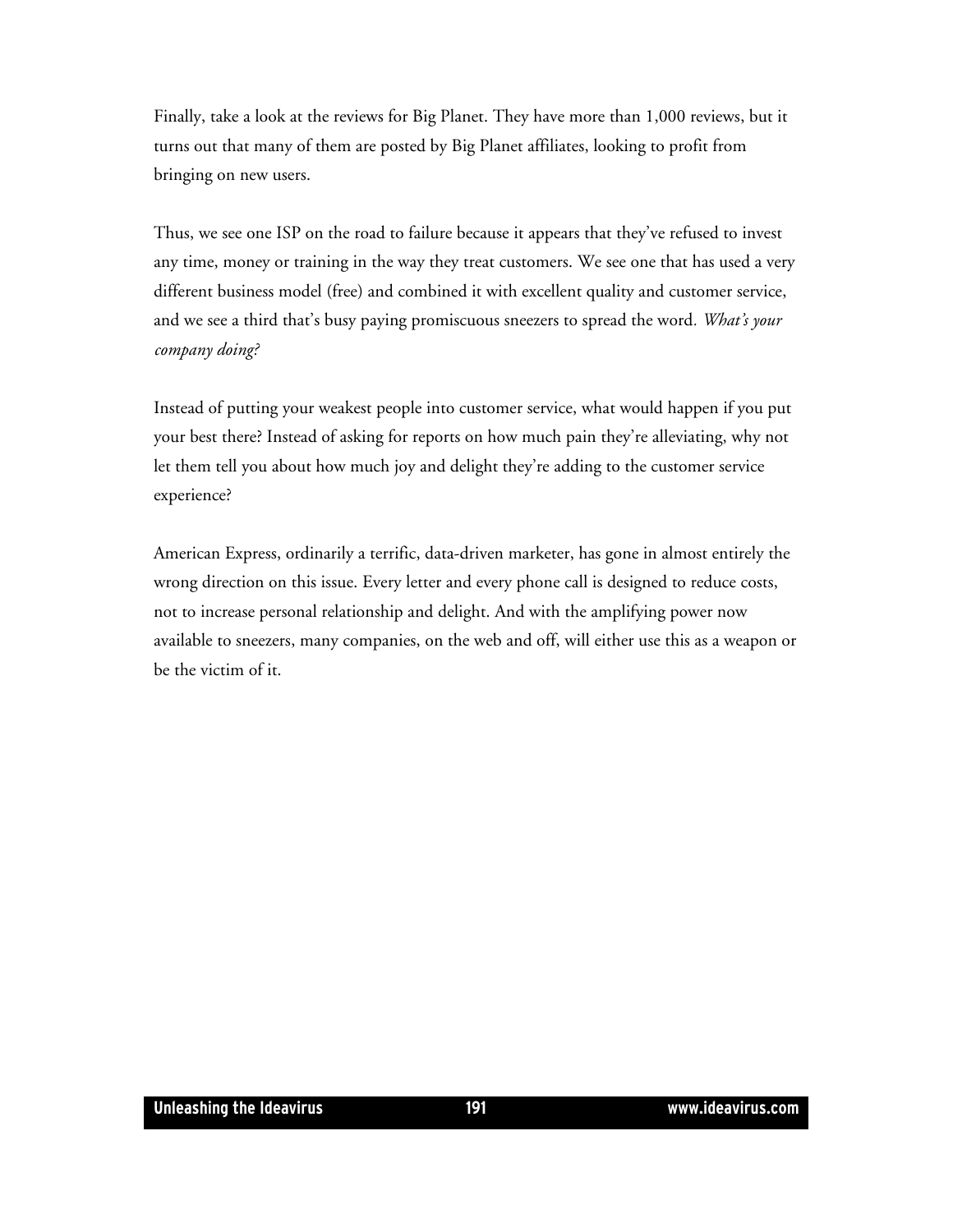## Step By Step, Ideavirus Tactics:

#### • Make it virusworthy.

*If it's not worth talking about, it won't get talked about.*

#### • Identify the hive.

*You won't get the full benefit of the ideavirus until you dominate your hive.*

## • Expose the idea.

*Expose it to the right people, and do whatever you need to do to get those people deep into the experience of the idea as quickly as possible. Pay them if necessary, especially at the beginning. NEVER charge for exposure if you can help it.*

## • Figure out what you want the sneezers to say.

*You've got to decide what you want the sneezers to say to the population. If you don't decide, either they'll decide for you and say something less than optimal, or they won't even bother to spend the time.*

• Give the sneezers the tools they need to spread the virus.

*After you've got a potential sneezer, make it easy for him to spread the idea. Give him a way to send your idea to someone else with one click. Let me join your affiliate program in sixty seconds or less. Reward the people I spread the virus to, so I don't feel guilty for spreading it.*

## • Once the consumer has volunteered his attention, get permission.

*The goal of the ideavirus marketer is to use the virus to get attention, then to build a more reliable, permanent chain of communication so that further enhancements and new viruses can be launched faster and more effectively, under your control this time.*

#### • Amaze your audience so that they will reinforce the virus and keep it growing.

*Where are the Cabbage Patch Kids? Why do some viruses burn out more quickly than others? The simplest reason is that marketers get greedy and forget that a short-term virus is not the end of the process, it's the beginning. By nurturing the attention you receive, you can build a self reinforcing virus that lasts and lasts and benefits all involved.*

## • Admit that few viruses last forever. Embrace the lifecycle of the virus.

Cats *was a terrific success on Broadway. But even great shows don't last forever. By understanding that the needs of the virus change over time (and that the*

**Unleashing the Ideavirus 192 www.ideavirus.com**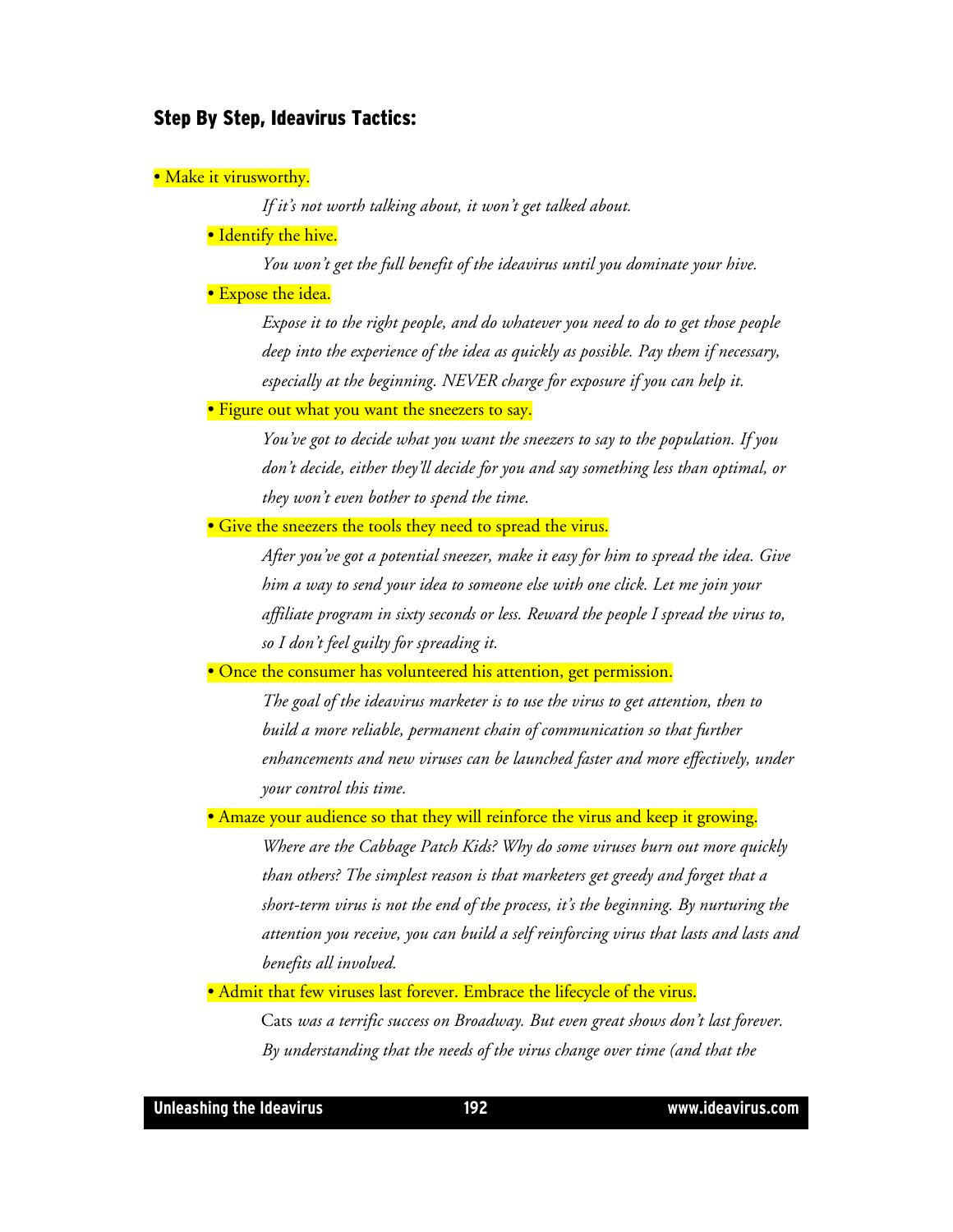*benefits received change as well) the marketer can match expenditures to the highly leveraged moments.*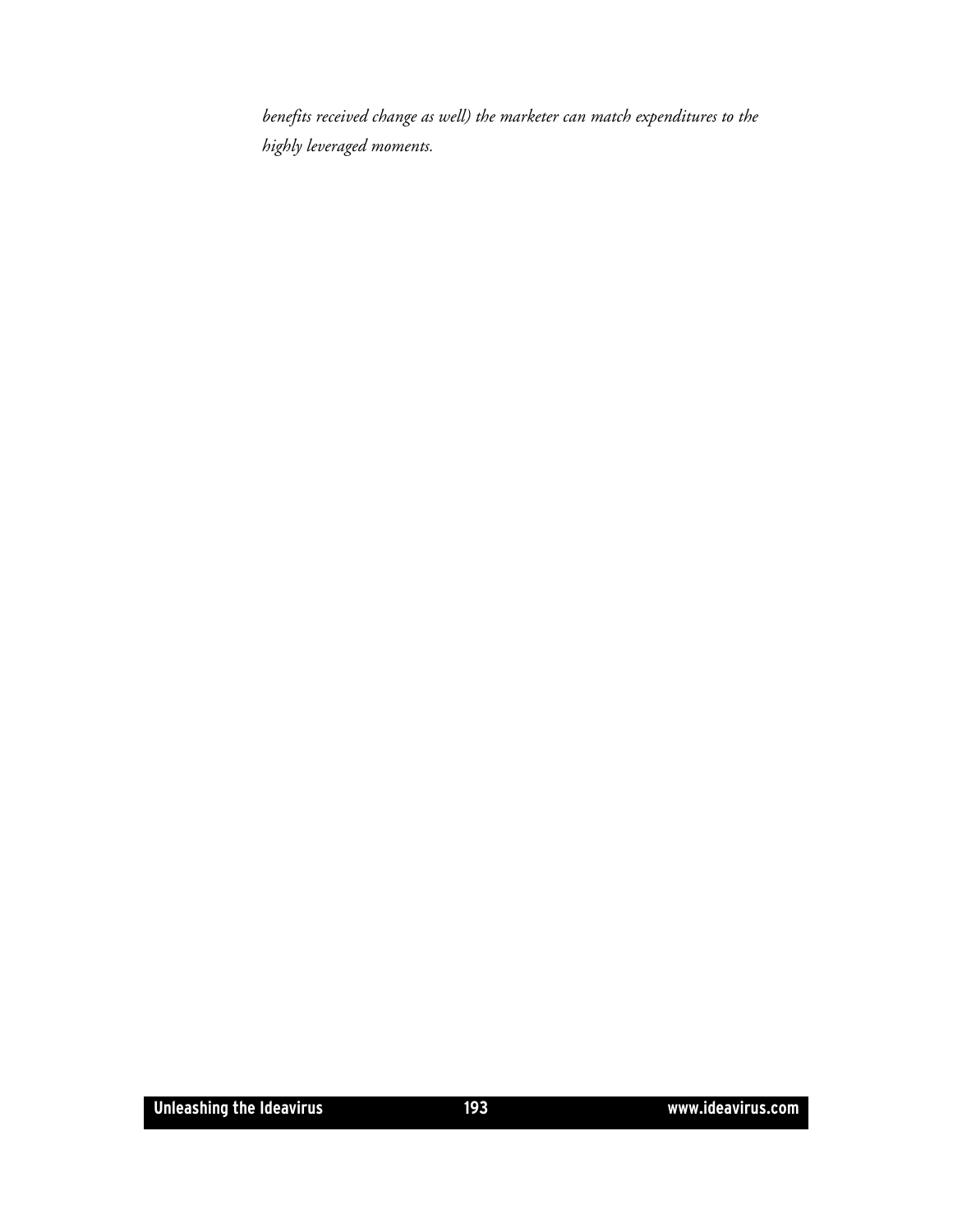# The Future Of The Ideavirus: What Happens When Everyone Does It?

Interruption marketing (the kind they do on TV) is doomed to fail, because each marketer who enters the field has more to gain by adding to the clutter than they do by trying to make the medium work for everyone else. It's the classic Hudson River pollution problem—once a big factory is polluting the river, you might as well too.

Permission marketing, on the other hand, is self-limiting. When people have had enough, they'll stop giving permission to marketers, and thus there will be no clutter crisis. Sure, some folks will cheat by spamming or invading privacy or buying and selling names. But societal pressure and a few key government regulations should stop the cheaters.

But what about the ideavirus? After it dawns on marketers that it's working, won't we all be flooded by offers to make us promiscuous and an incredible flow of free this and free that?

You bet. I think a few things will occur:

1. The race goes to the swift. Just as Frank Zappa and David Bowie supercharged their careers by getting on CD early, some marketers will fill vacuums and enjoy profits for years to come. Latecomers will get hurt.

2. The cost of spreading a virus will increase. The bounties to turn people promiscuous will increase. The benefit to powerful sneezers will increase. When there's huge demand for recommendations, marketers will have to pay more to get them.

3. There will be a significant benefit to becoming a powerful sneezer. Everyone will want to be Esther Dyson or Walter Cronkite, because that sort of genuine credential can be turned into a profit for years and years. Thus, we'll see fewer institutional efforts and more individuals (free agents) who figure out that they can profit mightily by spreading their own viruses (this manifesto is a living example of that technique).

4. It's going to be noisy and loud and cluttered as we transition, with a few huge winners and many satisfied marketers who dominate a hive but don't necessarily tip. After that, once the various media settle down, an equilibrium will return and (hopefully) the good stuff will win.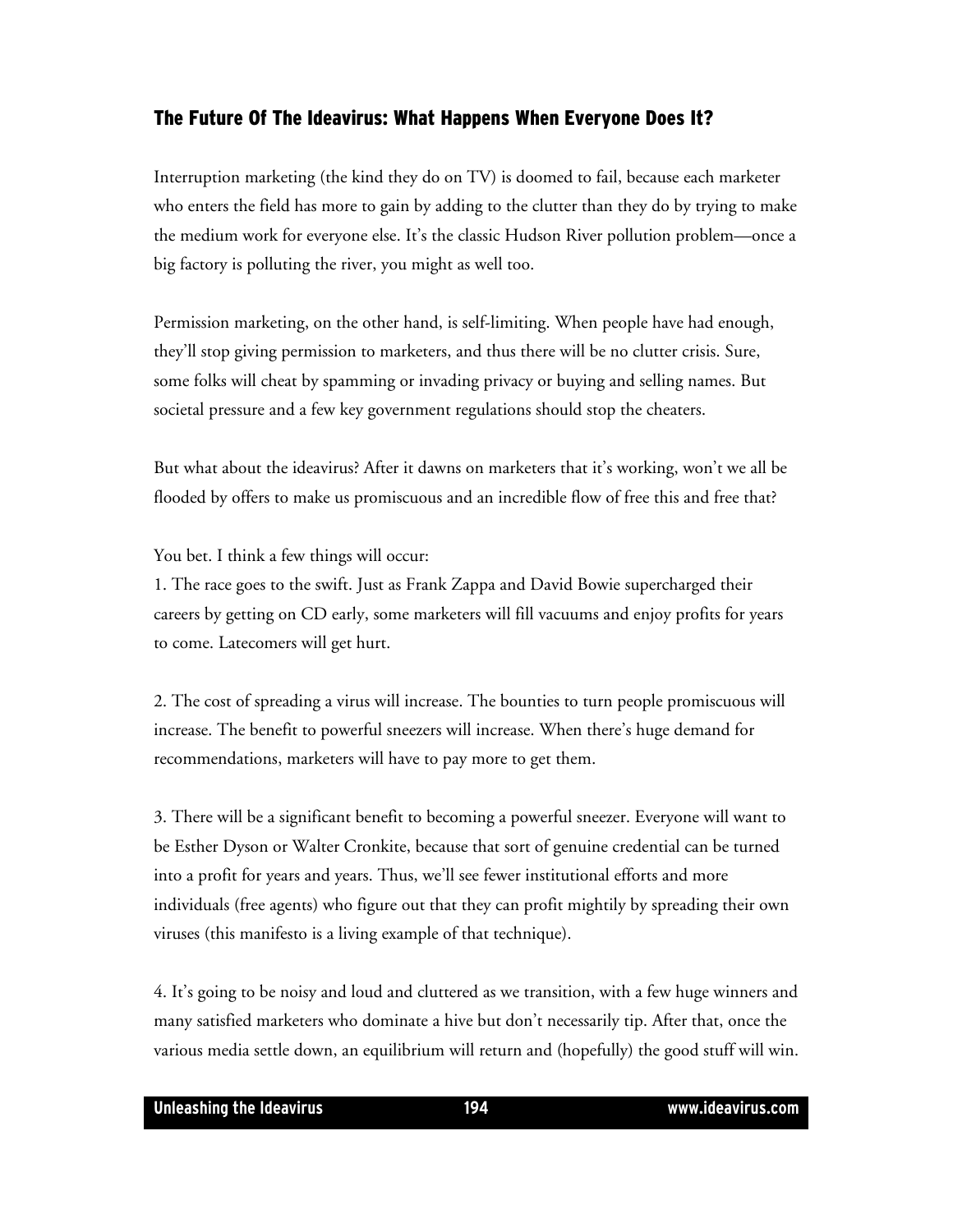Good luck. Tell me how it goes for you! Sethgodin@ideavirus.com

# **STEAL THIS IDEA!**

Here's what you can do to spread the word about *Unleashing the Ideavirus:*

1. Send this file to a friend (it's sort of big, so ask first).

[2. Send them a link to www.ideavirus.com so they can download it themselves.](http://www.amazon.com/exec/obidos/ASIN/0970309902/permissionmarket)

3. Visit www.fastcompany.com/ideavirus to read the *Fast Company* article.

4. Buy a copy of the hardcover book at

www.amazon.com/exec/obidos/ASIN/0970309902/permissionmarket .

5. Print out as many copies as you like.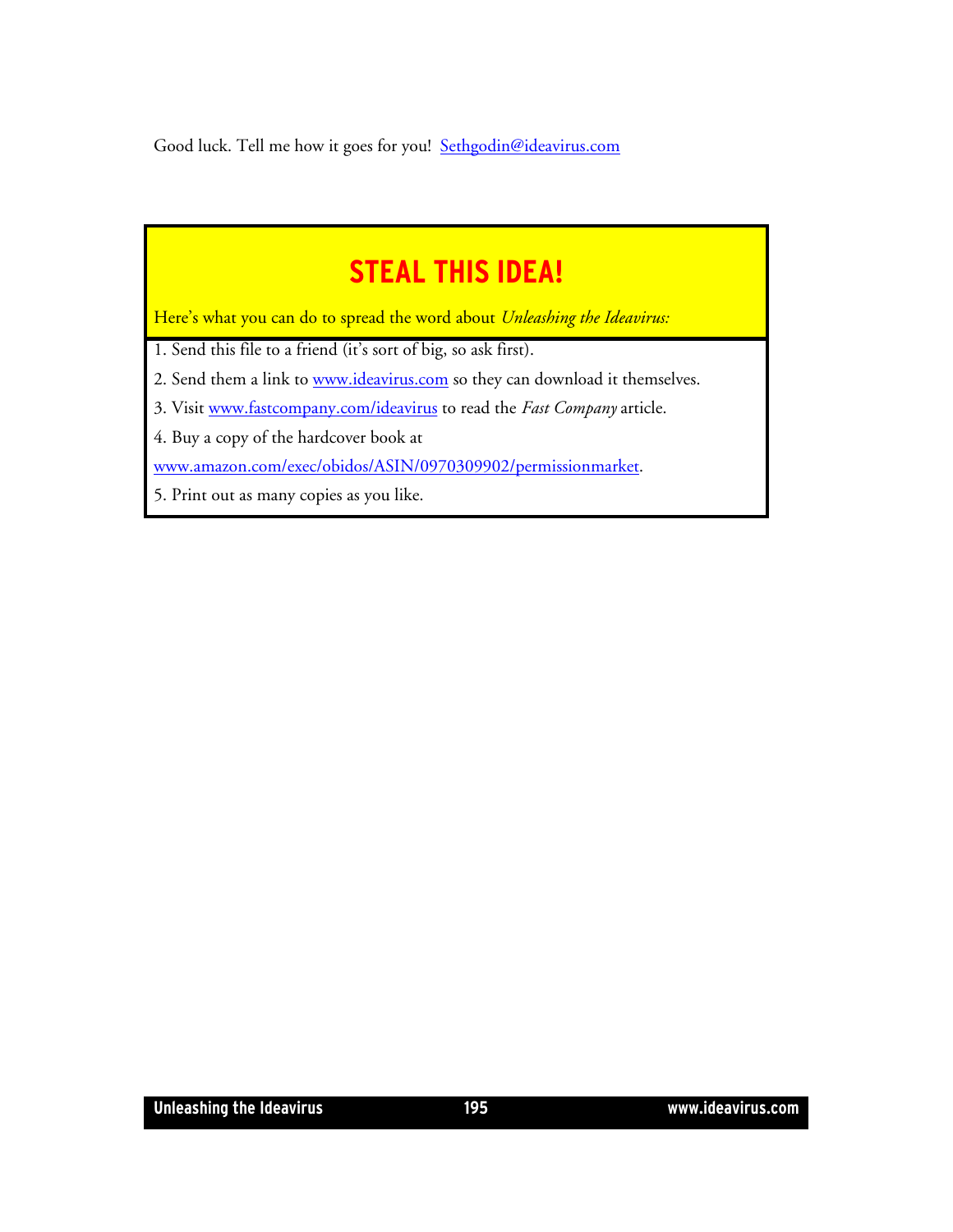# Acknowledgments

First, some professional sneezing (you can find all these links a[t www.ideavirus.com a](http://www.ideavirus.com)s well):

1. If you ever get the chance to have Red Maxwell design something for you, grab it. He's an extraordinary talent, and even better, a brilliant project manager and a great friend. You can reach Red at red@designfactorynet.com.

2. One of the best ways to start and spread an ideavirus is to have your company write a book about it. Books are still the most leveraged way to get powerful sneezers to understand your ideas and spread them. And the partners at Lark Productions—Lisa DiMona, Karen Watts and Robin Dellabough (robinlark@mindspring.com) are among the best I've ever found at turning ideas into books. In the past twelve months, they've handled the words of Kinko's, the Dalai Lama (who wrote the foreword for Bo Lozoff's inspiring new book) and me. How cool is that?

3. If you haven't been reading *Fast Company*, don't panic. You can catch up on what you've missed a[t www.fastcompany.com . In](http://www.fastcompany.com) a world of hype and shallowness, you'll find very little of either here.

4. Malcolm Gladwell's book, *The Tipping Point*, will radically shift your thinking. That's a good thing. Find this and his other writings [at www.gladwell.com .](http://www.gladwell.com)

5. A lot of people haven't kept up with Tom Peters since they bought his very first book. Don't hesitate! I reread his stuff as often as I can. Find it at www.tompeters.com.

6. I also recommend four other great writers and thinkers. **Chris Meyer** co-wrote Blur among other things, and despite his protestations, is beginning to share my hairline**. Jay Levinson** is the original marketing bigthinker, and you're selling yourself short if you haven't picked up his books lately. And finally, **Don Peppers** and **Martha Rogers** who continue to be way ahead of me and everyone else in how they're deconstructing and reconstructing the way we think about marketing.